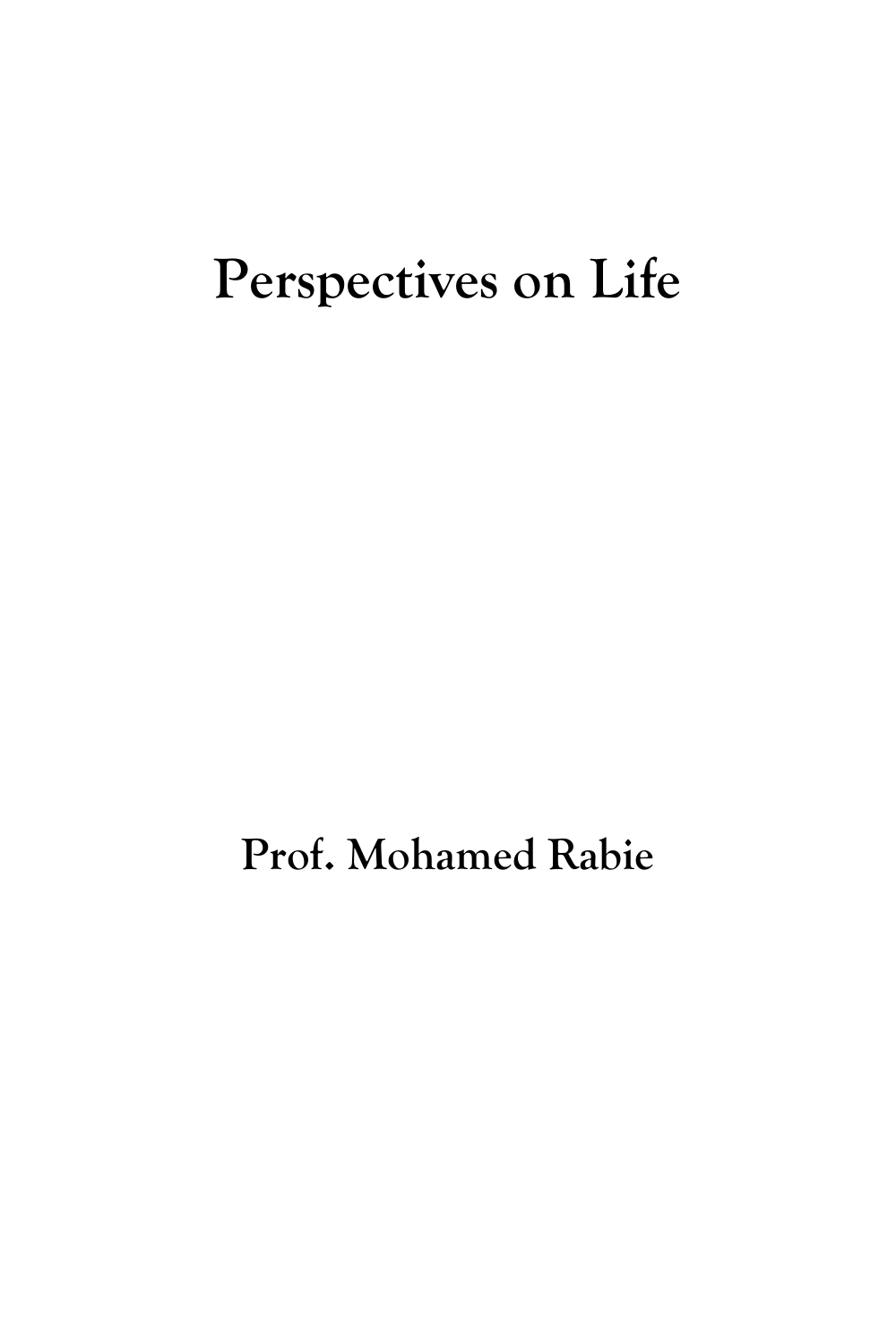# Knowledge Library 2019

# Copyright © 2019 by Mohamed Rabie

All rights are reserved

ISBN 9781686222726

First edition, 2019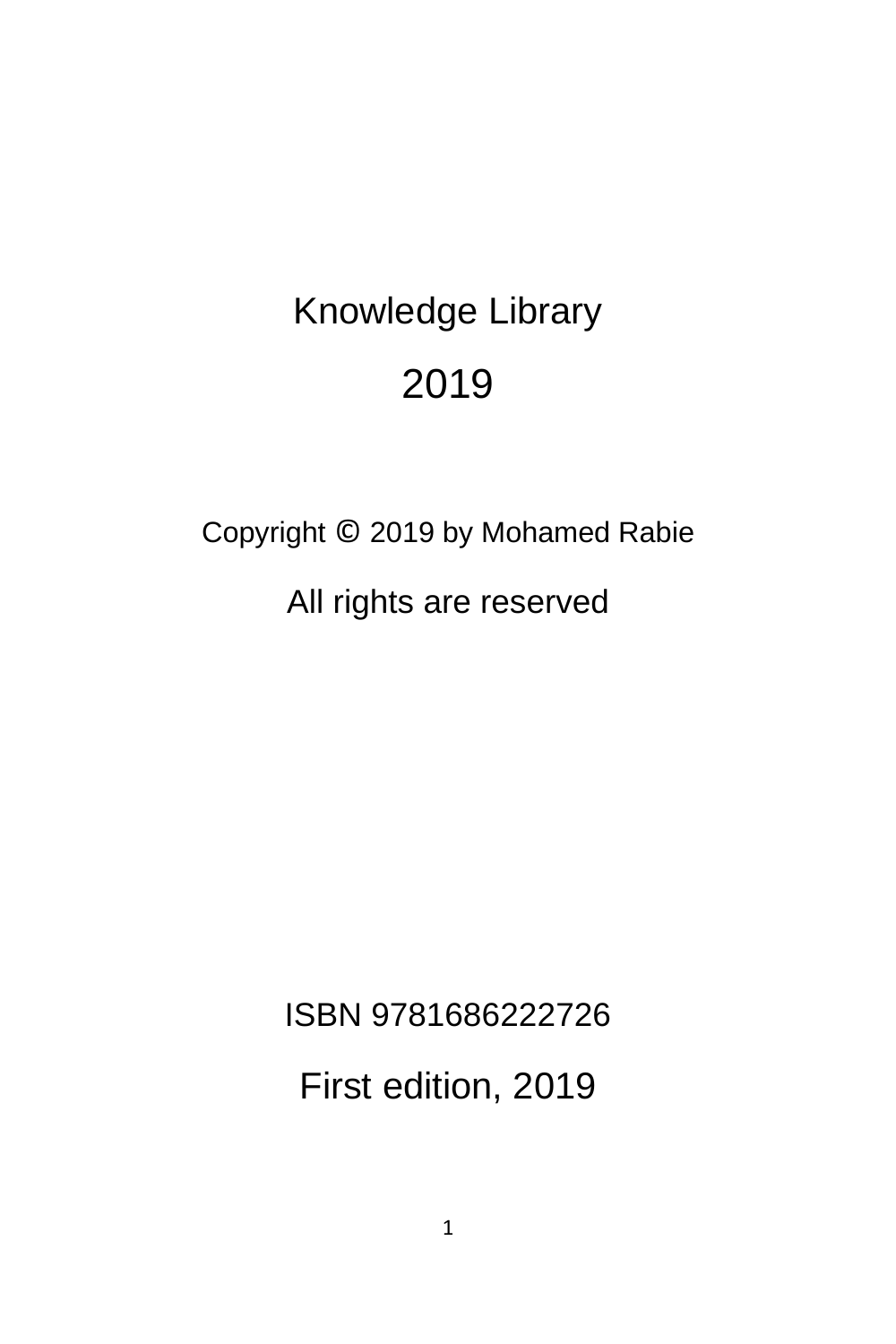## **Contents**

- 1. One Human race; a shared destiny
- 2. Age and time
- 3. Life and time
- 4. Life and love
- 5. Ambitions and contentment
- 6. Borrowing and living
- 7. Choices we can make
- 8. Choosing how to live
- 9. A birthday reminder
- 10. Ethics and ethical behavior
- 11. Faith and progress
- 12. Social awareness and freedom
- 13. Freedom and happiness
- 14. Contentment and change
- 15. Goals and means
- 16. The Good and the bad
- 17. Greed and human values
- 18. History and sanity
- 19. The Toolbox
- 20. Ideas and money
- 21. Ideology and democracy
- 22. Ignorance and arrogance
- 23. Individualism and society
- 24. Knowledge and society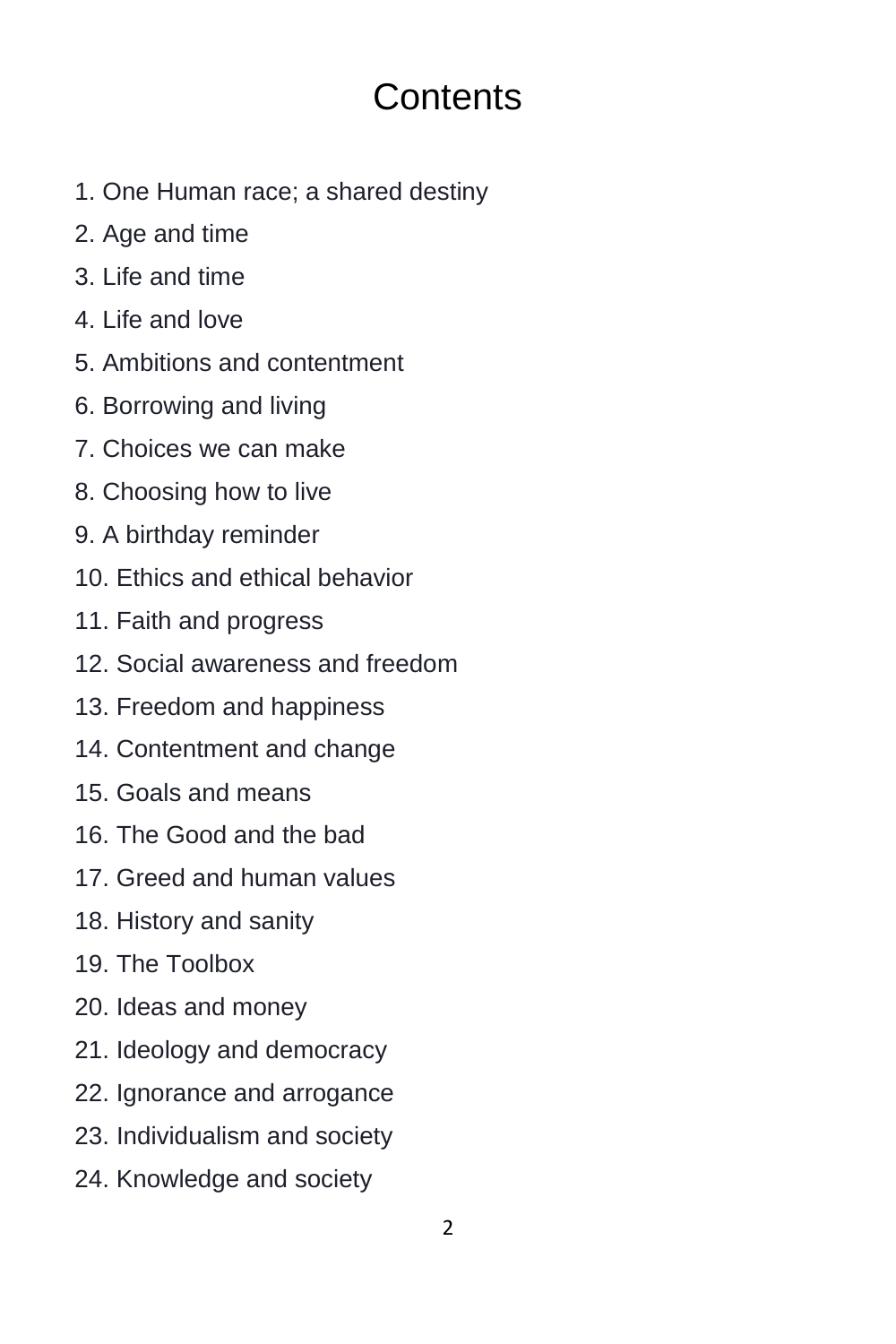- 25. Laugh and smile
- 26. Leadership
- 27. Lessons of life
- 28. Making and breaking relationships
- 29. The conscience of time
- 30. Man and contradictions
- 31. Man and his times
- 32. Memory and history
- 33. Miracles and religion
- 34. History and human talent
- 35. Domestication and indoctrination
- 36. Reader and writer
- 37. Economic and political markets
- 38. Books and their social role
- 39. Acts of life
- 40. Choosing how to live
- 41. Wisdom of the past
- 42. Knowledge and wisdom
- 43. Words to remember
- 44. Religion and freedom
- 45. Creativity and history
- 46. Dictatorship and human rights
- 47. Dreams and freedom
- 48. Education in the knowledge age
- 49. A dreaming dream
- 50. Freedom and progress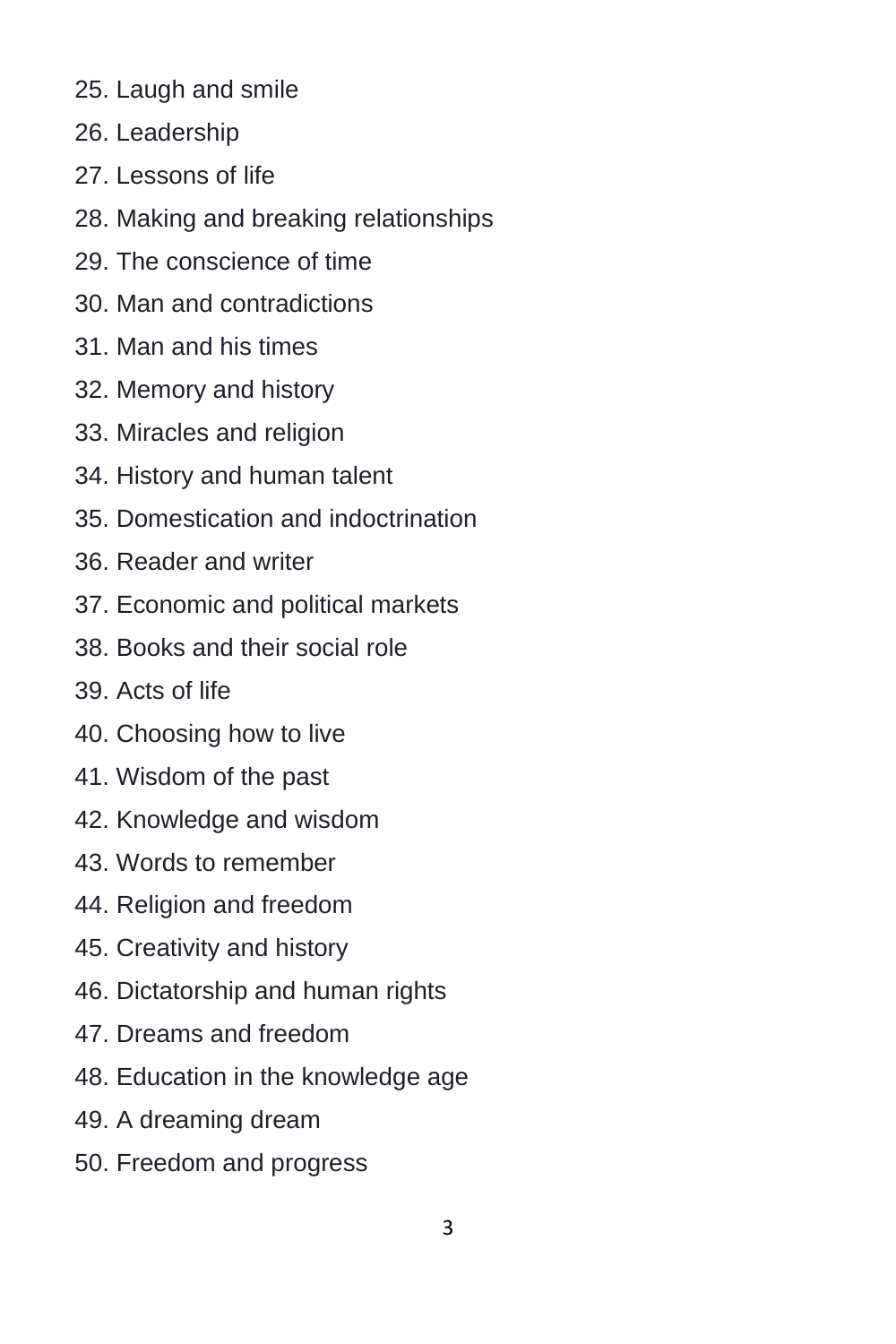- 51. God and man
- 52. History and the past
- 53. The burden of history
- 54. Feelings and meanings
- 55. Facing societal crises
- 56. Freedom and social justice
- 57. Ideology and freedom
- 58. Ignorance and knowledge
- 59. The Road to nowhere
- 60. Role of information
- 61. Society and justice
- 62. Photos and memories
- 63. Ideology and humanity
- 64. Man and ideology
- 65. Rules of competition
- 66. Wealth and power
- 67. Life and awareness
- 68. The meaning of hope
- 69. Lovers and strangers
- 70. Wealth and happiness
- 71. Knowledge and freedom
- 72. Man in history
- 73. Maps of life
- 74. Marriage relationship
- 75. Conflict and peace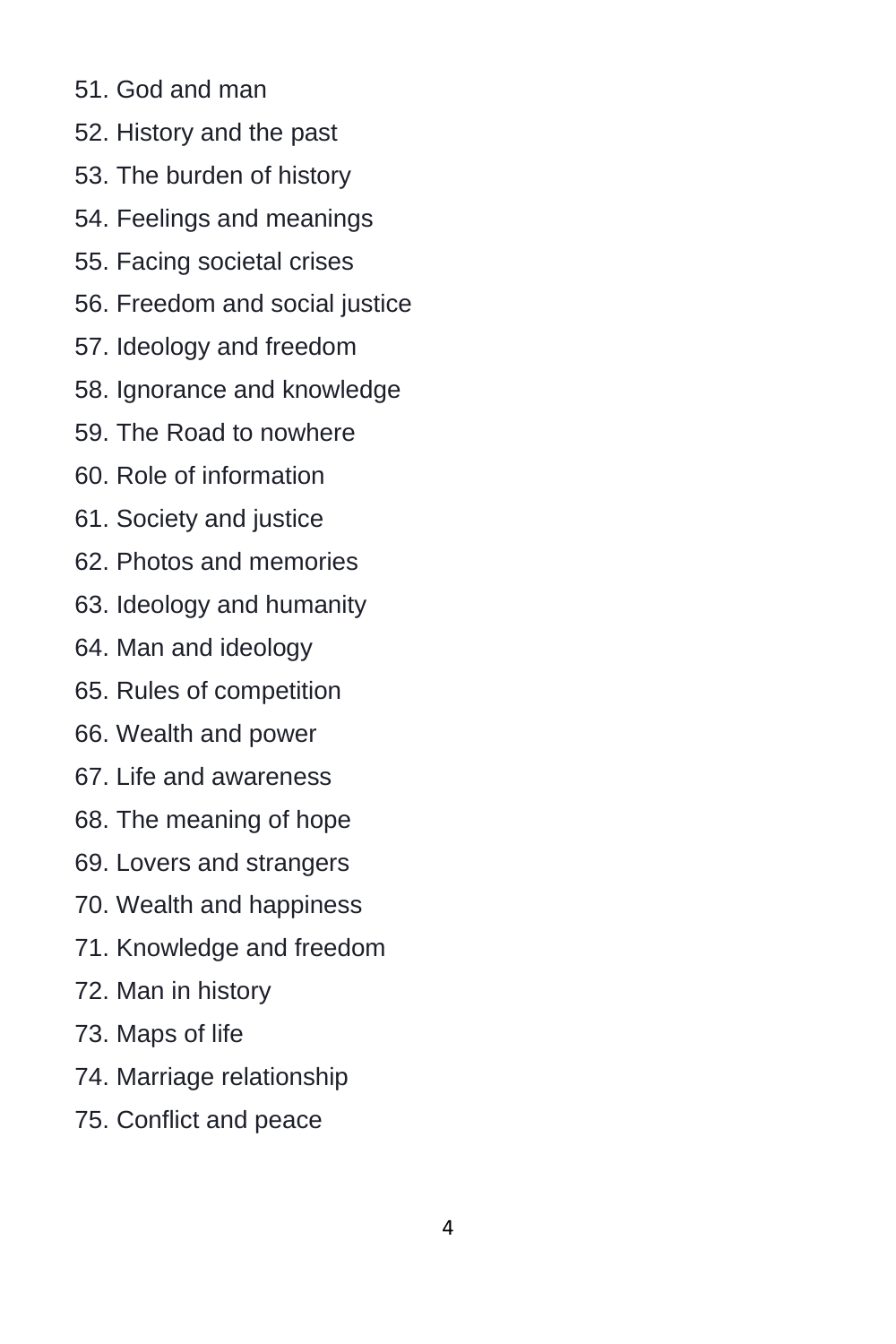## Introduction

This book is a collection of ideas, reflections, and facts collected, composed, and conceived over the last 18 years. This collection also includes a few poems that came as reflections on life and how we live and view it. Though many of these ideas came from reading the writings of other intellectuals and philosophers, the responsibility of formulating them is mine. When memory was helpful, I mentioned the people who inspired some of the ideas, but often, the memory did not help, so they came without a reference.

So, I wish to thank those whose names are mentioned and apologize to others who inspired an idea, but I could not mention their names. Since I started writing back in 1970, I insisted on making whatever I produced in books, images, articles, poems, and information available to all readers and seekers of knowledge for free. On my website, www.yazour.com, the first words visitors read: "knowledge not shared is knowledge wasted."

I hope that every reader will find an idea or a thought or a little story of value that helps him to face a life challenge or deal with an issue or make him relax. I also hope that some of the new ideas and unconventional perceptions in this collection inspire many people to do the same thing and contribute to enriching human life and creating a new just, and peaceful world for all.

I welcome every comment and every inquiry, and every suggestion to make these ideas and thoughts reach a wider audience. I can be reached at [professorrabie@yahoo.com](mailto:professorrabie@yahoo.com)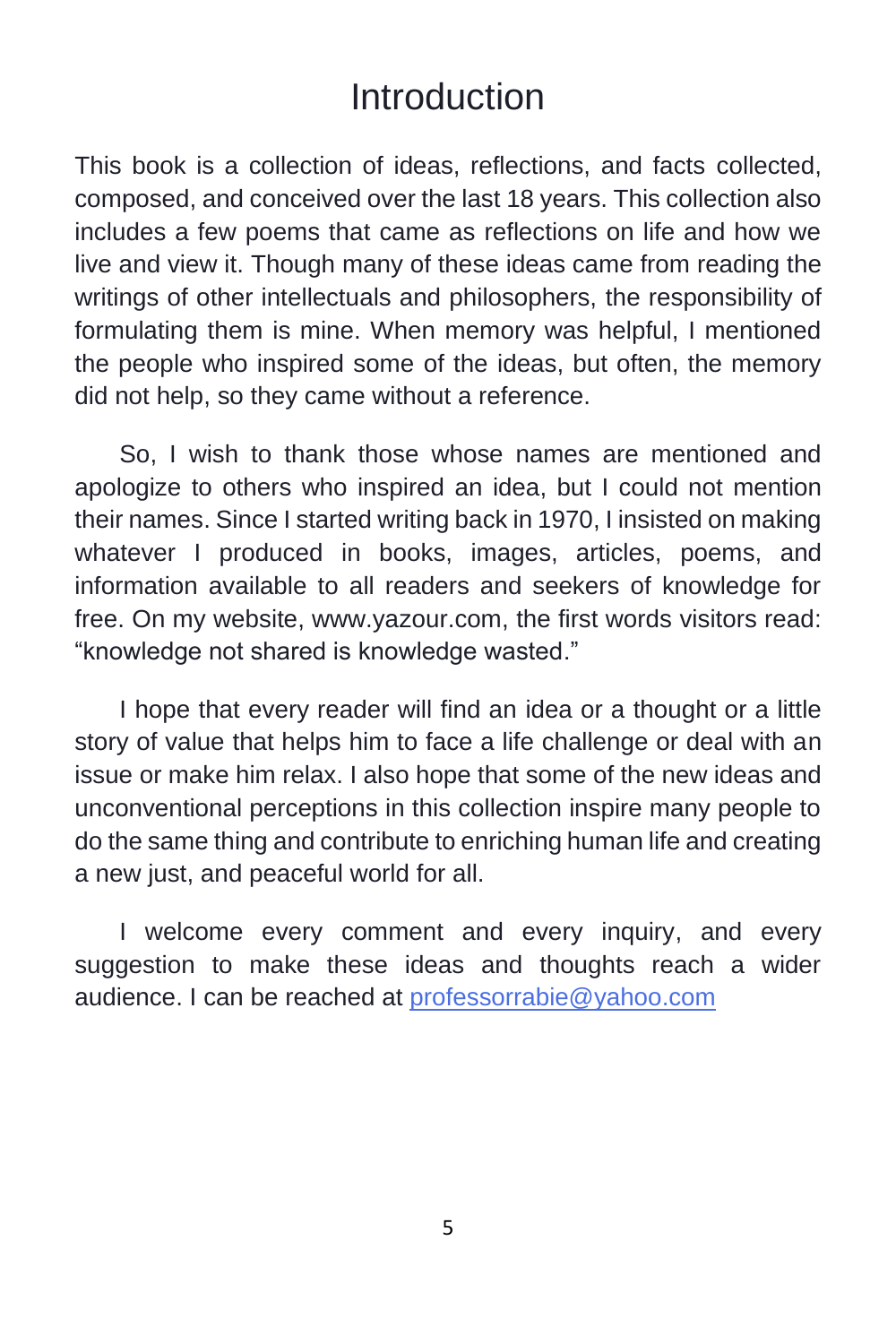#### One Human Race: a Shared Destiny

This narrative tries to answer five basic questions concerning our existence and future on earth, our only home. First, how did we get to be what we are today? Second, how should we understand the concepts of nation and nationality? Third, how should we view religion and its role in our lives? Fourth, how should we understand the meaning of the word "truth"? Five; who are our adversaries, and how to deal with them? The arguments that follow are partially scientific, partially theological, and somewhat philosophical.

**First,** two principal theories try to explain how human beings became to be what they are today: the first is the creation theory, which claims that all humans were created by a mighty, mysterious power called God that no one can see; the other is the evolutionary theory, which claims that all creatures evolved from primitive species over billions of years, starting about 4 billion years ago, and continued to evolve reaching what they are today.

People who believe in creation also believe that all humans are the descendants of one man (Adam) and one woman (Eve). Since we have the same parents, we must belong to the same and only race, the human race. People who believe in evolution also believe that we all came from an animal that looks like an ape that appeared first in Africa hundreds of thousands of years ago, and from there, people moved in bands to populate our mother earth. Consequently, both theories say that we share a common ancestor, and therefore, we are one race. Whenever we define ourselves, we unconsciously say the human race, not the human races. And now science has come to say that we are all 99.9 percent the same, **DNA**-wise: and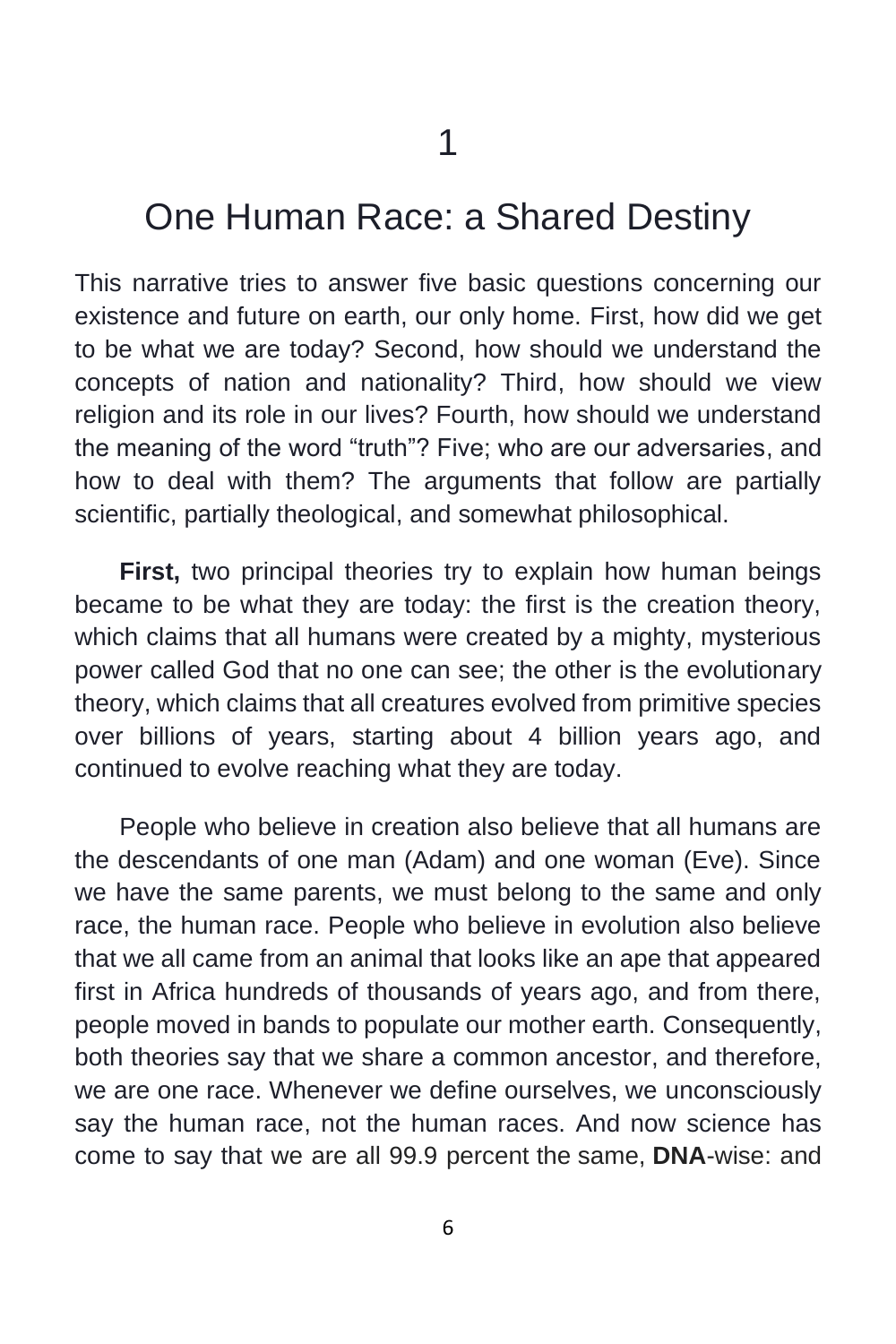about 99 percent the same as our closest relatives, the chimpanzees.

On our way to populate the earth, we were exposed to three powerful forces that shaped our life experiences and greatly influenced the way we look, live, think, and behave. These forces are: first, natural selection, or the law of the survival of the fittest, which caused some humans and animals and plants to survive and flourish, and many more to disappear and perish. Second, random mutations that gave us the many shades of black and white and yellow, and the diversified features we have today. Third, an unpredictable and often harsh environment that forced us to move from one place to another and adapt to nature's dictates and its changing mood, which led us to develop different cultures, many religions, countless languages, and forge varied associations with place and time and each other. Consequently, we gained cultural and religious diversity, but we encountered no other races to acquire racial diversity.

Embracing our cultural and religious diversity enriches our lives, opens our minds, and fills our hearts with joy. In contrast, believing in racial diversity poisons our hearts, closes our minds, and undermines our shared sense of brotherhood, and thus leads us to hate one another and fight with each other and damage our shared environment.

**Second,** nationality is a shared identity associated with a specific land and state; some nations have more in common than land and state, they have a shared language and culture and/or history. A German, for example, is a person who was most likely born in Germany and identifies with the German land and state; Germans also share a language and a historical experience. An American is a person who lives in the United States of America and is a citizen of the USA; however, most Americans have no shared history or culture. Indians, meanwhile, speak tens of languages and have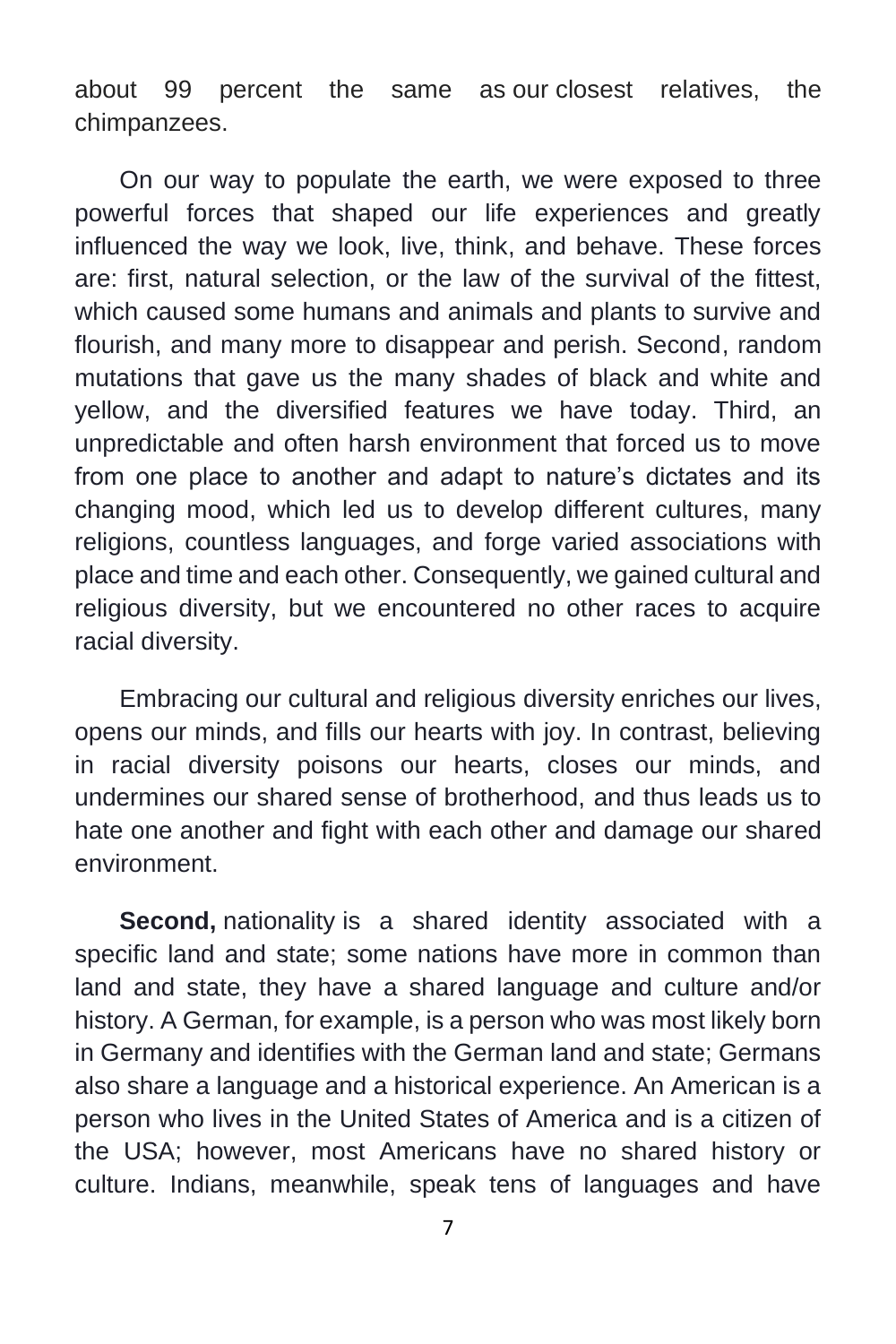hundreds of religions, yet they are one nation inhabiting the same land and having allegiance to the same state. If the United States, with its 320 million people coming from every place on earth carrying their particular traditions and religions can form one nation, then any people sharing one land and belonging to one state must be considered a nation. Thus nationality is identification with a particular land and state only.

**Third,** Religion is an accident of birth**;** we all know that no one of us had the liberty to choose the religion he was born into. Today, as ever, no one can choose his parents or religion, place of birth or time of birth, his name, color, or social class at birth. Therefore, no one should be punished or rewarded because of things he inherited at birth: be it religion, identity, color, name, social class, or wealth; everyone should have the right to stay in his inherited religion, change it, or abandon it altogether; and it is the duty of society to respect everyone's religious choice, and the responsibility of the state to protect everyone's religious and non-religious rights.

People who believe in God also believe that religion and what comes with it at birth is an act of God. Since it is God who chooses for each one of us his parents and religion, the time, place, and living conditions at birth, no believer is in a position to reject God's will. Nevertheless, most believers tend to accept God's will when it comes to their inherited religion and reject God's will when it comes to other people's religions. Since God chooses for each one his religion, every religion must be considered legitimate and thus must be respected by every believer; anyone who refuses to accept other peoples' religions is rejecting the will of the God he claims to believe in and worship. No rational believer, therefore, can accept what God chooses for him and, at the same time, rejects what God chooses for his fellow human beings.

**Fourth,** how should we interpret the word "fact" or "truth"? Both words tend to refer to the same thing, and therefore the truth should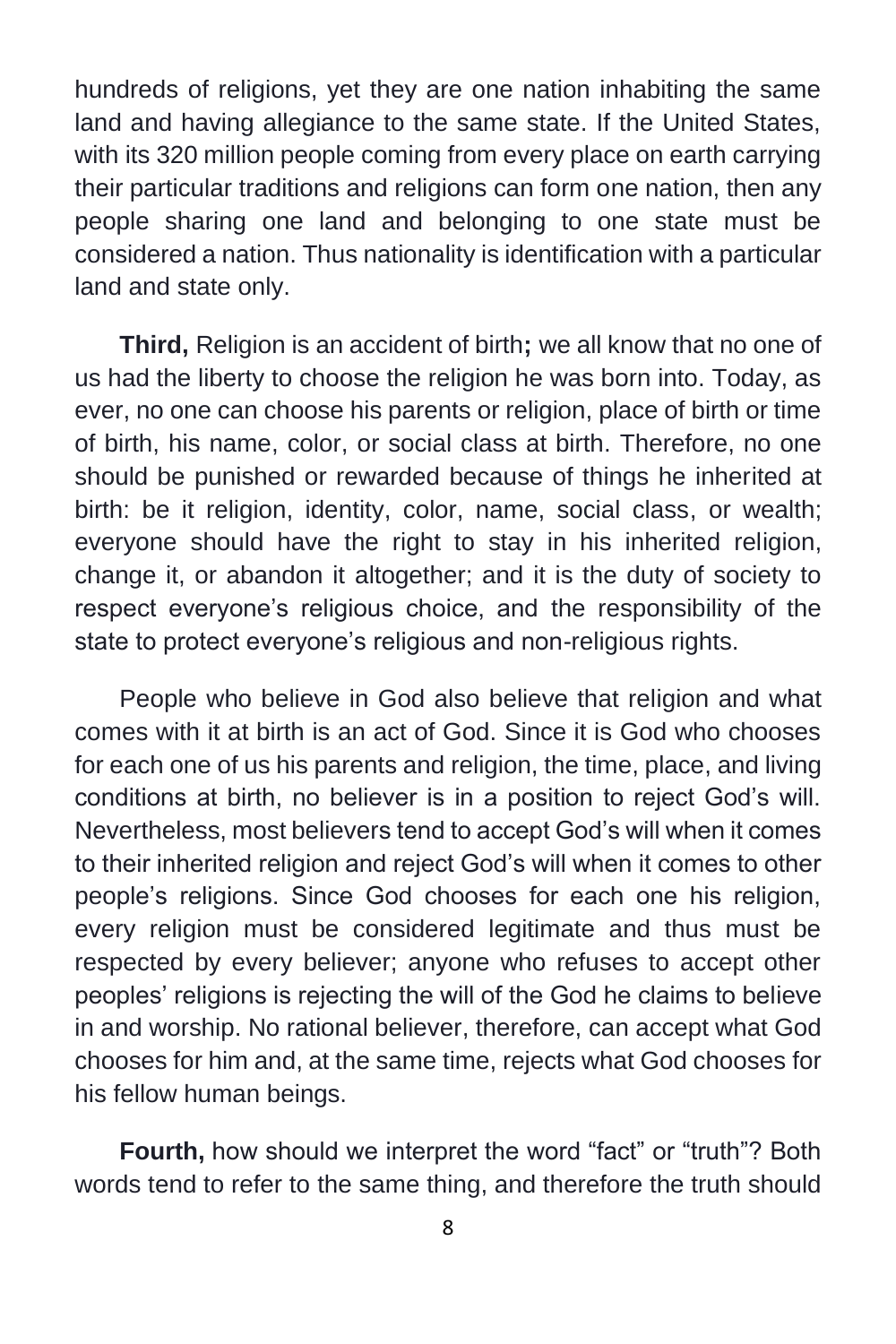be understood as something that at least one person in the world believes to be true or a fact. This fact could be an imagined creature like the devil or an incident that happened in the past like miracles, or a claim that embodies information that tells the story of an extinct nation or religion, or facts that represent things and states of affairs proven by science to be true. Nevertheless, every fact or truth that falls in one of the first three categories has three basic characteristics; it is relative, partial, and tentative. It is relative because some people believe it to be a fact and others do not, and is partial because everyone looking at it can see only one side of it, and is tentative because science could prove it to be wrong.

For example, belief in miracles is relative because miracles defy our human experience and because only some people believe they happened in the past. A mountain that stands in front of our eyes is a partial fact because no one can see it in its entirety at one time. The truth is also tentative because it is subject to change due to many natural and cultural and scientific factors. For example, until the 17th century, most people believed that the earth was flat and it is the center of the universe and that the sun rotates around it. Then science came to prove that the earth was oval, not flat, and it represents a tiny portion of the universe, and it is not the center of it; and that it rotates around the sun and not the other way around.

**Fifth,** the most severe challenge that faces humanity today is the widening income and wealth gaps between the rich and the poor. Income and wealth reports indicate that the wealthiest 1% of the world's population owns over 50% of the world's wealth, which means that this 1% owns more than the rest 99% of the world's population, whose number is about 7.7 billion. The richest 42 men in the world own as much wealth as the poorest 50% of the world's population, whose number exceeds 3.8 billion. And due to the tremendous power that the rich have, they can manipulate every system and situation and take advantage of every opportunity to make more money and accumulate more wealth. Besides, reports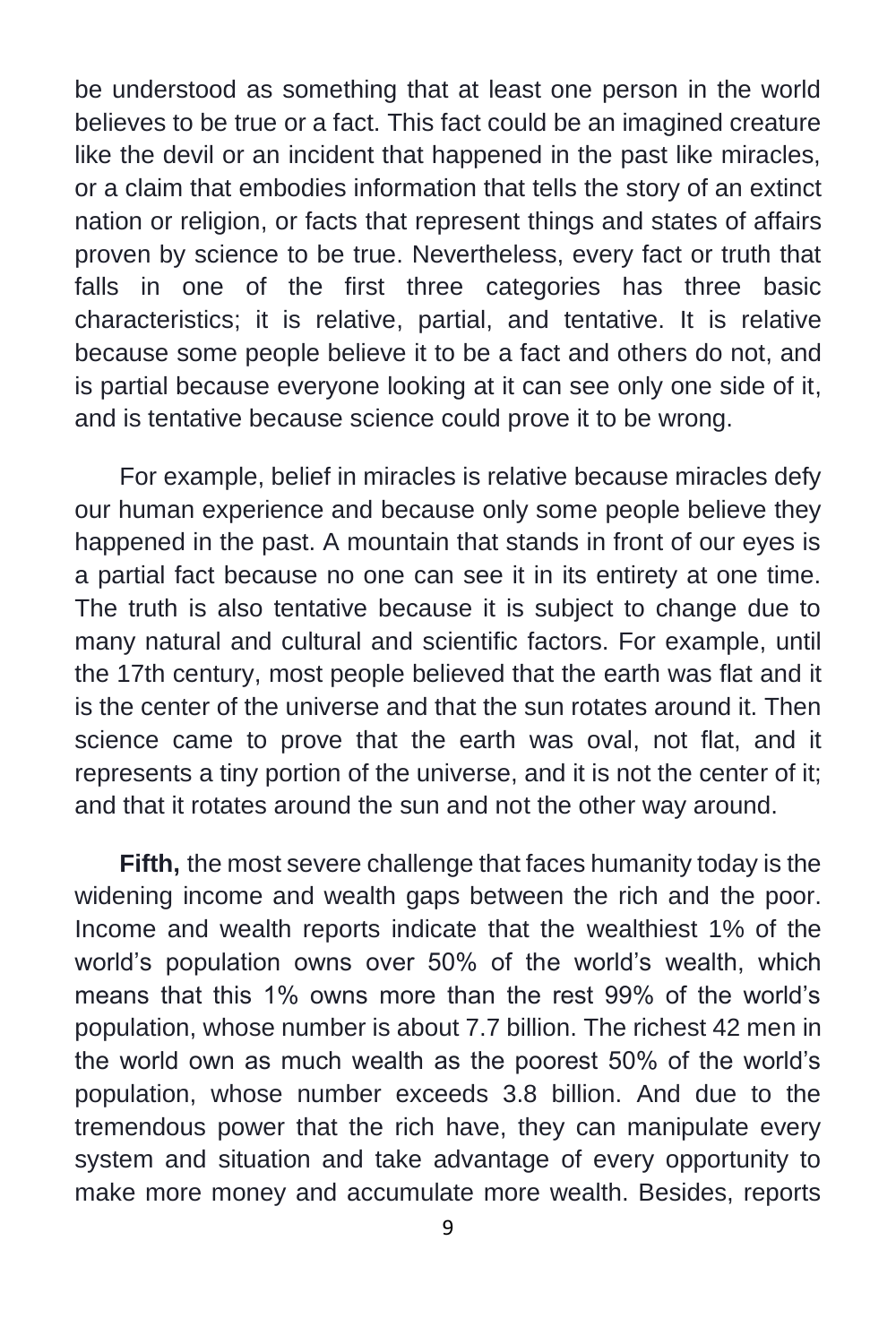indicate that the wealthiest 10% of the world's population owns 85% of the world's wealth, leaving 15% to the other 90% of the people. Moreover, income reports indicate that about 95% of the annual increase in income goes to the richest 10% of the people, leaving 5% to the other 90%. This explains why the middle class is shrinking and losing power and self-confidence and why poverty is spreading and becoming structural, causing alienation, radicalism, and racism to inflict most parts of the world.

This means that the current global social order is unfair and needs to be reformed or changed to protect the rights of the poor and the weak. And though unfair social orders cannot be sustained in the long run, we should not wait for things to happen to us; we must make things happen for us because no social order or system will change by itself. Therefore, we, the people, should take the initiative, articulate new programs for change, and create social movements capable of effecting the desired change. This also means that our anger should not be directed at the rich but the social order and ourselves because we failed to do our job in exposing the excesses of the system and opposing the policies that got us to this point. Since the rich work hard to perpetuate the current social order, we need to work harder to change it and liberate ourselves from the existing socioeconomic and sociopolitical orders that keep many of us weak and poor, and undermine the future of future generations.

Other economic reports indicate that half of the world's largest 100 economies were corporations at the end of the 20th century. In 2017 corporations represented 69 of the world's largest 100 economies; all such corporations are either owned or controlled by the richest 1% of the world's people. At the same time, no two rich states or individuals are at war with each other, but many poor ones are fighting each other or involved in bloody and destructive civil wars. As we fight each other, we waste a good portion of our precious natural and human resources; besides, the money we spend buying weapons and ammunition goes to enrich the rich, and further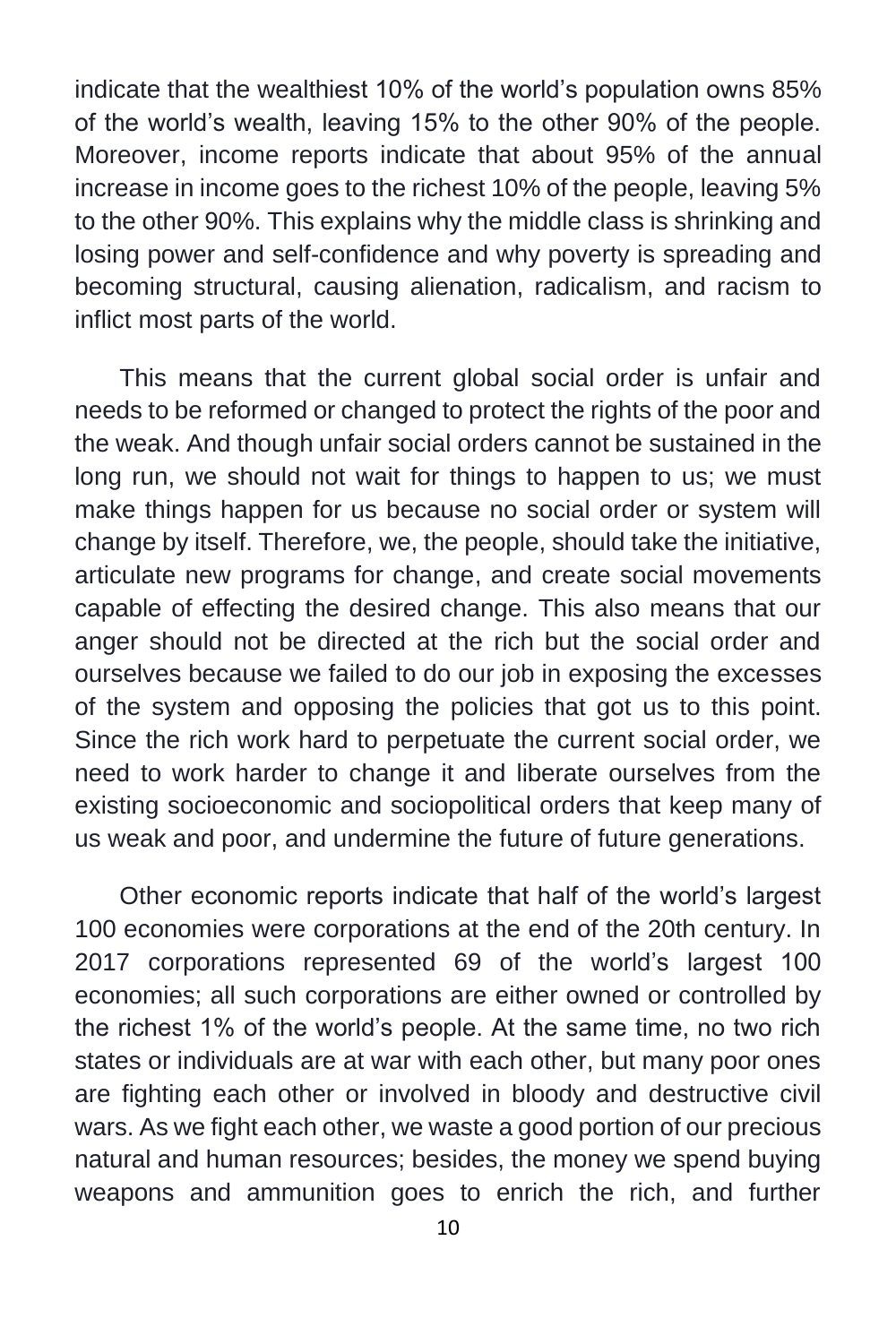impoverish the poor. As a consequence, we remain poor and largely enslaved, killing each other instead of working with one another to liberate ourselves from poverty and need and oppression and restore our sanity and humanity.

To achieve our sociopolitical goals and reclaim a fair share of the world's wealth and income, we must realize that we, the 90% of the world's population, share the same grievances, hopes, and destiny. Therefore, any one of us who stands with a deprived minority somewhere is, unconsciously, standing against another deprived minority elsewhere. As we seek to change our living conditions, we need to further realize that neither the free market system nor the democratic system can by itself correct its mistakes and enable us to reclaim our rights and achieve our goals; both systems have become largely dysfunctional. Therefore, we need to create a mass movement covering all parts of the world and articulate a strategy for change that seeks to transform the existing economic and political systems and replace them with a new global social order that guarantees fairness. Reclaiming our rights can only be achieved by working together peacefully to deny our adversaries any excuse to label us as radicals trying to destroy this or that culture and undermine peoples' ways of life in the West or East, North or South.

Being the same race, having traveled the same road, and driving to reach similar goals should make us, poor and rich, strong and weak, view each other as brothers, sisters, friends, lovers, and colleagues; embrace our shared humanity, celebrate our cultural and religious diversity, and learn from each other the art of living together in peace and harmony. Again, embracing our cultural and religious diversity enriches our lives; believing in racial diversity undermines our shared humanity.

#### *Our motto should be: together, we empower each other, create a global power, and change our world forever.*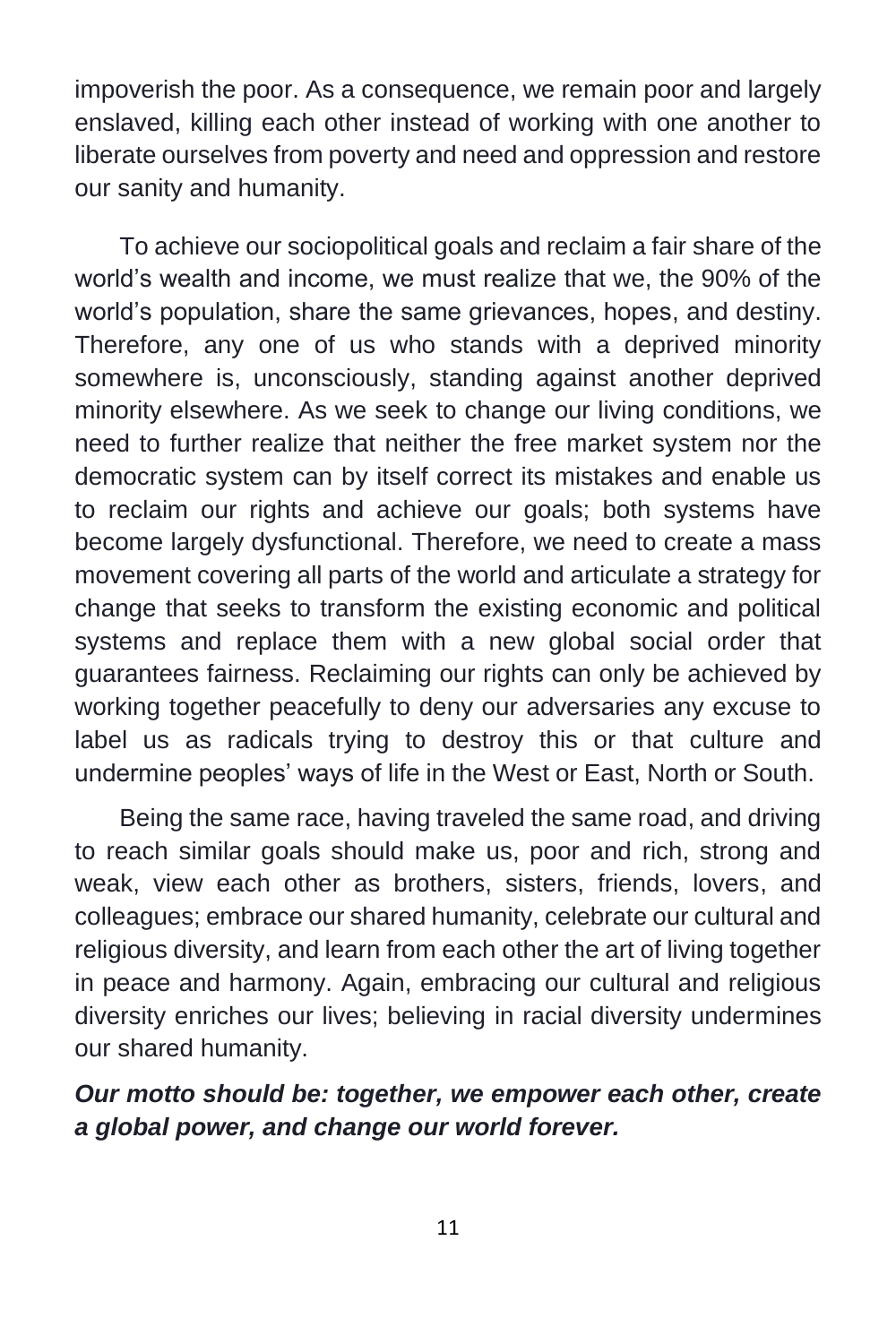#### Age and Time

To a young man, the days of life usually seem limitless, causing the sense of urgency to do things on time to lose its meaning. As a consequence, man tends to waste a lot of time doing little to enrich his life and prepare himself for the future, leaving many jobs unfinished. Generally speaking, young people tend to think that time will come to finish all unfinished things.

In contrast, when the days of life seem limited or about to end, people stop wasting time and change their attitudes, sometimes drastically to utilize every minute of the time they still have; and that leads them to appreciate the imperatives of time and feel the sense of urgency to do the things that need to be done on time. Consequently, they begin to see the value of time spent enjoying the beauty in nature, the value of friendship, the pleasure in self accomplishments, and the sweet taste of love; all of which tend to bring a kind touch of happiness, sweet memories, and serenity to life.

Authors and thinkers, in particular, feel the urgency to deliver their perceptions and ideas to the public, because they feel that whatever they have is not their own, and therefore, must be shared with all other people. New and creative ideas and unusual perspectives on time and life are things that belong to all people of the world. Since thinkers and authors realize this, they tend to conceptualize their creative ideas and new perspectives and deliver them in time to the people who need them most. For thinkers and philosophers, the shorter the days left the keener they become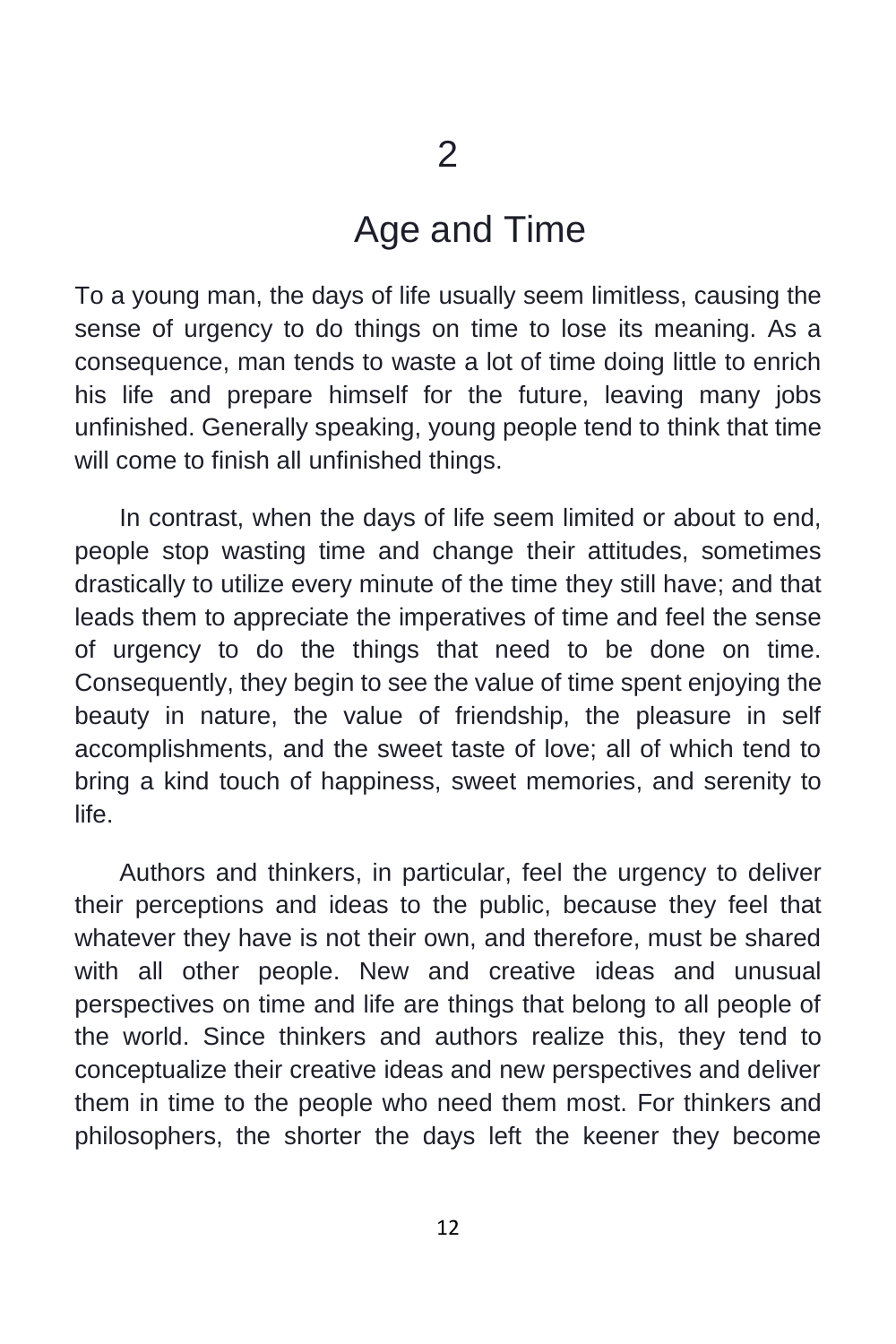because time cannot wait too long before the lights of life are turned off for the last time.

As people get old, they also tend to accept most things the way they are, because they know that they no longer have the time to change everything to their liking. And this usually leads them to look at the bright side of things that matter most in life, and try to reflect on the dark side of life in the writings and stories they leave behind for future generations to learn from.

To accomplish such tasks, thinkers, philosophers, and authors must claim the higher moral grounds, be able to forgive but not forget, stick to their principles and rights, and make sure that other people have their own as well. Philosophers, thinkers, and authors must be willing to give more of themselves and their time to those who need and want to grow, learn and enrich their lives and the lives of their neighbors, community, and humanity.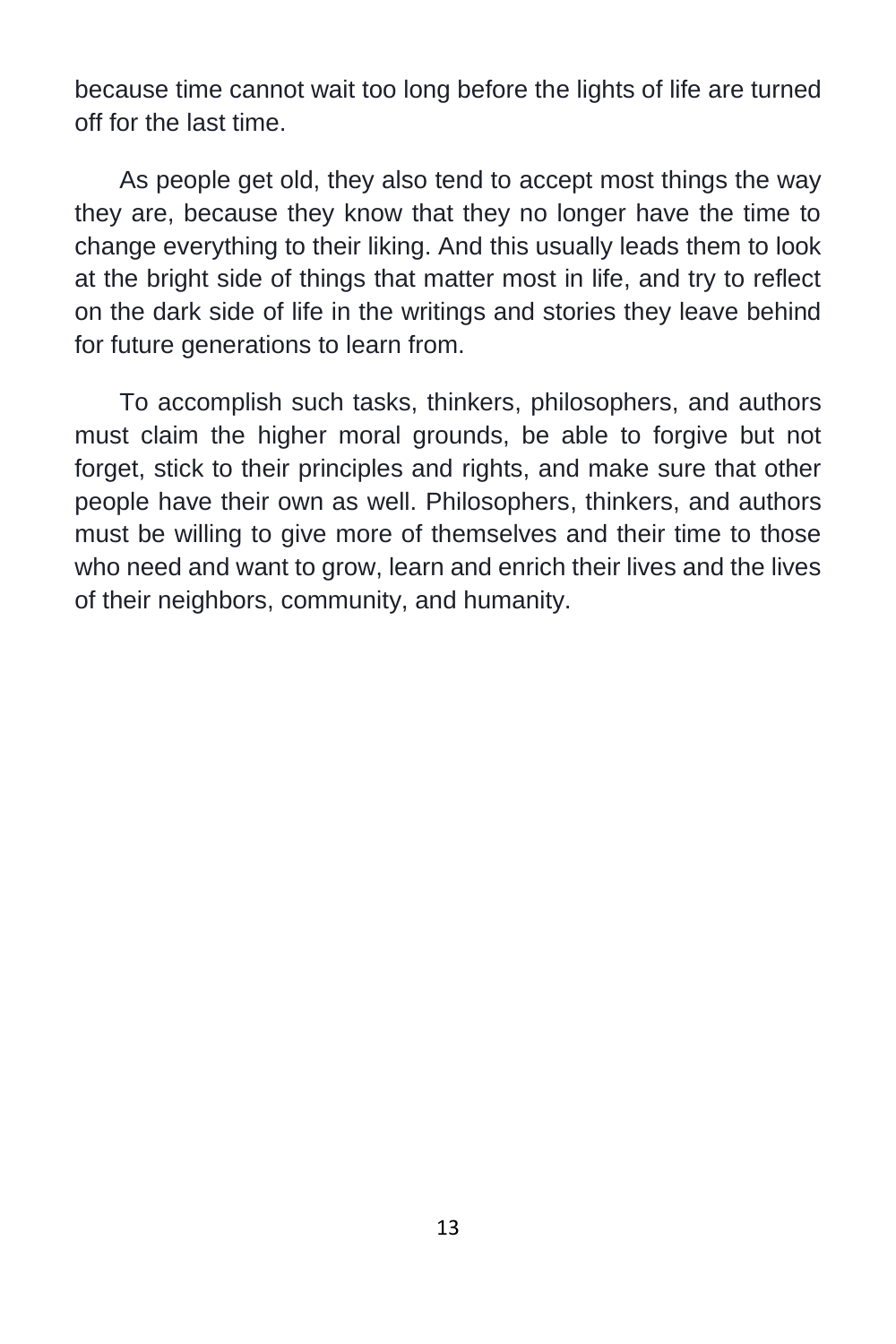#### Life and Time

The life we live is the time we spend enjoying what we love doing in life; the rest is a waste of valuable life and resources and precious time that cannot be recovered.

The past is the moment we just left behind dying of old age and loss of relevance while worrying about its legacy and how it will be viewed and judged by future generations; judged by people that can neither live the experience of times long gone nor understand how the life of those times unfolded.

The present is what we experience in everyday life, as we try to enjoy certain things, face some challenges, avoid many more, and create new opportunities for ourselves to exploit, boast our egos, fulfill our desires and realize our dreams, with full knowledge that no desire and no dream remains the same as times change.

The future is what we dream of having the next day in the morning by doing what we can do to make it happen now; delayed gratification, though is a virtue that only a few have, is no longer an option in a world that lives in a continuous state of transition and plagued with greed and consumerism.

History is what we make in our life as we build and destroy, imagine and realize, live and die, love and hate, laugh and cry, sing and dance, read and learn, think and become wise, work and retire, win and lose, fight and make peace, rebuild what we destroy, and dream again and again of a better future.

Knowledge is the ideas we crystallize, the scientific facts we discover, the social systems we develop, and the technological tools we invent to manage our lives and transform reality to make it more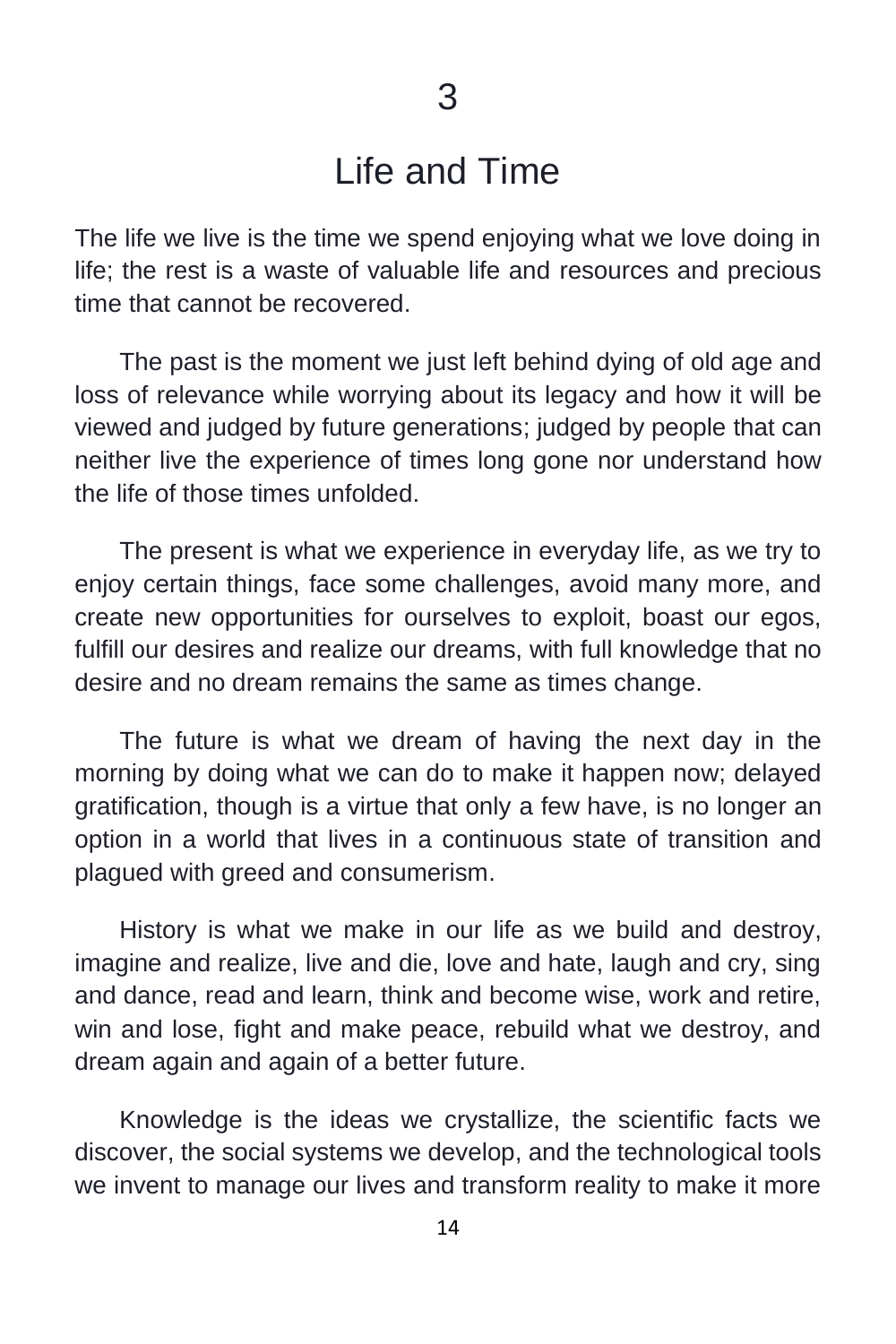enjoyable and responsive to our needs and desires. Knowledge is also the will and the tools we acquire as we work hard to realize our dreams, overcome the pain of sadness and loss, avoid the indignity of need, and replace failure with success.

Transformation is the continuous process of questioning traditions, convictions, old ideas, attitudes, belief systems, and the wisdom of the past in an honest, neutral way that does not consider any ideological bind. Transformation is also how to develop our capacity to see the other side of everything that matters in life and to learn the art of living with other people and animals and nature in peace.

Culture is the common traditions, customs, attitudes, convictions, views of the other, and the way of thinking that makes us feel and act like humans, able to live with one another and respect and love each other. Culture is also the way of life that reflects our approach in dealing with important challenges, as we struggle individually and collectively to transform our world, make and remake our history, and shape and reshape our future.

Destiny is what we manage, individually and collectively, to achieve and reach, using our minds and power and instincts and knowledge and will to make things happen for us, rather than wait for things to happen to us.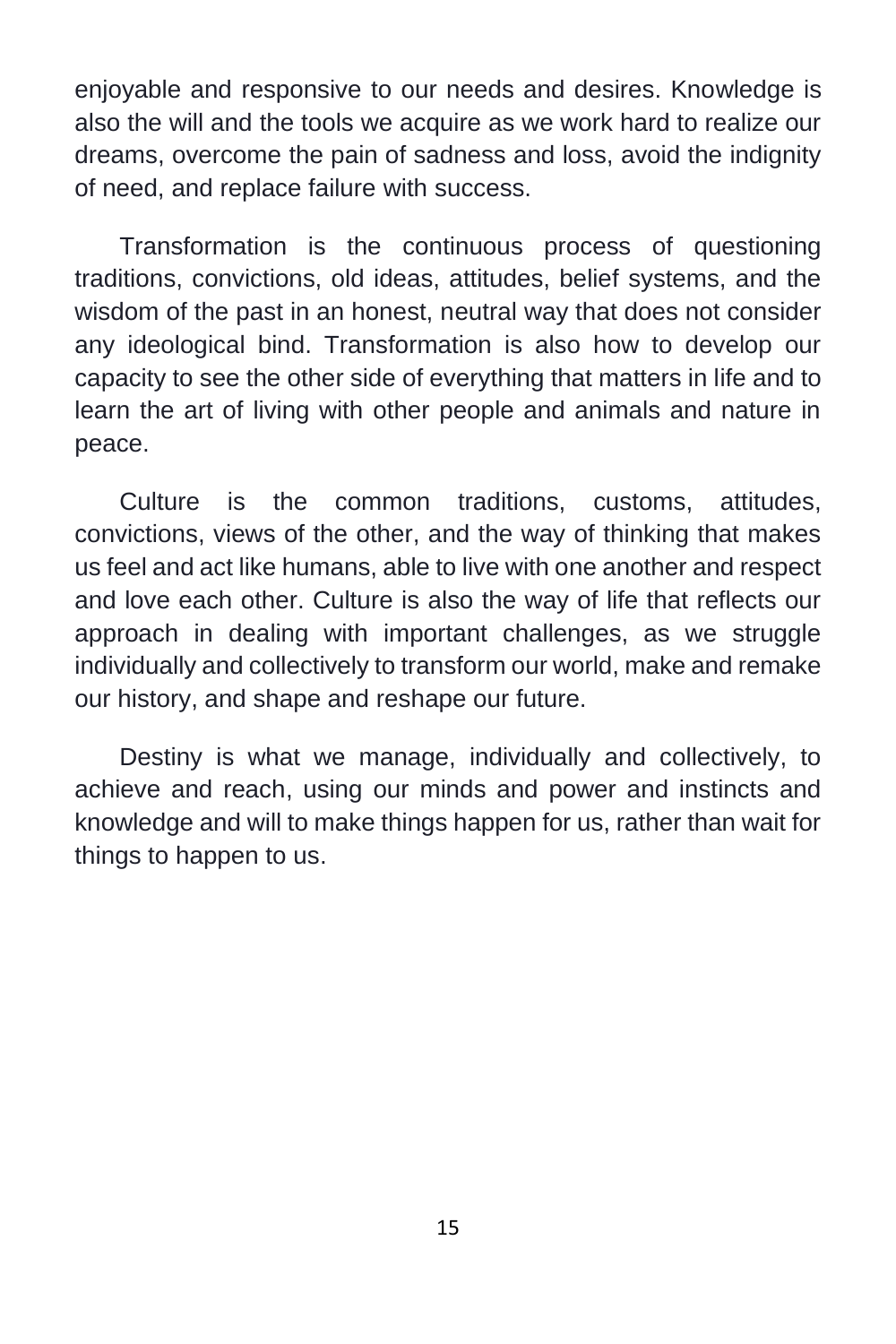### Life and Love

#### One life is too short for a true love

True and deep love engulfs the entire life and overwhelms lovers, causing love to become larger than life itself. While such love is destined to live for a long time, lovers are destined to die sooner or later, leaving behind a legacy of unforgettable love to inspire many generations to come. This makes life, no matter how long it may last, too short for true and deeply passionate love. Lives that cannot last long for such passionate love to enjoy often end before the love story is completed and exposed to the public to see and feel. Sometimes the love life of lovers ends prematurely because the nature of their love defies the culture of its times but fails to beat it. True love is usually too tender to wage battles against the cruelty of outdated traditions and customs and racial discrimination

#### One love is too little for a full life

When love is an enjoyable, yet passing experience, it becomes an emotional feeling that comes and goes in a short time, leaving no significant footprints behind it. Such love is usually of little importance to occupy a full life. While life continues and love may be repeated with more or less intensity and passion, it almost always disappears in the clouds of doubt, the sadness of disappointment, and the dark holes of emptiness and selfishness. A love story in such a case is only a part of a larger life experience that knows no limits; a life that lives one exciting experience after another until the end of life. The only thing that is sure about love is that it dies almost always a natural death due to neglect, boredom, pressure, and the intrusion of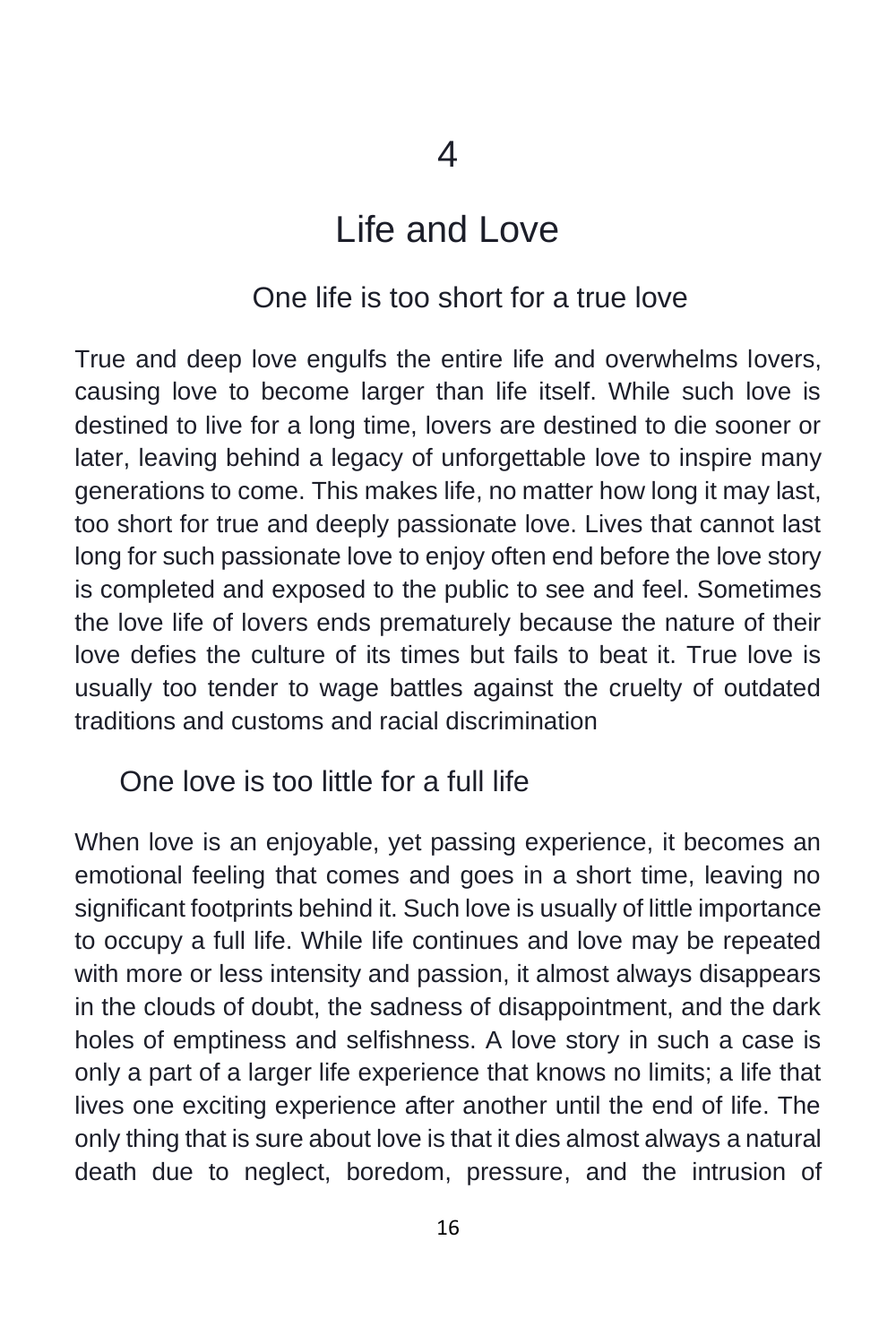another, more exciting love that keeps knocking on the doors of a tender heart.

So, having a love that is larger than life makes life a part of an experience that knows little about life complexity; a life too busy with a love that gives with passion all that it has without asking a question or expecting anything in return. In contrast, having a life that is larger than love makes love a component of a special life experience that goes beyond an ordinary life; a rare spring flower that loses its beauty and fragrance as the hot summer days arrive. The interaction of a full life with a truly passionate love makes love very special while making life a unique experience seldom repeated.

Love is a lesson that teaches us how to care and be kind to ourselves and our loved ones, how to be more loving and giving and compassionate. And that makes us more human caring not only about the people we love, but also about our work, our country, our world, and our collective social causes. But since the times of love that is larger than life have ended under the onslaught of greed, materialism, individualism, selfishness, and the worship of money, we need to reinvent our lives and train ourselves how to be in a love relationship with everything and everyone that matters in life; otherwise, our human instincts will be replaced by the wild animal instincts of our ancestors.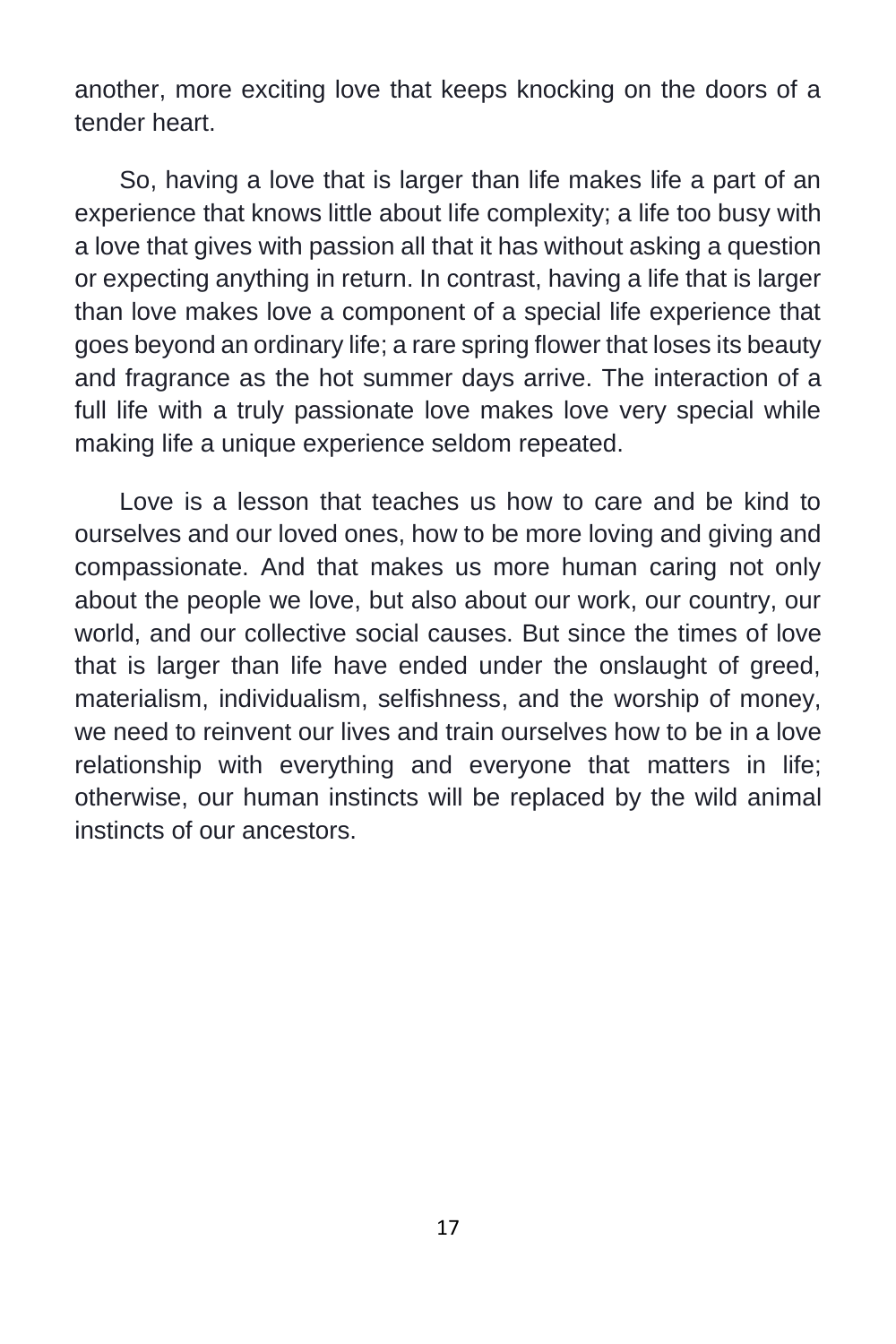#### Ambition and Contentment

If you were born in a sociocultural environment where people believe in faith and fate, you are more likely to be content; and accept whatever you may get in life. People who are content tend to lack the motivation to work hard and do more; they are also more likely to feel satisfied, regardless of how little they may have. Therefore, if contentment comes first, it does not matter how much you have in life because you will always have enough to feel happy and satisfied.

In contrast, people born in sociocultural environments dominated by materialism and greed and characterized by envy and unrestrained competition are more likely to be ambitious and often aggressive. Such people tend to work hard and let themselves be transformed through hard work into money-making machines that never stop running. Therefore, if greed, or envy, or unrestrained ambitions come first, it does not matter how much wealth people may have because they will never have enough to feel happy and satisfied.

People feeling content are more likely to lead simple, quiet lives, and have little regard for work or money. Unrestrained ambitious people are more likely to lead busy, stressful lives and to be obsessed with work and money. Work for them does not end because the lust for money is limitless.

Thus for man to feel happy, and be satisfied and productive at the same time, he must strike a balance between unrestrained ambitions and unmotivated contentment. He needs to work hard, be focused, set achievable goals, know when to stop working, and seek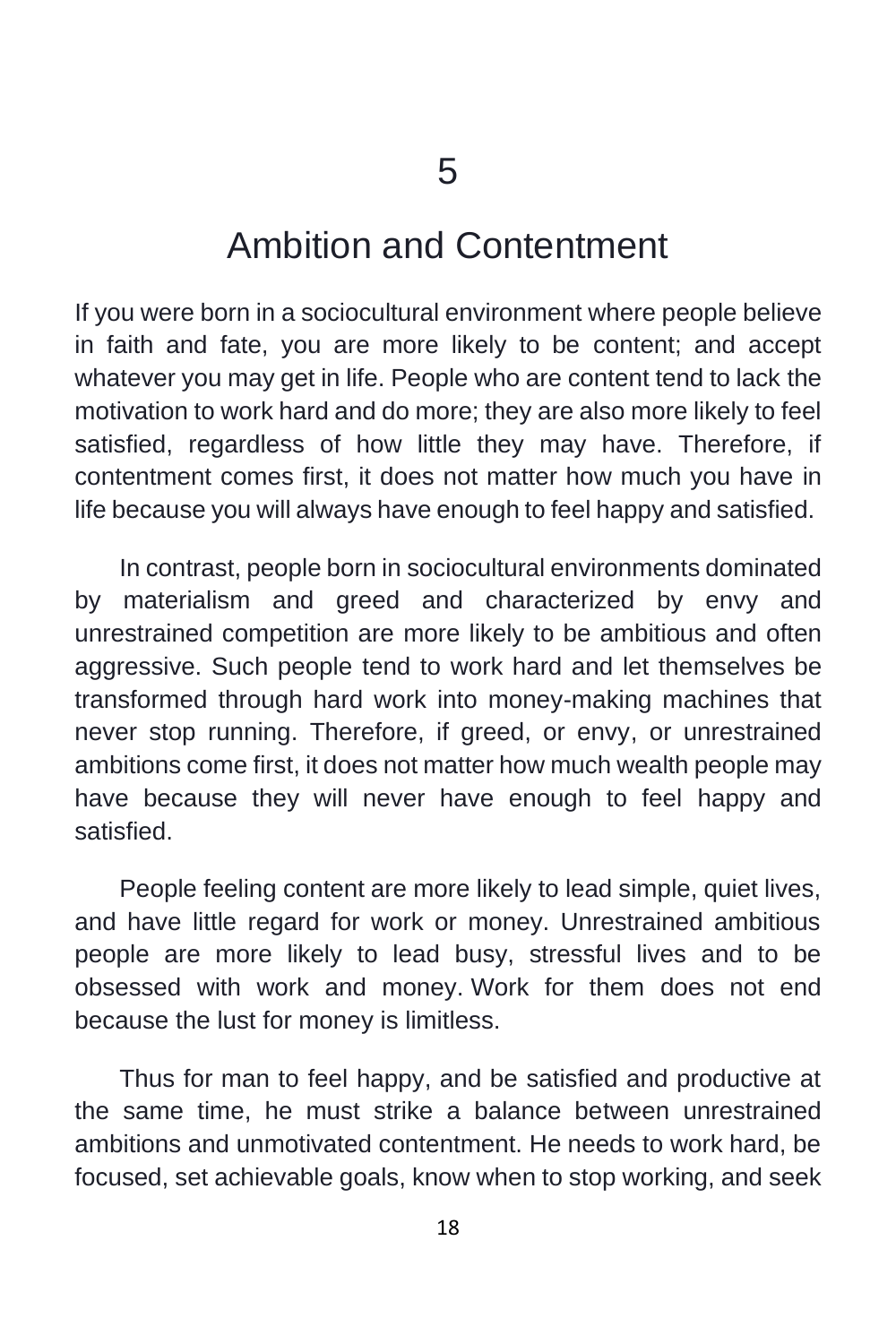satisfaction in getting as much education and knowledge as possible, nurturing love friendships, and giving as much assistance to others as he could, especially to those who need his help most.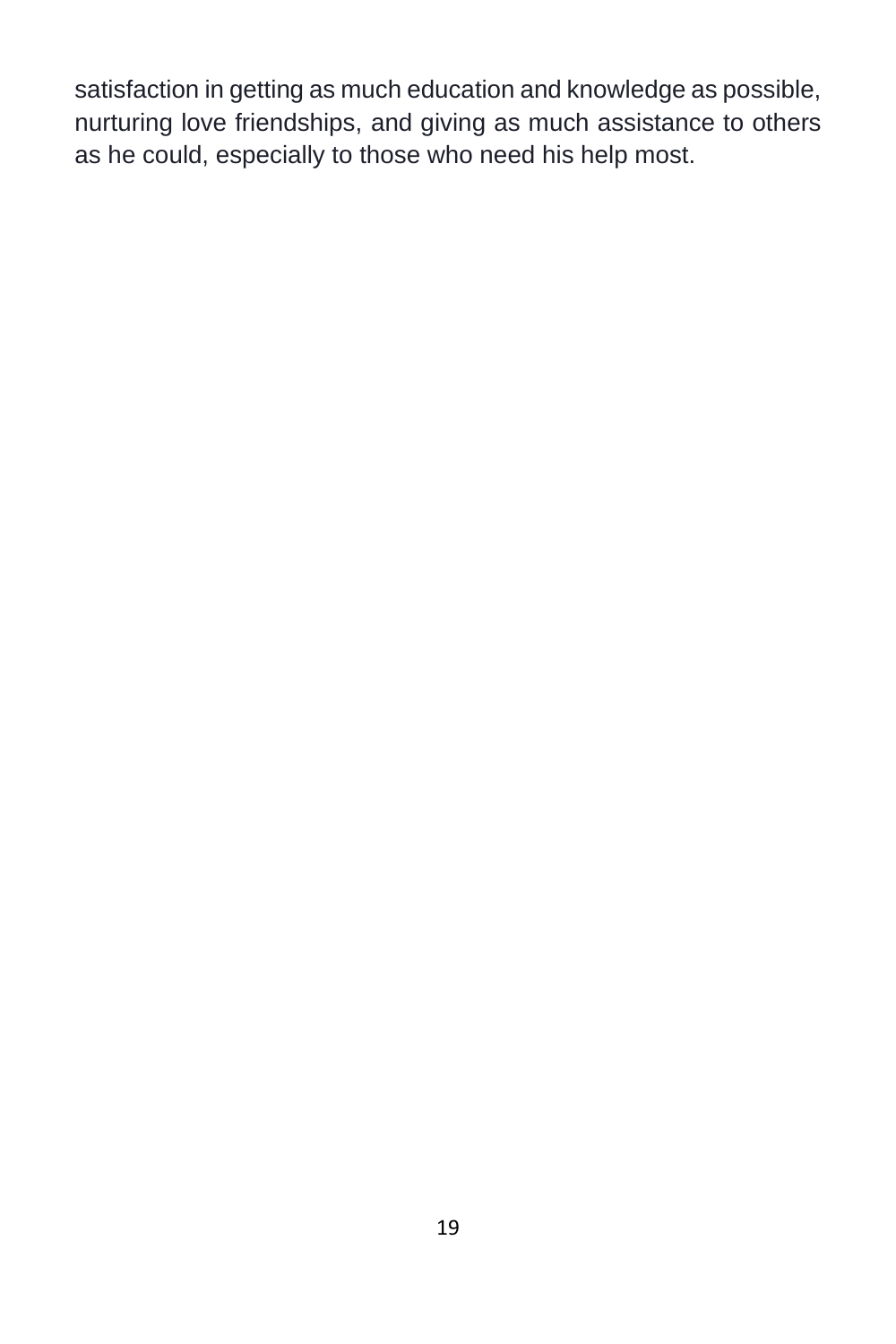### Borrowing and Living

No one can live his entire life on borrowed money or time to support a lavish lifestyle. Everyone that borrows to spend, and not to invest, will find himself sooner rather than later unable to service his debt, unable to borrow more, and unable to continue living as before. Besides, he is more likely to have a difficult time finding a job good enough to meet his financial needs and expectations. And to avoid being sued and probably going to jail, he finds himself forced to declare bankruptcy and start all over again with little hope of being able to restore normalcy to his life, and live long enough to enjoy whatever he may achieve in the future.

A nation living on its past glory and heritage is like a consumer that borrows to sustain a costly lifestyle he cannot afford. Such a nation will discover sooner rather than later that its past has nothing of value it can use to improve the quality of its life or make it more enjoyable; and that the legacy of the past is unable to make the present more productive. No past, regardless of its glory and legacy, and achievements, can help a struggling nation to construct a better future for its citizens. Since no one can remake or reclaim the past, everyone can and should try to make and claim the future. Whoever ignores the future, the future will ignore him as well; and whoever lives in the past, the past will laugh at him. A nation that continues to talk about the virtues of the past and lives on the legacy of the past is unable to live its present and therefore is less able to appreciate the future and meet its challenges.

When the future arrives, a nation living on borrowed time and the legacy of its glorious past will wake up trembling at the sound of strange currents of change knocking at its door without being prepared to face the challenges that change poses. It will look around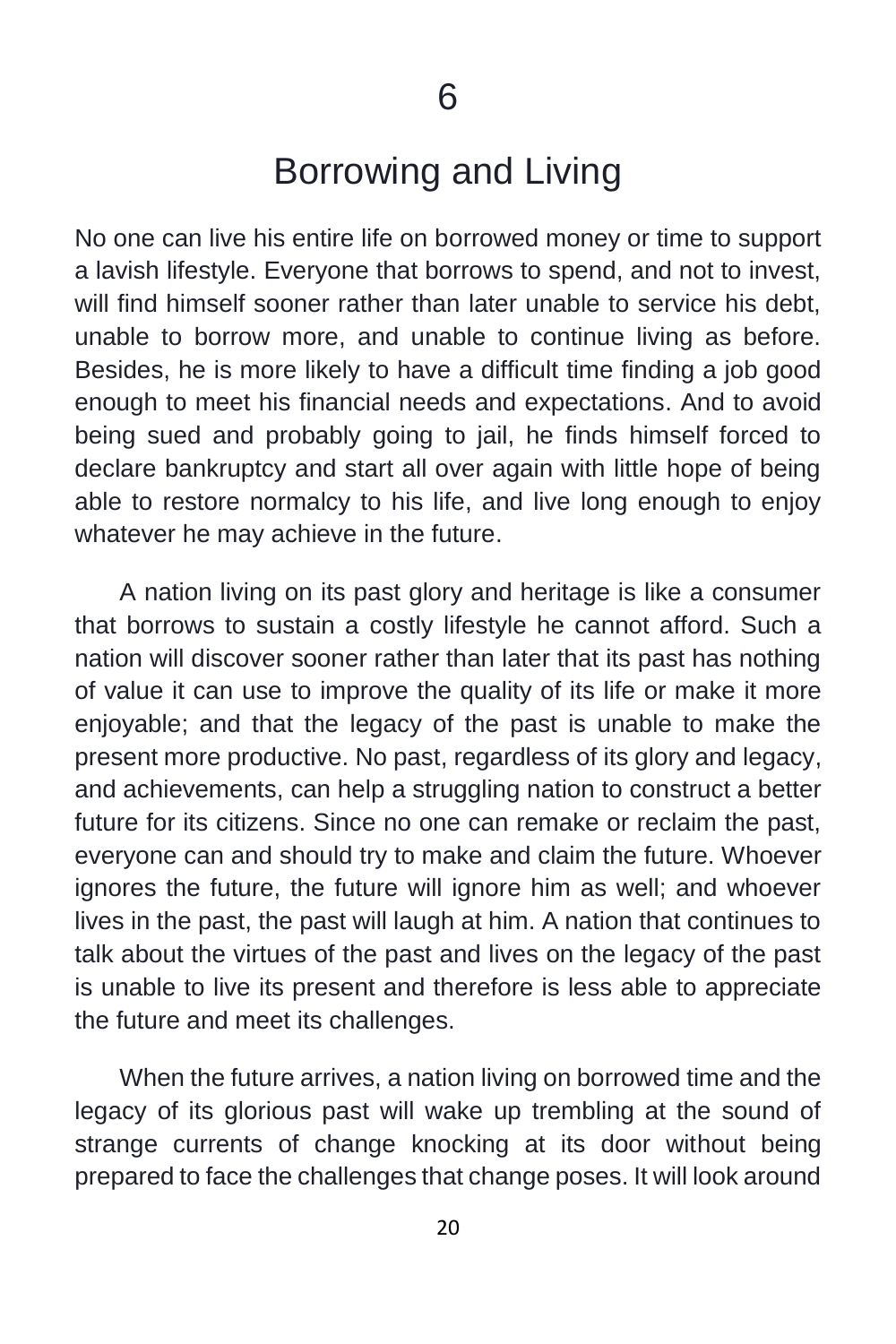for some time to borrow or some money to restructure its shattered life, but there will be no one there to answer its call. This means that a nation living in the past for the past, will end up missing the present and most likely the future as well; and because it lacks what it takes to build a better future, it might be forced to live its entire life in poverty and conflict, or a virtual state of bankruptcy, dependent on charity and the mercy of others.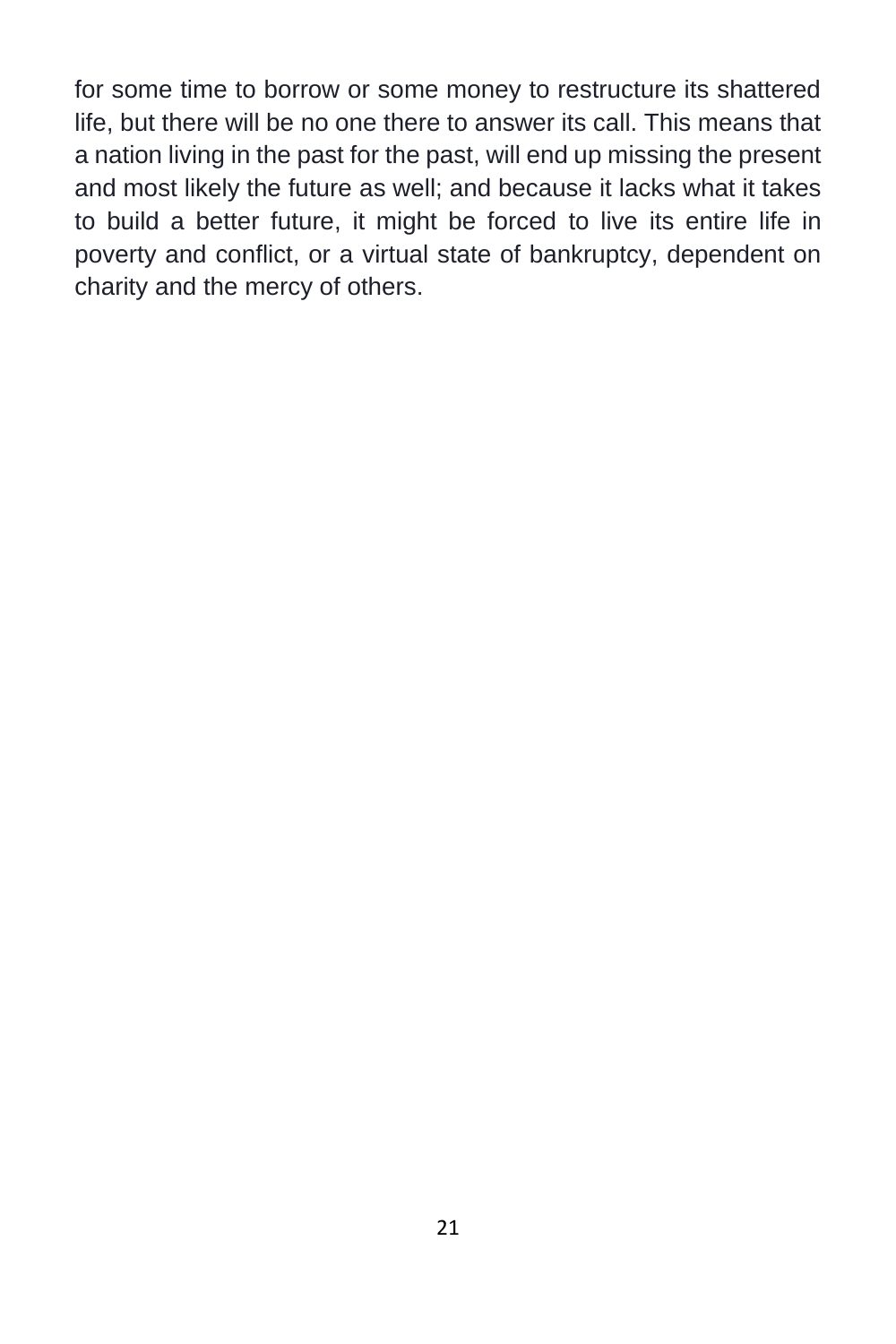#### Choices We Can Make

We are born to live and die; and in the meantime, we are destined to experience the struggle that makes life worth living, and feel the joy of living, suffer the pain the ups and downs of life, and surrender to the agony of dying.

Homes usually prepare us to live and be healthy.

Schools usually prepare us to learn and live good, productive lives.

Most religions prepare us to live a life of peace and contentment and die with a promise to have a better life in the afterlife; a promise that no one and no religion can prove to be true.

Birth gives us no choice to be born or not to be born, when to be born, where to be born, in which religion to be born, in which social class to be born or die; birth does not even allow us to choose our parents or our names.

Death gives us no choice either; we cannot choose not to die or when to die or how to die or even where to die, and sometimes where to be buried.

Only schools and the knowledge we gain from learning and reading give us a choice; they teach us how to live, manage our daily life, plan for the future, and be productive; they also teach us how to be successful and happy. Schools and knowledge and learning from our life experience teach us how to use whatever we learn to enjoy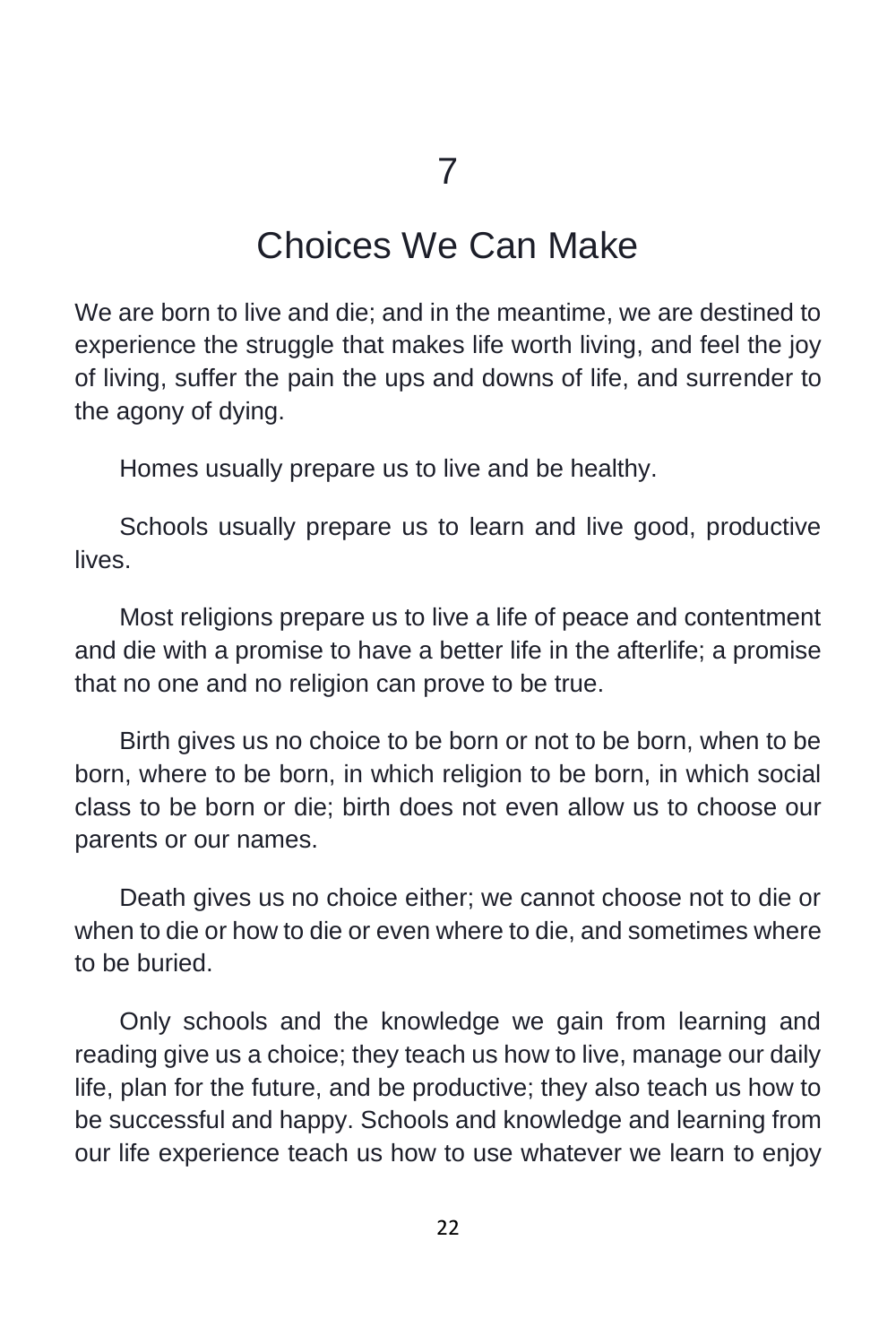whatever we earn; they also teach us to give to the needy and get the satisfaction of knowing that we care and love to share.

We grow with learning, and mature with the wisdom of a rich life journey that experience trial and error, joy and pain, success, and failure. The accumulated knowledge and experience and wisdom we gain help us to find our way in life and guide us to where we decide to go. Watching others die teaches us how to ease the pain of dying with the comfort of knowing that all humans have the same fate.

So, to make the ship of life as safe and comfortable as it could be; and make living as enjoyable and rewarding as it could be, we need to learn as much as we can, for as long as we can, and get the most of the knowledge we gain until the day we die, and share our wealth with the needy, and make our knowledge available to whoever has an interest in knowing and learning as we did.

Always remember; you earn what you learn. And knowledge not shared is knowledge wasted.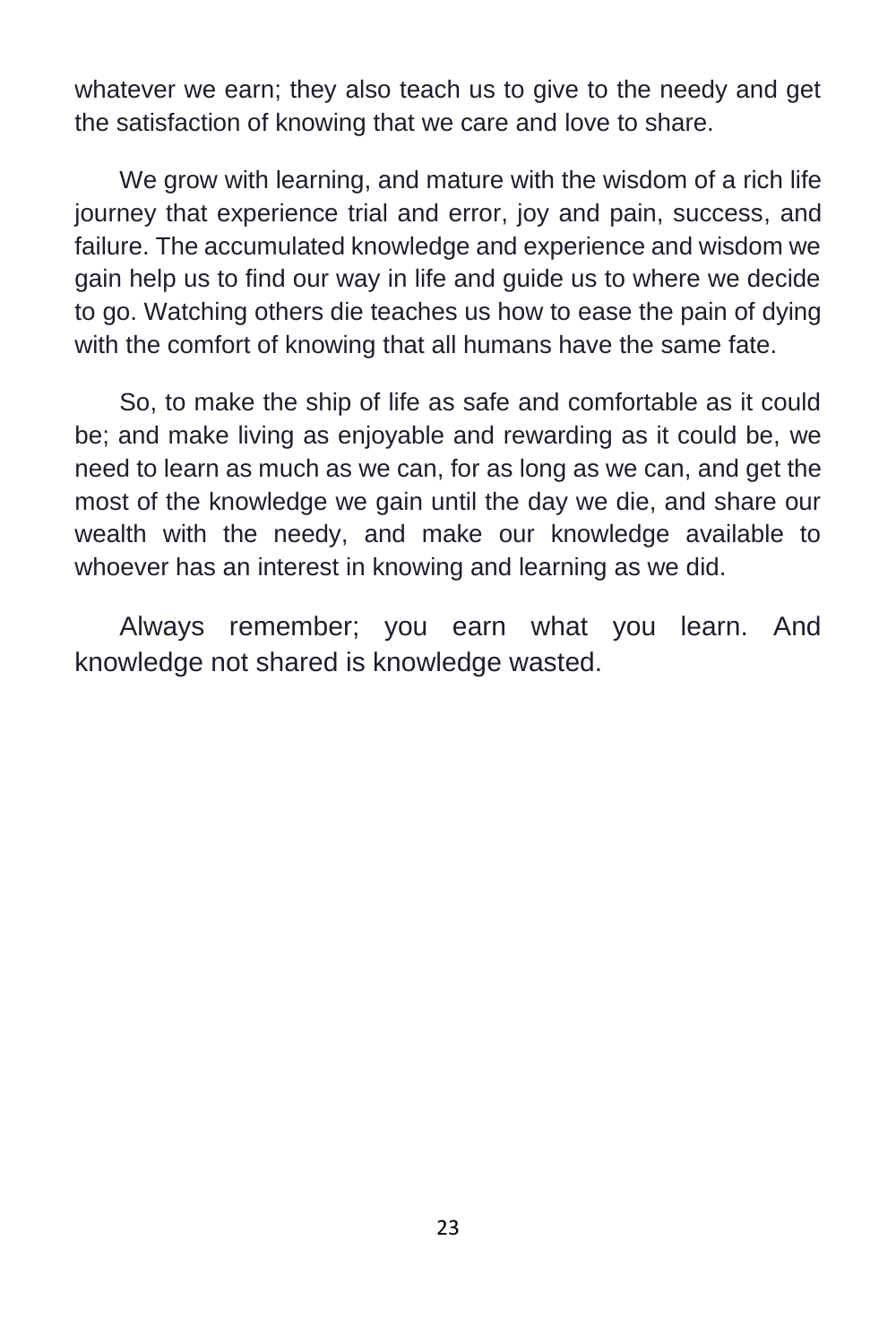#### Choosing How to Live

Life on earth never stops changing, causing circumstances surrounding us to change continuously and at times rapidly and profoundly. For everyone living in this world to enjoy life and face its many challenges, he must adapt to changing life conditions that affect and are affected by technological developments and new scientific facts. Life conditions are also affected by the socioeconomic, sociocultural, and sociopolitical changes and transformations we witness every day. Since the most change in living conditions is beyond man's control, people have to make their choices based on their views of life, the nature of change itself, and how they imagine the future. So, as we live, we are faced with two choices; to accept change and let it influence our lives, or build our capacity to face change and use our minds and other resources to influence its direction and speed to suit our views of life and future goals.

Most people usually choose to bend to changing life conditions and accept change as is; but by so doing, such people surrender to change they view negatively without a fight. As a consequence, they lose whatever capacity they have to influence the future and enjoy life as they wish. In contrast, people that try to bend changing circumstances to suit their purposes tend to have the courage to fight for what they seek in life. And in the process of fighting, they strengthen their capacities to live the lives they wish to live and face its many challenges and ups and downs without fear.

People who are poor and lack the proper education and knowledge are more likely to bend to changing life conditions rather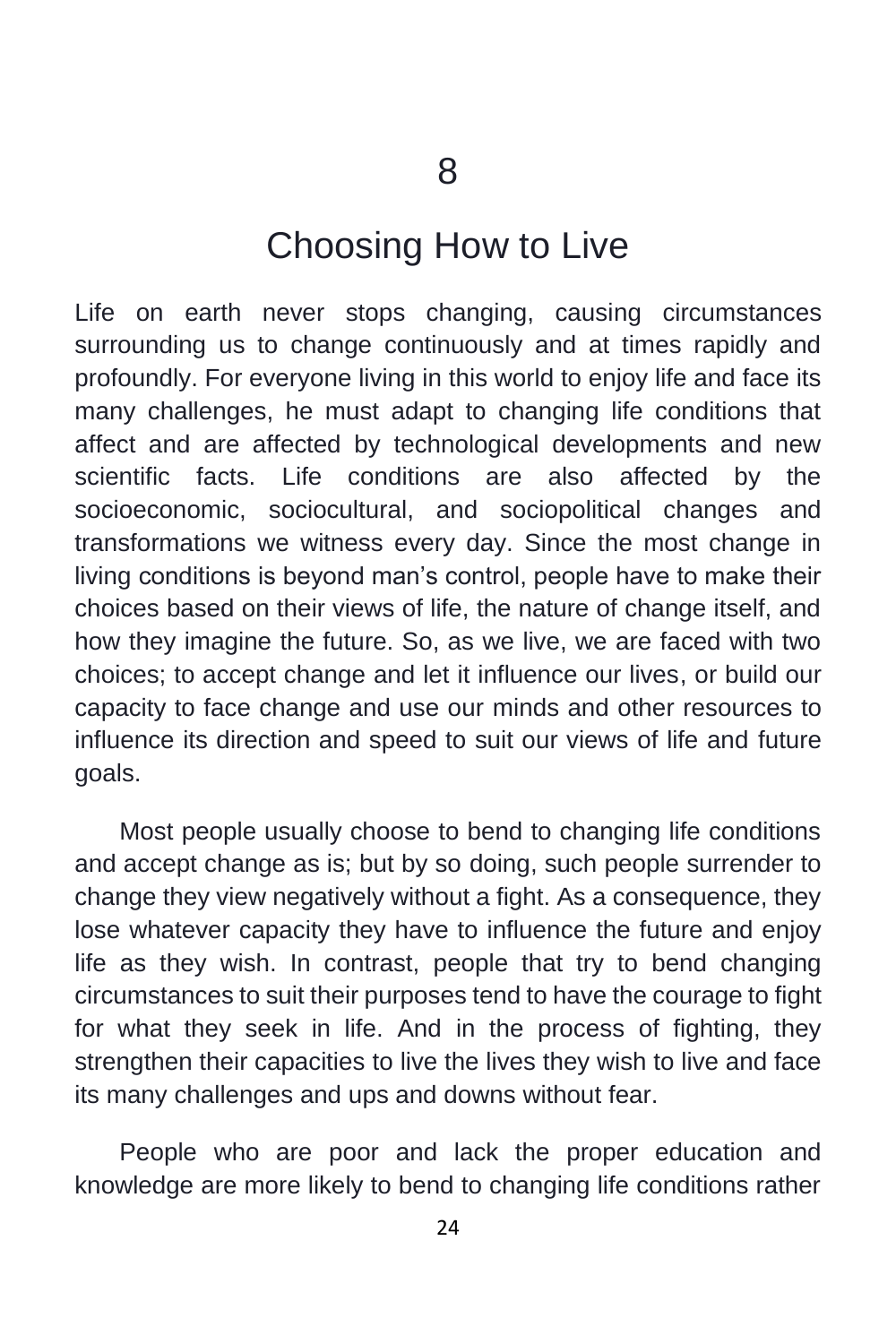than challenge them. Since most such people tend to believe in faith and fate, acceptance and contentment become not only possible but the right thing to do. In contrast, people who have the right education and knowledge are more likely to try to manipulate change to suit their purposes; the first is likely to be poor and have little or no education; the second is likely to be rich or at least financially comfortable. Nevertheless, no one can surrender to changing life conditions and ignore his traditions and the objectives he seeks to accomplish; and no one can bend changing life conditions completely to meet his desires. Therefore, we all need to make compromises that we may dislike but have to accept to lead normal lives without much stress.

Time and change and knowledge are the train that carries every person to an undisclosed destination; we may be able to control the train's speed, modify its direction, and force it at times to make certain stops on the road to taste a different life for a while, but we cannot change the train's destination. Everyone is therefore forced to adapt to change. However, those who surrender to change and allow it to control their lives lose the most; and others who challenge change and influence its direction and speed gain the most.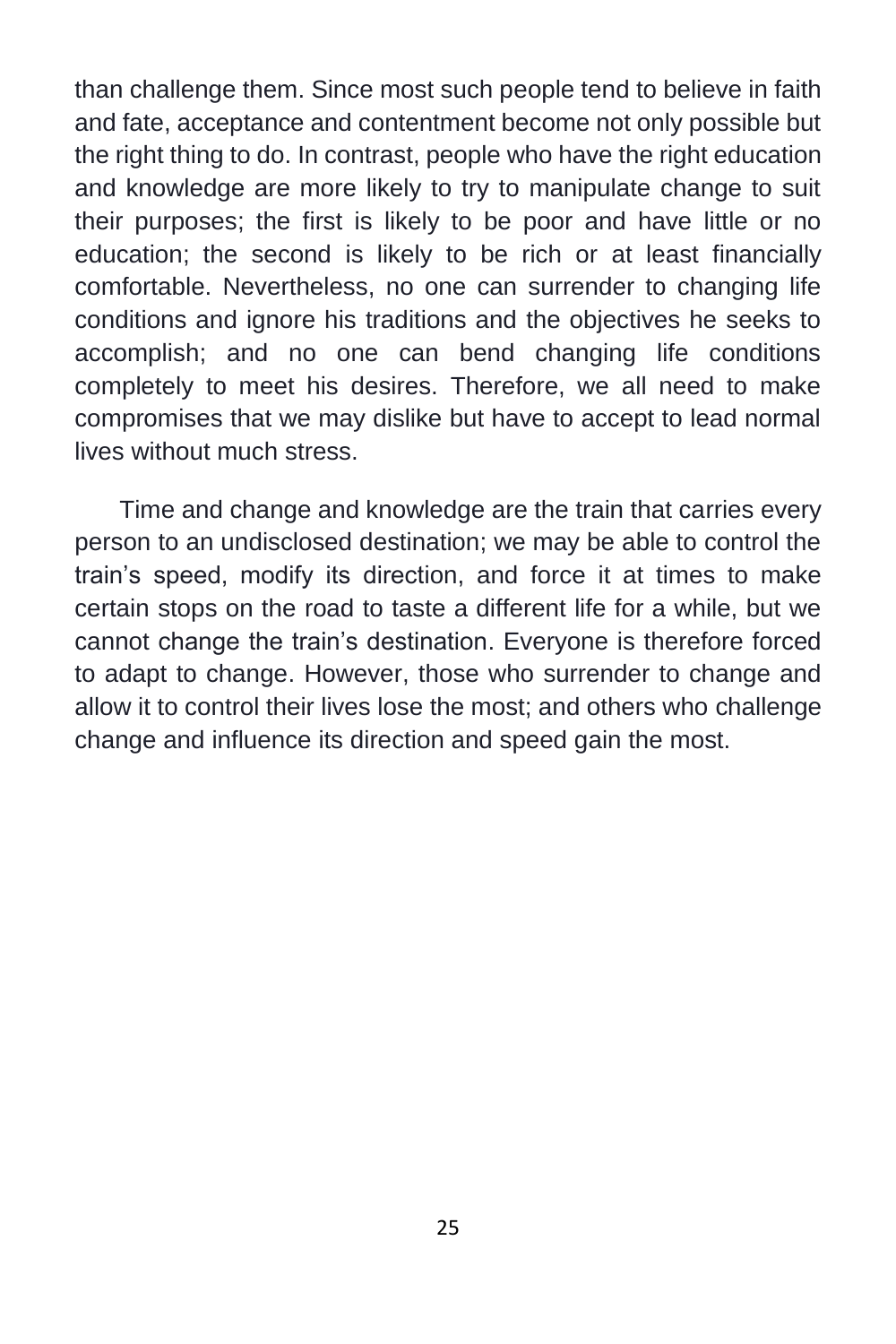### **9**

## A Birthday Reminder

A birthday is a kind reminder Of the many years that are gone And the more that are still to come The need to forget the bad ones And make the new real fun To embrace the shining moon And celebrate the rising sun

A birthday is a beautiful occasion To be surrounded by loving friends Laugh, dance, play, and hug everyone Relax, and let the soul be rejuvenated Forget past mistakes you've done And commit to making good of days to come

A birthday is a gentle reminder Of the many sleepless nights, you spent alone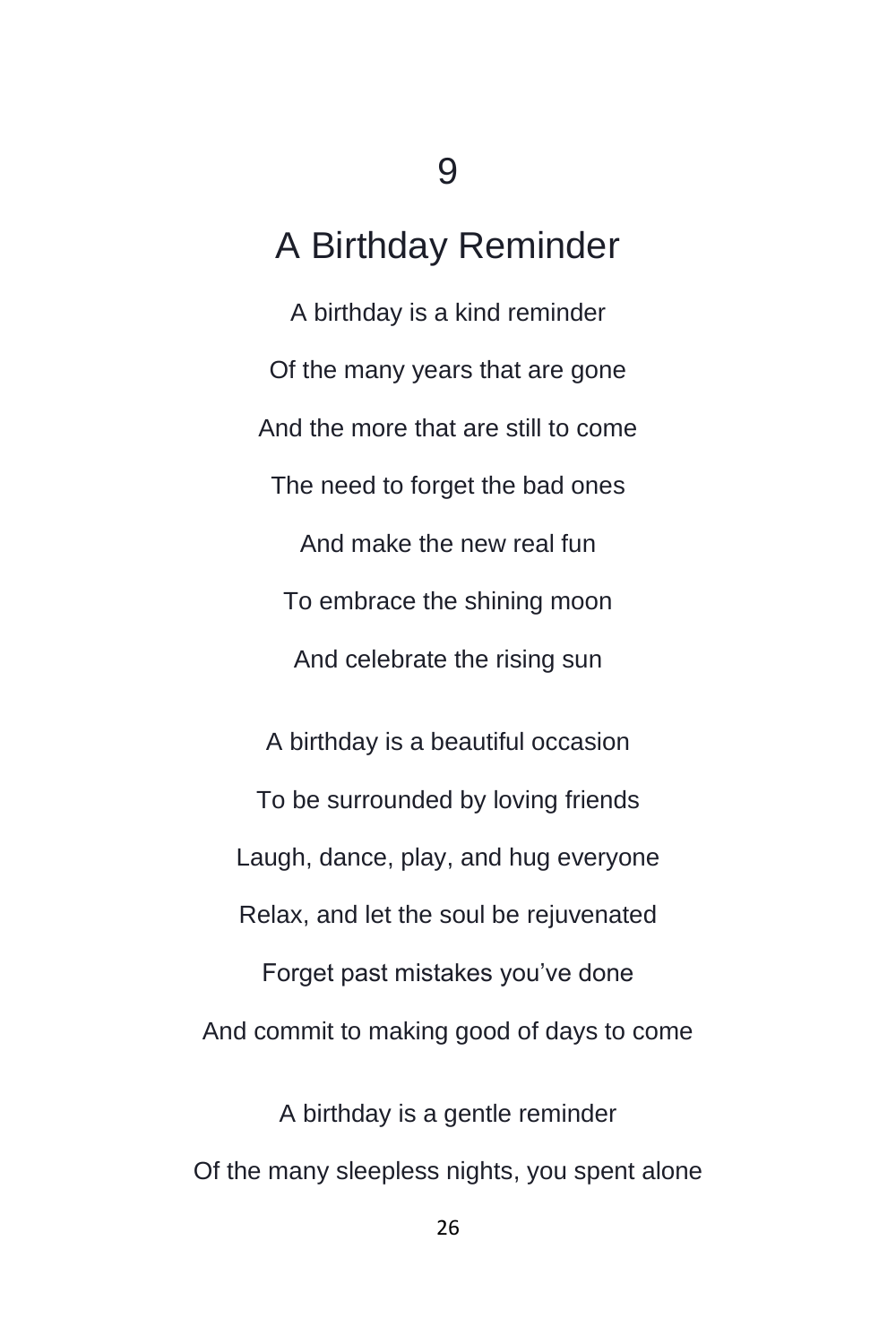Negotiating deals that could never be done Missing the birds singing in the morning And the setting of the evening sun Worrying about life's ups and downs That may never, ever come

A birthday is a wakeup call That happiness is a shadow A ghost that is always on the run Riding on the shoulders of someone Your love so dearly And your heart says he is the one In whose eyes you see the shining moon In whose heart you feel the warmth of a rising sun In whose arms you live many dreams And believe that the end of joy Will never, ever come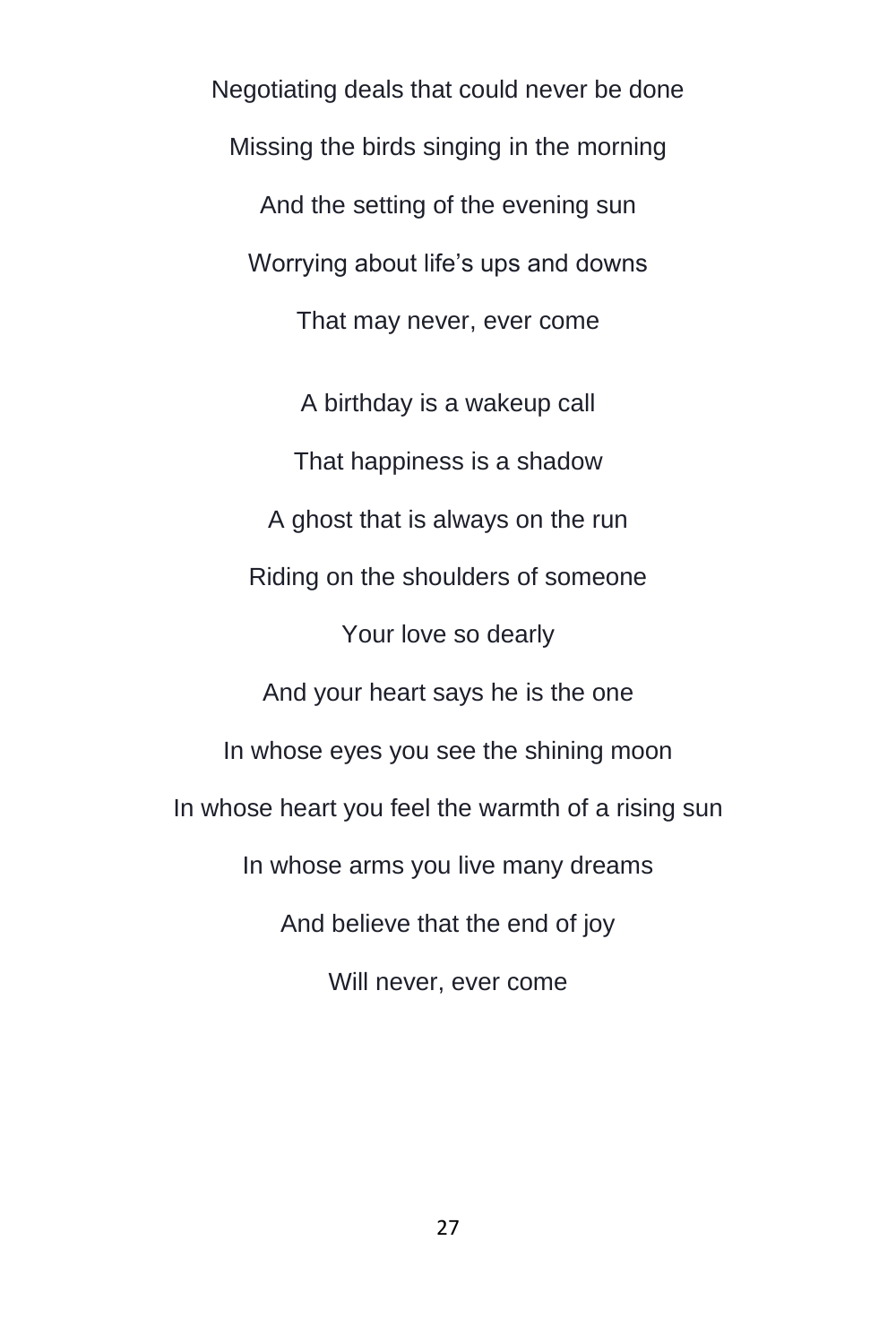### Ethics and Ethical Behavior

When a person loses everything, his prestige and dignity and ego and social status disappear quickly. And that is more likely to encourage him to become an honest person because he would have no reason to hide anything or tell a lie. But when someone develops an ego and seeks more wealth and prestige and power, he is likely to become a habitual liar; he often feels the need to lie to boost his ego, make more money, grab more power, and hide how he behaves to reach his goals. Nevertheless, such a person tends to do his best to appear as a nice, honest person who loves people and wants them to love him as well. Nevertheless, people with big egos and others driven by a lust for power and money are more likely to lie to hide their true intentions and ways of getting what they want.

People that lack self-confidence are more likely to lie to cover up the character deficiencies they suffer from because no one likes to be seen by others as weak. Most people who are weak lack selfconfidence, and therefore tend to behave according to the values, customs, and traditions of society; however, a minority of them tends to behave in a largely unacceptable way and to do things that violate prevailing cultural values and traditions to prove that they are strong. But trying to hide who they are, often drives them to become dishonest and untrustworthy, and that puts them in a worse position than being seen as weak but honest.

For example, a prostitute who stands naked and acknowledges what she does for a living has nothing to hide; she has no reason to lie to others. Such a person is more likely to be better at telling the truth than a well-dressed businessman in pursuit of more wealth and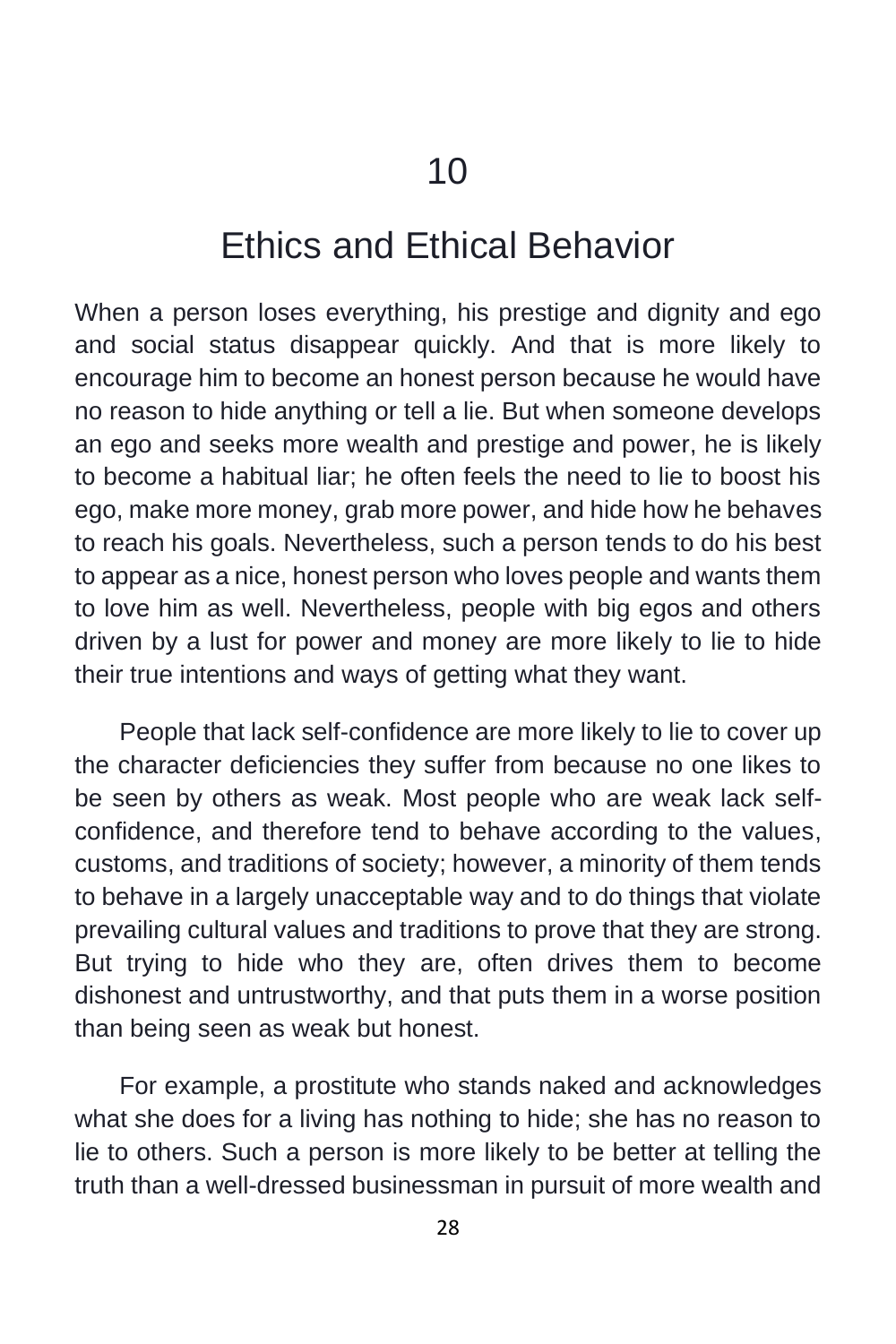social status. The prostitute tends also to be more honest than a politician in pursuit of more power, as well as a self-styled intellectual promoting his ego. While a prostitute has no reason to lie, the others who have gotten addicted to money-making or power-grabbing or ego-inflating, have every reason to lie to get more of whatever they already have.

Self-styled Third World intellectuals are usually unable to boast their egos without lying and cheating and making claims they cannot prove; they often try to question the characters and credibility of others to make themselves look better; some of those intellectuals, tend to lie not just to others but also to themselves and get delusional in the process.

A businessman is usually driven by greed and envy; a politician is driven by a lust for power and money, and a self-styled intellectual is driven by a lust for prestige, recognition, and money. As a consequence, all of such people find themselves often working hard not to tell the truth or serve a common cause, but to advance their interests at the expense of both the truth and common causes. Therefore, such people should not be trusted blindly.

People that cannot compete with others openly and honestly often feel that they have to lie, steal, cheat and deceive to advance; as a consequence, they are likely to violate the ethical codes of conduct observed by society. Minorities in general, due to discrimination and lack of social and political connections, tend to lie and deceive to get what is theirs. Most Third World minorities living in the West tend to lack the language skills and education and knowledge of the law and culture of the land to compete in western societies. As a result, they tend to lie and cheat and deceive to move fast and compete with their peers; and in the process, they often violate the law and the ethical codes of conduct prevailing in the society. This kind of behavior usually continues until the second or third generation, depending on the quality of education each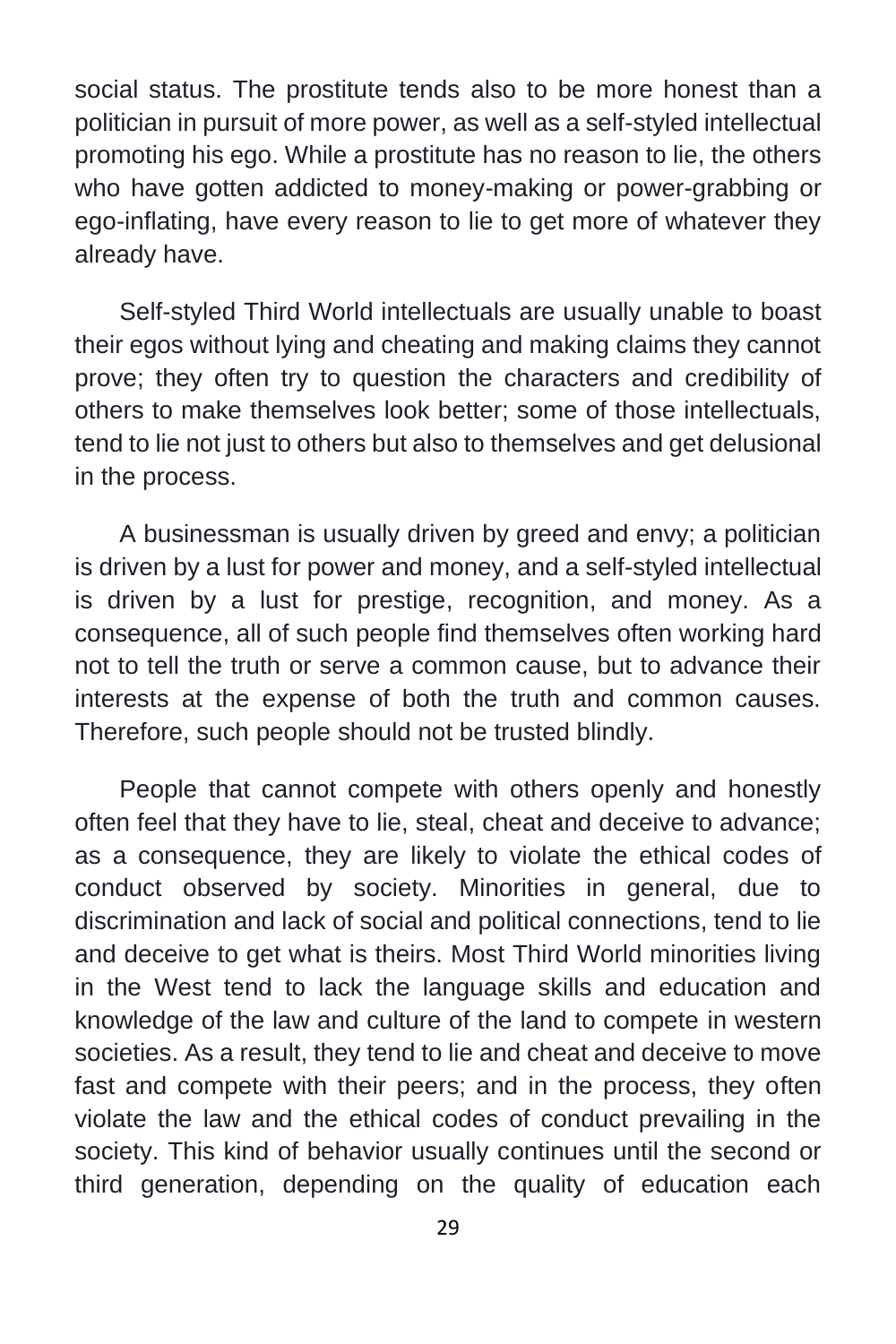generation gets and the kind of experience it gets exposed to in life. And that lead such minorities to form cultural ghettos, where they and their friends and countrymen reside, and live the same life they left behind in their original countries.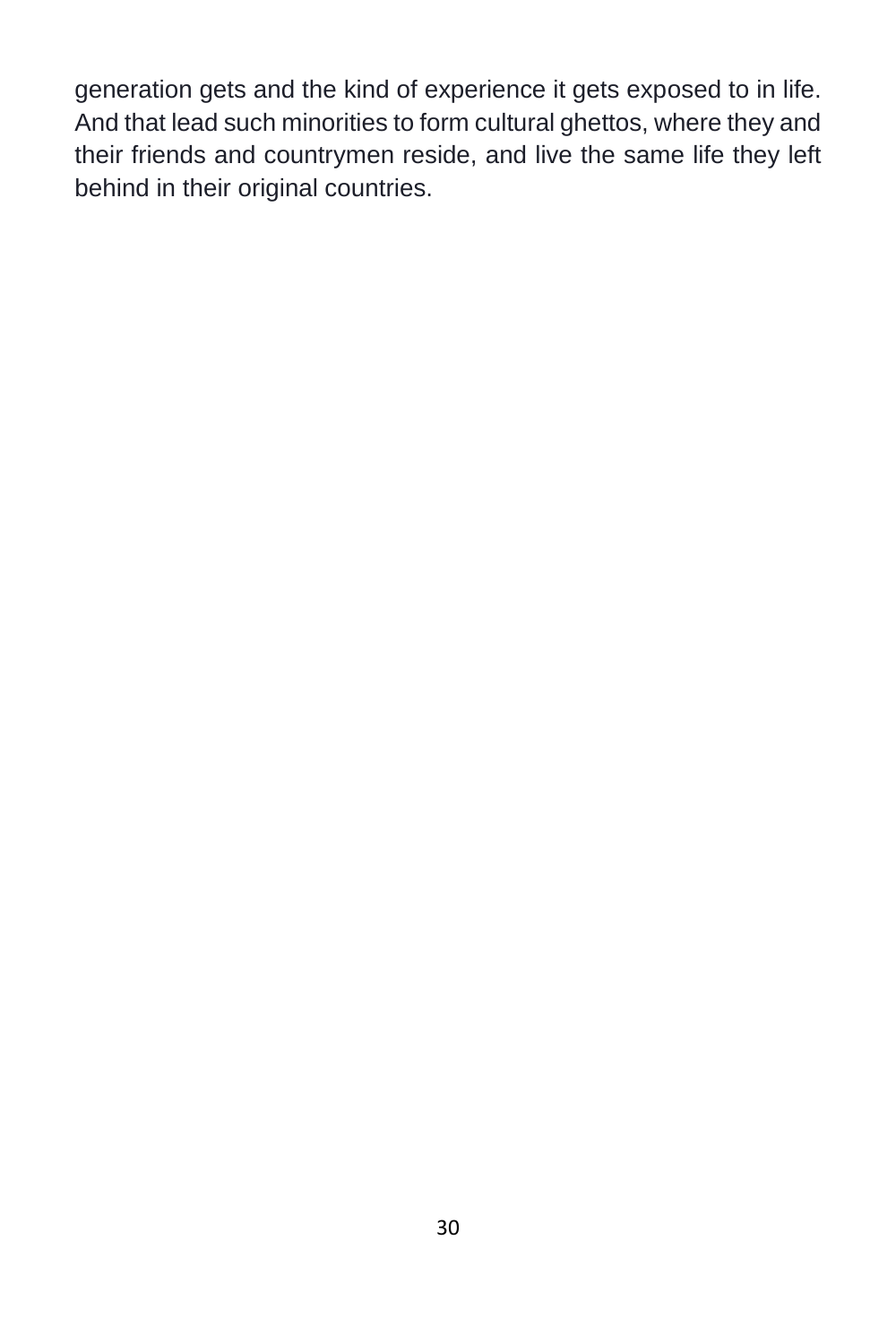#### Faith and Progress

Life under traditional agriculture is usually timeless and serene, enabling faith and fate to prevail, penetrate deep in the culture of people, and therefore perpetuate the forces of stability and continuity in society. Such a life reflects tranquility and peace of mind, breeds acceptance that causes societal stagnation, and thus it limits individual imagination and curiosity. In such a society, faith claims to know the entire truth about life and the afterlife; it also claims that fate is predetermined. As a result, people are led to believe that they have little or no reason to worry about tomorrow or the day after because everything had already been determined by God.

Agricultural societies, in general, prefer feeling rather than knowing; people want to feel good and secure, even when they are relatively poor and vulnerable. Most such people usually lack the desire to know more than needed to run their daily lives. As a consequence, people living the agricultural way of life tend to have no interest in knowing what disturbs their beliefs and traditional life, particularly the inner life where faith, fate, and contentment reside together in peace. Because of these beliefs and living conditions, it took more than ten thousand years, numerous scientific discoveries and technological developments, and countless ideas and wars before life under agriculture began to experience systematic and systemic change.

The German philosopher Nietzsche argued that humankind would not be able to develop its potential in the presence of God, because a belief in fate restrains one's ability to grow and dampens one's ambitions. One can argue further that human beings living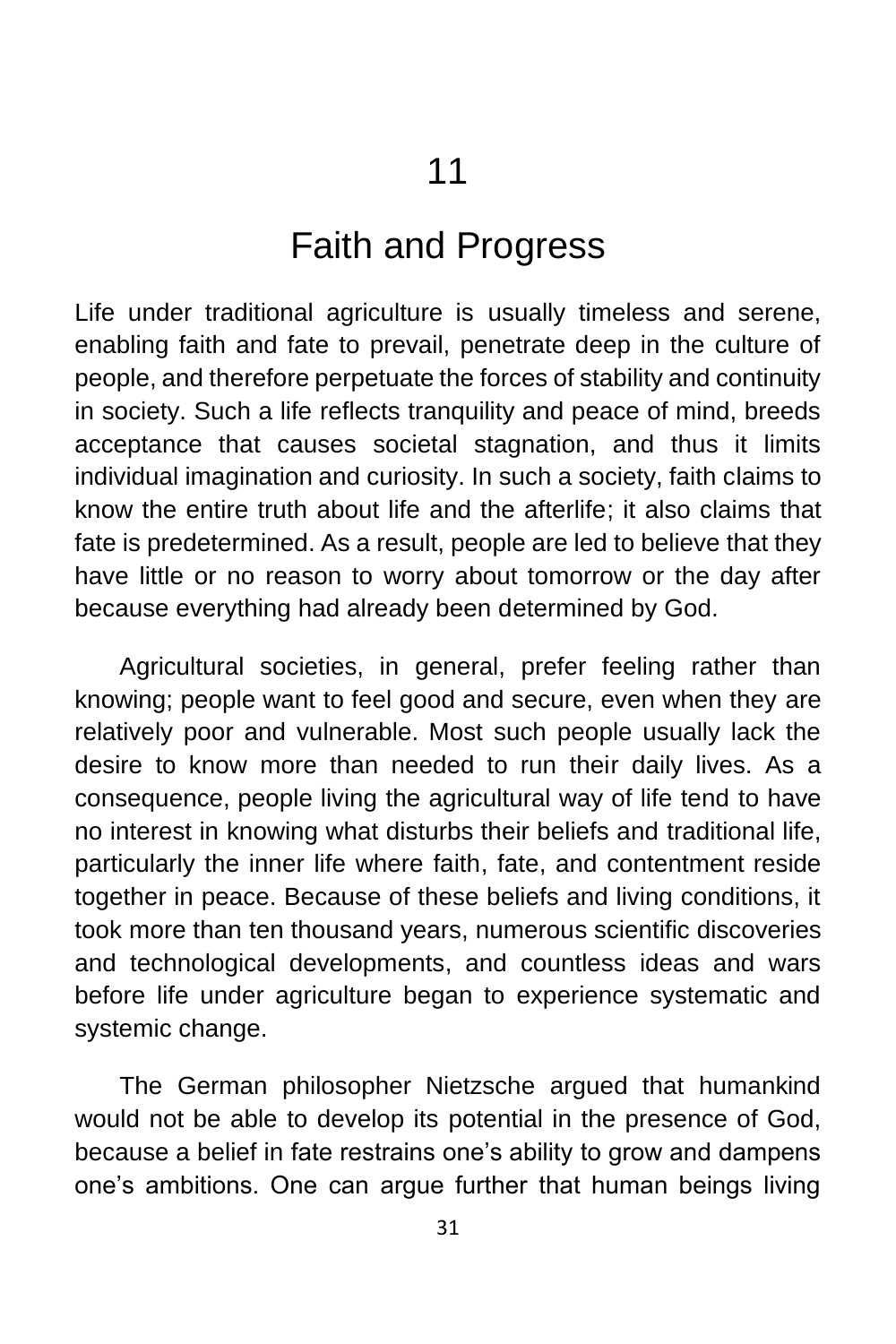under authoritarian rule, be it military or theocratic or traditional, are unable to discover, let alone exploit their hidden talents and mental capabilities. The authoritarian rule imposes on society a command system that suffocates freedom and vastly limits individual and collective initiative and human imagination.

People living under a theocratic or an authoritarian system are required to obey orders, stay away from questioning authority, avoid being engaged in thinking about science and philosophy and ideas that question faith and fate. Thus, challenging the basic principles of authoritarian rule and theocratic hegemony is the first step that society should take to move toward change and freedom and social and economic progress. Otherwise, no society living under dictatorship will be able to smell the aroma of freedom and join the advanced and free peoples of the world any time soon.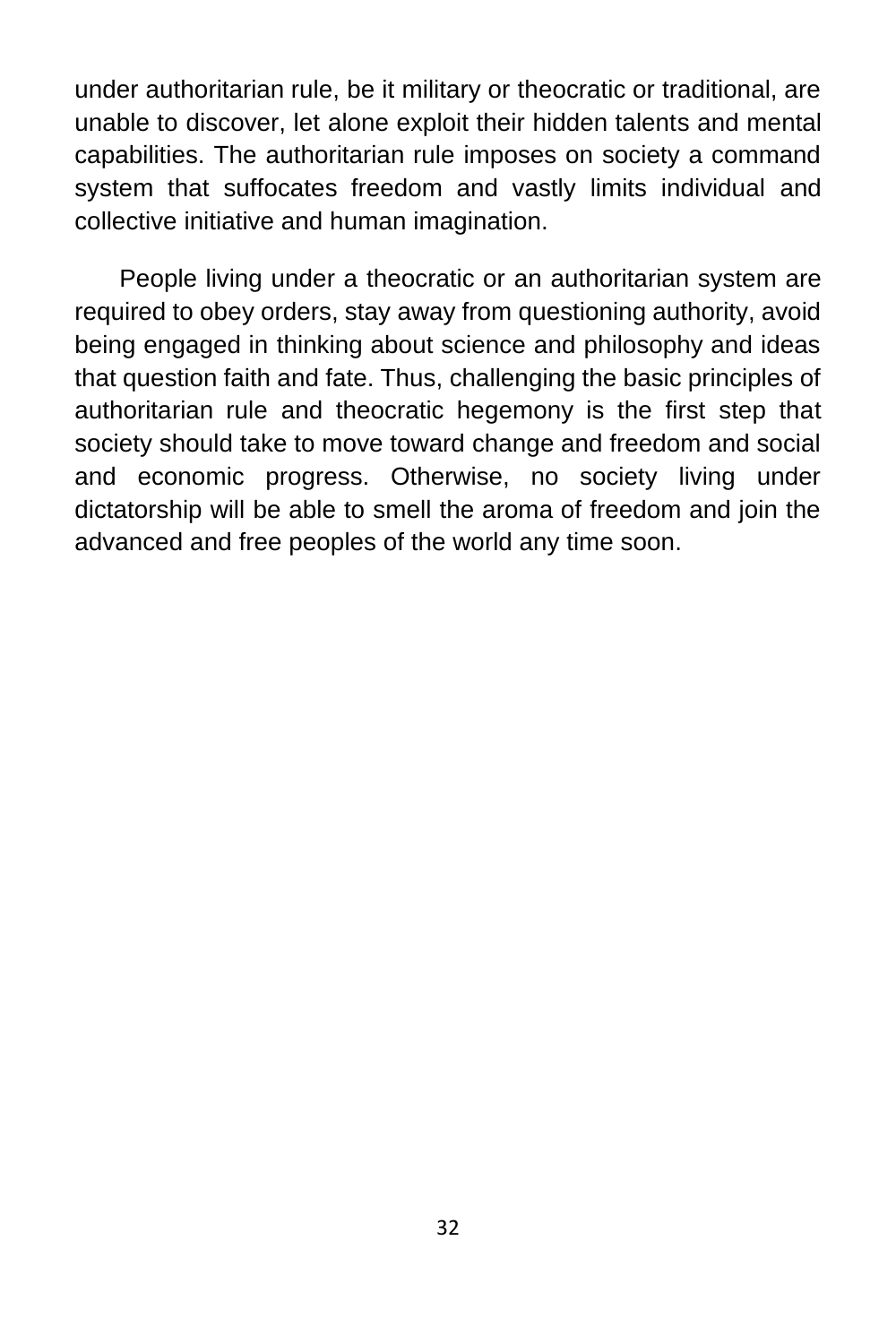#### Social Awareness and Freedom

Whoever does not miss freedom is usually unaware of the meaning and value of freedom and the role it could play in his or her life; and because of that, he is unable to make others aware of its existence and meaning and importance. In traditional societies, where women are controlled and often oppressed by men, women cannot explain the meaning of freedom to their children and help them grow up as free men and women able to claim their rights, and pursue their dreams, and fulfill their obligations. As a consequence, children are brought up as members of a family led by an often dictatorial father, and members of a society led by strong men who represent a higher traditional or political or religious authority; and therefore are made to accept being dependent on others and having little voice in running their life affairs.

In such societies, the individual is denied the right to be free, and authority, regardless of its social or political, or religious source, confiscates all the freedom available in the society. As a consequence, people are treated as slaves responsible for whatever authority asks of them, while they have no right to hold authority accountable for whatever it does or fails to do. As a result, freedom becomes a privilege that rulers own and grant a small portion of it to people they trust to serve them well. And contrary to common wisdom, freedom in every society is limited, when some people get more freedom, many get little freedom, and that causes justice to become a victim of oppression and dictatorship and lack of awareness.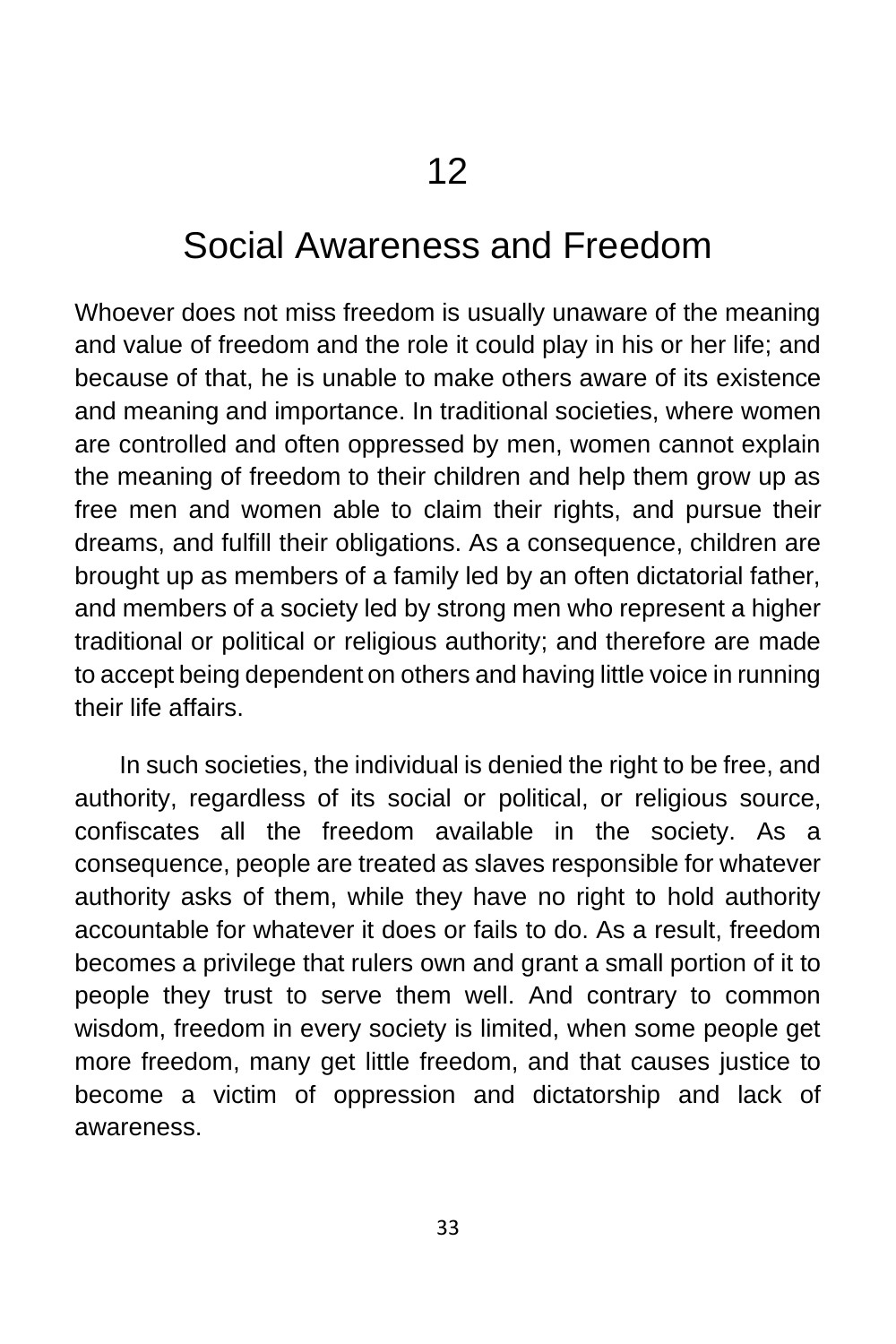Freedom may change its face or form; nevertheless, it remains the most important agent of sociocultural, socioeconomic, and sociopolitical change, as well as societal transformation. Therefore, regardless of the form of freedom, it remains a human right, a moral value, and a requirement for causing change and making progress. Freedom is not the spirit of history only, as the German philosopher Hegel once claimed; it is the spirit of humanity; no human being is complete without freedom. However, man's longing for freedom and struggle to attain it does not happen except when he feels that his freedom is compromised or his will is confiscated; and that can happen only when people become aware of the role that freedom plays in sustaining their humanity and enriching their lives.

Cultures whose core is religious and others that are based on comprehensive ideological philosophies such as nationalism and communism do not teach freedom; as a result, they cause people to be unaware of the importance of freedom and the positive role it can play in their lives. Therefore, freedom and the longing for it remain a cultural issue, dictating that traditional cultures must be transformed to become more able to recognize that people have rights and obligations that are equal, which requires changing the education systems and curricula in schools and universities, as well as the message of the religious establishment, in addition to restructuring the relationships that tie the ruler to the ruled.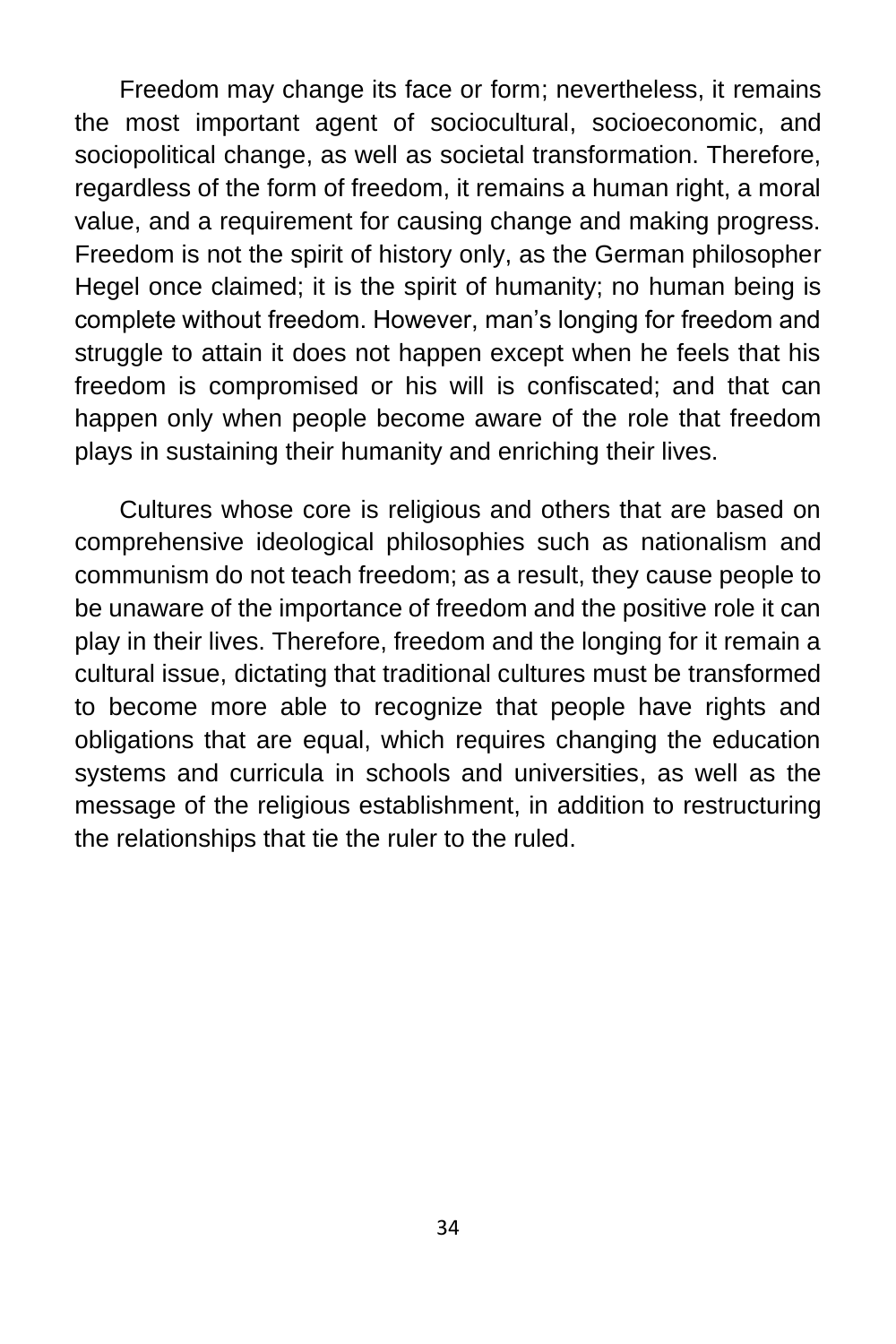#### Freedom and Happiness

Happiness is a deep feeling of being at peace with the self and the world around you; it appears sometimes as a happy face, but often stays hidden in the heart. When people feel free they tend to enjoy life, have self-confidence, be optimistic, and strengthen relationships with others they love and respect. Free people also feel at ease to say whatever they like to say without fear; do whatever they feel like doing without being shy, and go to sleep every evening and wake up every morning without regret.

However, everyone needs to recognize that there is a big difference between saying what he wants to say and doing what he likes to do. To say what you want to say is important, yet it concerns listeners more than it concerns you. Therefore, you should be honest with yourself and say the truth as you see it without exaggeration. Honesty and courage reflect confidence and demonstrate responsibility to act as a free person who fears nothing but cares for others. In contrast, to do whatever you like to do concerns you more than others; therefore, you should do whatever you enjoy most and makes you feel good about yourself, provided it does not violate the rights of others or harms society.

On the other hand, regretting having said or done something is a curse; it makes you feel bad and often guilty and sometimes diminished in your own eyes; it may even lead you to lose selfconfidence. Regret is a poison; it poisons the life of whoever regrets having said or done something he enjoyed saying or doing. In largely conservative societies where people have little or no freedom, traditions often force most people to do things they enjoy doing in the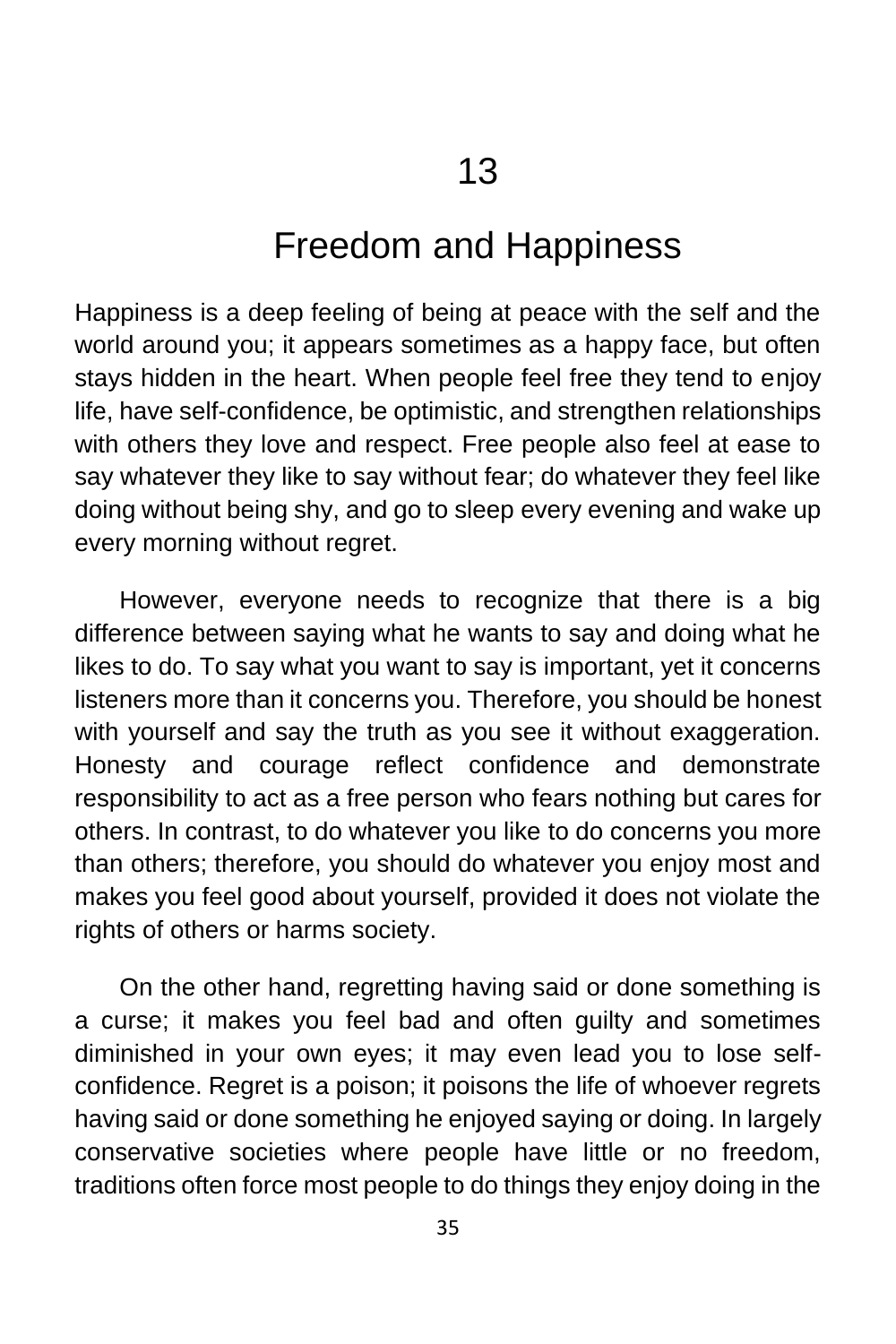dark; away from the public's eyes. However, when such people find themselves alone, they often feel guilty and thus regret having done what they did. Every tradition and belief system that denies people the right to be free insults their intelligence, diminish their humanity, reduces their creativity, and undermines their capacity to help make the world a better and safer place for all mankind.

One way to feeling happy is to be satisfied with what you have in terms of money and other material objects and to stay away from thinking of what other people have, regardless of being friends or neighbors, honest or dishonest, smart or dumb. Whoever worries about what others have will discover that many dishonest and disrespectful and ignorant people have more power and wealth and prestige and social recognition than he does. People seeking happiness and peace of mind should not enter a competition they cannot win; losing could cause them to feel bitter and lose selfconfidence. Staying away from jealousy and greed and envy and all things that cause shame and guilt is a good recipe for feeling happy and satisfied and being at peace.

So, to feel happy and be at peace with yourself, you need to take care of your health first, live a life that generates self-satisfaction like doing things that make people smile when they see you; and have a purpose in life; a goal that is worth pursuing. However, when you help others you should help without putting yourself under stress, and do only what makes you feel good; and never regret anything you have done. You also need to think deeply and wonder more and meditate when you can.

Since we live countless hard days to enjoy a few happy moments, everyone should try to minimize the first and maximize the second. Therefore, happiness is essentially a feeling of selfsatisfaction with life accomplishments and living conditions and relationships with others.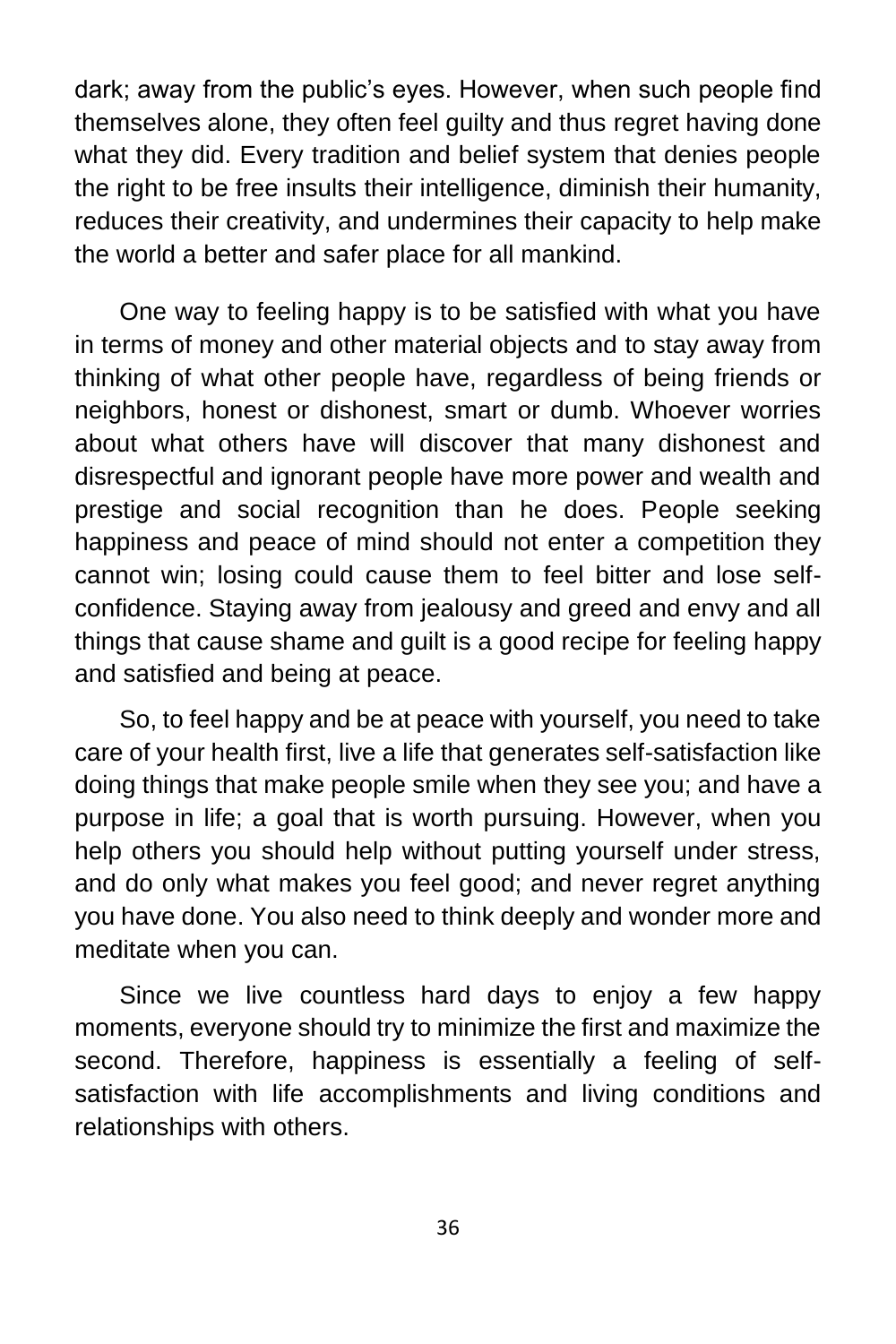### Contentment and Change

Social change and societal progress cannot be made by people who feel content. Contented people are usually the pillars of stability and continuity in society; they tend to detest uncertainty and oppose change, particularly change that threatens their cherished values and inherited traditions; contented people tend also to oppose change that has the potential of shaking their convictions and undermining their social statuses in society. As a consequence, such people are more likely to accept fate without questioning; and nurture a culture that fosters stability and opposes social change in general. However, contentment represents an obstacle that hinders social and cultural transformation, retards economic progress and scientific research, and often causes creative ideas and technological innovations to be ignored.

When people find themselves threatened by some social change they do not understand, they often abandon the present they live in for the sake of a past they cherish but know almost nothing about. Such people flee reality they know but do not like, and seek refuge in an oasis they like but do not know. And in the process, they create images, most of which are imagined of a past that may have never existed as imagined. However, in so doing contented people give themselves a sense of security and hope that enables them to accept reality, while feeling and believing they have escaped its traps. Escaping actual reality to an imagined one, nonetheless, does not lessen misery or pain; it only serves to transform the consciousness of people to be more tolerant of a bad reality and less willing to risk changing it.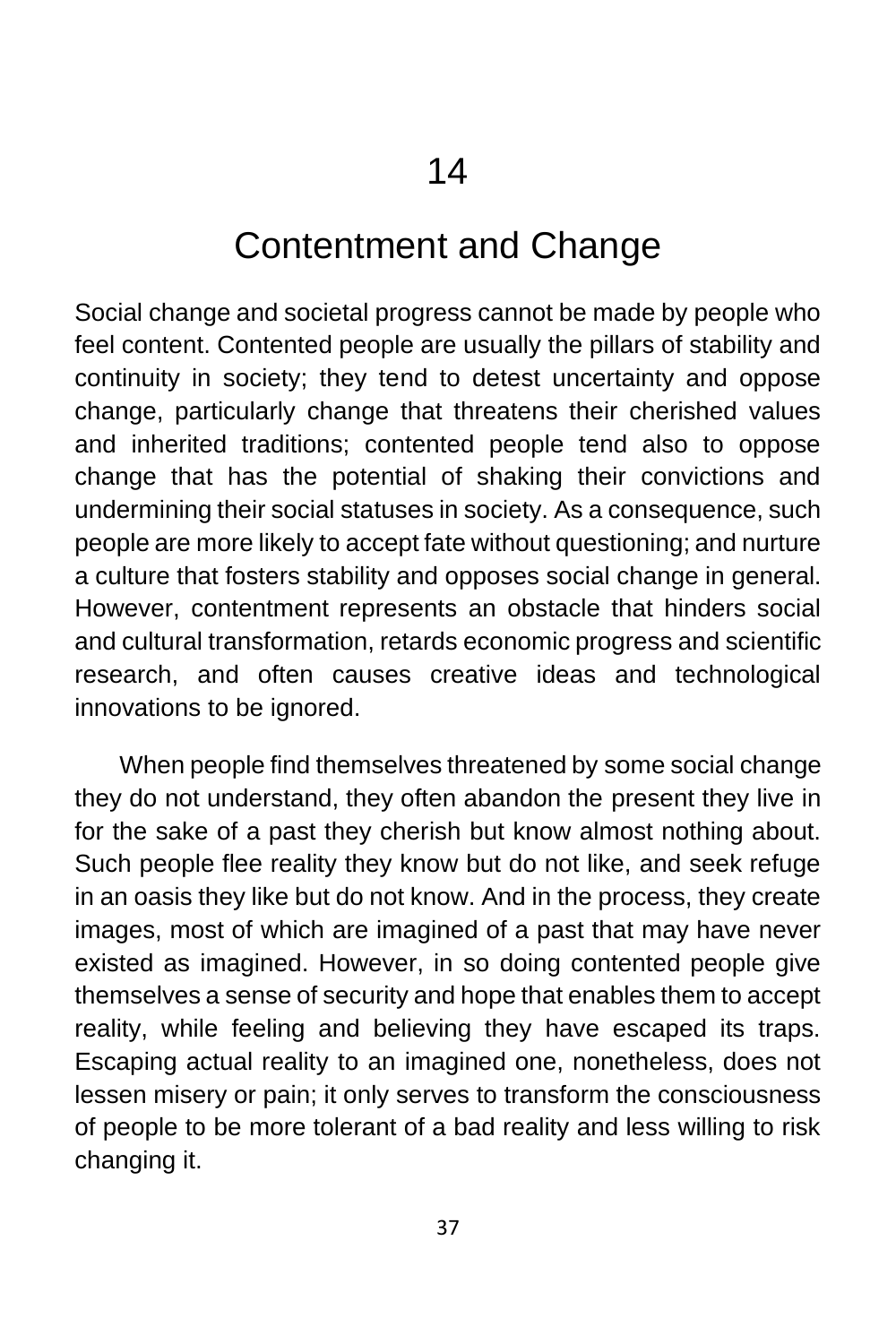People who choose to escape a reality they do not like rather than seek to change it are more likely to be strong believers in faith and fate. They are people who tend to accept their lot in life and waste their real lives waiting for a promised one that has not been proven by anyone. All ideologically committed people tend to live outside the bounds of history, moving either toward a false dream or toward an imagined past that promises more of what they are trying to escape but do not have the courage to face.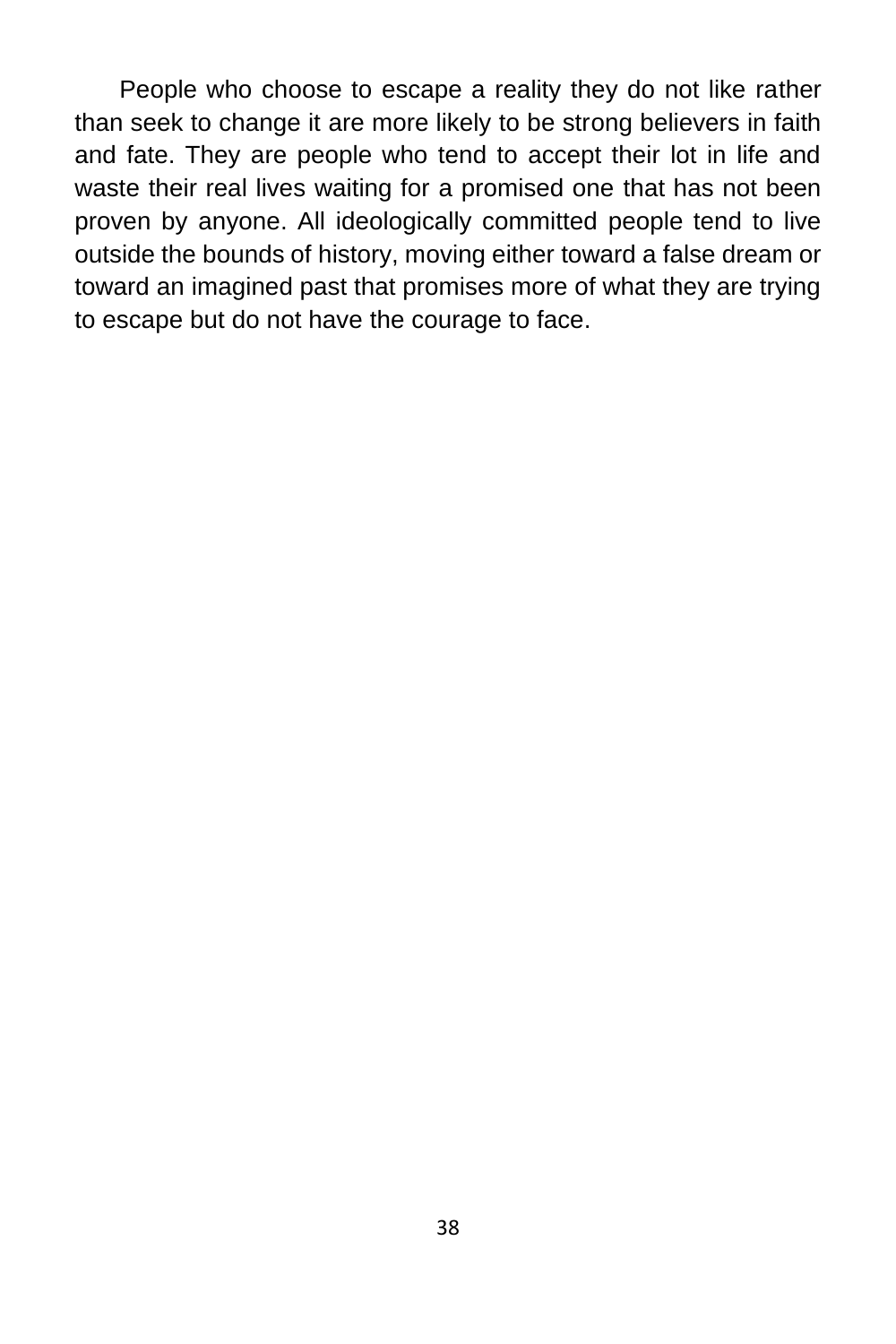#### Goals and Means

People are always in search of ways to accomplish certain goals, yet no goals can be realized without effective plans of action. Plans of action are usually chosen to achieve well-defined goals, making each plan a means to reach a well-defined end, not to search for an alternative to a situation they do not like. Since situations change and evolve continuously, goals and the means to achieve them must change as well. Therefore, plans of action need to be flexible and dynamic, able to recognize change and deal with it constructively by adapting to it or facing it. The age we live in today has made change the only unchanging fact of life. Nonetheless, every plan of action has to have a set of principles and terms of reference to guide its movement toward its final destination. The absence of principles deprives all plans of their compass, causing them to lose their sense of direction. On the other hand, principles need to be valued by society and culture, and realistic enough to be viewed by the public as achievable.

Lack of dynamism and flexibility is more likely to transform plans into bureaucratic rules and regulations while transforming unrealistic principles into mere slogans that could easily become obstacles hindering progress. Persons, groups, and nations that refuse to interpret and reinterpret principles they believe in and adapt to changing life conditions are more likely to condemn themselves to backwardness and helplessness. And in so doing, they allow friends and foes alike to transform them into objects to be manipulated and exploited; and thus confiscate their will and control their destiny.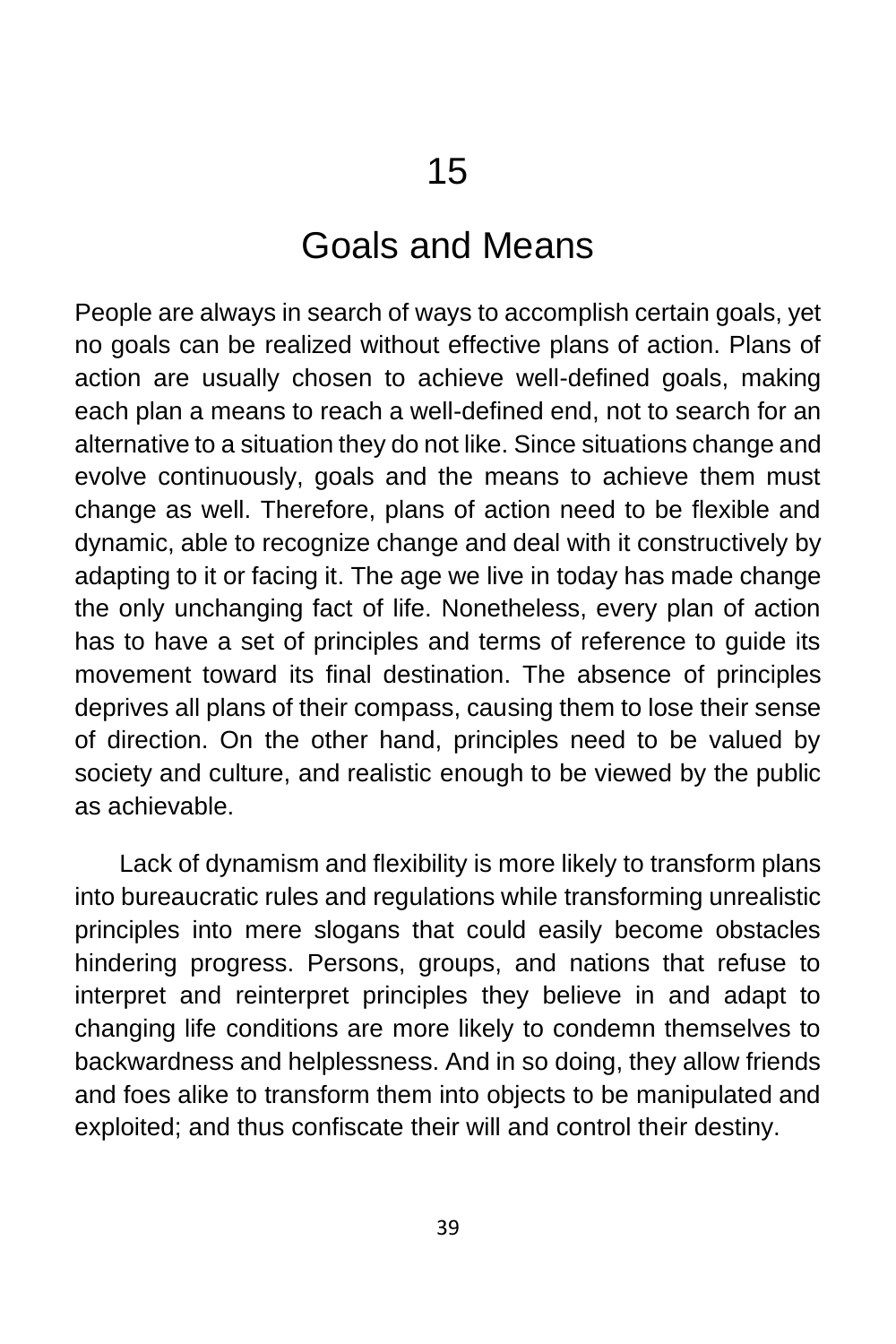Throughout history, rejectionist forces both on the left and on the right have demonstrated a great ability to define and identify issues they stand against, but have failed to identify and define issues they stand for. As a consequence, they have failed to provide alternatives to the ideas and plans they do not like. Therefore, the best way to change whatever you do not like, and pursue goals you like and wish to accomplish is to think positively and try to articulate new ideas and build new institutions that can replace the dying ones and meet the requirements for transforming the existing living conditions.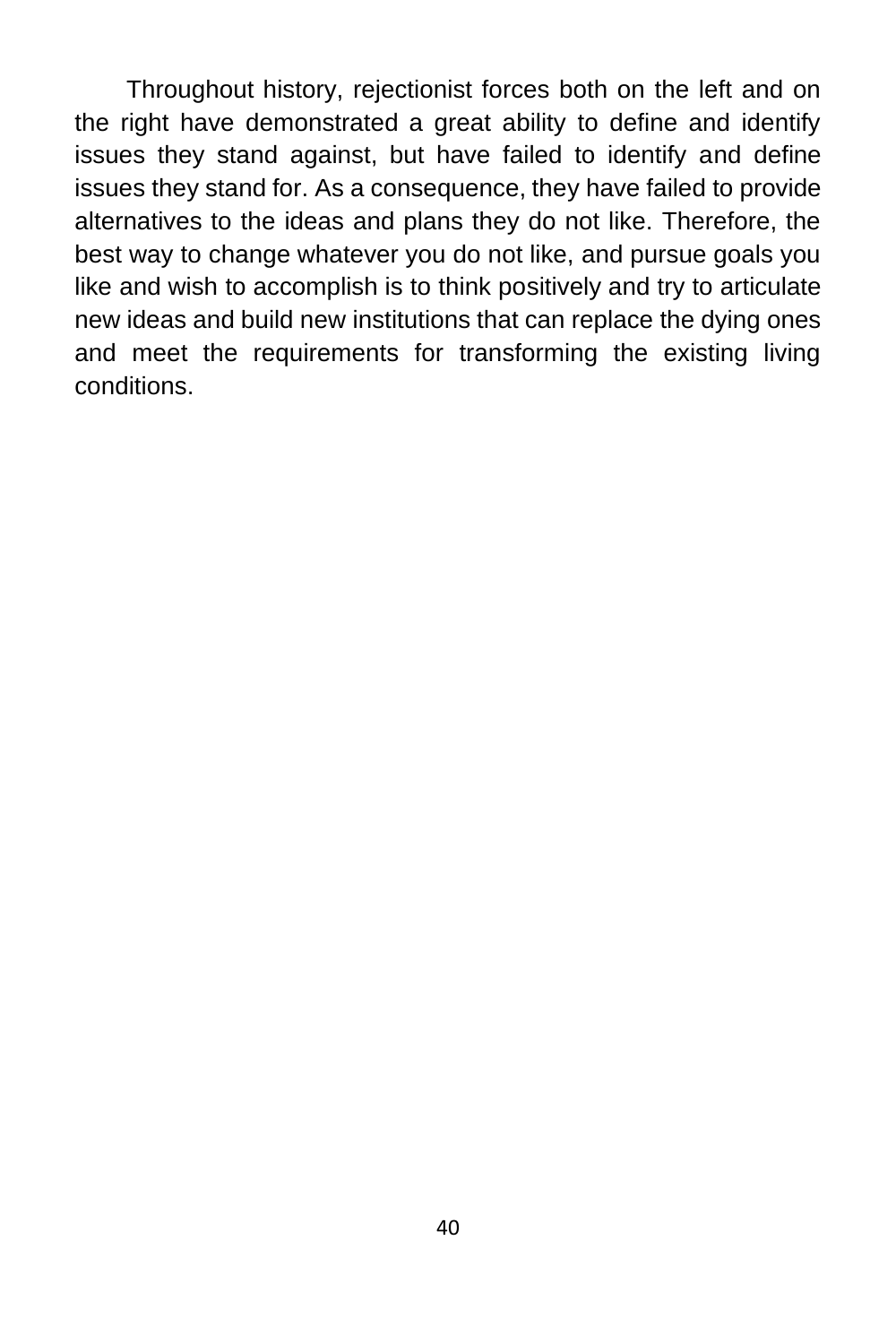# The Good and Bad

In every society, there are good and bad people; good people tend always to do good things, while bad people tend often to do bad things. Good people could be harsh, but good to the poor and kind to the needy; and bad people could be good to their families and friends, but bad to people they do not know as well as to society.

Good people, by their nature, tend to be kind, helpful and tolerant, and more respectful of the views and rights of others. Bad people, in contrast, tend to be rude, unhelpful, and disrespectful of others' views and what they stand for; bad people also tend to lack tolerance and violate the rights of others, particularly the people who disagree with their opinions or attitudes.

Good people tend to be modest, regardless of how successful and smart and wealthy and knowledgeable they may be; bad people tend to be arrogant, regardless of how unsuccessful and ignorant and poor they may be. Modesty reflects self-confidence and humbled power; arrogance, in contrast, reflects a lack of self-confidence and determination to demonstrate and use sheer power.

By using the stick and carrot policy, it is possible to persuade bad people to stop doing bad things and do good things instead. However, it is almost impossible to convince good people to do bad things without brainwashing them first. So to persuade good people to do bad things, you need first to convince them to believe in an ideology that sees the world as black and white only. Every Ideology tends to transform its followers into mindless actors willing to do whatever is asked of them, even committing crimes against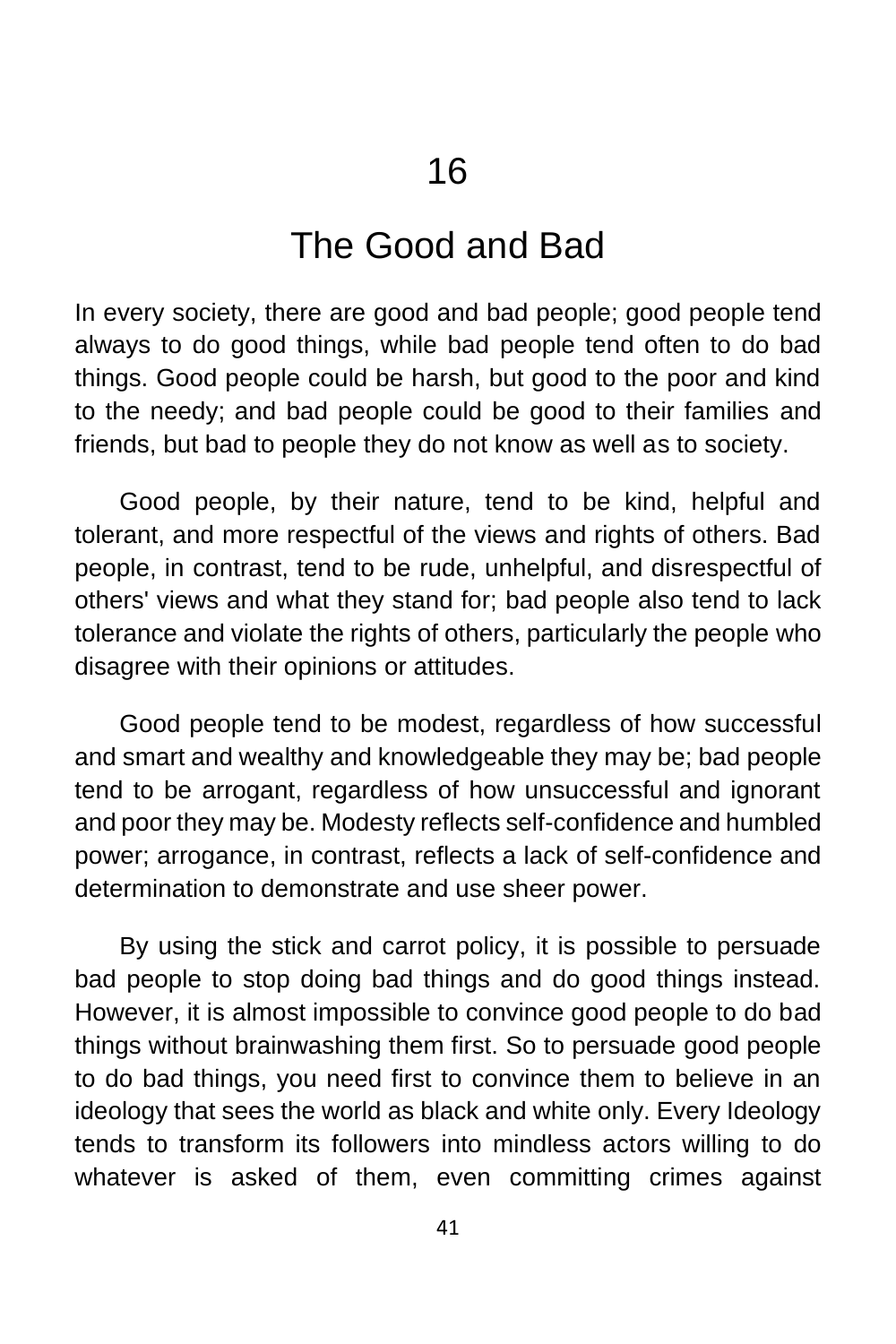themselves and the other, provided that the principles and slogans of the ideology justify the actions being contemplated.

The history of nations and civilizations indicates that extremist ideologies, regardless of their nature and objectives, have been responsible for almost all wars, massacres, and ethnic cleansings; history also indicates that all ideologies have failed to serve humanity in ways that count, such as helping establish freedom, promoting tolerance and social justice, accepting and practicing democracy, or leading societal development. Fully committed followers of extremist ideologies are mostly madmen and women who are criminals in the making. Ideological indoctrination, left unchecked, usually leads to dogmatism, which leads to extremism and eventually to criminality that has no respect for human life or the heritage of peoples and civilizations.

Ideologies that lead to extremism include not only religions and sociopolitical ideologies but materialism as well. When people become machines driven by greed and lust for money for the sake of gaining and accumulating wealth, they become mad individuals and groups willing to commit all kinds of evil deeds against the poor, the weak, the ignorant, and society to get what they want. Criminals do not only steal and kill; they also carry out their schemes through fraud, bribing officials, extortion, manipulation of public records, and exploiting the needy, the weak, and the ignorant. Corporations today commit their crimes through many ways that include misrepresentation of their products, unethical billing practices, manipulation of the uninformed, and discrimination against minorities that computers often perform automatically.

The social philosophies that are considered ideologies capable of transforming themselves and their followers into criminals include religion, Marxism, nationalism, and capitalism. The people and corporations and banks that manipulated the financial, insurance, investment, and real estate markets and caused the Great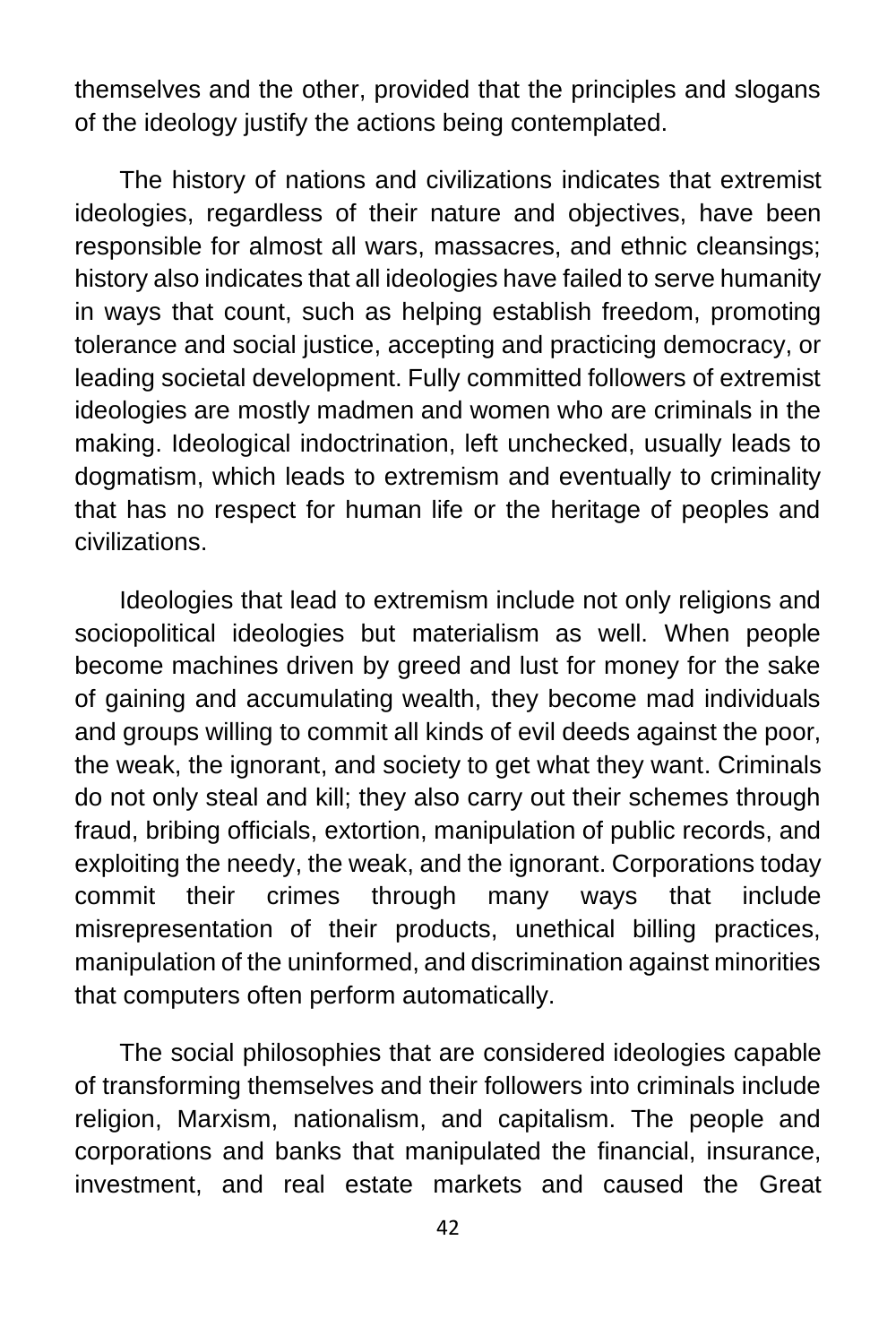Recession of 2008 cannot be considered anything but criminals; the same measures must apply to dictators and political systems that confiscate the rights of the public in the name of religion or Marxism of nationalism.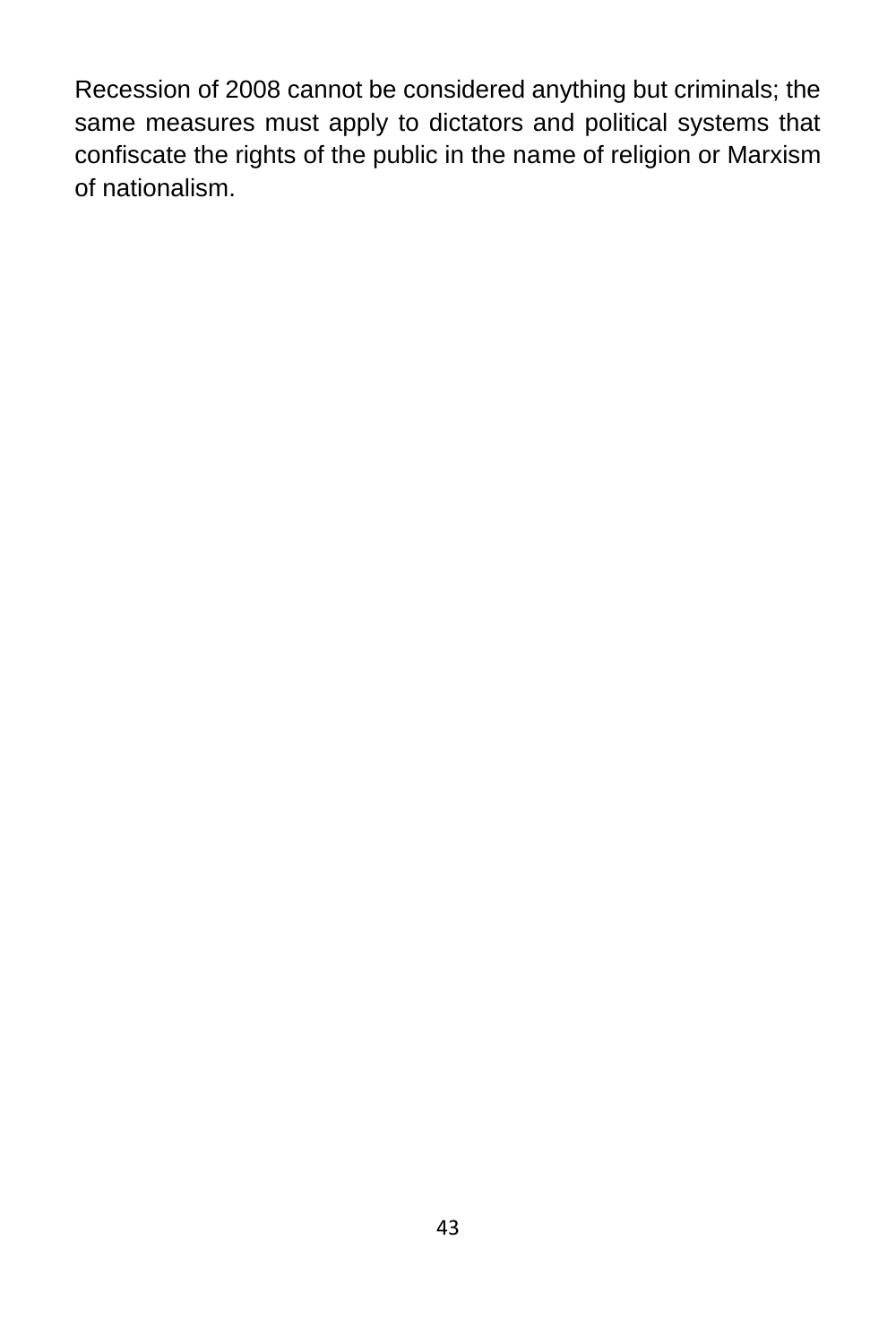#### Greed and Human Values

The financial crisis that hit the United States of America and most other nations in 2008 proved that trusting any system, particularly the banking and financial systems, is essential to keeping such systems functioning properly. It also proved that the laws and regulations that were enacted in the 1980s to ensure the trustworthiness of the financial system were lacking; regulations failed to prevent the misuse of public trust and uncover the manipulation of the markets. As a consequence, the 2008 financial crisis brought the system and thousands of financial institutions worldwide to near collapse, causing great damage to the world economy. And that forced millions of people worldwide to lose their jobs, life savings, homes and cars, and sometimes their livelihood as well. The minds that shaped the economic philosophy in America and Britain in the 1980s were instrumental in promoting, even glorifying a god-like system called the "free market." This system was promoted as embodying the perfect mechanism to manage markets and guarantee the proper functioning of the economy.

In addition, the free market system, now called 'market capitalism', was supposed to allocate available resources and products among producers and consumers in ways that maximize economic benefits to all participating individuals and entities; the system was also supposed to guarantee that large financial institutions and corporations will play by the rules of a fair game, take warranted risks, and pay for their mistakes and excesses. But as the crisis began to unravel in the last months of 2007, the system was exposed as inefficient, unjust, corrupt, and thus unable to correct its mistakes; it required government bailouts, the price of which the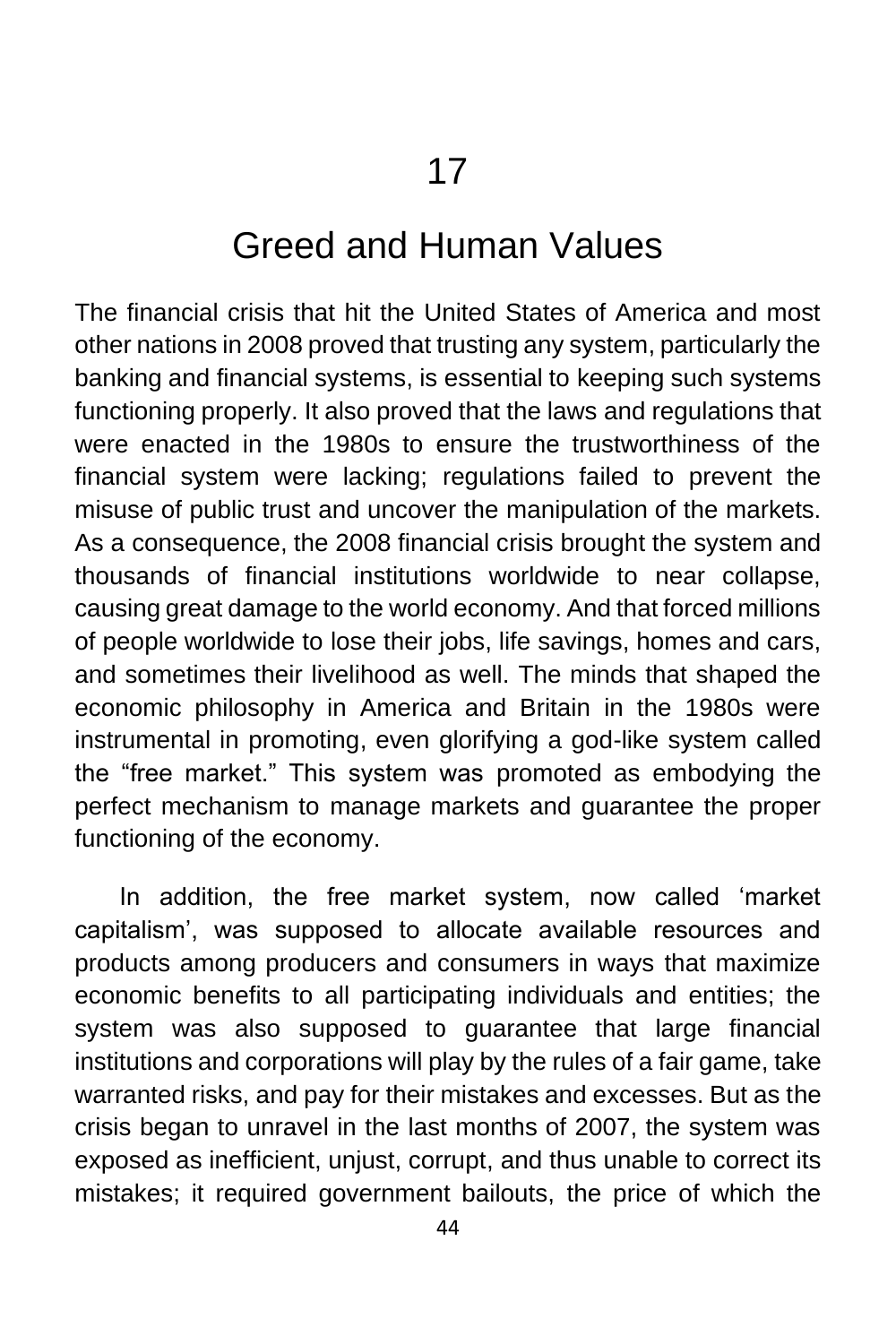common man had to pay. Moreover, the experience since the 1980s indicates that the system had sacrificed human and social values for the sake of making profits motivated by selfishness and greed.

As a consequence, the system and its captains lost the trust that people had placed in them; and instead of moving to regain lost creditability by transforming their attitudes and practices by changing the old ways of doing business, they claimed innocence and resisted change; they were quick to resume outrageous habits and discredited practices. Since greed is an acquired habit that characterizes people with an unlimited appetite for making money and accumulating wealth, regardless of morality and business ethics, the system is unlikely to regain lost public trust anytime soon. The captains of the financial system have failed to end their greed and commit themselves to give priority to serving the common good. Manipulating every aspect of human life has caused public distrust in market capitalism to deepen and transform the relationship between business organizations and the public from distrust to antagonism. Greed and the human values we cherish are not compatible; they cannot coexist peacefully in one society; the values we cherish must overshadow greed if we were to avoid facing another crisis and ultimately sociopolitical unrest.

The outrageously wide income and wealth gaps that separate the very rich of the world from the rest of the people indicate that greed has overwhelmed all human values, causing big corporations and financial institutions to lose whatever business ethics they may have had in the past. Misrepresentation, cheating, manipulation, outright stealing, and deteriorating services characterize the behavior of almost all big corporations, not in America only, but in almost all parts of the world. Today, the richest 1% of the world's population owns more than 50% of the world's wealth, leaving less than 50% to the other 99% of the people. Besides, an estimated 95% of all increase in income goes to the richest 10% of the population; and as wealth and income end up in the hands of the few, many end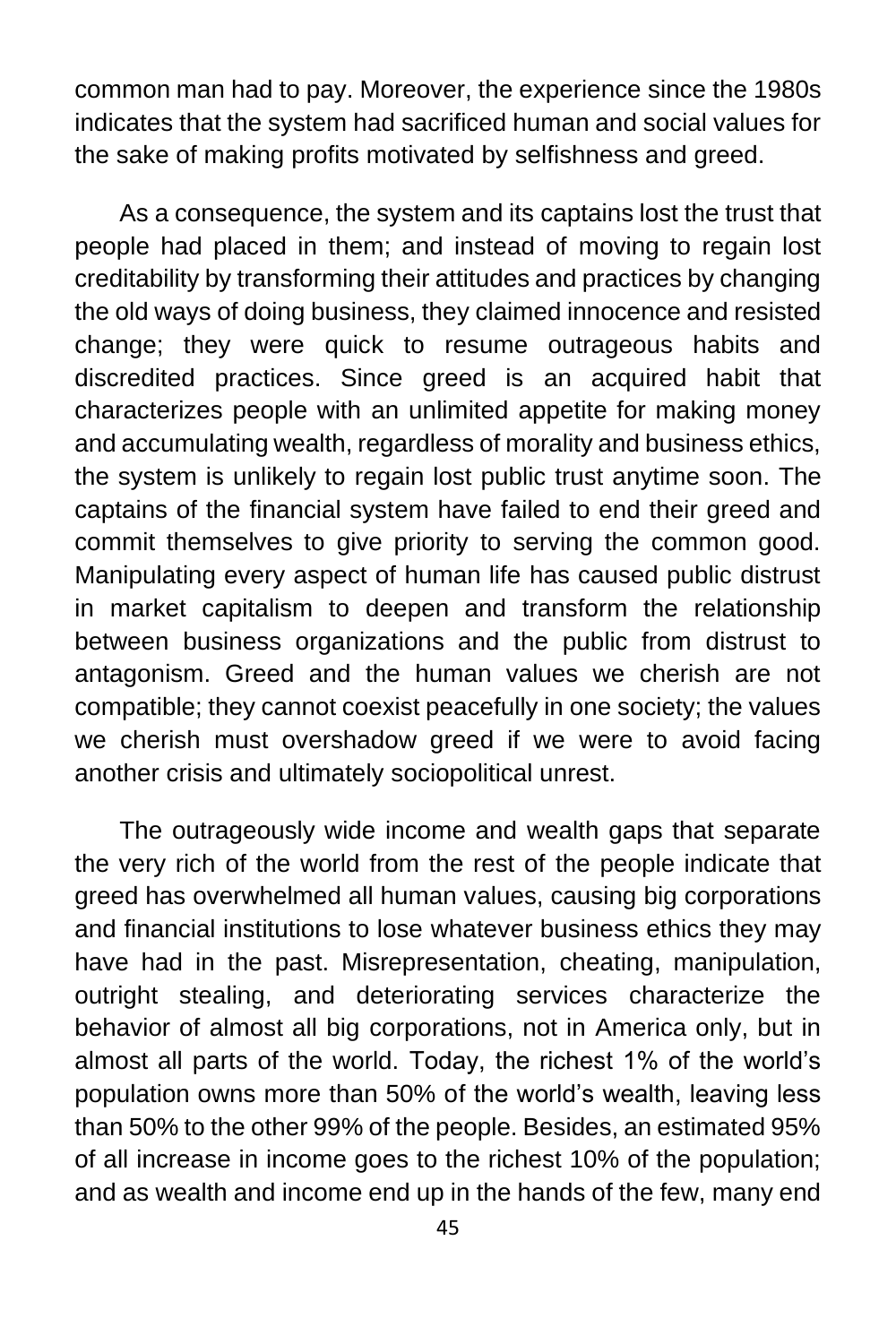up having inadequate incomes to support a decent living, especially as prices of commodities and housing and services rise. If the current trends were to continue, the world economy would slow down further and ultimately crash.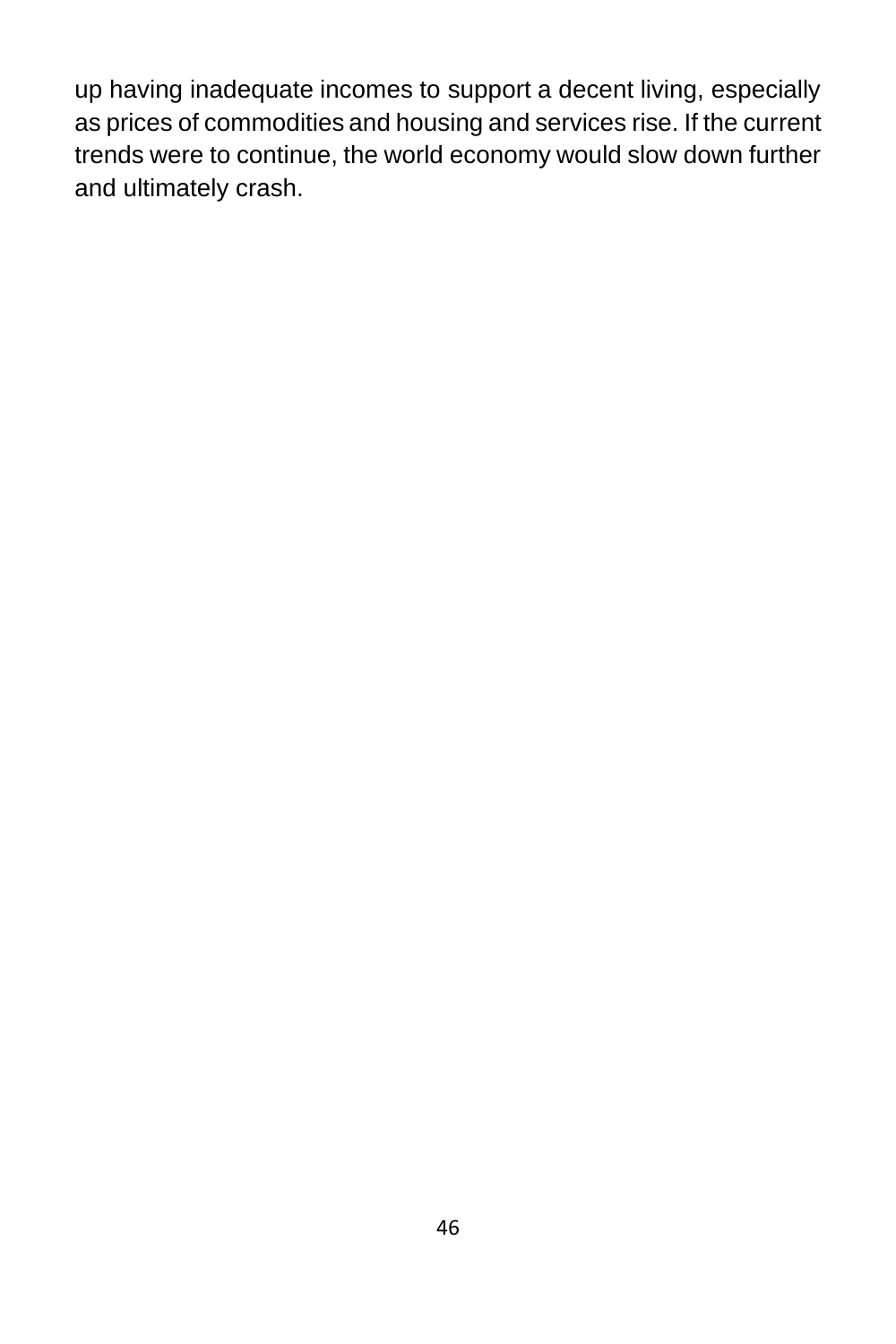# History and Sanity

Everyone should have the right to celebrate his history and honor his nation's legacy and achievements and great leaders; however, no one should be encouraged to believe that he or she can relive history or reenact a historical event. Since history has never repeated itself, it cannot be manipulated or forced to reenact a role it played in the distant past. Continuous social and cultural and economic change on the one hand and expansion of populations and cities and trade on the other make the past a fading memory that is hard to imagine, let alone reconstruct as a living reality. As a result, any attempt to recreate the past will fail, because it starts by discounting the complexity of the lives of the past generations while underestimating the extent of change the world has undergone over the centuries. Such attempts confuse the present, distort the past, and misrepresent its good and bad legacy. Promoters of the past cannot succeed in brainwashing most people without falsifying the average man's consciousness and undermining his capacity to plan for a better future. And that causes sanity to be replaced by insanity and rationality to be replaced by irrationality, making the present look like a sanctuary for largely insane people.

Traditional intellectuals of societies that have had great pasts tend to have the courage to challenge foreign powers and the reality of the present in which they live. They are also able to challenge and sometimes discredit their colleagues who think in the future for the sake of a past no one has witnessed or lived. Yet most of them do not seem to have the same courage to challenge authority or prevailing dogma in society or even outdated values and ways of thinking. And by so doing, they unconsciously assume that traditional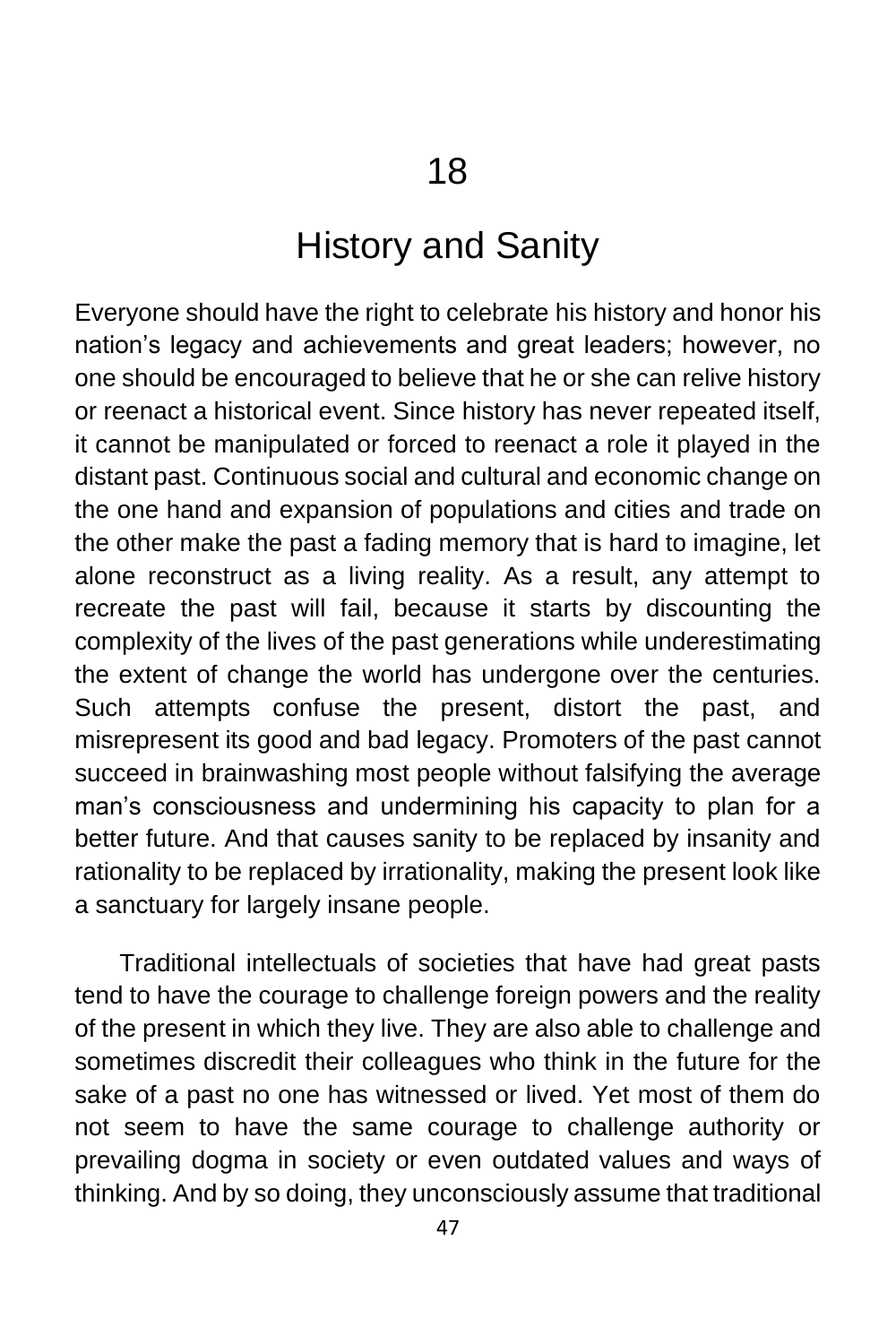values and a long-dead past have more rights than living people and that the past and its legacy are more sacred than the dignity and life of people.

Such intellectuals are always busy promoting a future built on a fiction that never existed or happened except in their imagination. Yet, they have little capacity and patience to construct a workable plan to facilitate the realization of their favorite future. Because of such attitudes, traditional intellectuals are working hard, often unintentionally, to misinform the public, distort reality, and waste people's time, causing people to hate their present and lose their future, and live in despair entertaining a hopeless hope.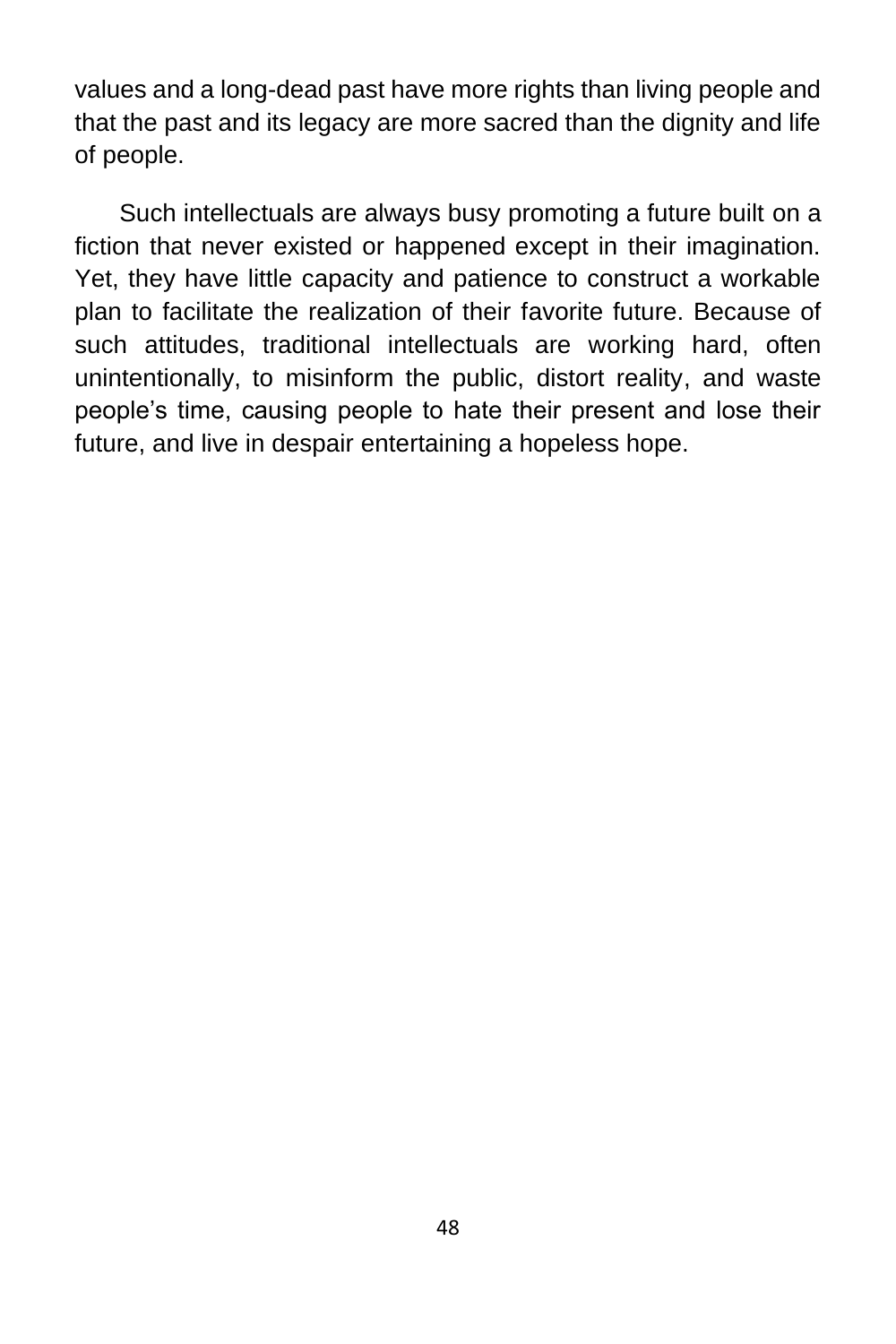# 19

# The Toolbox

The toolbox is full

It has many convenient tools

For the rich and powerful to choose

To manage our lives

So they win

And we lose

They love to borrow and spend

As a global debt crisis largely looms

Bailout banks and corporations

Without giving us the right to choose

So they win

and we lose

They build tanks and planes And deadly missiles that cruise Waste our resources fighting senseless wars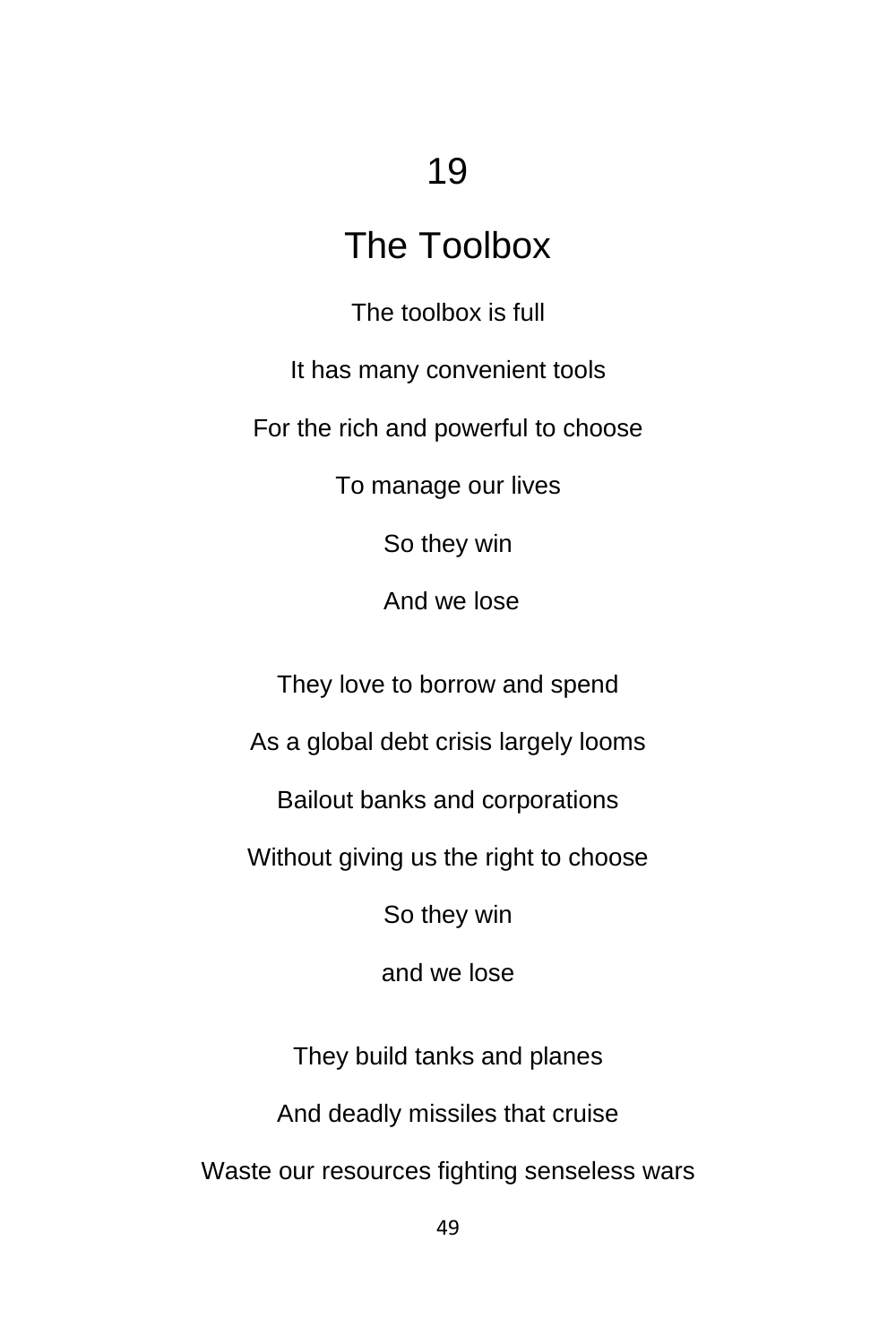While our economies suffer the blues They always win As we lose

They export jobs to whomever they choose As millions of workers languish in poverty And import our shorts, socks, and shoes And while homeless people sleep in public parks They fly their corporate jets and cruise They do not care what happens to anyone As long as they win And we lose Traditional economists seem to have no clues That the world has changed so much It invalidated their classical tools But why should they worry They make more money As we lose

We have lost our jobs and homes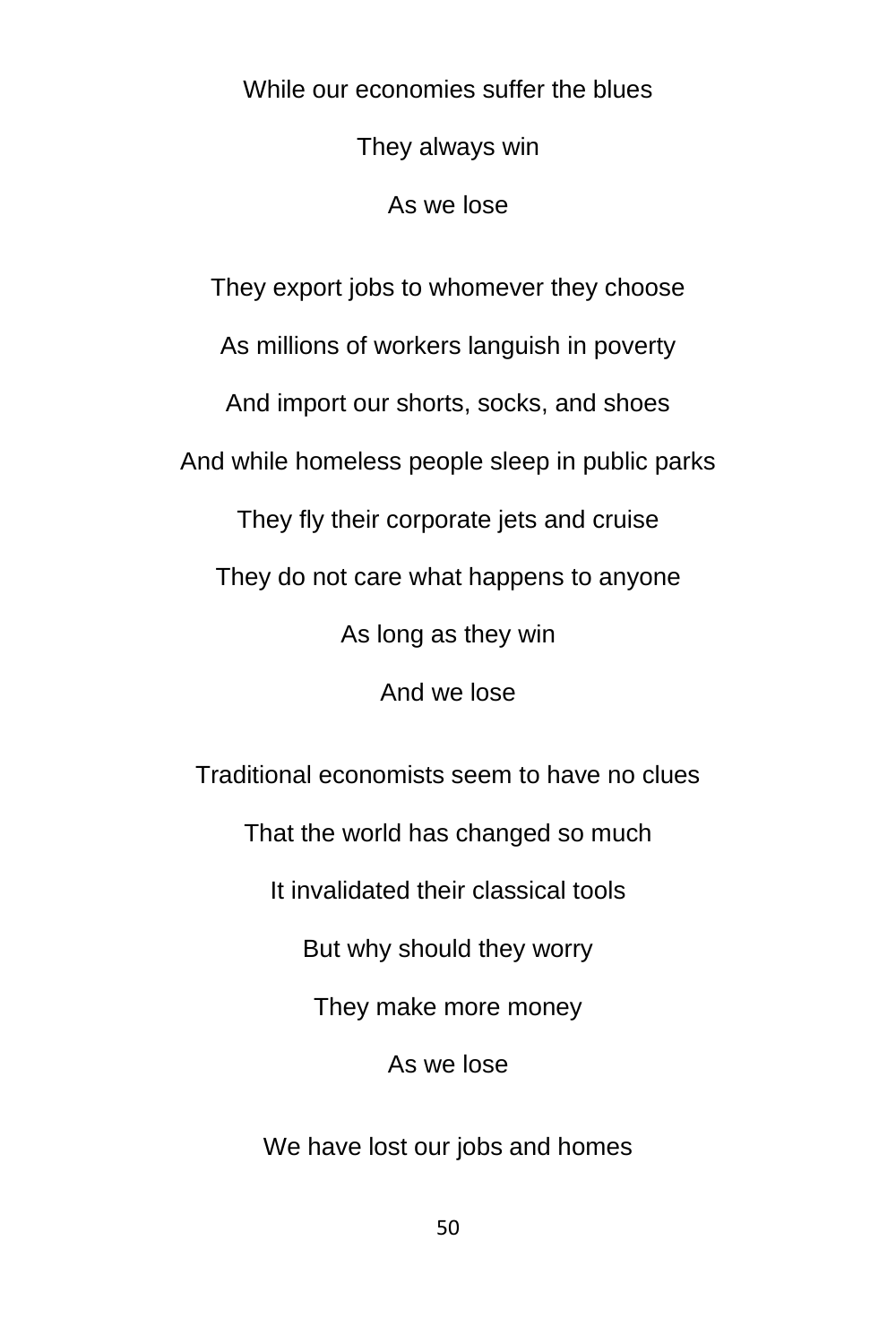And have nothing more to lose They grin as they win and we lose Thinking we are the world's only fools

> But standing together We empower each other Create global power Change our world forever Win, and never lose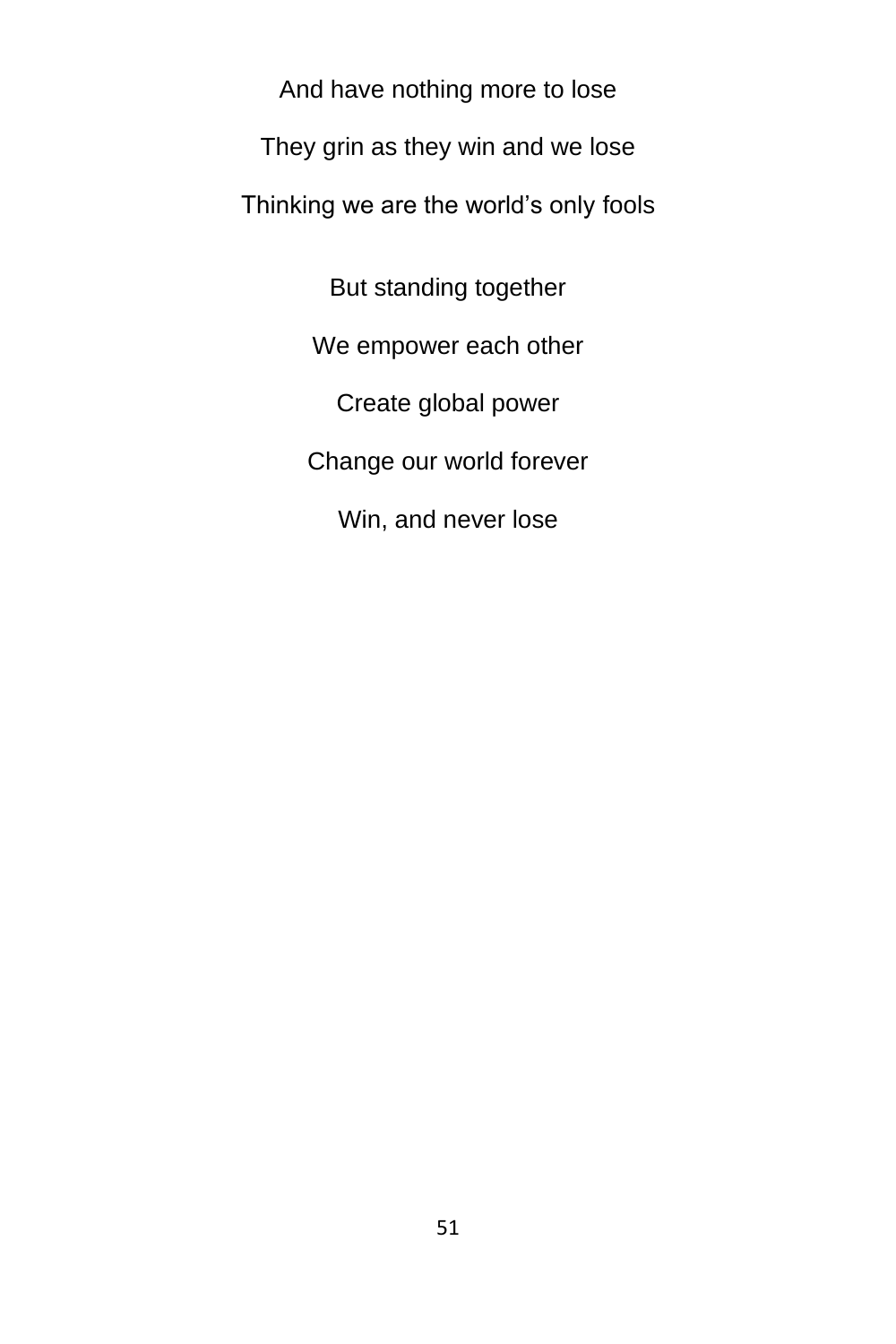## Ideas and Money

People who can create great new ideas do not need as much money as people who cannot create such things. On the other hand, people who have a lot of money, regardless of its source, do not need to create great ideas as much as those who do not have as much money.

People with ideas are usually able to make money by using their ideas in the financial or economic or service or industrial fields, or by selling their ideas to others who need and can use them. Consequently, people with creative ideas can make money and gain social status and public recognition. On the other hand, people with money can buy new ideas using their money and employ such ideas in activities that enable them to gain public recognition and social status, and probably more money as well.

People who can generate great ideas with ease tend to give generously to others and to social causes they believe in. Such people almost always derive a great deal of satisfaction from sharing their ideas with the people who need them most and probably can afford them least. In contrast, people with lots of money but with little or no creative ideas tend to be greedy; therefore they are less likely to give to needy people and social causes. As a consequence, greedy people are less able to derive a good deal of satisfaction from whatever money they may get or give.

Since people appreciate the act of giving and respect the givers, the recognition people of creative ideas usually get from the public is often genuine and reflect admiration and love. On the other hand,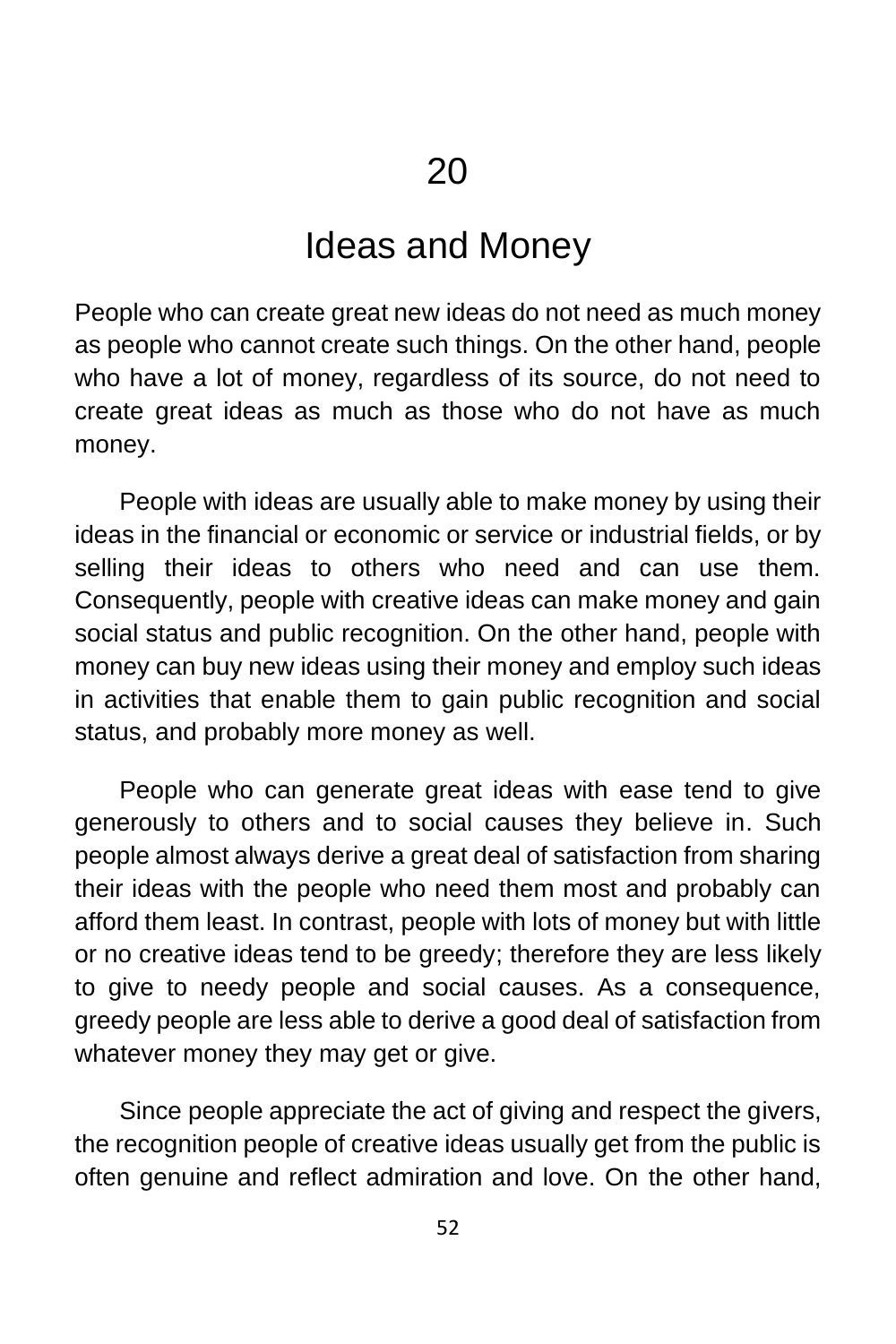whatever recognition people with money may get, it tends to be superficial and lacks admiration and love.

People who are lucky enough to have the capacity to generate great ideas and have substantial amounts of money are fortunate; they can invest their money and utilize their ideas in ways that enrich their lives and the lives of others. Unfortunately, however, those people are rare, because money tends to distract the attention of great minds, and great minds tend to care less about money and wealth.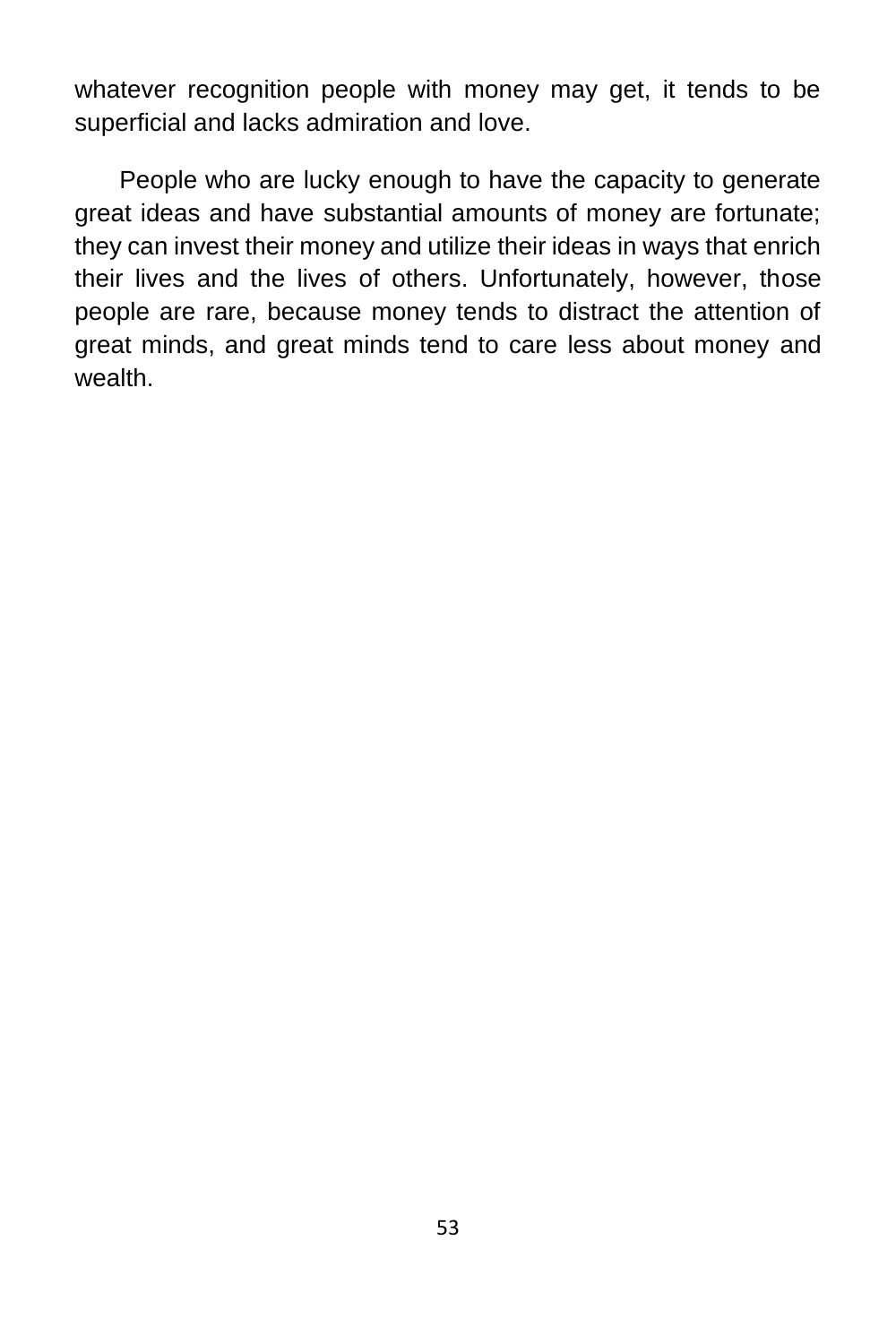### Ideology and Democracy

Every Ideology is a comprehensive social philosophy that motivates its followers to form mass movements to transform the prevailing social, cultural, political, and economic orders and create a new, much different society. Popular movements are usually led by charismatic leaders who know how to communicate with the masses and mobilize them to achieve specific objectives. But due to their rigid, deterministic nature, ideologies tend to produce extremists who believe in the sanctity of the principles that form the bases of their doctrines; they also tend to believe in the absolute objectivity of the goals they seek to accomplish. Extremists tend to feel that changing the world they live in is a sacred mission they have to complete. As a result, ideologies and ideological leaders tend to behave in ways that reflect more irrationality than rationality and to sacrifice human rights and people's lives for the sake of an ideological zeal no one can prove its validity or utility, let alone its sanctity.

Ideologies can be divided into three major categories; sociocultural or religious; sociopolitical or national; and socioeconomic or Marxist. However, because of the discrediting of Marxism and the widespread belief in the economic effectiveness of free markets, capitalism has become an ideology that must be included in this category. Since religion has been the most dominant ideology throughout history; it does not need to create mass movements to survive and cause social change in its favor. In contrast, to be effective, nationalism and Marxism and capitalism need to create mass social movements to survive and affect change in their favor; they also need to create mechanisms to control state power and influence public opinion by incorporating the media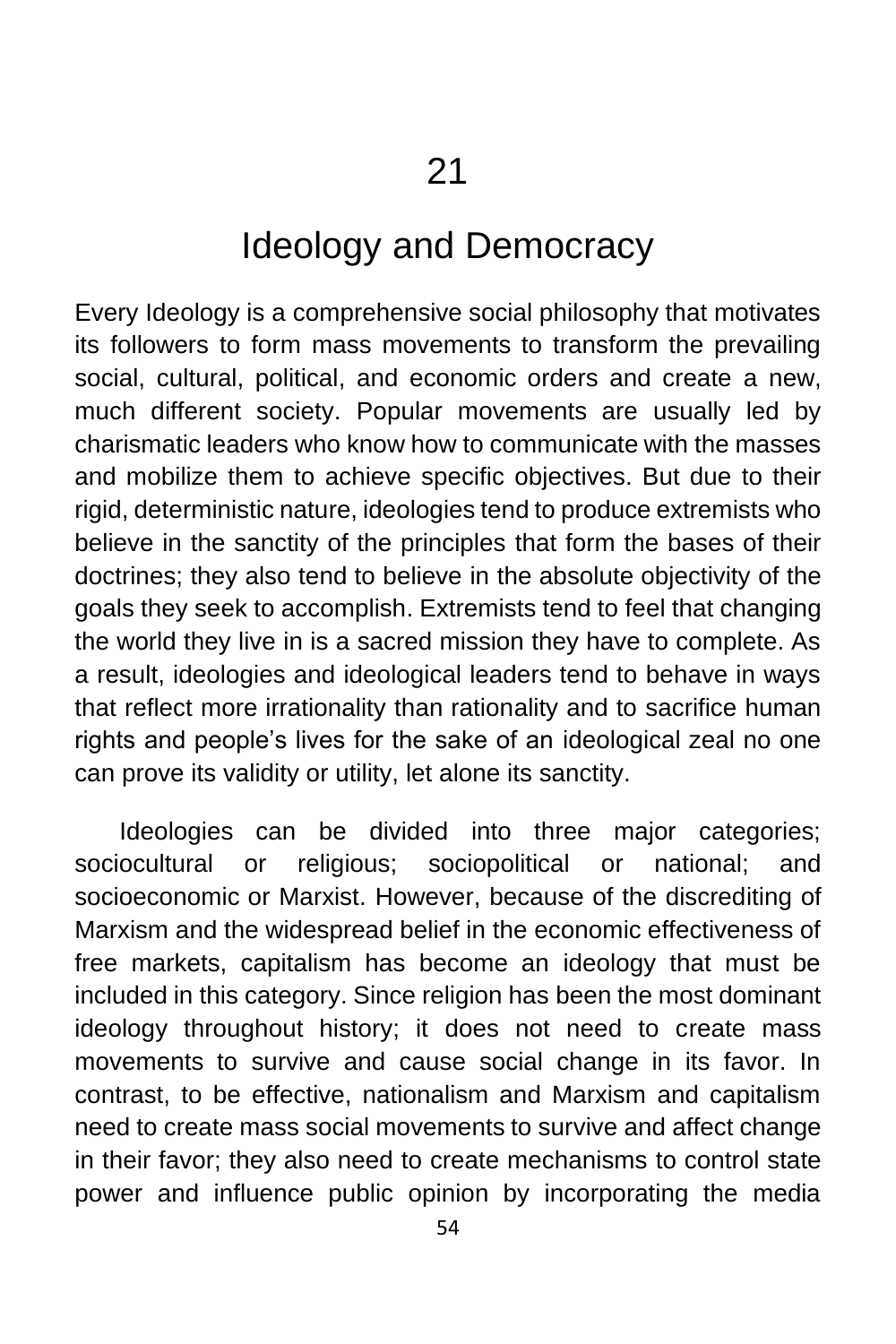moguls into the ruling elite. Due to these facts, neither nationalism nor Marxism was able to survive the menaces of cultural and economic globalization. While Marxism was discredited three decades ago, nationalism is fading away and slowly becoming irrelevant except to racists. Capitalism, on the other hand, has survived many changes but at a substantial cost to people's lives and dignity; it lost its ability to be fair as well as the business ethics that make and break corporations.

But regardless of their nature and objectives, all ideologies tend to impose their will and worldview on others, not by persuasion only but also by manipulating and falsifying certain facts, and using force when necessary. Most ideologues believe that transforming the way people think and live and behave dictates confiscating most of their freedoms by changing the laws and controlling the major sources of economic and political power in society.

Since democracy is a system that derives its legitimacy from the will of people and because it is based on certain principles such as equality of rights and opportunities, freedom of speech and worship, and the rule of law, ideologues cannot function in a democratic society. Ideologues tend to view democracy and democratic principles as obstacles hindering their efforts to achieve their goals. Therefore, neither ideologies nor ideologues tolerate dissent or criticism or freedom of speech; they are also unable to accept pluralism or recognize the equality of rights and obligations. And this explains, at least partially, the reason for electing US President Donald Trump and the revival of discrimination and hate in the Western world in particular.

When ideologies are weak, their leadership tends to show some respect for the will of the people and to claim acceptance of the basic principles of democratic rule; they may even participate in the democratic processes. However, their objective has always been to gain power and use it to impose their will on the people and to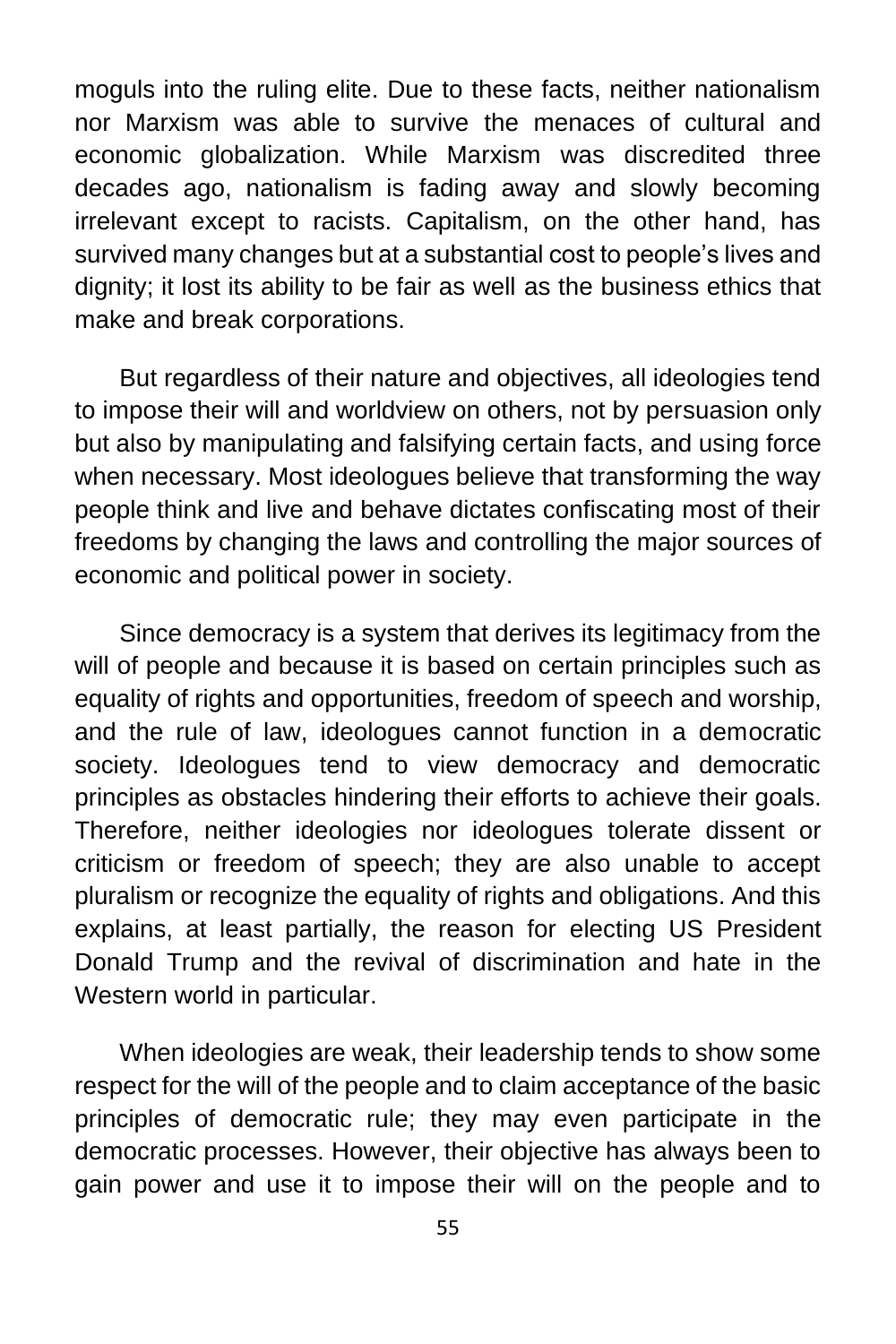transform society in their image as President Endogen is doing in Turkey. When ideologies gain enough power to rule, they usually go for the maximum they believe in and seek to accomplish without much regard for the interests of the people or the sensitivities of the minorities, or the human rights of the people they claim to be fighting for. Therefore, the majority of moderate ideologues must be treated as extremists in the making.

If the force were to be used to subdue extremists, or if extremists feel humiliated and their faith belittled, they are more likely to lose whatever sanity they may have had and resort to violence. Firm believers in faith and fate and others who believe in a national zeal tend to be racists; they often appear more willing to commit crimes and justify criminal acts in the name of the ideological zeal they believe in and seek to realize. Since extremism is a form of madness that defies rationality, most extremists must be regarded as people in need of compassion, reeducation, and long term therapy, not force or humiliation.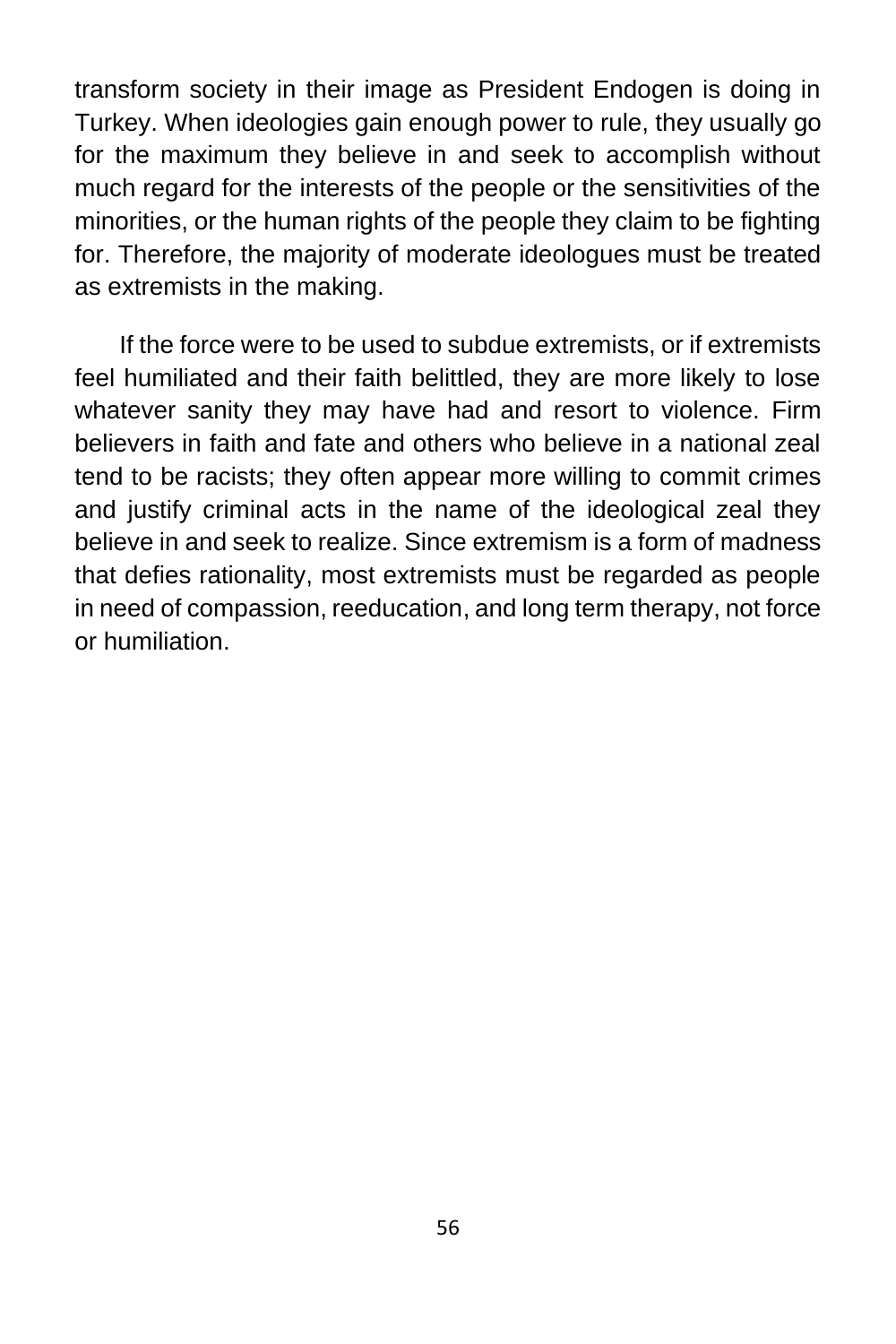# Ignorance and Arrogance

Ignorance, generally speaking, could be defined as a lack of knowledge about most things in life, or ignorance of a specific subject. Arrogance, however, is an attitude that often translates into a behavior displayed by most ignorant individuals who claim to know much more than what they know. Arrogance comes as a result of a feeling of superiority due to having power derived from either military might or unearned wealth. Arrogant people tend to denigrate others and belittle their opinions; they normally behave in such a manner to hide their ignorance. Besides, arrogant people refuse to acknowledge a lack of knowledge, because they believe that such an acknowledgment would raise serious doubts about their fitness to occupy whatever social or political, or economic positions they may occupy in society; acknowledgment of ignorance weakens their influence and undermines their claimed prestige and social status.

Uneducated people who realize and acknowledge the nature and extent of their ignorance tend to be modest and show humility. As a result, such people are more likely, to be honest, eager to learn from others, and often listen to what knowledgeable people have to say. In contrast, ignorant people who behave arrogantly tend to be dishonest and stubborn, which usually leads them to shy away from the truth. As a consequence, arrogant people are less able to learn from others, change their repugnant attitudes, and improve their stock of knowledge or correct their largely undemocratic and unethical behavior.

People who are largely uneducated but behave with modesty are a social asset despite their lack of adequate knowledge; they are an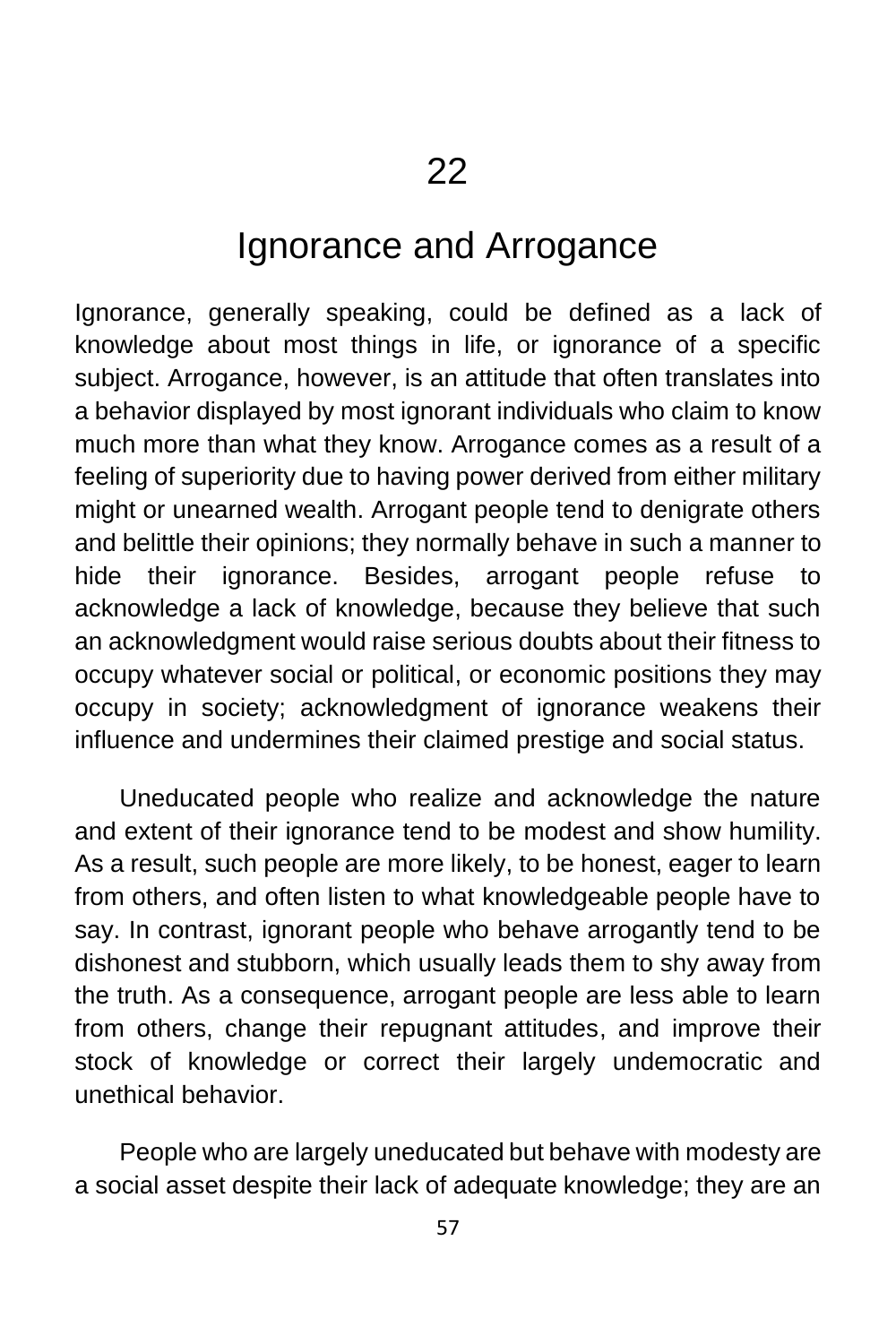asset that can be harnessed through better education and training and productive employment. However, ignorant people who behave arrogantly are serious liabilities; they represent a social and often an economic burden that weakens the potential capacity of society to be productive and nurture social trust and democracy. Largely ignorant people characterized by modesty tend to have good and positive attitudes; while ignorant people characterized by arrogance are more likely to have bad manners and negative attitudes.

When the ignorance of a person is reinforced by an arrogant attitude, it becomes hard for such a person to care about society or the needy or humanity; and whatever experience and knowledge he may have are usually used to reinforce his power and social status at the expense of others; arrogant people are also less likely to defend the rights of others or show respect for human rights in general. President George W. Bush is a good example of an ignorant, arrogant leader who took unwise decisions and made serious mistakes that adversely affected America and its people. Though his misguided actions undermined American credibility overseas and weakened the commitment of the US government to human rights at home; they started two major wars in Iraq and Afghanistan that caused untold atrocities and transformed both countries into failed states. In the meantime, these events were instrumental in igniting civil wars that caused millions of Afghanis and Iraqis to flee their homes and countries and seek refuge in neighboring Middle Eastern and European states, causing a regional and European refugee crisis of unprecedented proportions.

A person who is knowledgeable but arrogant is not less dangerous than an ignorant one; he is more likely to make serious mistakes in judgment that harm the interests and maybe the future of people close to him or associated with him. Such a person is also able and often inclined to commit certain white crimes that hurt the poor most, deceive the ignorant, exploit the weak, and cheat others of opportunities they cannot afford to lose. Executives of American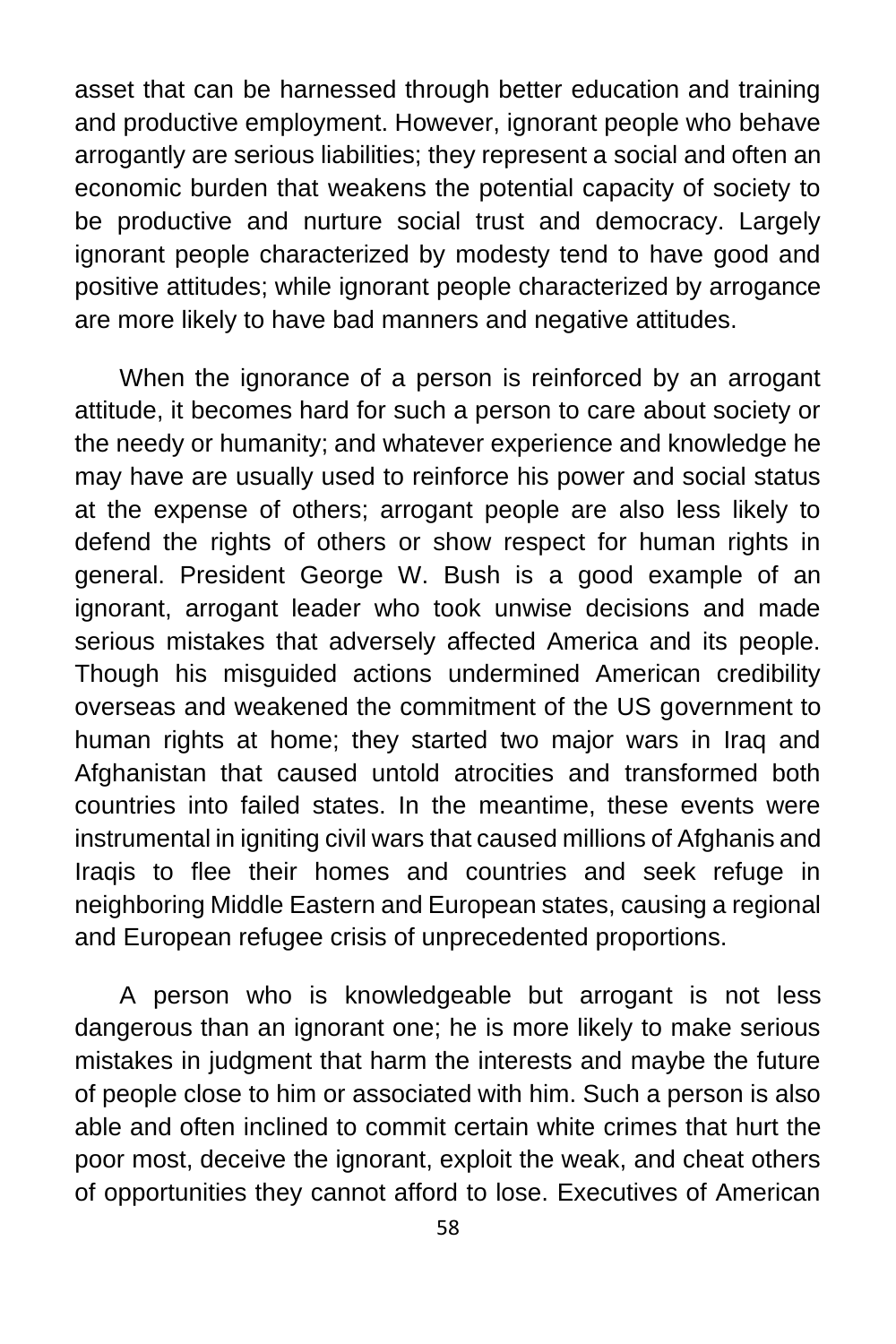banks and investment funds and large insurance companies and regulators who managed the American financial system since the 1980s give an example of how dangerous and destructive the combination of knowledge and arrogance could be. These people have caused the global debt crisis to grow and become unmanageable while causing hundreds of millions of people in the world to lose the income they used to get from their life savings

When people who sit at the top of the social and economic ladder in society are blessed with arrogance, society becomes vulnerable to making all kinds of mistakes that cause people to lose their sense of direction. If arrogance and ignorance prevail as a cultural trait in society; and they do prevail in all ideologically committed societies, they create a mentality of cultural particularism that belittles new ideas and non-traditional ways of thinking, rejects creativity, and leads people to accept the unacceptable like oppression, poverty, and injustice; and that makes societal transformation and progress hard to conceive and harder to initiate; and this makes it almost impossible to implement a reform program that seeks to transform culture or society.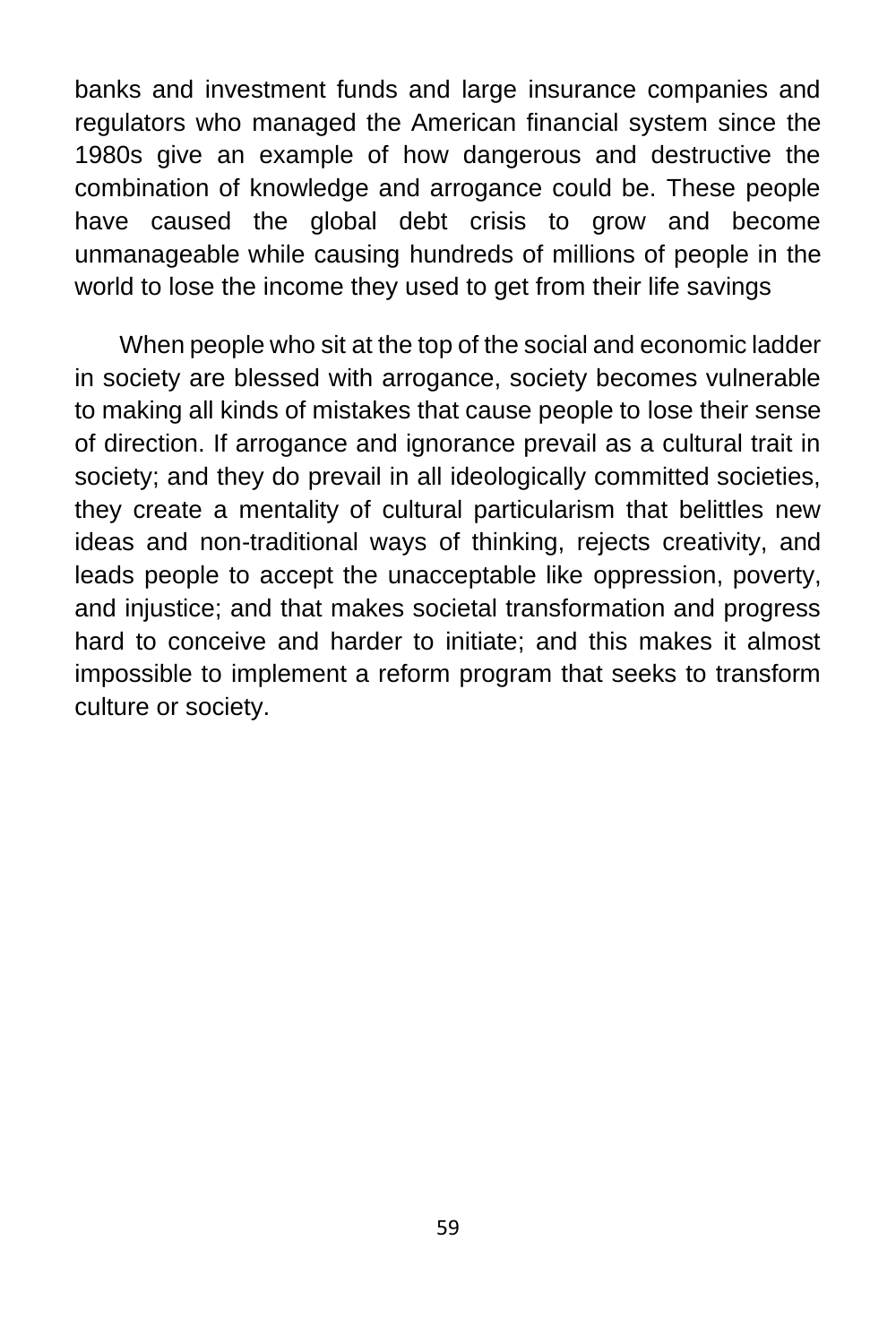### Individualism and Society

Going back to the tribal age, we notice that each tribe had lived an independent life, forming a society of its own. Even after the state came into existence about 5000 years ago, the tribe did not recognize the state, or abide by state laws, or change its nomadic lifestyle. However, in the agricultural age, the tribe could not live an agricultural life without transforming its society, culture, social structure, and way of life. As a consequence, the tribe was replaced by the extended family or the clan, which formed the unit of each agricultural community and society; each farming community or village was made up of few extended families, and each extended family put its interests ahead of the interests of the village and the state to which it belonged.

In the industrial age that followed, neither the tribe nor the extended family could exist or have a role to play in the new society; the extended family, as a consequence was replaced by the nucleus family, which formed the basic unit of the industrial community and society. Consequently, each family placed its interests and the welfare of its members ahead of the interests of the industrial community and society to which it belonged. The individual throughout these times had no particular role to play; he was a member of the major unit of society, and his will and wishes, as a result, were subordinated to the will and wishes of the social unit to which he belonged, be it the tribe or the extended family or the nucleus family.

As human societies began in the mid-1990s a difficult transition from the industrial age to the knowledge age, the nucleus family was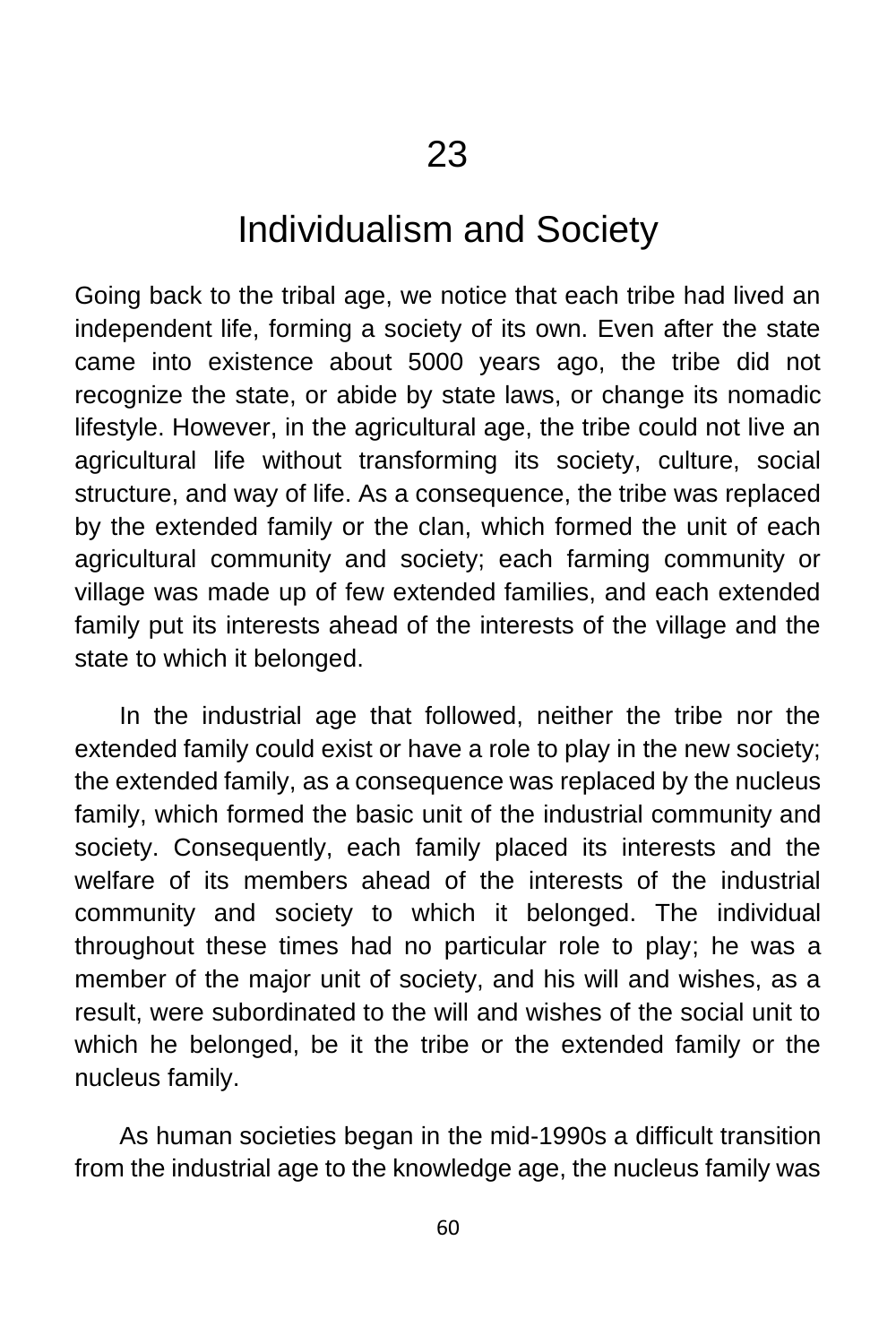replaced by the individual who is slowly becoming the basic unit of the emerging new society. As a result of this transformation, the will and wishes, and interests of society and state are being subordinated to the will and wishes and interests of the individual. In pursuing their gain, individuals have become nomads moving in all directions trying to subordinate everything in life to money and pleasure. Money making and wealth accumulation have become the focal point of most life activities and the major sources of satisfaction and social recognition and power. As a result, individuals and members of the elites in control of the economic, political, military, financial, and media affairs are slowly confiscating all material and non-material things they can reach, causing great damage to the interests of their societies. The individual gain in today's society translates into collective pain for other members of society, especially for the poor and the weak.

But since no action could shield individuals from harming themselves as they harm their society, the elites will ultimately become victims of their greed, selfishness, and individualism. Of course, they can carry their wealth and run away to faraway places, and leave their societies in ruins. However, they are unlikely to succeed because they are more likely to repeat the same mistakes wherever they may go, and thus meet the same fate as their victims. They are also likely to feel haunted by their conscience, assuming that they will still have a conscience after ruining the lives of millions of people.

Since elites in all societies form today one global elite, they are partners in this game of greed and selfishness and lust for power. Therefore, it is expected that the actions of these global elites will gradually transform all societies into victims, of course, unless states intervene soon to place restrictions on the free actions of the rich and powerful. But since the state in the West is run by members of the same elite, the state is unlikely to act forcefully to protect the interests of the poor and powerless members of society. Ultimately, however,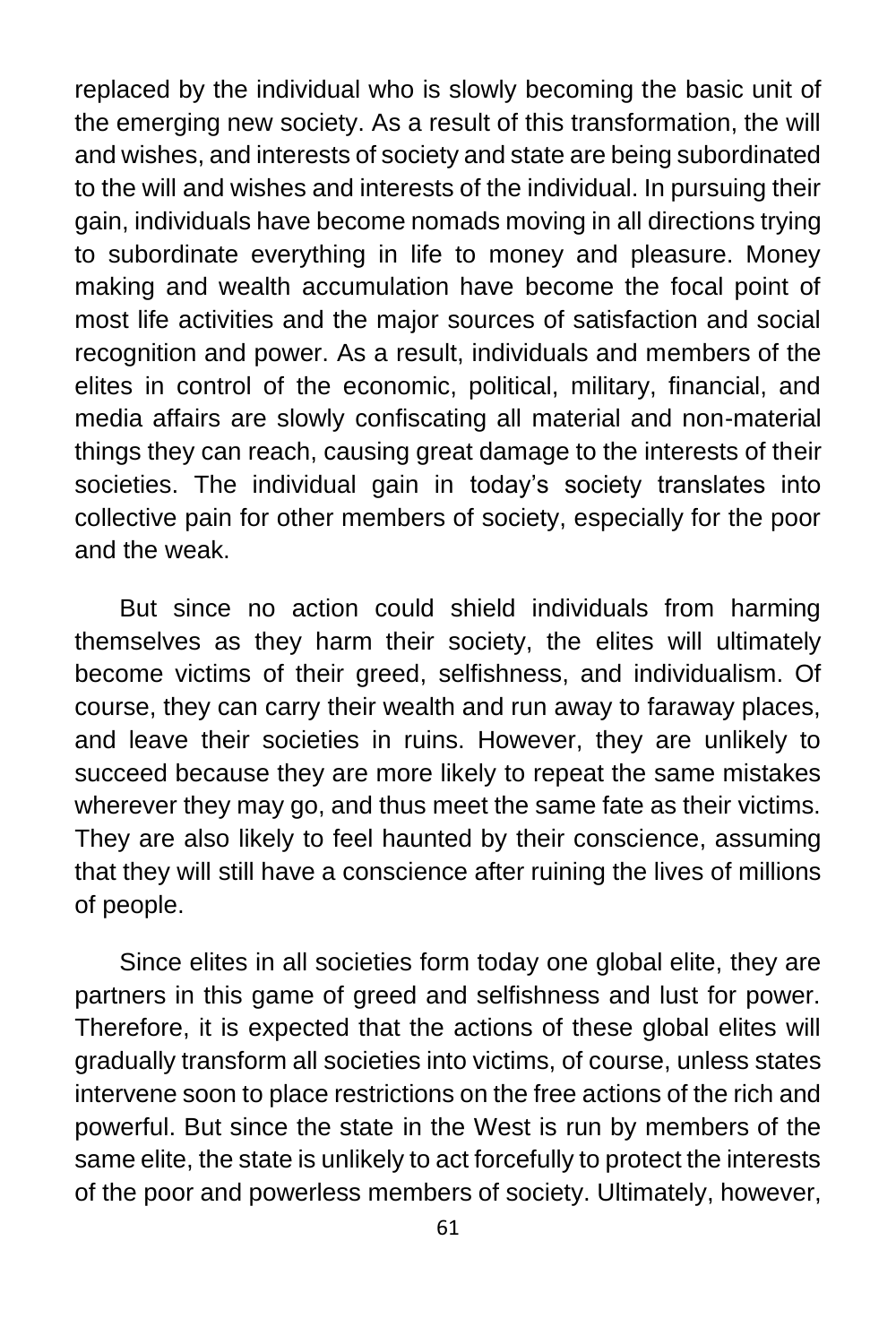everyone will suffer and lose, and no one will be saved from the consequences of individualism. Nevertheless, no logical argument seems able to persuade the greedy that their fate is tied to the fate of everyone else. Individualism makes people with wealth and power feel that they are exempt from the laws of nature and therefore they can do whatever pleases them regardless of their impact on the lives and fortunes of others.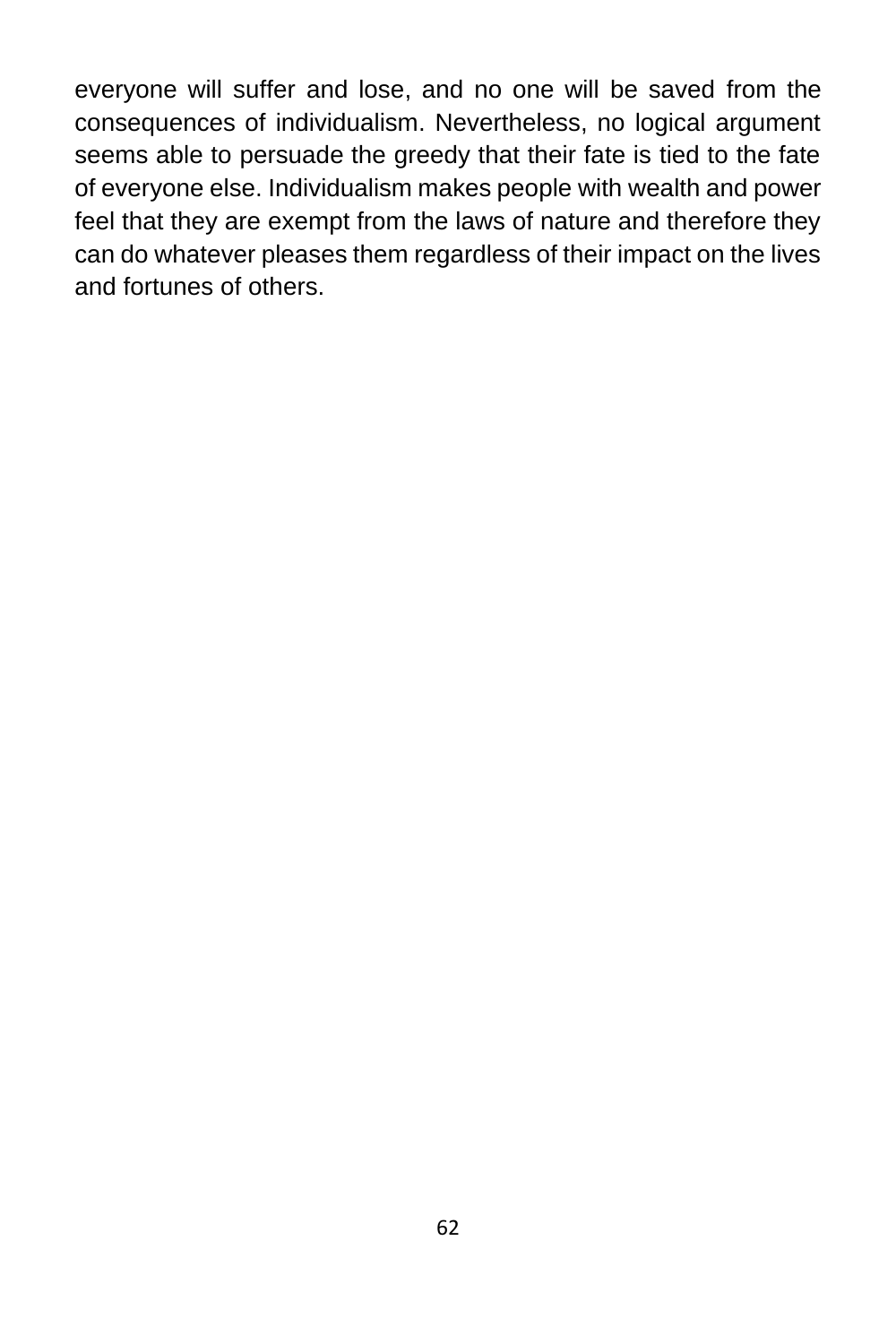24

# Knowledge and Society

#### Knowledge is to be shared, not monopolized

#### Knowledge not shared is knowledge wasted

When knowledge is shared by the many, it becomes a social tool with a human mission that contributes to making society more progressive and life more pleasant; it also makes freedom more abundant, the economy more productive, and standards of living progressively better. Moreover, the sharing of knowledge makes our ability to communicate with one another much easier, and our sense of unity as one nation residing in one place facing the same challenges and destiny much stronger. As a consequence, our commitment to maintaining our unity of purpose and making more progress becomes much deeper, while motivating us to foster and enjoy our freedom and promote social justice. It will also make our commitment to a clean and healthy environment a collective goal we seek to accomplish and hold close to our hearts.

However, when knowledge is monopolized by an elite or a nation, it becomes a potent weapon with an ugly face and without a human mission. And since it would be controlled by the rich and powerful, it would be used to launch vicious wars and kill more people and undermine the principles of equality and justice in the world. In the light of the increasing scientific discoveries and advanced technologies, knowledge has become the most powerful tool to enhance our lives, as well as to exploit the poor and powerless, and enslave the week and ignorant, and in the process, make life less pleasant for those who lack knowledge.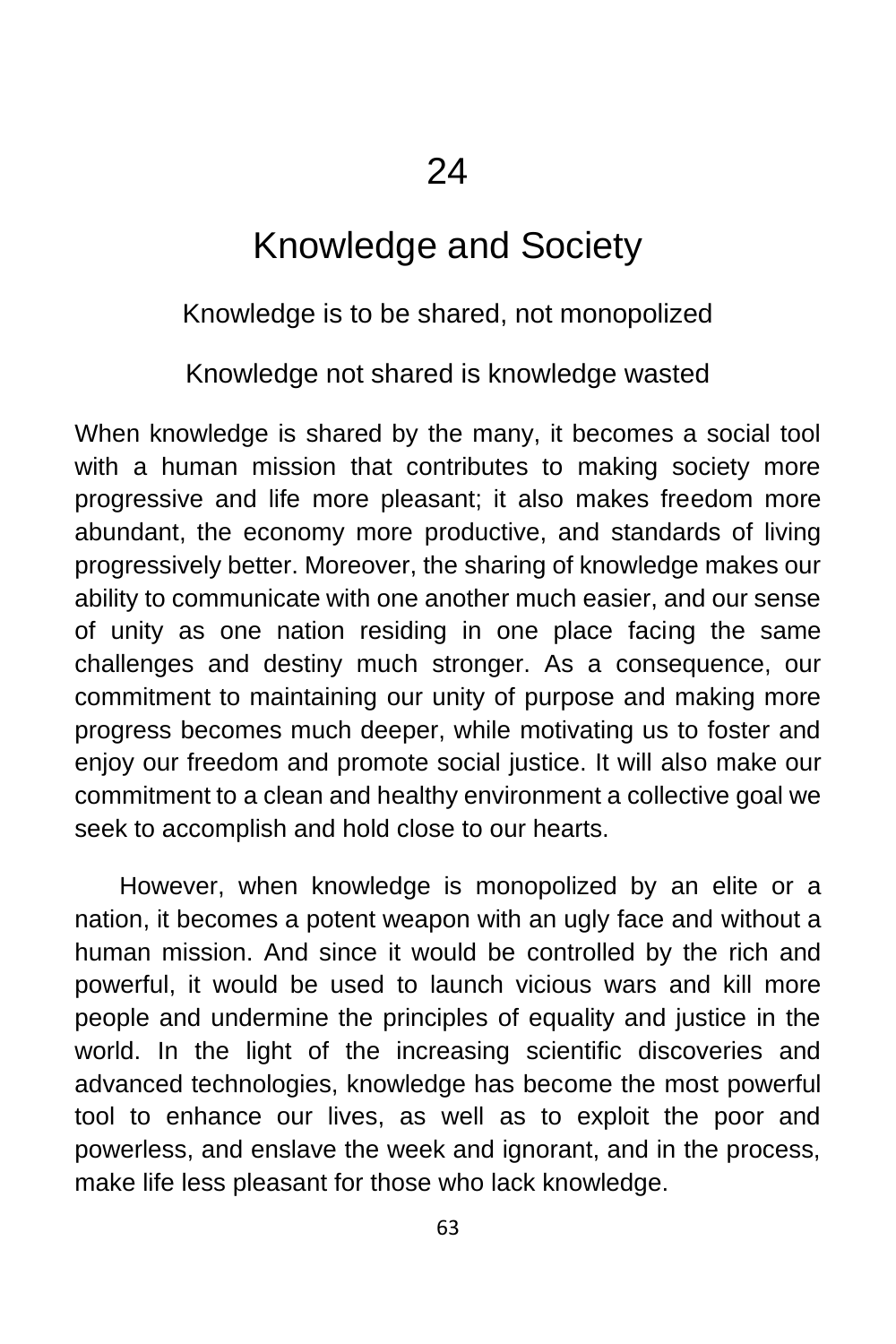Because of the tendency of the few in each society to monopolize knowledge, we have become less free, less productive, and less happy, causing life for the majority to become less enjoyable and less peaceful, and our environment less livable. The monopolization of knowledge is destined to reduce our sense of unity and humanity, and undermine our commitment to sharing the world's resources for the benefit of all. Since knowledge is a product of many millions of people scattered in all corners of the world, it belongs to all peoples and therefore, should be made available to every institution that is committed to using it to make life better and more peaceful for every one of us.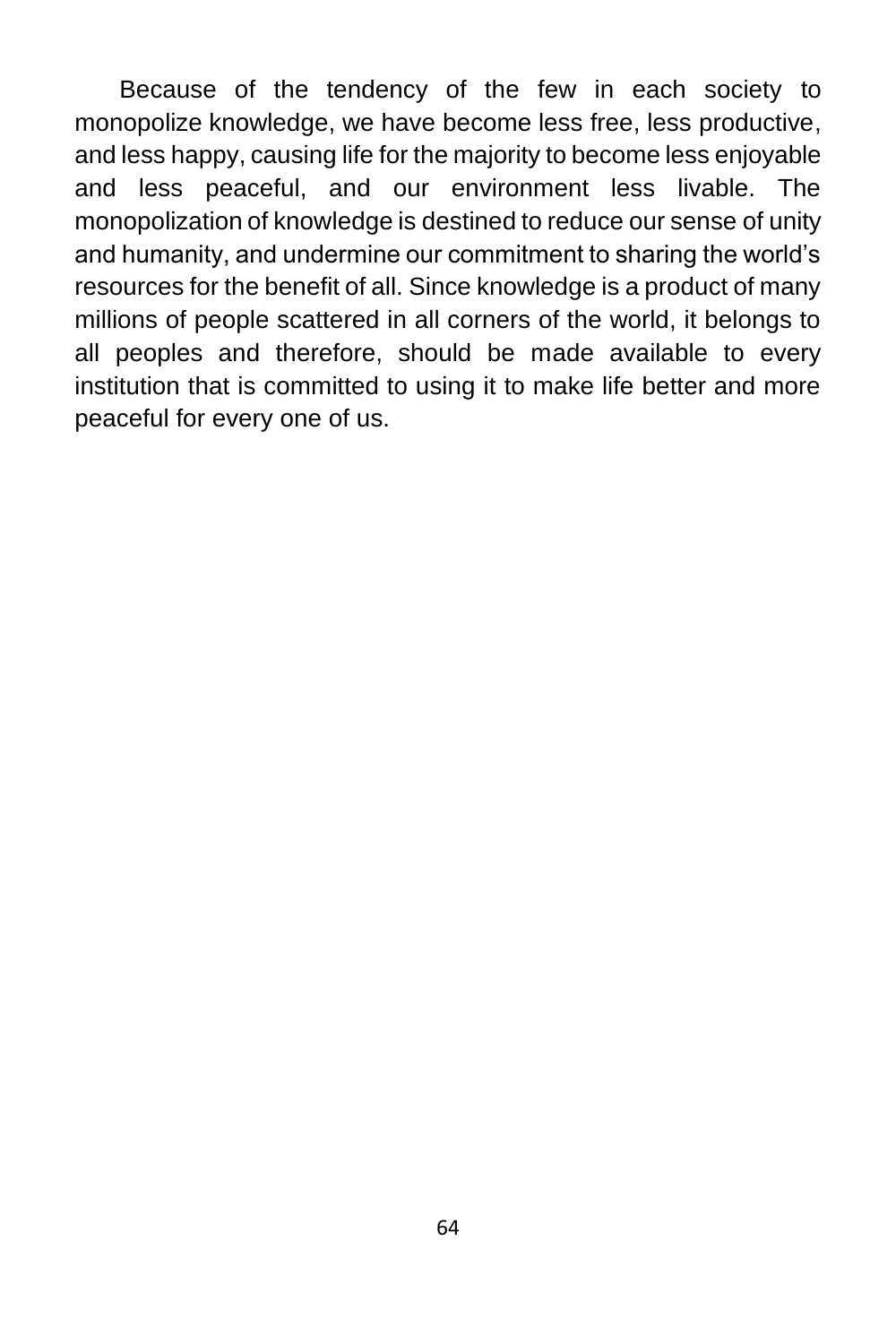#### Laugh and Smile

When someone's look is focused on something unseen and reflects seriousness and intensity, he or she would be looking into the future trying to read its hidden messages and track its movement; this is done in order not to miss the train of time and lag behind others. The train of time is the carriage that carries countless opportunities for people to exploit and enrich their lives. When someone misses the train of time or fails to ride on it for one reason or another, he will be left behind to languish in the arid desert of ignorance and despair, and sometimes poverty and oppression as well.

When a person laughs, he would be laughing with the present, in the present to express his enjoyment of the present or to make fun of it. Such a laugh usually reflects happiness and joy, while signaling that the person who is laughing is at peace with his place and time. Persons whose laughs reflect happiness usually feel satisfied with the present and with what it has to offer them, at least momentarily.

When a person smiles standing alone on the corner of an old street, or relaxing in his bed and looking at the ceiling of his room enjoying the scene of the lights seeping through the window to the outside, he would be smiling with the past. Such a person is more likely to be living a magical moment that brings back the events of a pleasant memory that lived in the past but refused to die with it. When such a person closes his eyes and sighs, he is asking the past to come back for a moment, knowing well that what is gone is gone and cannot come back. Yet, longing for beautiful days long gone is an unusual act that nurtures joyful memories that cause the eyes to smile and erase the sadness of the day.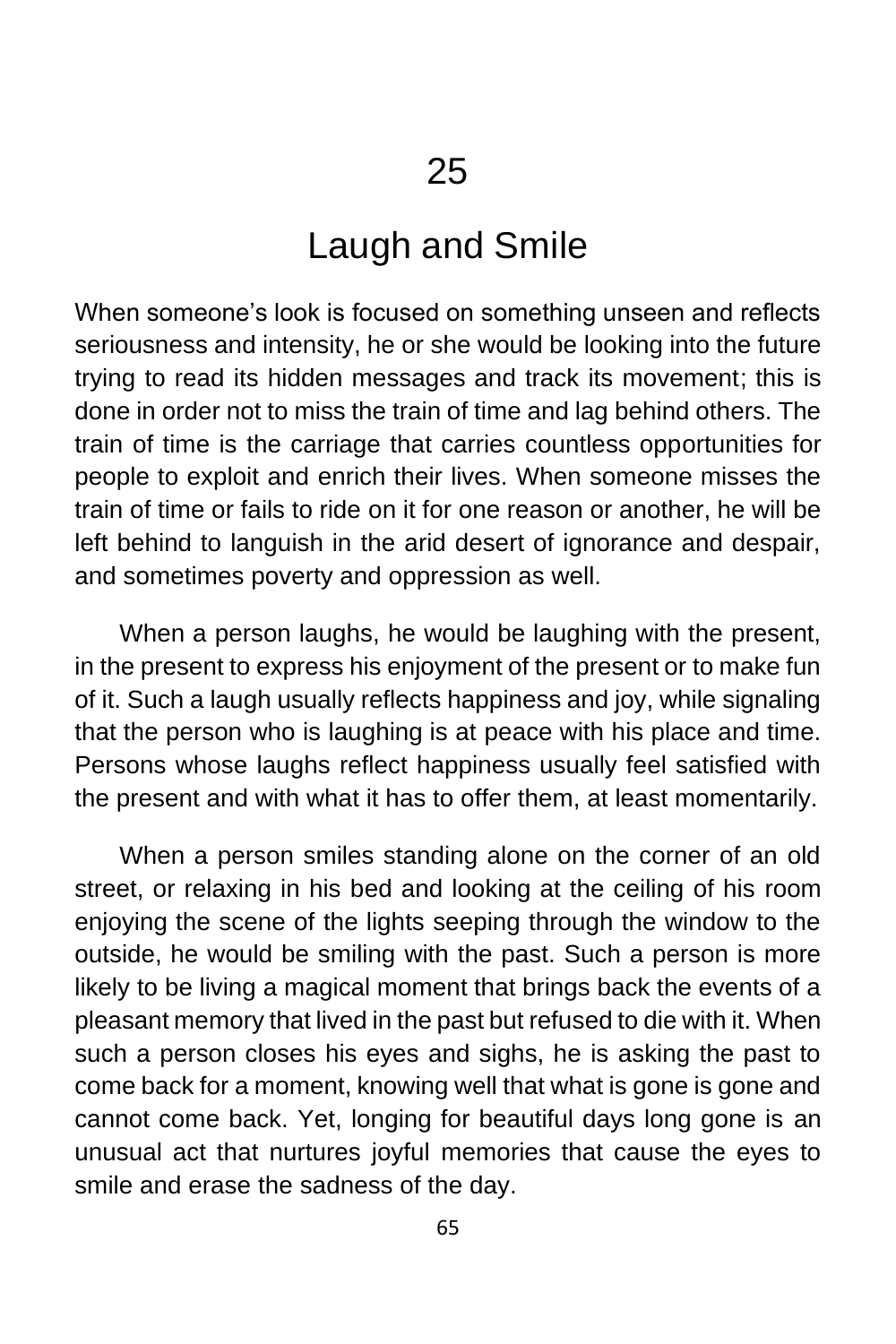When a person stands in front of his home emotionless or walks in the narrow alleys of his neighborhood aimlessly, or lies down on the bed looking at the roof without seeing the nearby lights coloring everything around him, he is likely to be lost in the wilderness of nothingness. He would be a person who is unable to enjoy the present, smile with the past, or think clearly of the future with confidence or hope; a person who lost direction in time and purpose in place and hope in life.

So we should laugh whenever laughing is possible, for as long as the impact of funny jokes lasts; we should also smile whenever we find ourselves alone, and let beautiful memories entertain and enchant us for some precious moments. Focusing on everything we do and making sure not to miss the tiniest detail helps us to succeed in whatever we do while giving us a secure path to life enjoyment.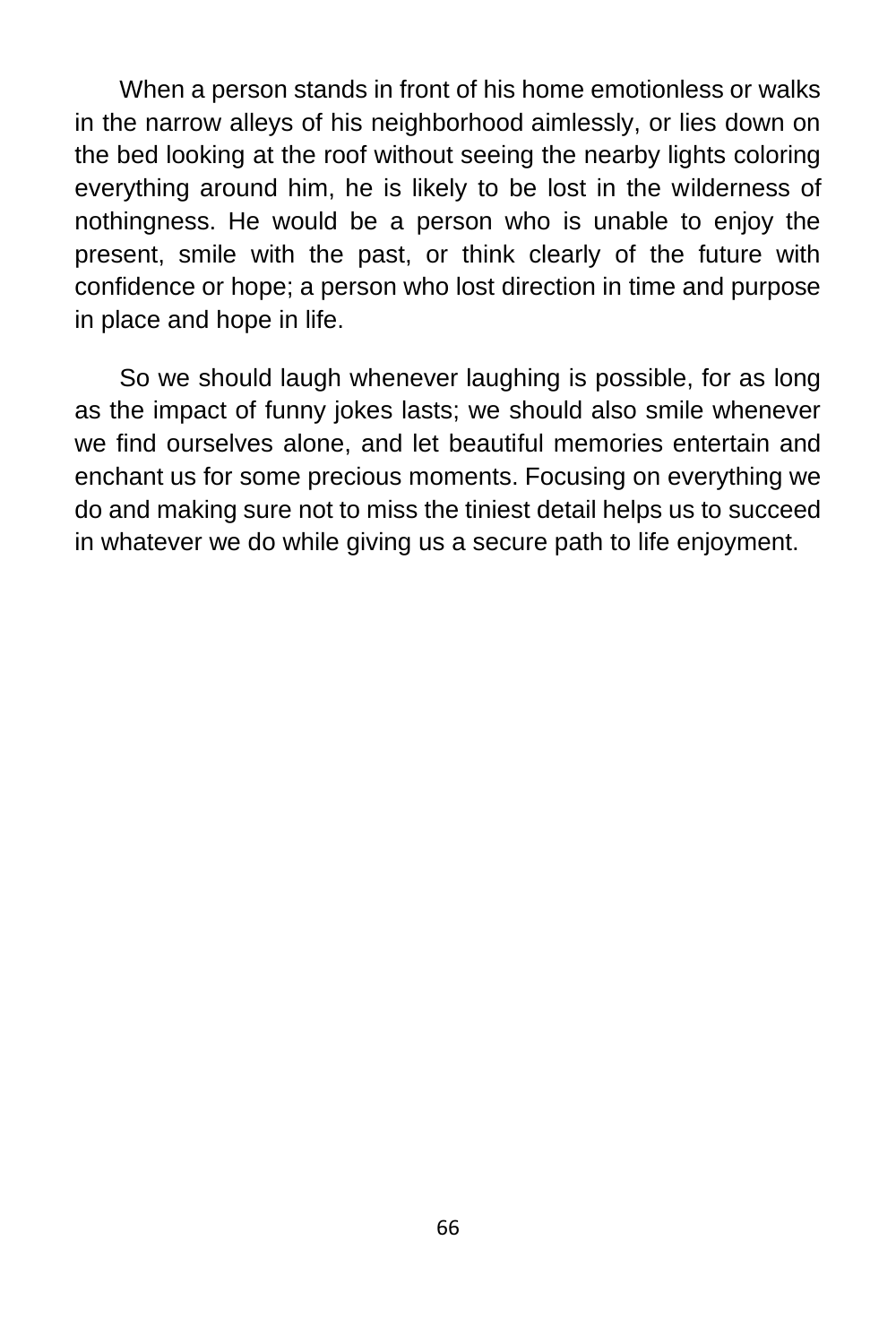#### Leadership

Leadership is a special role played in society by someone who can express the feelings and interests of other people clearly and honestly and lead them to where they want to go. No society or organization can function properly without a qualified person or a small group of persons to lead it and guide it as it attempts to achieve its goals. Leadership also plays a significant role in articulating the goals of the group or nation it tries to lead. However, leadership seldom comes as a present from the people who need to be led; it often presents itself as an opportunity to be grabbed by whoever can recognize that opportunity and has the capacity and training to lead; these are individuals who have the knowledge and courage and selfconfidence to assume leadership roles in society. Therefore, people who do not have enough experience to lead should not try to assume leadership roles; they should give the responsibility of leadership to whoever knows how to lead and has the knowledge and experience to do so.

Realizing what you do not know or incapable of doing is a virtue; acknowledging that you do not know everything and there is a lot more to learn is nobility. Such an acknowledgment reflects humility and self-confidence and willingness to learn; abiding by these simple rules is a social responsibility. People who try to lead without having what it takes to lead properly will expose themselves unnecessarily to embarrassment, and possibly to failure and loss of credibility. Such people will also be doing no good to themselves or to the community they wish to lead or to the lofty causes they believe in and wish to serve.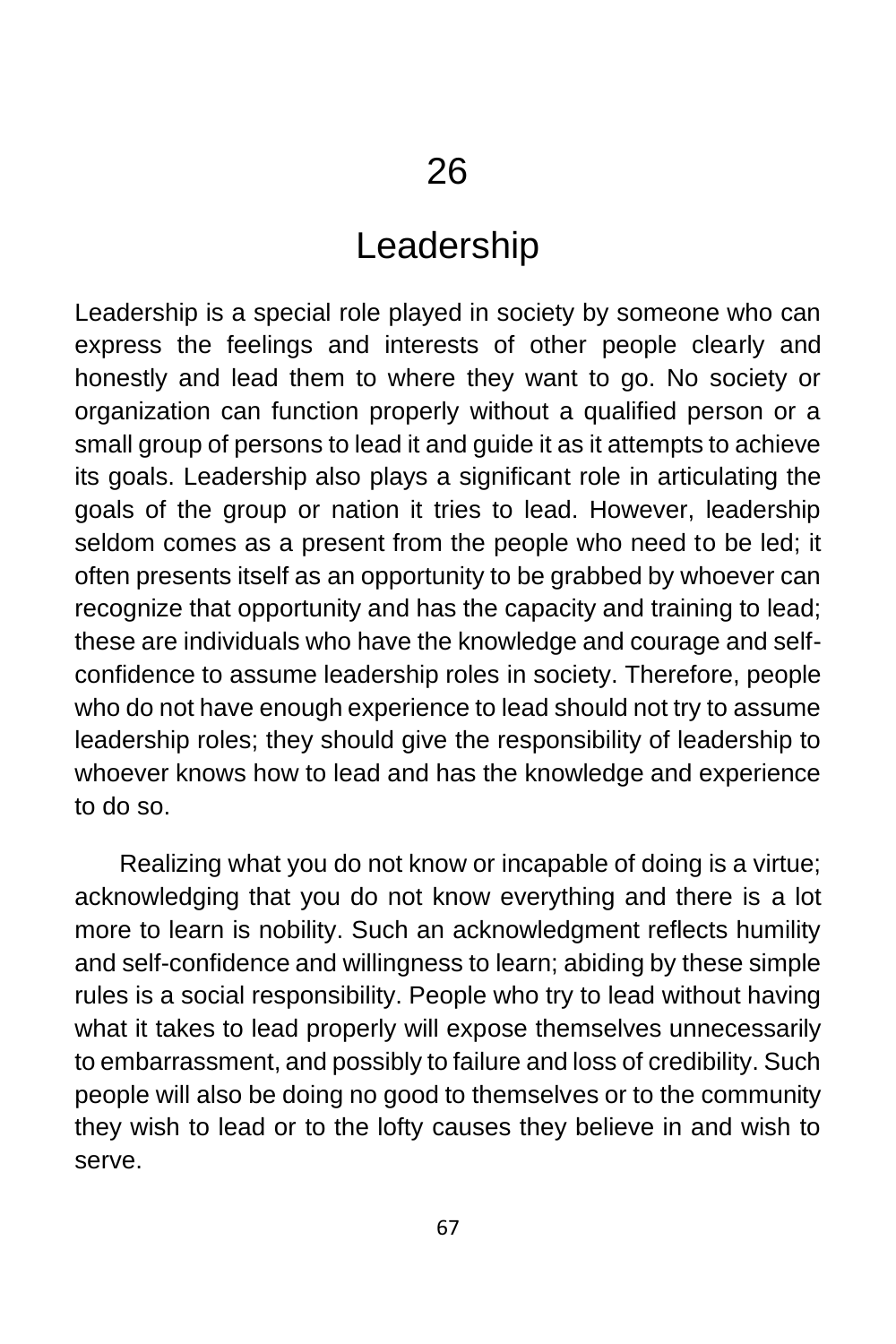Leadership needs adequate training and knowledge of the issues that need to be dealt with; therefore a good leader is one who knows the issues in question, and has the expertise in dealing with them, and can take tough decisions under stress. Leadership also needs to know the social and political and economic environments within which decisions would be taken, in addition to knowing what makes those environments react positively and negatively. Nonetheless, every educated man and woman should train themselves to be good leaders, and try to take advantage of the opportunity whenever it presents itself; otherwise, leadership will be left to people who do not know how to lead and often have no moral compass to guide them to do the right things. These are people who are "historical accidents," happened to be in the right place at the right time to lead people desperately in need of leaders who care about the common good. Historical accidents sometimes bring leaders like George W. Bush who destroyed Iraq and got America involved in the Afghanistan quagmire from which it is unable to get out after 18 years of fighting and spending hundreds of billions of dollars and causing the killing of some 2,500 American soldiers and wounding and maiming many thousands more.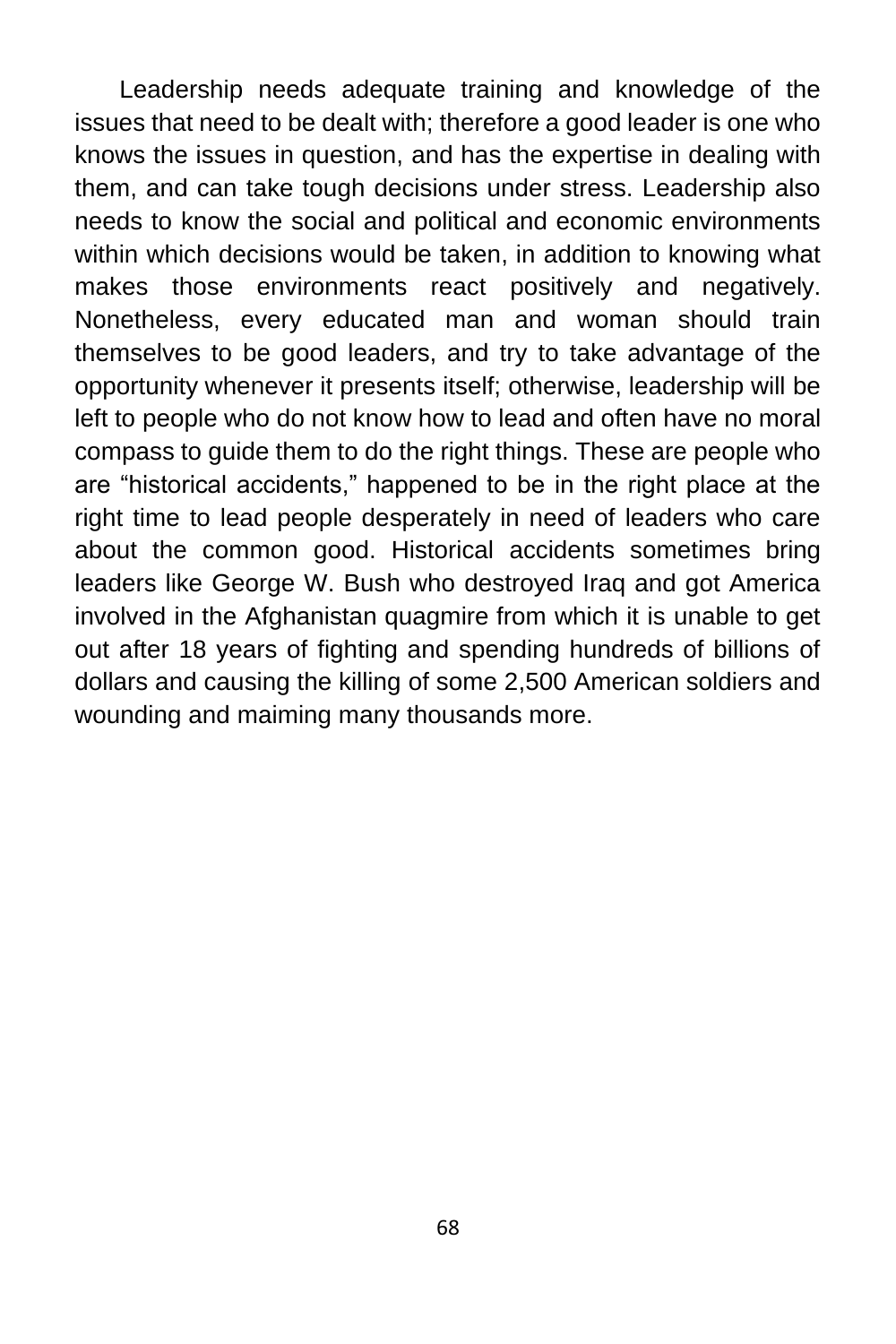#### Lessons of Life

No one can teach without learning; whoever assumes a teaching role needs to learn how to teach students and guide them to learn and enjoy learning. A teacher also needs to know what is most interesting to his students, and what they need to know most. However, to know what your students, friends, children, employees, or subjects need to learn, you need first to know what they have; what kind of information, stories, complaints, aspirations, and life experiences they have and would like to share. Knowing what students have helps teachers to determine what students need more to learn, and how they could help students to fulfill their needs and meet their expectations. And by letting students tell their stories and how they feel about life and school, teachers learn how to stimulate students to be more alert and more willing to listen to what teachers and colleagues have to say.

As a result, students teach teachers and teachers teach students, making the teaching process a shared experience for all. And as teachers and students learn from each other, they build friendships based on intimate relationships, common understandings, and shared values. Therefore, parents, teachers, managers, professors, and leaders who want to lead but shy away from listening and learning from their children, students, audiences, employees and subjects will ultimately fail in their mission. We do not learn from other people only, we also learn from animals and nature; but to do so, we must be willing to listen to all whispering things and watch animals and nature and people in action.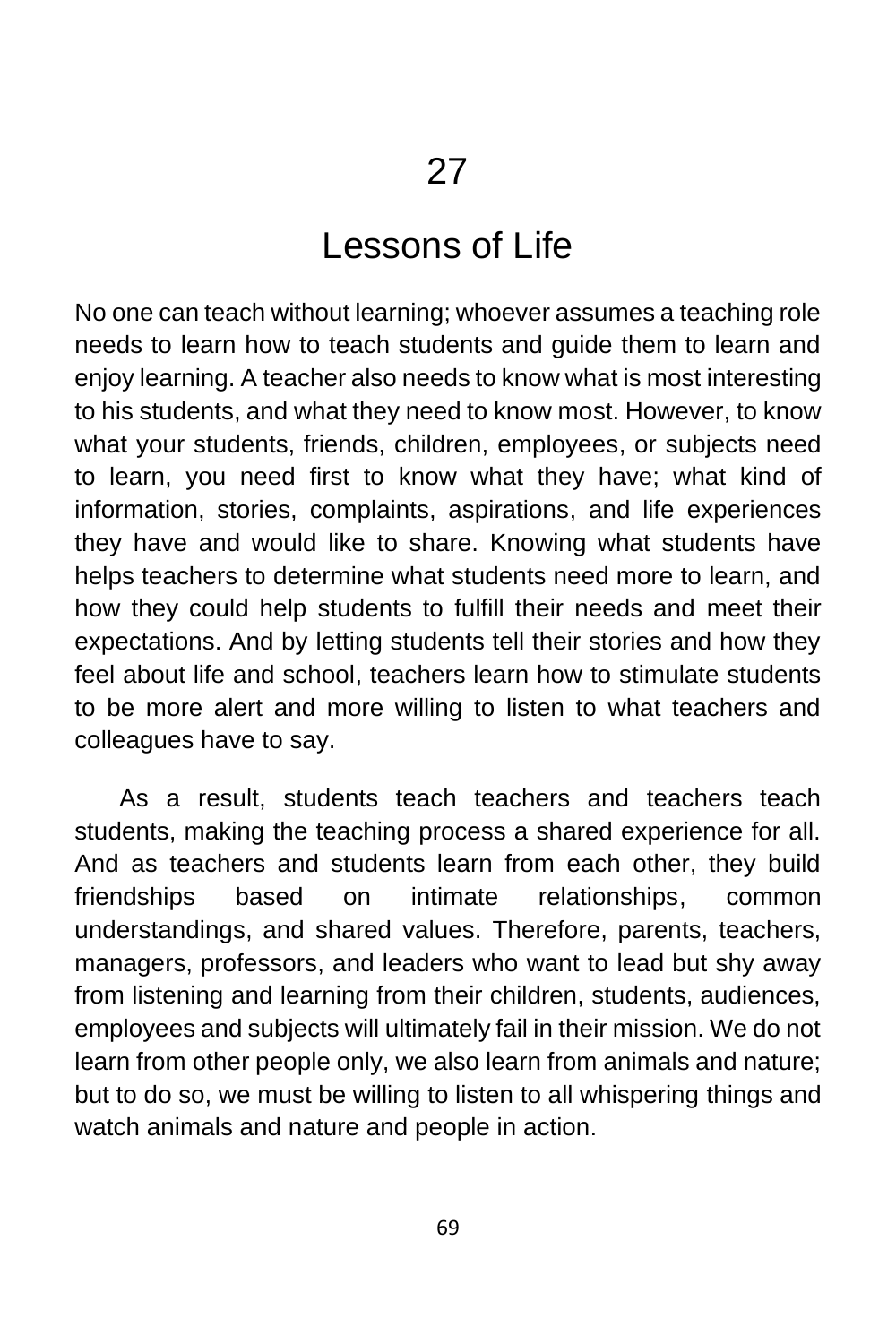No one should underestimate the intelligence of others, even people with little knowledge or even with no education like children. People live different lives under varied circumstances, and because of this, they tend to place different values from the ones we place on most things. While a person living in poverty might spend most of his day trying to get enough food to feed his children, a wealthy person might be spending his time thinking about how to make his millions multiply fast. A student living in a house without electricity cannot and should not be reprimanded if he fails to do his homework on time, every time. An employee who walks an hour to reach his workplace should not be treated like someone who drives a car to work regarding the time of arrival.

Successful parents, teachers, managers, and leaders need to understand that the people they try to teach are their best friends and most valuable teachers at the same time. If a leader listens to his students with interest, he will be able to enhance his understanding of how they feel and what concerns them most; and by incorporating this knowledge in the material he uses to teach, he would enhance his ability to lead them without much difficulty. But if a teacher or leader ignores his subjects and makes his relationship with them a one-way street, he is more likely to fail, not only the people who depend on him but himself as well.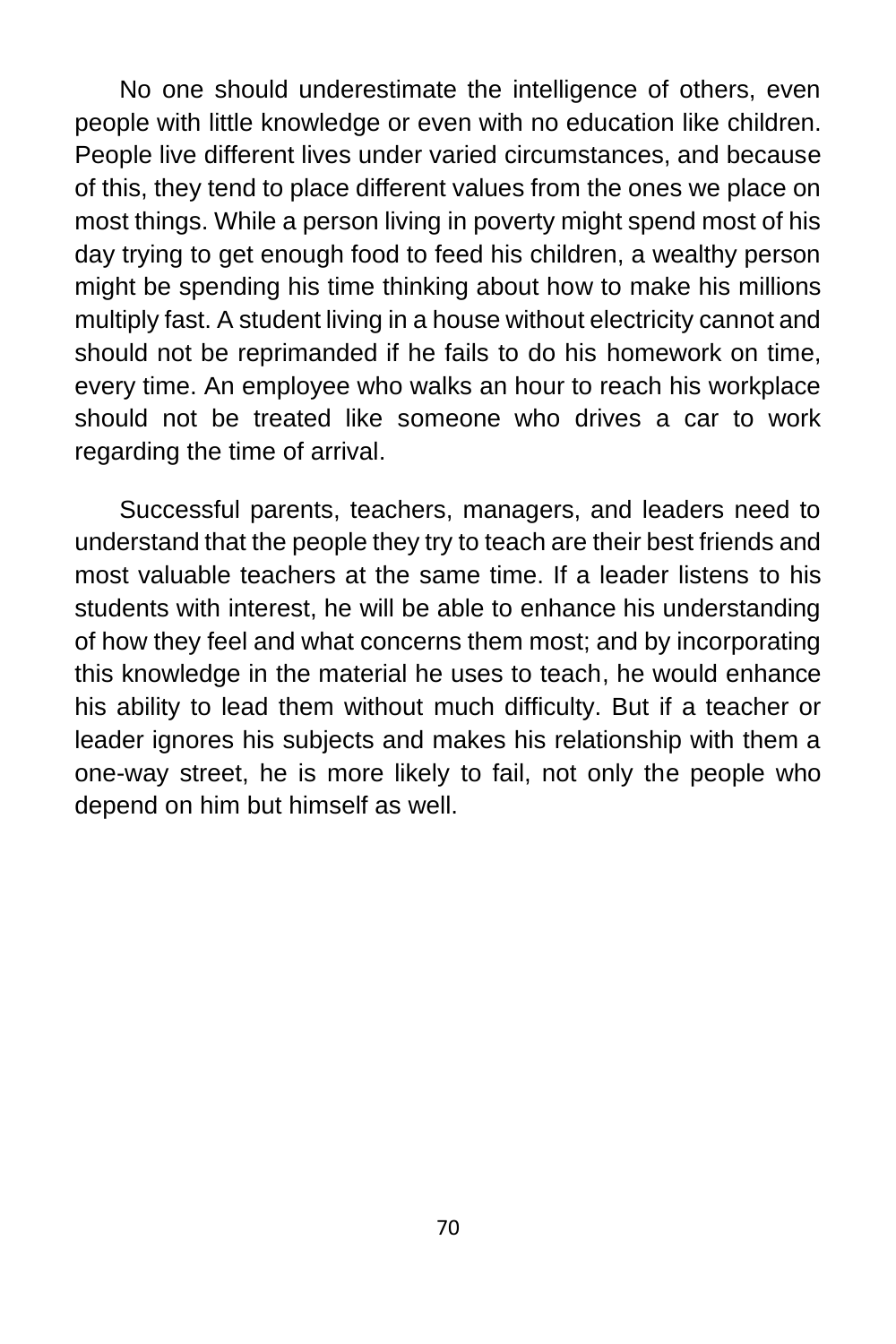# Making and Breaking Relationships

Friendship relations are based on mutual admiration and trust, nurtured by empathy and understanding, and strengthened by positive reinforcements. Friendships overcome adversity as a result of passing the hard tests of disagreements and going through bad and good times. Since we shape and reshape our lives continuously, we need to mend our disagreements as they become known to us and avoid having to live with broken relationships and bleeding hearts, and confusing emotions.

The things that matter most in keeping relationships viable and enjoyable are mutual respect, understanding, appreciation, and the realization that occasional mistakes, disagreements, and misunderstandings are unavoidable. Finding excuses for unintended mistakes made by friends is a way to help them escape embarrassment and shame; it is also an important component of every good and trustworthy relationship. Meanwhile, doubt, ambiguity, and negativity are the worst enemies of human relationships; they are signs of mistrust and lack of appreciation that nurture bad feelings and lead to weakening good relationships in the short run and destroying them in the long run.

Doubt, negativity, and bad attitudes can be seen and felt in different acts such as habitual complaining, repeated criticism, and lack of respect for the other when circumstances demand it. Negativity and bad attitudes can also be seen in the tendency to spoil happy occasions by refusing to go along or putting conditions on participation that are normally hard to meet. Being defensive and insisting on reminding the other of bad deeds and mistakes while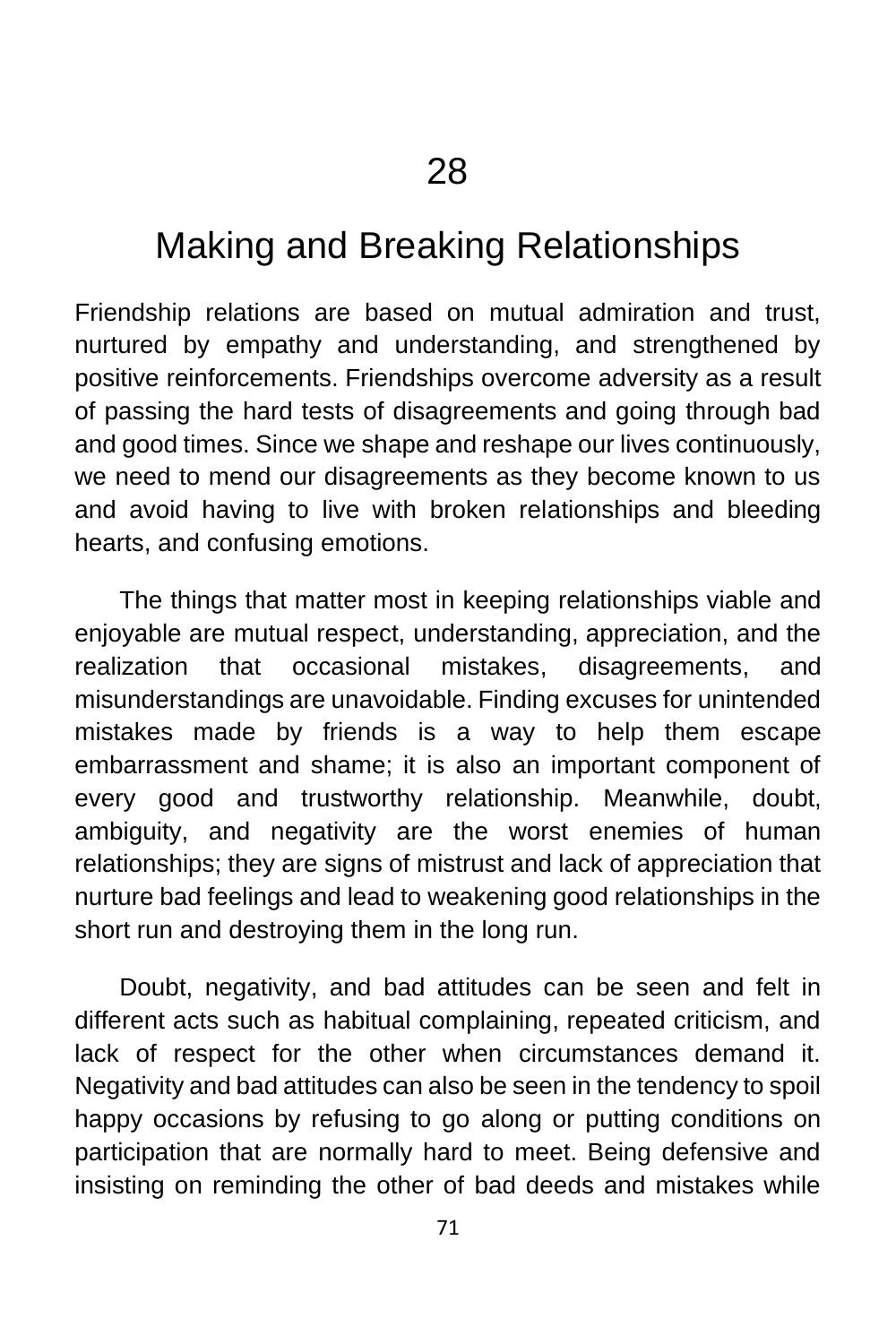ignoring the good ones is another sign of negativity that makes the other feel uncomfortable and sometimes bitter and apprehensive; and that causes relationships to deteriorate slowly, lose their warmth and intimacy, and die unceremoniously.

Doubt, negativity, and bad attitudes often reflect a lack of selfconfidence or jealousy, or envy; as a result, they nurture bad feelings that cause relationships to fracture and become difficult to manage and fruitless to sustain. When partners in a relationship fail to strengthen their bonds and celebrate their friendship by positive reinforcements, they allow things that tie them together to wither away and, in the process, cause the relationships to become less important and slowly die; this could also cause the relationships to be transformed from friendly and enjoyable ones to bad relationships characterized by jealousy and sometimes by enmity as well.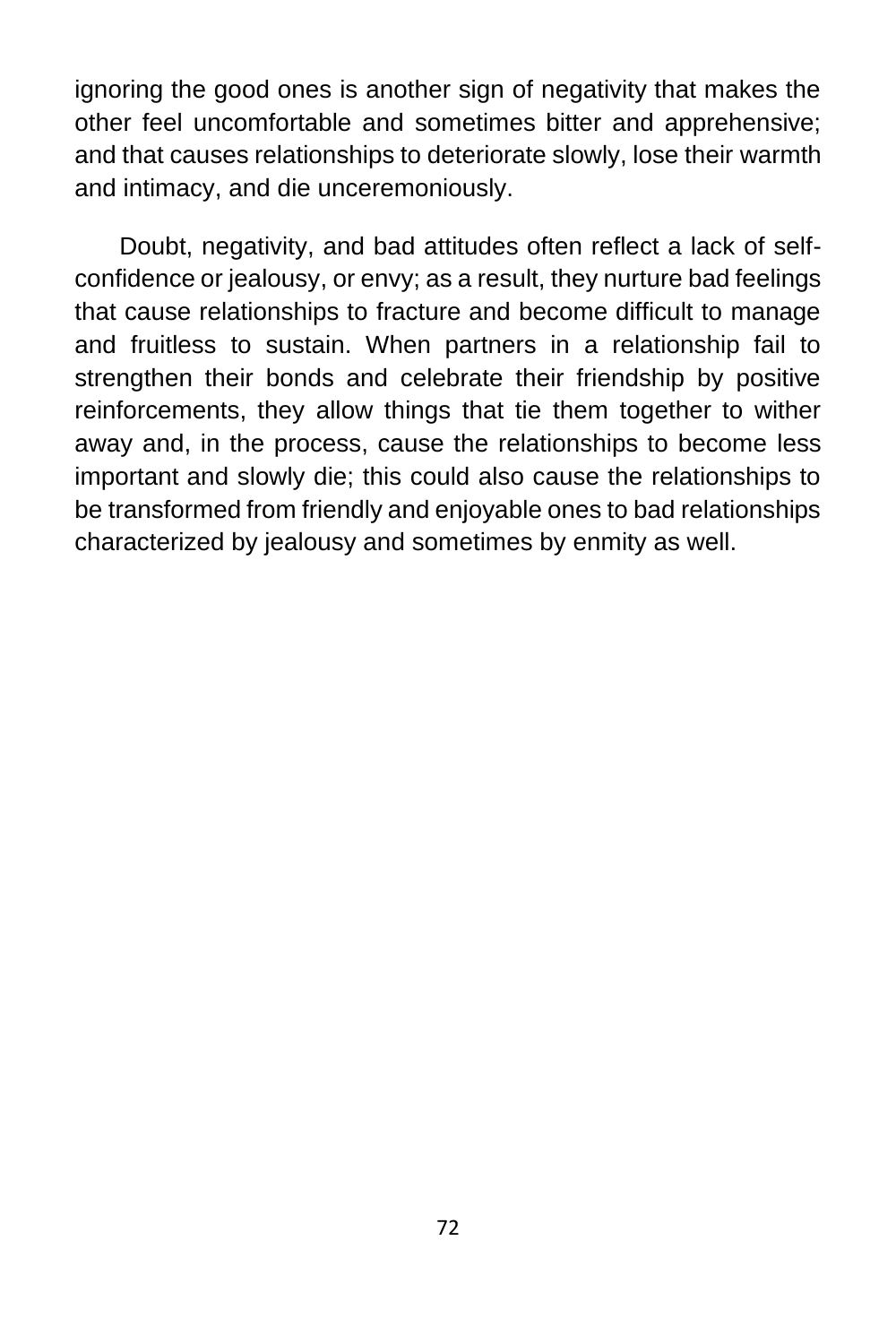## The Conscience of Time

An old man once said Soon, you will die, my son, And become a prisoner in a dark grave Lost in the wilderness A victim swallowed by warms slowly And no one will be there to plead for you So, what good can books do? Losing sleep worrying about the world Writing countless article and poems That no one has the interest to read Be rational, my son Stop writing and wasting your time Obey the orders of your guardians Be a role model for others to flow

So you can avoid a life inhabited by fear

73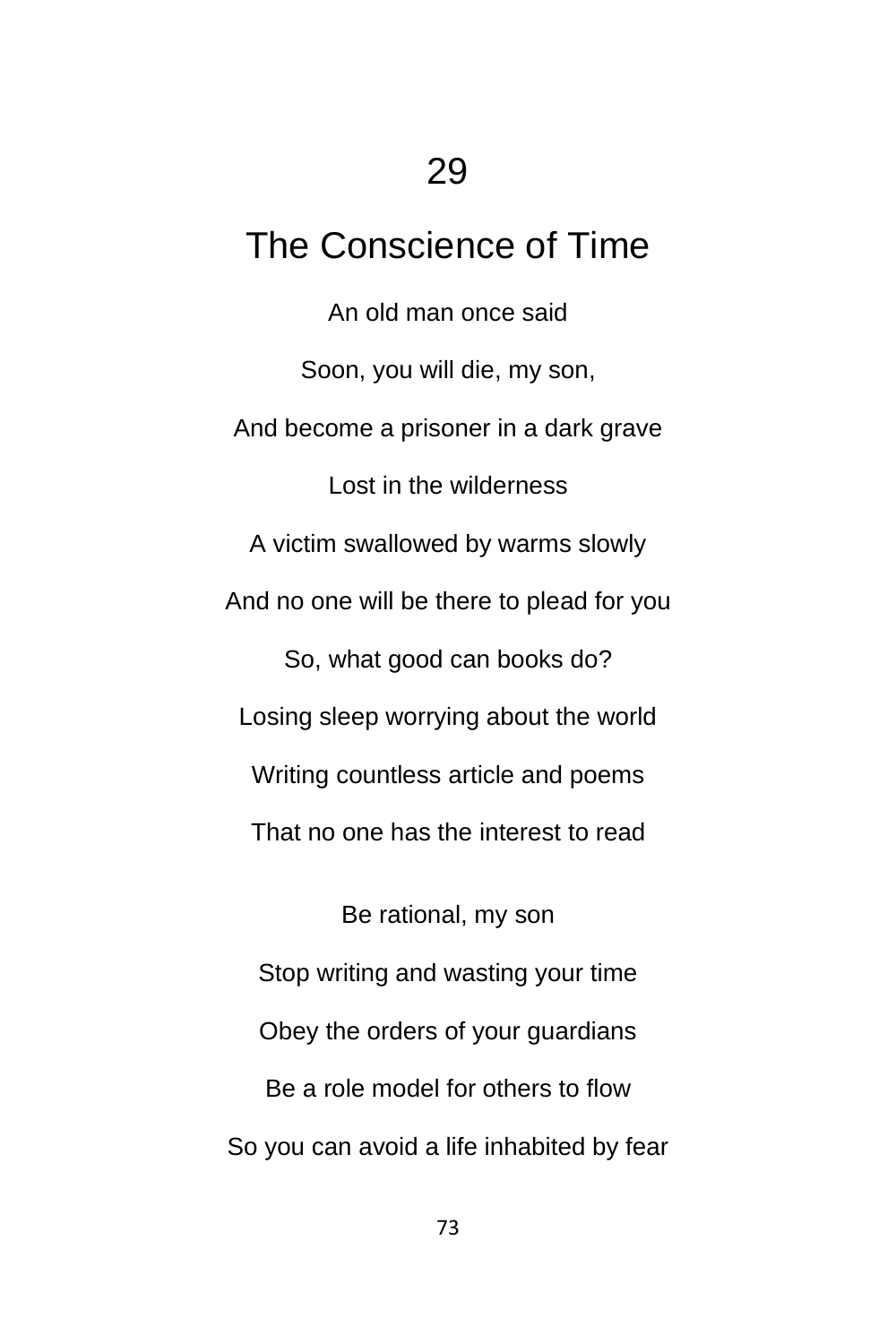Worries and nightmares that never end Dark prison cells and humiliation Science and knowledge, my friend, Has never restored life to a dead person Staying late at night has never prolonged life Books and poetry have never farmed a field The arts have never caused flowers to bloom And philosophy has never brought rain Or provided food for people in need

I shall never, ever die

He said

I am the science and philosophy Poetry, creative ideas, and the arts Books that carry the truth wherever they go The conscience of civilizations The hearts' beat of all peoples The magician that makes life enjoyable

I shall live for as long as love lives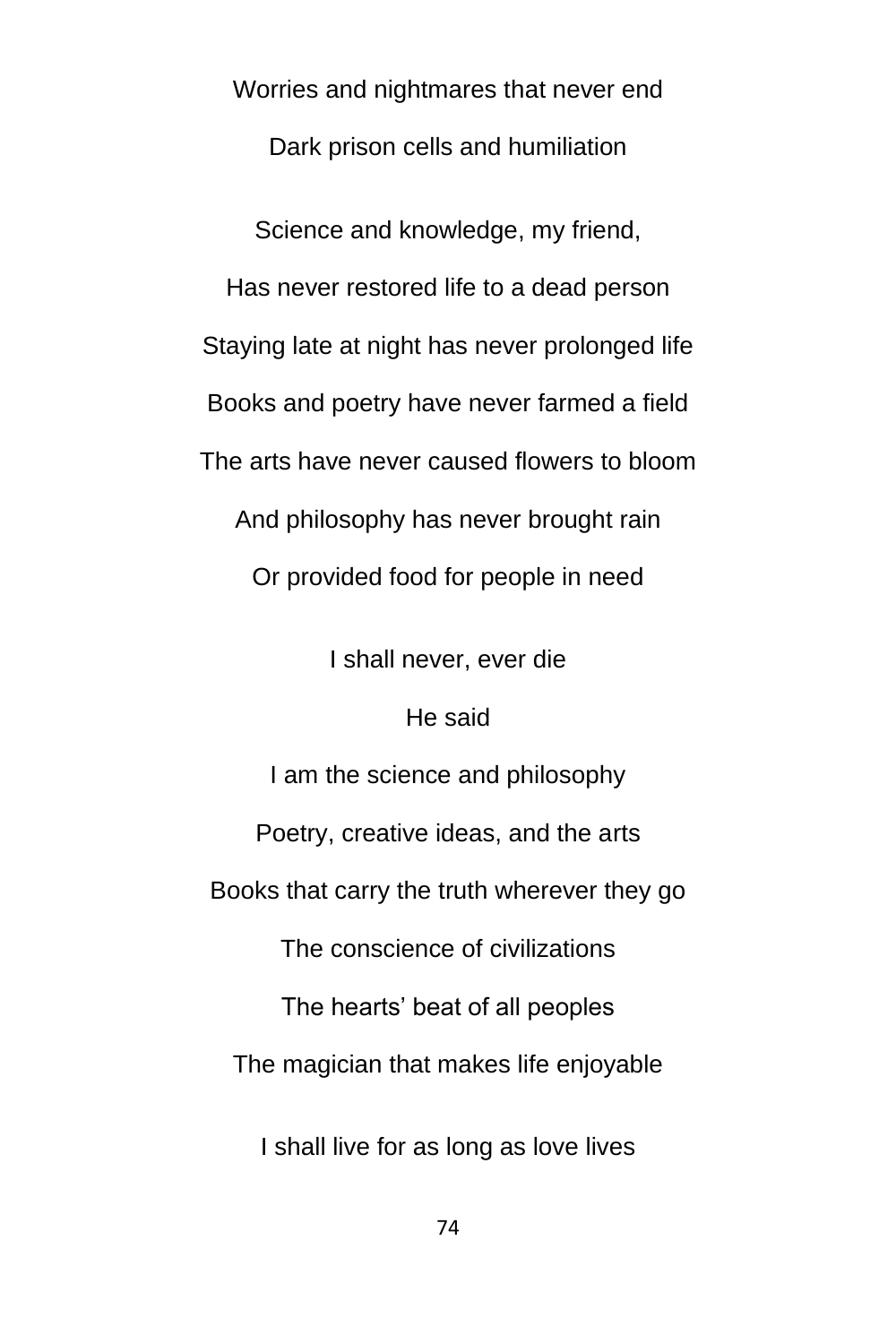Bees and ants pace the wilderness As long as stars glitter in the sky And workers sweat in factories As long as freemen suffer in prisons Little children cry for attention Dreams are born in beautiful eyes And the sun rises and the moon shines It's my spirit that transforms the world It touches the land and makes it fertile Blesses the fields and makes them green Kisses flowers and makes them bloom Hugs dreams and makes them real Calms fear in little children's hearts Inspires imagination in their eyes And seduce people to love and make love Science is wisdom that corrects mistakes

The arts is magic that renews dreams Philosophy exposes myths and false beliefs Poetry encourages the young to revolt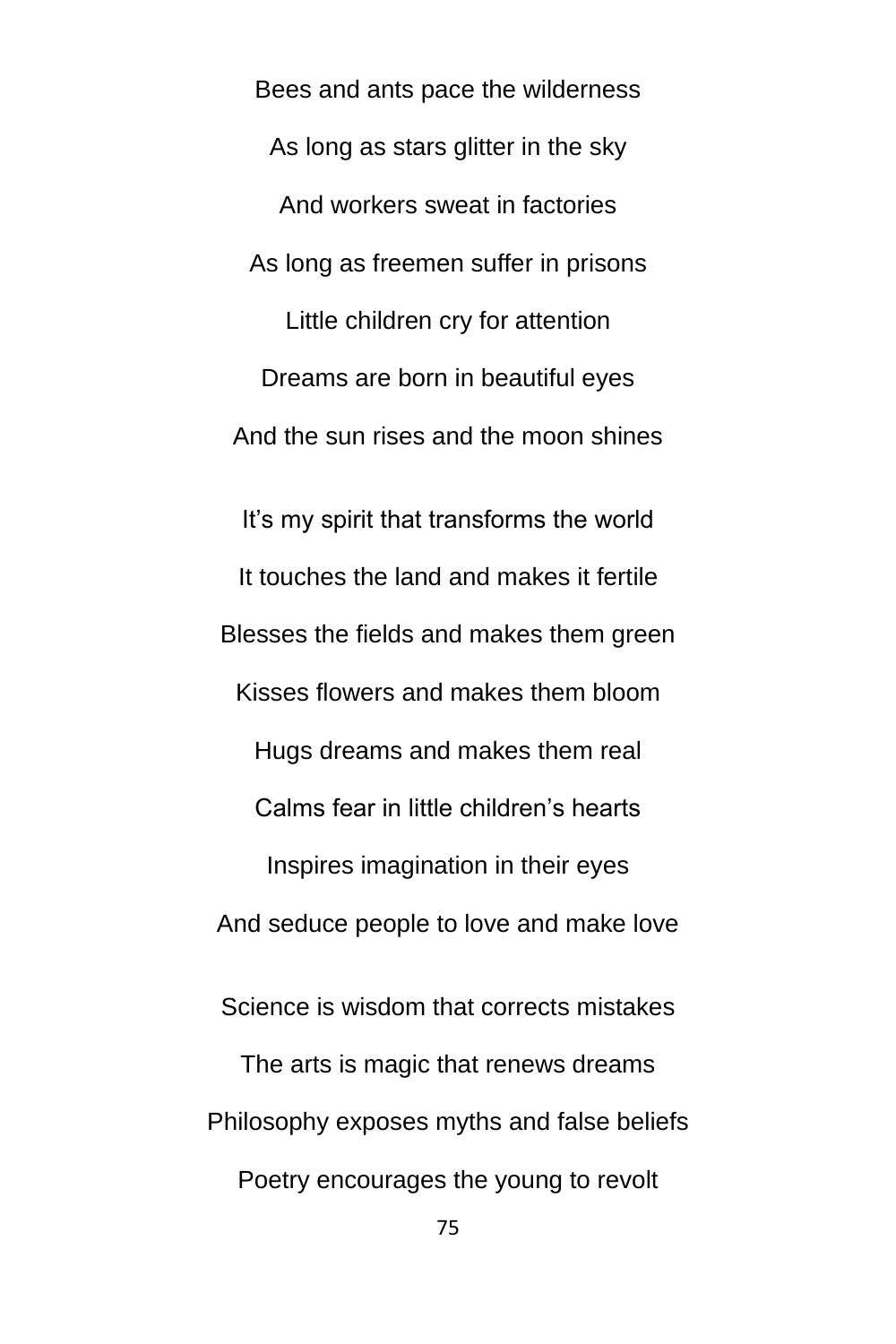And destroy the castles of repression

I am the eternal spirit of all times The orange revolution that never loses It carries an olive branch in one hand And the force of knowledge in the other It undermines repressive regimes Challenges oppressive rulers And removes obstacle hindering progress I am the eternal spirit of all times

> That builds palaces for the arts Little cottages for poetry Grand monasteries for love Minarets for freedom Institutes for science And Universities for learning I am the arts and poetry Science and philosophy

The master of the world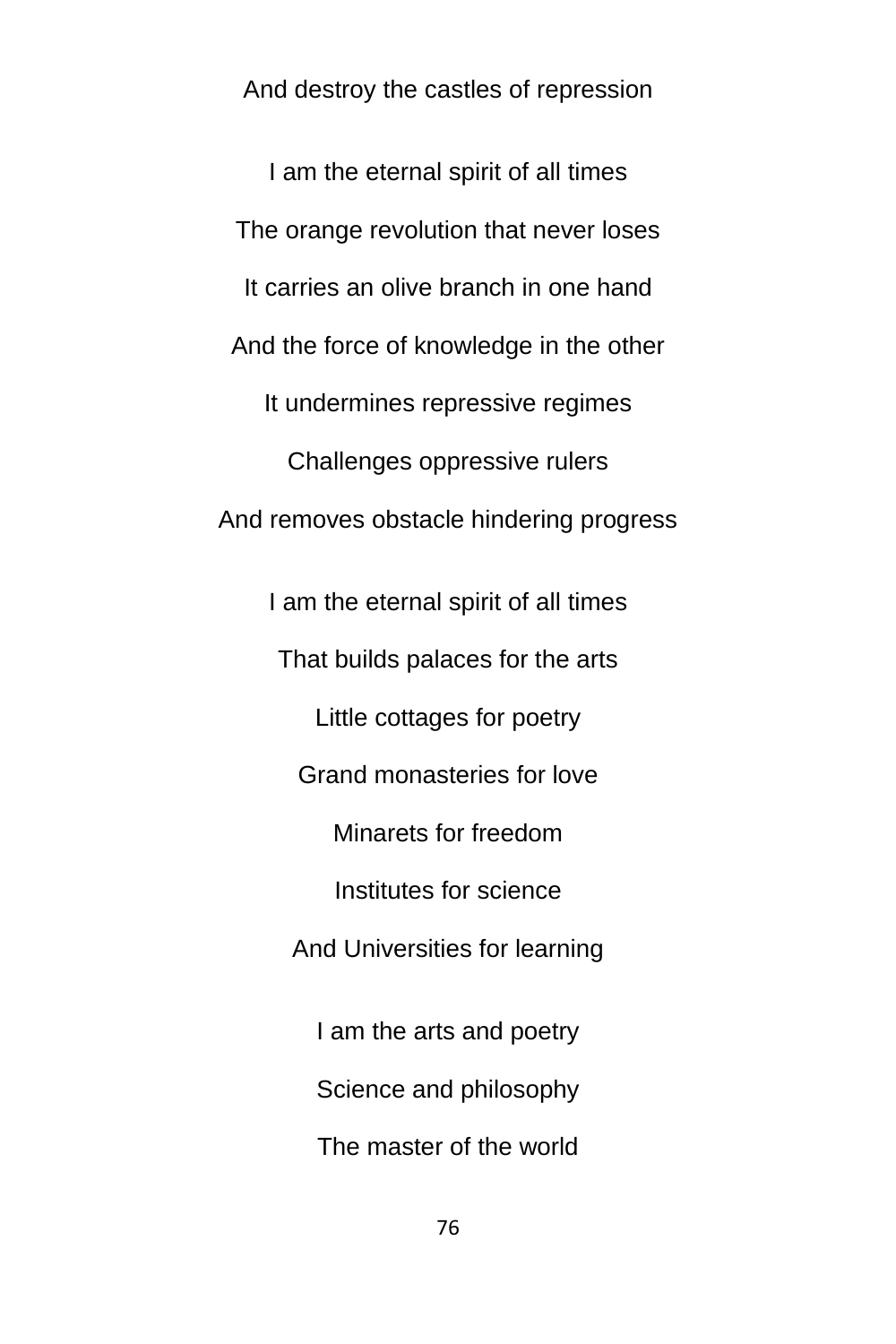The free spirit of humanity That no one can ever defeat Enslave or imprison forever Intimidate by using myths and illusions Or scare by false prophets and ghosts

I may be forced to hide for awhile Or be exiled for a few years But my voice will remain strong Traveling with the wind Promoting freedom, peace, and justice Fighting ignorance and poverty And protecting the poor and weak

If the spirit of science and philosophy Were to be tortured and imprisoned

And the spirit of poetry and freedom

Were to be exiled and forgotten All pillars of progress will collapse Cultures will get old and deteriorate Scientists will die feeling sad in silence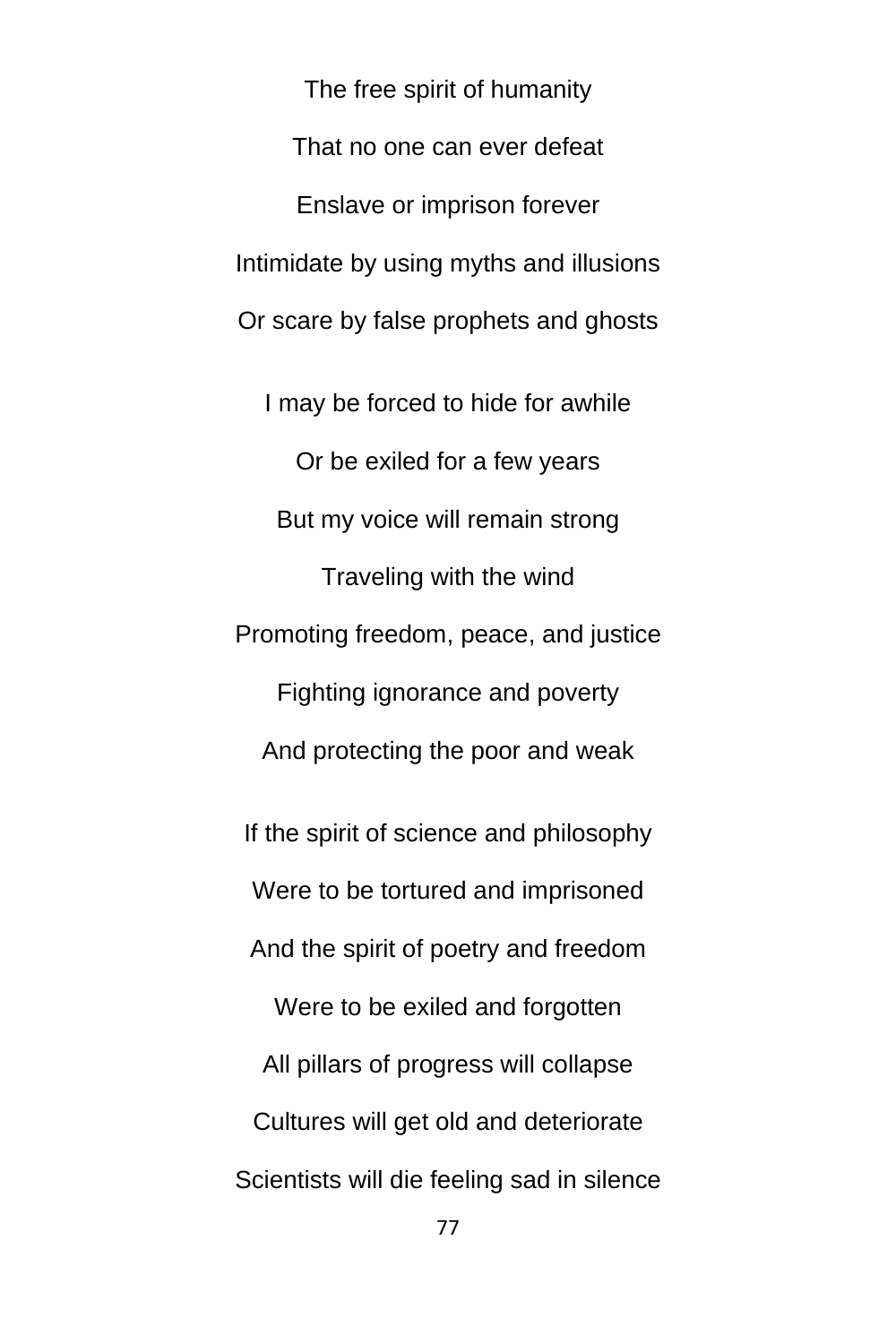Thinking brains will stop working A life worth living will disappear And become a thing of the past Powerful rulers will become my prison mates Prison keepers will become forever slaves The rich will go hungry for days and weeks And the love of life will be suspended Living in a swamp waiting for my return I am the science and philosophy Poetry and the arts A sun that shines and a moon that wines The wise man of all ages The master of all civilizations The maker of all miracles The ultimate light of human life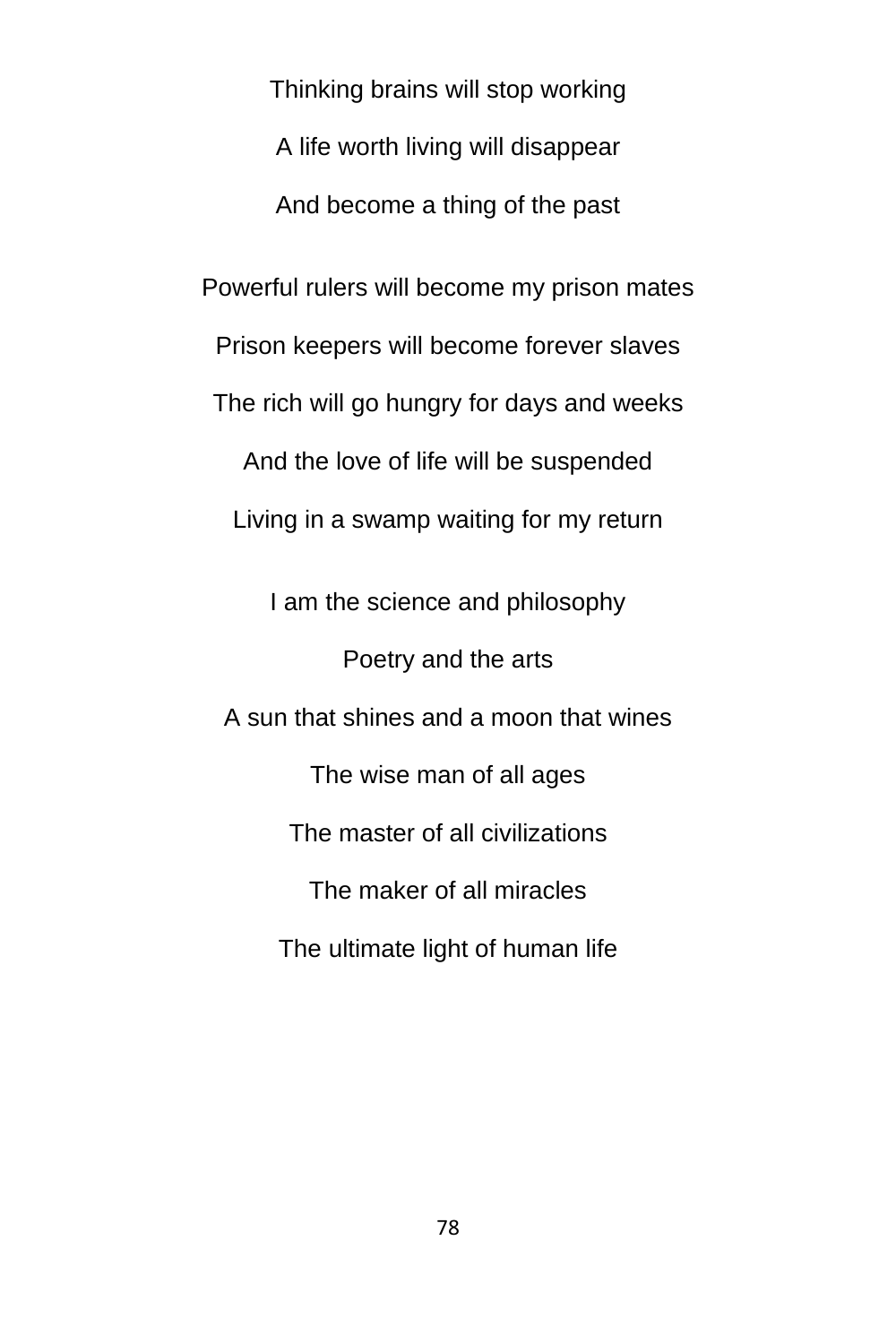### Man and Contradictions

There is no human being that is entirely good or entirely bad. Good and bad, virtue and sin coexist in every man's heart, while sanity and madness, intelligence and stupidity coexist in his head. Both the dark side and the bright side inhabit the same body and mind of every man and woman. Thus, every human being, with no exceptions, continuously exhibits in his behavior goodness and badness, virtue and sin, intelligence and stupidity, sanity and madness. However, some people tend to exhibit more of the bright side because they are good-hearted, clear-minded, and genuinely human; while others tend to exhibit more of the dark side because their hearts and minds are infected with cultural and ideological viruses that lead them to do more harm than good.

Some people are often kind to others, even to people they do not know; while others may at times commit crimes against people they know well and care about. People, moreover, cannot enjoy life without having friends they love and trust. However, when ideologies were developed and became a force in regulating man's behavior and influencing his attitudes toward the other, they began to affect his ideas and views and teach him to be less tolerant and more suspicious. As a consequence, ideology led man to become possessive and aggressive, and largely materialistic, even those whose ideology is spiritual; such people tend to hate others who disagree with them and care less about other people. Meanwhile, possessiveness, aggressiveness, and materialism led them to slowly forget the good aspect of their nature and remember the darker side of their personality.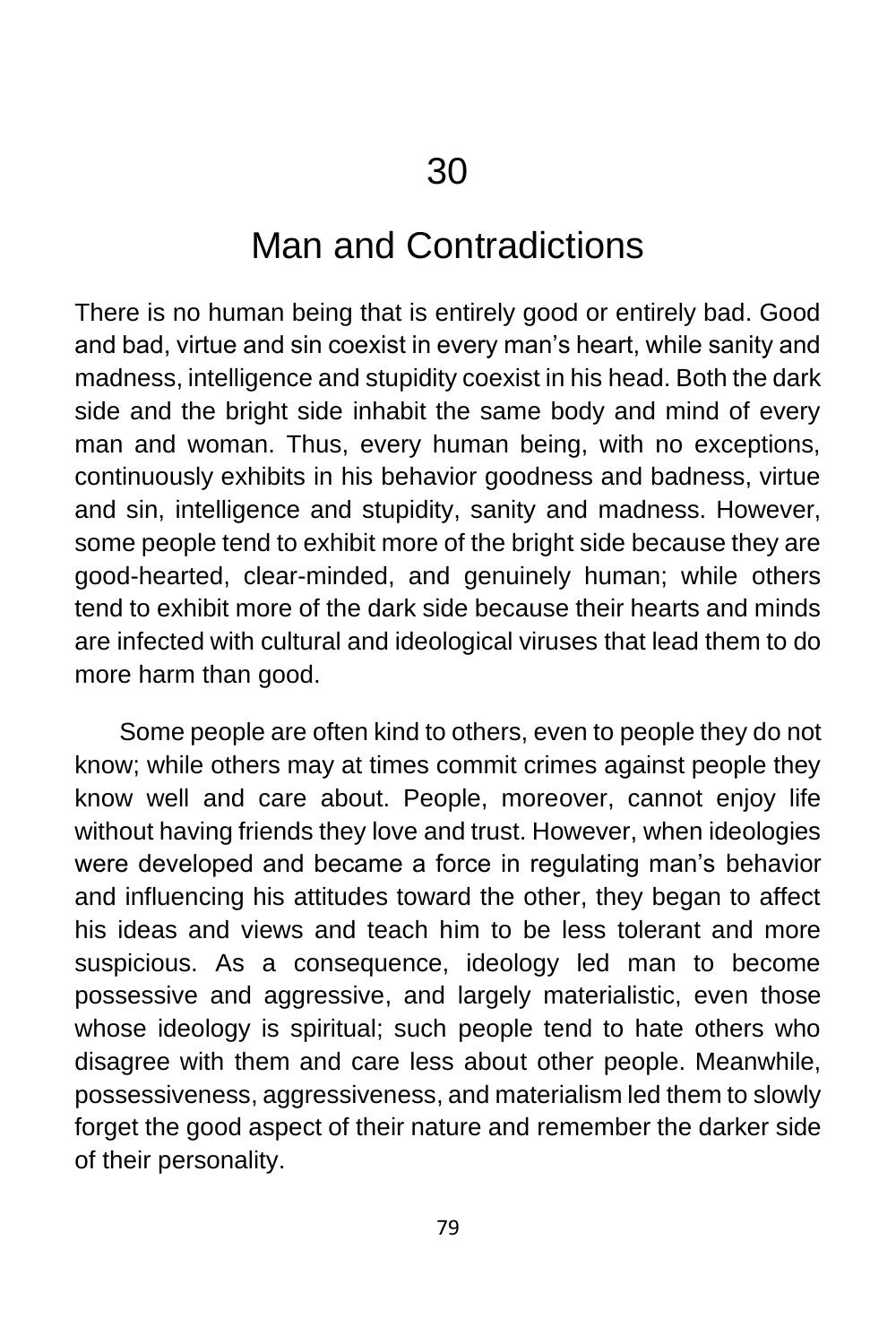Man can be taught to be more good than bad, to value virtue more than sin, to behave in more rational than irrational ways; and to think more intelligently and less stupidly. But for man to be good, virtuous, sane, rational, and intelligent, he needs to be taught how to think and behave and live according to the commands of the virtuous side of his personality away from the darker side. However, no man can free himself entirely from the binds of certain views that make him behave in ways contrary to his nature unless he frees himself first from the binds of all ideologies that restrict his freedom to think and act with a clear mind and an open heart.

Nevertheless, people cannot be challenged without having adversaries to compete with or enemies to wage real or fabricated wars against them. But when people wage war, they allow hate to occupy their hearts and madness to control their minds, causing both body and soul to be poisoned, at times beyond redemption. War and conflict which ideology usually inspires and sometimes promotes with passion, is the most destructive force in human history; it rubs man of his humanity and transforms his virtues into sins that kill innocent children and undermines the essence of life. Ideologies that include religions and nationalism and Marxism and capitalism are responsible for probably more than 95% of the killing and destruction throughout history.

Wise men believing in the humanity of mankind have continued to ask the puzzling question that has baffled all thinking minds: Why has the creative mind that painted so many beautiful images of life and the other has continued to make destructive bombs and war machines and wage wars to destroy the very life it worked to celebrate? Why the mind that built great bridges and water canals continues to manufacture poisonous gases and use them to kill plants and animals? Why the mind that produced so many gadgets to make life fun and living enjoyable continues to manipulate people and mislead them to do its bidding? While there are no simple answers to these vastly important questions, the survival of humanity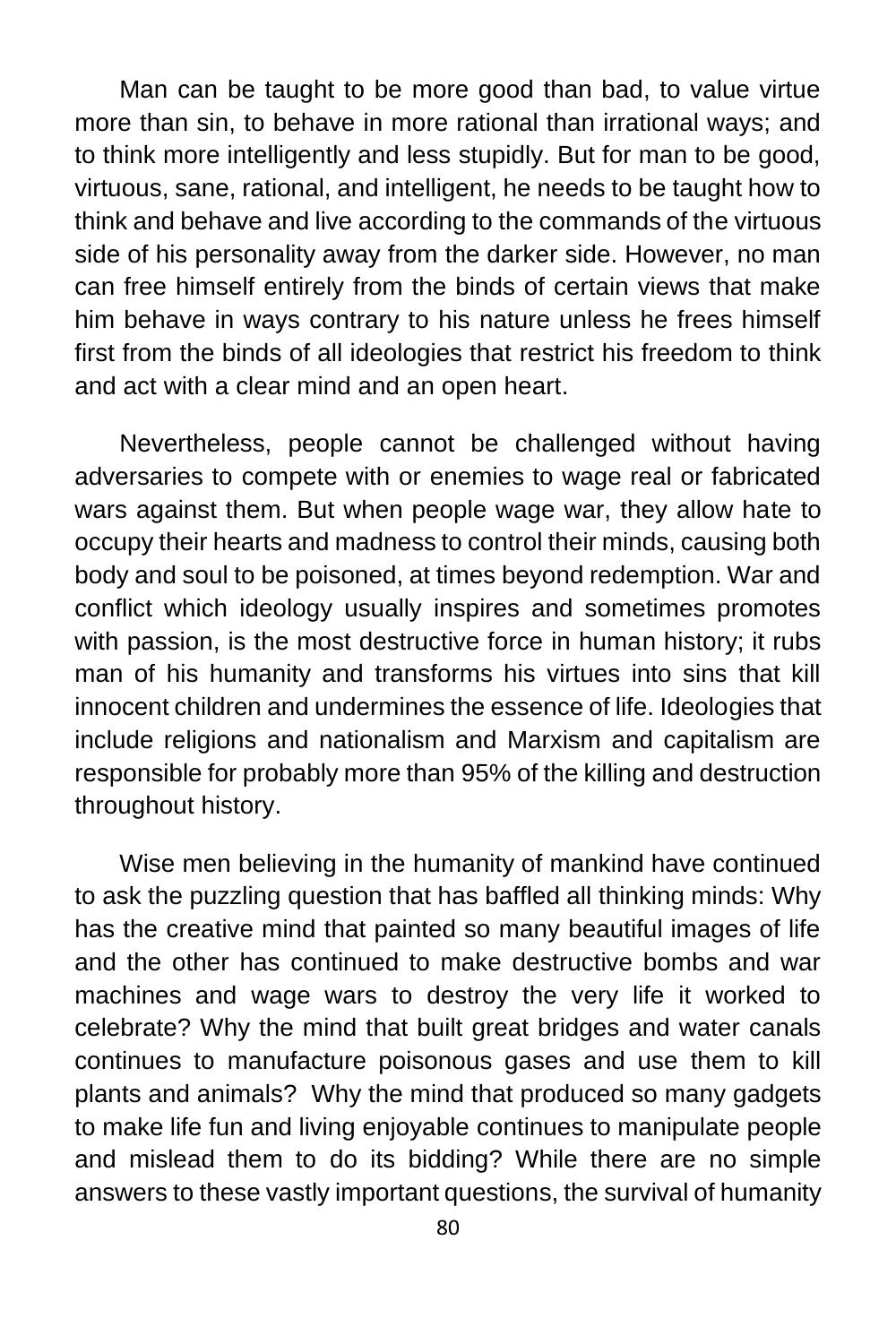rests on finding the right answers. History and experience seem to say that ideology and man's commitment to it, and his deep belief in the righteousness of the ideals it espouses are the major culprits. Ideology motivates its followers to create mass movements that live and function in the shadows of the darker side of man's heart and mind. And this leads believers to dehumanize the other and wage war to harm the people who disagree with them and refuse to adhere to their ideology; they also tend to harm everyone who stands in their way as they seek to destroy the lives of their adversaries. Therefore, no solution can be found to save humanity from destruction until we transcend all ideologies and enable human consciousness to take control.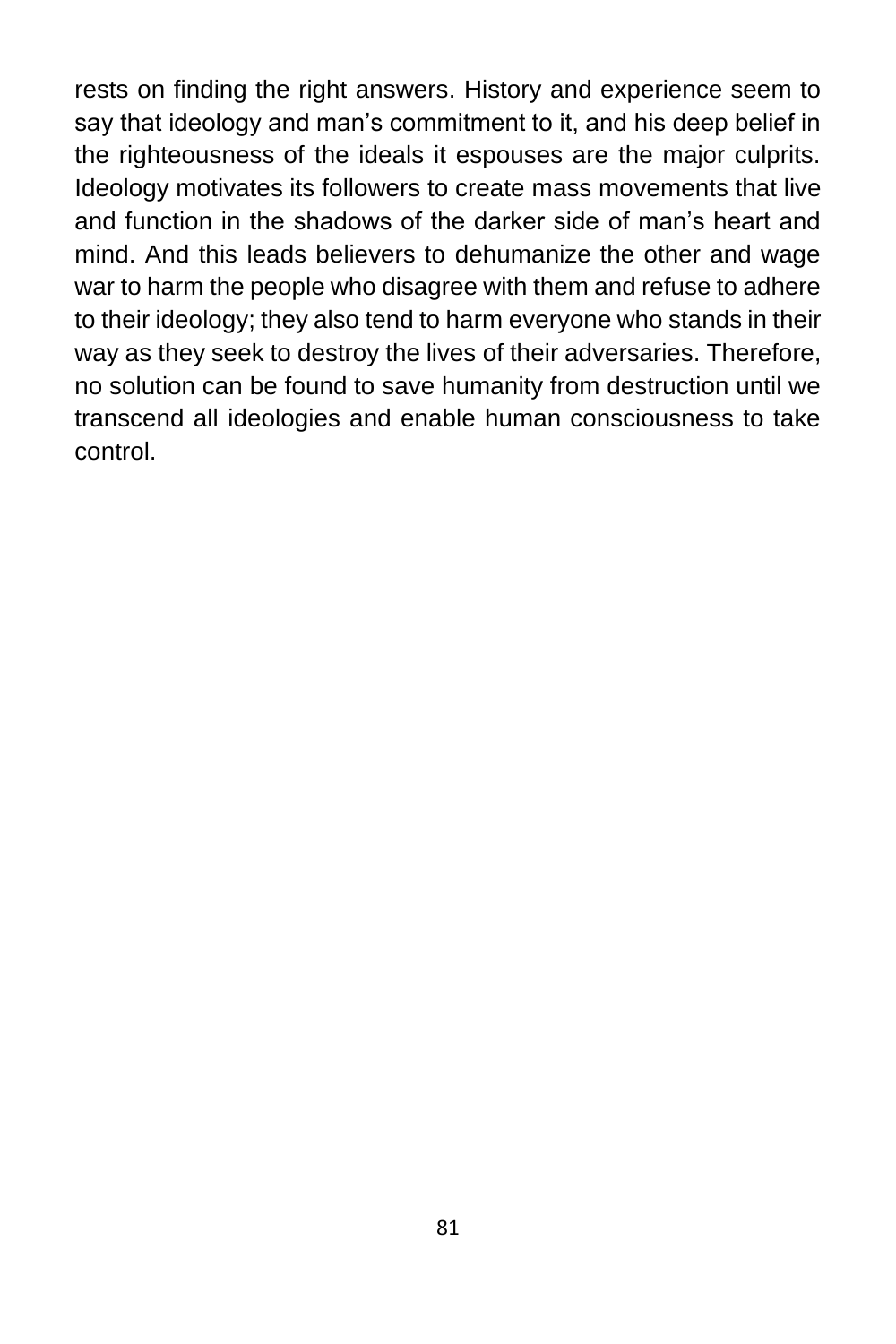# Man and His Times

#### Reflections on the essence of cultures throughout history

Man of the pre-agricultural tribal times or the tribal man had to fight to survive; he fought animals and other tribes that inhabited his harsh environment because he needed to get enough food to survive. Also, tribal man found fighting a source of pleasure and entertainment and an opportunity to show his manhood which led him to live his entire life fighting other people and animals and nature; so the life of the tribal man starts and ends with fighting.

The tribal man fought to live and lived to fight.

During the agricultural stage of societal development or civilization, the agricultural man spent almost his entire life planting trees and vegetables, and seeds because he had to get enough food to survive. As a consequence, he found planting the land and picking the fruits of trees and vegetables and flowers a great source of pleasure that enriched his family life and brightened his view of life. But since all of this was meant to make his life more secure and sustainable, food festivities became the major source of pleasure and entertainment in a seemingly timeless environment. The life of the agricultural man, therefore, starts and ends with eating, even for the slaves who worked and lived in the estates of their cruel masters.

Agricultural man eats to live and lives to eat.

During the industrial stage of development or civilization, the industrial man had to work to earn a living, feed his family and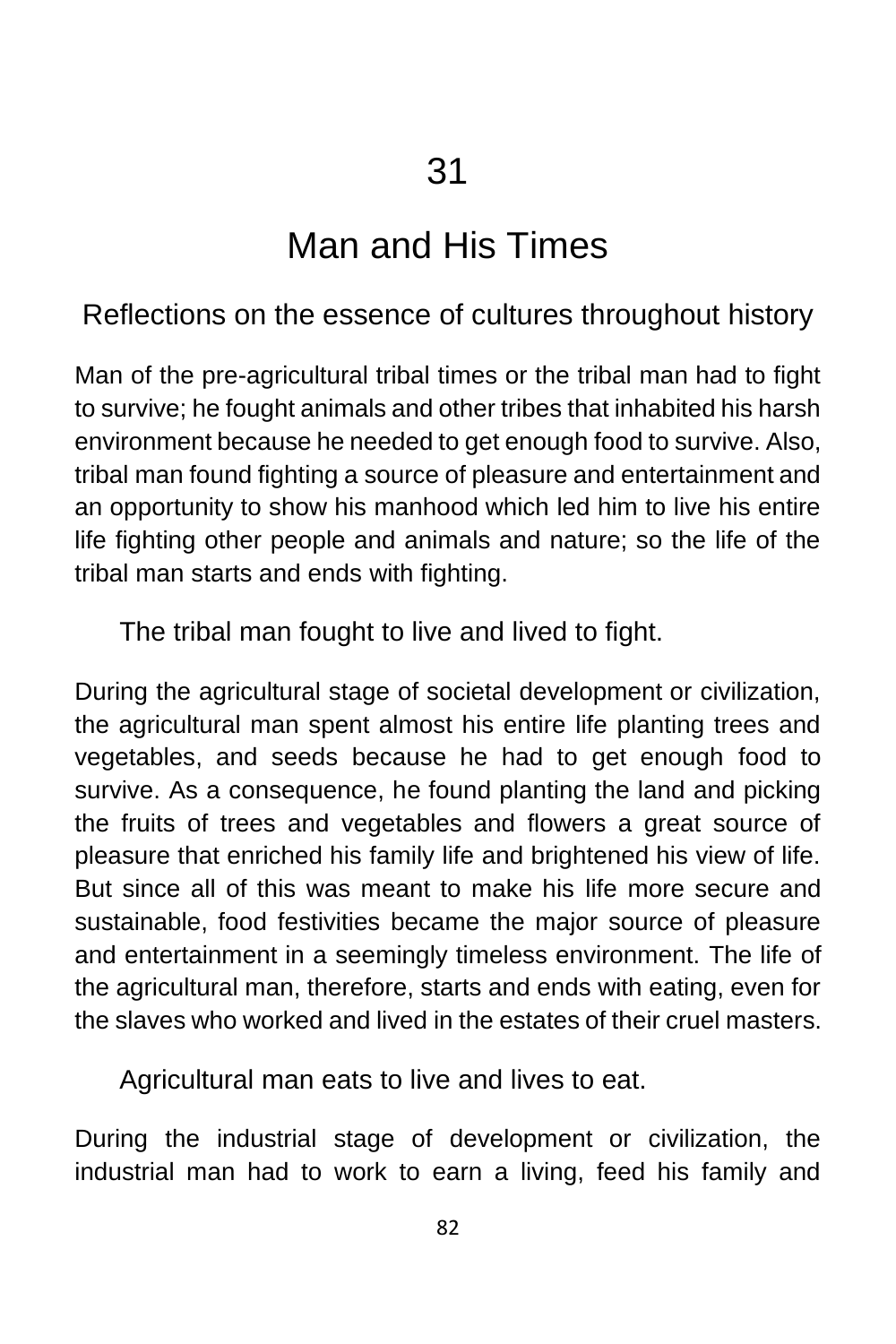survive; nevertheless, work provided him with an environment to build relationships with other workers and live a richer life. And though work relationships were built more on shared interest than on shared values, the industrial man found in these relationships a source of personal satisfaction and pleasure, and a means to gain social recognition. So the life of the industrial man starts and ends with working, even for some of the wealthiest people in the world.

The industrial man works to live, and lives to work.

During the newly emerging knowledge age, knowledge man has to learn to find a rewarding job, advance his career, and build virtual communities with like-minded people. Learning, therefore, has become the most enjoyable source of satisfaction and selfrealization. So the life of knowledge man starts and ends with learning. Knowledge has also become a major source of wealth, while wealth has become the major source of power and social recognition.

Knowledge man learns to live and lives to learn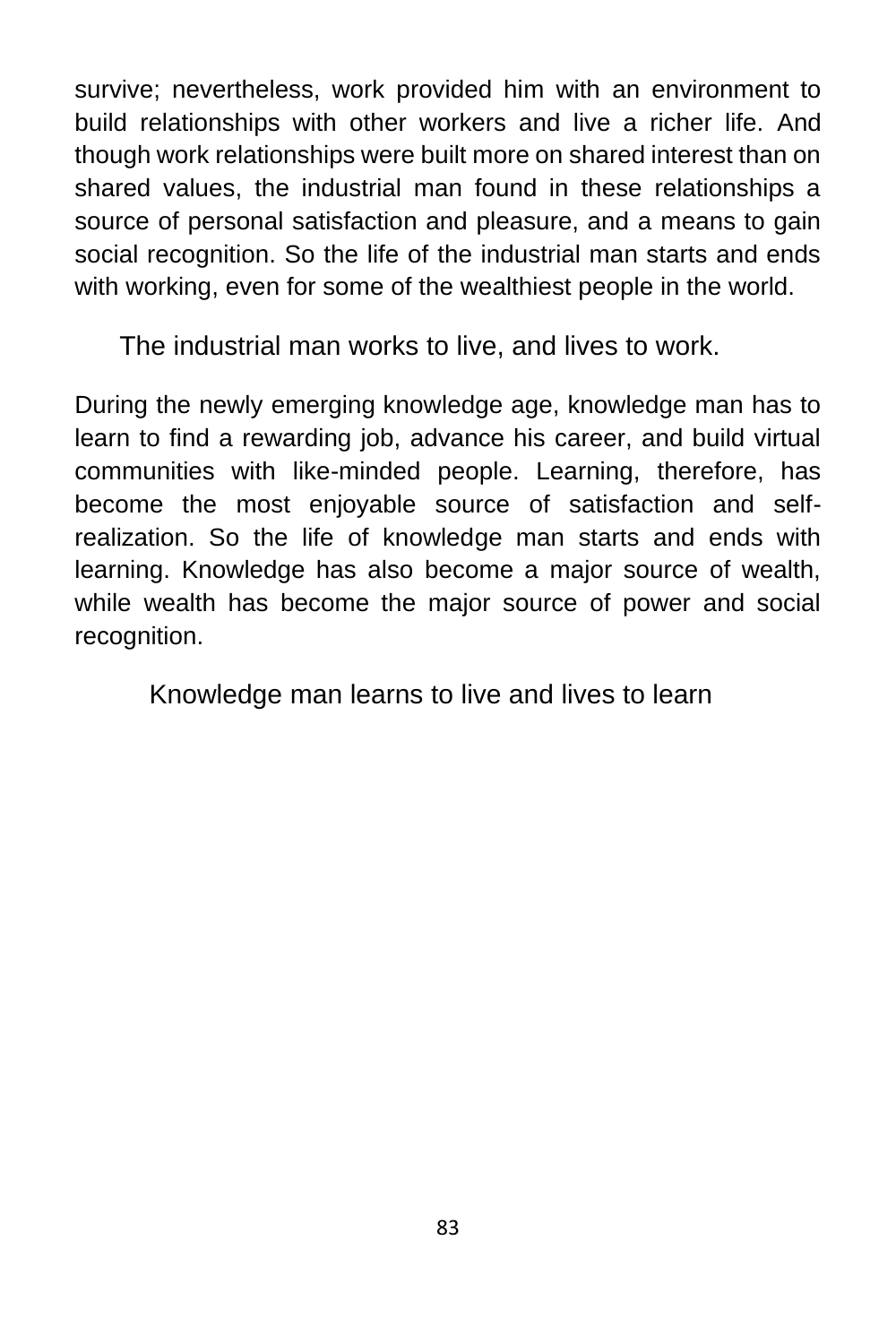# Memory and History

There is a big difference between history and memory; history is supposed to be a record of past events of public importance; while memory is more of a personal matter. Memory is a special connection to past events or a collective life experience important to its members only. Memory, therefore, is a feeling that ties people together through sharing experiences that leave a marked impact on their lives and perceptions. And because the human mind is more interested in reliving the good moments than the bad ones, memories tend to be emotional; and because of that, they are often unable, to tell the truth, or paint an actual picture of past events the way history usually does. This makes memories, particularly the personal ones, attempts to maintain strong connections to happy life experiences or certain moments in certain places and times where the experience had happened.

Nevertheless, some people tend to imagine things and convince themselves that what they saw are actual events that happen in the past in their presence. People who claim that they performed miracles or witnessed miracles happen in front of them are in no position to be believed or trusted; imagination cannot be a reality, and reality cannot be mere imagination. This means that memories are either illusions that have nothing to do with reality, or desperate attempts to condemn past tragedies, or an emotional state of mind to relive happy moments and forget the hard times momentarily. And while memories may reflect personal experiences lived by one person, the most precious memories are those that portray collective experiences that reflect the spirit of humanity and the essence of friendship and love for the other.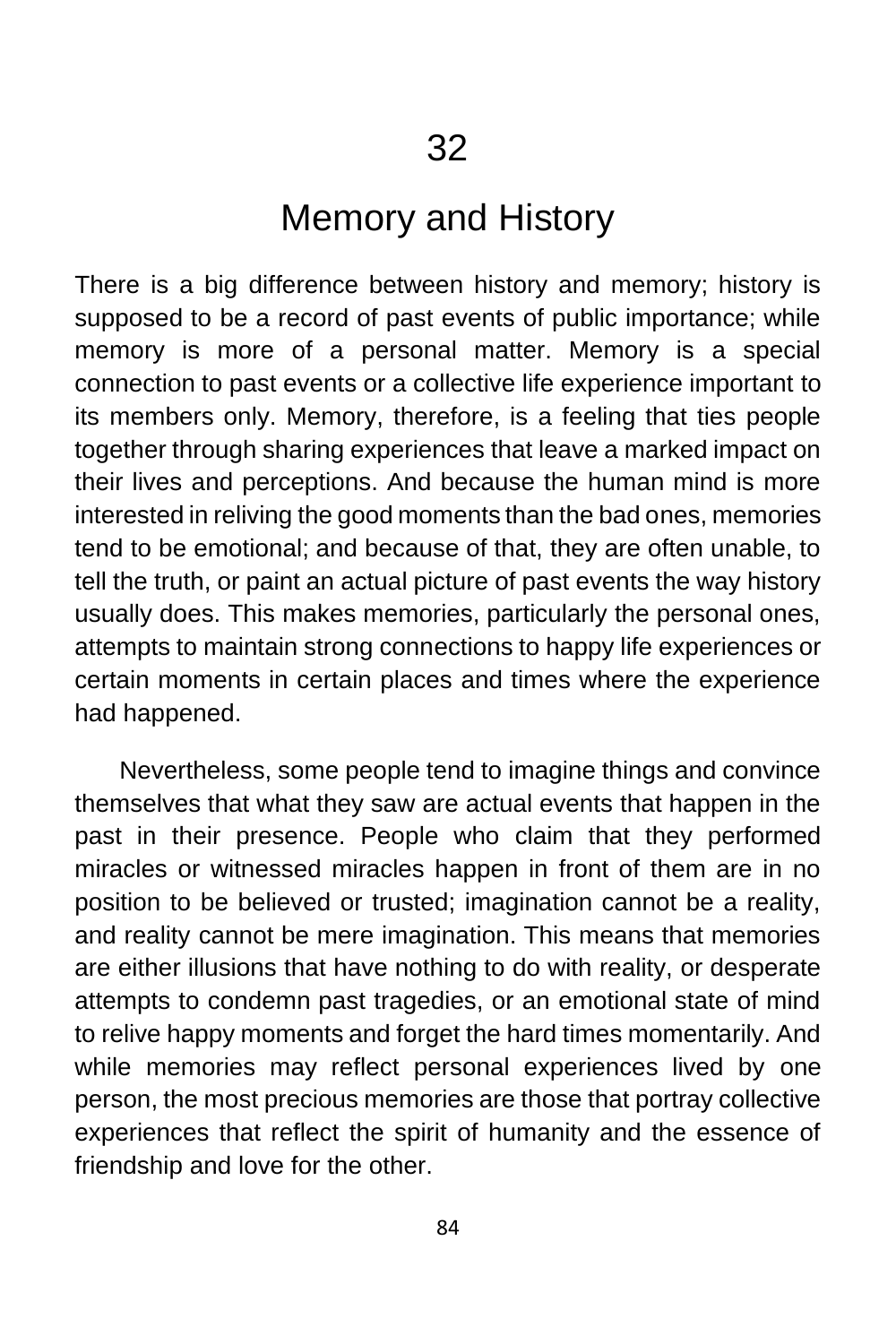The less educated people tend to think that their collective memory represents the history and legacy of their past; as a consequence, most written history of such people has become more fiction than facts. Since memory replaces history in this case, the people understanding of history in general and their connection to the past in particular become emotional rather than rational, subjective rather than objective. Arabs, for example, tend to describe the past as "the golden age" and to yearn for moments no one had ever lived and may have never existed as imagined. Yet Arabs who put so much emphasis on the history of the past and invest so many emotions in recounting its accomplishments do not seem to worry much about the need to make the present as glorious as their claimed past was. And due to this attitude, Arabs have failed to make a new history worth telling by their children and grandchildren.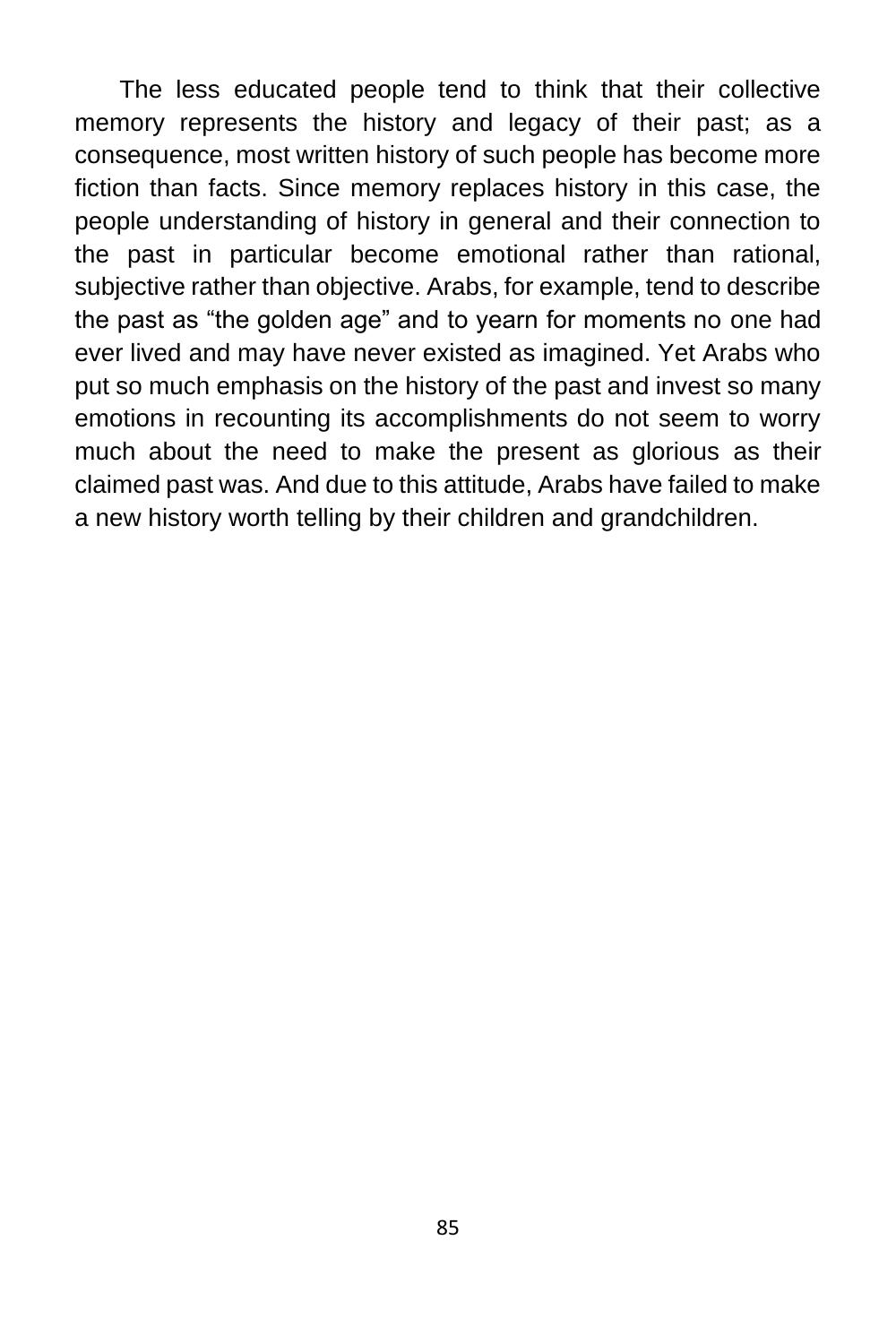#### Miracles and Religion

A miracle must be considered as David Hume once said, "a violation of the laws of nature." And violations of the laws of nature are not to be believed or accepted. Nevertheless, for people who believe in miracles, it does not matter who orders a miracle to happen or who puts the laws of nature in place, or who violates them. Miracles, most believers realize are beyond man's ability to understand or order; nevertheless, they accept them as facts not to be doubted. Miracles to believers are signs that God exists and in control of the universe. God or chance may be the cause of an event that could be considered a miracle; nevertheless, it is an unusual event that should not be accepted as a part of the laws violated by God or nature, or as facts that are expected to be repeated and, therefore, should be predicted.

In teaching religion to students, religious men tend to stress the occurrence and fantasies of miracles as a part of the faith that everyone ought to believe in. Failure to accept miracles as an integral component of religion makes believers' faith incomplete, and that causes doubters to feel less religious and sometimes guilty as well. Memorization of stories that the human brain cannot make sense of, such as details of how miracles happened in the past, or how they are expected to happen in the future tend to reduce the brain to a mere store for useless words and dates and images that overwhelm its capacity to process real information and differentiate between facts and fiction. Therefore, believing in miracles limits the capacity of the human mind to think rationally and make sense of the real world in which it lives and functions; minds that believe in miracles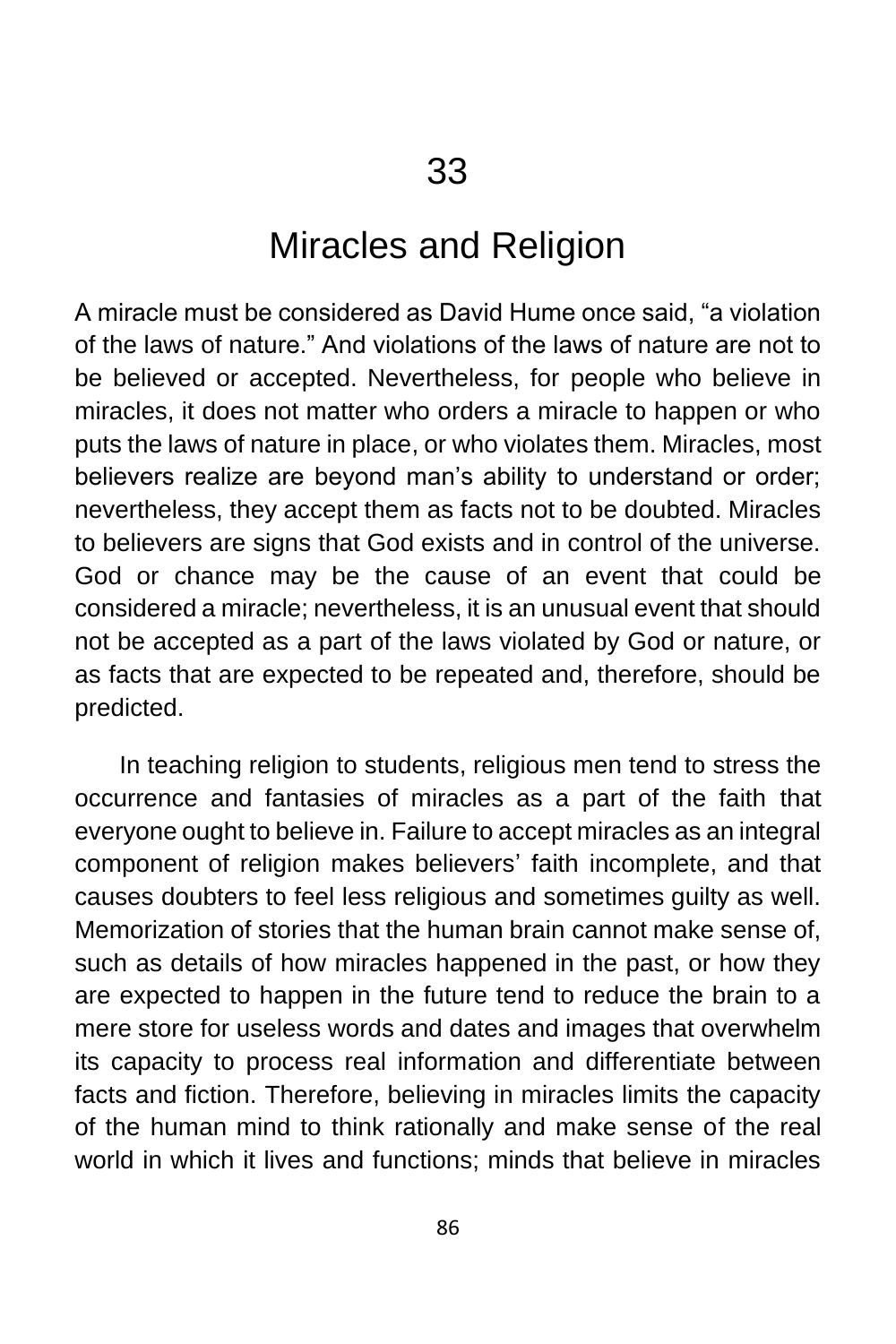often prefer to live with their illusions rather than face the challenges of their places and times.

Miracles, therefore, should be viewed as rare violations of the laws of nature; and though such violations do happen at times, they must be considered abnormalities and thus not a component of the laws of nature. This means that miracles must not be allowed to influence one's decisions regarding how to live his life or how to understand his religion or place in the universe. Taking miracles seriously is likely to make the life of most believers an illusion while making living a full life sounds like heresy that must be avoided or even condemned.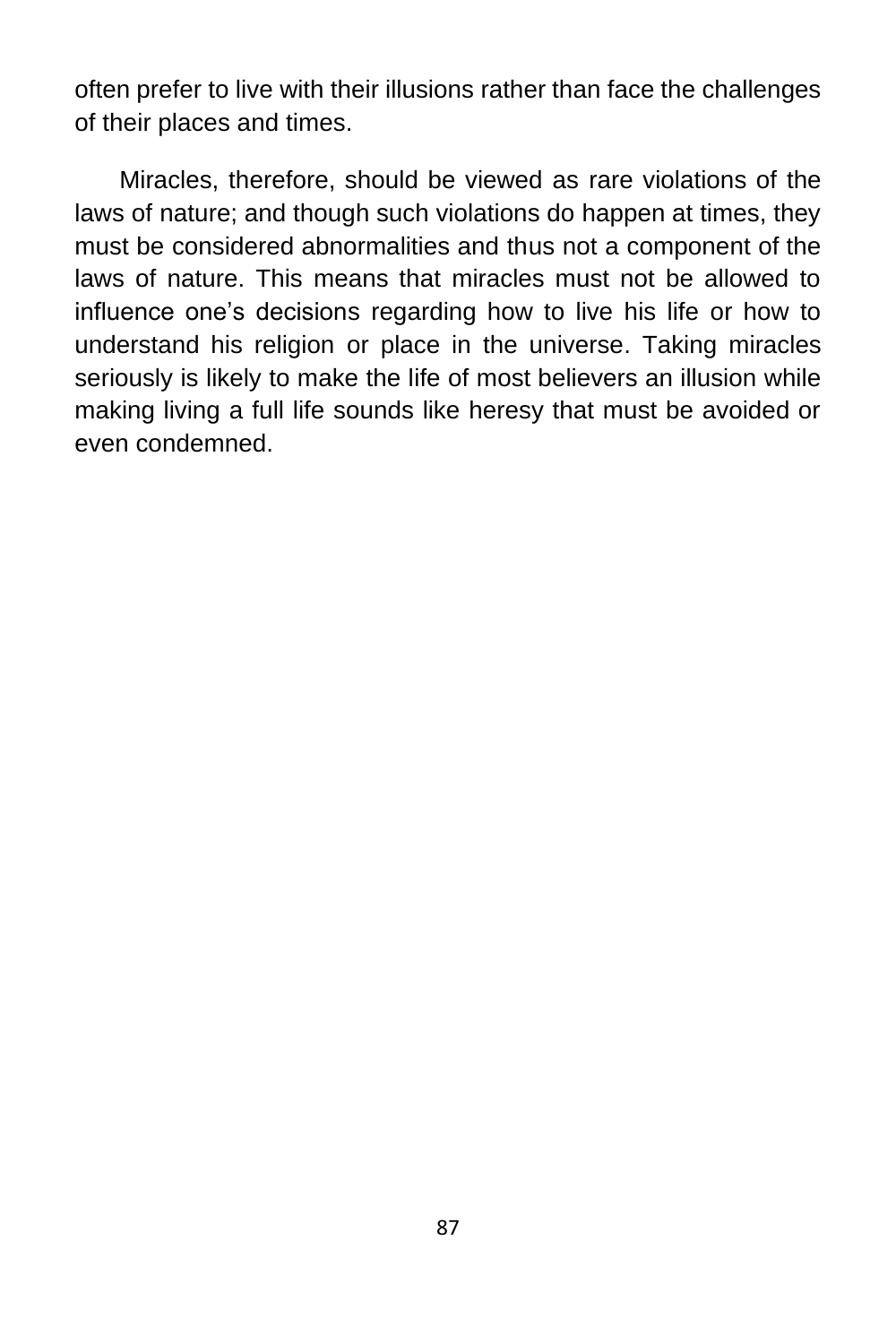### History of Human Talent

The societal processes of change and transformation are social tools that manage change in society and direct the results to benefit the social forces that control them. These processes are the sociocultural process, the political process, the economic process, and the Infomedia process; this last process includes the mass media and information technologies that include social media. The development of these processes came as a result of the development of human societies over time, and appeared one after the other, beginning with the sociocultural process, which began to take shape during the tribal age but matured around the middle of the agricultural age. The tribal age appeared some thirty thousand years ago, twenty thousand years before the dawn of the agricultural age, which appeared about ten thousand years ago.

In each stage of societal development or civilization, the societal process that enjoys the most authority in society claims most of its talent. During the agricultural age, which was dominated by the sociocultural process, the social forces that controlled this process attracted most of the talented people in each agricultural community and employed them to benefit themselves and promote their views. Since agricultural societies were largely religious, religion and its men and institutions were the major beneficiaries of the human talent of that age, using it to spread the faith and regulate social relations and individual behavior. But as agriculture spread and agricultural communities grew in size and numbers, the political process emerged slowly to challenge the sociocultural process.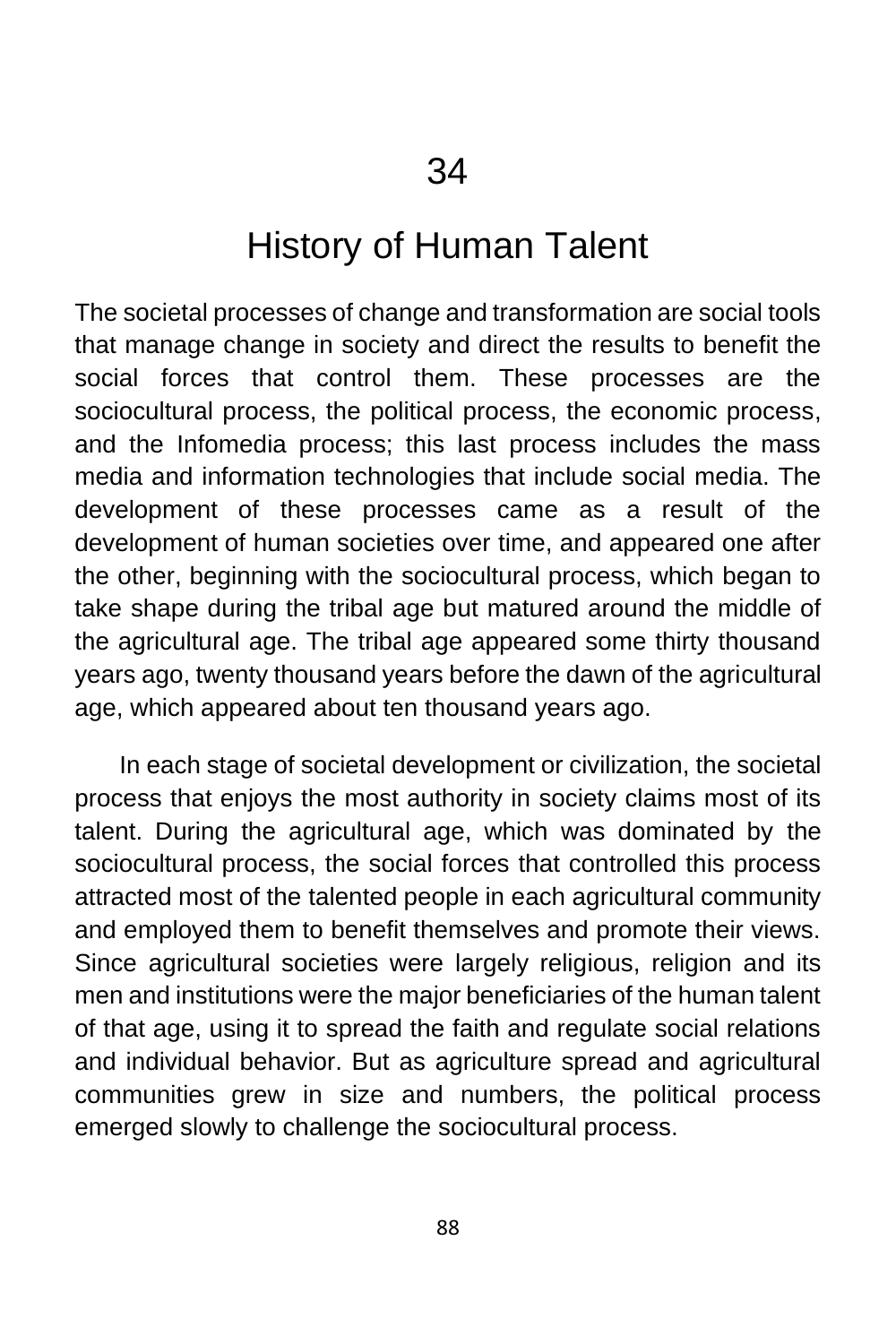As the political process began to dominate life in the second half of the agricultural age, and particularly during the transition period from the agricultural to the industrial age, it began to attract talented individuals from every place under the state control. Such talent was employed as military commanders, tax collectors, and bureaucrats to manage state affairs, and foster the power of the state and the status of its men. Since the sociocultural and political processes tend to concentrate on stability and resist change and social transformation, they denied society the opportunity to use its talent to develop the national culture and economy, directing talent instead to ensure continuity and stability. However, continuity and stability can only be achieved at the expense of cultural transformation and scientific and economic progress. Nevertheless, around the end of this era, the economic process emerged to challenge the political one.

With the advancement of the industrial age in the 19th century, the economic process became the most dominant societal process in every industrial society. Since this process is dedicated to industrial expansion and economic diversification, and to exploiting the financial and investment opportunities available everywhere, it was able to attract the best human talent in every place it operated, which covered at the time many regional markets. Such talent was employed in managing industrial plants, accounting, marketing, trading, as well as financial and investment activities; talented people were also employed to invent new industrial and financial products and services.

Due to the information and telecommunications revolutions of the last few decades, the Infomedia process emerged as the most dominant societal process; as a result, its forces were able to attract most of the human talent available in most parts of the world. This process includes mass media and information technology and social media. Since the goal of this process is to reach every individual everywhere all the time, it established business activities in every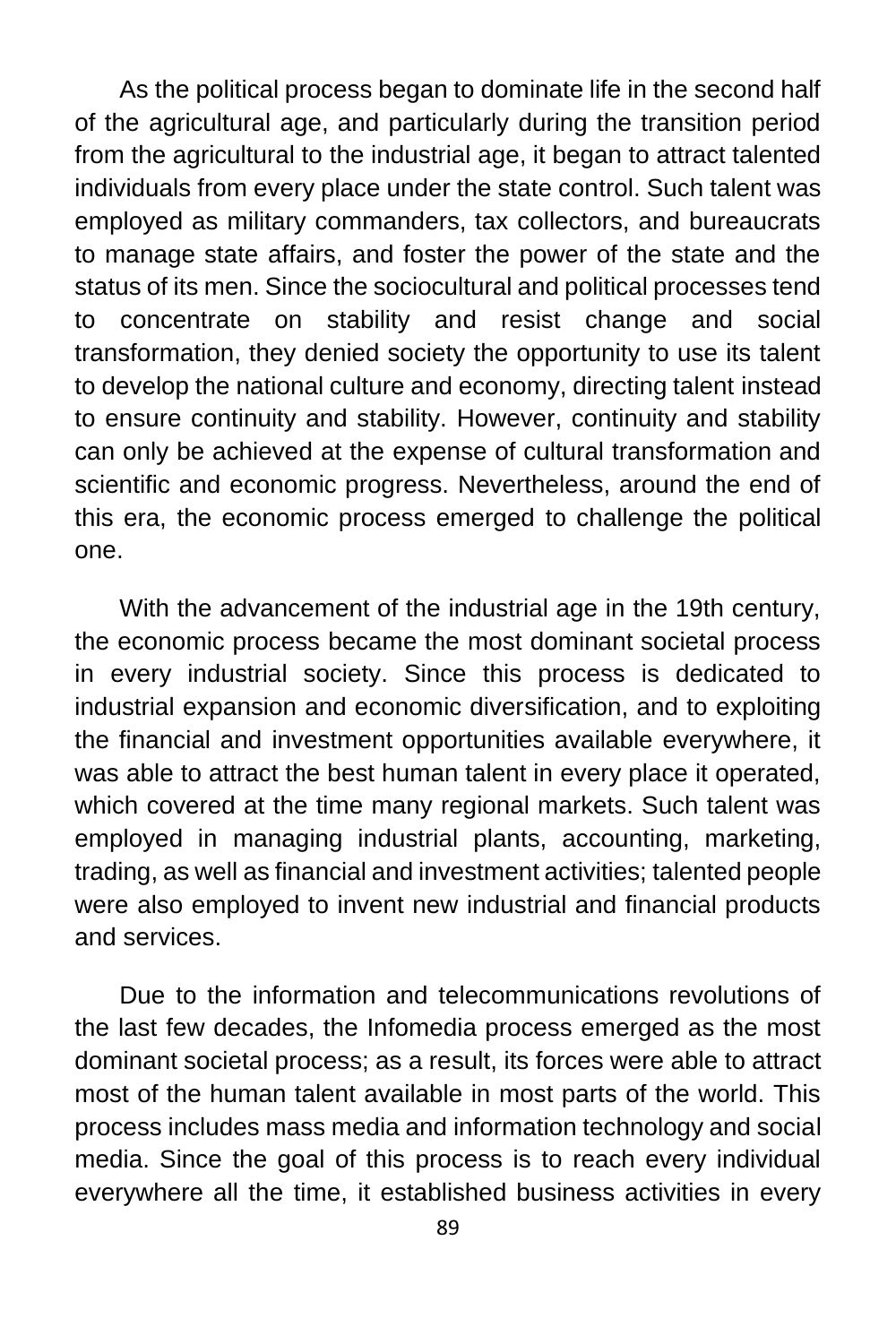corner of the world. As a consequence, the activities of this process cover the entire world and employ the talent it attracts to serve the interests of the forces that control it; these interests include advancing scientific development, information and telecommunications technologies, artificial intelligence, finance, investment, marketing, advertising, and information gathering and news broadcasting.

Since the social forces of the economic and Infomedia processes opt for change and social transformation rather than continuity and stability, they tend to employ world talent to develop and expand the economic, financial, and telecommunication services everywhere. Consequently, the social forces that control these two processes have managed to enrich themselves at the expense of most people of the world, causing the world's wealth and power to be concentrated in the hands of the few. And that has caused the socioeconomic gaps in every society to widen, and the sociocultural divides to deepen, and the size of the middle class to shrink at the national, regional, and global levels; they have also caused knowledge to become more materialistic and less humanistic. As a result, the material richness is being translated into social injustice that causes poverty, alienation, extremism, racial discrimination, and ideological polarization to spread everywhere, undermining stability, and threatening world peace.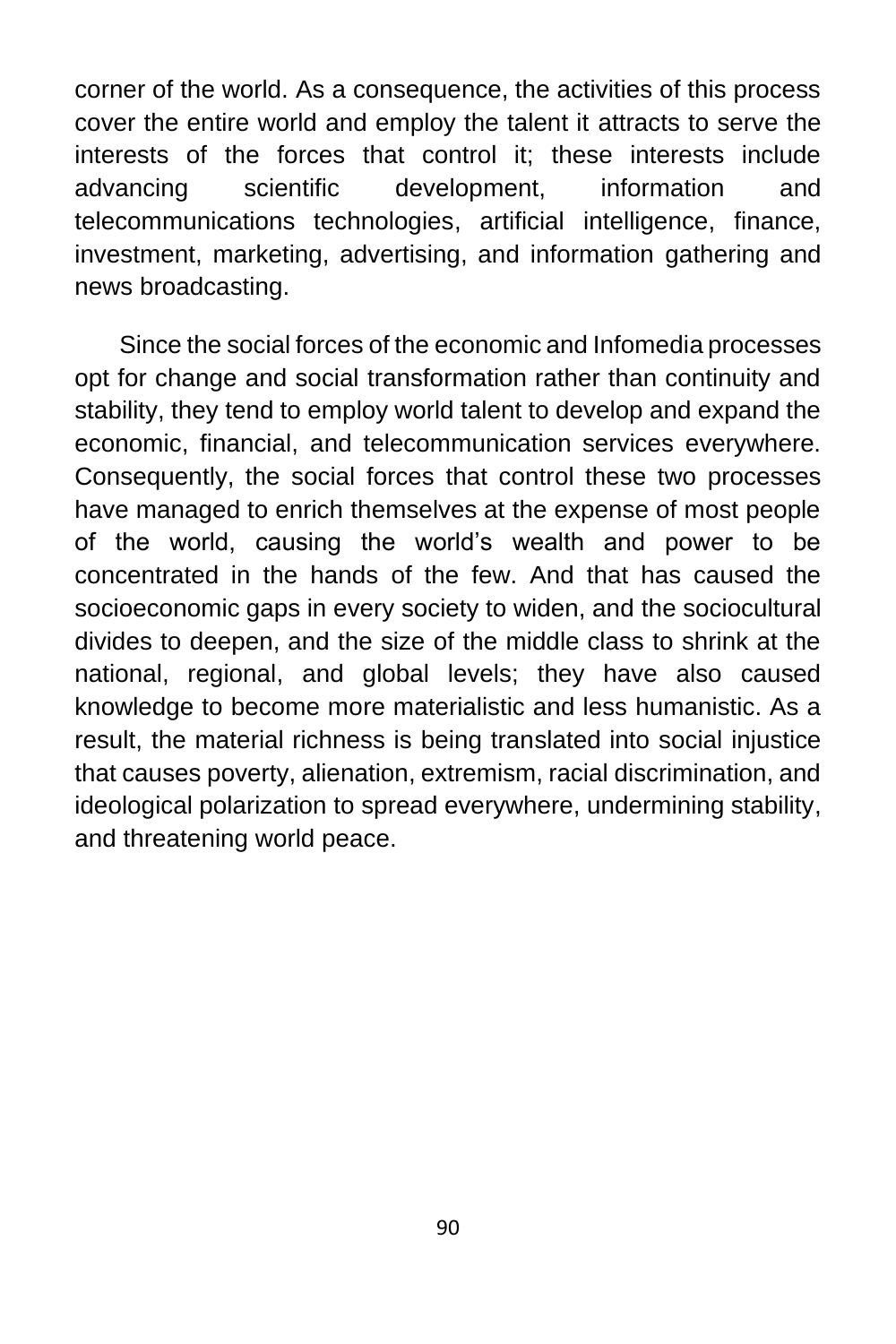# Domestication and Indoctrination

Domestication of animals is just like the indoctrination of human beings, the first is usually used by ordinary people to train their pets to follow their instructions, particularly at home. The second, however, is usually used by religious preachers and ideologues to persuade people to believe in certain ideas and eventualities that often defy rational thinking and scientific facts.

When an animal like a stray dog or cat is taken from a street to a home to be domesticated, it slowly gets accustomed to getting its food without having to hunt for it; as a consequence, it slowly loses its ability to live in nature that represents its original habitat. And that, in turn, causes that pet to become dependent on its owner for food and survival. Besides, domesticated animals lose their freedom and instinctive ability to adapt to changing environmental circumstances and thus become rather lazy; and this causes many of them to get fat and sometimes die prematurely.

As for human beings, when anyone gets indoctrinated by a preacher or an ideologue he becomes less able to use his mind to react rationally to most challenges he faces in life. Consequently, he becomes dependent on the preachers and ideologues who indoctrinated him for answers to the many questions he faces in life, and thus unable to lead a normal life. Since preachers and ideologues tend to target the young whose minds are still developing and whose curiosity is still growing, the minds of such people become less able to develop to their potential. As a consequence, indoctrinated young people usually become less sociable, more content, and often discriminate against people with whom they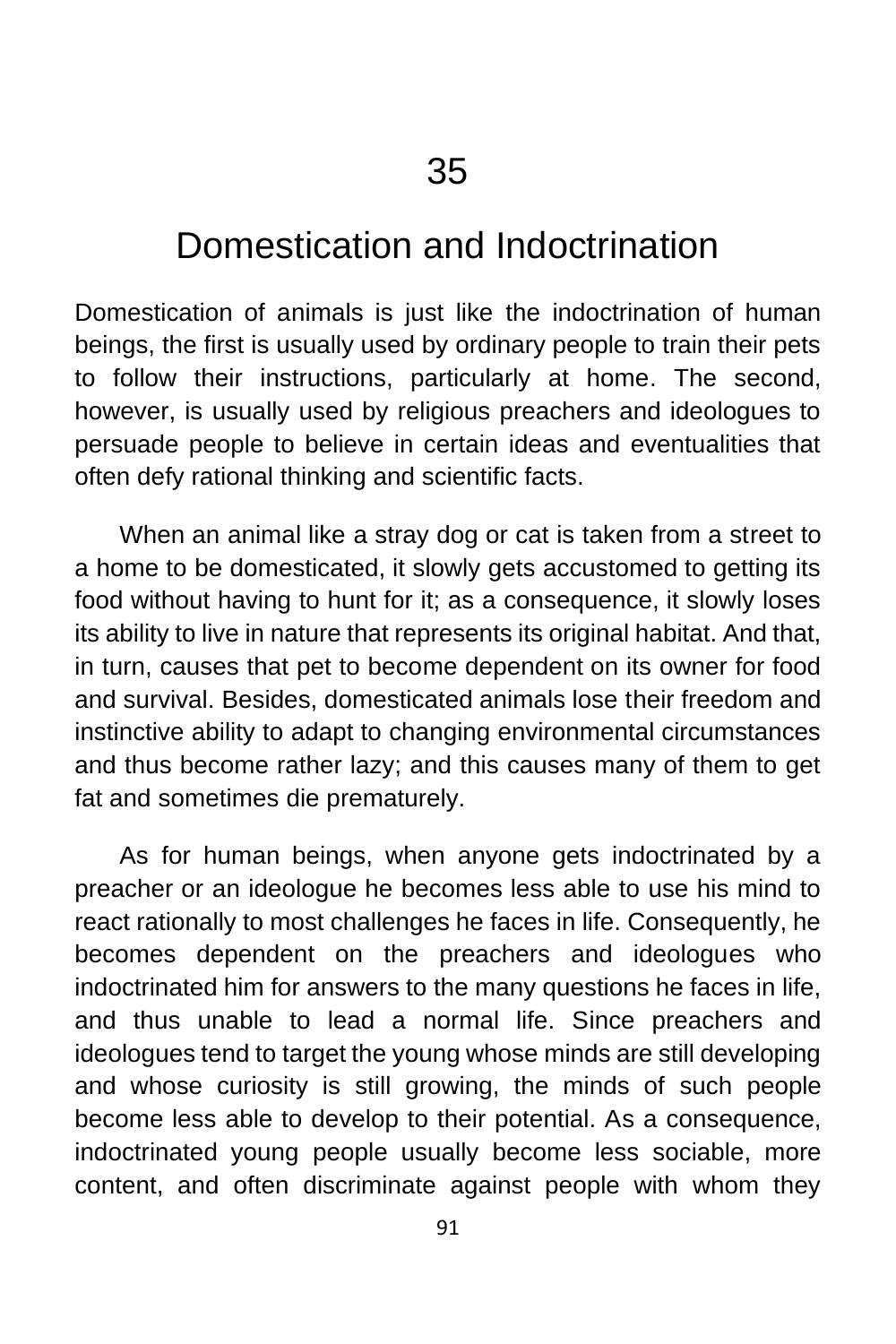disagree regarding ideological issues. No society of strong religious believers or ideologically indoctrinated crowds has been able to develop and make socioeconomic progress, live a normal life, guarantee freedom of speech or compete with most other societies, especially the highly educated and scientifically advanced ones.

The world's rich and powerful men have been accumulating wealth and power for decades, some for centuries, and using their power and the seduction of money to suppress and control people. In the meantime, the media which they own and control are being used to domesticate the masses and make them behave like their house pets. As a result, the masses in a world controlled by the rich have lost their independence and ability to think freely or free themselves from the leashes around their necks. Such leashes include having to work very hard to make ends meet, which robs people of the time they need to relax and think like free people. In the meantime, the prevalence of a culture of consumerism has made most people lose the satisfaction that comes with self accomplishments and delayed gratification. Greed, jealousy, envy, and lust for money and power have replaced contentment and undermined normal life everywhere. So as domesticated pets have become uncomfortable being left alone to live in their natural habitat, ordinary people have become uncomfortable, even fearful of living without the luxuries and gadgets that keep increasing and diversifying day after day.

While no one is usually able to know what others think, everyone can see what they normally do. Therefore, indoctrination, by confiscating the ability of people to think freely, makes people look naked and thus easy for others to see what they do and how they behave. Indoctrination, regardless of being religious or nationalist or Marxist or capitalist controls the thoughts and actions of people, making them behave more like programmed robots than free women and men. And by controlling people's thoughts and actions, people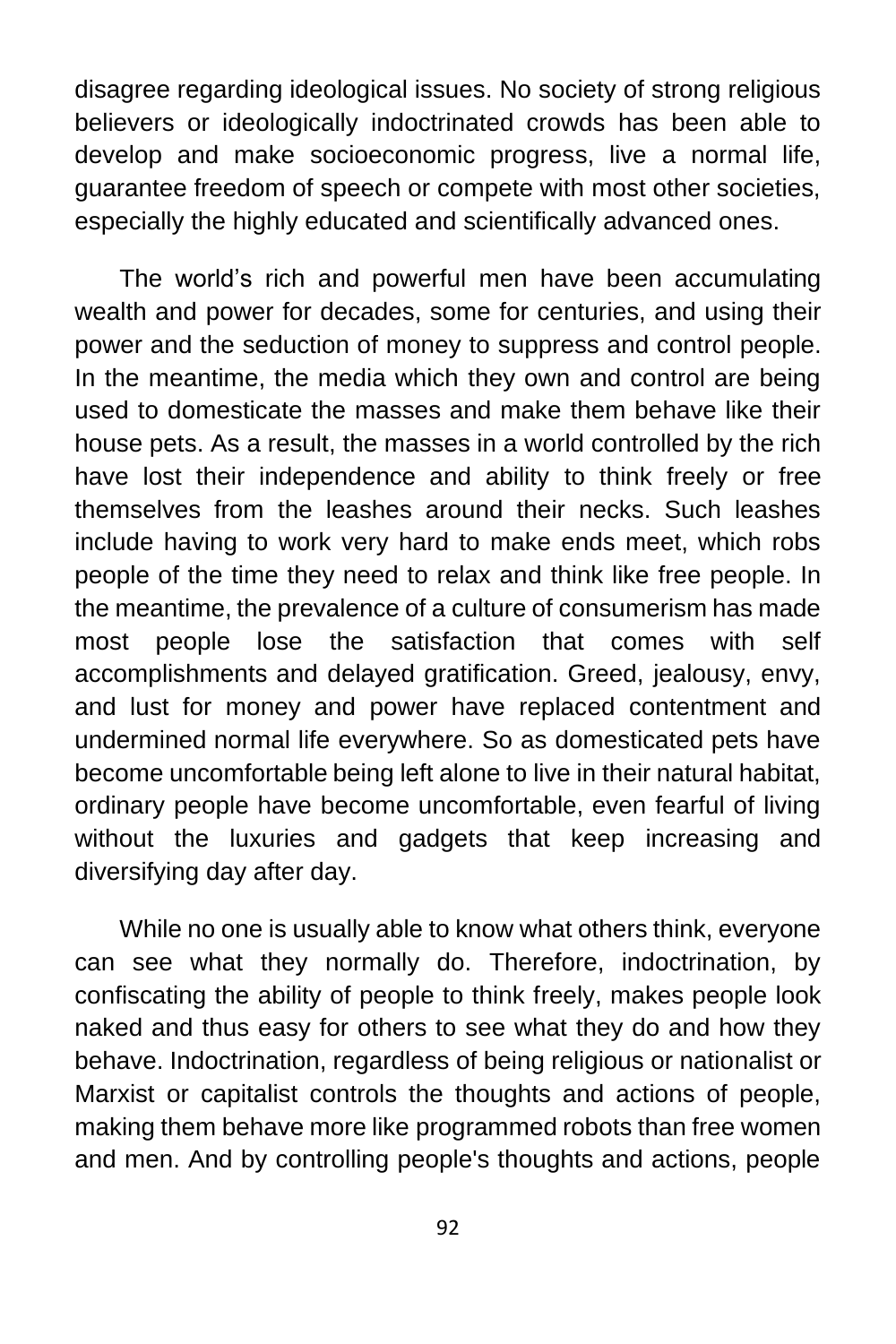become easy to manipulate and direct to do whatever is asked of them; mere tools in the hands of the masters to use as they wish.

As indoctrination makes people less able to think for themselves, it makes the process of making decisions easier for them because their ideology has the answers to all questions. However, such answers tend to be for hypothetical questions that have probably never existed or been tested. On the other hand, having little information and experience, due to dependence on others for answers, tends to weaken confidence in one's ability to make daring decisions. Such situations lead some people to be more cautious, less aggressive, and more rational; while pushing others to rely either on their instincts or ideologies, leaving their brains to languish in ignorance and neglect.

Since no one can avoid making mistakes, and no one can live without taking decisions, thoughtful thinking that reviews all options available is the safest way to minimize the chances of making mistakes and maximize the chance of good judgment. Ideologies that seldom change their basic claims and assumptions are fit more for animals rather than human beings; therefore, there are no alternatives to thinking minds armed with the right information and the right attitudes.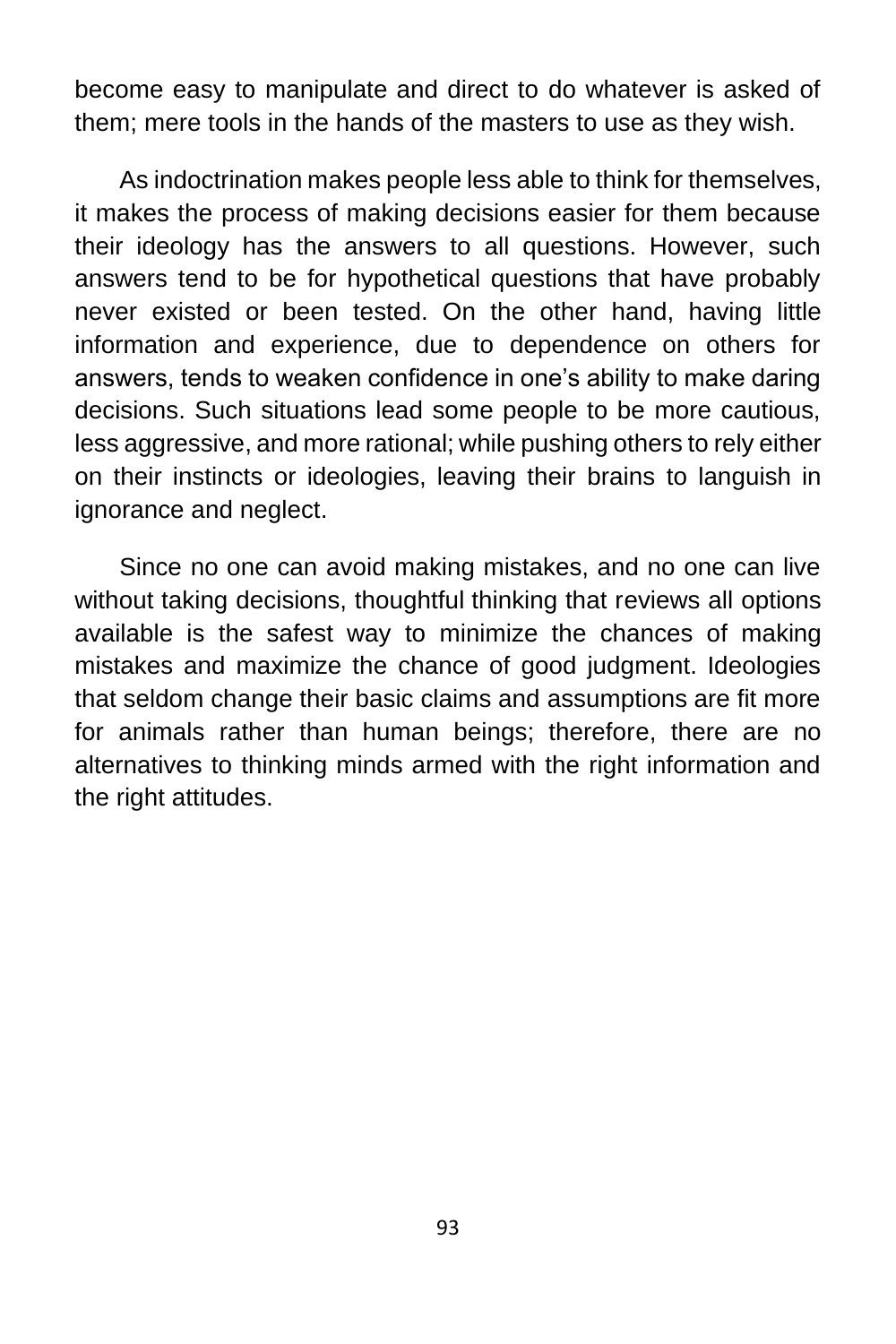### Reader and Writer

I believe that the most fortunate people in the world are the ones who love reading and have the ability to write and express their inner feelings and convictions and views. People who love writing must also love reading because books are an inexhaustible intellectual spring that nourishes the minds and refreshes the souls of readers, especially writers of fiction and science. On the other hand, people who love to read and have the ability to write never age or feel lonely; they are always busy telling stories to themselves and others about the books they read, and creating new ideas that challenge readers to think, sometimes deeply.

Whenever a reader, a writer, or a thinker feels bored or lonely, he finds a faithful friend hiding inside a book on a neglected shelf fully prepared to challenge his thoughts and calm his worries and enrich his life. Books also keep forcing people who read to reconsider previous convictions and positions toward everything in life, the past, the present, the future, and the others. This causes writers' minds to excel and be constantly alert and active, producing new works of literature and thought, such as scientific theories, poems, stories, movies, fiction, and works of art.

The history of science, philosophy, and technology tells us that every distinguished thinker, scientist, and inventor has continued to live after his death through public recognition or usage of his works. Intellectuals, who committed their lives and works to defend the rights of the poor and the weak and to promote peace and justice, were turned into monuments after their death; while some of their books lived for decades, others lived thousands of years. Works of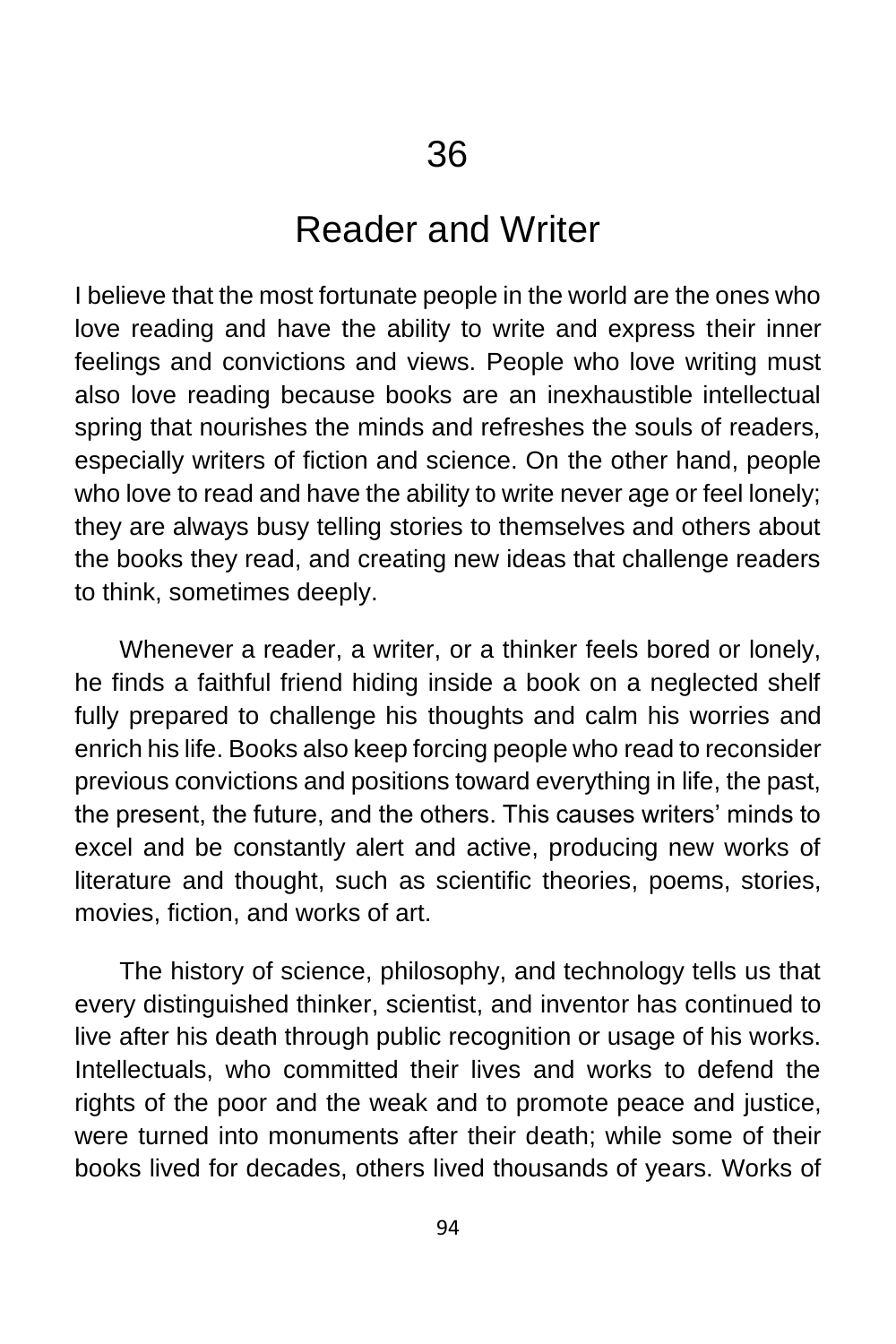such people keep the spirit of succeeding generations alive to fight for what is right and against what is wrong and keep the social, political, and economic leaders largely honest.

Reading and writing are two gifts that cannot stop giving. But while the first one can do without the second, it gives a lot to the reader but little or nothing to others. Nevertheless, some readers become good storytellers, which enable them to become givers as well, particularly to children who love sitting on the floor or the ground in public parks listening to stories that open their minds and eyes and make them a little more curious. Writing, on the other hand, represents an inexhaustible source of new ideas that challenge readers to read and think and reconsider old convictions and belief systems as well as expectations. However, writing cannot do without reading, because reading is the most important source of inspiration.

People who ask me what do I do; I tell them that I make love to my ideas at night, and turn them into singing and dancing and crying little birds on the pages of my books during the daytime. They sing the songs of love in my poems, dance at the music of nostalgia for a lost homeland in my autobiography; and cry for attention because my time is limited and my ideas keep pouring like heavy rain. Writing is a gift that does not stop giving, no matter how long the writer lives, how much he sometimes suffers, and how painful it has become, to tell the truth.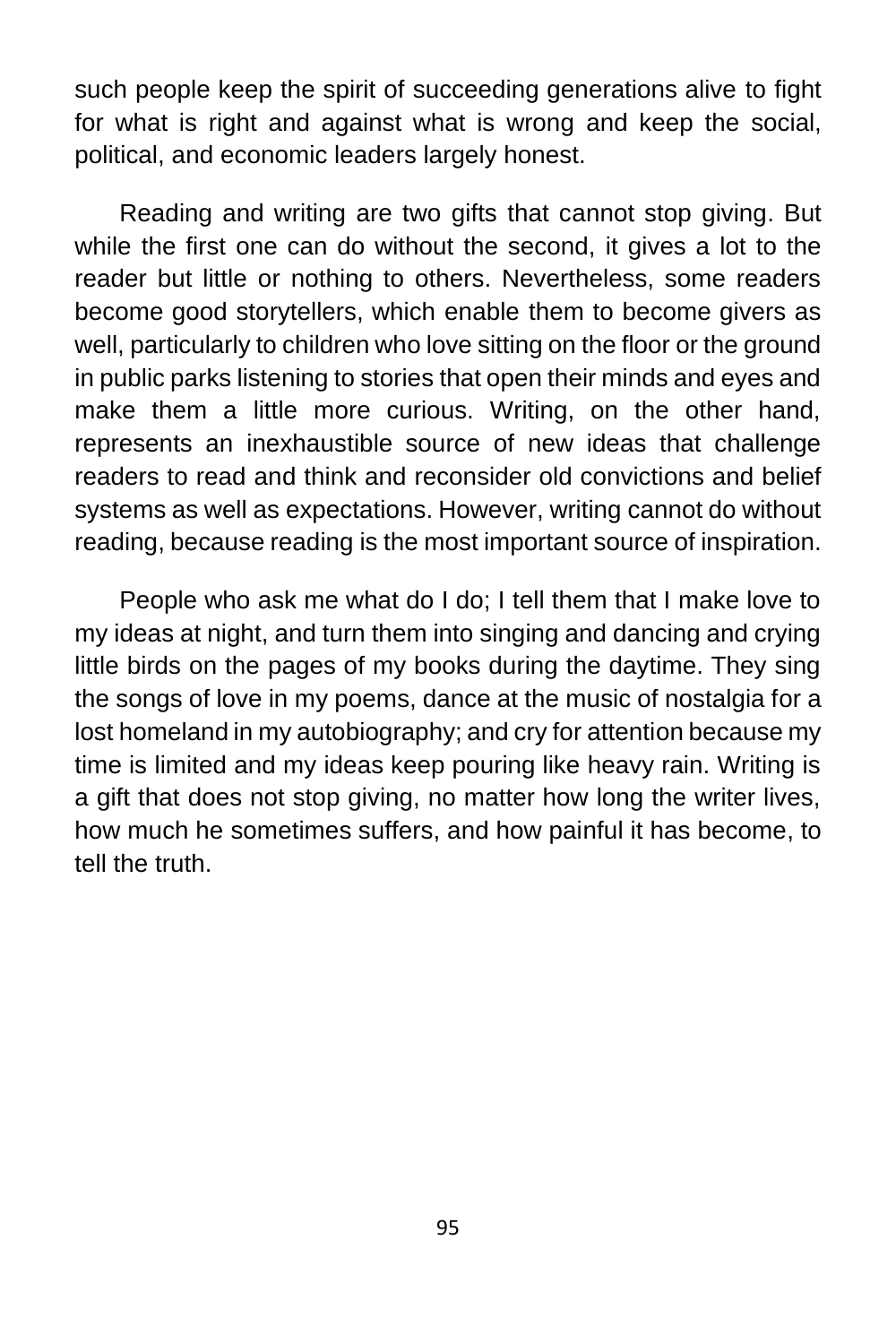# Economic and Political Markets

Economic markets are supposed to give people a wide range of products and services from which to choose what meets their needs and satisfy their desires; economic markets also offer people products that entice them to pursue the hobbies and interests of their choice. Since needs, desires and interests are subject to people's financial resources, talents, and cultural backgrounds, the economic markets must offer people plenty of products and services of different qualities and prices. And this is supposed to cause markets to be competitive where the number of sellers is large to facilitate competition, and the information made available to consumers is good enough to help them to make the right decisions. So when products are of varied quality and prices and information about them is good, it enables all sellers and buyers to make educated decisions.

Capitalism is a system of economic production and distribution and investment that is supposed to make the best use of available natural, human, and financial resources. But for capitalism to do its job the right way, economic markets must be free of government control, consumers must be free of the pressure and manipulation of the media and the advertising agencies, and good information about markets must be available to everyone. But neither markets nor consumers are free today, and information has never been accurate. The more markets get freer of state intervention, the less competitive they become, because mergers of corporations and business cartels formed by them reduce competition, make information less credible, and limit consumer choices. Corporate mergers and business cartels are driven by a strong desire to consolidate power and wealth in the hands of the rich and make the most profits possible, regardless of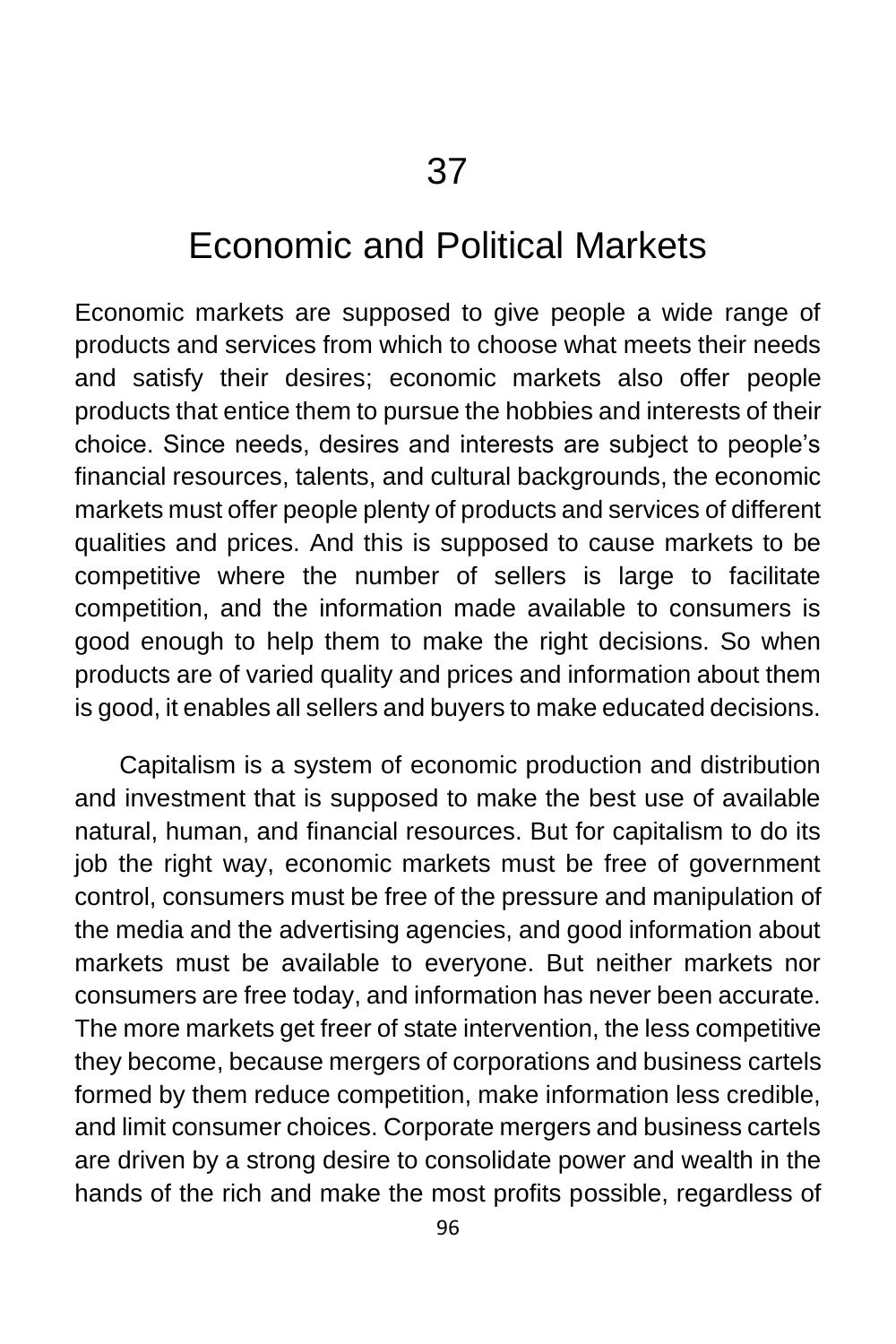the impact of such actions on the lives of consumers and the future of the world economy.

The drive of the rich to accumulate as much wealth as possible has led the richest 1% of the world's population to own more than 50% of the total wealth in the world. As a consequence, the incomes of the working classes in America and most other states have remained either stable or declined over the last five decades. But since the working classes represent the bulk of the world's consumers, having less money to spend causes demand to weaken; and this causes economic growth rates to decline. So the more money the rich make and accumulate the less money would be available for consumers to spend, and that causes economies to slow down and the ability of the rich to make more money to weaken. Thus a vicious cycle is created whereby everyone becomes a loser, while some losing much more than others. As a result, capitalism has lost its appeal and ability to serve the public interest. By worshiping money and greed, the wealthy have driven the world economy to the brink of a serious crisis that threatens the lives of the poor and the fortunes of the rich at the same time.

If free economic markets reflect the fair prices of goods and services offered by the many corporations to consumers, political markets must be free to reflect the actual will of the general public regarding their leaders. In the light of the public objection to tax policies that favor the rich, and due to the increasing influence of money on politics, the political markets no longer reflect the will of the people, particularly in America. Some might argue that the fact that the US President and members of Congress are elected by the people means that the political markets are working. But when the numbers of voters are carefully examined, the percentage of people who vote in the presidential elections rarely exceeds 55% of eligible voters; and the percentage of those who vote in congressional elections rarely reaches 40%. This means that most people have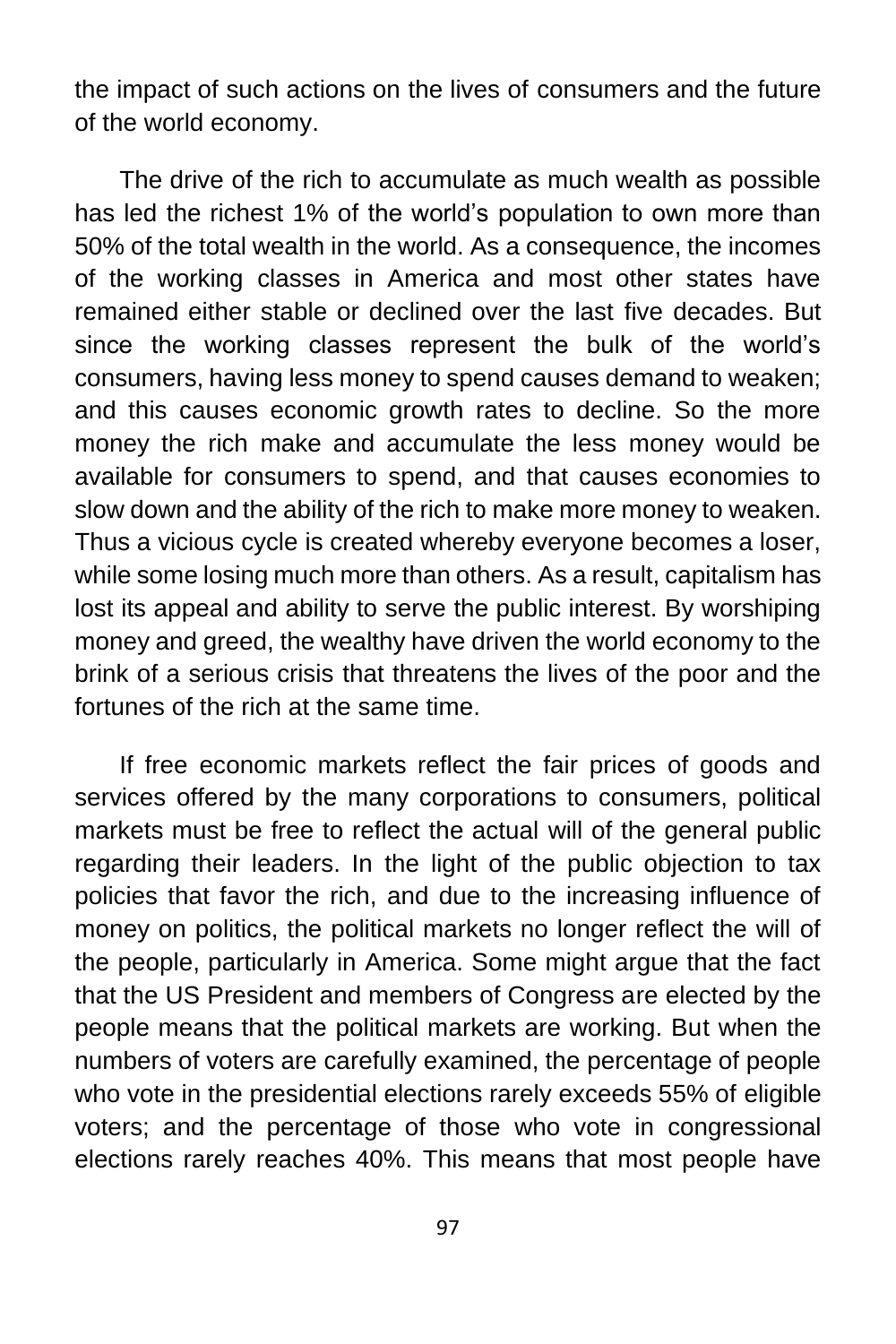given up on the democratic process and therefore stopped voting; while others feel having no choice but to vote for the least bad option.

The loss of public confidence in all branches of government seems to rise year after year. According to Forbes business magazine, trust in US institutions in 2018 was as follows; 37% in the Supreme Court; 36% in the presidency; 30% in banks; 25% in big companies; 23% in newspapers; 20% in television; and 11% in Congress. Based on this information, it is easy to conclude that most Americans no longer trust the democratic system or the free market system. Therefore, both systems must be judged as having failed the American people and require fundamental restructuring or replacement.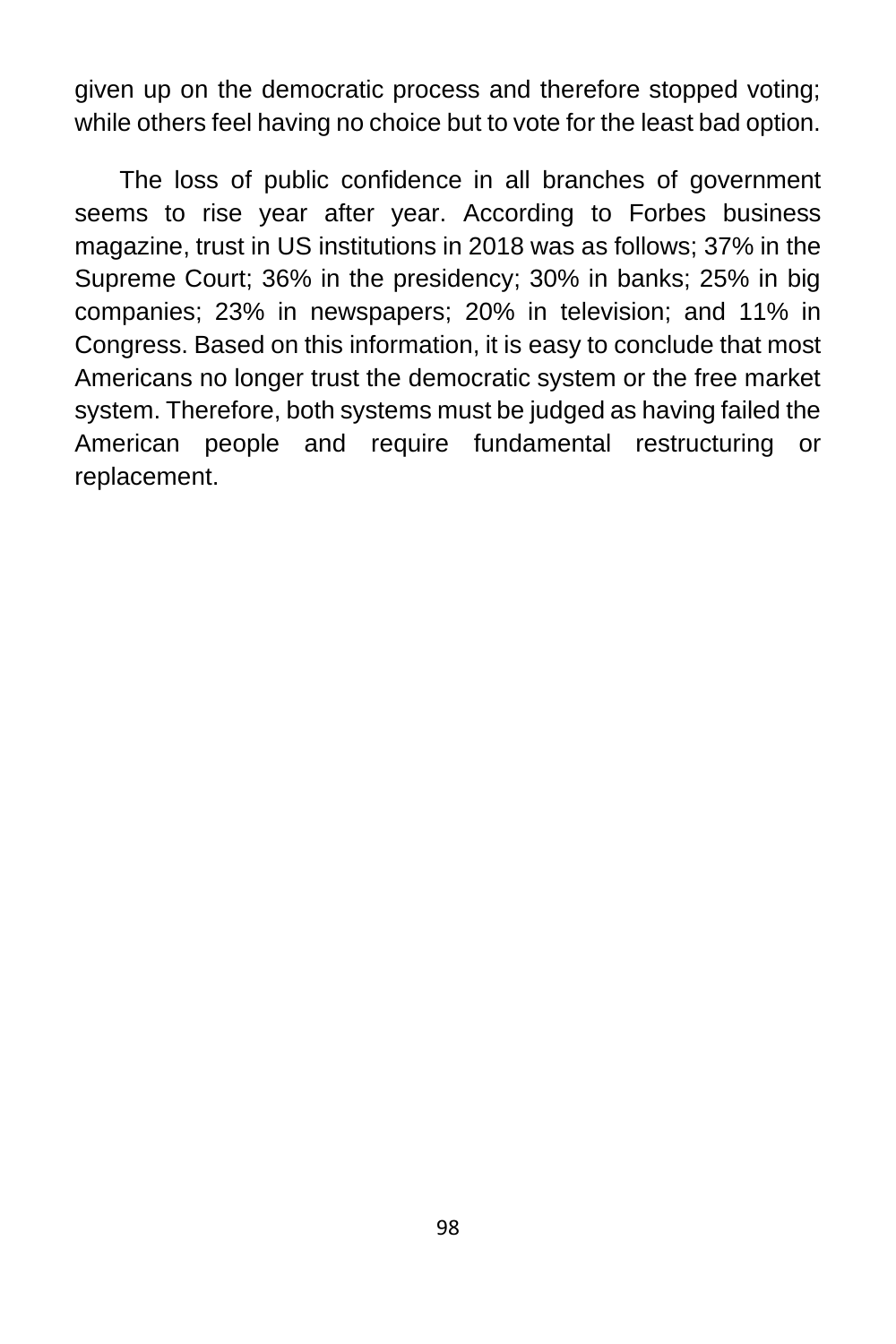#### Books and their Social Role

Books come in too many forms, designs, sizes, and colors; every book, however, has a purpose, and therefore, it tries to address the interests and needs of a certain segment of society. Books, in general, tend to inform, instruct, persuade, inspire, provide entertainment, and challenge readers to think about the past, deal with the present, and speculate about the future.

Books that are intended to persuade are often religious and ideological; they usually try to address the needs of believers who seek information to confirm the correctness and sanctity of their convictions rather than to challenge such convictions. Believers in religion and nationalism and Marxism and capitalism tend to discriminate against others who have different religious and ideological beliefs and views. Such books, therefore, need to be avoided because they make our world less hospitable and tolerant and more ridden with enmity and conflict. Of course, there are many critical books written to challenge religious and ideological ideas by exposing what may be considered illogical or irrational arguments that contradict scientific knowledge.

Books that are meant to inform only are good, but tend to be boring; they often present the facts and ideas they contain in ways that make it difficult for most readers to understand. And what is difficult to understand is difficult to use and thus benefit from. Nevertheless; there are informative books that make information look interesting and entertaining at the same time. Such books make reading more enjoyable while helping readers to understand the complexity of life and deal with its many challenges. Scientists who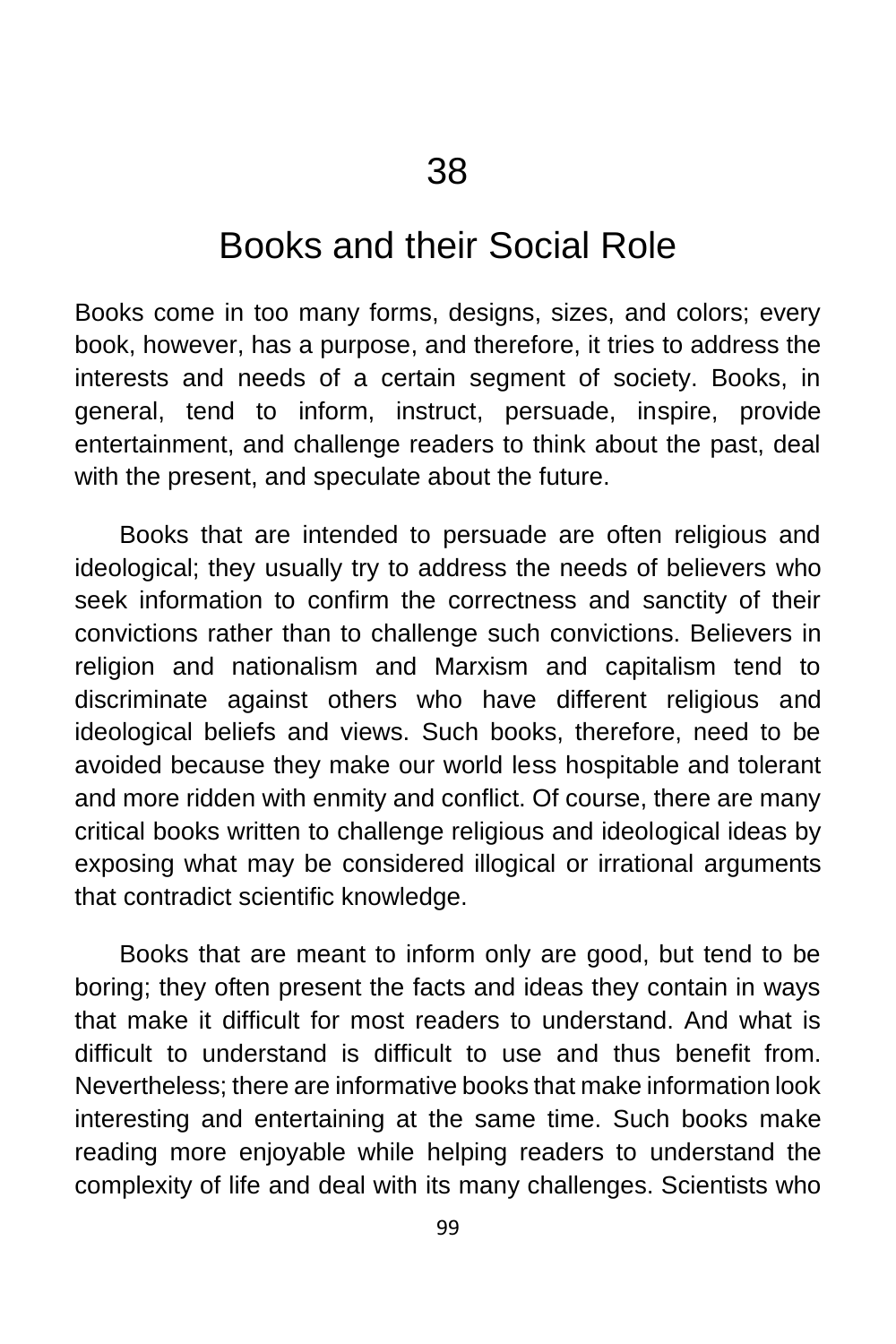write informative books must strive to make themselves and whatever they write understood by their readers, particularly to people who need their knowledge most, and can afford it least.

Books that provide entertainment only are fine; however, they tend to waste some people's time and seldom compensate them for the time they spend reading. Of course, some people have plenty of time to spend on books meant to entertain, as well as on television shows and entertainment programs. People under stress, for example, often find such books relaxing and enjoyable. On the other hand, books that display pictures of places and rare birds and animals and artistic works tend to be special; they often provide both entertaining programs to enjoy and information to use and benefit from.

Books that inspire readers to reflect, and challenge them to think differently and creatively tend to help people to modify or change their views and attitudes, and ways of thinking, and motivate them to be creative. These are good books to read and own and share with others. Such books are more likely to lead people to do the right things in life, and be more helpful to others. Books that inspire, therefore, help people to harness their potentials, take advantage of opportunities, and exploit their talents and time in ways that improve living conditions for them and others.

Books that inform and inspire and challenge at the same time are the best to read, own, share, and recommend; they are the ones that help individuals and societies to transform their cultures and ways of thinking and social relations, and challenge them to change their attitudes towards nature and peoples who hold different views; they are also capable of bringing real change to society. Thus books that inform and inspire and challenge are the most capable books of playing a constructive role in helping all peoples, advancing all civilizations, and making and remaking human history more peaceful and productive.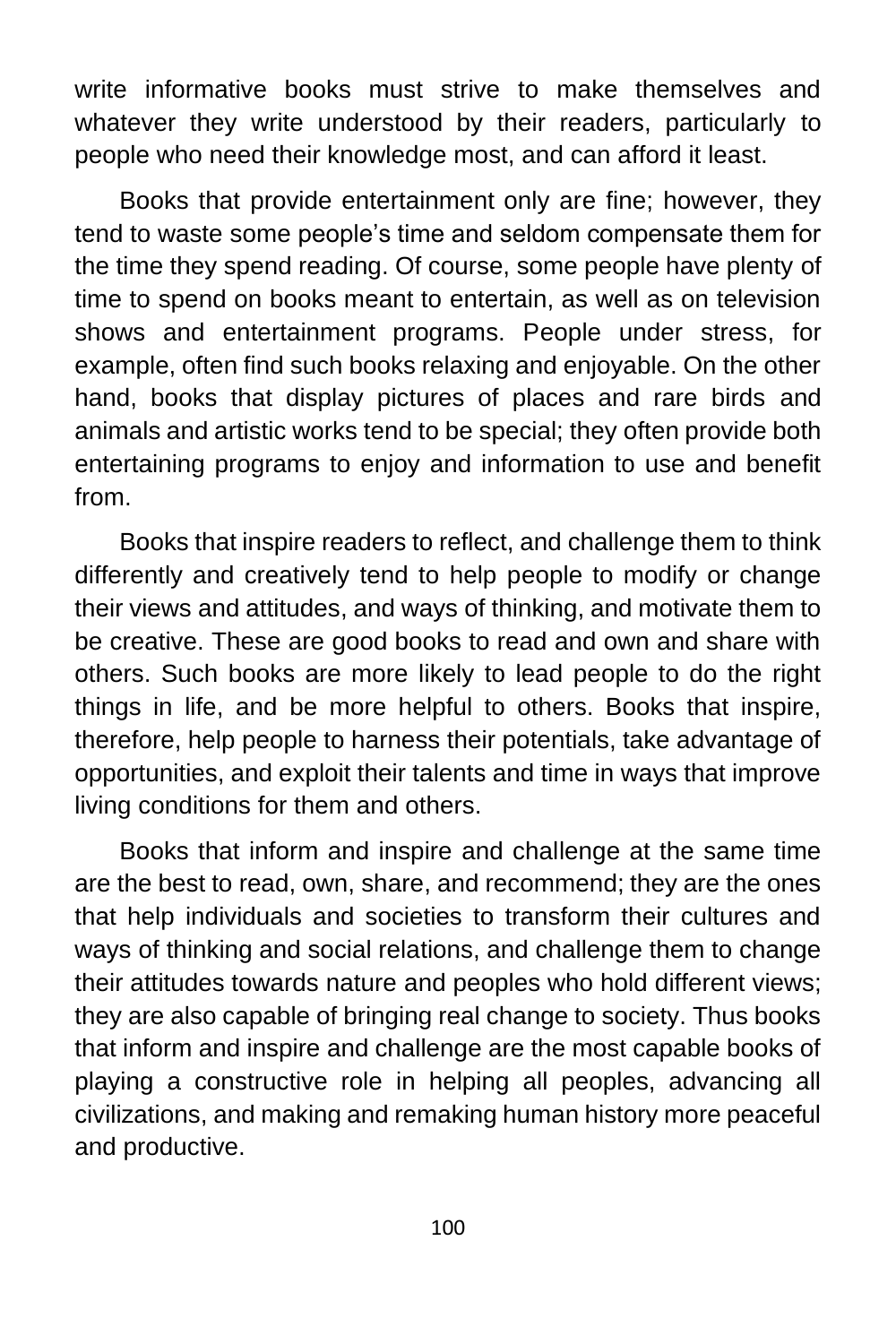# Acts of Life

I wonder what life is all about Is it a tragedy that has no end? Innocent souls lost in the wilderness Meaningful words, meaningless acts

Is life God's wonderful act? A spectacular show of his artful art Devils and angels playing a game Without an end in sight

Is the life you, she, and I

Rich and poor

Strong and weak

Masters and slaves

Fat rats and hungry cats

Acting their instinctive acts

101 A cat waiting for a tasty meal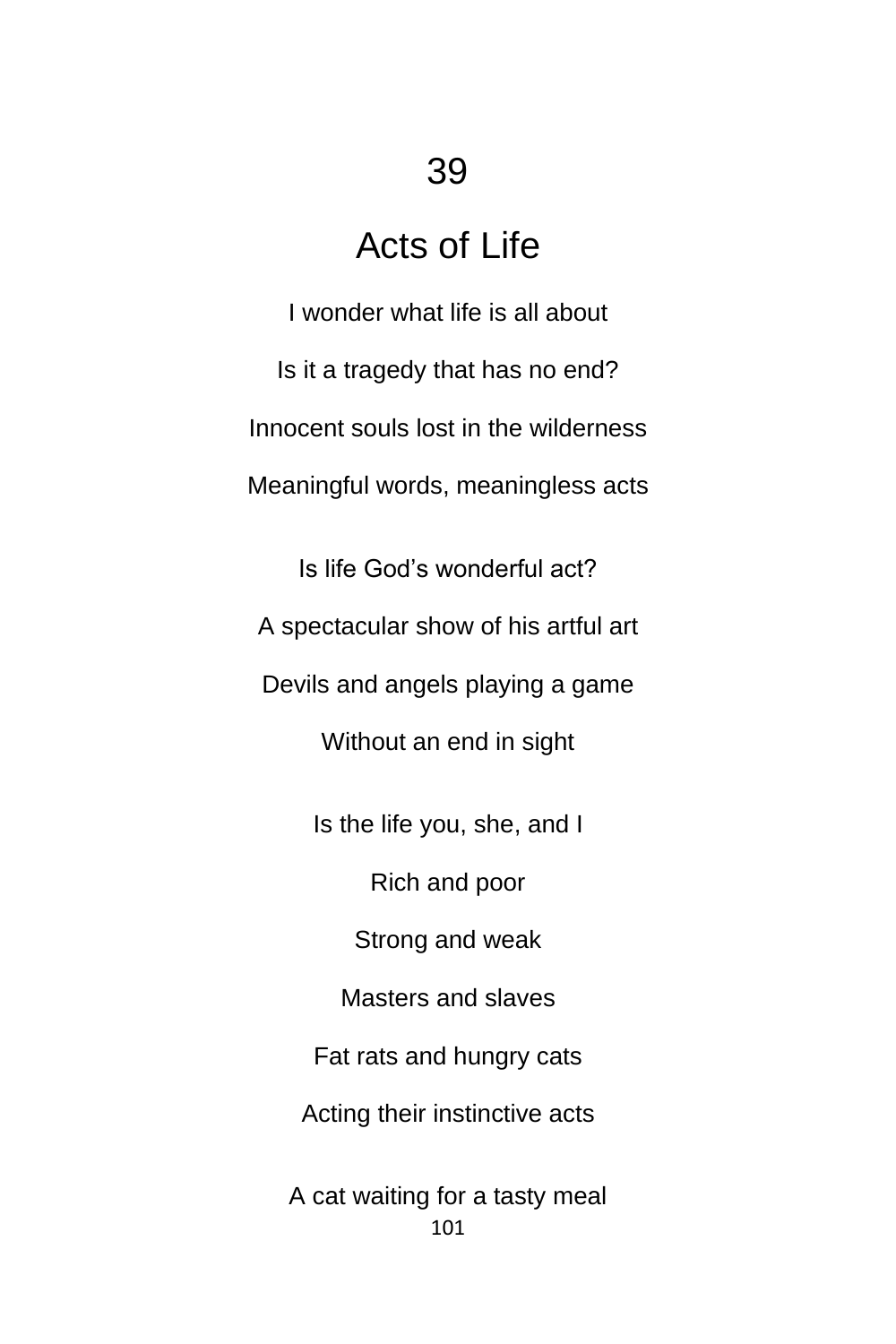A trembling rat living in fear Mother earth is watching silently And no one with a heart is there To save a poor rat from a hungry cat

Life, after all, is an act Of God and man and nature Playing the game of cat and rat An interesting, boring, senseless play That has no end in sight Yet, no one is willing to admit the fact That life is a craft for us to learn How to live a meaningful life without pain As we live, play, cry and die in the act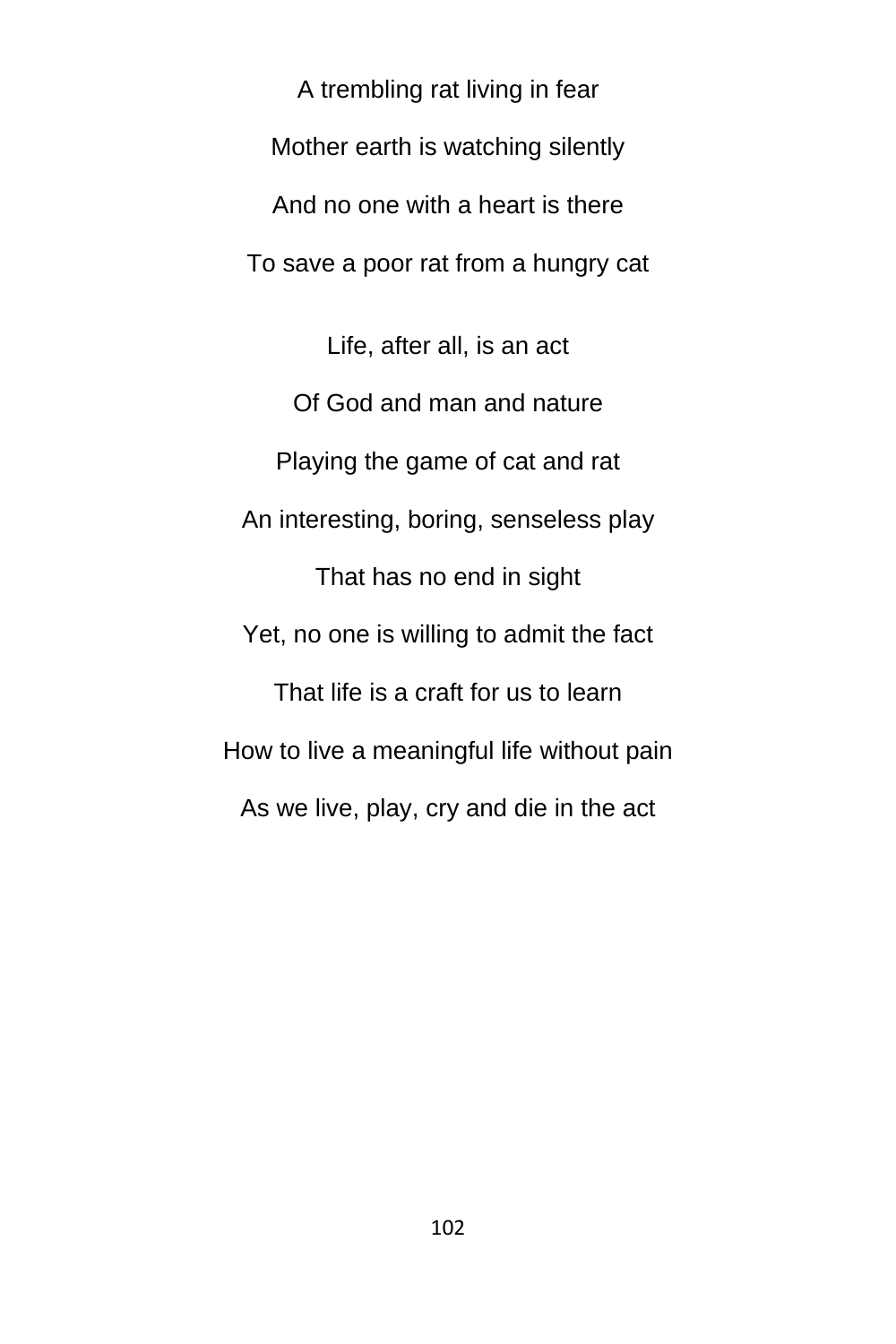### Choosing How to Live

Life on earth never stops changing, causing circumstances surrounding our lives to change continuously and at times rapidly and profoundly. People, having to live in this world, must, therefore, adapt to changing life conditions that affect and are affected by many things; such as technological developments, new scientific facts, creative ideas, strategic changes, sociocultural and socioeconomic transformations, and peoples' perceptions. Since most change is beyond man's control, people have to make their choices based on where they live and how they view life and its complexity, as well as on how they imagine the future and the nature of change itself. So, as we live, we are faced with two choices; to accept change and let it influence our lives or build our capacity to face change we do not like and use our resources to influence its direction to serve our needs and meet our expectations. And that means that instead of waiting for change to happen to us, we should try to make change happen for us.

Most people usually choose to bend to changing life conditions and accept change as is; but by so doing, such people lose their ability to shape the future and enjoy life as they wish. In contrast, some people try to bend changing circumstances to suit their purposes; and by so doing, they strengthen their capacity to live the lives they wish to live and face its challenges without fear. People who are poor and lack the proper education are more likely to bend to changing life conditions rather than challenge them; their belief in faith and fate makes acceptance and contentment not only possible but the right thing to do. Meanwhile, people who are rich or at least financially comfortable and have the right education are more likely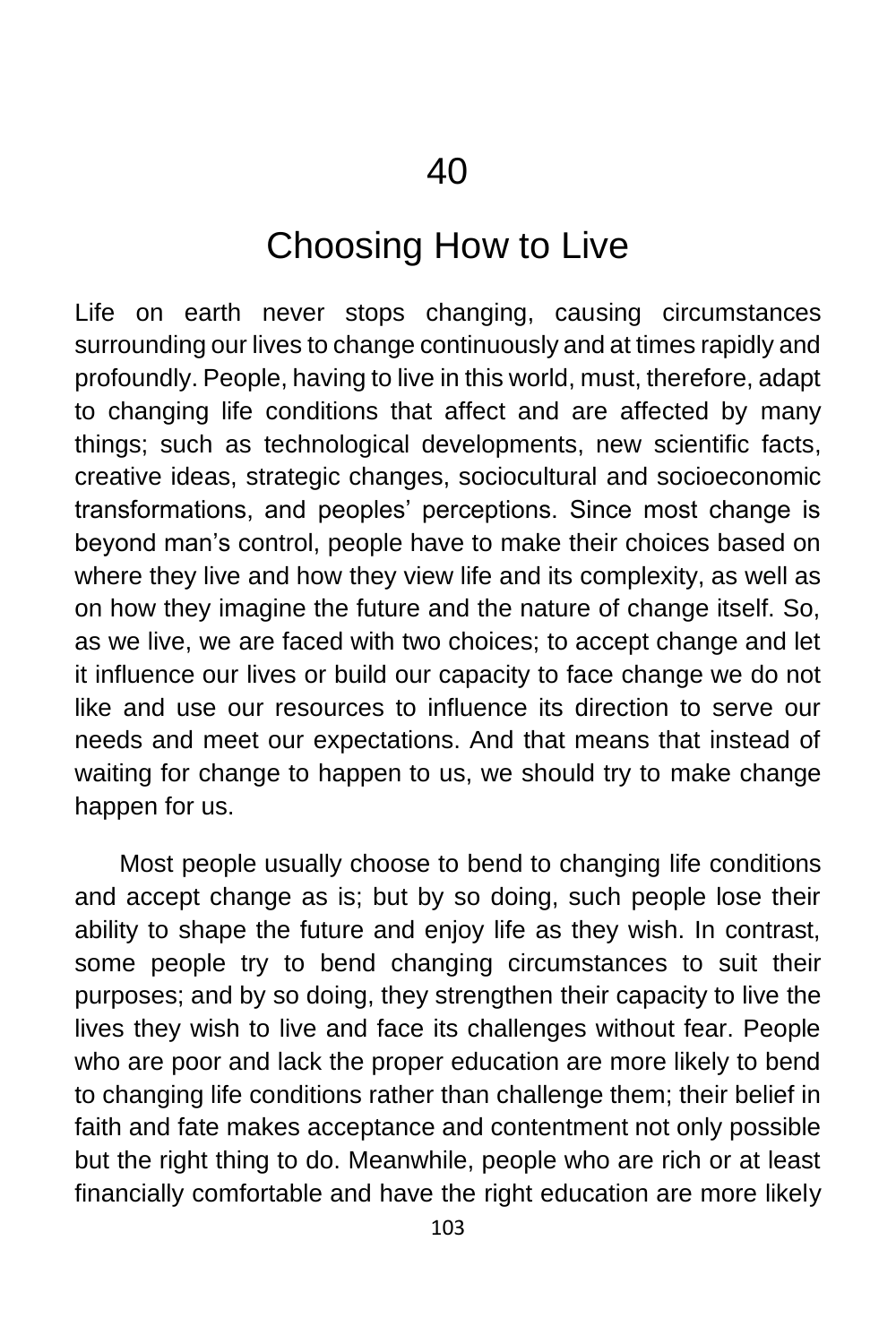to try to bend change to suit their purposes. Nevertheless, no society is willing to surrender to every change in life conditions and lose its way of life and what it aspires to achieve; and no society can bend all changing life conditions to meet its desires.

Time and change are a train that carries everything in life and every living person to an undisclosed destination; we may be able to control the train's speed, modify its direction and force it to make some stops on the road to relax and enjoy the scenery, but we cannot change its destination. Therefore everyone is forced to adapt; some people and cultures are more capable of adapting than others. However, peoples and cultures that allow change to control their lives lose the most; and peoples and cultures that are capable of influencing change gain the most.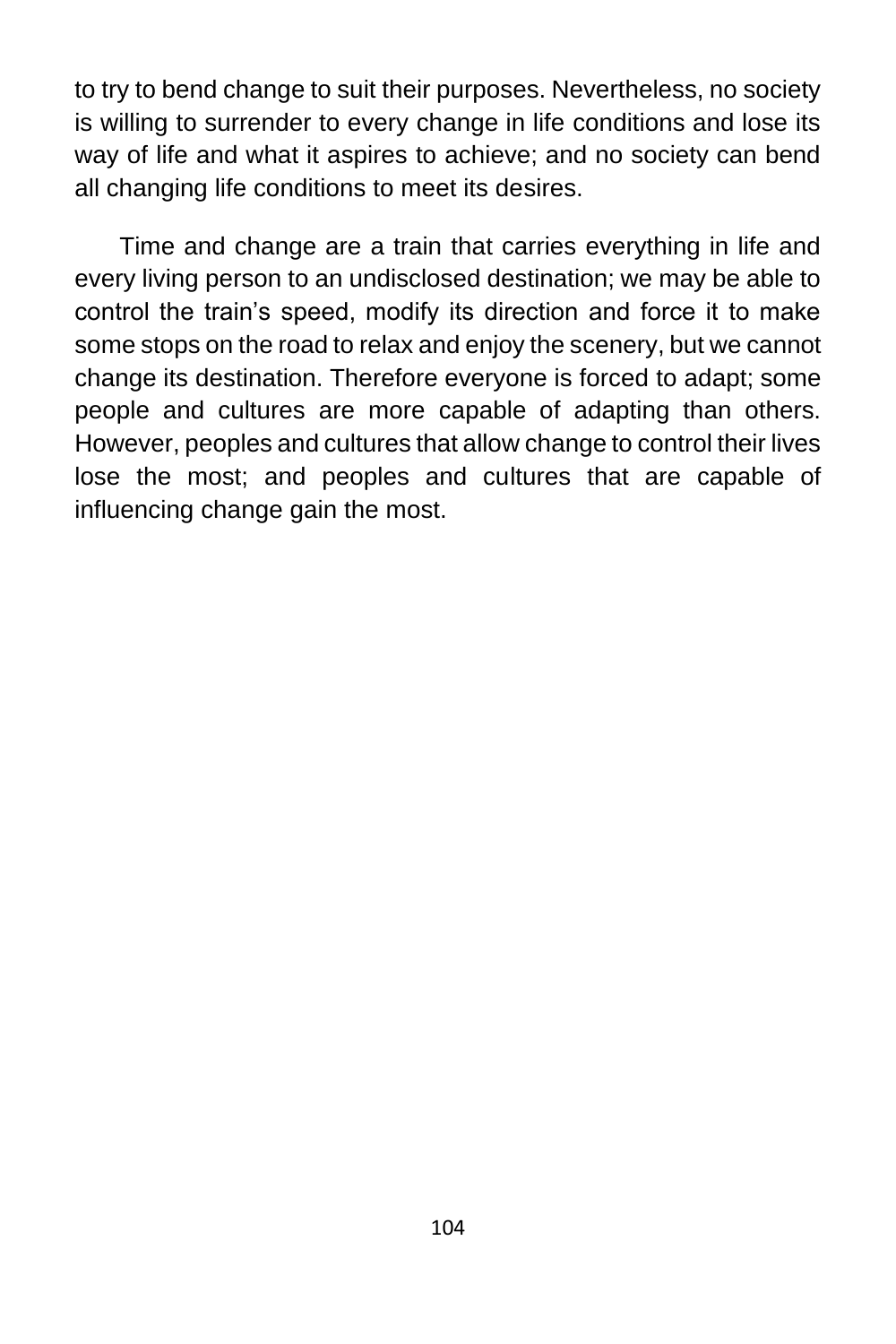## Wisdom of the Past

Past events and old ideas and life experiences, to be fully understood and appreciated, must be placed in their proper historical, cultural, and geographical contexts. This means that to make the legacy of the past beneficial, it needs to be examined in light of the present situation and future expectations as compared to the past. Comparing the state of life or the way of life that gave birth to old ideas and accomplishments to those of the present is a must to determine the relevancy of the past to the present. Failure to do so makes relying on the wisdom of the past less helpful, if not an obstacle to change and progress. Appreciating the importance of the trends of global change and understanding the nature and extent of change should not be attempted using the wisdom of the past. Today, planning where to live and how to live, and what to study at college, and what are the most promising investments are determined by future expectations rather than experience.

We study the wisdom of the past to understand events and developments that happened in the past, why they happened, how they happened, what change they produced or provoked; and how they relate to the times we live in at the present. If past circumstances and living conditions that produced the great ideas of the past are similar to the ones we have in the present, then the wisdom of the past may be of help to us; but if past circumstances and states of life are different from the ones that engulf our lives at the present, then the wisdom of the past is of no use to us at all.

Deferring to past wisdom, therefore, is a mistake that could cause serious negative consequences, particularly when it is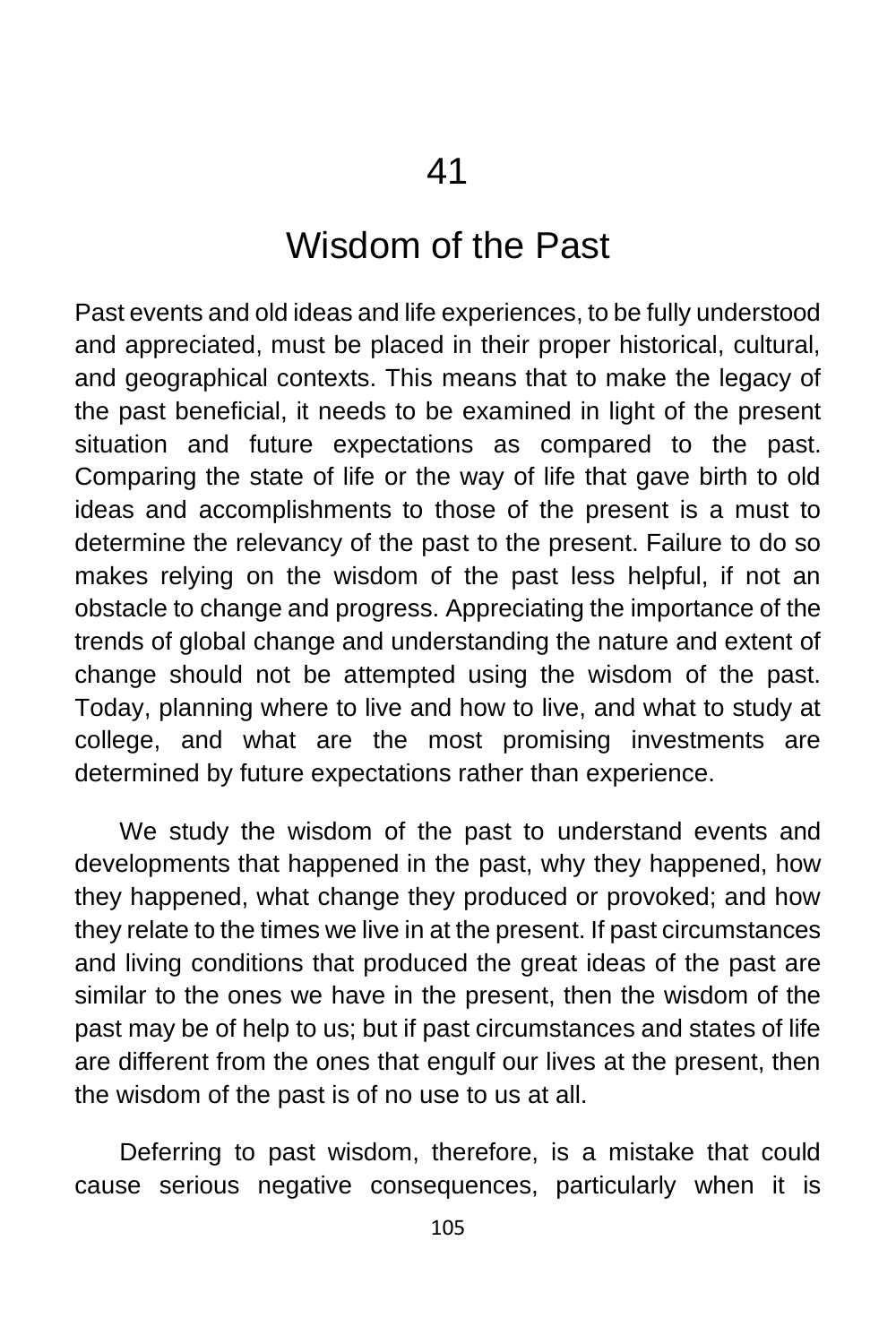considered a reference to restructuring social or political relations and issuing religious edicts. So to make good use of the old and new knowledge available to us, we must place every idea and piece of information in its proper past and present societal context; otherwise, we are likely to misunderstand the past as well as the present and thus deny ourselves the opportunity to use past wisdom to face the challenges of our times and plan for a better future.

Some people like the Arabs and the Persians and the Chinese are obsessed with the past and its legacy because of its glory and great accomplishments compared to the West of older times. But people obsessed with the past often get intoxicated by the mostly imagined glory of the past, and that makes them unable to realize how far times have changed over the centuries. Obsession with the past makes people less able to understand how the past relates to the present and how the present differs from the past. Such peoples are neither able to recognize the complexity of the present nor the simplicity of the past. And this makes it difficult for them to identify what is relevant and what is irrelevant of the past wisdom. And without knowing these facts, people obsessed with the past cannot face the challenges of their times and compete with their peers.

Therefore, history must be employed to help understand the connection of the past to the present, and how to free the present from the chains of the past, and construct a future capable of achieving in its times what the beloved past had achieved in its much different times; otherwise, the wisdom of the past could become a grave to bury the dreams of people who live on the hope of overcoming the problems of the present and building a better future. People who have an eye on the past but fail to have the other eye on the future are neither informed nor wise; they are unable to influence the present or shape the future; and therefore, they are doomed to lag behind their times and peers, and rob their children and grandchildren of their dreams.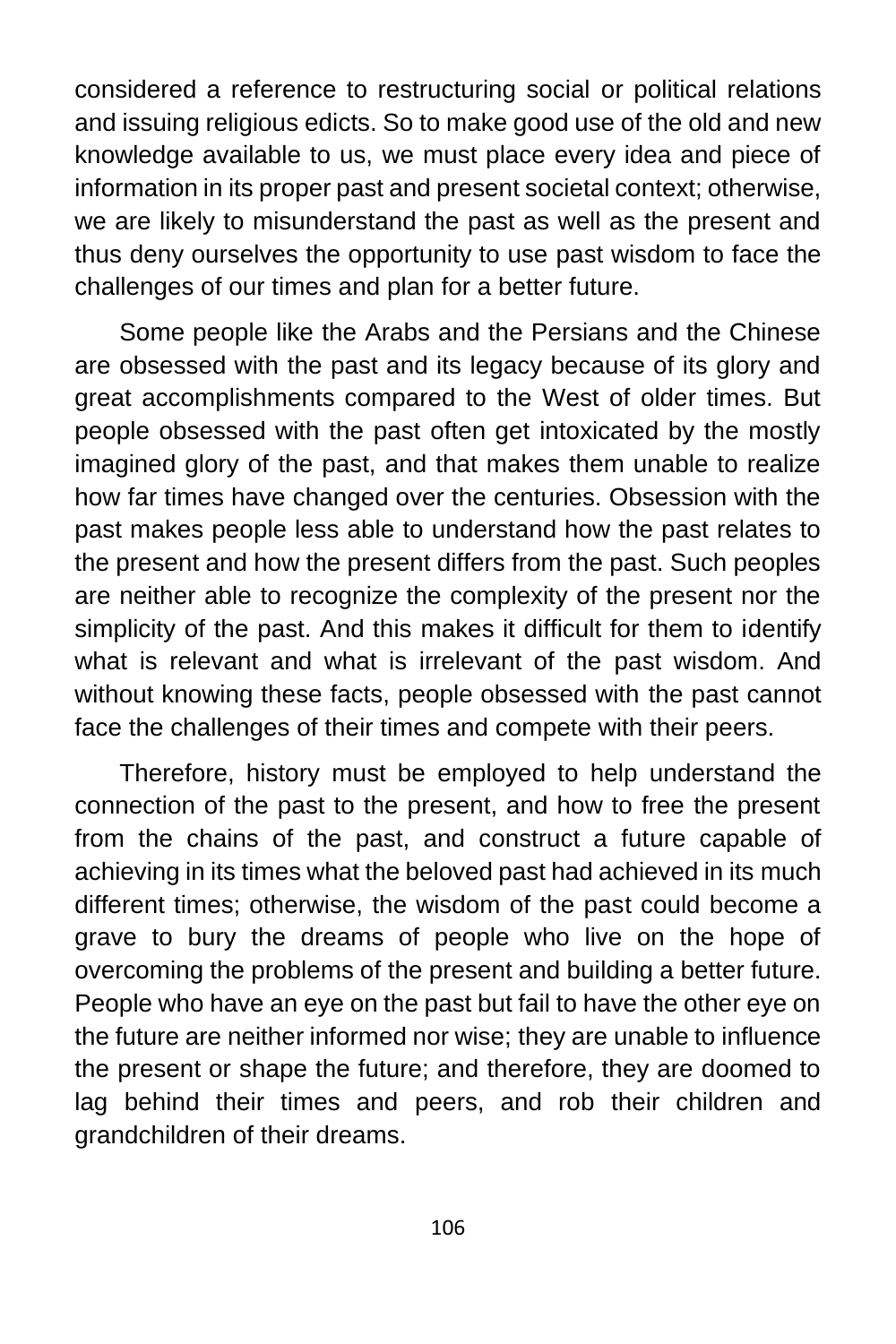### Knowledge and Wisdom

People tend to think that knowledge and wisdom go hand in hand; meaning that everyone who gets a good education and acquires a good deal of knowledge becomes a wise person. There is no doubt that knowledge contributes to making most people more thoughtful and thus wiser. However, knowledge, just like technology, is a valuable, multi-task tool; it could be used to build houses and increase crops, or destroy villages and kill innocent people. Physicists, for example, could be employed to produce nuclear bombs to destroy human and animal life or build desalination plants to produce clean water for the poor people of the world to drink and cook their food. This means that what determines the role knowledge plays in societal life is not the quantity or even the quality of knowledge itself, but the morality and ethics of people who have the knowledge and possess the right to use it.

Education is a continuous process through which knowledge is taught and acquired and spread in society; therefore, schools and universities bear a huge responsibility regarding what kind of knowledge to teach and where and how it should be employed. Educational institutions must ensure that students who come to them for education are taught not only how to acquire and retain knowledge, but also how to use it to help improve the quality of life for themselves and other people. The learning process, however, starts at home where children are raised and continues at school and university; parents, teachers, and educators share the responsibility for teaching children and young men and women how to be good persons and responsible citizens. Besides, the way traditions are practiced, and how laws and regulations are enforced and perceived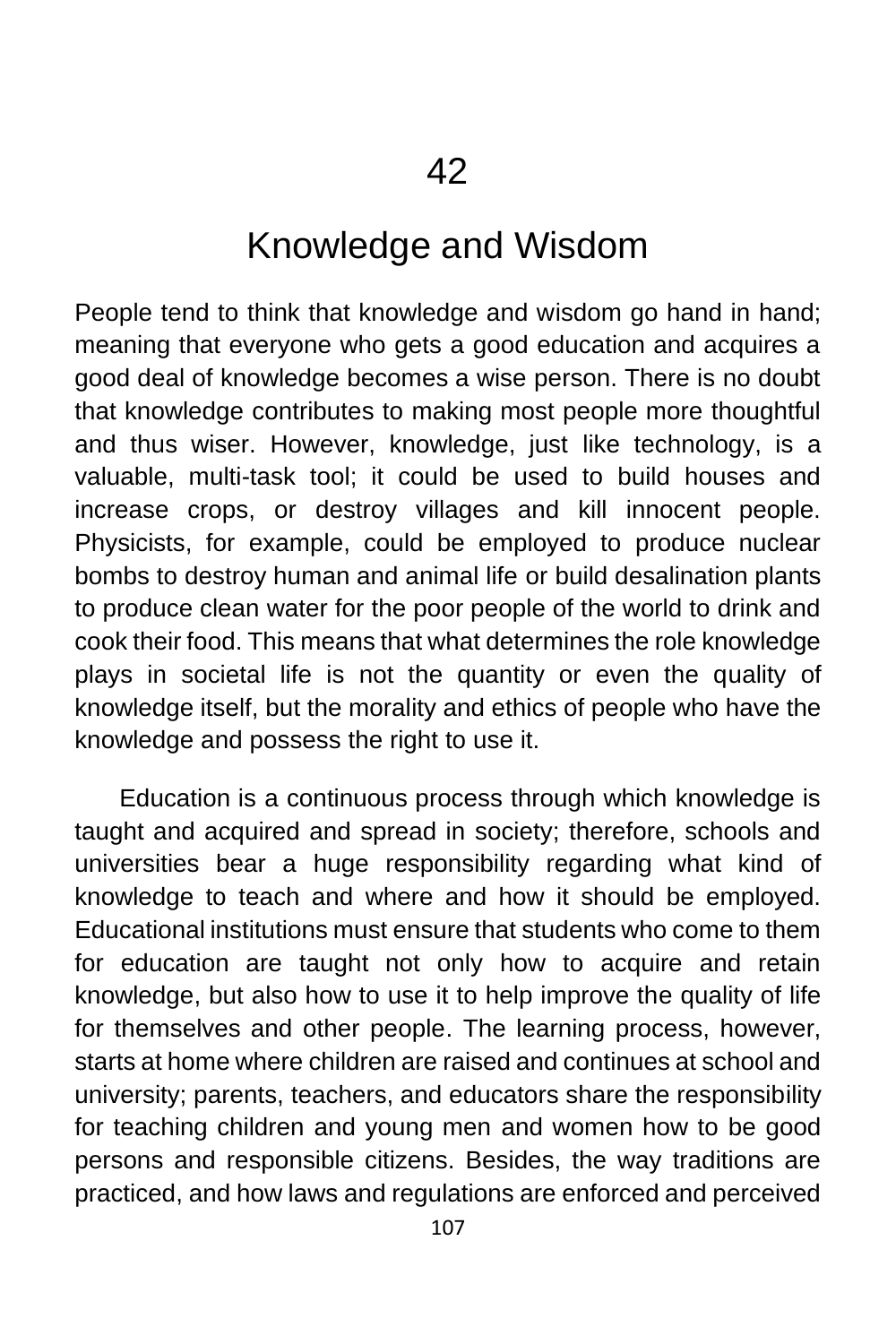by the public contributes to shaping people's values and attitudes, and views toward science, work, time, life, and others.

Knowledge without ethics and the right attitudes is knowledge either wasted or used to harm rather than help people. The 2008 financial and mortgage crises have demonstrated that smart people with advanced management degrees used their knowledge and talent and imagination to invent new financial products that no one understood and use those products to cheat people, manipulate the poor and old, deceive governments, and enrich themselves. While many of the talented computer experts are using their brains and knowledge today to develop new programs and applications to make our computers more efficient and easy to use, some of them are using their knowledge to develop computer viruses to spy on some people, blackmail others, steal intellectual work and credit cards, and destroy people's lives. The knowledge that corporations like Google and Facebook collect and trade have made people and their private lives and secrets commodities to sell, and in the process, these corporations made huge profits and hurt millions of people worldwide. Such actions of corporations and experts are wasting a good deal of people's time, limiting their freedom to think freely, and undermining the future of millions of young people, particularly the vulnerable ones.

Knowledge, properly used, helps people to become wiser in managing their life affairs and using the knowledge they have to benefit themselves and others; wisdom, meanwhile leads people to appreciate the value of knowledge which encourages them to acquire more of it and use it to enrich human life in general. So, knowledge and wisdom go hand in hand, but neither one can guarantee that the other will behave responsibly. Nonetheless, the more knowledge people acquire, the wiser the majority becomes; and the wiser people become, the more knowledge they acquire. However, the best way to use knowledge is to share it with others; though some people might use whatever knowledge is offered to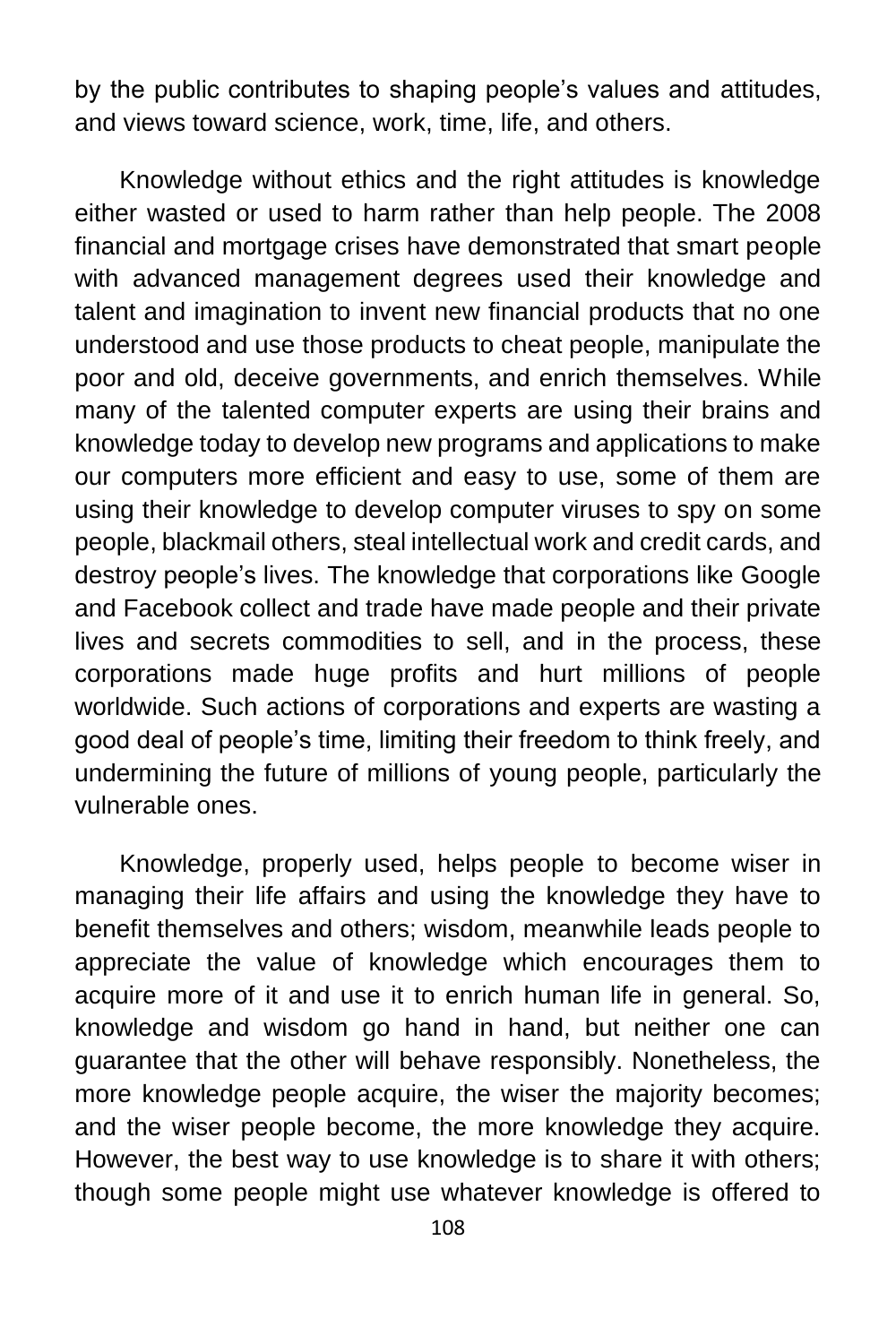them to harm others, the majority tends to use knowledge to generate social benefits that will eventually reach millions of people and contribute to making our world a better place for all to live in and love.

Knowledge not shared is knowledge wasted.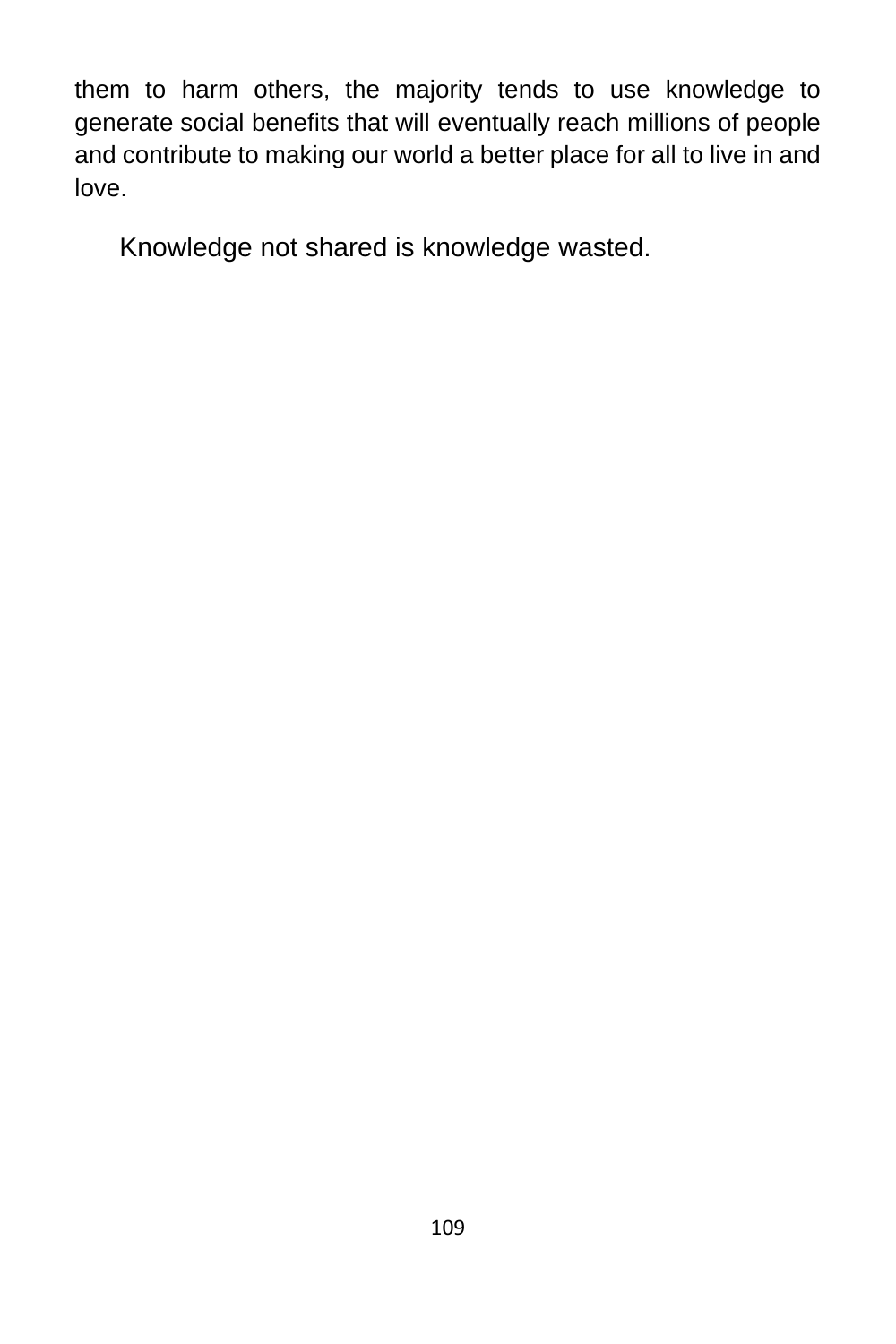# Words to Remember

A popular proverb says; "you can go fast by yourself, but you cannot go far without the help of others. Yes; people could be your hands if you need to carry something heavy along a road; their words could inspire you to think and reflect and become wiser, and their ideas could become an important part of your stock of knowledge. And no matter what you do and where you live, you are a part of a group of people, because everyone lives in a community of many people. People around you are the sea in which you dive to swim and refresh on a hot summer day, knowing beforehand that you are safe to go far in their company without worrying about drowning or getting lost in a vast, empty desert.

You cannot keep relationships in your life unless you continuously inject new life into your relationships. Relationships are like a flowering tree; it needs to be watered now and then, and be cared for; when neglected for a while, relationships fade and slowly die leaving behind memories that often make you feel bad to have missed the opportunity to nurture them and help them bloom and spread their aroma around.

No one fails in life, but everyone misses opportunities in life; you should not feel bad if you miss an opportunity; you will have a second and a third chance; just stay alert, keep your eyes open, and your mind focused on what you want to be in life. You also need to do the right things that help shape your personality to be the person you want to be. Knowing what you want to be in life is an invaluable compass that helps you to navigate the sea of life, and find the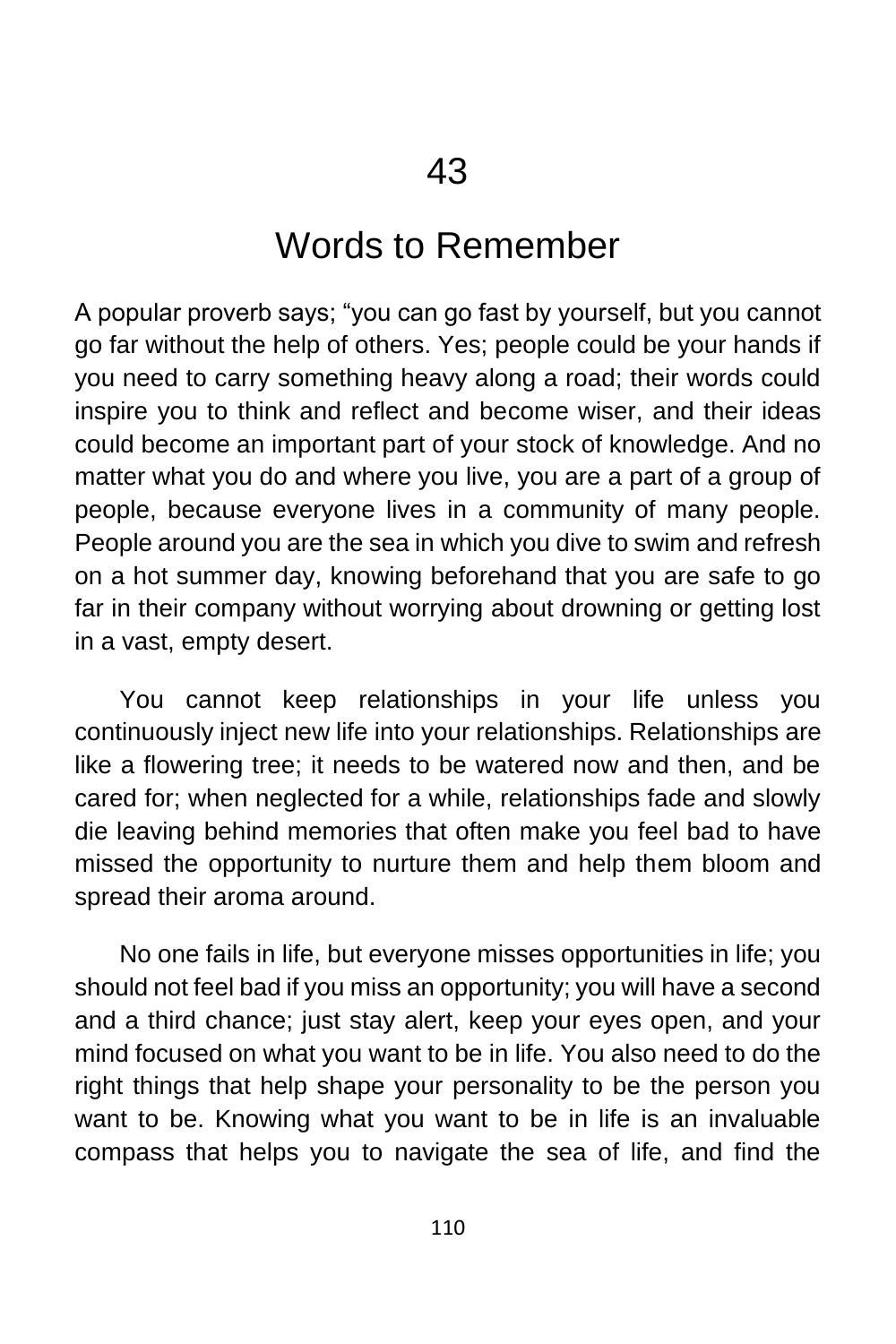shores of hope where opportunities live and continue to grow and multiply.

Everyone has the right to make mistakes, but smart people know that they have no right to repeat their mistakes. People who think, work hard, and try to do substantive things are destined to make mistakes; a mistake, however, is an experience to learn from, not a sin to regret making. Whoever fails to learn from his mistakes, often fails to reach his goals in life.

Learning in college is not meant to make you change your mind; rather, it is meant to train you how to use your brain; and once you learn how to use your brain, everything changes in your life; you become more able to face challenges with confidence and without fear. So, no one should fear change because life does not stop changing. Whoever feels that he does not need to change, misses living a real-life, because life is a special love project in the making that does stop evolving and challenging its lovers.

College is not a place to indoctrinate you to believe in grand ideals and lofty goals or adopt a certain ideology; rather, it is a place to expose you to many ideas and competing ideologies and help you, using your eyes and critical mind to evaluate what you see and hear without outside pressure. And based on that, you decide what you like and dislike and consequently choose for yourself what you like; smart and wise students chose what is lofty but realistic, what is exciting but moral, and what is materially rewarding but ethical. These principles are capable of guiding each student to choose what is good for him to learn and pursue as a career.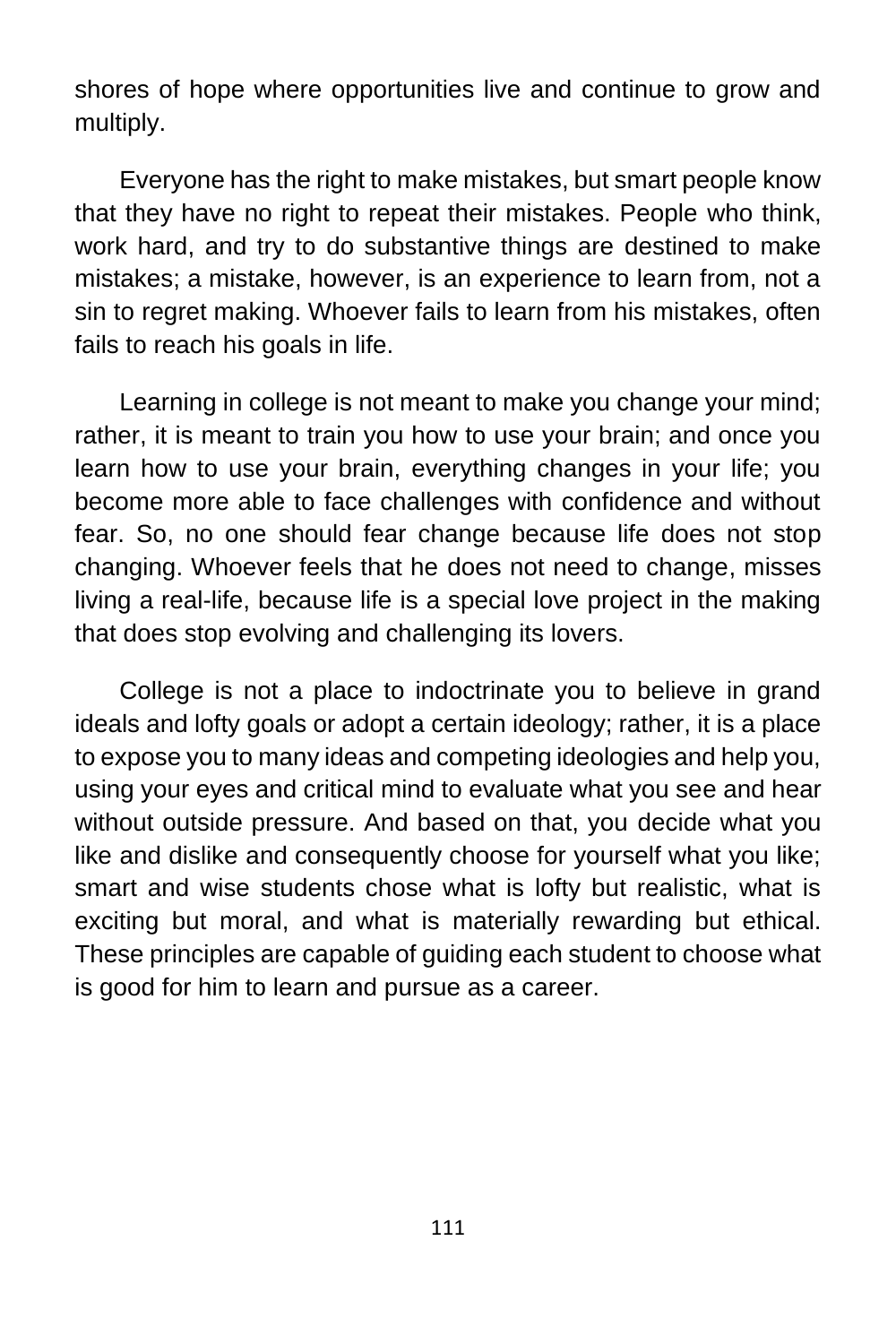## Religion and Freedom

Religion was developed in older times as a legal system to regulate human relationships in society and to set rules for behavior according to certain traditions, values, and ethical codes. Besides, religion claimed to know how the universe came into being, how it works, and who is in charge of it. The lack of scientific knowledge to explain things claimed by religion at the time was instrumental in facilitating the development and spread of religions in all parts of the world. In the meantime, the absence of political and legal systems to regulate man's behavior and social relations among people gave religion the legitimacy and power to expand its sphere of influence and deepen its roots in society. Since no other systems existed at the time to challenge religion, religious men found an opportunity to gradually transform worldly religions like Christianity and Islam from being belief systems only into comprehensive philosophies leaving nothing for experimentation, scientific inquiry, or speculation.

As a consequence of this development, religion became a tool to manipulate people and make them subservient to religious thought, while causing human life in general to become an instrument dedicated to serving religion and the men who spoke in the name of its god. In such an environment, it was rather impossible for the concepts of freedom, liberty, free speech, and human rights, including women's rights to be conceived, let alone developed and institutionalized. Consequently, all forms of freedom suffered and continue to suffer in every society dominated by religious thought.

When societies were small and social relationships were still largely primitive and subject to traditions, religion was very much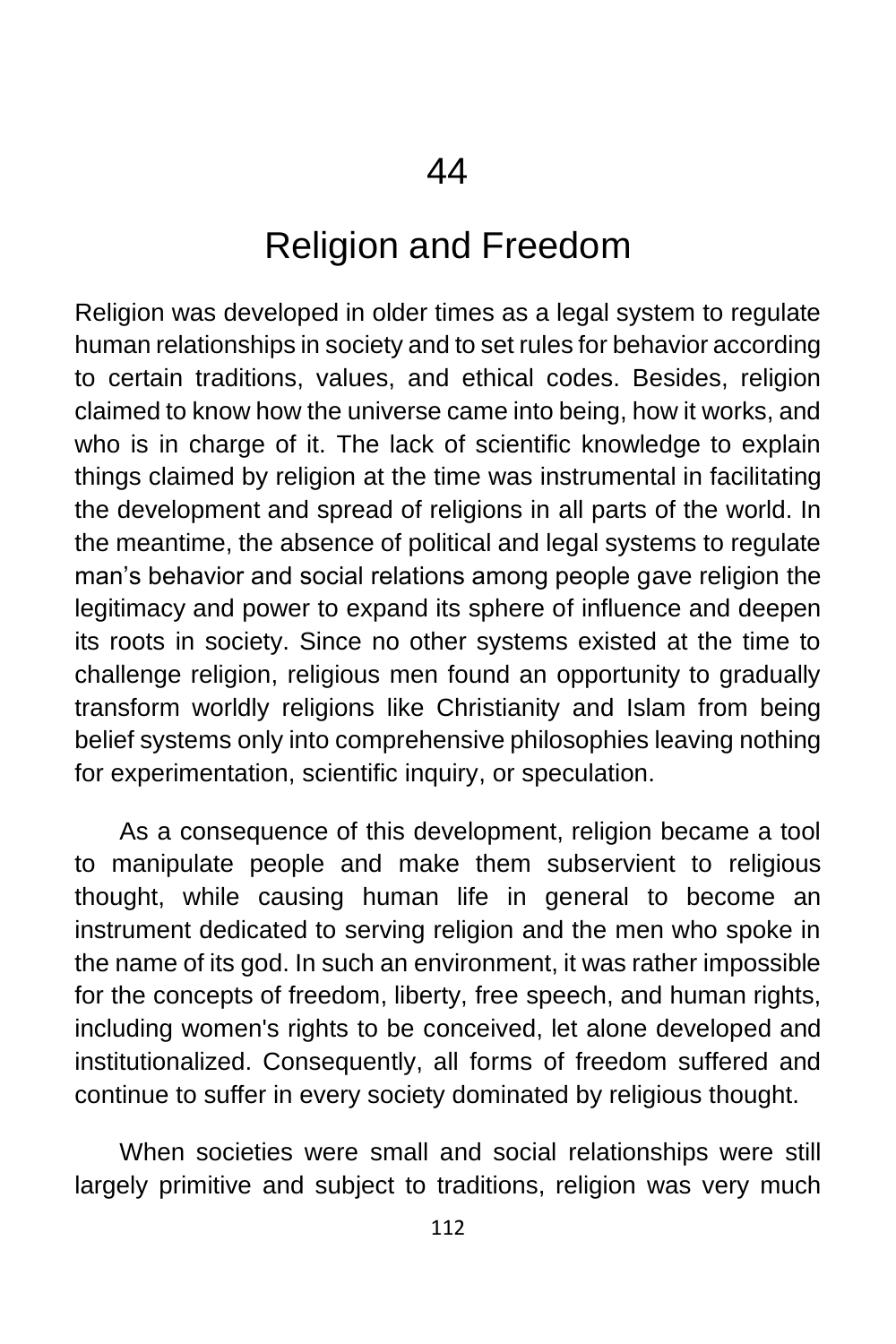needed to create communities and give meaning to life and a sense of direction to people. During tribal and early agricultural times neither government nor law existed; religion was the only institution to provide a code of conduct to make people more civilized and community life more peaceful and productive. Religion reduced the level of enmity in older societies united by faith and transformed harsh social environments into more hospitable ones where people were able to live and interact with each other without fear. In the meantime, the lack of religious diversity enabled religion to achieve its goals in each society it dominated.

Religions in general claim to be the only belief systems capable of giving life meaning and explaining its complexity, as well as social systems capable of regulating human behavior and guiding people to live moral and rewarding lives. Some religions insist on owning the whole truth regarding the creation of the universe and man's place in it, and what lies afterlife. Such claims and people's belief in them have made scientific speculation about the past and the future largely unneeded, and often unacceptable, if not a heresy. As a result, religion became a bind that ties people to certain notions, assumptions, and claims that could not be proven. And since people tied to a rigid set of convictions are unable to think freely about the future and plan for it; strong believers found themselves happily enslaved by men who are busy manipulating them instead of helping them to live moral and productive lives; the changeless ideas and rituals and symbols of religion made people content and gave them peace of mind.

For humanity to become free of its binds it needs to transcend all ideologies, and reduce the role of religion in human life to what it meant to be; a social system to govern man's relationship to his god without mediators; and an ethical code of conduct that guides people to do good deeds. In older times, when religion was a mere social system, it served humanity well, uniting people and creating communities of faith where social justice, harmony, and tolerance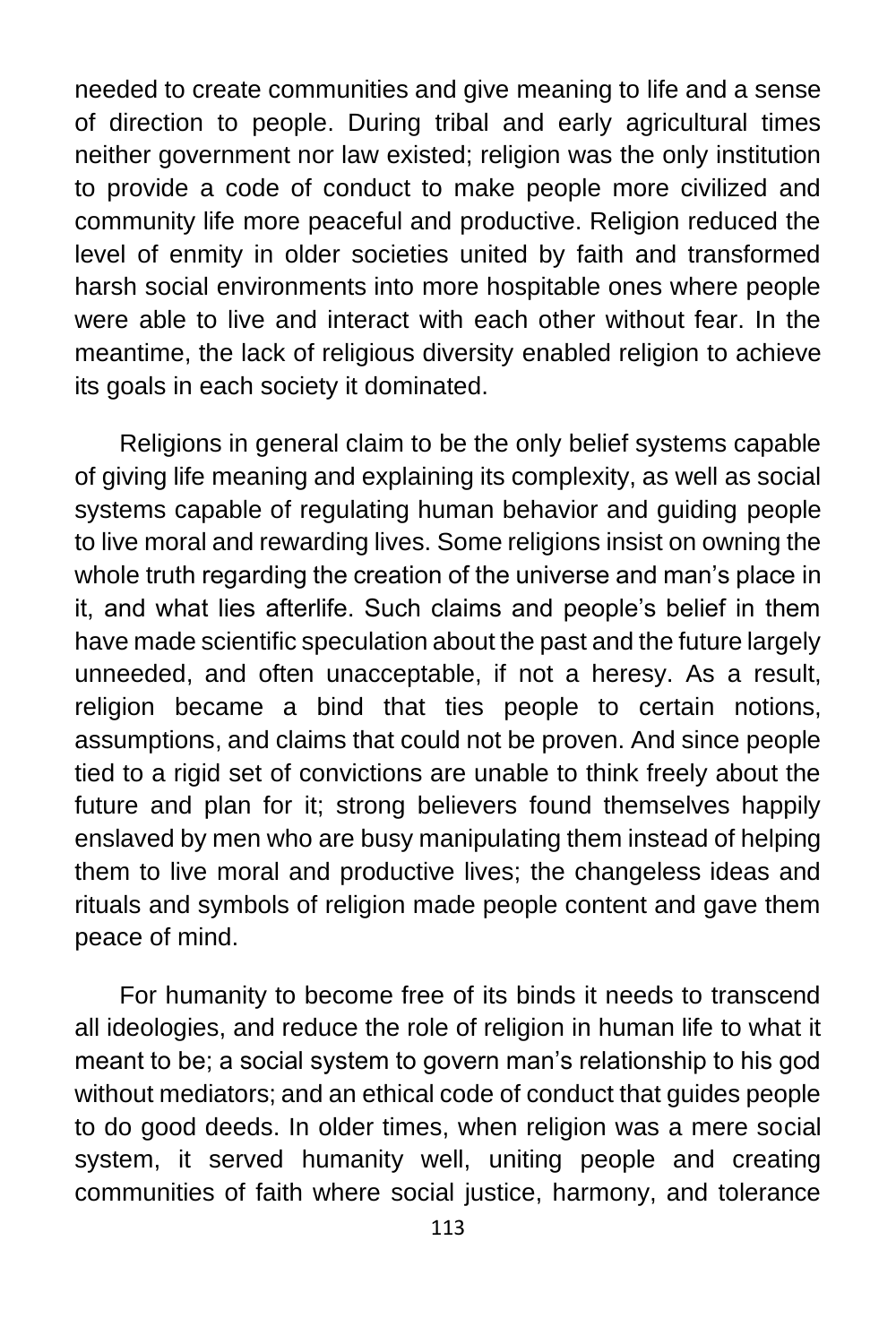largely prevailed. In contrast, when religion became an ideology, it made religious communities exclusive, transforming harmony and tolerance into enmity and hatred; and because of that, it precipitated countless wars and caused the death of millions of people needlessly.

Today, there is no religiously conservative society or a group of believers that tolerates dissent or is socially progressive, or politically open, or scientifically advanced, or economically developed, or technologically innovative. Also, no socially conservative society provides an environment where its members feel free to think and write and publish and pursue happiness without fear; and no religion considers the followers of other religions as equals or treats them as such. If humanity fails to transcend religion in its ideological form, man will not be able to enjoy freedom, live life as it is meant to be lived, reach his potential and employ his talents and creativity to serve a culturally diverse society, or attain the level of humanity he is capable of attaining and deserves to enjoy.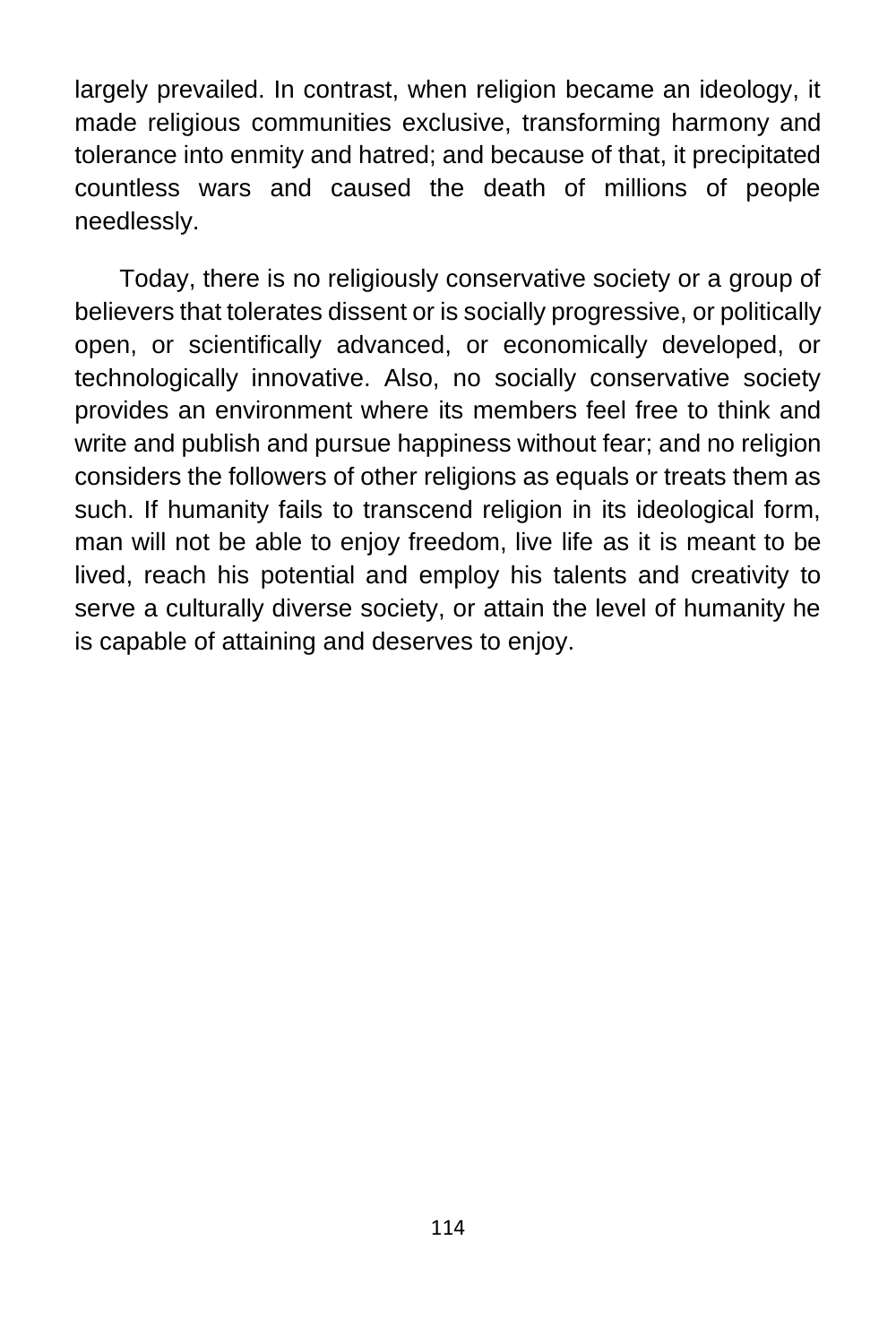# Creativity in History

During the transition from the agricultural age to the industrial age, which lasted about 300 years, (1450-1750) Europe witnessed intense intellectual, philosophical, political, and cultural creativity. In the process, this creativity caused fundamental and irreversible social, cultural, political, and economic changes that paved the way for the industrial revolution. However, the philosophers, thinkers, and reformers who dared to challenge the teachings of the Catholic Church at the time and promote change were harshly punished; many of them were tortured or killed by the church and its men. While those reformers were fighting for humanity and justice and rationality, the church was fighting to preserve the status quo and protect its economic interests and control of society. Nonetheless, science, rationality, and humanity triumphed at the end, and the church was defeated; consequently, its role in the life of society was vastly reduced, particularly after separating state and religion from each other in Europe in 1648 after some 80 years of religious wars.

This great transformation happened while people had no modern communications or transportation systems, and no mass media or freedom of speech. The absence of central states having strong armies and police apparatuses had enabled thinkers and philosophers and scientists to spread their ideas across the continent and cause the transformation process to run its course. However, this transformation was helped by the invention of mechanical printing which facilitated the publishing of books and the spreading of knowledge and new ideas. The state at the time, just like the church, had none of the means of control and suppression which the modern state of today has. These institutions are an army, a police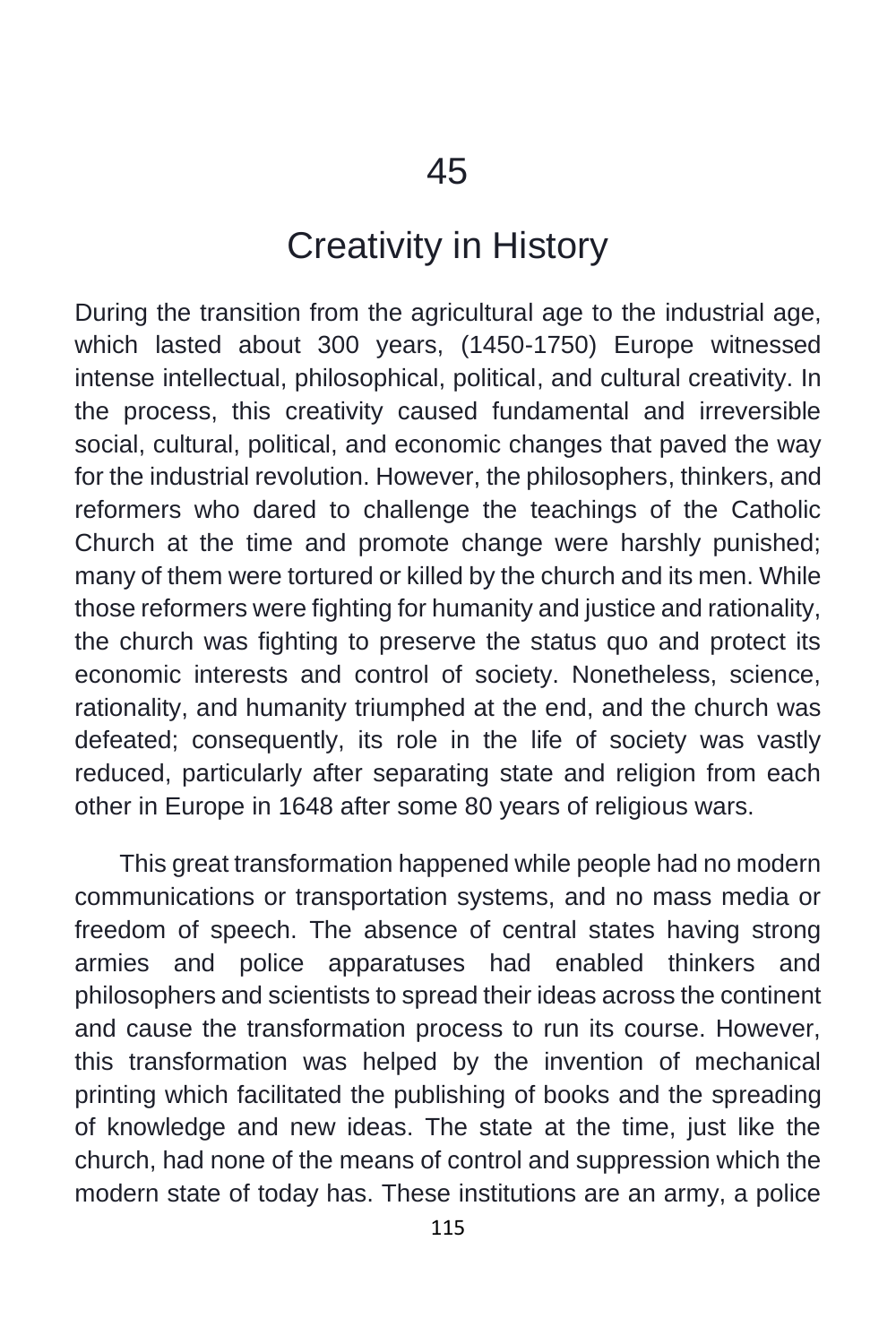force, an intelligence apparatus, a bureaucracy, and an official media to inform, manipulate, and misinform the public.

Today, we are passing through another transitional period that promises to take us from the industrial age to the knowledge age within a few years from now (2019). However, it seems that this transition is characterized by intellectual rigidity and timidity instead of intellectual creativity and openness; it is, therefore, less likely to witness the kind of intellectual and philosophical creativity that characterized the last historical transition. This is largely due to the great advances in communications and information systems that tend to limit rather than facilitate the spread of new ideas and thought-provoking views. And in an attempt to defend the status quo and oppose change, the mass media work hard to falsify the consciousness of people by creating and spreading fake news. But fake news causes the public to lose trust in the ruling establishment that includes the media itself. The change that the US media is supporting today is not meant to transform society or spread intellectual thought, but to change the political leadership of the ruling establishment that guards the status quo.

However, in so doing, the American media is protecting not the public interest but the interests of the ruling political, military, and economic elites at the expense of the country and people, and humanity. And to facilitate this practice of brainwashing, the media is allowing the old guard to engage in non-stop recycling of old ideas and worldviews that have become a heap of trash that has no practical use anymore.

Every historical transition, when completed, produces a new civilization that brings with it a new society with its unique social and economic structures, and a new culture, and a new economy; all of which are much different from the previous ones. During this process, however, change invalidates the existing laws and ideas and theories and causes the old institutions that represent the pillars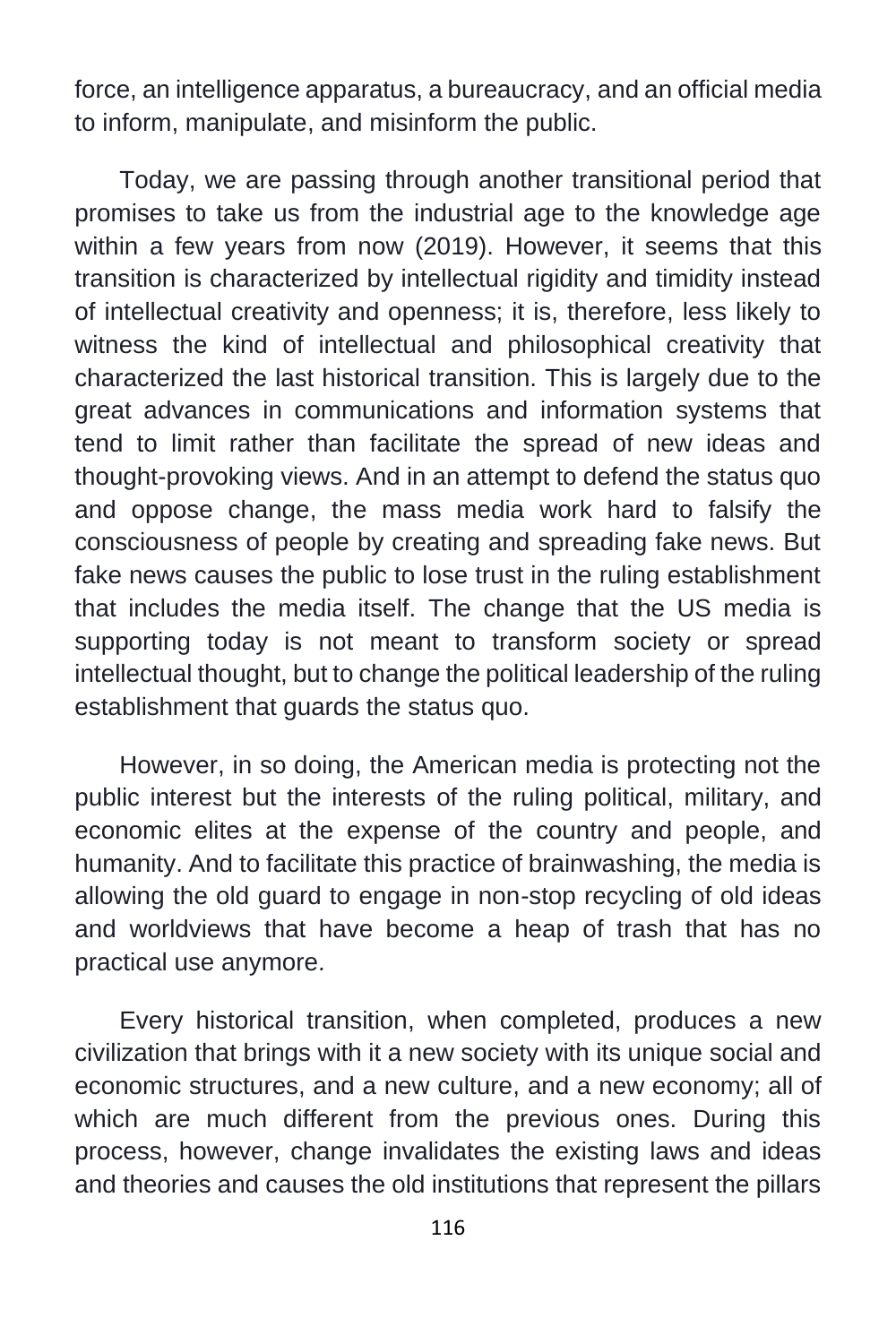of society and state and economy to become largely dysfunctional. Two of the major institutions of the passing era that have become largely dysfunctional are democracy and capitalism. And this creates a need to restructure these institutions or replace them; otherwise, the chaos and loss of direction that characterizes national politics and social relations, and economic uncertainty will continue until the breakdown of the existing system and probably the downfall of the ruling elite.

If one considers life during the pre-industrial times, neither the agricultural age nor the tribal age had democracy or capitalism; these institutions are products of the age of industry and its unique society, culture, economy, and civilization. And since we are entering a new age, the democratic and capitalist systems must be restructured or replaced. To clarify this point further, we need only to consider what happened to the clan which was the unit of the agricultural society; it disappeared and was replaced by the nucleus family in the industrial age. And as the knowledge age advances, the nucleus family is being replaced by the individual as the unit of the new knowledge society. In the meantime, capital and its forms and role in the industrial society have changed; as industrial plants and powerful labor unions are disappearing, services and the individual entrepreneur are exploding.

And this calls for new thinking, new ideas, new systems, new laws, new theories, and new roadmaps to guide us into a still uncharted world. Today, the five largest corporations in the world are not industrial corporations that own huge brick facilities and produce cars and radios and airplanes and household appliances, but service companies that produce almost nothing material; they are Amazon, Apple, Google, Facebook, and Microsoft. Therefore, it is expected that the movement toward the breakdown of the democratic/capitalistic system will continue until the American state with its three branches of government recognize what is happening and turn their attention to transforming the existing social order;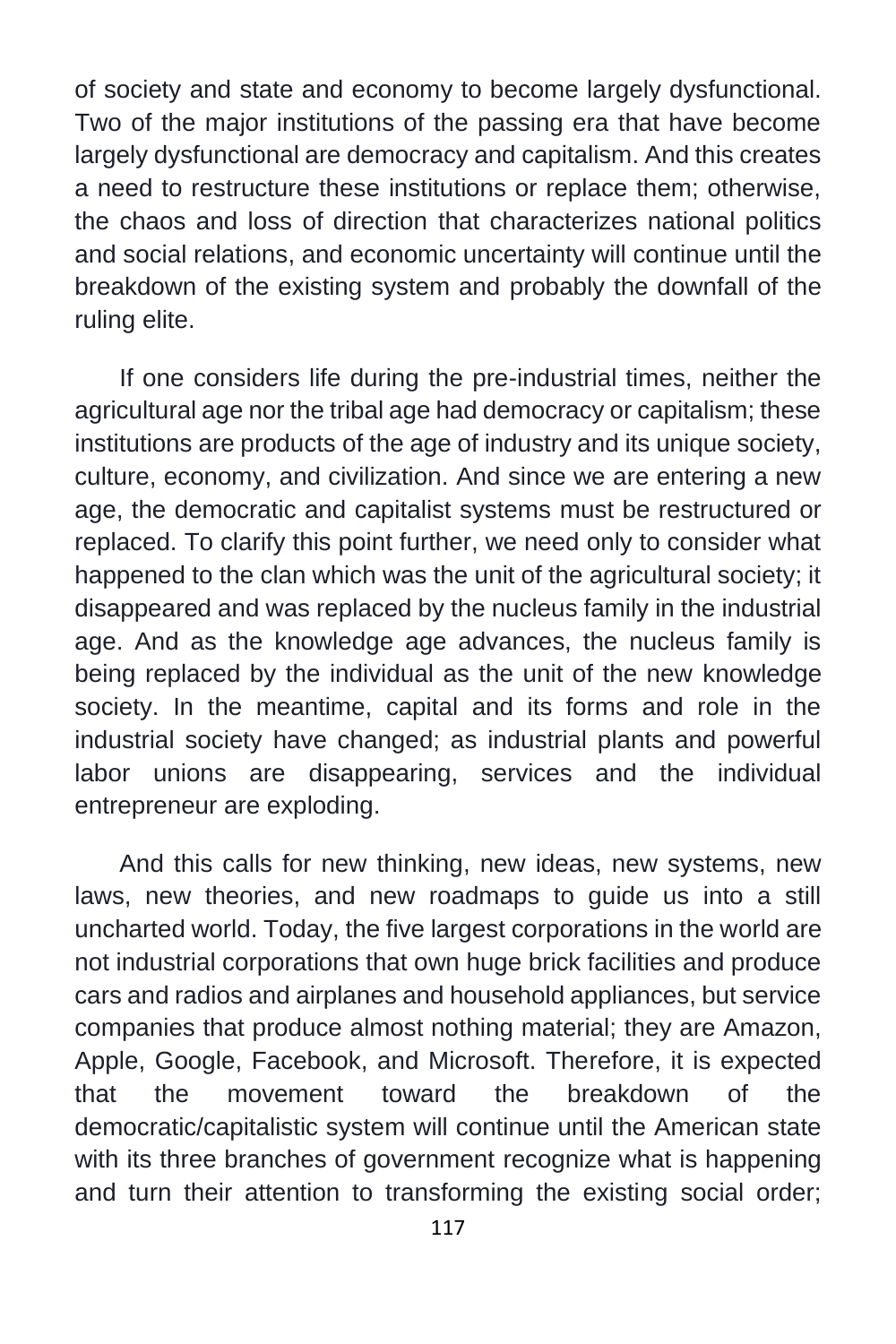otherwise, the system will soon lose whatever life is left in it and dies due to a heart attack. With the ideological polarization that divides US politics and politicians and most people, and because of the revival of racism and discrimination against nonwhite minorities, it is hard to imagine how the system could survive for long without fundamental restructuring, or even fade away and die peacefully.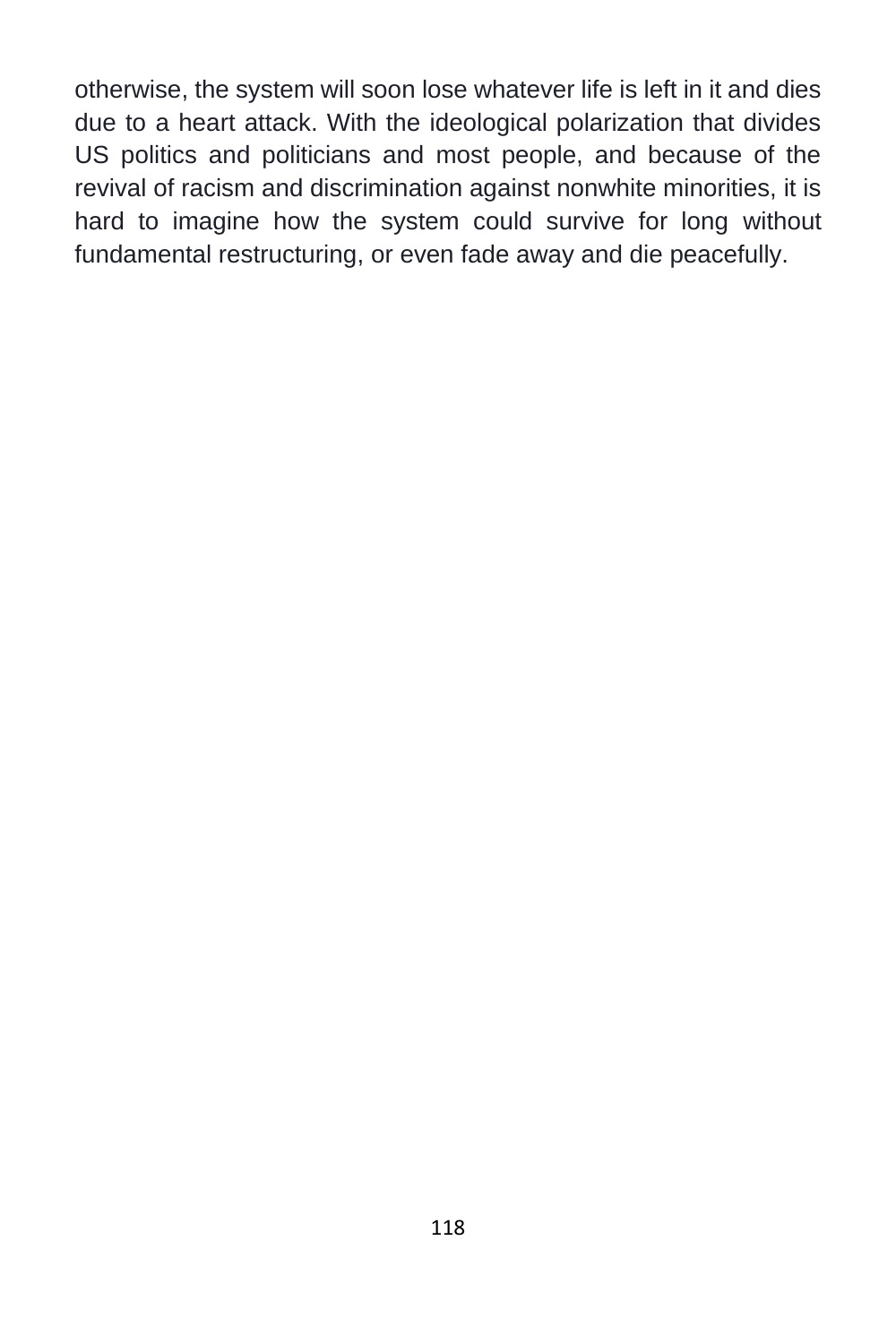## Dictatorship and Human Rights

Dictators who emerged in the wake of the national independence of many Third World countries made most citizens victims of cruel political and economic systems, as well as prisoners of traditional social orders and oppressive cultural environments, and outdated educational systems. Human rights are abused, dissent is suppressed, freedoms are confiscated, and the rights of people are an exclusive privilege that rulers monopolize. The concept that rights are given at birth and that all citizens have equal rights was never established, promoted, or even seriously considered by Third World dictators or the systems they established. And since absolute power corrupts absolutely, political and economic corruption spread and became structural; and with time, corruption became a normal state of mind shared by most citizens.

Traditionalism has played a role in encouraging the new rulers to become authoritarian, allowing them to monopolize political power and use it to gain economic power and to employ both to suppress and oppress the masses and confiscate their rights. Nepotism is only one aspect of traditionalism that regards favoritism and discrimination against others as legitimate acts, particularly in societies that live in pre-industrial times. People with the right political and social connections are likely to get the jobs they desire and whatever favors they may ask for. People without the right political or social connections are unlikely to get the jobs they deserve or be granted favors they may badly need. And to get what they are entitled to in an unjust society, ordinary people are often forced to pay bribes and submit to denigration and humiliation by state representatives who run the bureaucracy.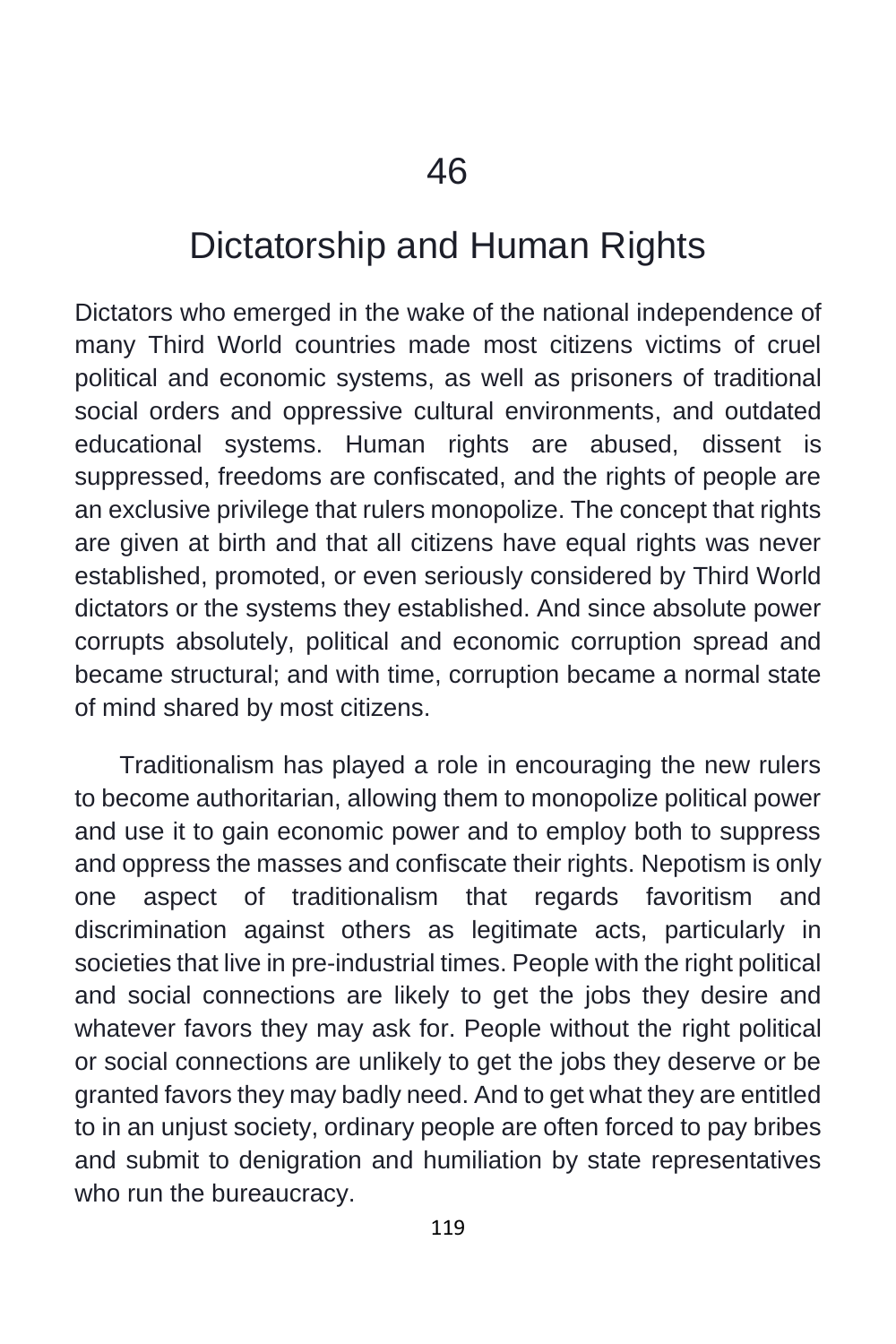Generally speaking, regimes ruled by dictators tend to view every independent thinker as a threat to its existence; they tend to say, "He thinks, so he is a traitor"; and traitors usually face one fate: isolation and deprivation or imprisonment in dark prison cells. As for the traditional nationalist forces in society that see political and economic independence as the ultimate goal, they tend to view every thinker who calls for freedom, democracy, and equality between men and women as a foreign agent not to be trusted; they tend to say, "He thinks, so he is a foreign agent"; and foreign agents usually have one fate: to be shunned and discredited or forced to immigrate. Meanwhile, conservative religious forces view such individuals as infidels betraying religion; they tend to say, "He thinks, so he is an atheist"; and atheists have only one fate: to be eliminated or, if they're lucky, to end up living in exile and dying in obscurity.

Because of this treatment and attitudes, a large portion of the highly educated men and women of the Third World were forced to leave their homelands and seek refuge in Western countries, particularly in Western Europe and the United States. Also, millions more, despite being largely unskilled and uneducated, had to emigrate to earn a living and get a taste of the freedom and education that others enjoy. As a consequence, most Third World nations today suffer from a serious brain-drain problem that makes attempts to develop the national economies and institutions and transform traditional cultures very difficult indeed.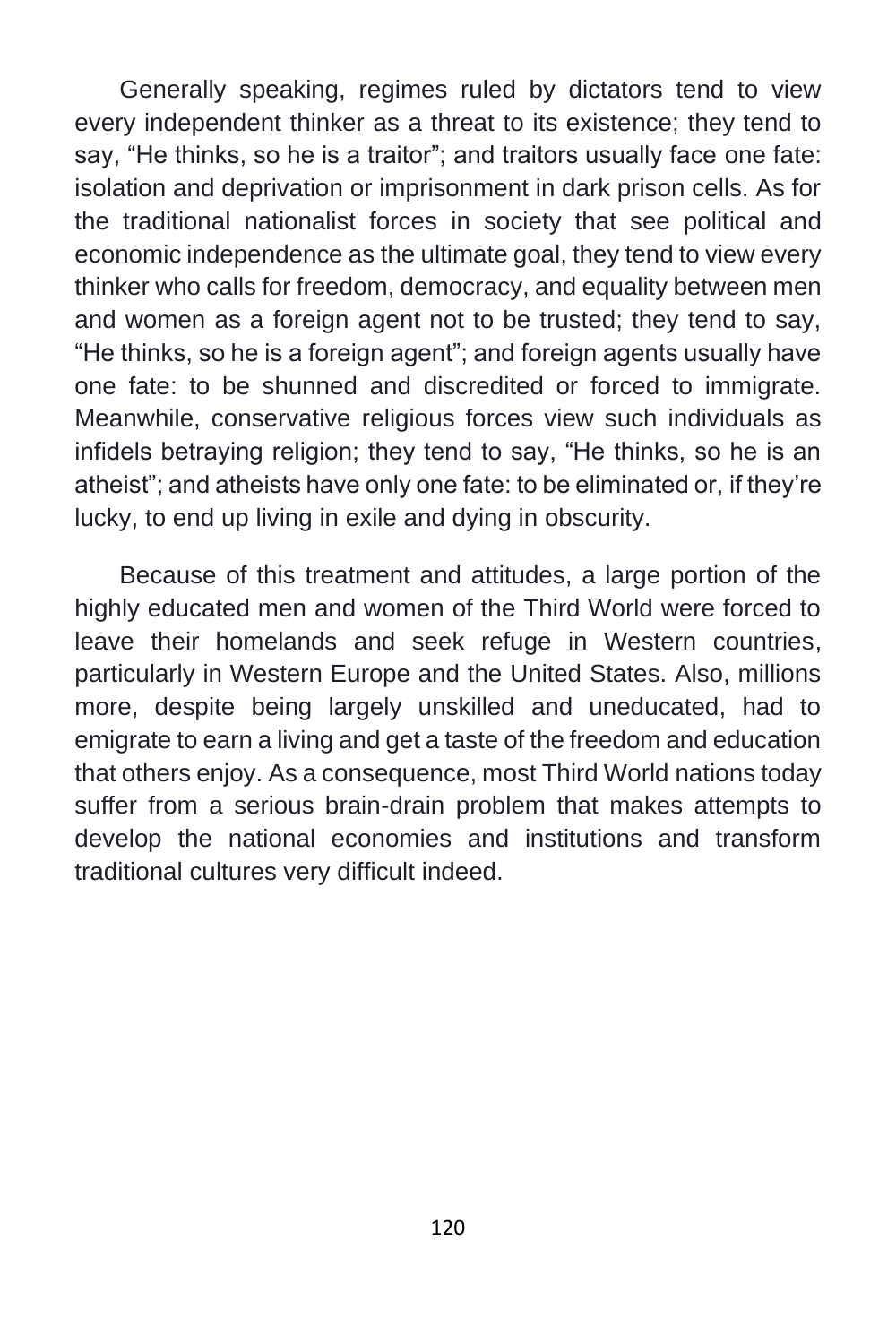## Dreams and Freedom

Poverty is the mother of all social ills, of which despair, ignorance, and abdication of rights are only a few; people in need are unable to think of anything except how to survive one day at a time. And this forces most of them to work for more than one employer to make enough money to support themselves and their families. Poor people also lack the financial resources to send their children to good schools, causing their children to grow up with little education to enable them to climb the social ladder and move a step upward. As a result, poor people usually get tired of life, often abdicate their rights to free themselves from worrying, seldom participate in elections or public life, and therefore, live most of their lives in desperation. Most children born to poor families stay poor for the rest of their lives, and most children born to rich families stay rich for the rest of their lives. Today in America, the average lifespan of rich people is about 15 years more than the average lifespan of poor people.

On the other hand, injustice is the father of anger and outrage that drives people whose rights are violated to demand justice. But no people can recover lost rights peacefully in societies where injustice prevails as a state of mind. Consequently, injustice leads to radicalism and often to extremism and violence as well. And since the majority of radicalized people tend to be poor, they often resort to destroying the unjust system that controls their lives rather than reforming it. However, no deprived minority can reform an unjust system by itself. And since minorities are seldom able to work together, sabotaging a system or revolting against one becomes the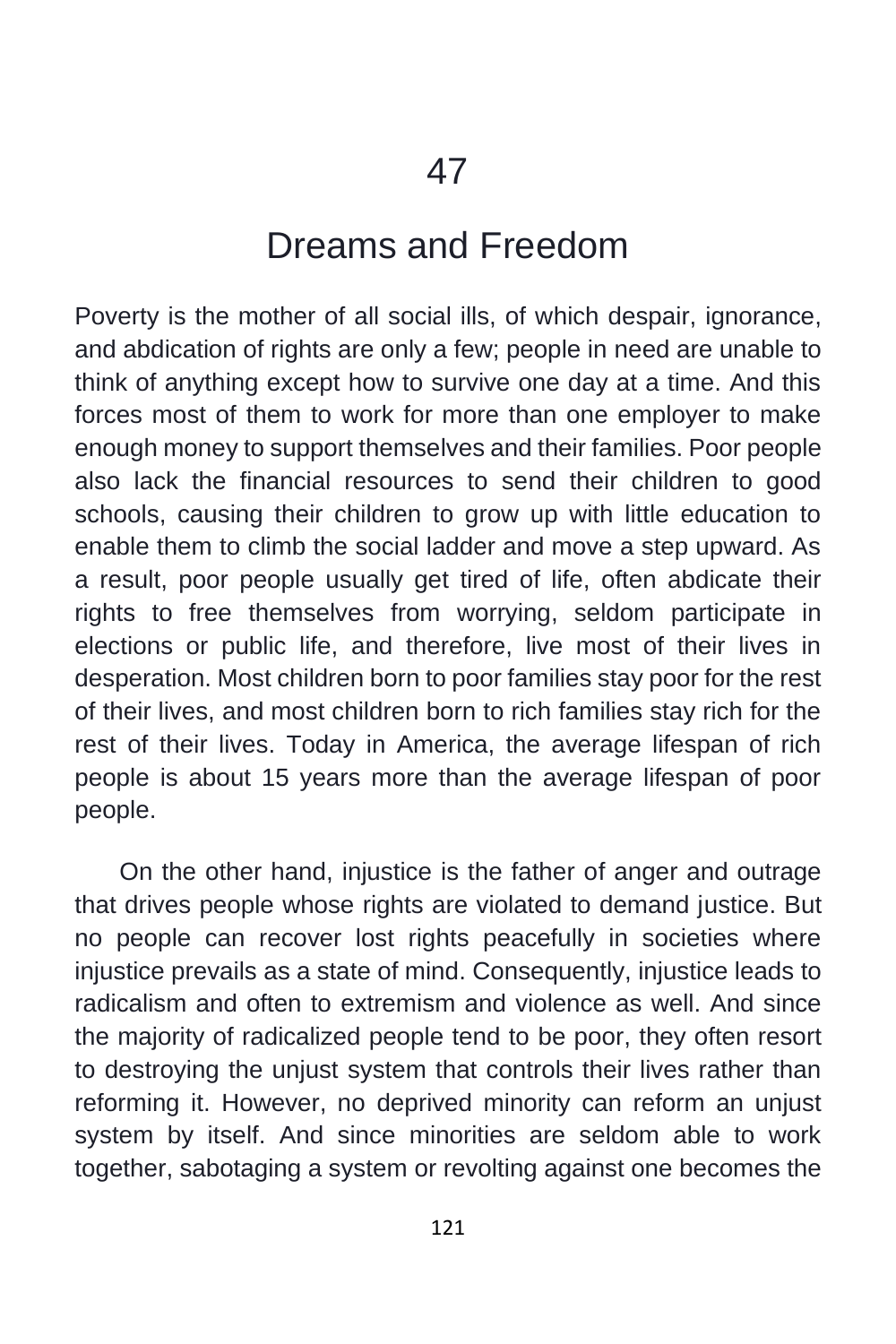only way to destroy it and force society to rebuild a new one where justice prevails. Nevertheless, history tells us that such revolutions have little chance of succeeding; and in the process of failing, they often cause bad situations to get worse. The millions of Latin American immigrants to the United States and the millions of Middle Eastern and African immigrants to Europe prove that neither peaceful nor violent revolutions against tyranny and injustice have succeeded in this age.

For people to free themselves from whatever chains that limit their freedom and ability to think and live dignified lives, they need to dream of a new future and concentrate on planning for a better future and work hard to construct it. There is nothing that can help people in distress more than dreaming and thinking positively and planning constructively. However, dreaming and thinking positively can only be attempted in societies that have a margin of freedom to allow people to think loudly and dream comfortably, which means that people need the basics of security and stability. Besides, society must have opportunities that give desperate people hope that changing their lot in life is possible. While forces that limit the potential of people in most societies are socioeconomic and sociocultural, in poor societies such forces also include sociopolitical binds that tie them to poverty, injustice, and anger. The need, therefore, is for a new vision to transform the existing unjust social, economic, and political orders, and create sociopolitical processes to make change peaceful and rewarding.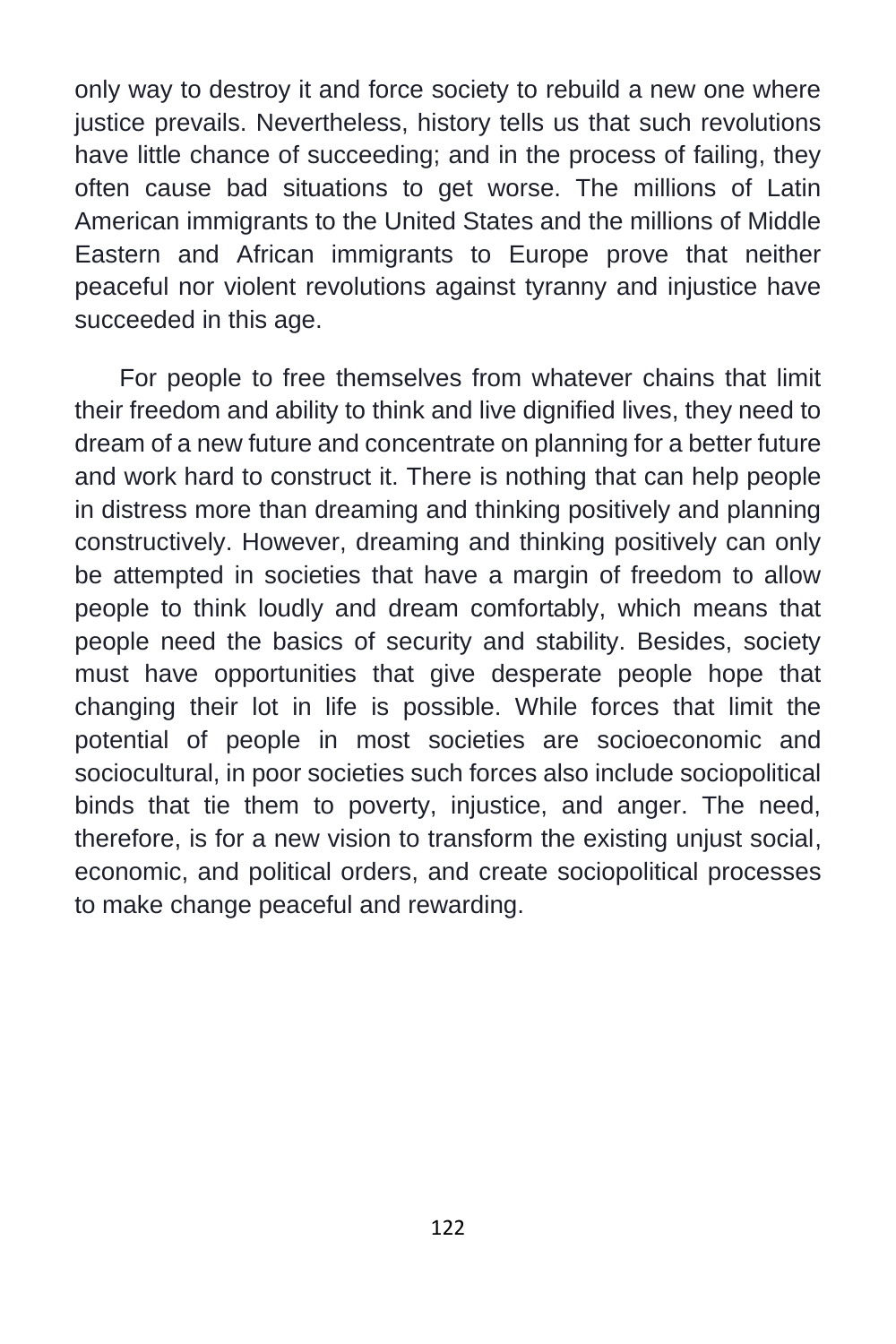# Education in the Knowledge Age

Anytime we fail to learn something new, we become less educated and less knowledgeable compared to most other people, and thus less able to compete and live productive lives. The reason for becoming less educated and knowledgeable is because most other people continue to learn and gain more knowledge and experience day by day. Anytime we fail to produce something of value to us and other people, we slip behind those who continue to produce more; and due to such failure, we become relatively poorer and more dependent on others. Any day we stop moving forward for any reason, we lag behind others who keep walking without looking backward. And this, in turn, causes the knowledge and income and wealth and power gaps that separate us from most other people to widen and become, over time, much harder to bridge and overcome.

Anytime we fail to learn something new and produce something of value to us and others and climb the civilization ladder, we become less able to live in our times, enjoy what it has to offer, and contribute to the making of human history and civilization. And when we become less able to contribute to shaping the future, we become less civilized in the eyes of the world, if not the barbarians of the present. And that causes us to become frustrated and less able to think positively and creatively to reconstruct our shattered individual and societal life. Frustration and anger undermine the human capacity to think rationally and do what is needed to be done to catch up with the people who continue to accumulate more wealth and knowledge and thus more economic and political power.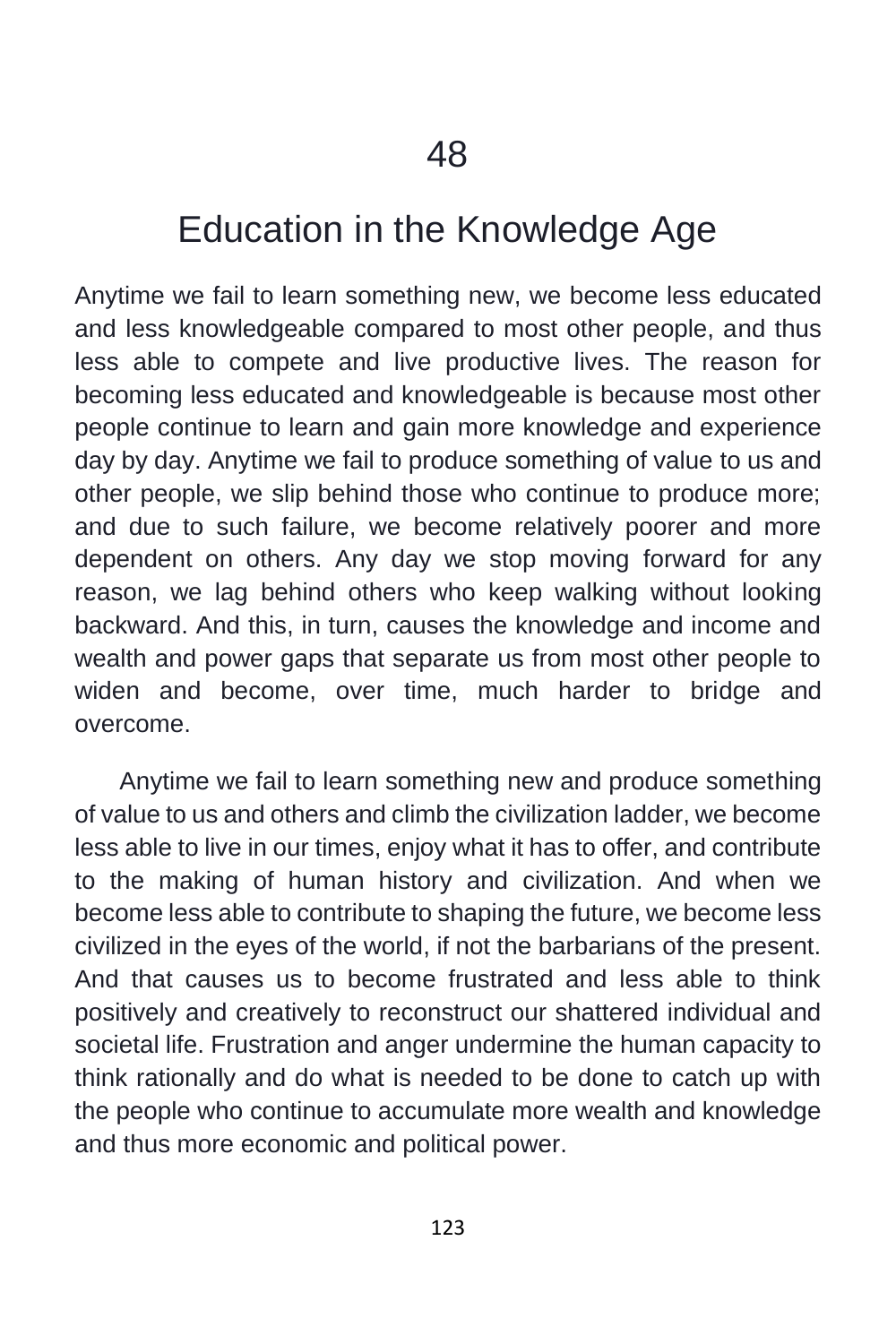As we approach the end of the transition period separating the industrial age from the knowledge age, all societies have become less structured and less homogeneous than before. Societies are today divided into socioeconomic classes and sociocultural groups. While socioeconomic classes reflect disparities in income, the current trends of change are causing the income and wealth gaps in every society to persist and widen. On the other hand, sociocultural groups reflect differences in ideological convictions and disparities in education levels and knowledge. Socioeconomic disparities create conflict in society between rich and poor that lends itself to mediation that often leads to peaceful resolution; this is possible because mutual interests tie socioeconomic classes together, forcing them to compromise to avert fights that produce more losers than winners.

In contrast, sociocultural differences create conflicts that often do not lend themselves to compromise solutions, because sociocultural groups have almost nothing in common to tie them together. And when sociocultural conflict escalates it leads to extremism and often violence that undermines the capacity of society to live a normal life. Sociocultural conflicts rarely end before one group destroys the others and creates a closed society ruled by an ideologically oriented leadership that governs with an iron fist. And since neither freedom nor tolerance nor respect for human rights is possible in an ideologically governed society, normal life cannot exist. And that causes people living in such societies to live in a state of constant fear, unable to think rationally or positively or develop their economies and cultures and make substantial progress in most fields of human endeavor.

People who fail to acquire special skills and good education are unable to compete in the fast-developing knowledge age; and therefore, they are destined to lag behind those who have the right education and skills in high demand. In contrast, people who learn special skills and get quality education, which the knowledge age economy and the global market demand, are destined to succeed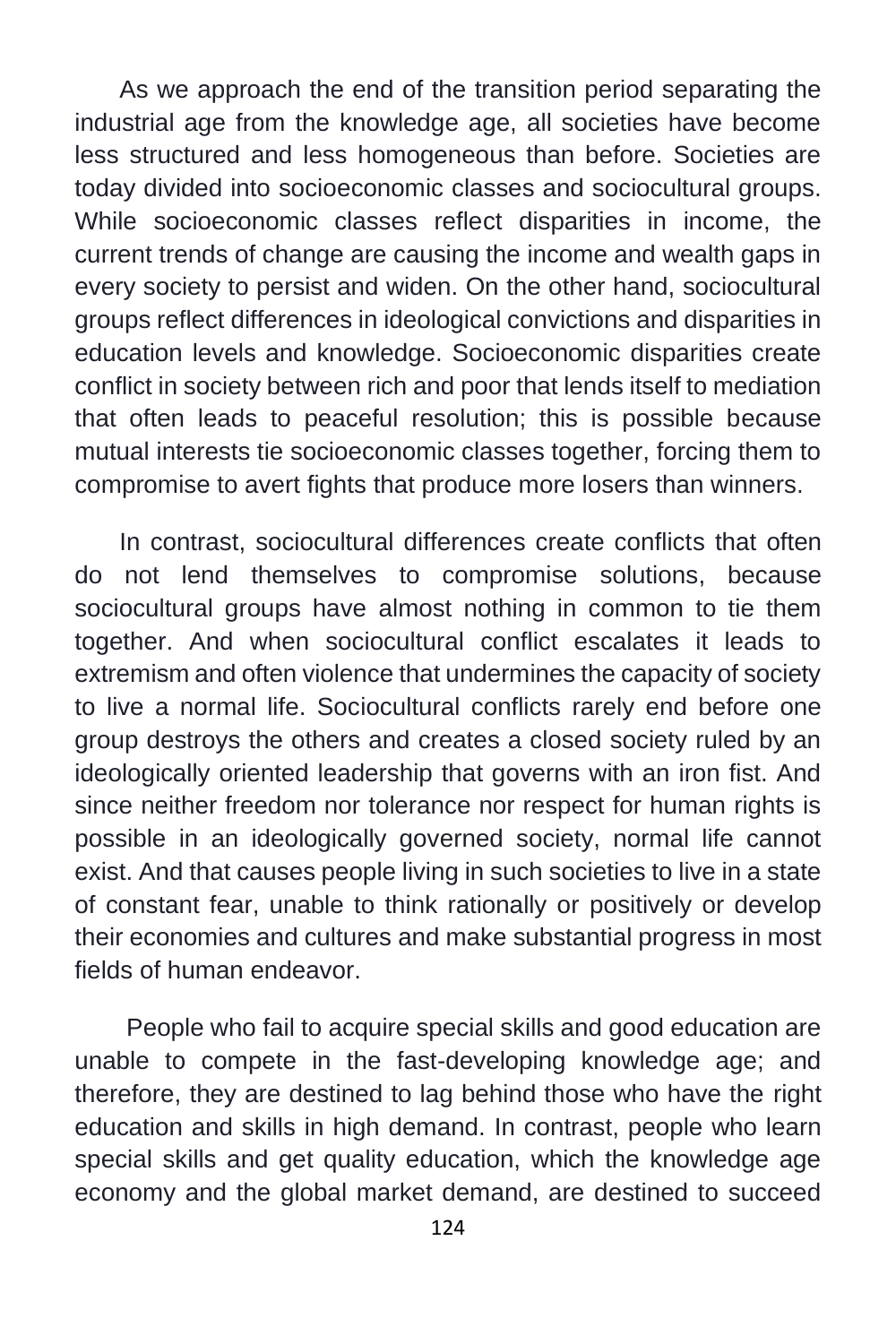and prosper, regardless of their color, nationality, religion, and place of residence. Knowledge people have become capitalists without having a lot of money in their banks; they have knowledge that can be sold to the highest bidder and bring substantial financial and social rewards. So people with knowledge and talent can get the jobs they like and have the social status they aspire for. This is why the knowledge people have become the nomads of the new age, moving from one place to another, from one company to another, and from one country to another with ease, enjoying the journey and getting financially and socially rewarded in the process.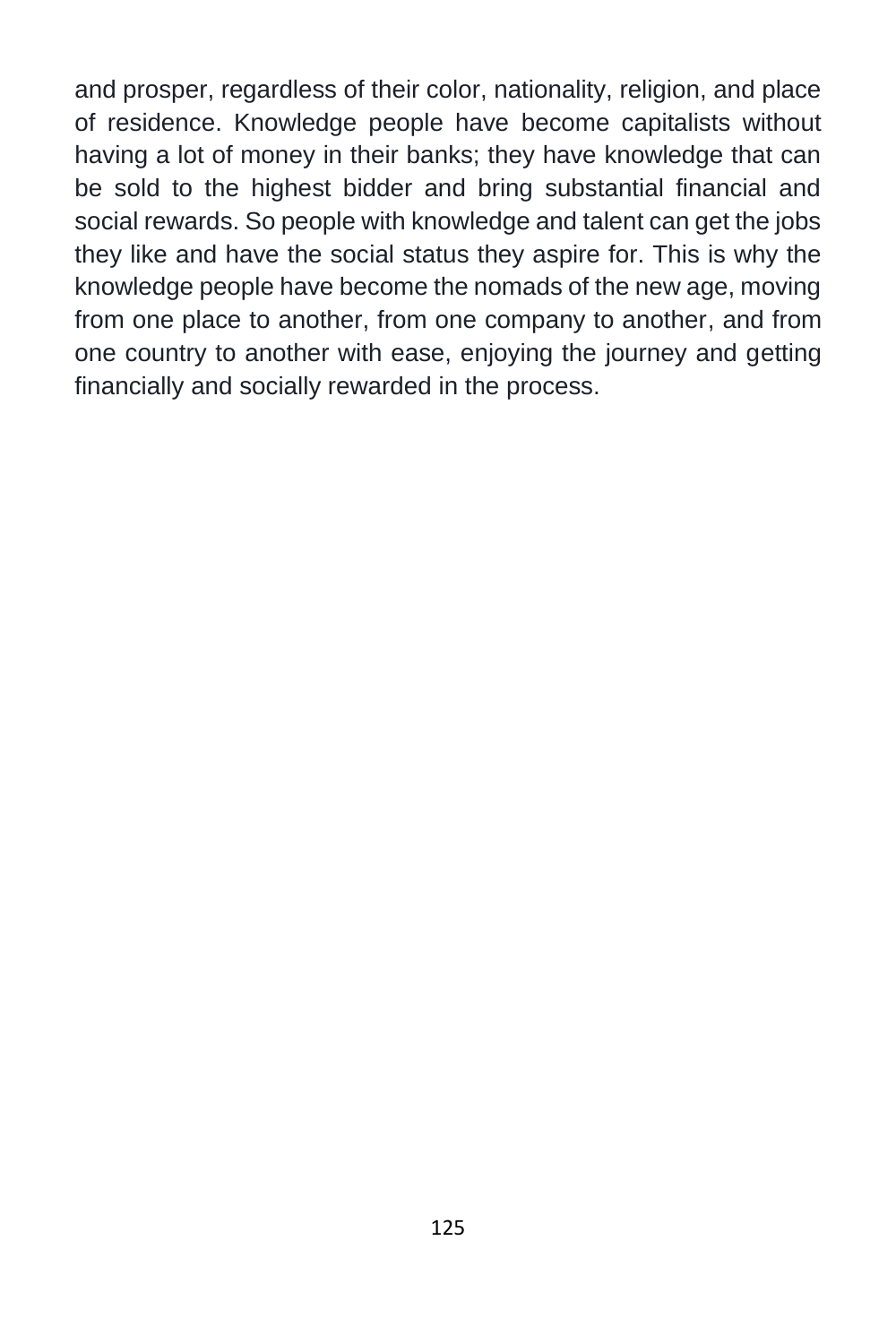# A Dreaming Dream

I have a wishful dream To spend one day in the royal castle Alone, with her majesty the queen Follow her like her little shadow And her big, overblown ego Without being heard or seen

Watch her sleeping, walking, and dancing Listen to her singing, yawning, and laughing Crying like a baby, screaming in her dream Standing naked in front of her magical mirror Hiding behind brick walls and a mental screen

Watch her putting on her gown and crown, and a serious look A queen must be seen elegant, but rather mean Follow her to the balcony as she greets her admirers Laugh as she waves her hands and people scream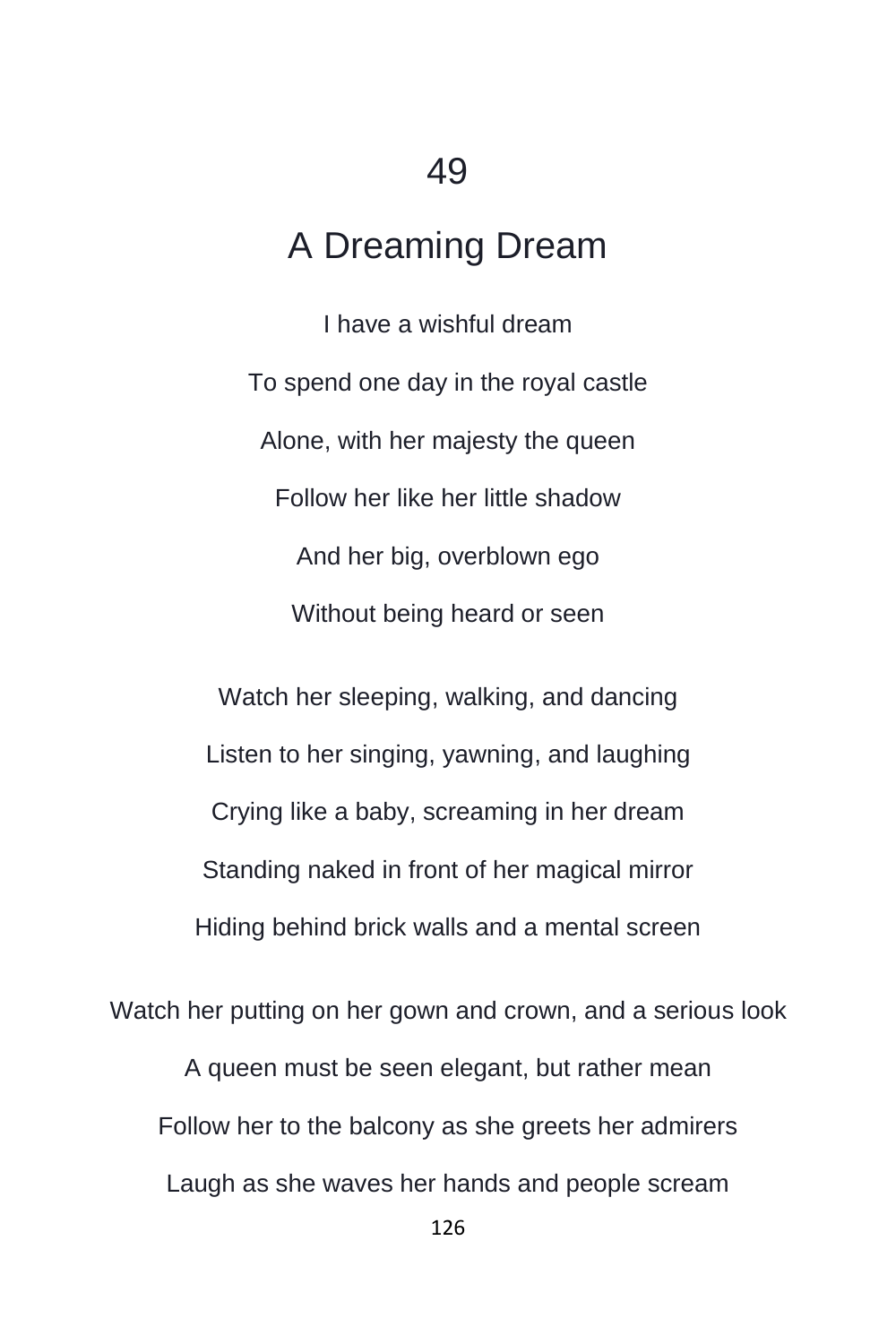Imagination is a beautiful dream never to be seen

Fly to the shantytown hiding in the castle's shadow Share an intimate evening with my favorite queen A woman unashamed to be seen naked, but not mean Eat, drink, read poetry, hug and make love And steal a night from Scheherazade's dream

Walk along the banks of the ancient river Where ducks swim up and down the stream Climb the top of a wooded mountain Sit, think, contemplate and write a poem Listen to nature's music and forever dream

Walk in the forests, deserts, and fields Listen to love birds sing and dance Watch wild animals play the game of life Make passionate love and freely scream

Follow farmers as they pick yellow flowers Admire a woman hiding behind her donkey Protecting herself from the sun's eye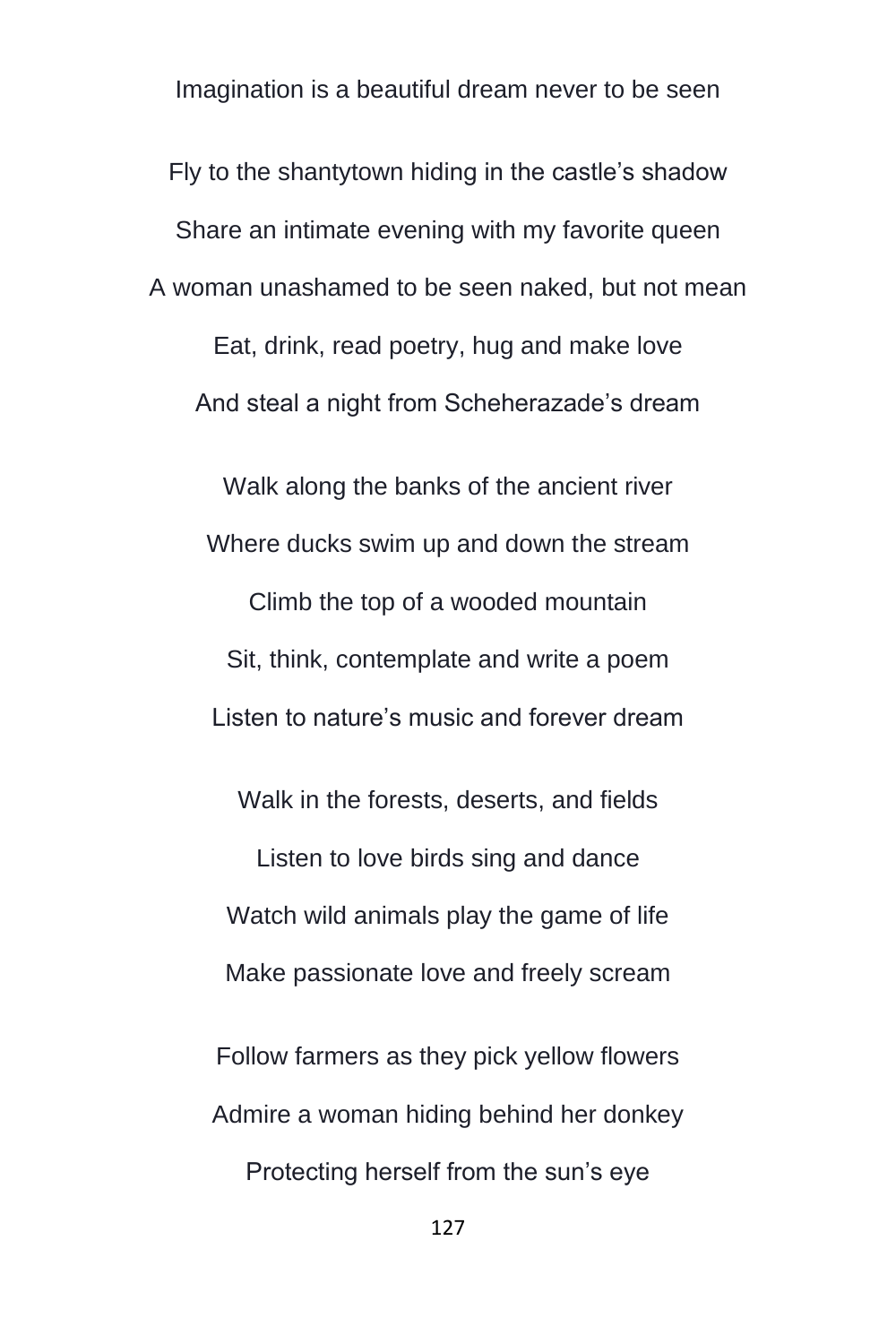Using the donkey's shadow for a screen

Watch taxies rush, trains run, planes roar Boys peddle worry beads, traders make dirty deals Listen to mothers read stories to little children As babies cry for attention and scream

Follow lovers as they swim in the river Enjoy the sunshine on sandy beaches And do whatever they wish in between Look at the blue skies and wonder why So many people miss living life like a dream

Embrace life and sail with the wind Travel up and down every willing stream Learn, teach, succeed, fail, fall and rise again And be the envy of king and queen

Never mind wearing an old dirty shirt A pair of worn socks and shoes So long as the mind is clear The heart is beating and pure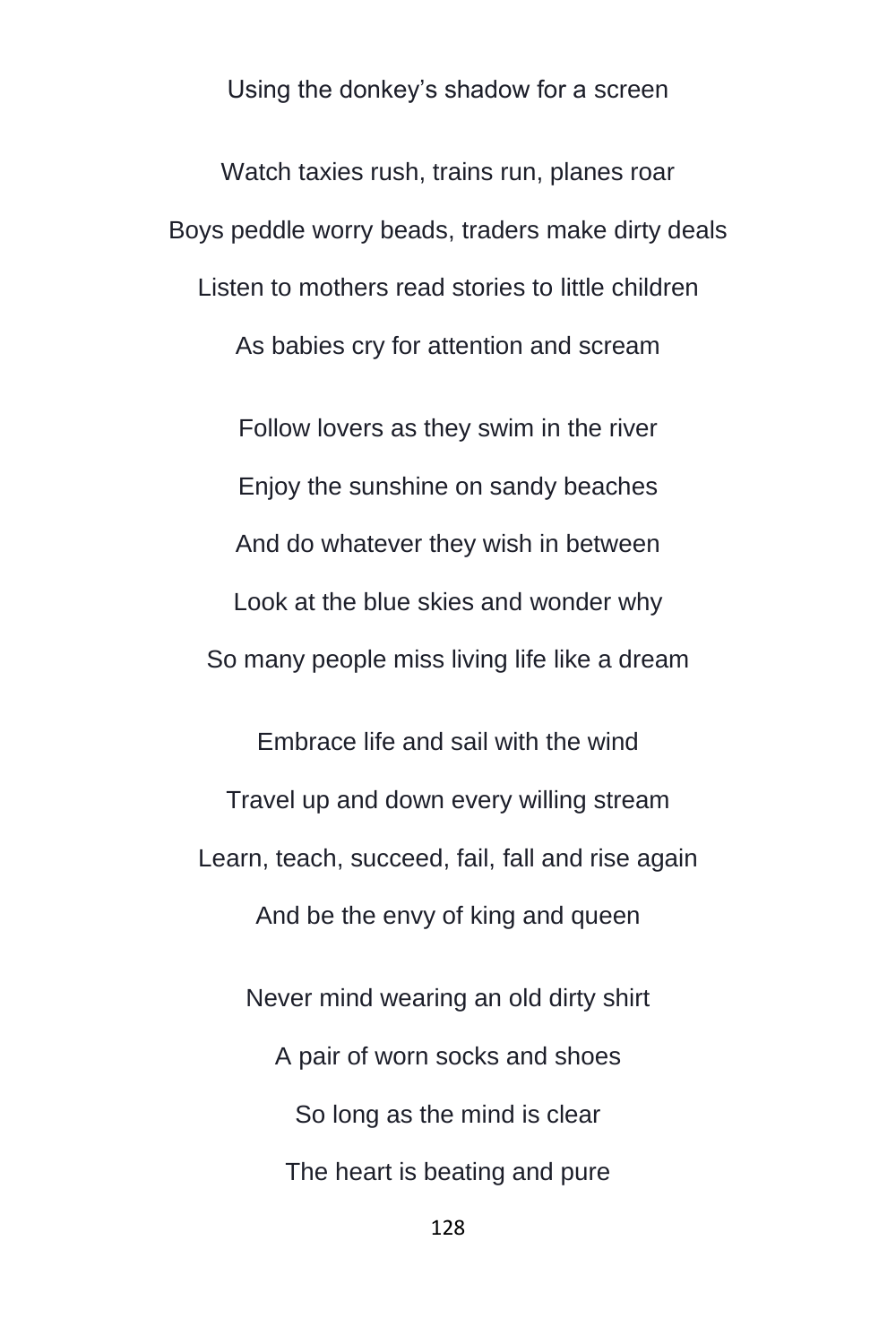And the conscious is clean

Walk along the memory lane and plan How to be every young man's hero And every beautiful woman's dream The man she lives to meet and love And be forever his heavenly queen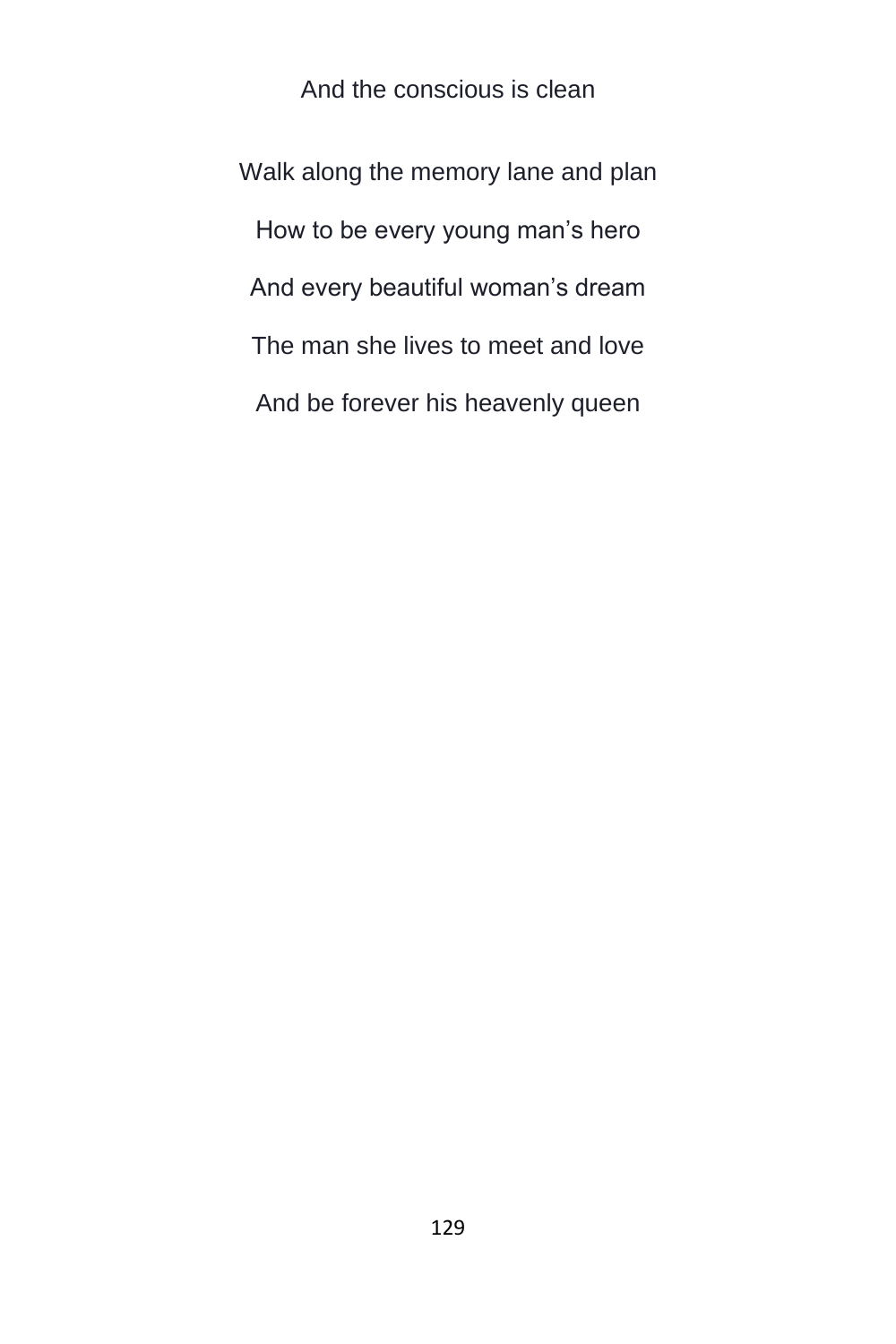#### Freedom and Progress

Whoever does not miss freedom is usually unaware of the meaning of freedom and the role it plays in human life; and therefore, he cannot appreciate the value of freedom and help make others aware of its meaning and value. In traditional societies where women are controlled and often oppressed by men, a mother cannot explain the importance of freedom to her children and help them grow up to live and think like free people. Instead, children are brought up as members of a family normally dominated by a man who represents the sole authority in the house; and as members of a society controlled by a man who represents the highest political or religious authority. Consequently, most people accept willingly being dependent on others and having no choice or a voice in running their affairs.

In such societies, the individual is denied the right to be free, and authority confiscates all the freedom available in society, even the limited freedom that small groups are supposed to enjoy. People are usually treated as slaves responsible for whatever authority asks them to do while having no right to hold authority accountable for whatever it does or fails to do. Freedom, therefore, becomes an asset that rulers own and grant a small portion of it to please and appease the few they like and trust to serve them well. And that discourages most people to do anything that might anger the traditional or political or religious authority, fearing the harsh consequences. Because of such rules, neither individuals nor groups can take the initiative and lead change that paves the way to making individual, group, and societal progress possible. Cultures whose core is religious and others based on grand ideologies such as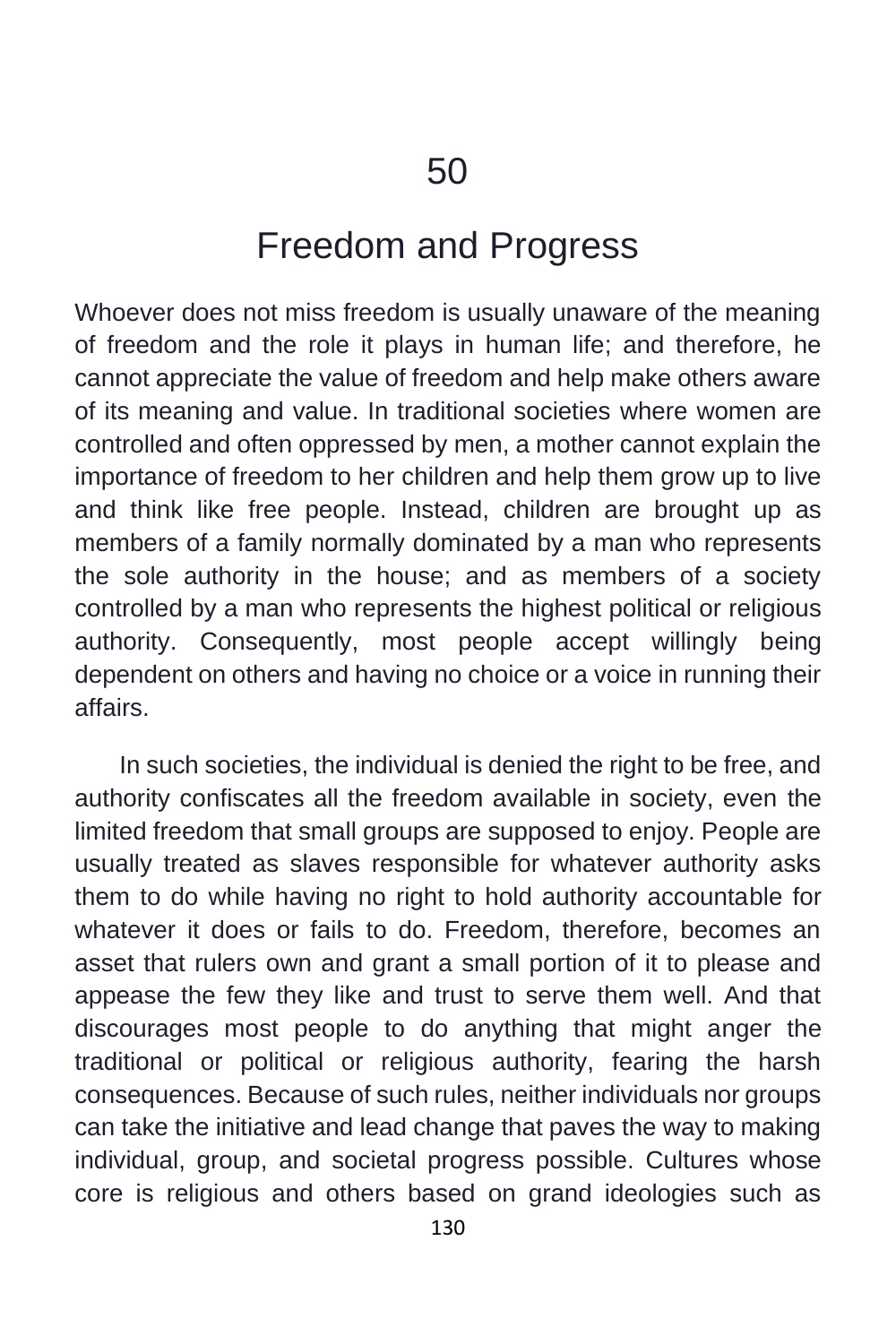nationalism and communism are usually less aware of the importance of freedom and the role it can play in initiating social change and causing progress.

Freedom encourages people to be creative, discover their talents, and utilize them to benefit themselves and society; and by so doing, freedom contributes to making progress in all fields of knowledge and business. Freedom is not the spirit of history only, as the German philosopher Hegel claimed; it is the spirit of humanity, without which no human being is complete. Therefore, freedom must be viewed and treated as a human right, a moral value, and a basic requirement for social, cultural, political, and economic change, and thus progress. Man's longing for freedom and struggle to attain it, nevertheless, does not happen except when he feels that his freedom is being compromised or confiscated. But for a man to reach this conclusion, he must first become aware of the role freedom plays in sustaining his humanity and enriching human life.

This means that freedom and the longing for it, and awareness of its societal role remain a cultural issue, dictating that traditional cultures be transformed to become more open and able to recognize that people have rights and obligations that are equal. This transformation also requires the restructuring of traditional relationships that exist between the ruler and the ruled, and man and woman to reflect fairness, equality, and respect for the mutuality of rights and obligations. And as these values become the rule and not the exception, social progress becomes not only possible but inevitable.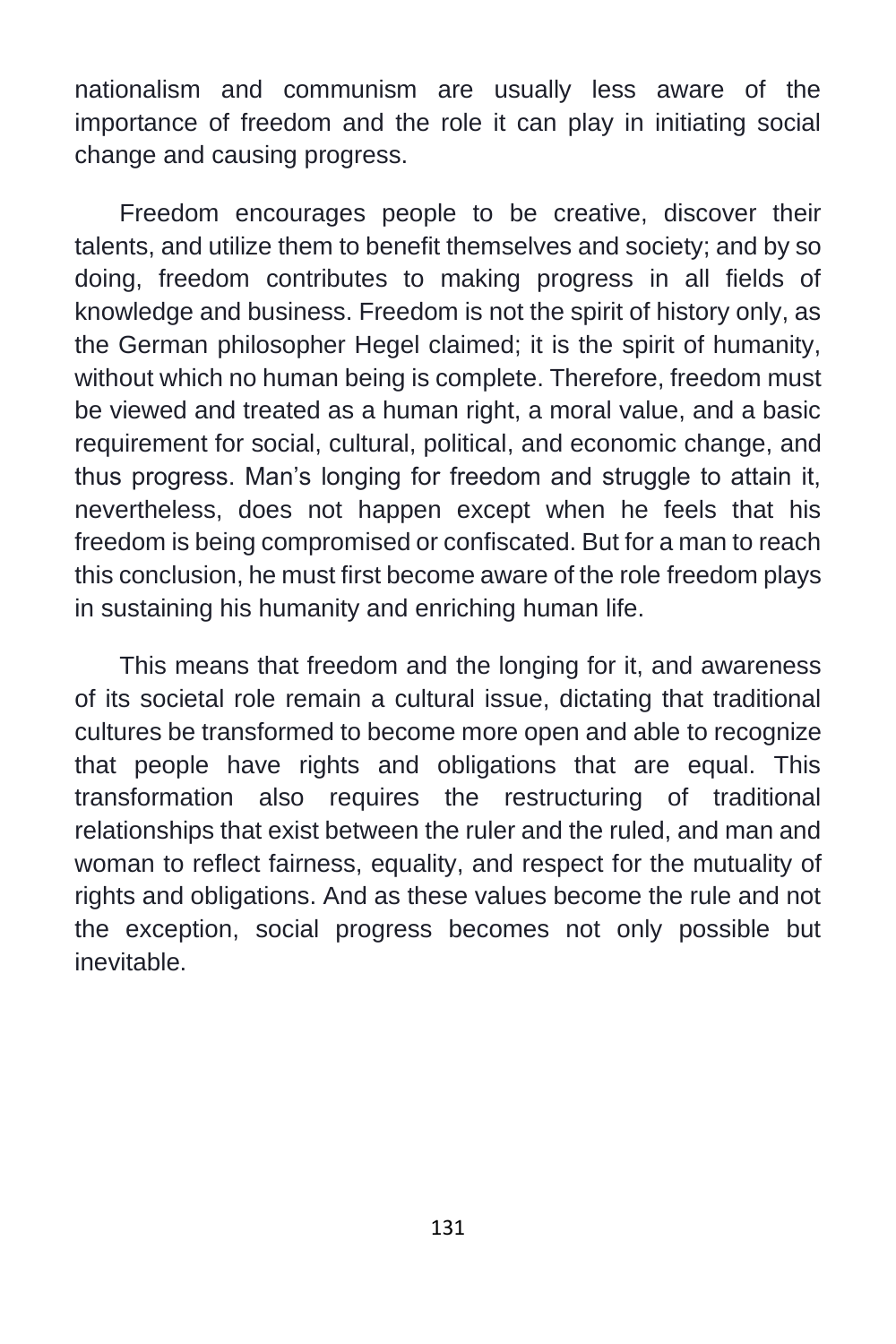### God and Man

A friend student sent me a message quoting the French scientist/philosopher Pascal, in which Pascal says; "There are two kinds of people that one can call reasonable: those who serve God with all their heart because they know him, and those who seek God with all their heart because they do not know him." However, there is another quote attributed to Pascal that adds a third type of people; "those who live not seeking, or finding God." Pascal says that "The first group of people is rational and happy, while the second group is unhappy but rational, and the third group of people is foolish and unhappy."

By dividing people into three categories, Pascal demonstrated that he is rather irrational and probably unhappy as well because no one knows if other people are happy or unhappy, or what makes anyone feel happy or unhappy. Sources and expressions of happiness and unhappiness differ from one person to another, from one culture to another, from one social class to another, and from one age to another. But before commenting further on Pascal's claims, we need to explain the meaning of the word "know". Knowing a person or a thing means having enough information about the person or the thing one claims to know. So if a person says that he knows another person, it means that the first has a close relationship with the second that often includes having lived or worked with him for a considerable time, or having exchanged news and views with him regularly, or having read his works of science, philosophy, literature or otherwise.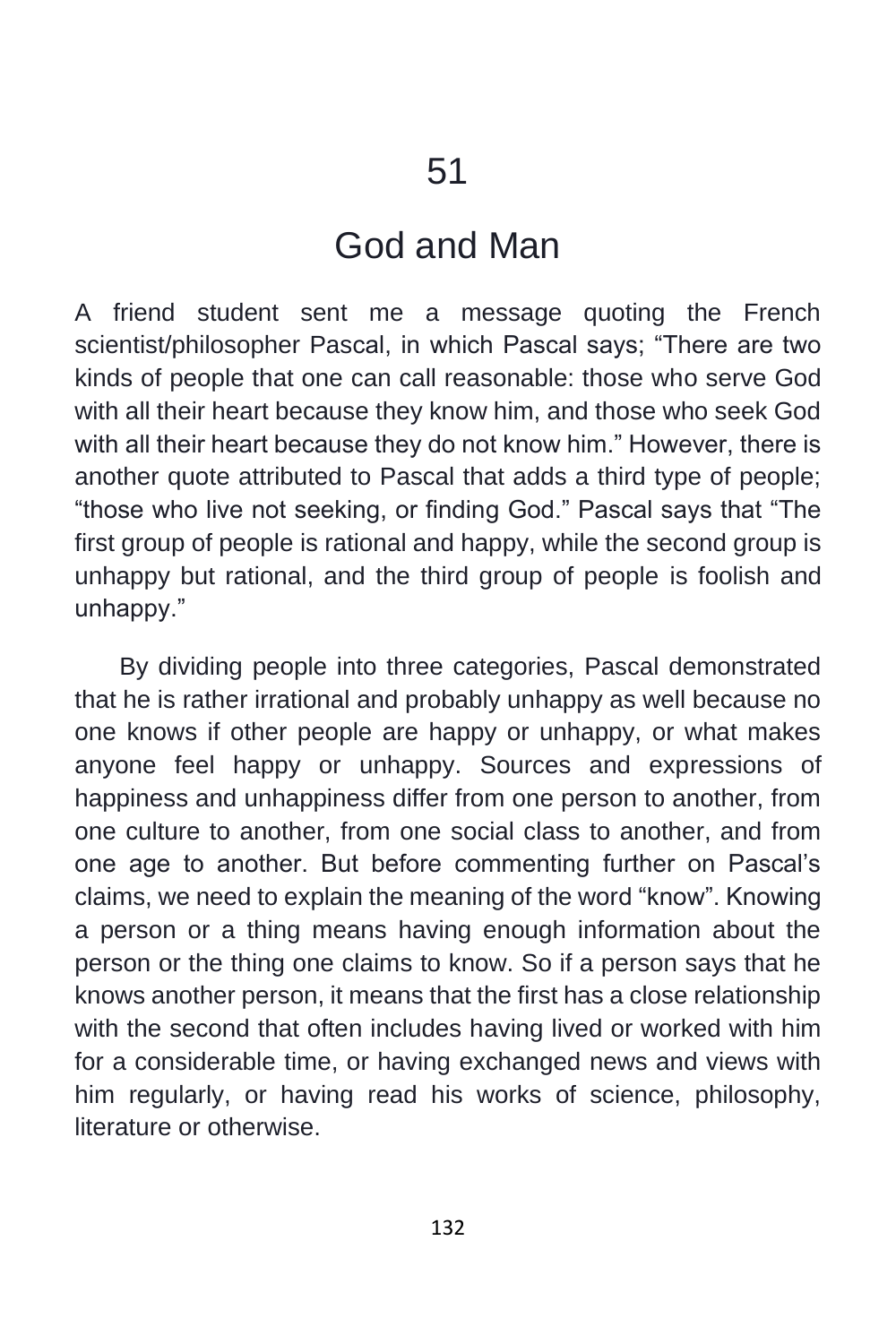Though members of the first group of people, according to Pascal's categorization, tend to feel happy because they know God, it is doubtful that they are rational, because their claim of knowing God from which they derive happiness is itself irrational. Members of the second group who do not know God but seek to know him cannot be rational either, because they do not seem to realize that no one can find God because he is supposed to be everywhere and nowhere at the same time. As for members of the third group who live not seeking or finding God, they are the only ones actually who tend to be rational and happy, because they know that no one can find God and that God does not play a role in their day-to-day lives.

God, assuming that he exists, is not in contact with any man or woman to allow people to know him. Some people claim that they can know God spiritually through prayer and meditation, but the true source of spirituality is not God but nature. Probably without the many religions that God had created or authorized to be created, our world would have been less chaotic, and people would have been more kind to each other, and hate and violence and war in the name of God would have been absent from our lives, making us able to be happy without having to seek God and attempt to know him.

A person with a scientific mind, no matter how little knowledge he has, is unlikely to believe a claim without logical or scientific proof; in contrast, a person with a believer mind, no matter how much knowledge he has, is likely to accept any claim without logical or scientific proof, as long as he trusts the source, and the claim is made to reinforce a religious belief they share. The first sees every mystery as a claim to be proven; the second sees every mystery as a sacred message to be believed and interpreted. So, to convince simple people to believe in anything, you only need to make your claims sound like miracles that only God can make happen.

The Arabic philosopher Ibn-Rushd (Averroes) once said that "If you want to control an ignorant person, you must wrap every false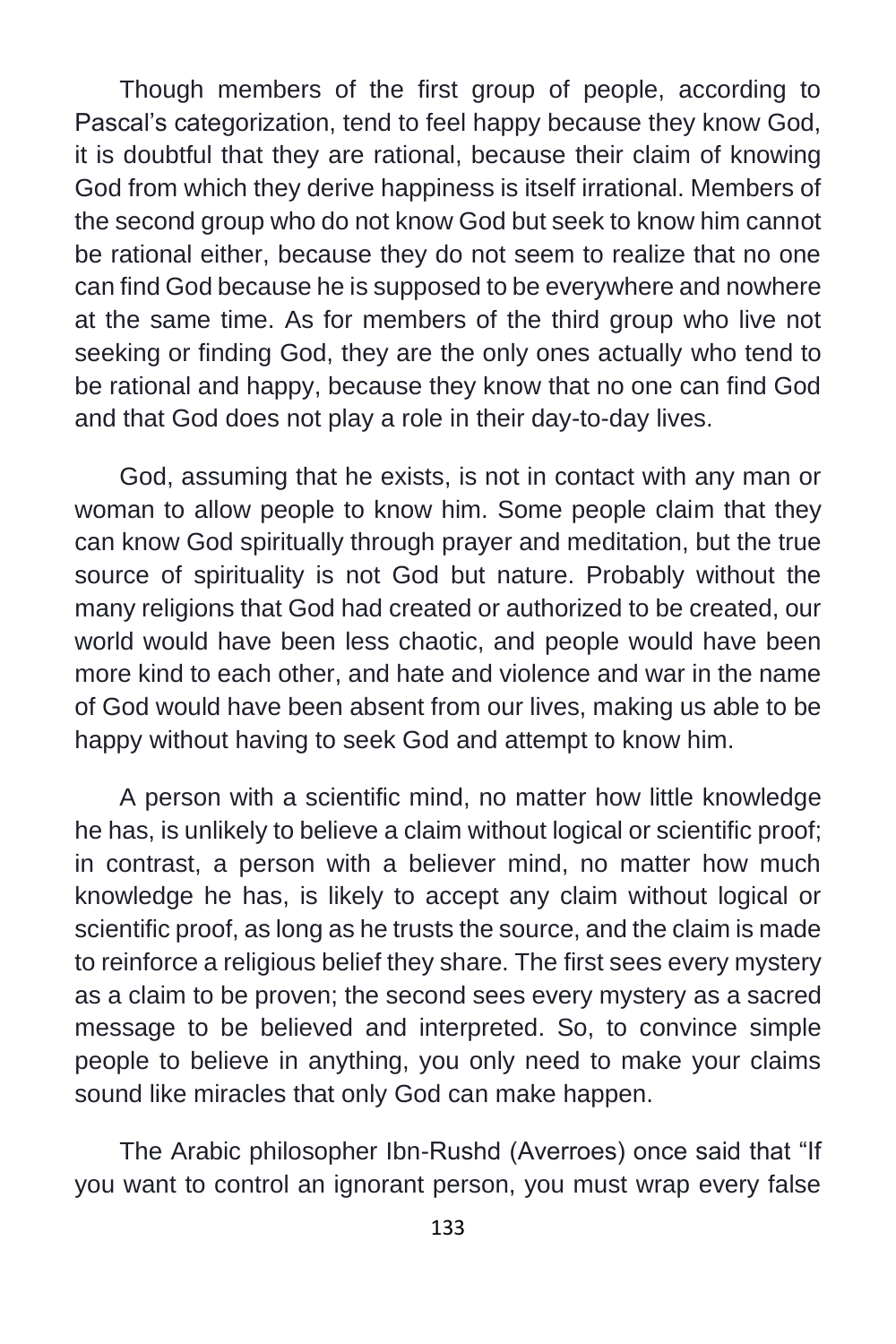claim with a religious gown". Unfortunately, we live today in a world where most claims and counterclaims are made by the media, often without factual or scientific proof, causing ignorance to spread and belief in miracles to replace belief in science and logic. As a consequence, the brains of most people are neglected and left alone to live in the dark alleys of ignorance. As a consequence, our world has become a hotbed for nurturing conspiracy theories, hate, discrimination, conflict, and war.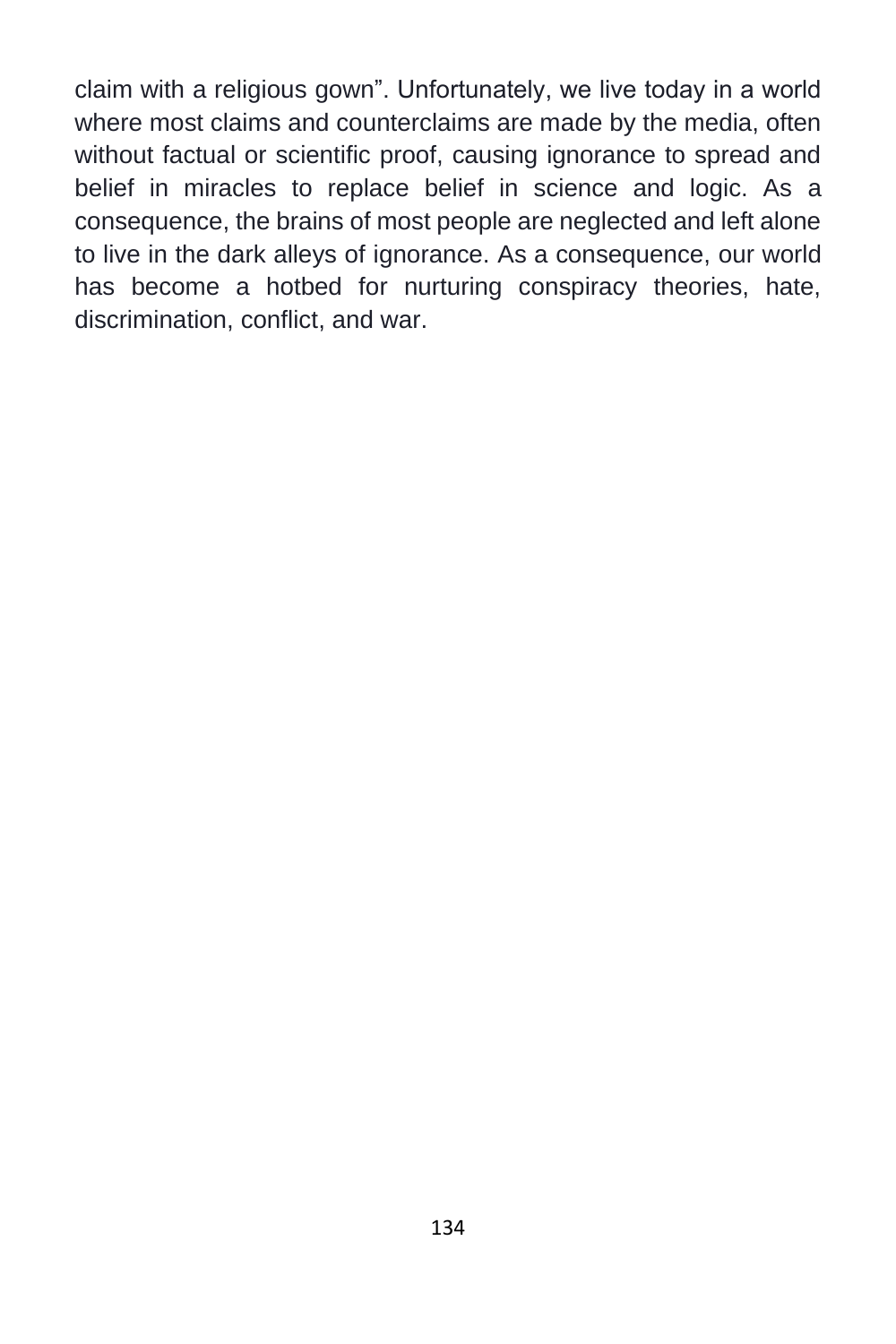#### History and the Past

William Faulkner once said that "the past is never dead. It's not even past." Yes, the past, to a great extent, does not die; it lives with us and in us for as long as we live. However, the past lives in us in the form of either hope or despair or nostalgia or anger. People who see the positive side of the past are more likely to be inspired by it and work hard to change their living conditions to bring the glory of the past back, and in the process participate in the making of their history and probably the history of others. People who see the negative side of the past, however, are more likely to dream of changing their living conditions and ways of thinking, but often do nothing to make change happen to them because the ghost of the past makes them fear change and sometimes detest change and oppose it.

Nevertheless, no one and no nation can remake the past, because every past loses its spirit and life the moment we pass it and leave it behind. No time that is gone can be brought back or recreated, no matter how hard we may try. Yes, we can and we must make our future by ourselves if possible and with the help of trusted friends if we cannot do it alone. If we fail to make our future, the major political, economic, and military forces that surround our life will make a future for us that meets their needs and suits their desires, and advance their interests often at our expense. And by so doing, they will be able to dominate us and exploit our human and natural resources and keep us submissive and poor for as long as we continue to accept our lot in life and feel content.

Whoever concerns himself with the past only is more likely to live and dream in the past, and, therefore, is unlikely to understand the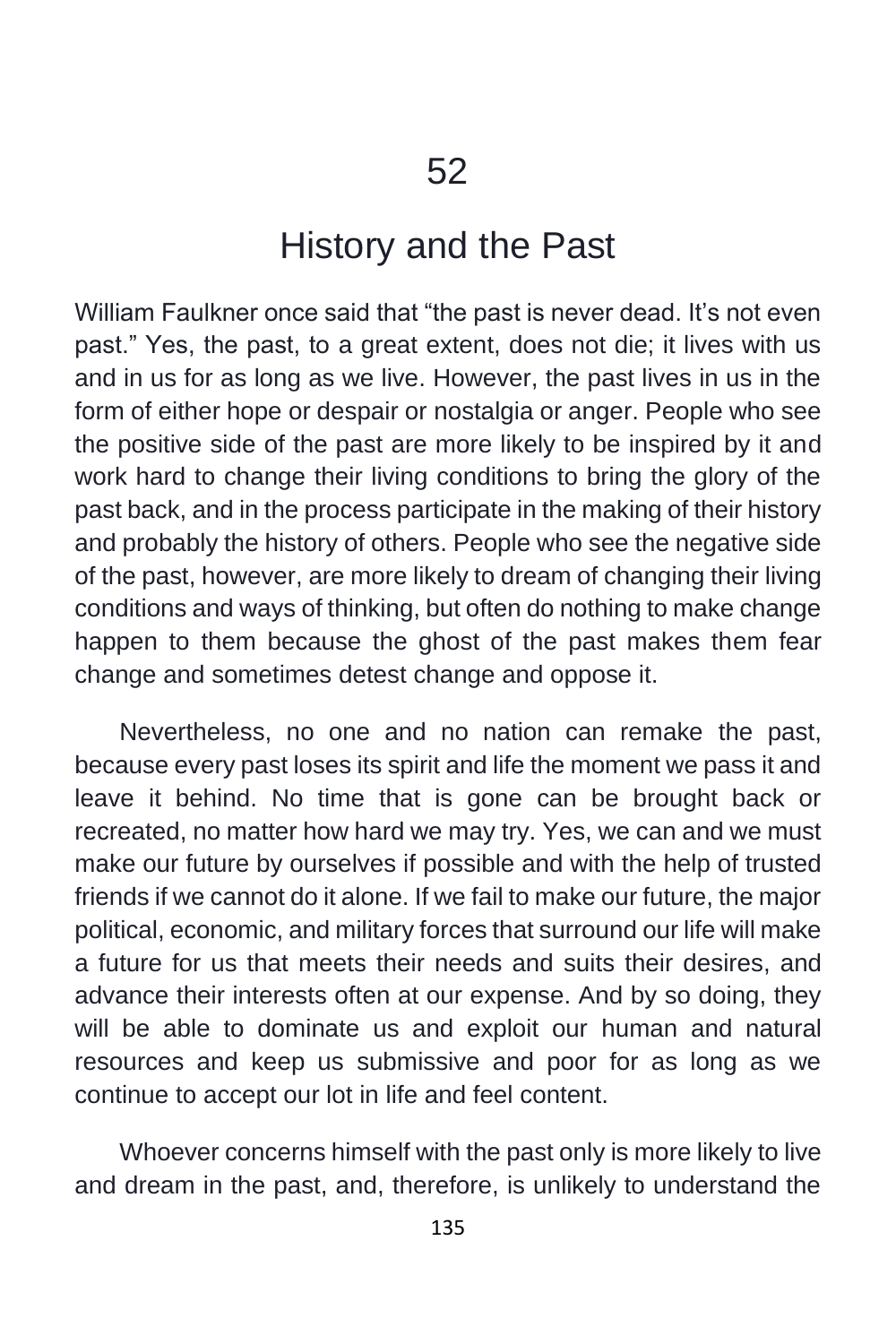present and its imperatives or contribute to making a better future for anyone. And whoever ignores the future, the future ignores him as well, leaving him to live in neglected ghettos, deprived of most things that make life worth living. Believing in faith and fate, and waiting for mysterious forces to make the change we need and desire is a recipe for perpetuating ignorance, poverty, dependency on others, and loss of options.

History is not a self-driven train moving from one point to another by itself without being influenced by human hands and brains. On the other hand, knowing where we are at any point in time does not enable us to know where we are expected to be at another point in the future. History also is not the only force that shapes the future and determines the fate of individuals, nations, states, and civilizations; every one of us can and does participate in the making of history, and influencing the speed and direction of societal change.

History is a record of life experiences as lived by individuals, groups, nations, institutions, and states, as well as cultures, science, technology, and the environment. And since nations and states function under different circumstances as times change and places develop, the human experience changes from one age to another and from one place to another, causing historical records to change as well. Times and histories changed in the past, continue to change in the present, and will never stop changing in the future. While a lesson of a certain experience may be helpful to some people, no experience can be repeated, and therefore its lessons should not be used as a model for what the future should look like. Since circumstances change from time to time and from one place to another, nothing can stay the same. As a consequence, all humans and societies and their histories and cultures, and experiences will continue to change.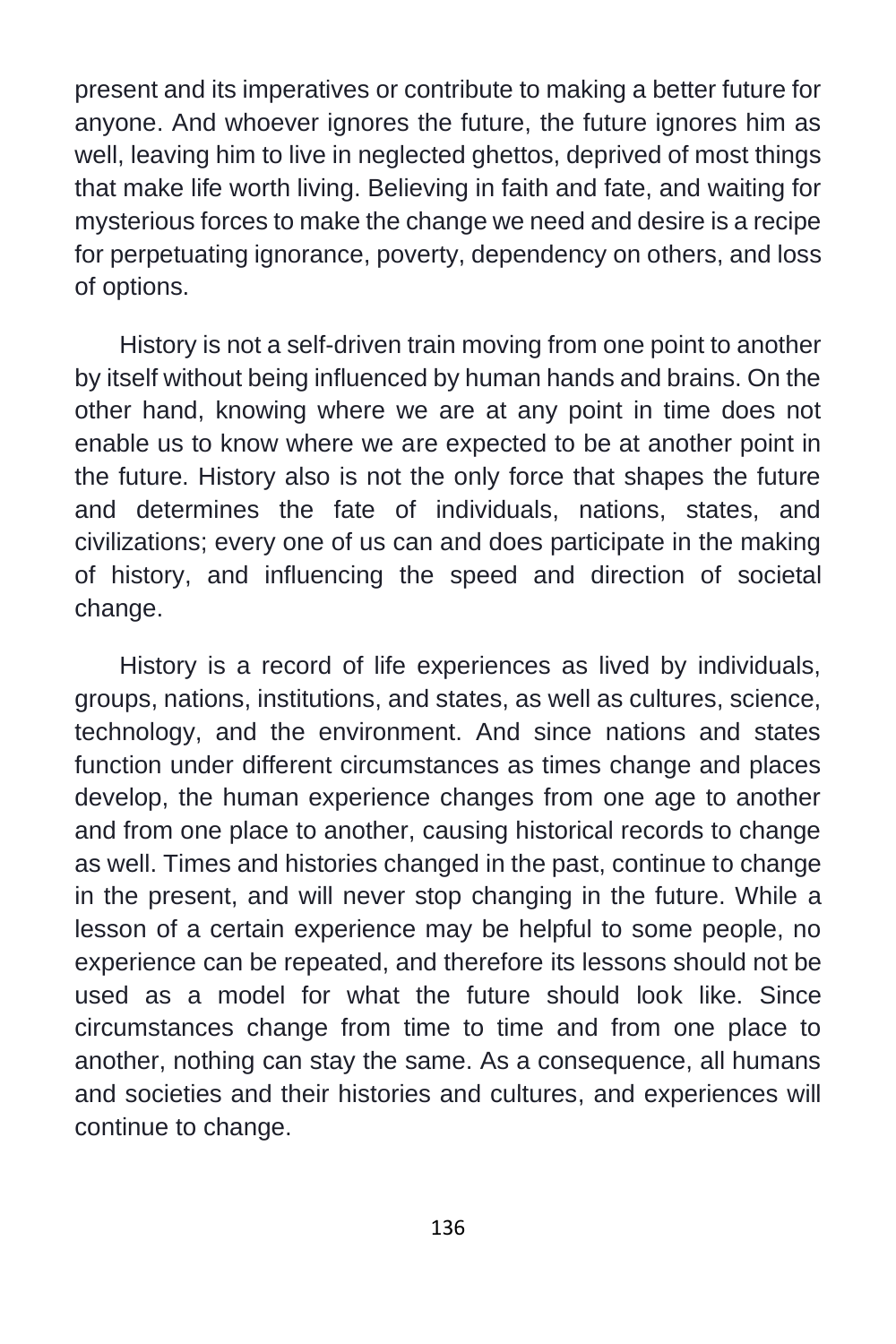A well-articulated strategy for societal change needs five elements to succeed and cause genuine change to happen; First, a vision that explains the present, identifies the obstacles hindering change, and paints a picture of the future sought; second, a detailed plan to translate the vision into a reality on the ground; third, a leadership that is aware of the need for change, committed to change and capable of leading change; fourth, a mass sociopolitical movement to promote change according to the vision and its plans; and finally, a strong popular and intellectual will to make change happens.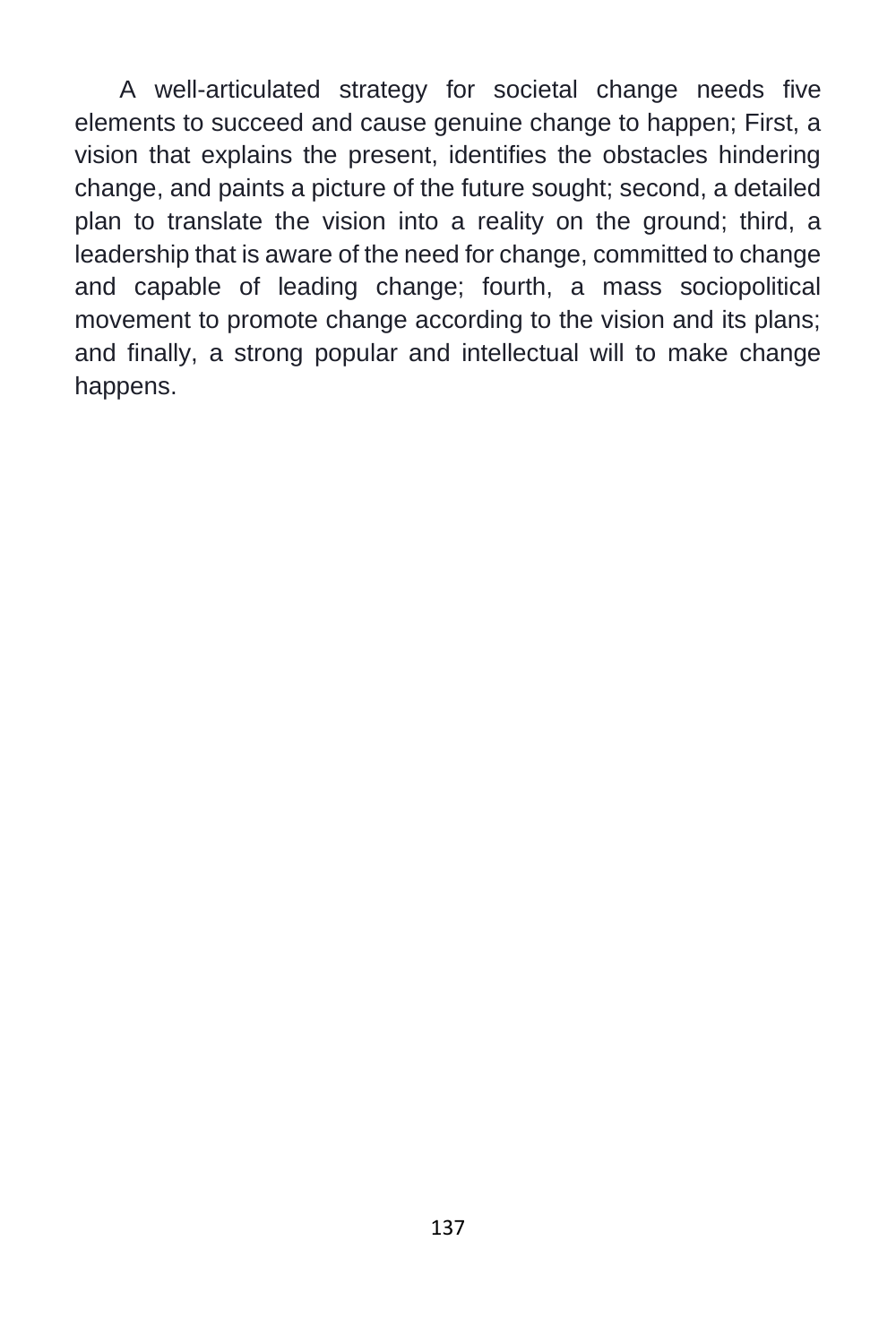### The Burden of History

History is both an asset and a liability; no one and no nation can claim one side and ignore the other. To utilize history's assets one has to acknowledge its liabilities and deal with them honestly and openly. Since every nation has a history that influences its attitudes and contributes to shaping its culture and defining its identity, no nation can run away from its history for long. The more a nation tries to run away from history and ignore it, the more it feels the weight of history. History is a package that every nation and every person carries on his back wherever he goes, regardless of whatever he thinks and does and claims. As one gets tired of thinking about history and its legacy and glory, the liability side of history becomes more pervasive.

To deal with history intelligently and be in a position to utilize its potential, one needs to acknowledge history's assets as well as liabilities. Untapped assets usually deteriorate in value because they get old as time passes, while ignored liabilities keep growing and accumulating as time passes. Distorting or denying parts of history lead ultimately to wasting the opportunity to utilize its assets, reduce its liabilities, and employ both to change direction and chart a new path to a more promising future. Nations, just like companies, pay a heavy price for keeping liabilities on their books, while ignoring the potential of assets they have. And as time passes, the burden that liabilities represent transforms itself into psychological and cultural problems, while the potential value of assets evaporates slowly.

Just like a big lie invented to hide a truth, the more one promotes the lie and magnifies its presence, the more the truth becomes evident. Big lies, to continue to be believed, must be repeated all the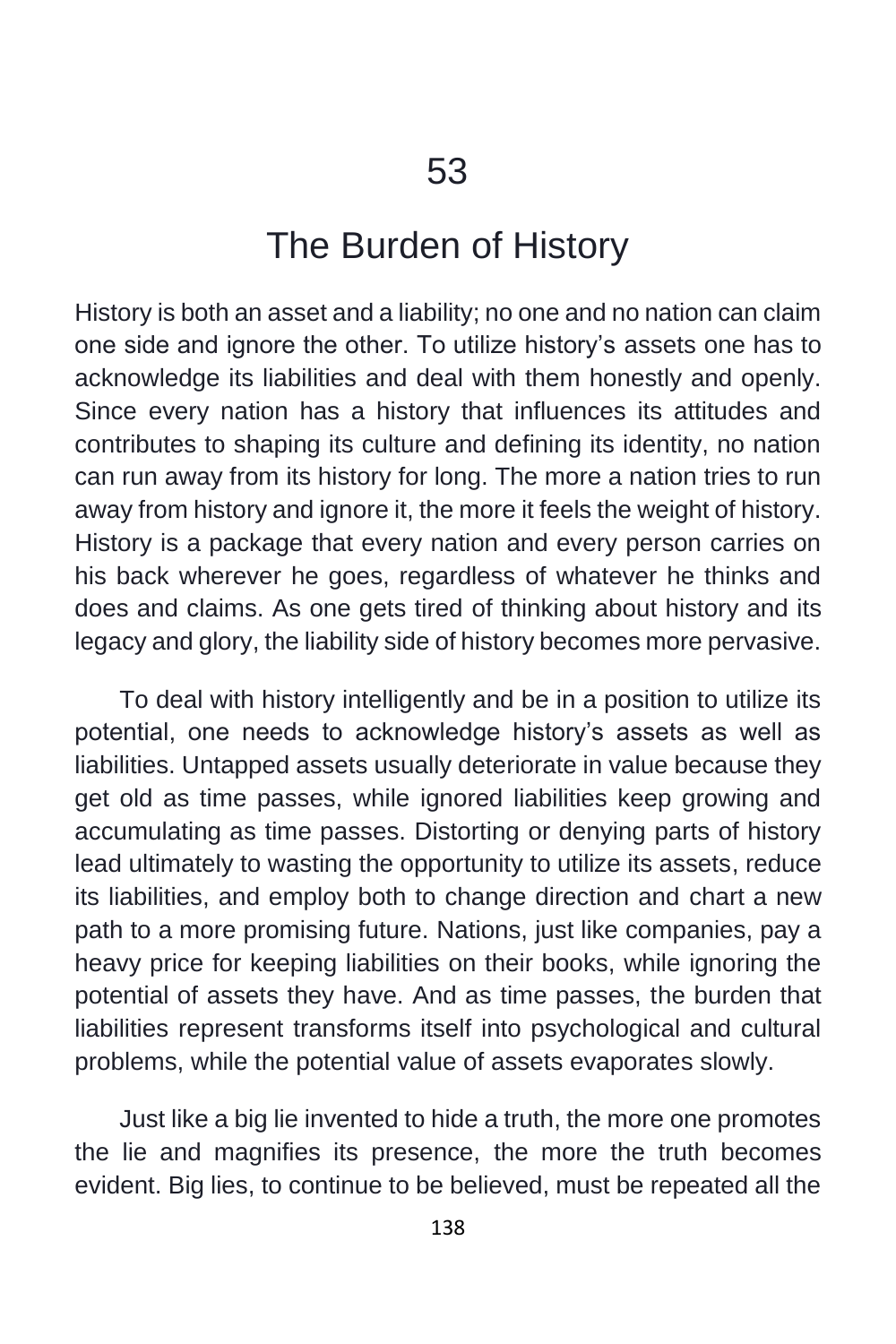time, promoted everywhere, and defended at all costs; otherwise, they die a natural death. But as a lie is repeated and defended, it becomes suspect and questionable; only diehard ideologues and simple people accept lies at their face value. Smart and fair-minded people tend to question most claims and give counterclaims a chance to make their case. Life experience tells us that there is nothing as honest and powerful as the truth, even when it is hard to swallow and hurts to acknowledge. No matter how hard one may try to hide the truth for the sake of defending a lie, the truth will eventually win. People who believe in big lies tend to agonize and resist before acknowledging the truth; because they know that there is a price to pay for supporting a lie. Being deceived and cheated is not an excuse to stick to your position and refuse to acknowledge the truth.

The history of White Americans in confiscating the rights of the natives of the land, and enslaving the black people who were kidnapped from Africa to serve in the homes and work on the farms of the rich White Americans is one of the big liabilities of American history. Although this part has been acknowledged by almost all intellectuals and historians and most politicians, the state continues to resist dealing with this issue with honesty. As a consequence, discrimination against all non-white Americans has continued, causing the sociocultural and ideological divides in America to deepen. And during the Trump era, discrimination found a strong supporter in the White House, causing the weight of this historical liability to increase and become pervasive. The official stand against Hispanic and Muslim immigrants is an aspect of a problem that divides Americans and poisons the environment where they live and work, causing the creation of many cultural ghettos that threaten the unity of the nation. Unity of people is not a byproduct of harmony or the melting pot claim; it is rather a product of diversity; so without acknowledging diversity, no unity could be achieved.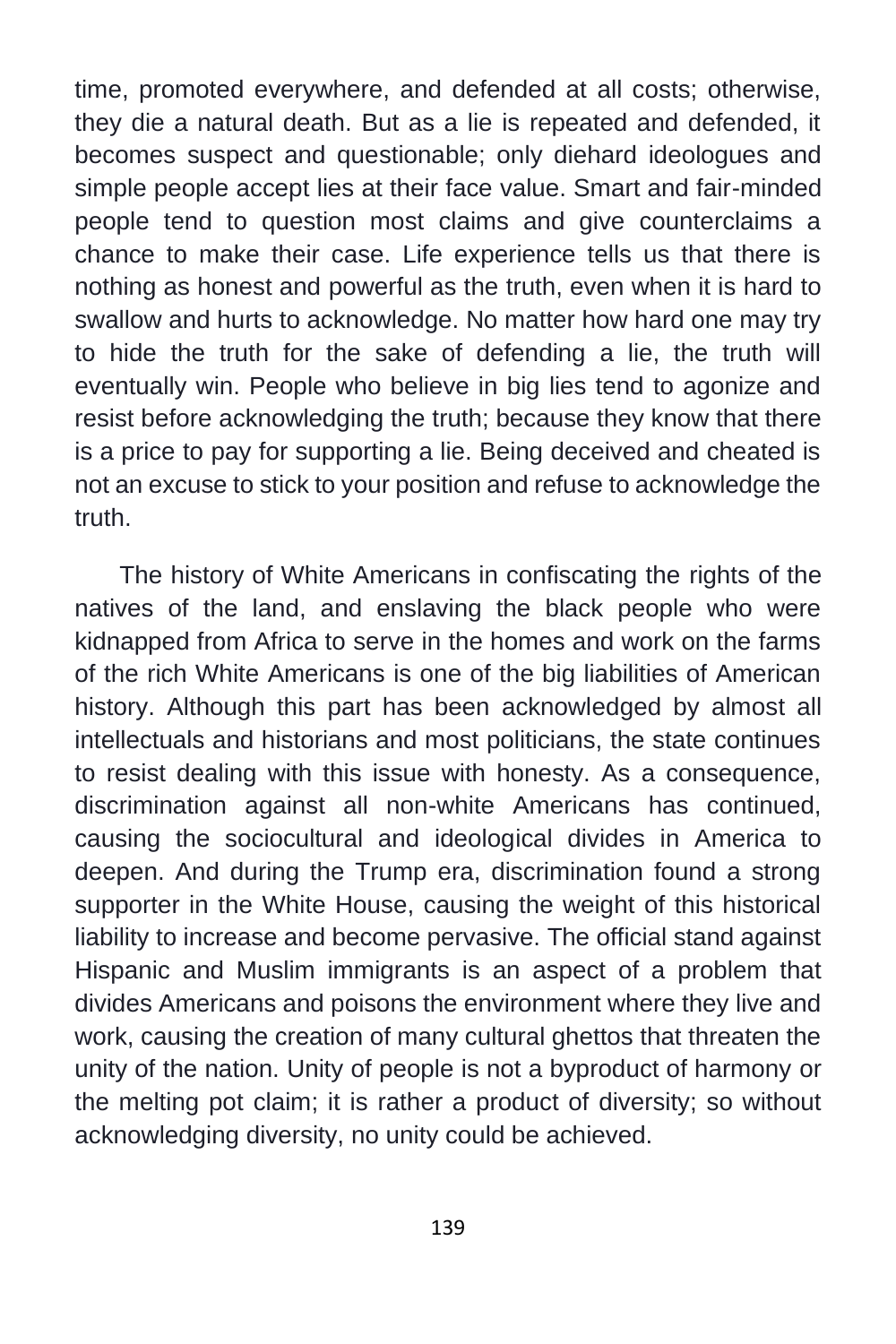For example, American support for Israel is based on a big lie created by the Zionist movement in cooperation with the British and French governments for the sake of justifying their collective colonization of the Arab land and dividing the Arab people. All three states continue to defend the big lie and support it by creating smaller lies to keep people of the world, including their people busy thinking of the lies instead of seeking the truth. In the meantime, the western media, in general, was happy to play the role of the accomplice in promoting the big lie and the little ones and hiding the truth. However, hiding the truth is always more difficult than promoting a lie, because the life of lies is short, while the life of truths is long-lasting.

But no matter how hard the promoters of a lie may try to hide the truth, and no matter how much support the lie gets from people who benefit from spreading lies, no lie can succeed in concealing the truth forever. As more and more people discover the truth, they will see the ugly face of the lie and the crimes committed in its name by its inventors and promoters. And this is destined to make all honest people feel angry because they were deceived by their leaders and the media. History will punish the inventors and promoters and defenders of lies no matter how long it may take, and make them pay a price for their crimes against the humanity of others and the suffering of innocent children. Sadly, however, the inventors and beneficiaries of lies often die before the truth prevail, leaving the poor to pay the price for their crimes.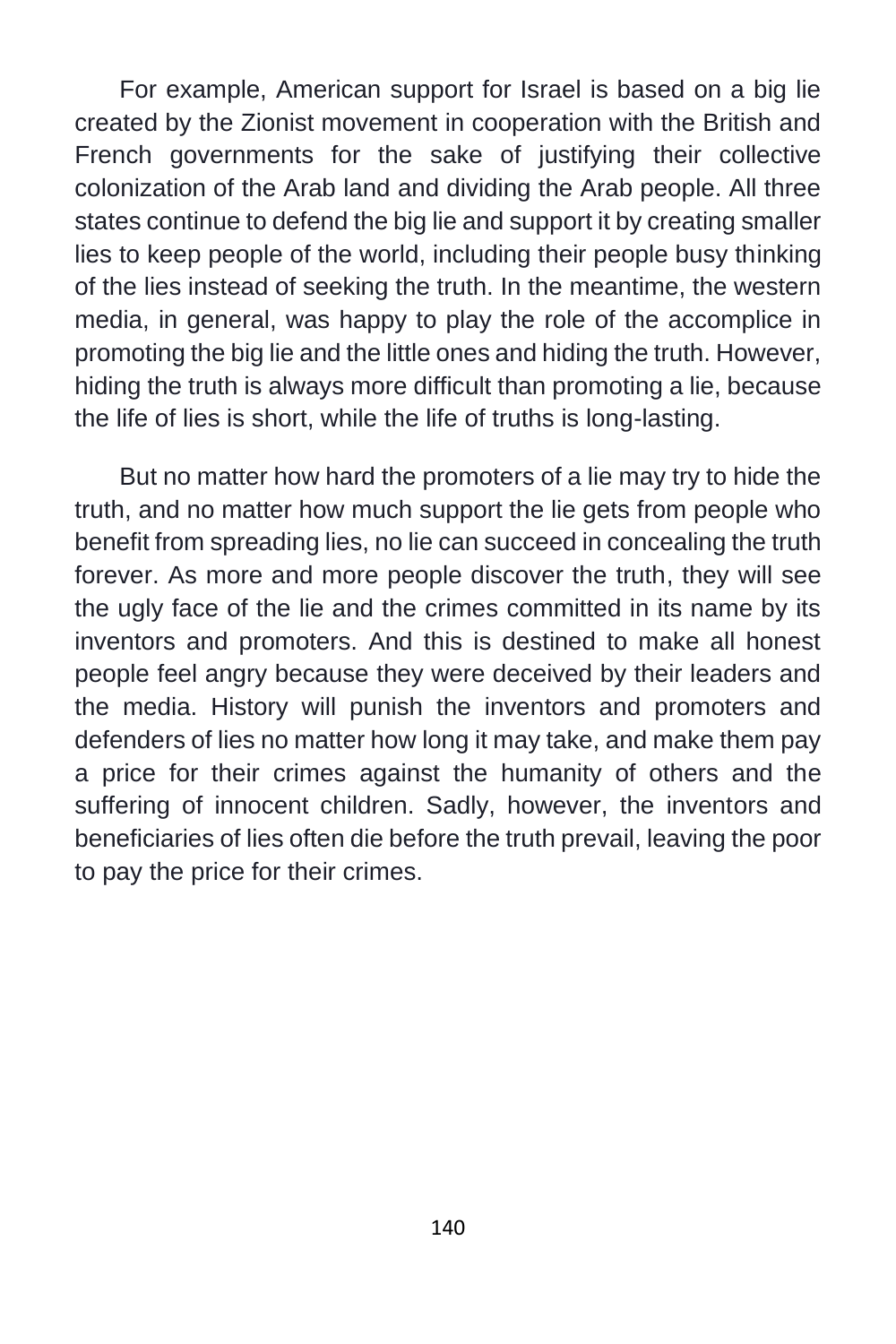# Feelings and Meanings

When you feel sad, you appreciate happiness; When you fall in love, you appreciate sharing; When you feel sick, you appreciate health; When you are in love, you enjoy life; When you lose a friend, you understand loneliness; When you lose health, you understand weakness; When you lose your money, you understand poverty; When you gain wealth, you understand envy; When you succeed, you understand jealousy; When you fail in life, you understand pain; When you concentrate on the afterlife, you lose life; When you lose the desire to love, you lose the desire to live; When you lose dignity, you lose everything. When you try to be clever, you lose wisdom; When you try to be smart, you lose intelligence;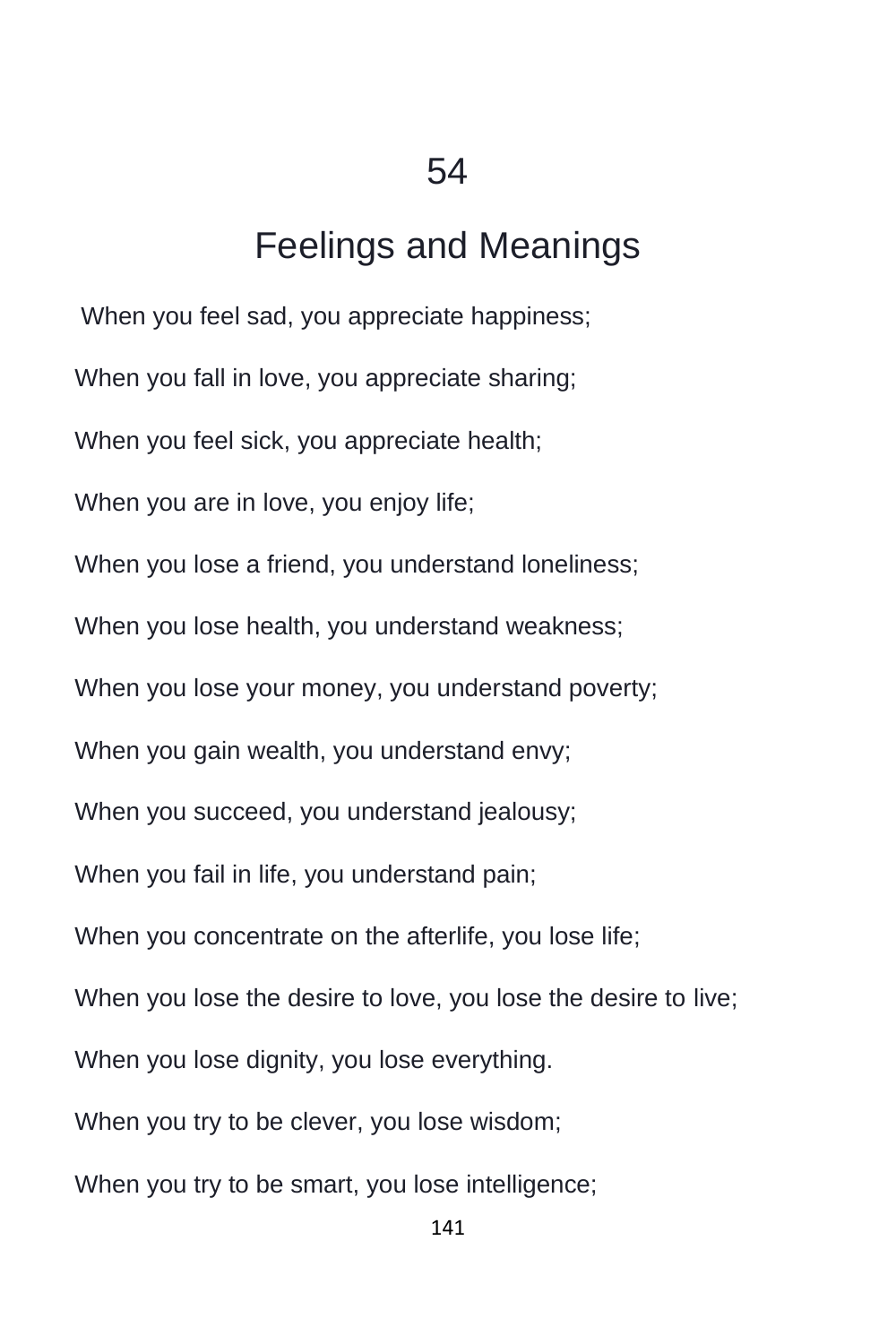When you become dogmatic, you lose rationality; When you become ideological, you lose freedom; When you become religious, you lose joy; When you become private, you lose universality; When you become national, you lose fairness; When you become wealthy, you lose friends; When you become powerful, you lose humility; When you become arrogance, you lose decency; When you become obsessive, you lose life excitement When you become materialistic, you lose the sense of justice; When you try to succeed without doing much, you lose honesty; When you try to be rich without working hard, you lose ethics; When you become truthful, you gain freedom; When you manage to be yourself, you gain everything; And when you gain everything, life becomes boring; And that dictates that you reinvent your life to make it interesting.

Al-Khwarizmi, the famous mathematician and astronomer was once asked about the value of human beings; he said;

A person of high morality and ethics has a human value equal to 1;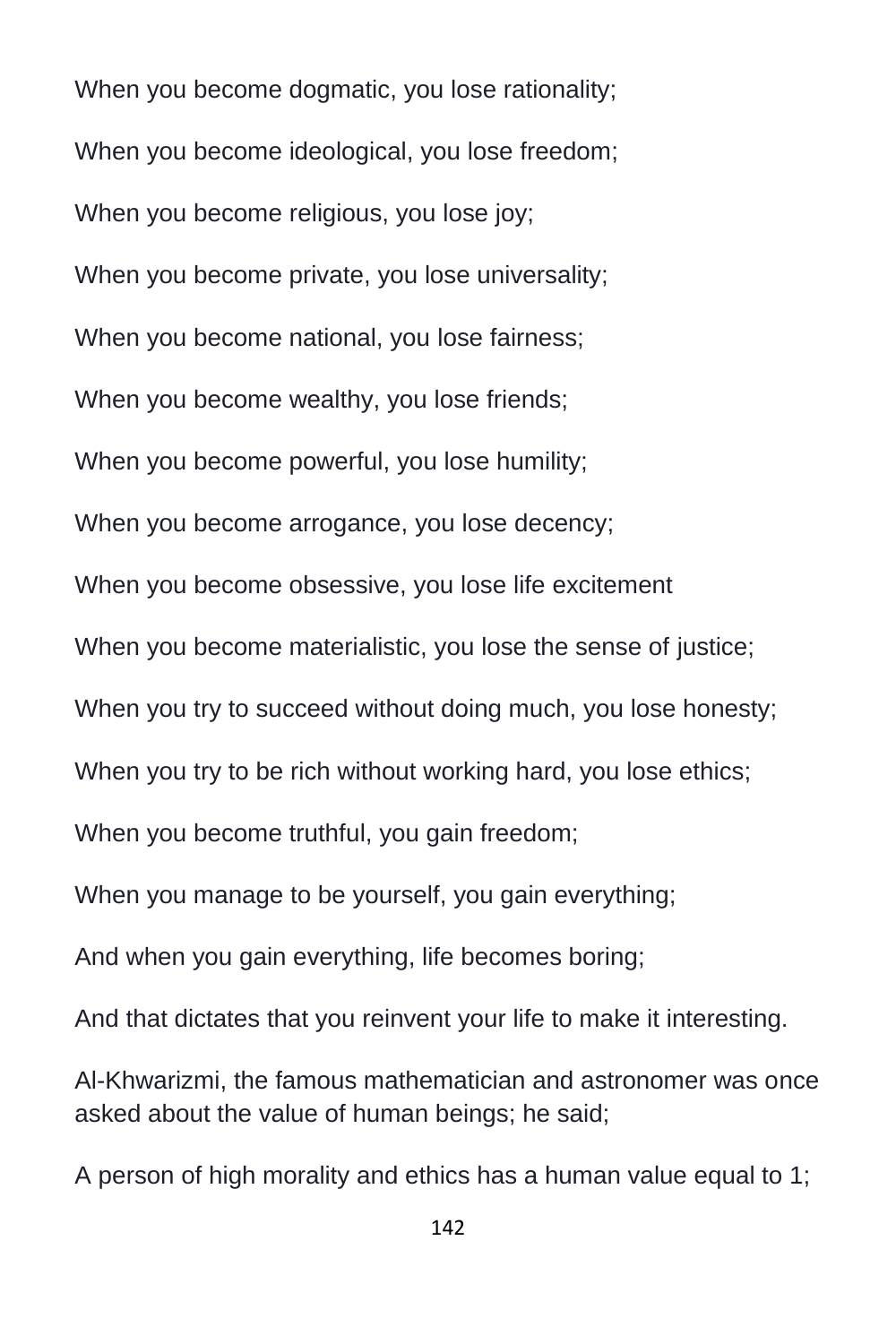If he has beauty too, then add 0 to the 1, so his value is equal to 10;

If he has money also, then add another 0 to the 10, so his value is equal to 100;

If he is from a good family, then add another 0 to the 100, so his value is equal to 1000;

If he were to lose the first one, which is morality and ethics, the 1 would be gone and what remains of his value is equal to three zeros.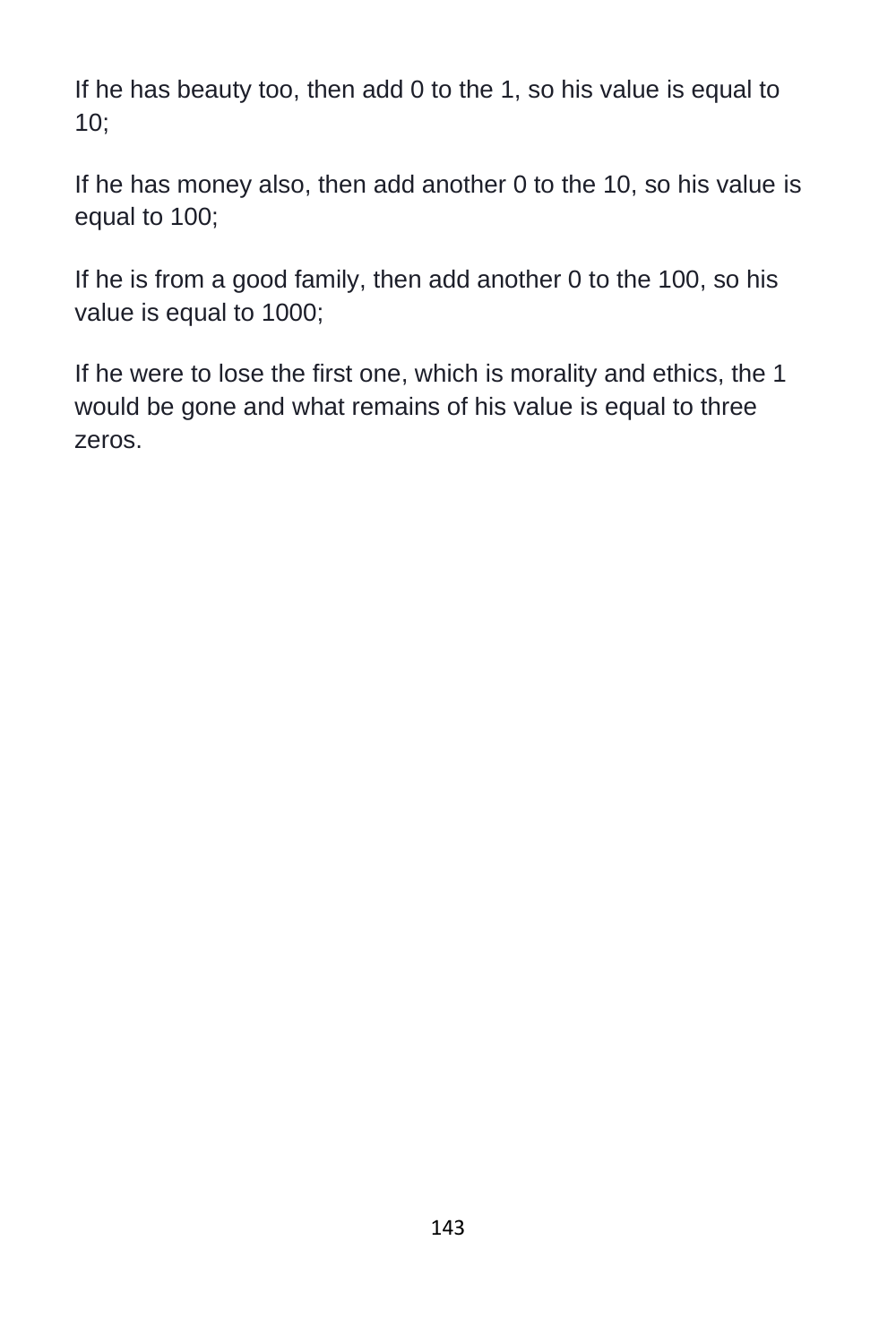## Facing Societal Crises

When society faces a serious crisis, small steps to deal with the crisis do not usually work because crises tend to spread faster than the presumed solutions, which cause small steps to fail to ameliorate the deteriorating situation. The political crises of Afghanistan, Iraq, Syria, Libya, Ukraine, and Yemen are examples where piecemeal solutions have failed. The political crisis in America is another example of a system that failed to face ideological polarization with comprehensive solutions. The spread of Islamophobia and immigrant phobia in America and Anti-Semitism in both America and Europe, have lately caused many Jews, Muslims, and Latin Americans to feel less secure and less appreciated in both continents.

Partial solutions, particularly to economic and financial crises are worse than small steps because they tend to belittle serious problems, causing the core issues of the crises to be overlooked. The 2008 financial crisis is another example where the business people who caused the crisis in the first place were not punished; instead, they were allowed to remain in their positions without having to change their practices, causing the income and wealth and educational gaps in society to widen. And this caused the middle class to shrink in size and the sociocultural divides to deepen in society and become hard to bridge. As a consequence, society's cohesiveness and unity gradually deteriorated and individual loyalty to the state and nation was undermined. The rhetoric of President Trump and the declining social position of the middle class has led the American people to be divided along ethnic and political lines that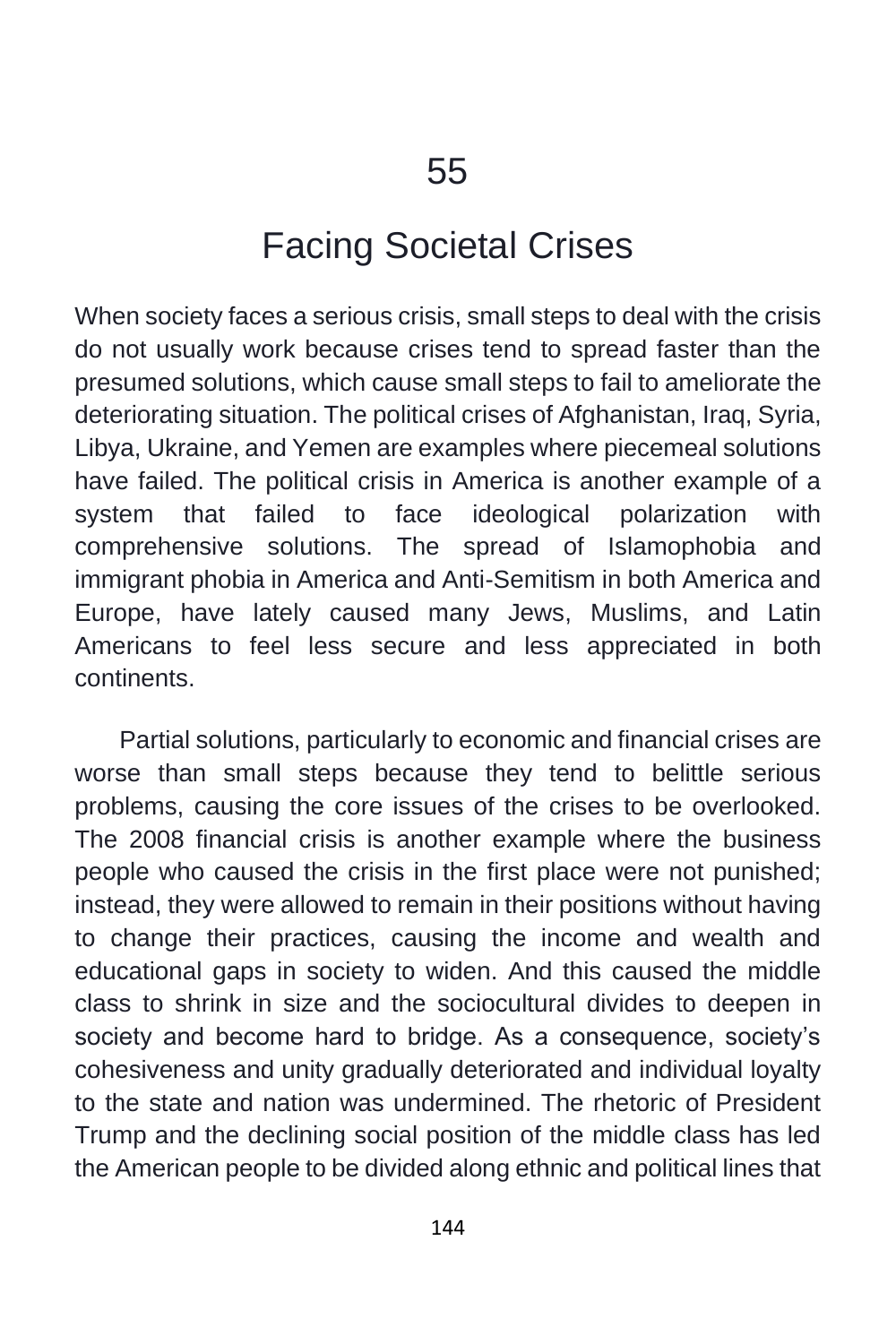seem hard to erase. The case of Yugoslavia proves that the consequences of social crises are destructive, inhumane, and irreversible. Many massacres were committed, thousands of women were raped, and several cities were destroyed and looted before the NATO forces intervened militarily and the United States got involved politically, forcing all parties to accept a plan that divided the land and people of Yugoslavia forever.

Therefore, postponing decisions needed to deal with pressing challenges and difficult situations is foolish and dangerous; thinking that the future is likely to make decisions easier to take is stupid because the desired future may never come and most likely will never come. As the future continues to unfold, it causes situations to change and often shift; making them hard to understand and harder to deal with. Every future creates different situations that require different ideas and decisions that in turn require different tools and often more money and effort to handle. Therefore, challenges need to be faced without delay; and social and economic crises need to be dealt with decisively and comprehensively before they turn into societal crises. Social crises in particular, if left alone to simmer, transform themselves into political crises that question the legitimacy of governments in control; and that eventually leads to upheavals and sometimes to revolutions that cause untold damage.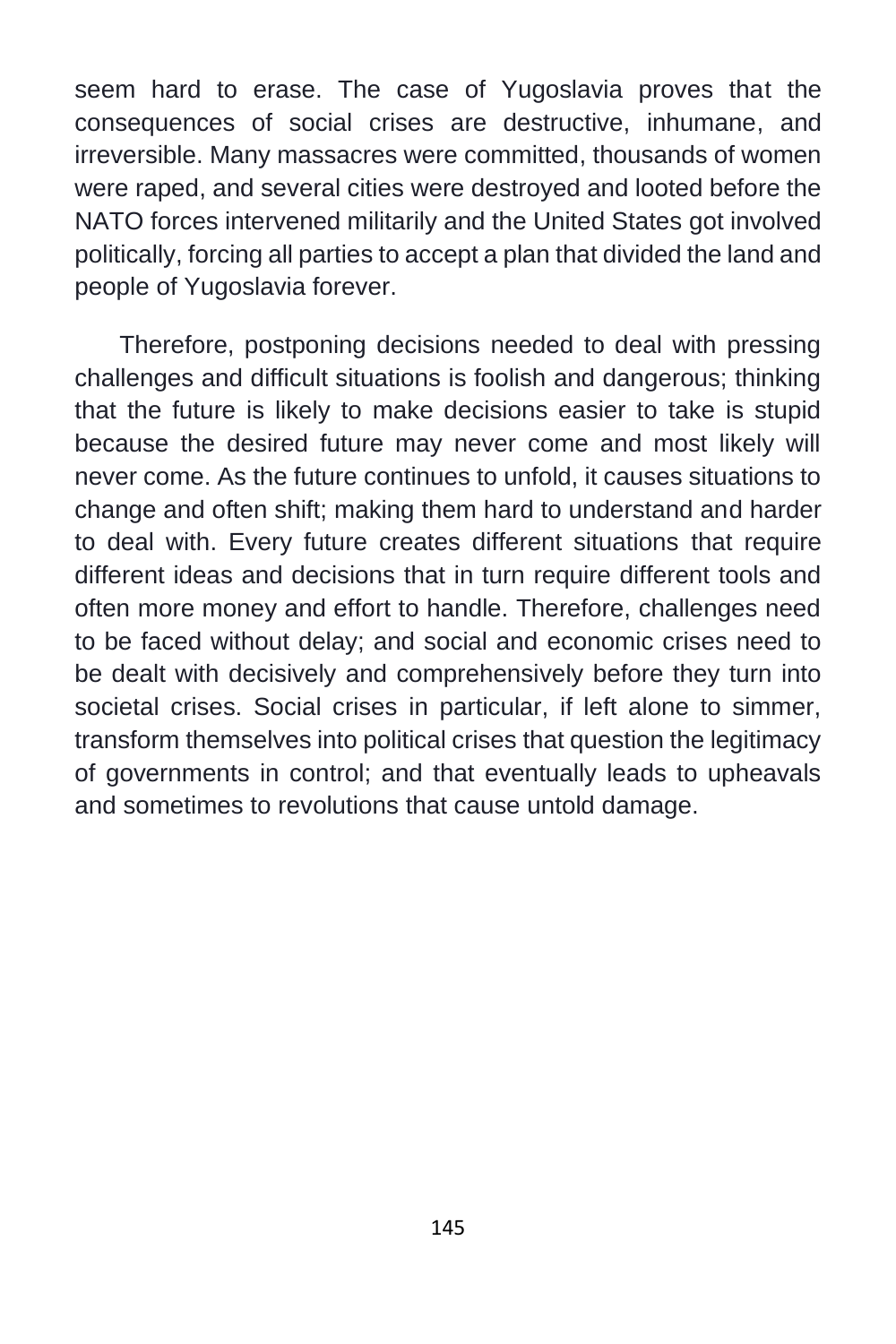## Freedom and Social Justice

Historical records suggest that no people were able to see an end to their struggle for freedom and liberty because people seem to view freedom as a limitless space; the more you see of it, the more you feel the urge to go further. Nevertheless, the tribal society was the only society in history to have all the freedom it needed to live a nomadic life; it, therefore, did not experience flagrant slavery or injustice, particularly since it was not divided into social classes or cultural groups. But with the dawn of the agricultural age some 10,000 years ago, the space of freedom began to shrink and appear limited, causing some people to get more freedom than others; and that forced the many to get less freedom than needed and desired to live dignified lives. The agricultural society was the first society in history to be divided into social classes separated by wealth, which enabled the rich to subjugate and enslave the poor. In the meantime, ambitious leaders and states began to expand and create empires, causing conflict and war to characterize relations between nations and states of older times.

Today, people struggle peacefully and otherwise to free themselves from poverty and need and injustice, from political oppression and suppression, from ignorance and disease, from prejudice and discrimination, as well as from economic exploitation and foreign domination. And with the arrival of globalization in the 1990s, every society found itself forced to compete with other societies for a fair share of the global economic pie, causing conflict to become an aspect of life within societies and between them. As a consequence, no society feels that it is entirely free, and no social system claims to guarantee social justice. Every society, therefore,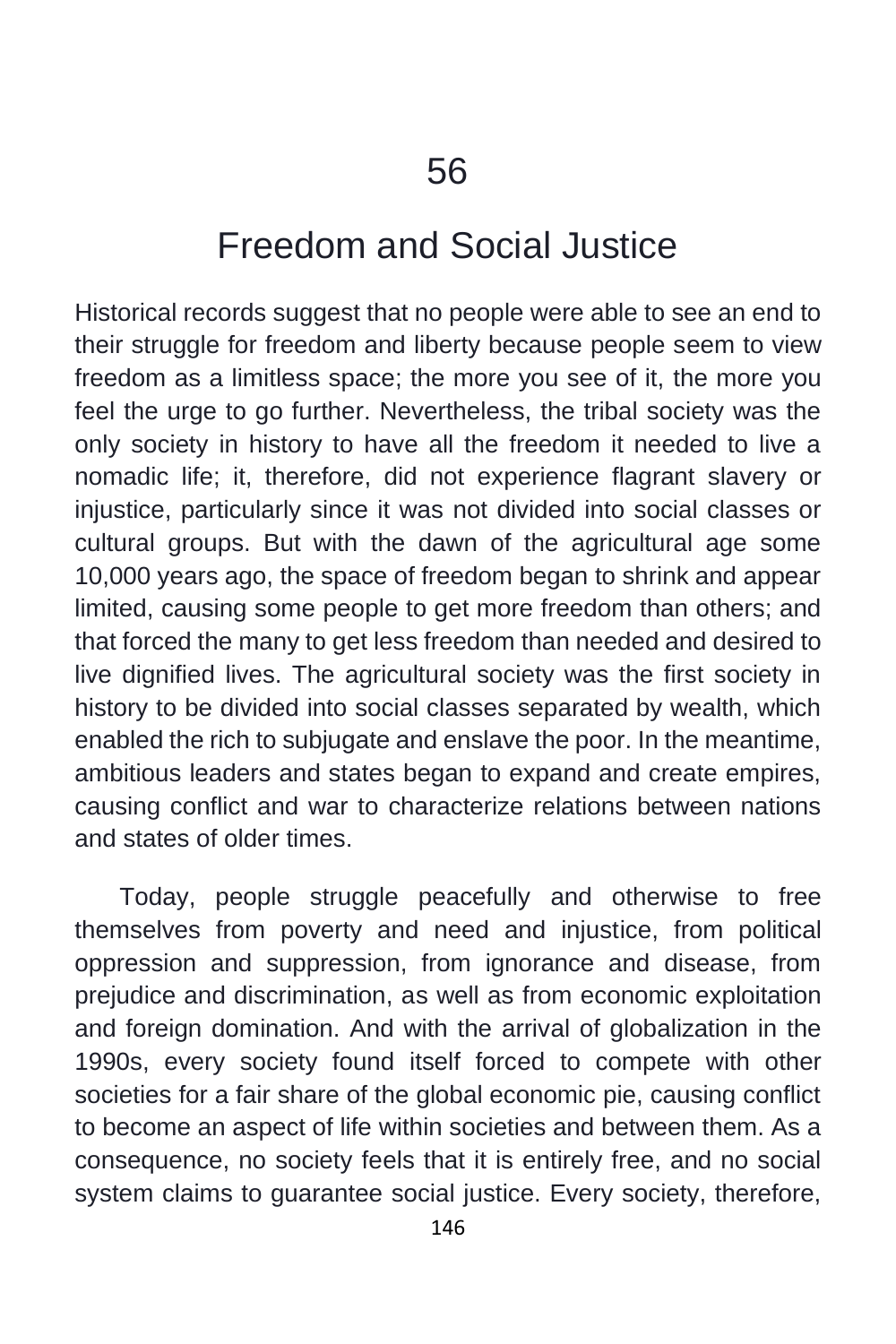has more than one reason to feel that it should continue the struggle for freedom and social justice, either to protect what it has, or get what it feels it should have, or to regain what it had lost because of the absence of freedom and social justice.

Globalization, just like all other international systems of the past, has produced winners and losers. While the number of winners is small but growing fast, the number of losers is large and growing faster. In the meantime, as the winners try hard to protect the status quo, the losers try harder to change it, causing conflict within and between societies to widen. Both winners and losers, however, are scattered all over the globe, which makes cooperation and competition a difficult task to manage, especially since the borders are not only political but also ideological and cultural, and linguistic. But since the number of the winners is very small compared to the number of the losers, The winners can cooperate, contain conflict and protect their interests, while the losers are only able to fight with each other over a relatively shrinking global economic pie that is not within reach to grab or even share.

One of the striking facts of our times is that the richest 1% of the world's population owns today more than 50% of the global wealth, leaving less than 50% of the wealth to be distributed among the rest of the world's population. In other words, 770,000 persons have a wealth pie of more than \$40 trillion to share, while some 7.7 billion people have less than \$40 trillion wealth pie to fight over. And given the relatively high growth rate of the poor, social justice has become a mirage, the more you think you are getting closer to it the more it gets further away.

As societal systems evolve and production relations change, they produce winners and losers. While the winners can avoid conflict and preserve what they have and even get more, the losers, feeling cheated and deceived, are pushed to struggle to get a fair share of the wealth that keeps growing and accumulating in the bank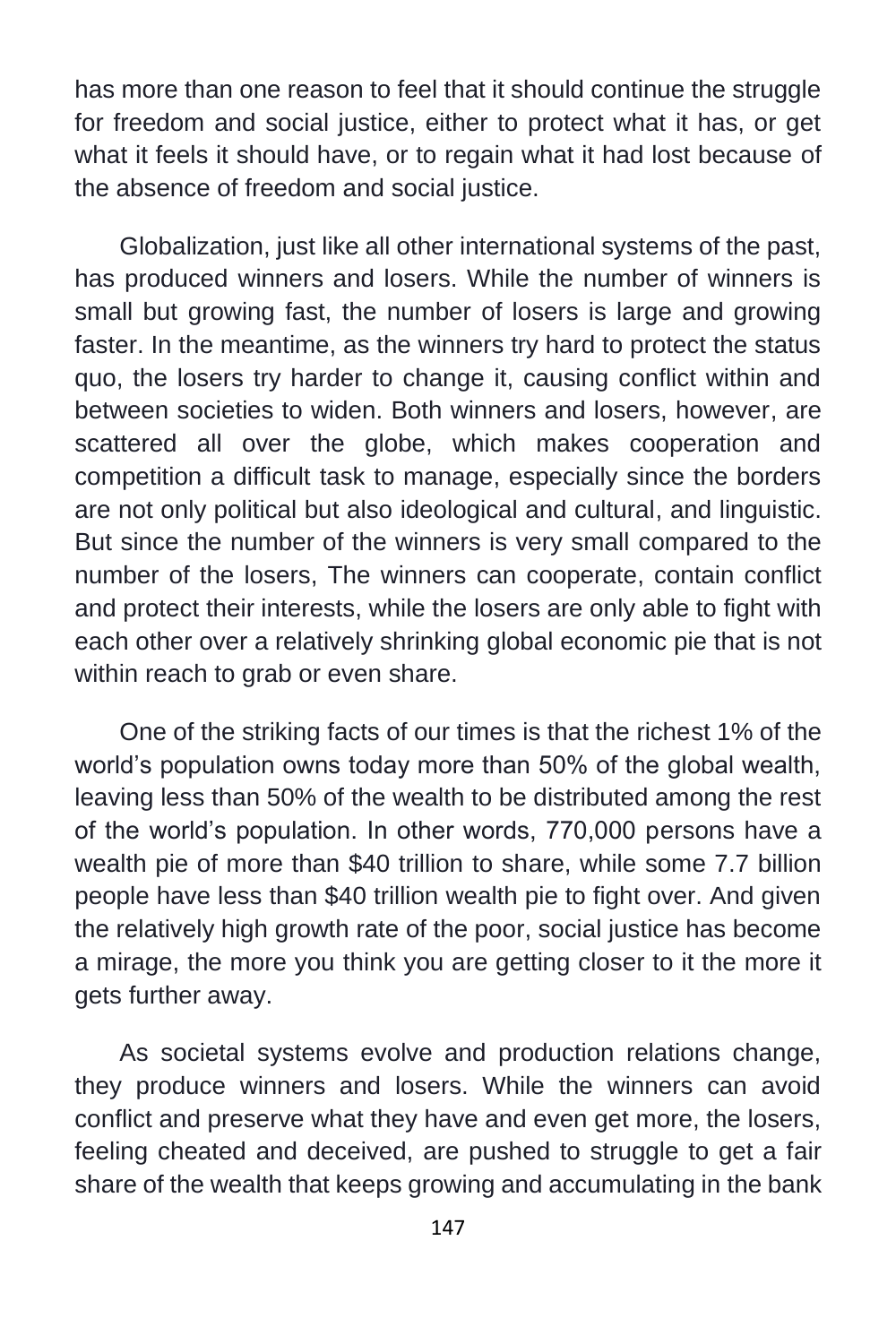accounts of the rich. And as the losers struggle, they find themselves in conflict with their neighbors who are as poor as they are which causes their status and relative power and wealth to decline. Therefore, the struggle for freedom and social justice and against oppression and injustice will never end. However, no one should count on keeping this conflict under control, because greed has no limits, while patience has its limits.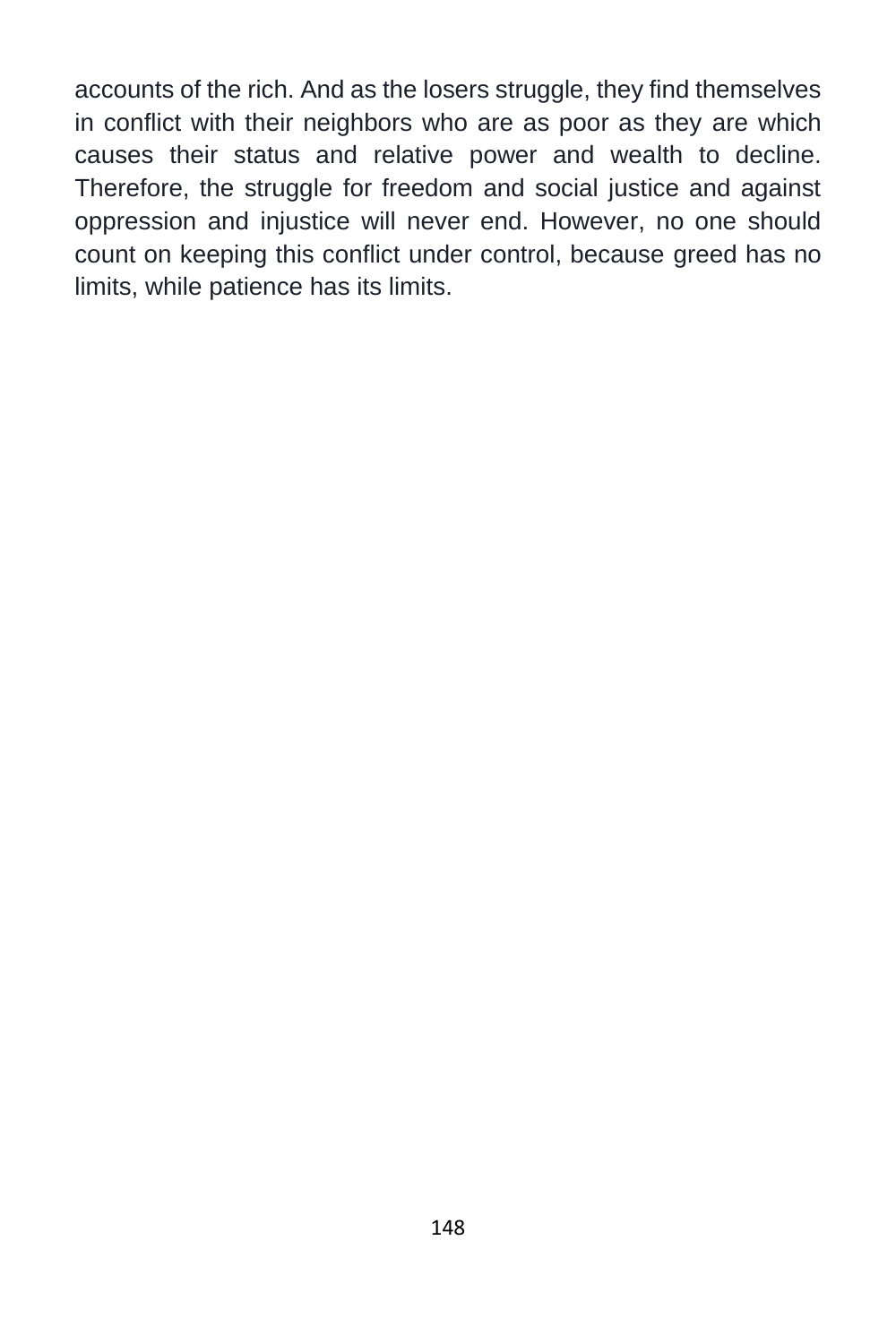## Ideology and Freedom

Ideologies, in general, are social philosophies, or grand ideas articulated by able thinkers and transformed into mass movements to cause a fundamental change in society. While some ideological leaders use persuasion and vague promises to recruit members and supporters; most ideological leaders resort to deception and manipulation to achieve their objectives. However, all ideologues work hard to entice young people to become members and supporters by falsifying certain facts and using brainwashing techniques. Wherever an ideology dominates the life of a group of people or a society, strong believers tend to develop soft minds that make them easy to manipulate. Such minds tend to believe every claim that praises their ideology and reject every claim critical of their ideology without blinking. And as this attitude spreads ignorance and irrationality in society, it hardens believers' convictions and positions. As a result, ignorance and irrationality transform themselves slowly from a state of mind to a state of affairs on the ground, causing the situation of freedom and injustice to worsen.

On the other hand, while ignorance and lack of awareness tend to invite ideology into the life of society, ideology tends to work hard to perpetuate ignorance, falsify the conscience of its followers, and deepen their lack of awareness. But since most ideologies claim to know the ultimate truth, belief in them becomes a matter of faith beyond doubt, which causes the minds of believers to close gradually and stop thinking about their lives and fate. And with closed minds and ignorance and lack of awareness, freedom becomes a fugitive living its entire life hiding in the dark corners of largely damaged brains. As a consequence, science becomes of little use to society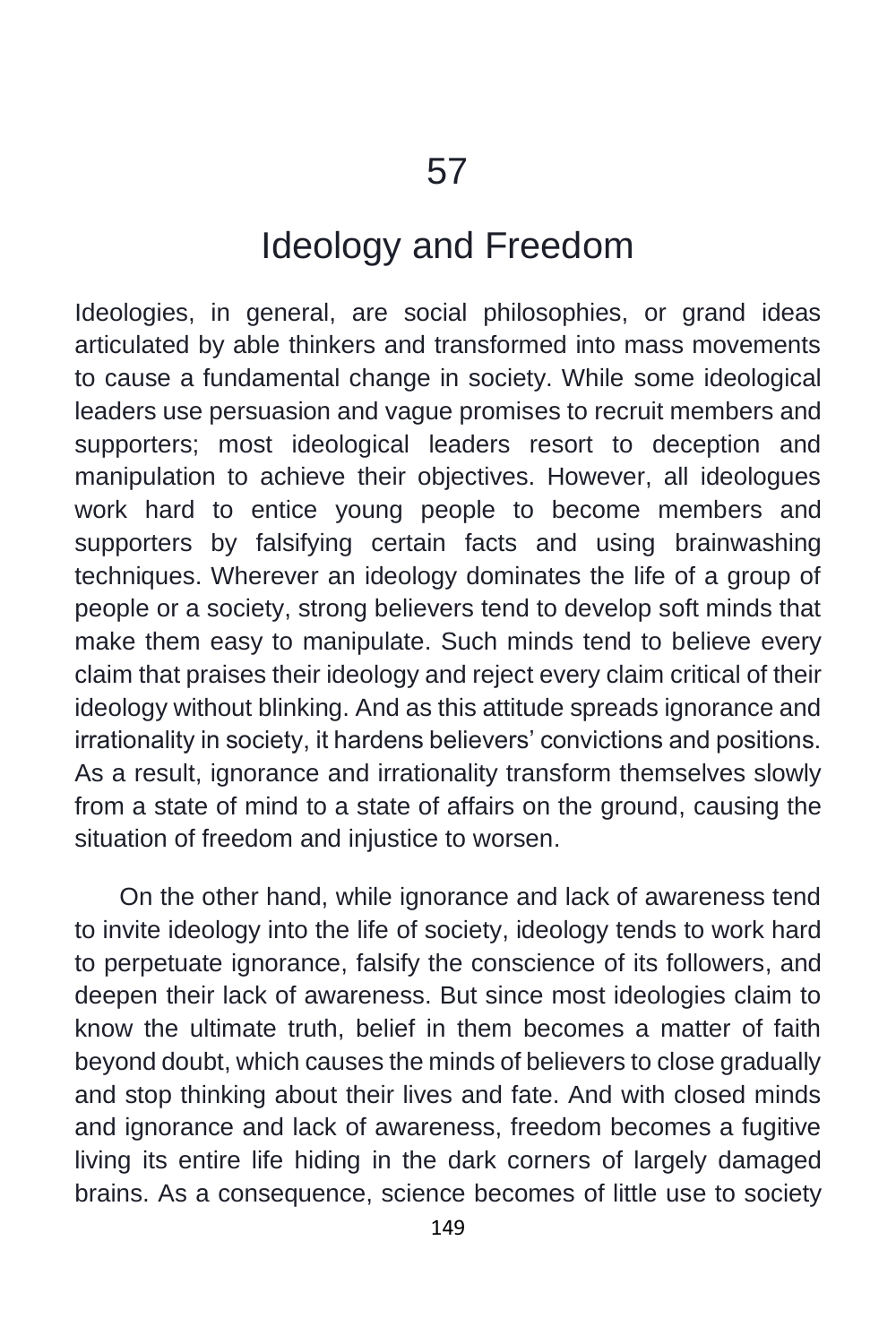or a heresy not to be believed or trusted; and that leads most followers of ideology to draw the wrong conclusions regarding the realities of life and the times where they live. And because the truth that ideology claims to represent its core is eternal, no ideology is capable of changing as times and circumstances change. But since nothing stays the same in the long run, all ideological systems are destined to fail and cause the societies they usually dominate to lag behind most other societies, missing one opportunity after another.

Scientific facts and philosophical inquiry, by their very nature, present a challenge to the conventional wisdom based on history or traditions or ideological myths. This means that neither science nor reason nor philosophy can thrive in a society burdened by ideology; no people can discover or develop their potentialities under authoritarian rule based on a national or communist or theocratic or military doctrine. The system authoritarianism imposes on society, and the obedience it demands of people, tend to suffocate freedom and limit individual and group initiative and imagination. Therefore, where science and philosophy thrive, ideology stagnates or retreats; and where ideology thrives, science and philosophy stagnate or retreat.

Since we live in a dynamic world where reality changes every day in front of our own eyes, thinking in purely abstract terms inspired by ideology causes politics to lose touch with reality. Total commitment to an ideology is not compatible with global economic activity, political plurality, intellectual freedom, human rights, cultural diversity, or scientific and philosophical inquiry. On the other hand, total commitment to creating and accumulating personal wealth has never been compatible with justice, fairness, or economic progress; therefore, neither human rights nor freedom nor democracy nor the environment can flourish under the hegemony of ideology or authoritarian rule, or unrestrained capitalism. Money in capitalists' states had become the only god that the rich worship, the only house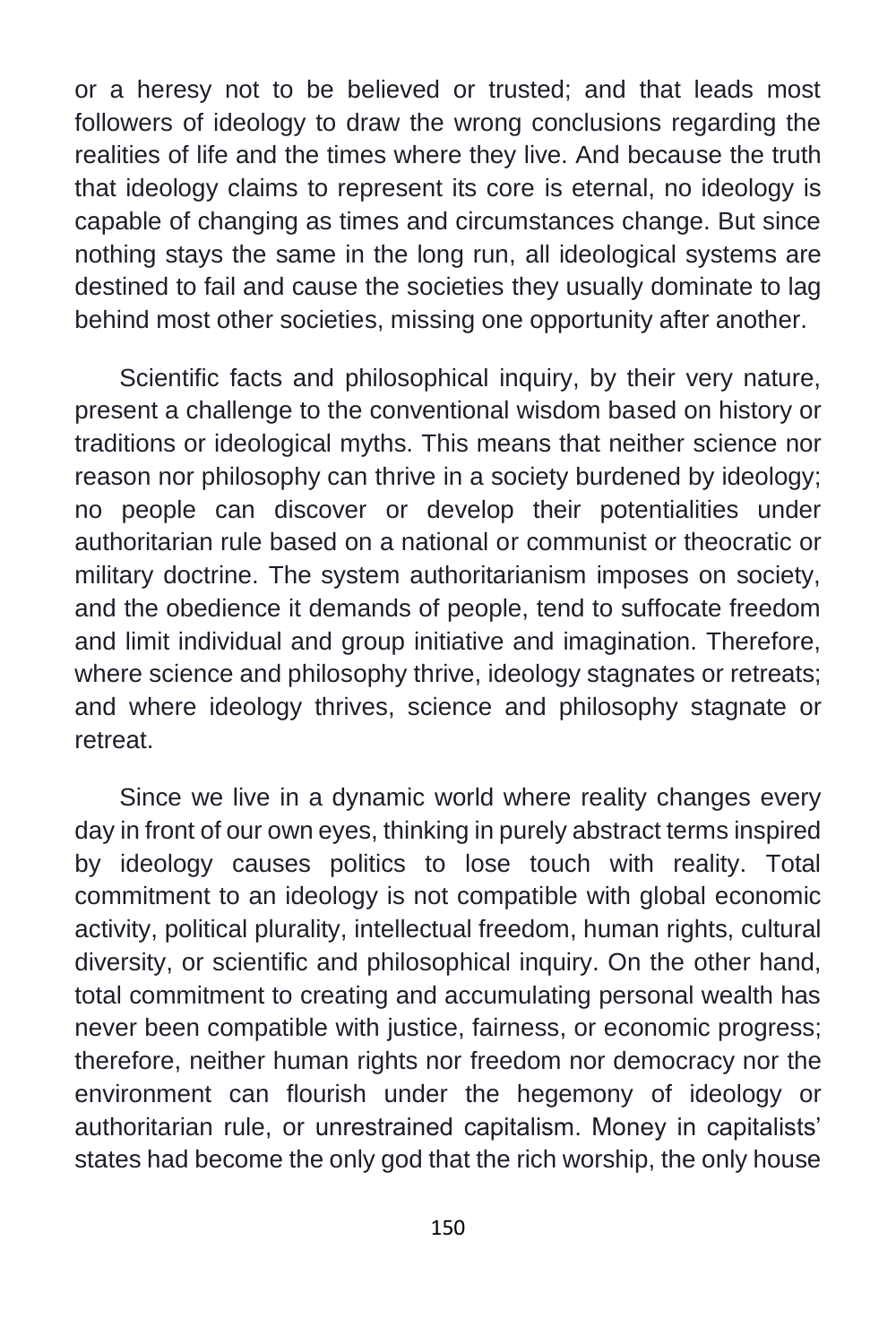they feel comfortable living in, the only ideology they adhere to, and the only place to which they belong.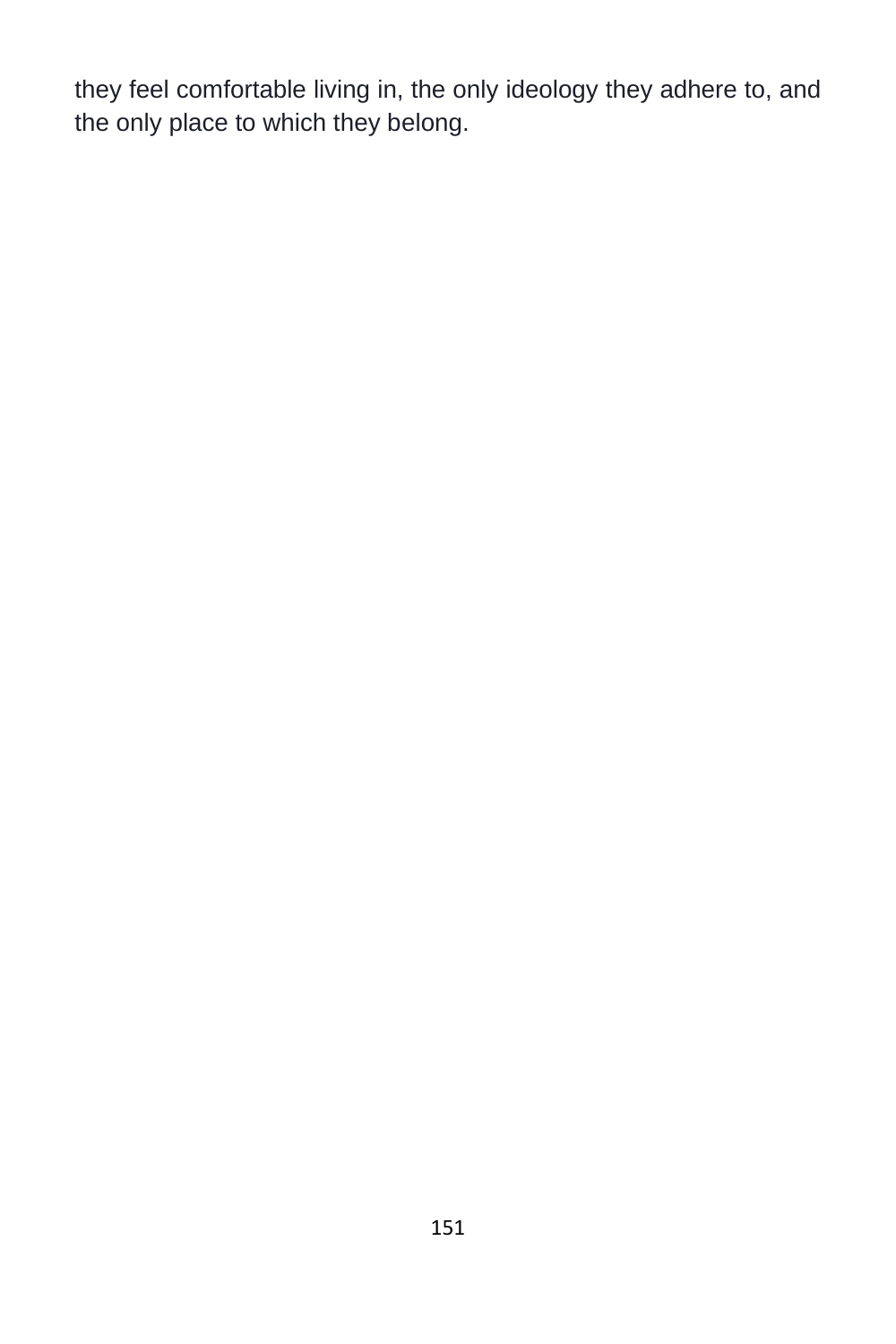# Ignorance and Knowledge

People who are ignorant due to lack of education and others who have empty stomachs due to lack of food are more likely to be influenced by the spoken word rather than the written one. The spoken word, however, tends to steer people's emotions, which makes them more attracted to demagogues and traditional leaders. In contrast, people who have the education and trained minds to think rationally are more likely to be influenced by the written word, and less likely to be influenced by the spoken one. And this leads them almost always to stay away from demagogues and their empty slogans and deterministic claims. As a consequence, the first group tends to believe in whatever they hear and see no need to read books, while the second group, in contrast, tends to be thoughtful and believe in the written word and see a need to read new books. Scientific Knowledge and philosophical ideas do not reside in empty spaces or stomachs for people to see or feel; they reside in books that intimidate the ignorant and poor and lead them to stay away from both scientific knowledge and challenging ideas.

Ignorance and poverty, therefore, reinforce one another, keeping the minds of the ignorant people largely closed and the stomachs of the poor largely empty and the environments they inhabit underdeveloped. Consequently, most people who are poor are less able to develop rational minds and use them to avoid the traps of poverty and the deceptive slogans of the spoken word and the demagogues. In contrast, rich people can escape the traps of poverty and ignorance, and avoid the spoken words of demagogues, and be less emotional and more rational. But no ignorant mind is necessarily irrational and no educated mind is necessarily rational. Neither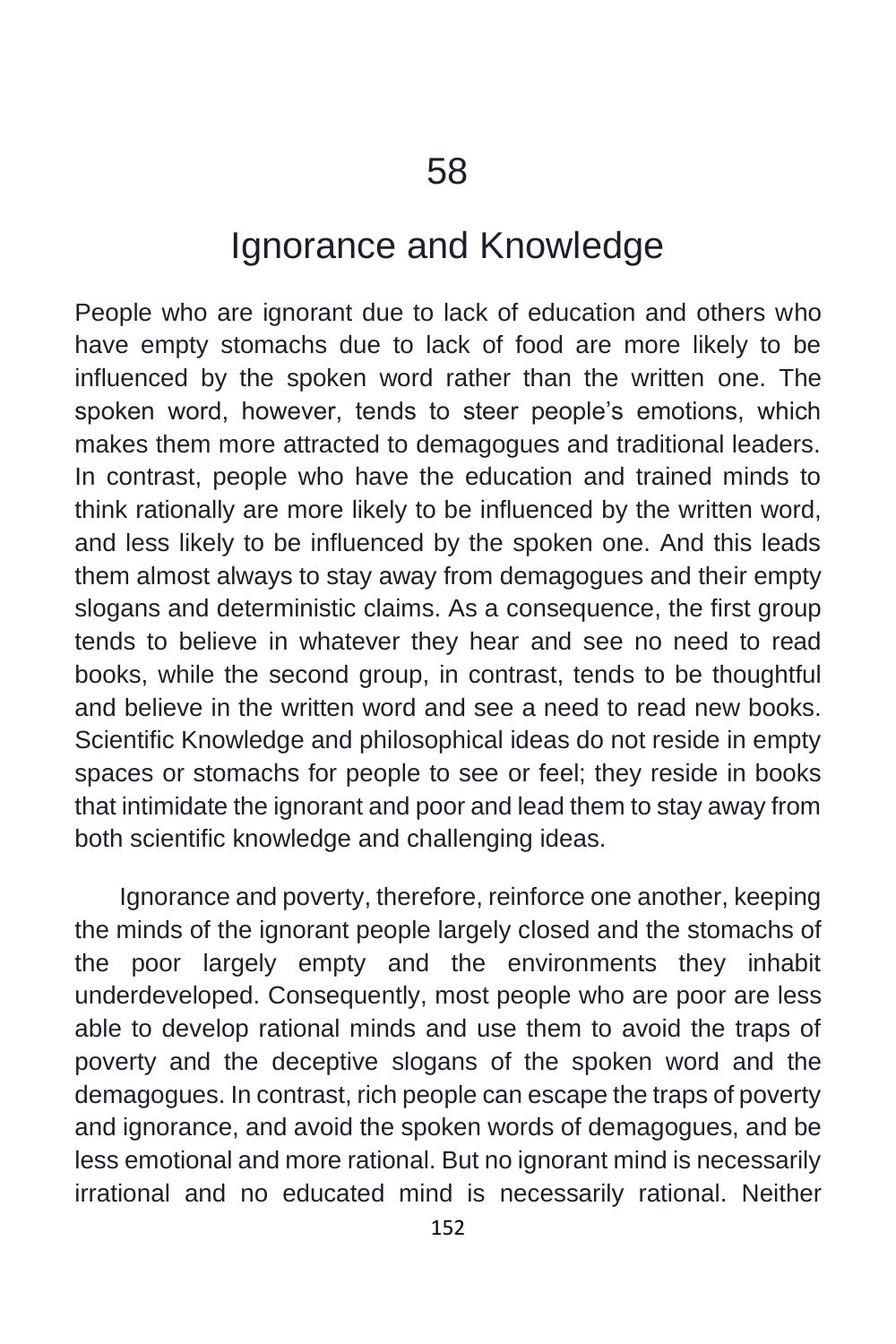rationality nor knowledge can guarantee fairness or justice or honesty; they also cannot necessarily protect an environment or respect human rights. Greed and lust for money and power are wild animals that have no feelings for little animals, and no patience to deal with issues of fairness and justice.

Therefore, the need to humanize both knowledge and rationality remains an issue of particular concern; a requirement for creating progressive societies and functioning democracies that care about educating the ignorant and feeding the poor. However, the people most involved with the production and application of knowledge tend to change faster, benefit more, gain added wealth and power, and use it to protect their interests and achieve their goals; all of which at the expense of the poor and the ignorant. And this causes the socioeconomic gaps and the sociocultural divides within and between societies to widen and deepen further. In light of the continued accumulation of scientific knowledge and the increasing complexity of life, we find ourselves faced with many challenges that are difficult to handle. However, one of the most important challenges we face today is how to make knowledge accessible to those with little money to buy it, and make people who produce knowledge easily understood by others who have little education but need knowledge most.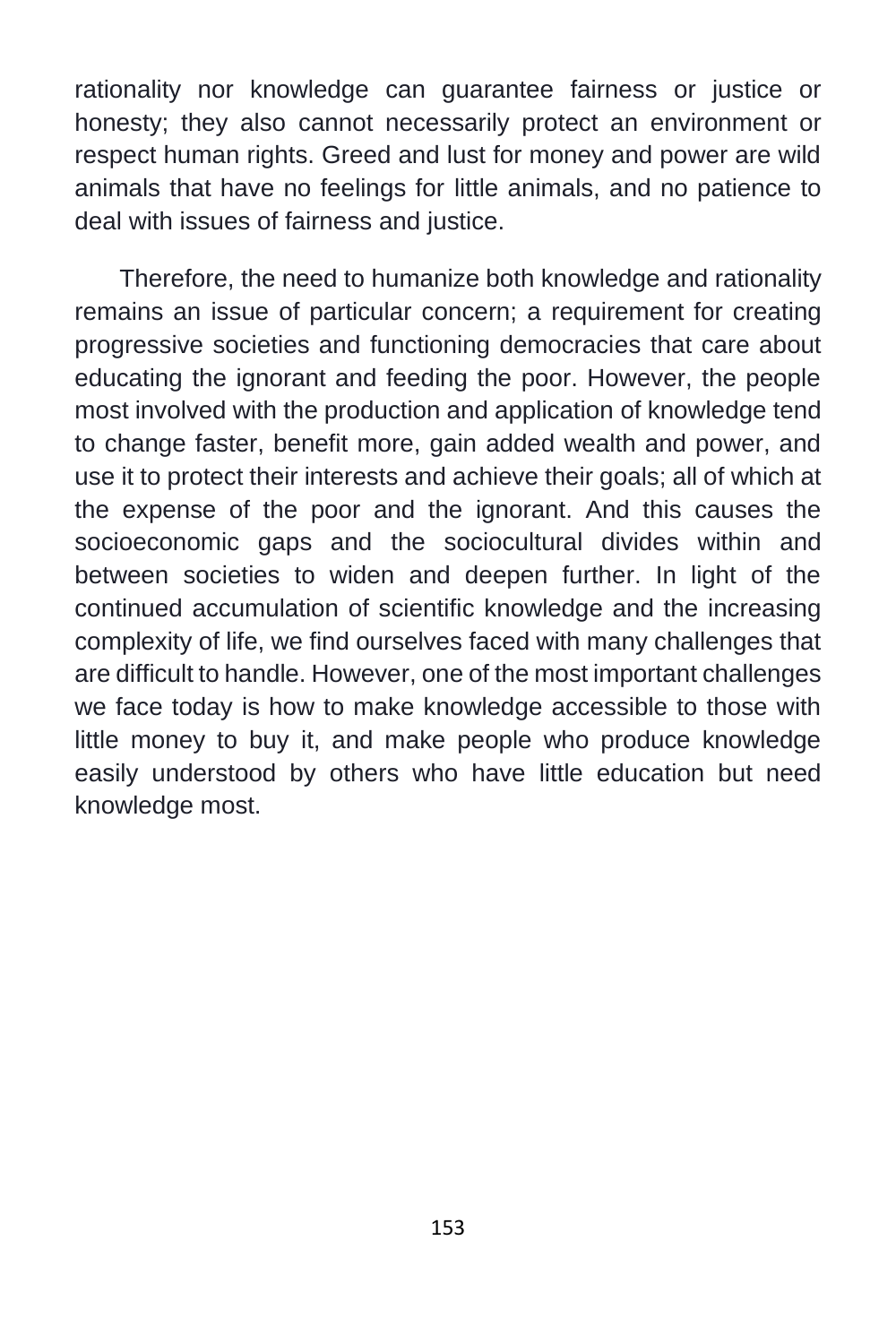# The Road to Nowhere

Running, running everywhere From here to there to nowhere Running night and day Without knowing Where to go, where to stay A dispossessed refugee Deprived of home, identity, and land Must flee war and hide Keep looking for a haven A make-believe homeland Holding hand in hand Young and old are walking together One eye on the road ahead The other on what left behind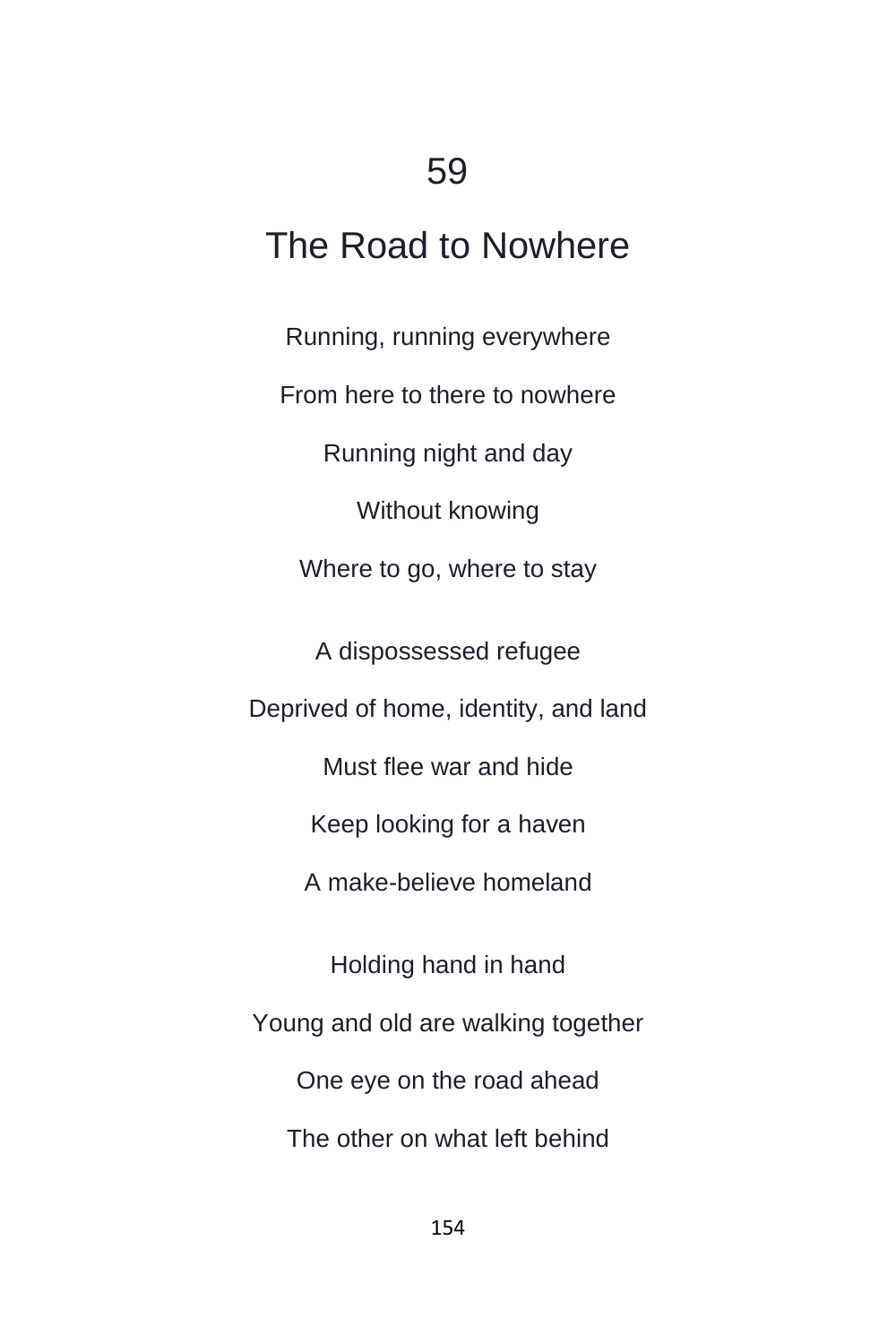Moving from cave to cave Valley to valley Across mountains of snow And oceans of mud and sand Bodies are tired Eyes are tired And souls are sad He lived in the East and West In the North and South In miserable refugee camps In large crowded cities Charming old villages Sleepy hamlets tucked in mountains Enjoying life on lakes with imported sand Losing childhood innocence And missing friends left behind Flying in planes Riding on trains Sailing on boats and ships

155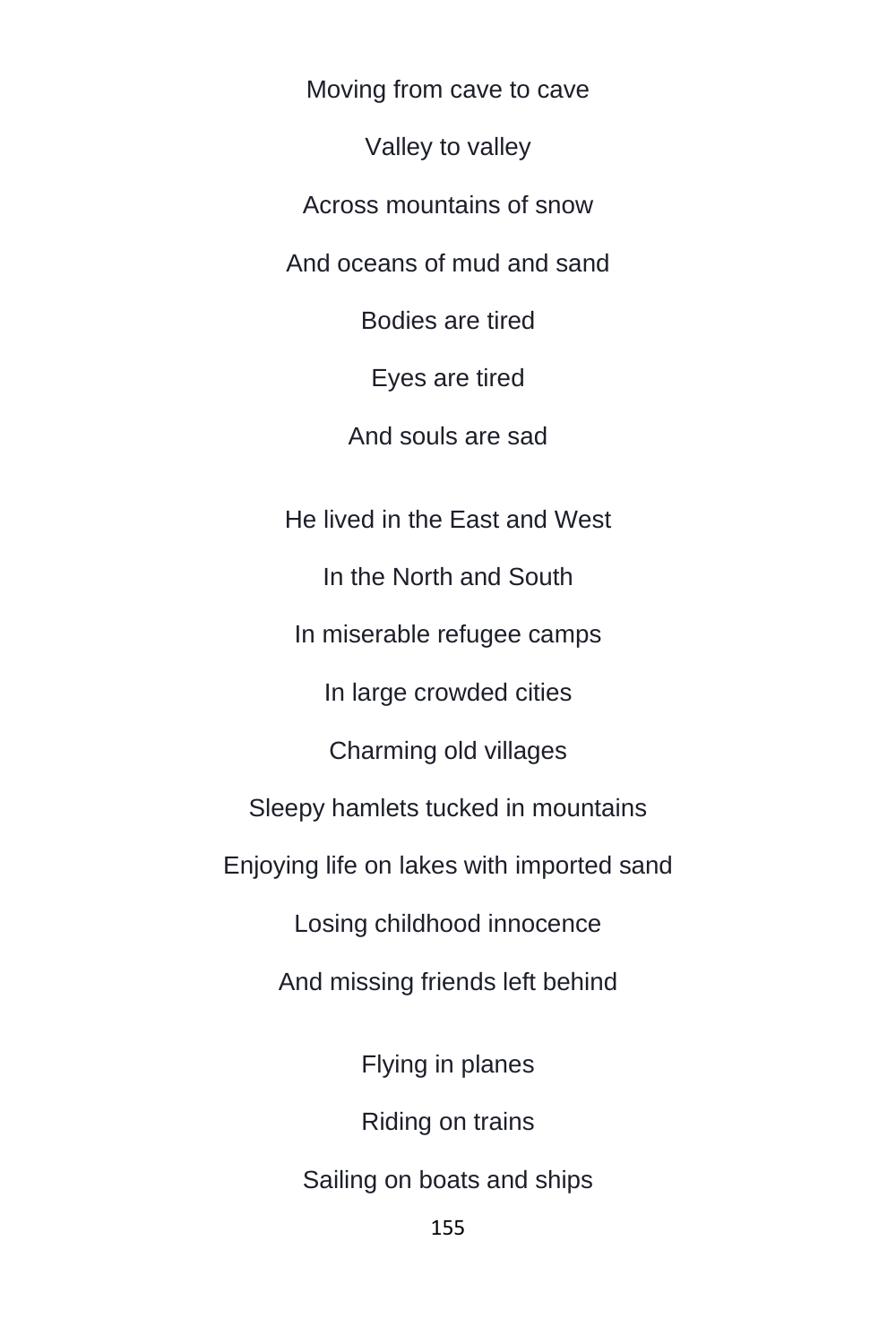Traveling from land to land Feeling at times happy But often deeply sad Unable to regain peace of mind He kept searching for people Open-minded and kind To listen to his agonizing story Give him another chance To rebuild his shattered life Free his children from fear And tortured memories that bind

The soul is getting angry Unable to accept or understand Why it should be forever a stranger No matter where it goes or land The brain is feeling the pressure

To keep records of a twisted life

Colored with agony and pride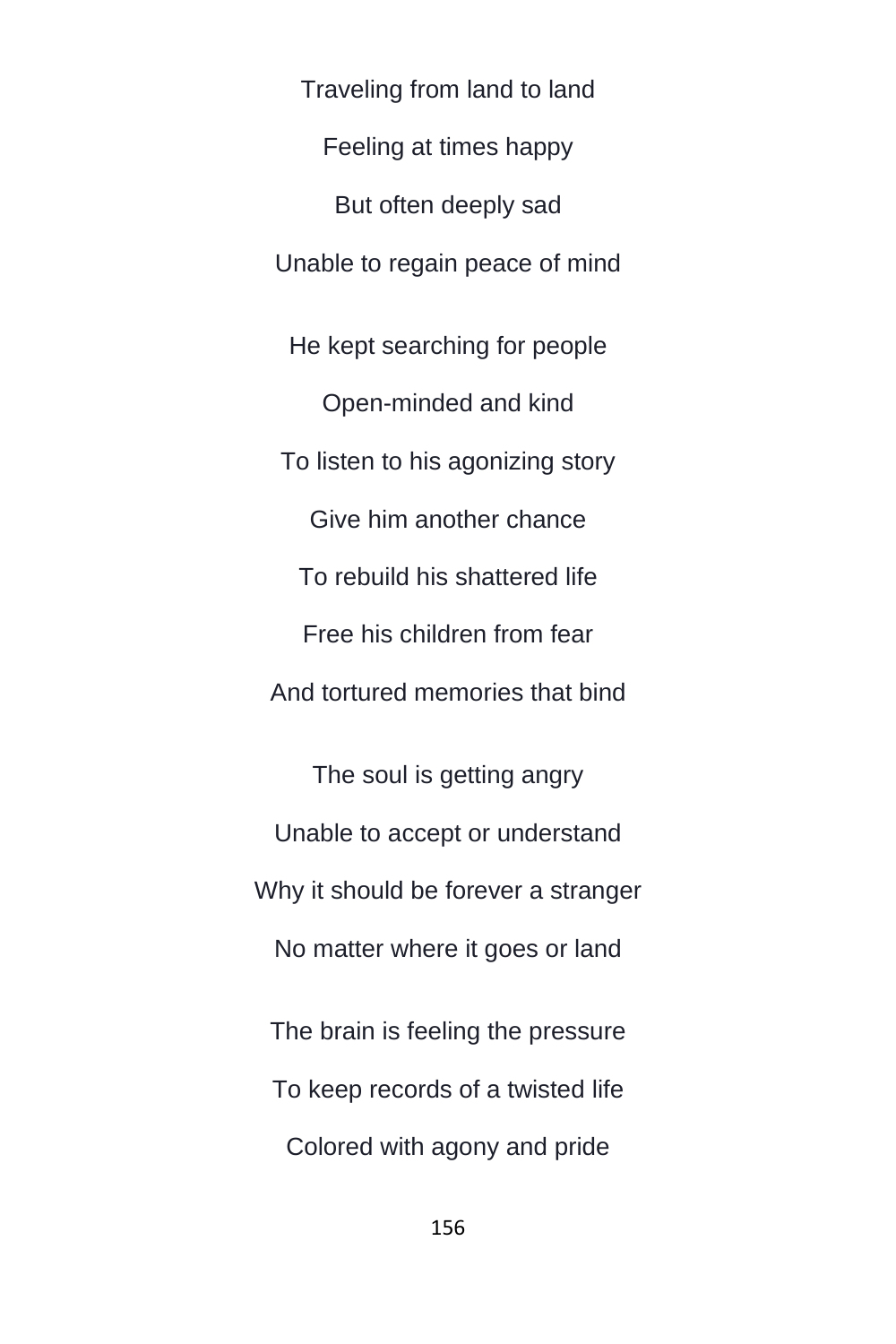Before memories get too old And get buried deep in the sand And history forgets the life they once had

Soon the body will die Without a whisper or cry It does not matter how or where Strangers have no right to question fate In any land, they may love or hate But cannot call it homeland

Worms will multiply eating the flesh Transforming it into natural fertilizer To enrich the soil of abandoned fields So wildflowers could grow and bloom And the sunflower shines like a little moon

The soul will resume wandering Flying across turbulent oceans And serene dunes of sand Promoting peace and justice

157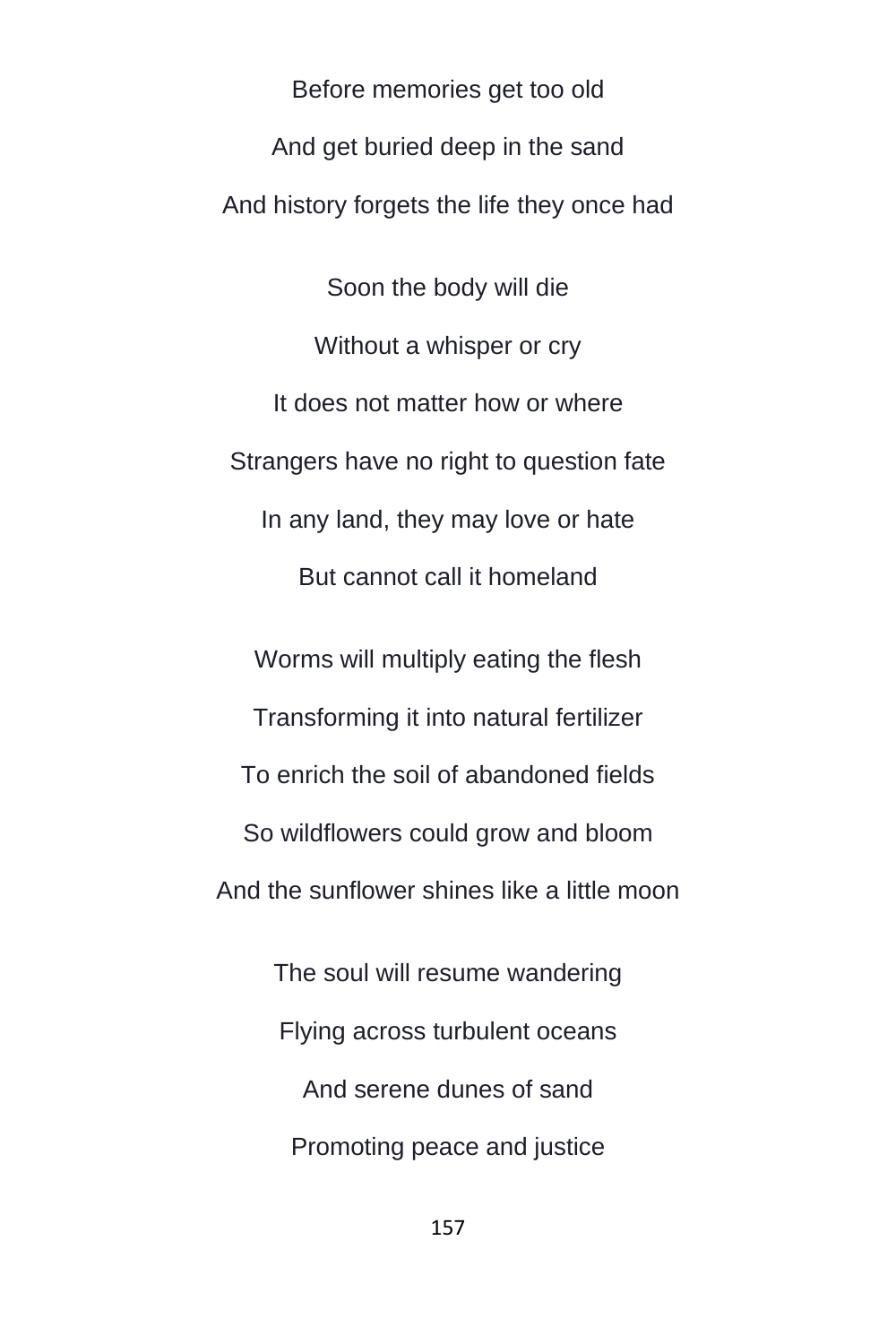Freedom and liberty

The sharing of love

And the love of the land

Blessing the good

Forgiving the bad

Unifying people across cultures

Religions, colors, and regions

Building brick by brick

Land after land

A dream the body never had

A happy, peaceful living

In a shared homeland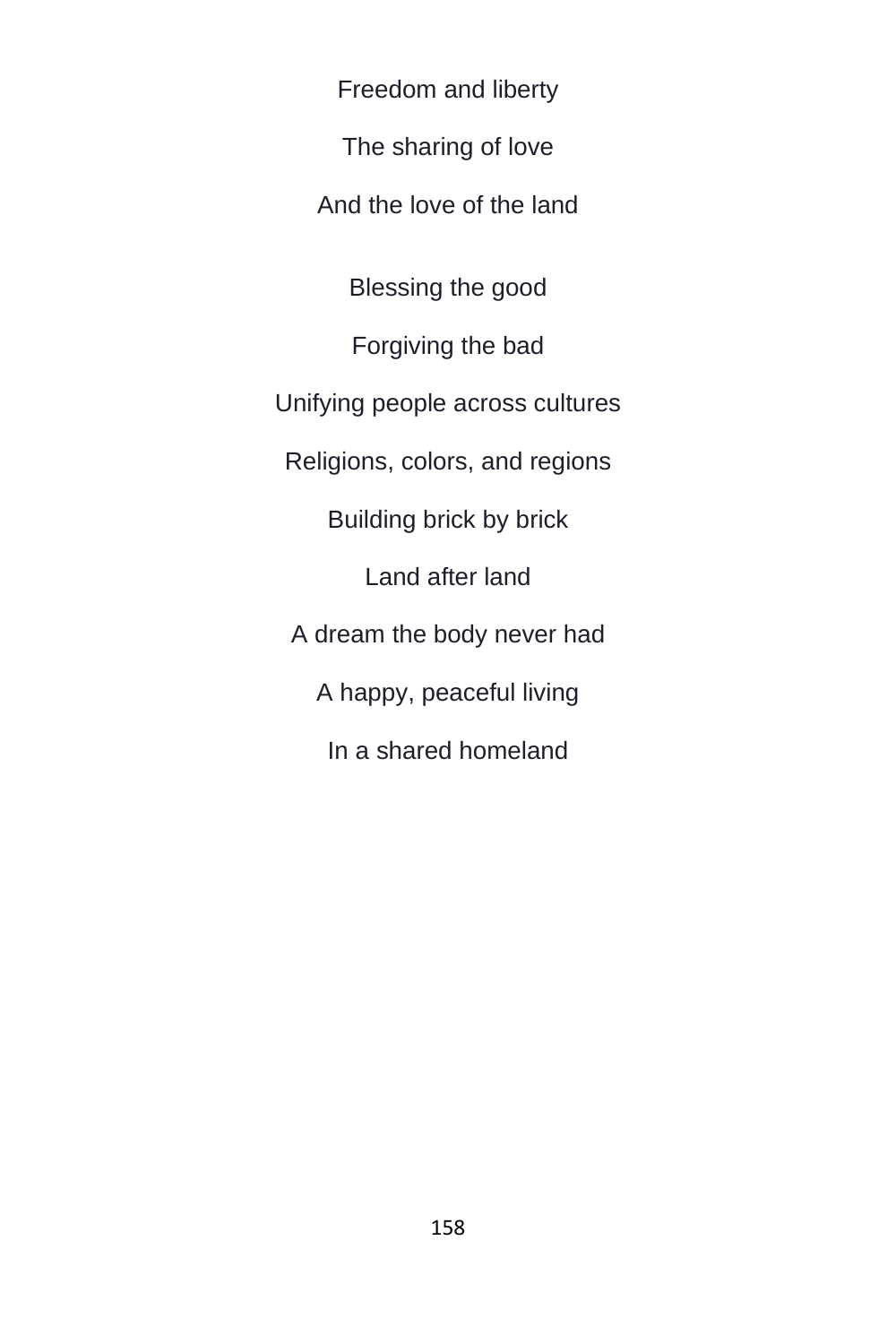## The Role of Information

Information in this age is very important indeed; it is a source of knowledge and power and influence in society; a commodity that can be traded everywhere to serve many purposes, a tool that can be used in many ways related to peace and war, freedom and suppression, justice and injustice, exploitation and fairness. Information is a necessity that everyone must have to do whatever he likes to do and avoid mistakes and traps that forgive no one.

Information is a source of power and influence because it helps to explain certain situations and provides facts that most people need but often cannot afford. Any accurate piece of information is itself a unique fact unless it was manufactured to mislead some people and falsify the consciousness of many more. The global media and politicians and public relations firms are the most active players in the field of collecting and manufacturing and disseminating information worldwide. Information is also a valuable commodity that can be sold to generate income for its owners and serve the interests of buyers who could be individuals, organizations, states, merchants, writers, futurists, venture capitalists, or others.

Besides, information can be used as a tool to explain the trends of change regarding different aspects of human and animal life and the environment, examine the attitudes of certain people, and study public opinion. And by learning more about trends of change and people's attitudes and views at a certain time, information helps to predict what might happen in the future regarding almost all facets of life, from politics to economics, and from population growth rates to the spread of poverty and unemployment. Moreover, information is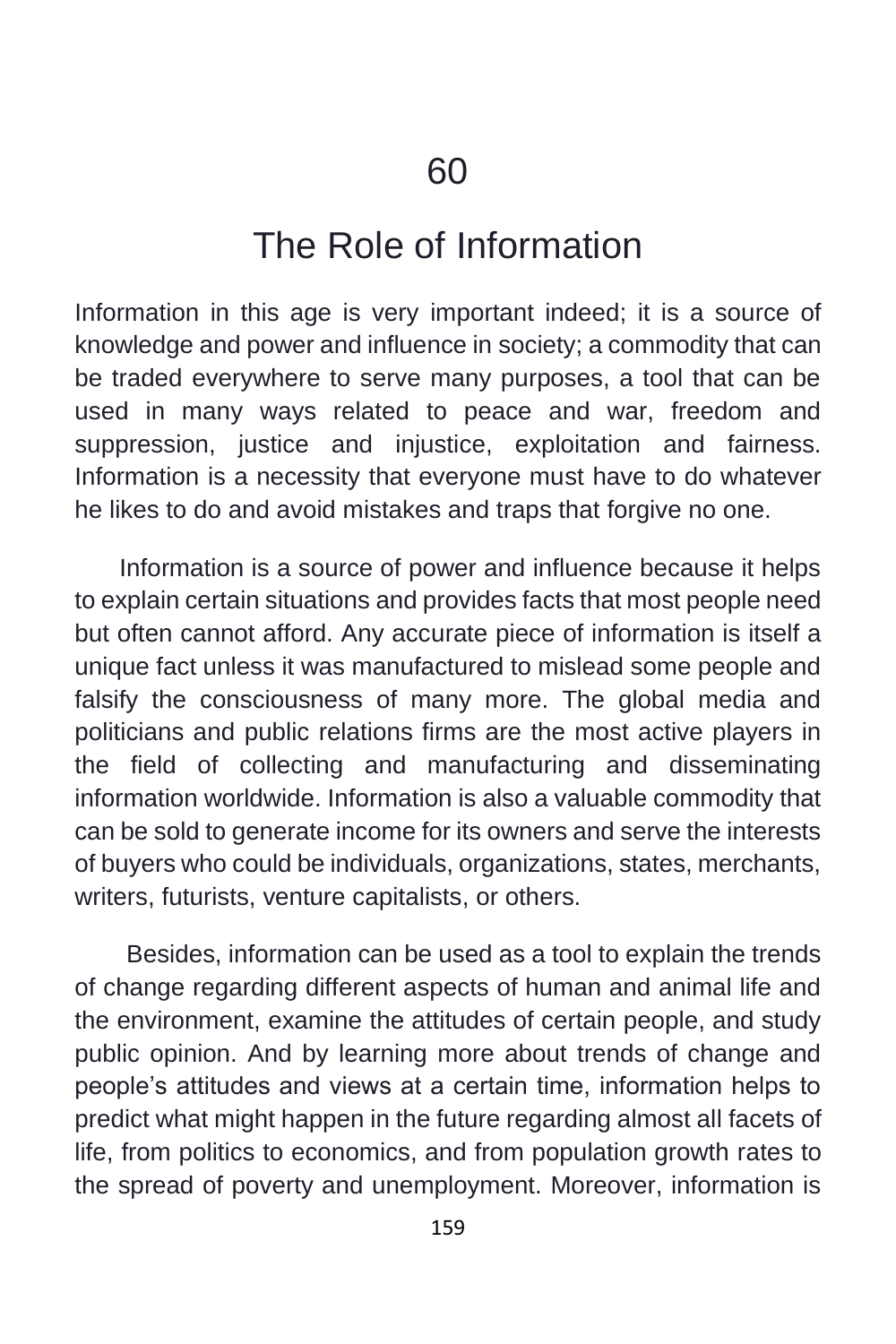what every one of us needs to do, things he likes to do or must do, and do them right.

For example, no strategic thinker can predict future change with some degree of accuracy without information regarding the historic trends of change and the state of the world; and no state or leader can estimate the power of an enemy or know the weather in a day or two without reliable information produced by specialized institutions. Also, no new industrial, commercial, financial, or education project can be planned without good information about national and global demand, availability of resources, competition and prices, laws and regulations, financial and manpower requirements, and the like.

The fact that information has become a component of everything we do in life is probably the reason that prompted many western historians and strategic thinkers to call the age we live in today "the information age". However, despite the undeniable importance of information, I call this age "the knowledge age" because all information is only one component of the tremendous amount of knowledge we have produced and continue to produce. On the other hand, since information changes continuously, it must be considered a perishable commodity that must be used at the time it becomes available; old information can be used as a reference point for comparison but cannot be used to evaluate the present. However, no person or group of people or a state can use information properly and harness its power without appreciating its importance and knowing where to find it and how to use it. Nevertheless, information can be manipulated to serve special interests not necessarily shared by the general public or the world.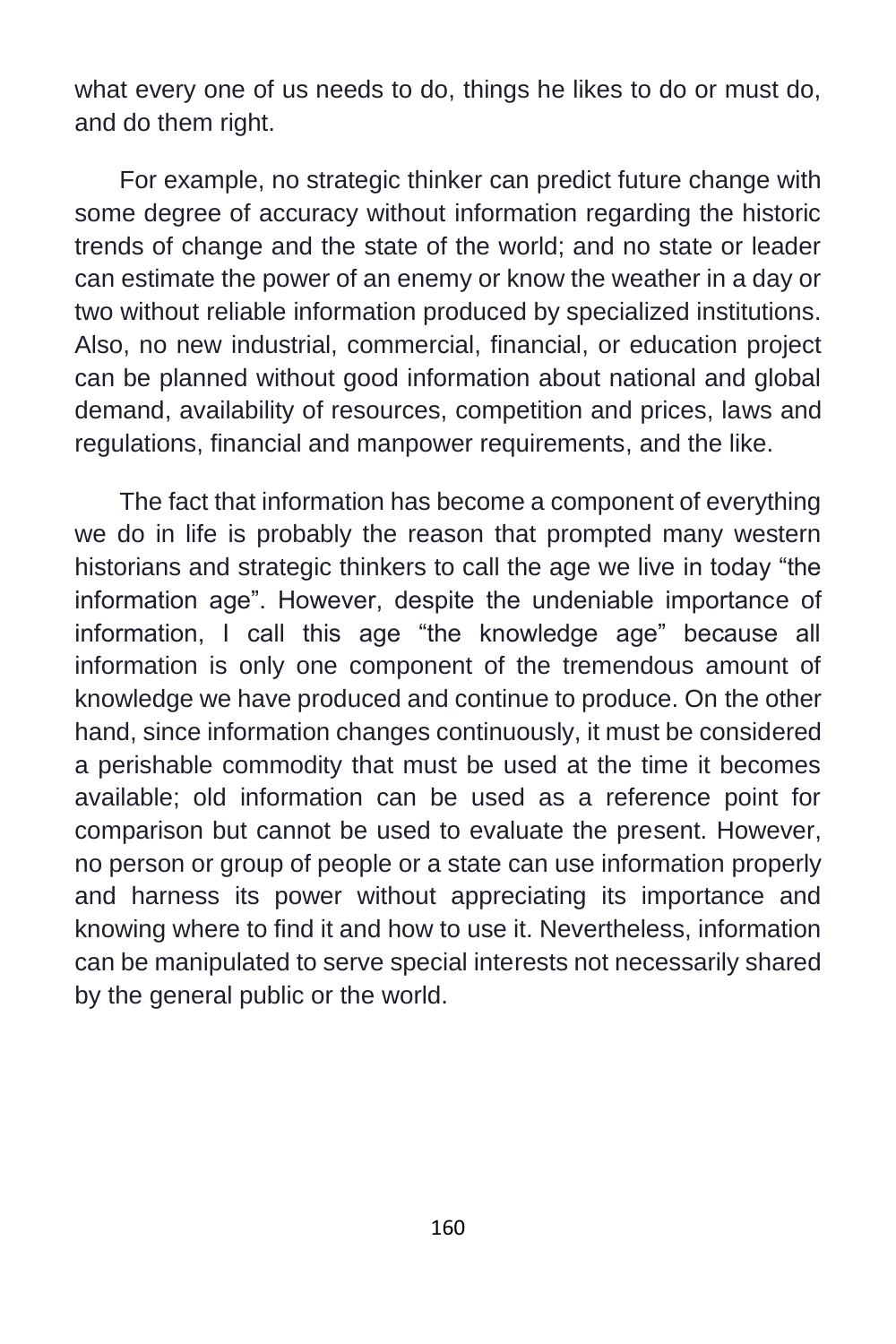## Society and Justice

Laws in older times were based on justice anchored in religious teachings; in modern times, however, justice is based on freedom anchored in the collective will of people living in democratic societies. But to determine what justice is, we need to define what virtue is; otherwise, one man's justice could be another man's injustice. Virtue is a value that reflects a clean conscious and free will. Justice also means fairness, and therefore no society could be just unless it is fair, and no society can be fair if it allows greed to become a component of its national culture. Fairness prevails in societies where its members deal with each other as equals and thus share the fruits of progress and the sacrifices made to achieve the desired goals; meaning that members of society share what good times and bad times have to offer.

Justice consequently requires freedom of individual and collective choice, with the first being subordinated to the second; otherwise, no social justice is possible. Systems dominated by dictators and corrupt officials, or greedy elites and manipulators are unjust; they enable the powerful few to enrich themselves and dominate the majority that represents the poor and powerless. The free-market economic system is driven by competition that produces many winners and many losers. But winning in America is often achieved by resorting to manipulation and cheating and disregard of business ethics, and that means losing is more likely to be caused by unfair competition. The free-market philosophy or market capitalism creates desires and needs we never felt before, and that leads us, at times forces us to do bad things to satisfy the new desires, causing our freedom to be compromised. Emanuel Kant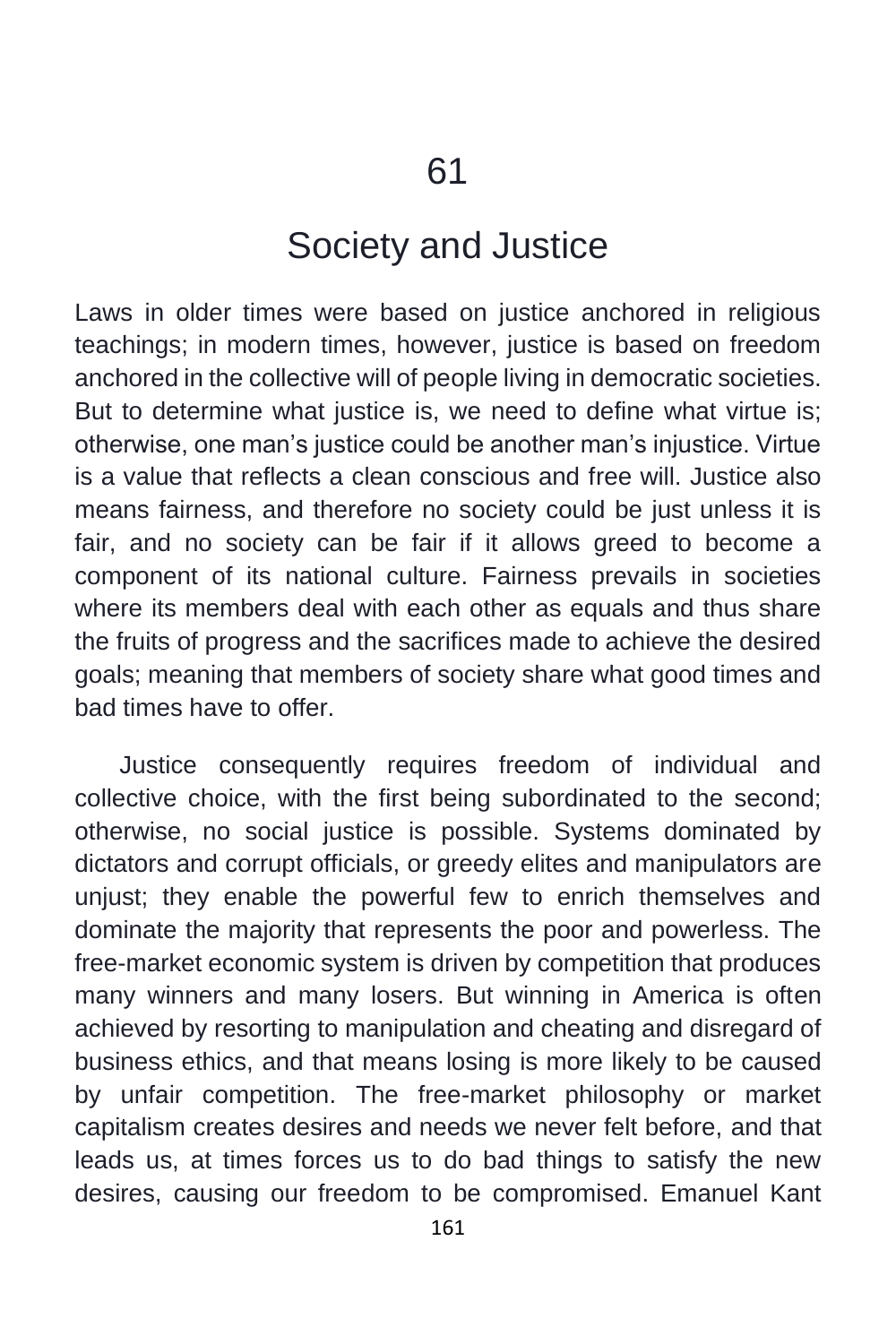said that whenever our behavior is socially conditioned, we lose our freedom. And this is what is happening today in almost every country in the world, particularly in western countries adhering to the freemarket philosophy.

Judgments are normally based on certain principles and rules; but neither principles nor rules are capable of reflecting moral convictions or ethical values at all times, even if they claim to do so. The free market system, for example, claims to be based on freedom of choice, but it gives the powerful and the rich and the politicallyconnected the upper hand to do what pleases them. And by so doing, the system uses the power it controls to deny the powerless and the poor the opportunities open to the rich and powerful. And this means that the free-market system is rigged against the poor and powerless. Since people sometimes behave in ways that violate moral convictions, states and societies must intervene to control the partition of the economic and political pie and ensure fairness and equal opportunity for all.

Philosophers of the free market system claim that whatever free markets produce is fair and anything that limits the freedom of markets is unfair because it limits the freedom of people. But in so claiming, promoters of free markets say that markets have more rights than people. Since people have rights as well as obligations that tend to be equal, markets cannot and should not have rights but no obligations; they have to have obligations that are equal to the rights they claim. Markets, therefore, need to be regulated to tie their rights to their obligations and hold them responsible for their failures. The only way to promote virtue and reward morality in society is to give people what they are entitled to in a just society.

However, morality rooted in dogma or theology fails to meet the standards of morality and ethics, because no religion accepts others as equals to its followers, entitled to the same rights and obligations. When a person follows customs and traditions or ideological dictates,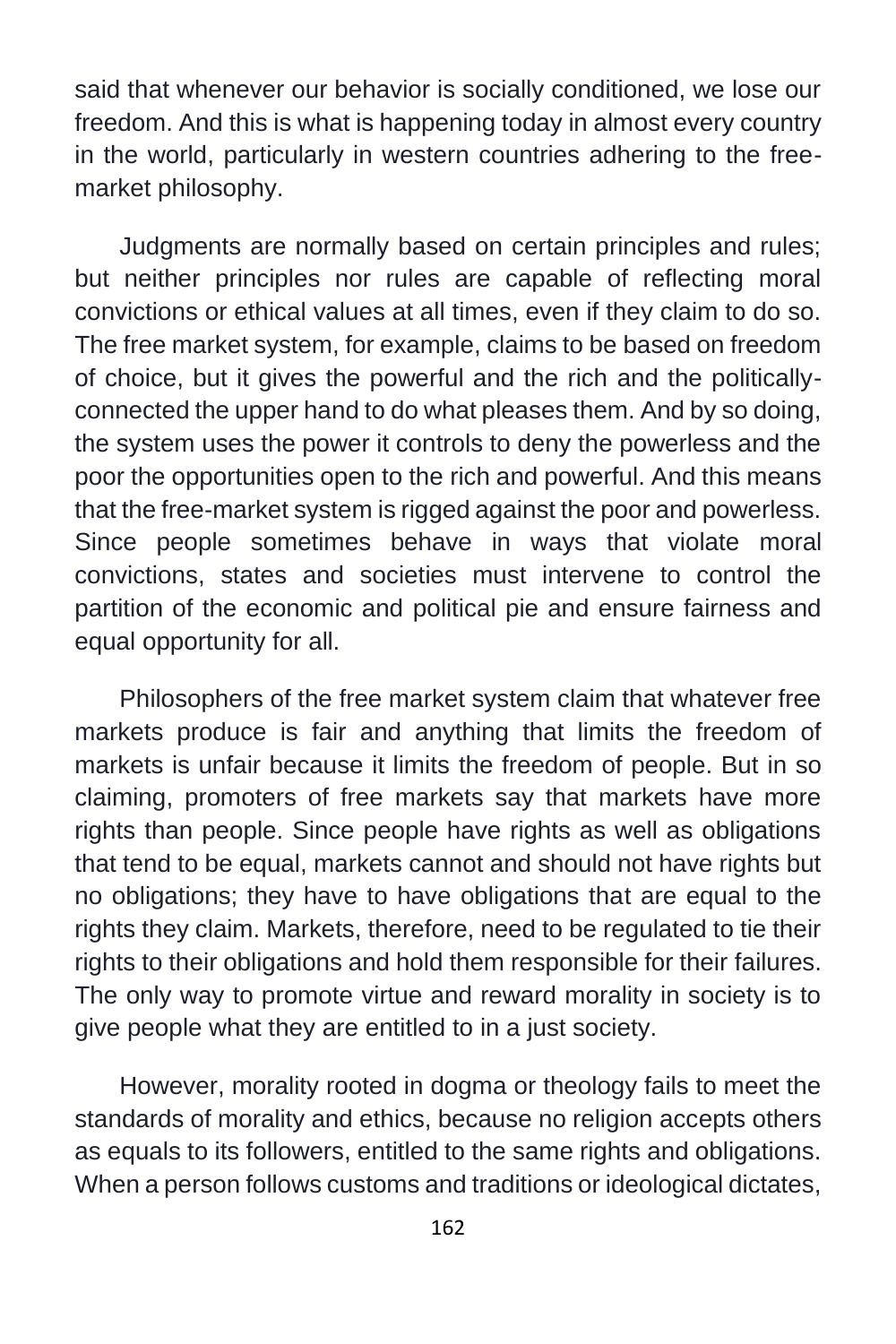his capacity to differentiate between right and wrong weakens to the point of making him lose his sense of direction and ethical compass. While he is prevented from deciding for himself what to do and what not to do, he feels obligated to follow instructions prescribed by traditional elders of society or leaders of the ideology to which he belongs. No one following instructions prescribed by others can use his mind properly. And by not using his mind, man's potentials and talents would be undermined and misused. If a person is not free to decide what to do and where to stand, whatever harm he may cause society would not be his responsibility, but the responsibility of the visible and invisible forces that control his actions. And that causes society to become a jungle where the strong eats the weak, and the rich confiscate the rights of the poor; and that causes society to slowly fracture, lose coherence, and gradually disintegrate.

Since everyone belongs to a community rooted in values or interests or both, no one can escape being at times proud of his community's virtues and accomplishments; and at other times, ashamed of its failure to live up to the expectations of its members. This dictates that everyone should feel obligated to do whatever he can to promote the virtues of his community and take pride in its accomplishments and share responsibility for its failures and bad deeds. If these principles were to be adopted, everyone would be motivated to promote the good and reject the bad, and to do whatever he can to improve the behavior of his community and the efficiency of its leadership and strengthen its commitment to the common good.

Every society must, therefore, develop a fair system to distribute power, income, wealth, health service, education, and economic opportunities among all citizens in ways that guarantee fairness. If this were to happen, the system would provide incentives for people to work hard, be honest, and contribute to the welfare of society. But for this to happen, society must regulate the usage of all common goods, and enact laws to protect the environment, and supervise the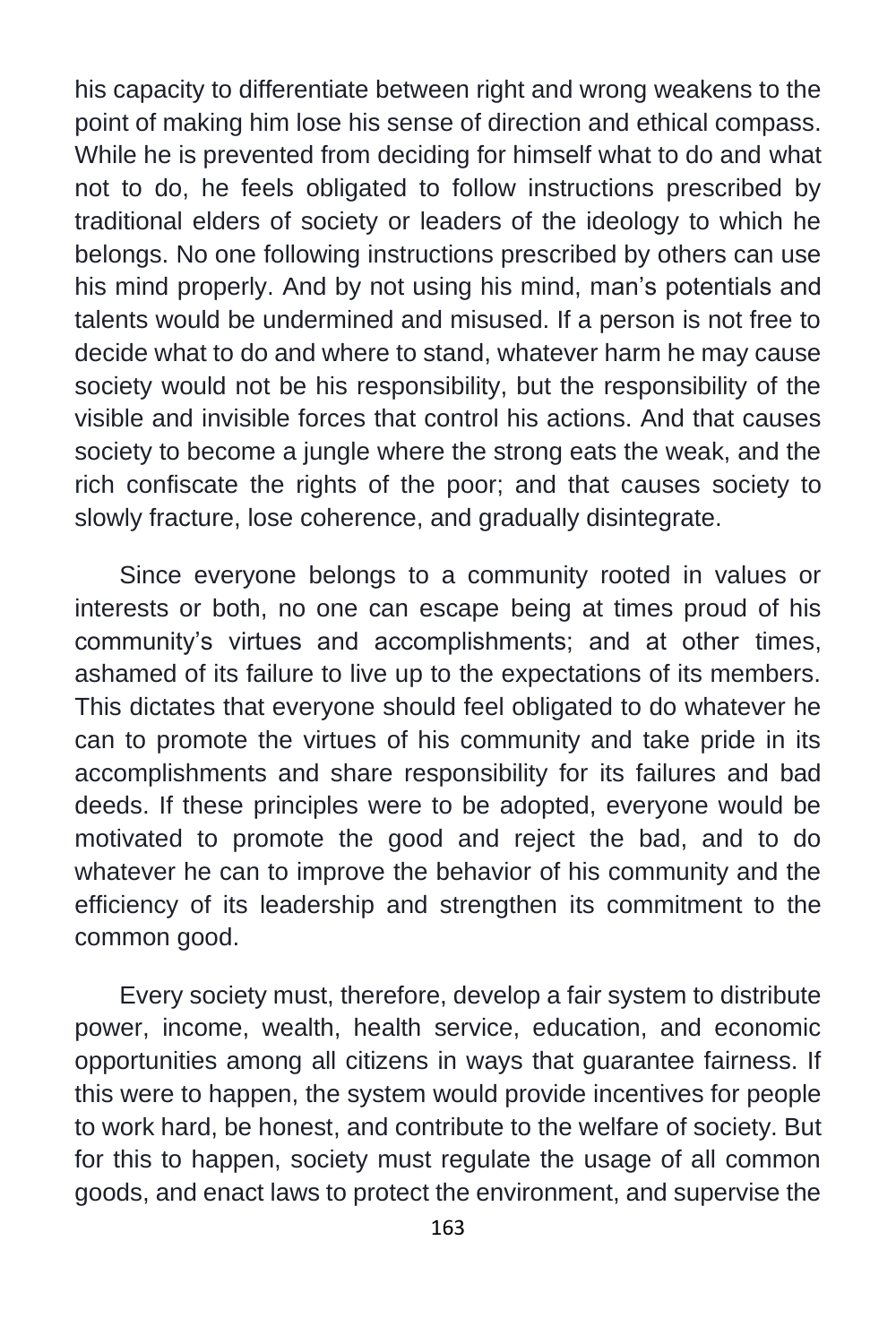management of natural resources and economic and financial activities. No society should leave these vital resources and activities for guesswork or subject to the whims and desires of the rich and powerful who use the free market argument to enrich themselves, control the means of power, and impoverish the poor and dismantle the middle class.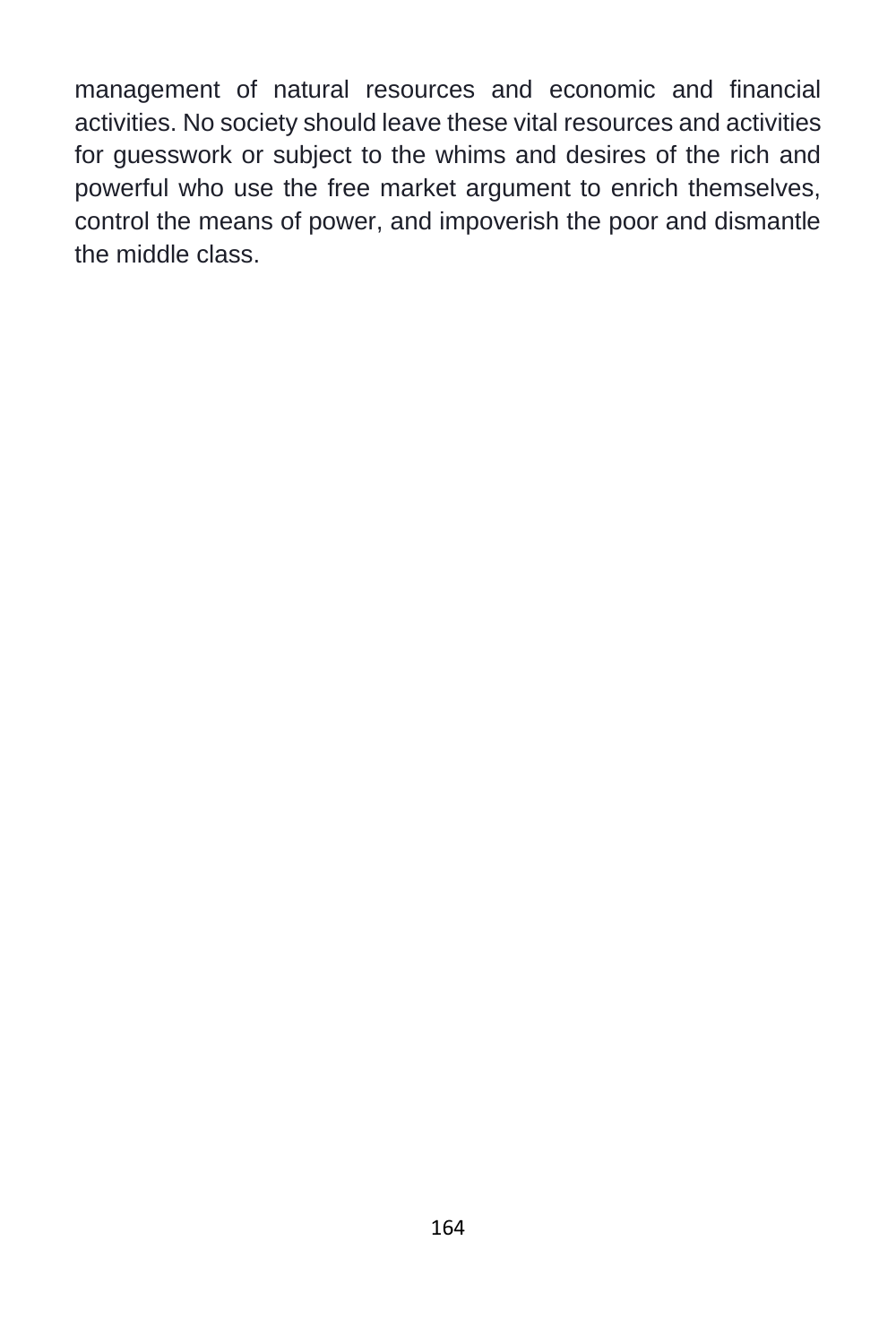#### Photos and Memories

A photo is not a mere image of a person or an object only; it is rather a space in which we store some of our most happy and sad memories. It is a mirror that reflects what happened in the past or how things were at the time when and where the picture was taken. Every photo, therefore, embodies a memory that has a special meaning to us, to our lives, and our relationships with other people, and often to nature as well. Photos reflect how we relate to places we lived in, to people we played with as children, to incidents we encountered, and even to the times and nature itself. Every time we look at an old picture, we smile, sometimes happily, sometimes sarcastically, because pictures bring back old memories and the feelings they evoked at the time of taking them. Nevertheless, some photos bring back sadness because they remind us of people we lost, and opportunities we missed, and time foolishly wasted.

In just a blink, pictures take us years or decades back to the times and places where they were taken, and lead us to experience the old feelings, forcing us to reflect, smile, and sometimes cry. Therefore, pictures we choose to take should be as real and beautiful and happy as possible, particularly the personal and family ones. Therefore, personal pictures must convey happiness that makes you smile rather than feeling sad; photos need to reflect good times rather than bad times. Thinkers and professors and renowned intellectuals and teachers have special relations to photos; because photos remind them of the admiration that their followers and students have for them, as well as the commitments made by many of their students and followers to imitate them and be good citizens and more caring human beings.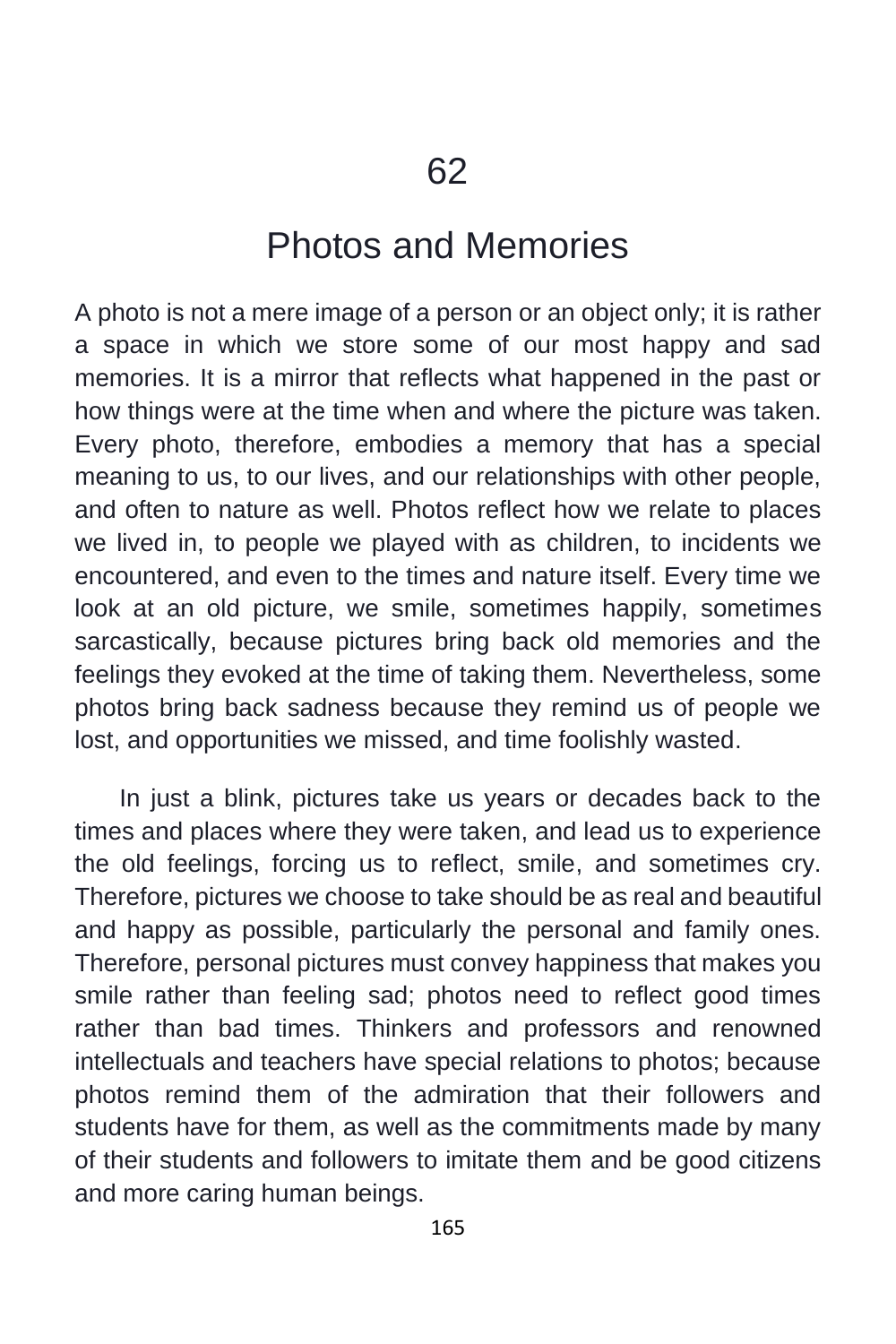Pictures are resilient reminders of exciting times long gone, incidents encountered that impacted our lives, happy occasions we lived, beautiful places visited, opportunities missed and people loved; all of these are cherished memories that deserve to be kept, enjoyed, and relived. Photos are also lessons to be remembered, and fantasies to inspire us to do more and better in the future, and particular experiences to try to repeat when possible. Therefore, no picture is bad, and no memory is worthless.

A photo, as often said, is better than a thousand words. Since pictures are meant to tell the truth, they make the truth stand naked in front of our eyes to see and judge. However, new technologies and apps have undermined the capacity of pictures, to tell the truth; they enabled people, using certain techniques, to make faked photos look like the real ones; as a consequence, people viewing the doctored photos are led to pass judgments based on falsehood rather than on facts. Sometimes photos are made to look funny and thus entertain rather than deceive and mislead, but many are made to deceive the eye rather than inform the mind.

Technology has allowed big corporations and major Internet and social media companies such as Facebook and Google to collect peoples' photos and sell them to advertisers, but by so doing advanced technology has enabled companies to expose the private lives of innocent people. Sometimes a woman posts a photo of her having fun at a club or during a school activity that undermines her chances of getting the decent job she deserves. So photos need to be protected and shared with people we trust only unless they are used to serve a human or environmental cause.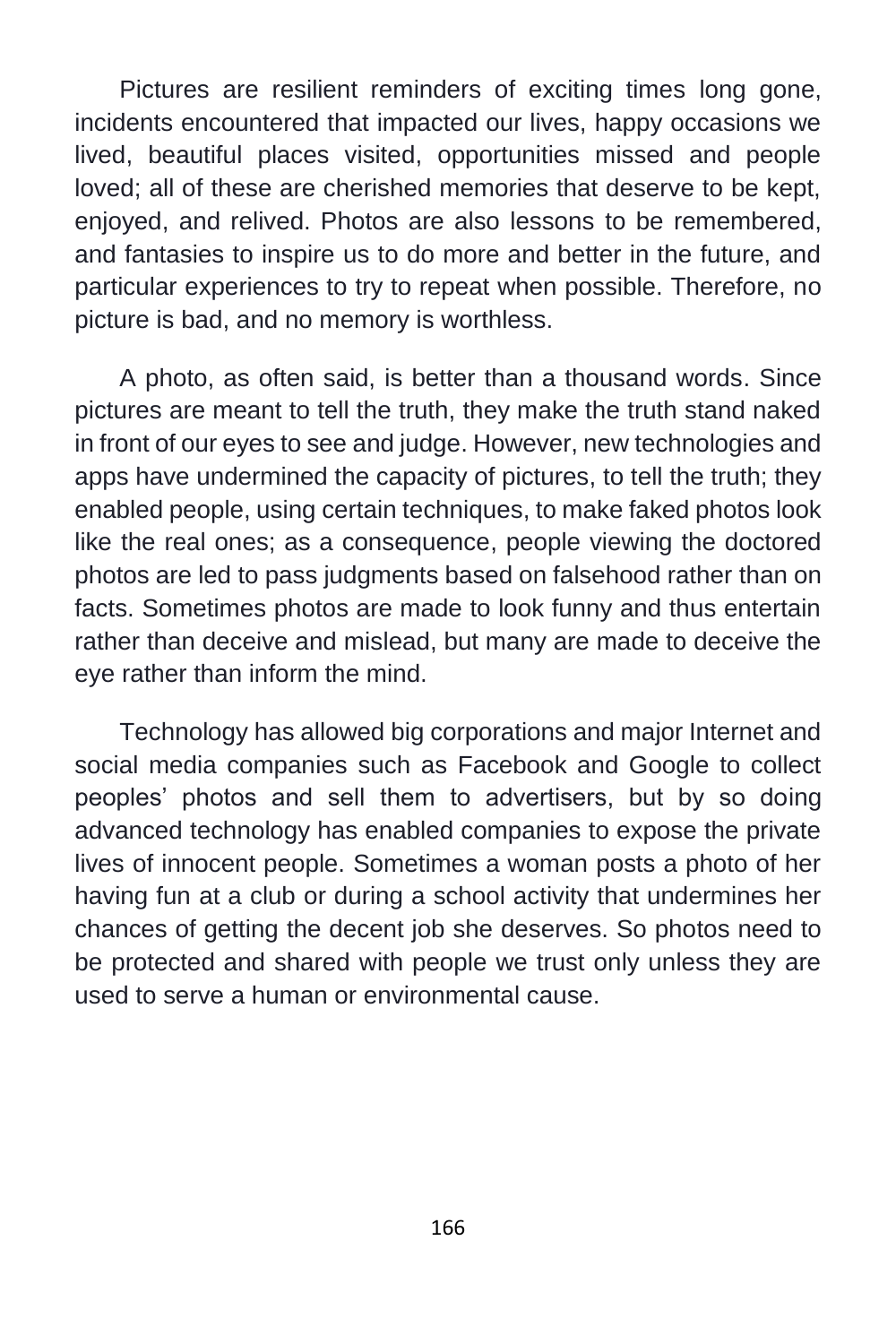## Ideology and Humanity

Ideologies are in essence social philosophies, or grand ideas transformed by able, and often ambitious men into mass political movements whose major objective is to control power and change the reality on the ground according to the precepts of their philosophy. As leaders transform philosophical ideas into plans of action, the transformed philosophy becomes an ideology with its precepts and articles of faith that are not supposed to be questioned. To achieve their objectives, ideological leaders try always to control politics, the media, the economy, and the state. And to guarantee popular support, they create mass movements by changing people's perceptions and convincing them to subordinate their passions for the sake of what they believe in. However, in the process of causing such a change, ideological leaders often find it necessary to falsify people's consciousness and lead them to limit reliance on their brains and to be more passionate and less rational.

Philosophers of history have concentrated their efforts on studying world history and human behavior to explain reality and provide guidance for a better life. In contrast, ideologies, being political movements inspired by grand ideas and ambitious leaders, have concentrated their efforts on changing every reality according to the rigid principles of ideology by using the power of persuasion, deception, coercion, and the spread of fear among the masses. So, while philosophy is a social tool of rational thinking and change, ideology is a sociopolitical tool of irrational thinking to force change on largely unwilling and uniformed masses.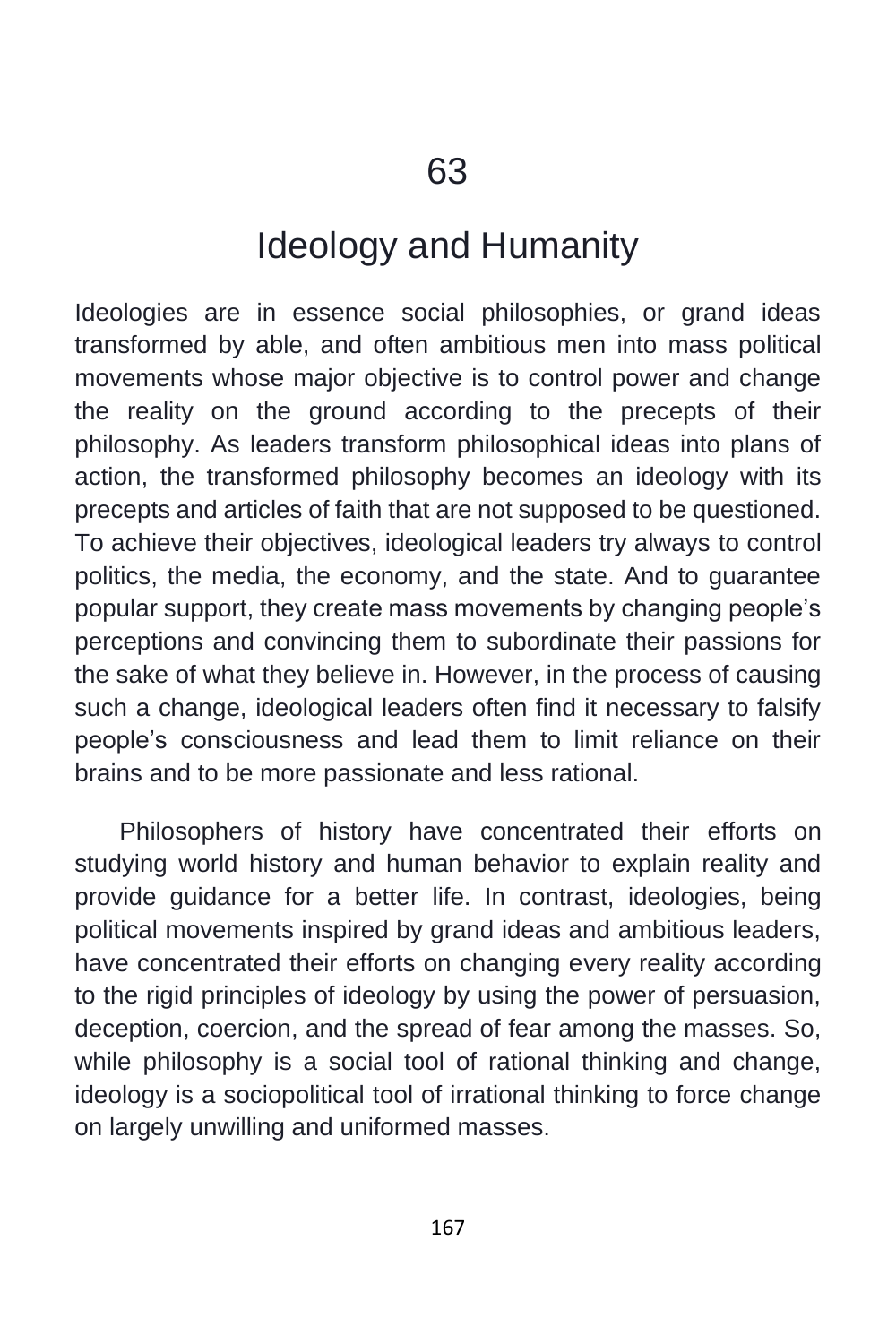Religion, for example, is a grand idea meant to prescribe a way for man to reach God. If religion were to remain as it was intended to be and concentrates on developing man's consciousness to do good deeds and stay away from bad ones, religion would render a valuable service to society and humanity. But when religion concentrates on convincing its followers that it is the only path to knowing God, and tries to convert them into missionaries and worriers, it becomes a political movement with an ideological zeal. All social philosophies acquire zeal in the process of being transformed into ideologies meant to change the reality of life and people's relations with one another.

Marxism was articulated as a social philosophy by Karl Marx to explain the history of civilizations and the role of social conflict in making human history; it criticizes capitalism and private ownership of property, condemns the exploitation of workers, and calls for social justice. If Marxism were to stay as such, it would render a valuable service to society and humanity. But as an ideology, Marxism has caused the killing of millions of innocent people and denied many nations the right to choose their way of life, which led to creating dictatorships that paved the way for the spread of corruption and fear, and denial of human rights.

And if nationalism were to remain a sociopolitical idea to unite the people of each state, and convince them to act as free citizens with equal rights and obligations it would motivate people to help each other and work together for the common good. As a social tool to unite people around shared values nationalism would be a humanist idea serving the interests of all peoples wherever it may exist. But as an ideology, nationalism has become a racist philosophy that promotes discrimination and hatred; it convinced its followers that people belong to different races and that some races are more intelligent than others and, therefore, deserve more than others. As a consequence, nationalism has caused the spread of discrimination against minorities and thus weakened the idea of one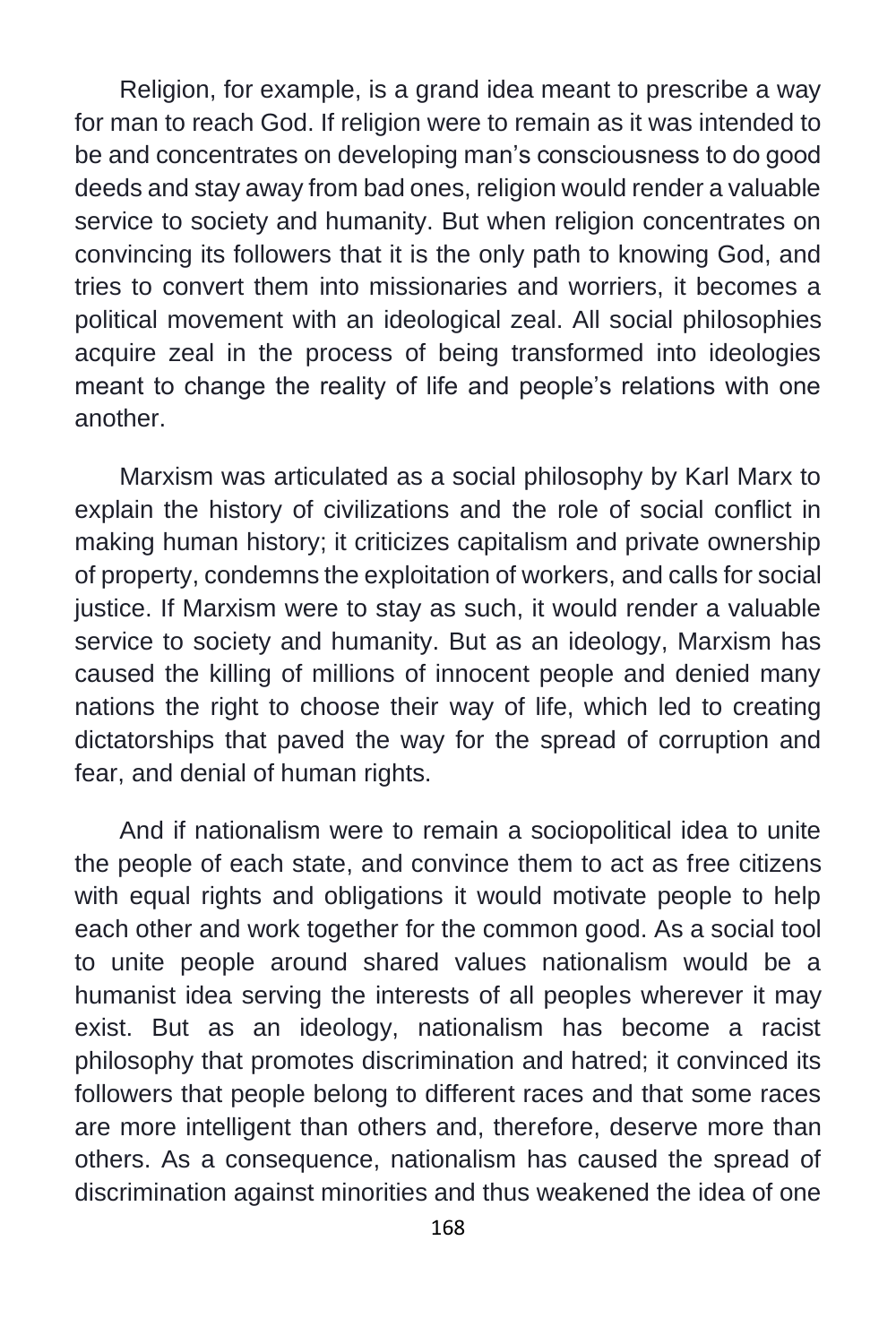nation. Nationalism has also committed untold massacres and atrocities and carried out ethnic cleansing of many millions of people throughout the last five centuries. No system of governance based on nationalism can be just or democratic or respectful of the human rights of all citizens.

Every noble social idea acquires a negative, at times evil aspect in the process of being transformed into an ideology; it adopts an attitude that rejects competing ideas and systems, as well as peoples and cultures it views as different. And since the feeling of rejecting something is usually stronger than the feeling of liking something else, all ideologies have become more negative than positive. As a consequence, the major achievements of ideology are fostering hatred and enmity and undermining the human spirit of unity of purpose and destiny. All rejectionist forces, throughout history, on the left as well as on the right, have demonstrated a great capacity to define what they stand against, but have failed to define what they stand for, making them less able to do good and more able to cause harm to themselves and others.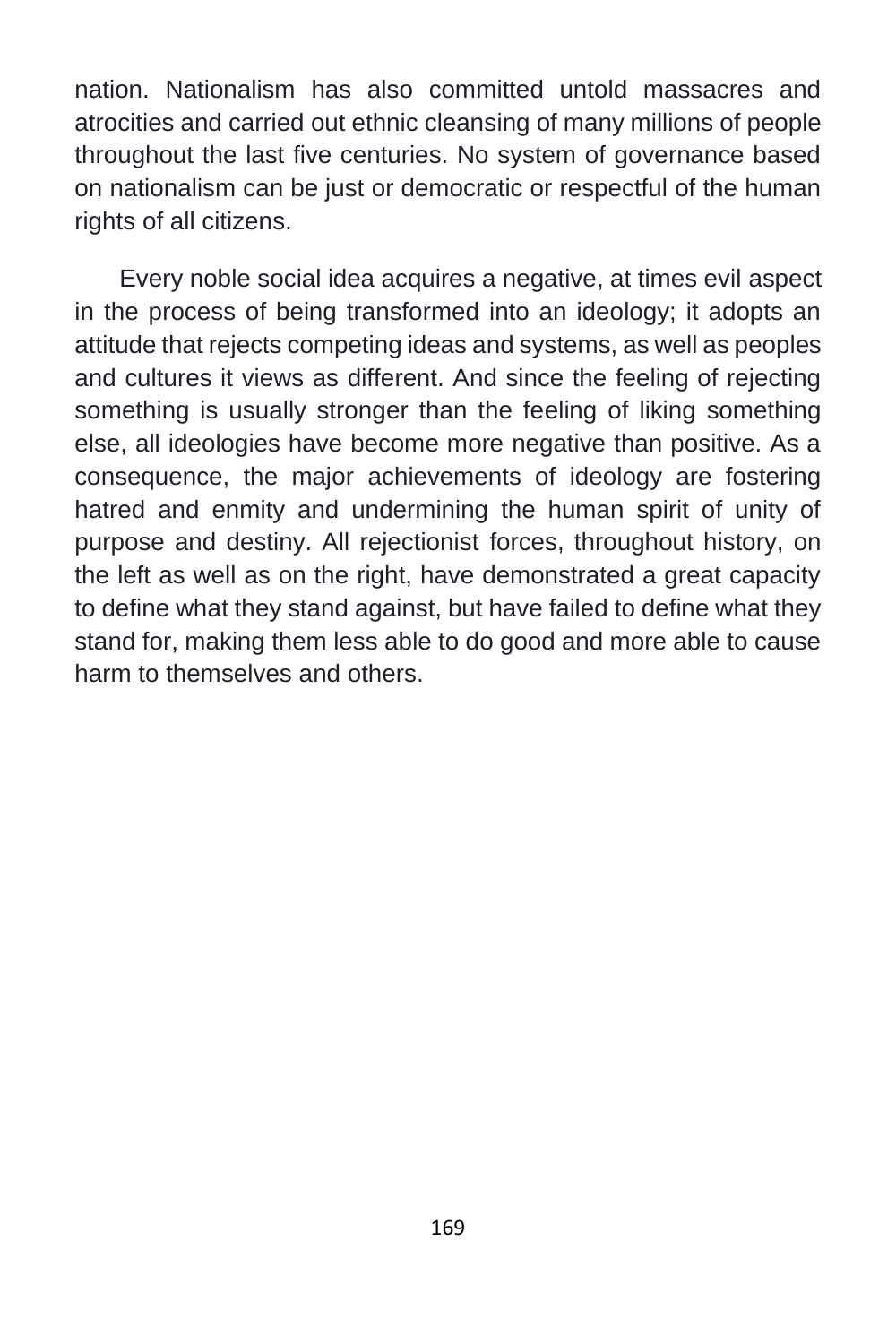## Man and Ideology

Our human experience suggests that man cannot know the truth and be honest with the self and others unless he is free from oppression and traditions and, above all, from all forms of ideology. Ideology, by nature, is a mental prison where man is forced to stop thinking for the sake of believing; the places and spaces where ideological believers live and function are surrounded by high walls of convictions that have little to do with real life. Being confined in a mental prison, man cannot explore the world of ideas or the many ways of thinking and living that exist behind his prison walls; and therefore he cannot live a normal life or accept followers of other ideologies as equals whose convictions deserve respect.

Since ideologies claim to be based on eternal truth, they tend to be rigid and deterministic; however, determinism makes ideologies simple to understand and easy to follow, because they provide definite answers to most questions that bother people. And this makes analysis easy and conclusions predetermined and judgment final, causing the mind to lose its major function and value. Nevertheless, all forms of determinism ignore one or more important aspects of life; and this reduces the ability of every ideologue to understand the dynamics of life and deal with it accordingly. For example, religious ideologies tend to ignore the economic factor and its role in shaping man's values, attitudes, and aspirations. As for nationalism, it tends to ignore the human side of life and to portray culture as a rigid value system incapable of real change. And by so doing, ideologies discourage thinking and encourage commitment to systems based on dogmatic principles and slogans.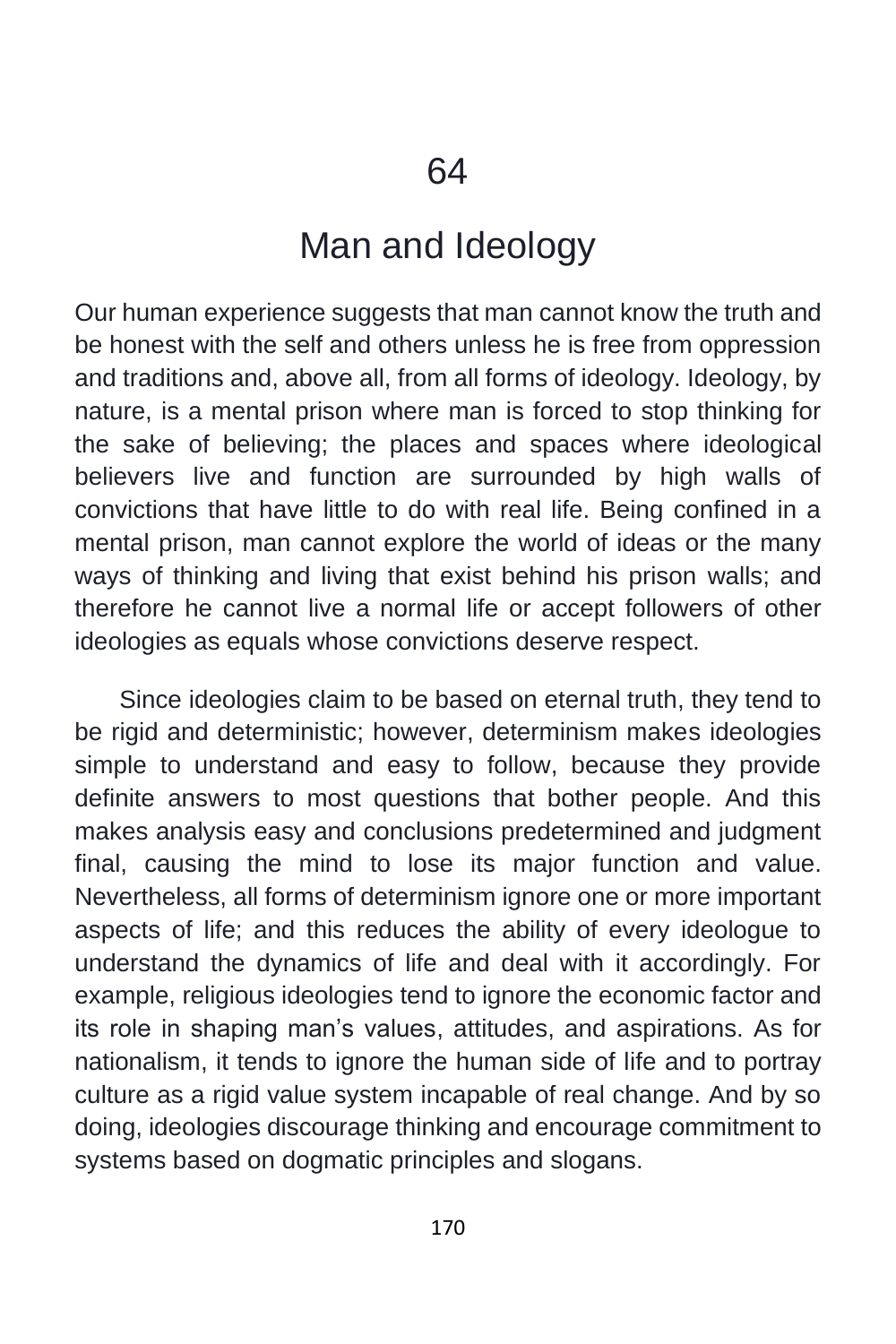The minute a person chooses an ideology to adopt, he, unconsciously, often closes his eyes, ears, and mind. But closing the eyes and ears causes the believer to be blinded and deaf, and that forces him to rely on others for reading the reality of life and guiding him along the way. Closing the eyes and ears also undermines the capacity of most believers to see the world as it is, while distorting almost every image they see. Closing the mind, on the other hand, causes ideologues to live in cultural ghettos that limit their abilities to interact freely with people who do not believe in their ideology and accept their interpretation of history.

Since no ideology can escape being challenged from the outside as well as from the inside, a strongly committed ideologue feels an obligation to protect his ideology and defend it at all costs. But the only shield an ideologue usually has and can use to defend his ideology is the unproven claims the ideology makes, and the false promises it promotes. And since only simple, largely ignorant people are likely to believe ideological claims and promises, ideological leaders often try to intimidate those who express doubt and employ force or the threat of force to suppress them. Nevertheless, believing strongly in the premise and promise of an ideology relieves the believer from having to think and live in a complicated world where change never stops and life challenges never relent. But as time passes, the tenets of ideology become instincts that drive ideologues to become human robots moving according to programmed minds that can neither think nor reflect.

Believing that a certain sociocultural ideology or socioeconomic system is the only valid and legitimate one contradicts human nature and experience. Human nature suggests that man tends to try different ways of living; while history suggests that man was able to survive and achieve notable things living under different political and economic systems and varied cultures. Claims that history has ended with capitalism and democracy, as Francis Fukuyama claimed in 1992, has contributed to transforming capitalism into a rigid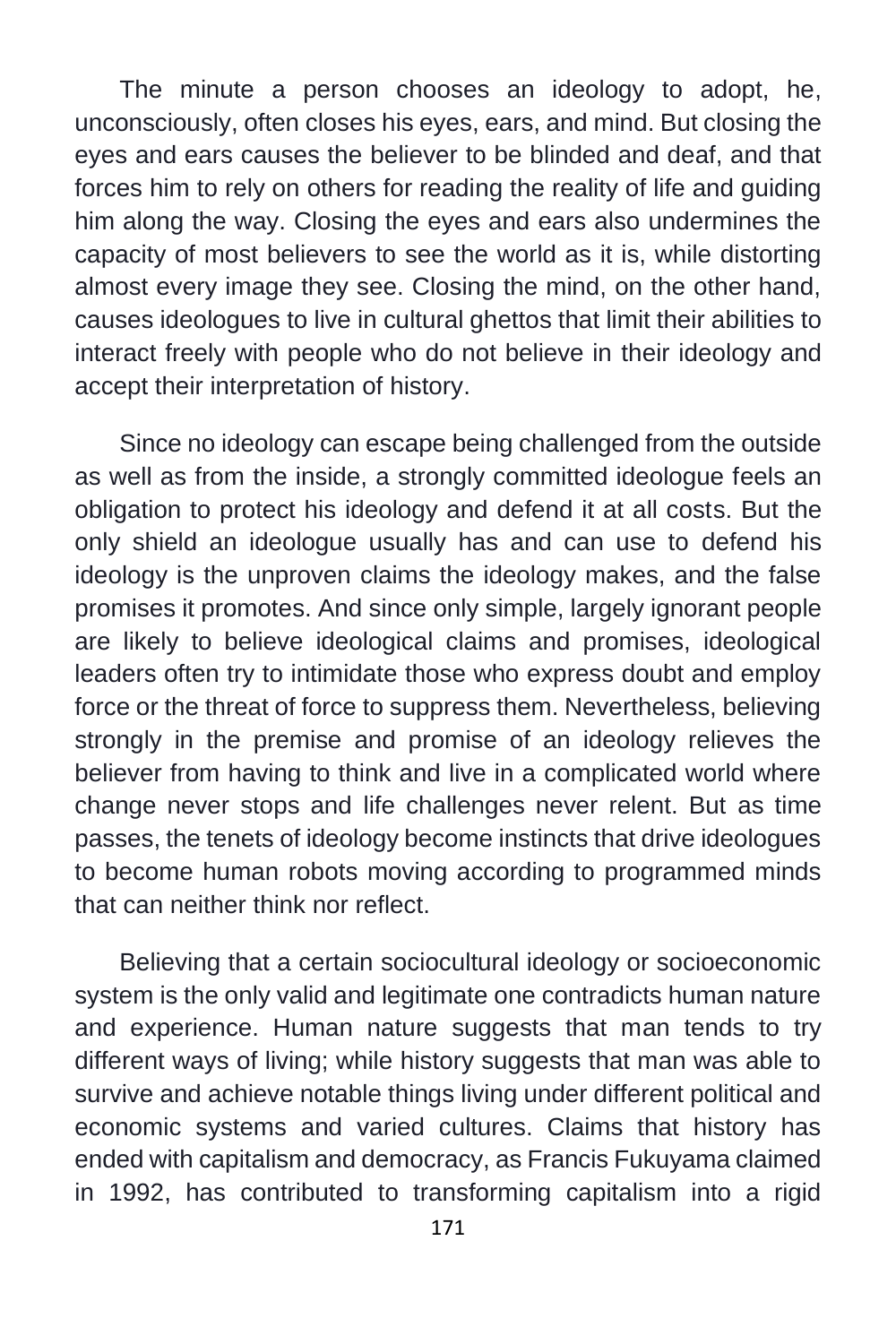ideology that is dying slowly as these words are being written; and transformed democracy into a corrupt system that cannot play its traditional social or political role. As a result, the world has entered a new crisis that threatens to end the way we live, think, and function. And this creates a need for a new social order designed to build a better and fairer future for all.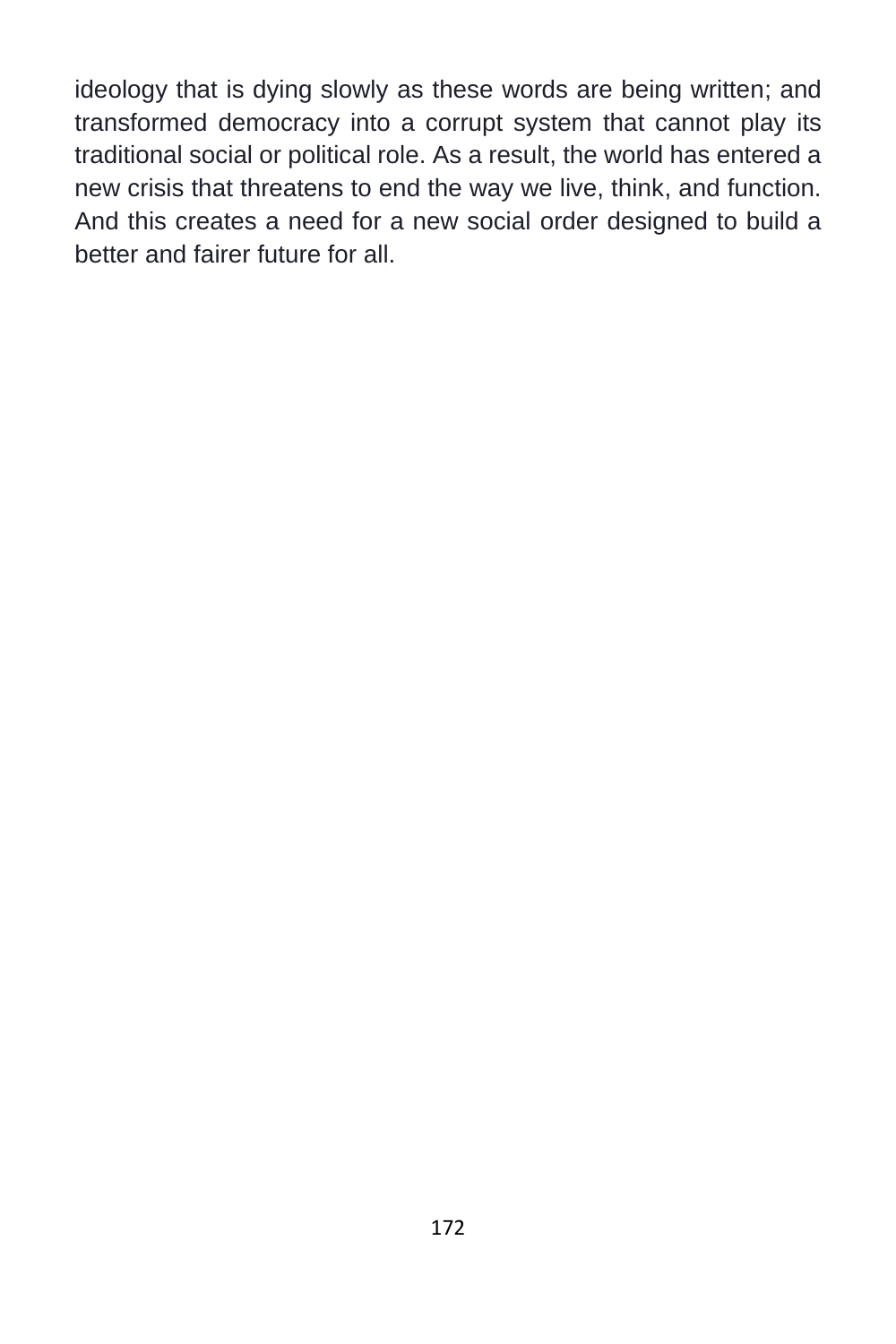## Rules of Competition

Competition is a human activity where individuals and groups and companies and nations compete with each other to prove that they deserve to win. So to serve this purpose, the rules of completion must be fair and acceptable to all participating parties. Depending on each competitor's preparation and talents and experience, his chances of winning might be good and might be bad; sometimes one's chances of winning are better than his chances of losing, depending on his competitor's preparedness and talents, and experience. However, for each competitor to enhance his chances of winning he must have the right tools such as good education, good ethics, good health, and sound judgment; he also must be willing to endure hard work, be patient, and choose the right timing for every move he makes. Competitors who fail to own such tools and knowledge strengthen their chances of losing and weaken their chances of winning.

In an open sociopolitical setting where people are free, and the rules of each competition are clear and fair, everyone would have a chance to win. However, people who do not have the right tools and education, realizing that their chances of winning are slim, often resort to unethical practices such as cheating, deceiving, or taking advantage of others who are not aware of the roles of competition. But by so doing, such people make it difficult for honest people and hard-working individuals, and small nations to succeed and get a fair share of the scientific or economic global pie. On the other hand, nations that deny their best and brightest individuals a chance to succeed are doomed to fail; even if such nations succeed in the short run, they are more likely to lose in the long run and cause their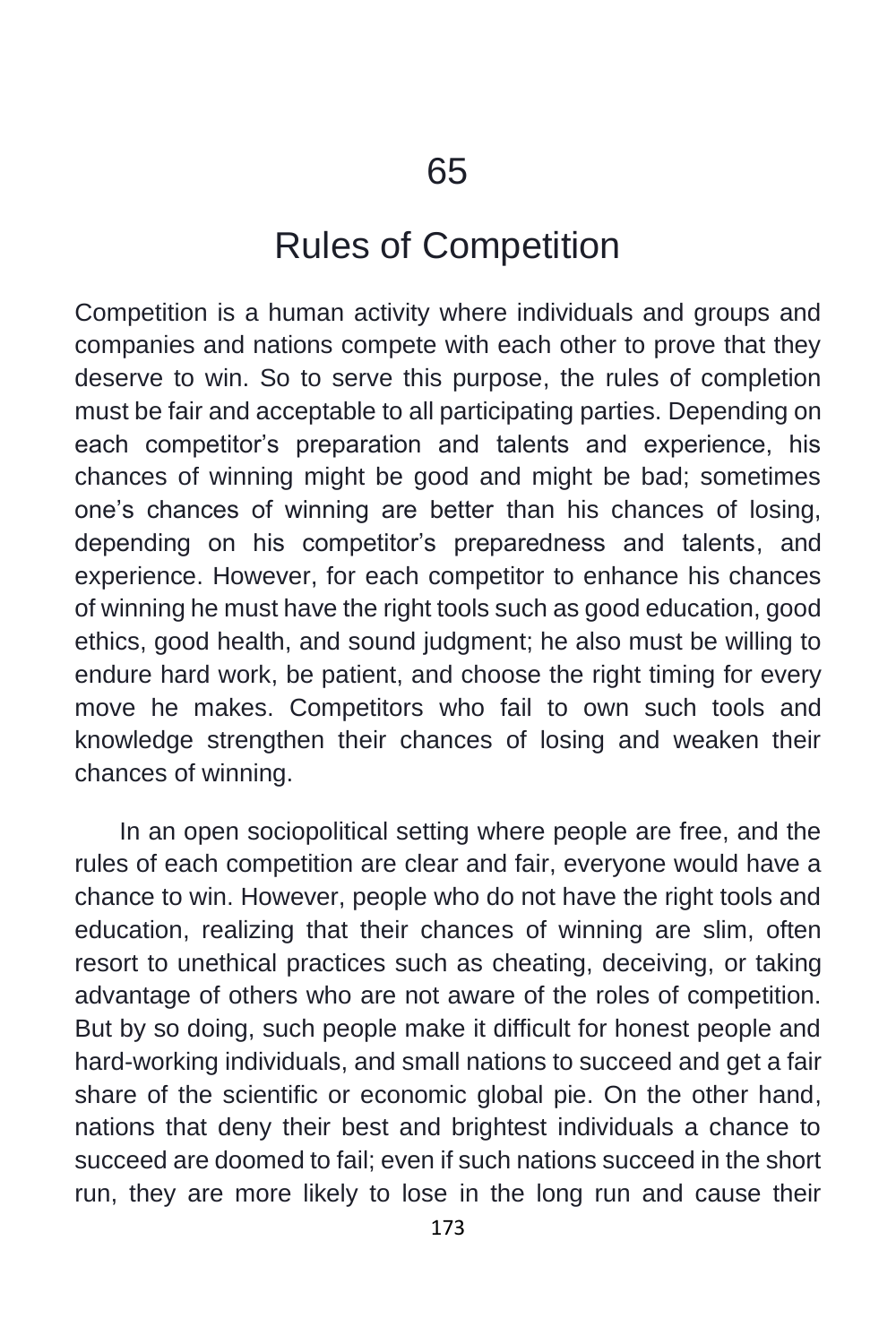societies to lag behind most other nations and become dependent on them.

In a competitive world where winning has become everything, and where money and wealth have become the only thing by which success and intelligence are measured, business ethics and personal values have become victims of unfair competition and sheer greed. As a result, most poor and rich societies have lost the basic principles that underpin fairness and justice. But when societies ignore such principles or fail to respect them, they lose their sense of unity and collective ability to make the right choices. As a consequence, envy, jealousy, and cheating become the rules that govern relationships in society, replacing ethics and education, and hard work. And that causes fairness and justice and hope to become a mirage, easy to be seen from afar, but hard to be realized anywhere.

In societies where opportunities are limited and freedom is largely restricted and corruption is widespread and nepotism is accepted as normal, winners cannot win unless the poor and the weak and the honest lose. And as the numbers of the poor and weak increase, destructive competition rather than constructive cooperation wins and overwhelms society, undermining its capacity to function normally and be productive. And when destructive competition prevails, honesty and fairness and decency slowly disappear, causing social conflict and societal failure to become a matter of time only.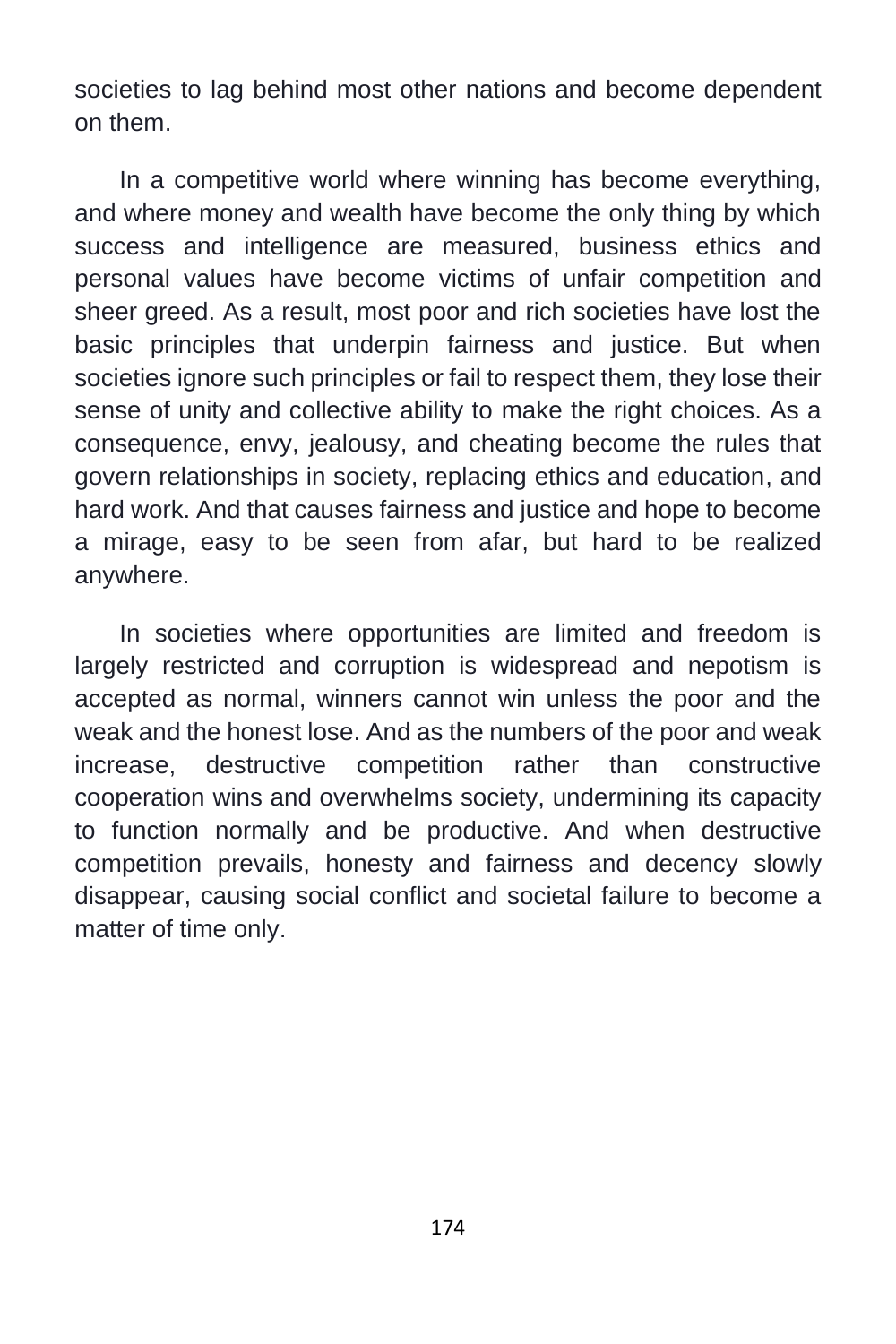## Wealth and Power

Since wealth usually translates into power; wealthy people can have more power, and powerful people can use their power to have more wealth and use both wealth and power to influence sociopolitical, sociocultural, and socioeconomic change in their favor. In contrast, people who have no wealth are unable to gain power, particularly if they lack quality education and experience; and people who have no power or good education are unable to gain wealth. Since neither the poor nor the weak nor the uneducated can gain wealth or power, they cannot use either one to make a real difference in their lives or the life of society, unless they join together and create an effective collective power. On the other hand, because wealth facilitates the acquisition of power; and power facilitates the acquisition of knowledge and more wealth, the rich and powerful, regardless of where they live tend to sit on the top of the social pyramid, while the poor and week sit at the bottom.

Being seated on the top of the social pyramid, the rich cannot see the poor who sit at the bottom, and therefore they cannot feel the pain of the poor or understand their needs. In the meantime, the poor and weak who sit at the bottom of the social pyramid cannot reach those who sit on the top or breathe the air they breathe. And since the poor and weak and the largely uneducated cannot gain either wealth or power to climb the social ladder in an orderly manner, the divides that separate the two groups from each other deepen as time passes, causing society to slowly disintegrate and violence to become an aspect of daily life.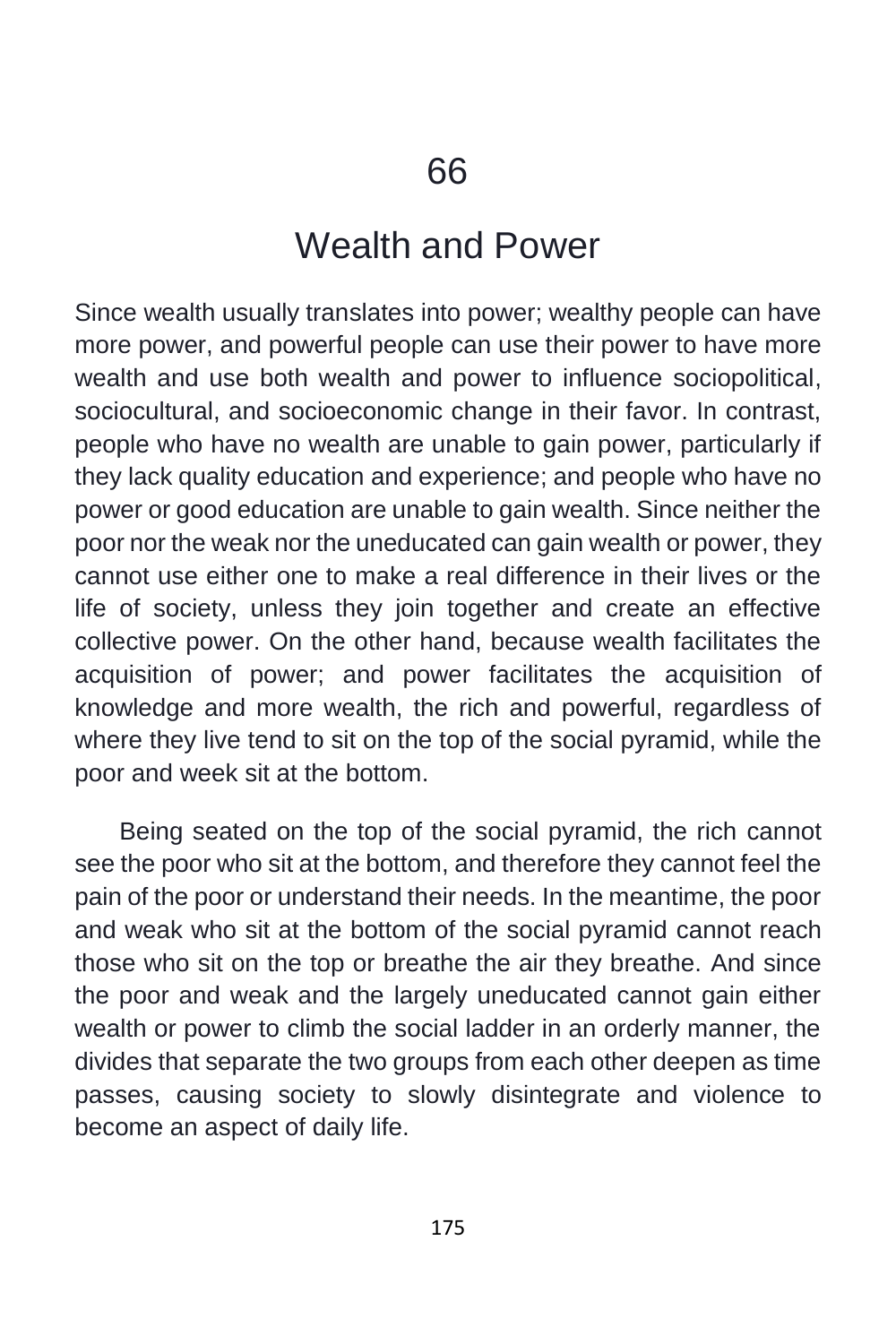Consequently, people with power and wealth can have more freedom to do the things they like to do and engage in activities that enrich their lives. People who have neither wealth nor power have little or no freedom to do what they prefer to do; they are often forced to do whatever others ask them to do. And contrary to conventional wisdom, freedom in every society as well as in the world is limited, so when some people acquire more freedom; others lose some of what they have. On the other hand, people who have enough freedom usually feel that life is fair and enjoyable; people who have little or no freedom usually feel that life is neither fair nor enjoyable nor holds a promise worth living for. And this often causes them to either abdicate their rights and be content, or form radical movements that seek change using force or violence.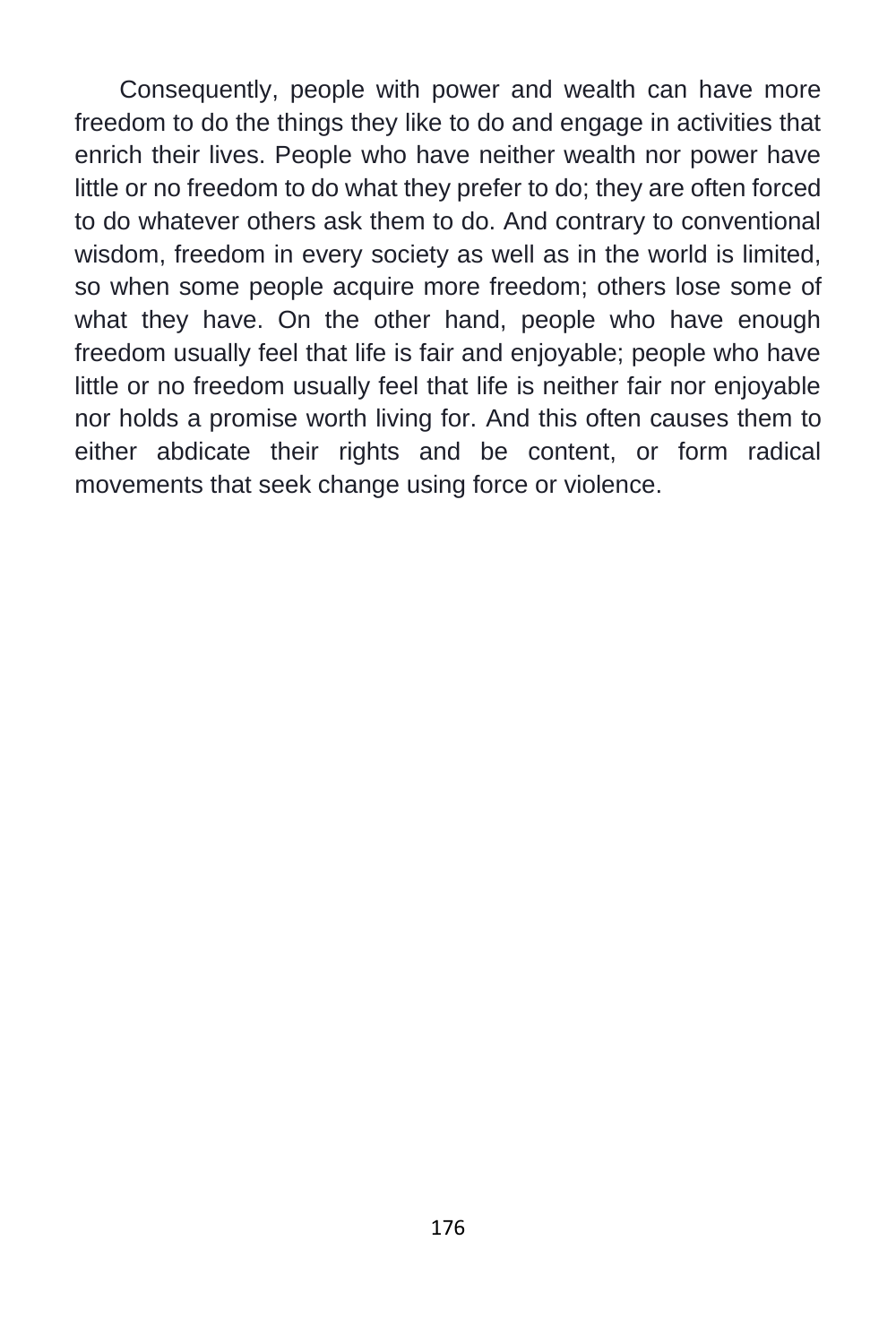## Life and Awareness

As industrial society advanced and made more material, scientific, and cultural progress, the role and status of capital in the social, political, and economic arenas became more visible and pervasive. And while wealth has enabled the wealthy people and corporations to gain more power, the information revolution has enabled the poor to become aware of their limited power and wealth and modest social status. As a result, the poor began to organize and demand change, asking for a larger share of the political and economic pie. But no matter how much the poor may get, they will always feel worse off compared to their rich friends, relatives, and neighbors. Awareness of the nature and extent of the socioeconomic and sociopolitical gaps separating the rich from the poor always leads the poor to feel deprived and frustrated. As a result, awareness often causes conflict to arise in the marketplace as well as in society, and make peaceful coexistence between the rich and poor hard to prevail and often hazardous to entertain.

While this awareness grew slowly and incrementally during most decades of the twentieth century, it began to grow fast with the advent of the twin revolutions of information and telecommunicates, and to accelerate during the last two decades due to the development of the Internet and social media. The infomedia, by facilitating contacts across political, cultural, religious, and political lines, empowered people to create virtual communities as private spaces to meet and exchange views and information; and this has enabled participants on all sides of the wealth and power and cultural divides to gain a good idea about how the others live and think. So as the rich and powerful began to gain some knowledge about the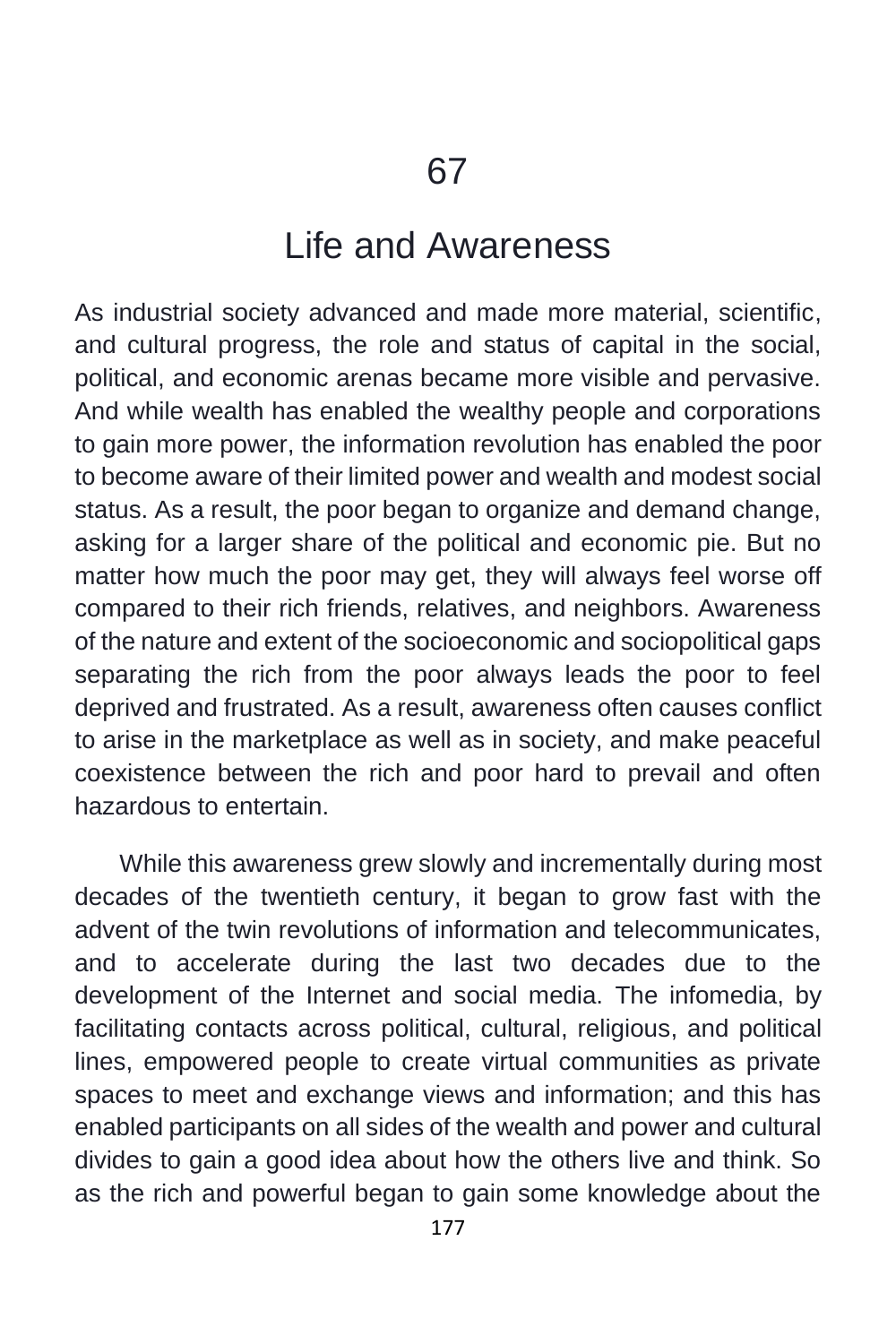lives of the poor and weak, the poor and the weak began to gain more knowledge about the lives of the rich and powerful.

But as the poor and the not so poor become aware of the new facts of life, they discover the existence of products and comforts beyond their reach that only the rich and powerful have and enjoy. And this causes many of the poor and the not so poor to get frustrated and lose satisfaction. Realizing the width and depth of the income, wealth, education, and power gaps separating people from each other makes most of the poor angry, and makes many of the middle class jealous and envious, and makes both groups less happy and content. In contrast, such knowledge makes the rich and powerful more aggressive but less secure. Fearing change usually encourages them to do whatever it takes to perpetuate the status quo and insulate themselves from the poor, both physically and emotionally.

Just like a regular summer day in most parts of the world, every fact and every piece of information has two sides; sunrise followed by a warm or hot and humid afternoon, and sunset followed by a breezy evening or a dark rainy night. To live a normal and rather productive life, free of the ups and downs of daily surprises, people need to adjust their state of mind to accommodate change and to be prepared to hear shocking news and expect the unexpected. Otherwise, they will lose satisfaction and live a rather empty life, moving in closed circles. However, awareness of how the poor of poor states live makes some of the poor in the rich states feel content, which helps the rich of their countrymen to get richer and more powerful at their expense. Though contentment helps poor people to have peace of mind, the feelings of despair and helplessness are the worst enemies of the poor and powerless everywhere.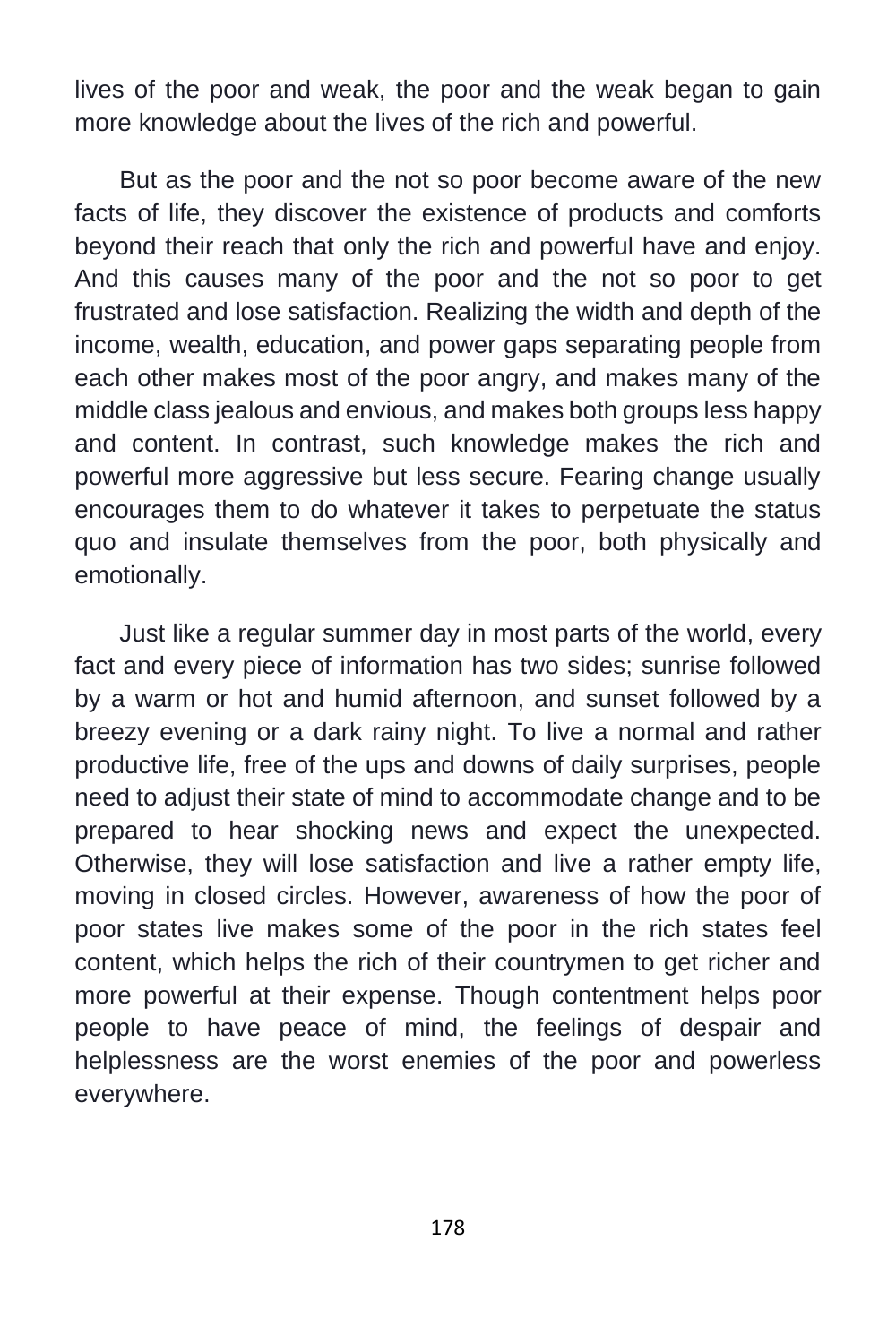## The Meaning of Hope

Hope is a soft feeling that expresses itself in several forms and influences people's mental states in varied ways; all of which tend to be positive. Hope is a psychological tool to inspire people to imagine what they like to see happens in the future; some people use hope to visualize the kind of world they wish to live in away from the present. Hope could be just a feeling that something exciting is in the air and is about to happen, which usually makes people optimistic. Due to such feelings, people usually get motivated to act with some confidence to change things they do not like.

Nevertheless, hope could be just an attempt to escape a situation that people do not like for an imagined situation they like, but have little or no chance of realizing. While attempts to escape reality are often helpful; they are unlikely to lead most people to do what is required to change their living conditions, and that often makes them feel helpless and accept being subjects rather than objects of change. In contrast, hope that leads people to feel optimistic and motivate them to act and pursue the things they wish to have is more likely to strengthen their self-confidence and encourage them to cause positive change to happen for them; and that gives such people more reasons to live and enjoy life and lean toward optimism.

Change, however, is a complex social process that no person can accomplish without the help and involvement of other social actors; societal and organizational change, in particular, requires wide cooperation and coordination between many players in society. Even an attempt to escape a bad reality to an imagined one needs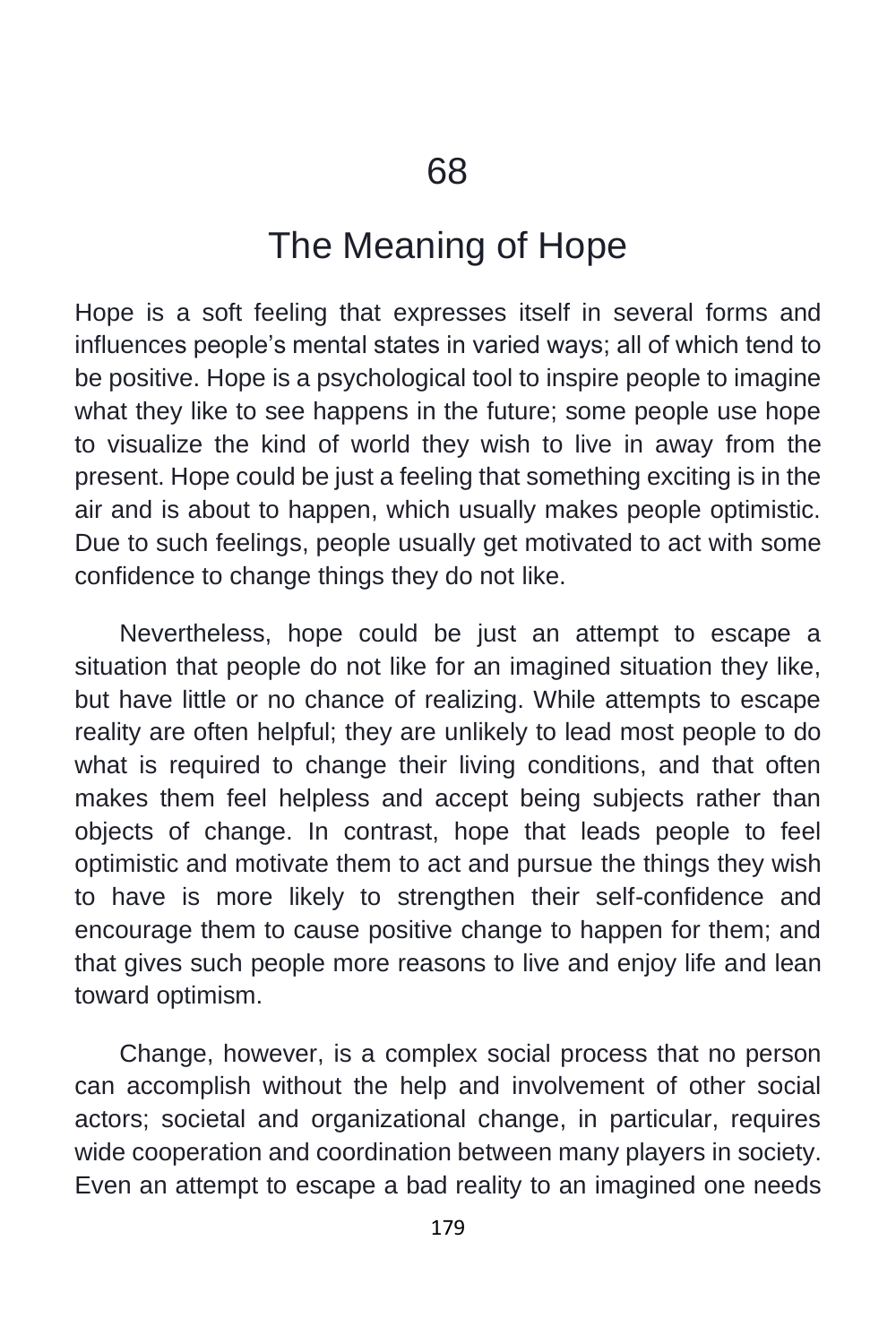other people's cooperation; it requires that people close to the one who wishes to escape reality to accept him the way he is and tolerate seeing him live in a world that does not exist except in his head. However, acceptance of such a person represents the first step taken by society to recognize that bad situations exist and need to be changed sooner rather than later; and that often motivates many people and organizations to feel obliged to change it.

Every life experience we live as human beings is a shared experience; we share it with other people close to us and with animals we like, as well as with nature we enjoy watching; even with our ancestors via our dreams. However, no life experience can be fully lived without interacting positively and negatively with many components of our environment that form the natural, social, cultural, political, economic, and technological spheres of life.

People who wish to help others feel optimistic and hopeful should try first to hide their fears and anger and apprehensions; and should second stop complaining in public, because such feelings cannot make others feel optimistic or comfortable. And instead of complaining, they should share their courage and accomplishments and hopes with people they decide to help. By so doing, they show the people that they wish to influence positively how to face life's adversities with confidence; and that usually gives people in despair a good reason to be hopeful, and encourages them to work hard to realize their dreams.

Hope, therefore, is a deep but soft feeling that expects some good to happen shortly and rejects living conditions perceived as bad and looks forward to seeing life conditions change for the better. Hope is also an act to escape a perceived bad reality that often causes the hopeless to postpone decisions; hope is also a call for action to create a new, more favorable reality to end despair and helplessness and ignite the candles of optimism.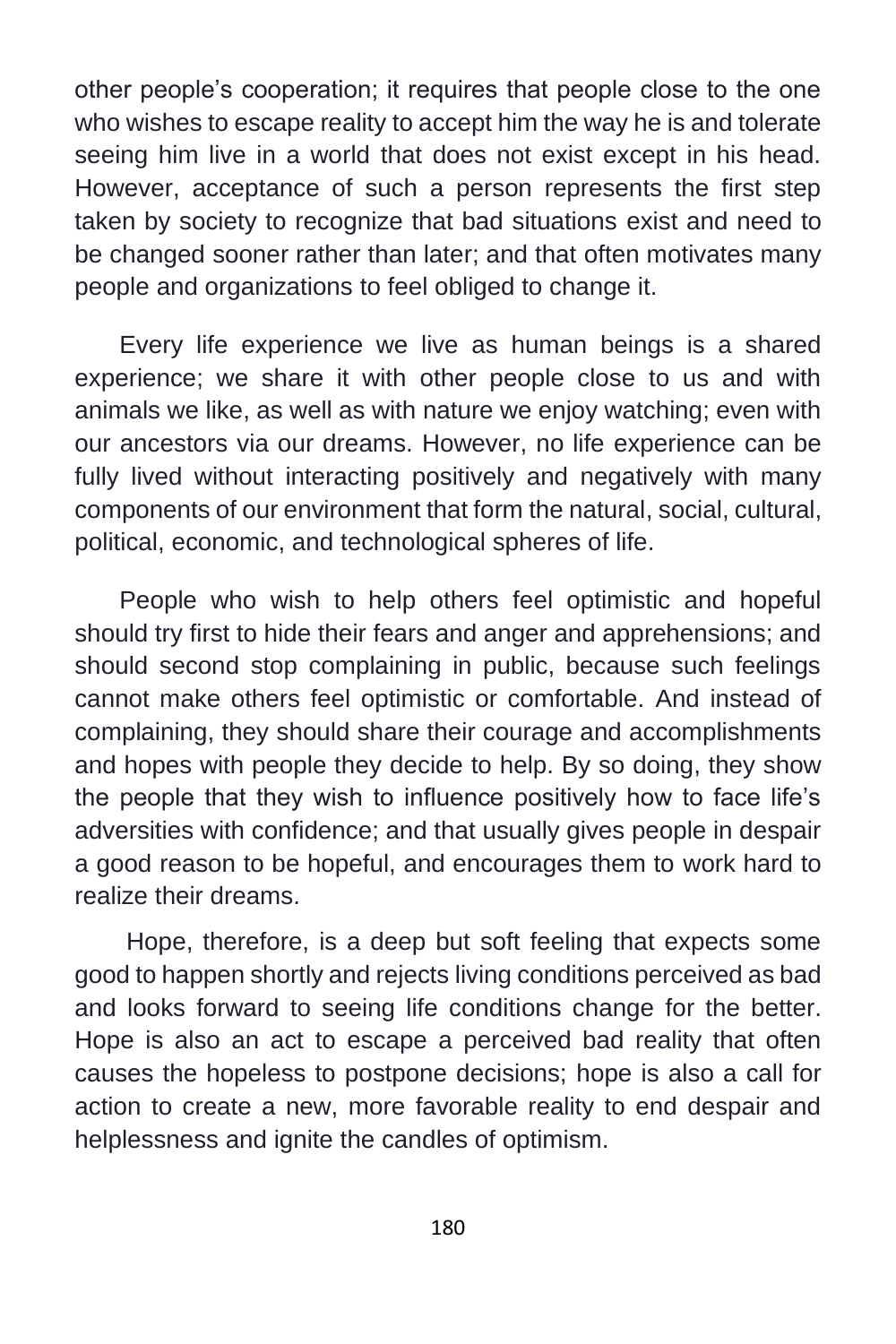## 69

# Lovers and Strangers

Time goes by so fast Creating past after past Joyful moments Saddened moments Special feelings never last Yet, we are still the same Lovers and strangers Sharing love, living apart Unable to share the day Or live the magical past Two innocent children Beautiful twinkling eyes Passionate hearts Wonderful minds Souls searching for eternity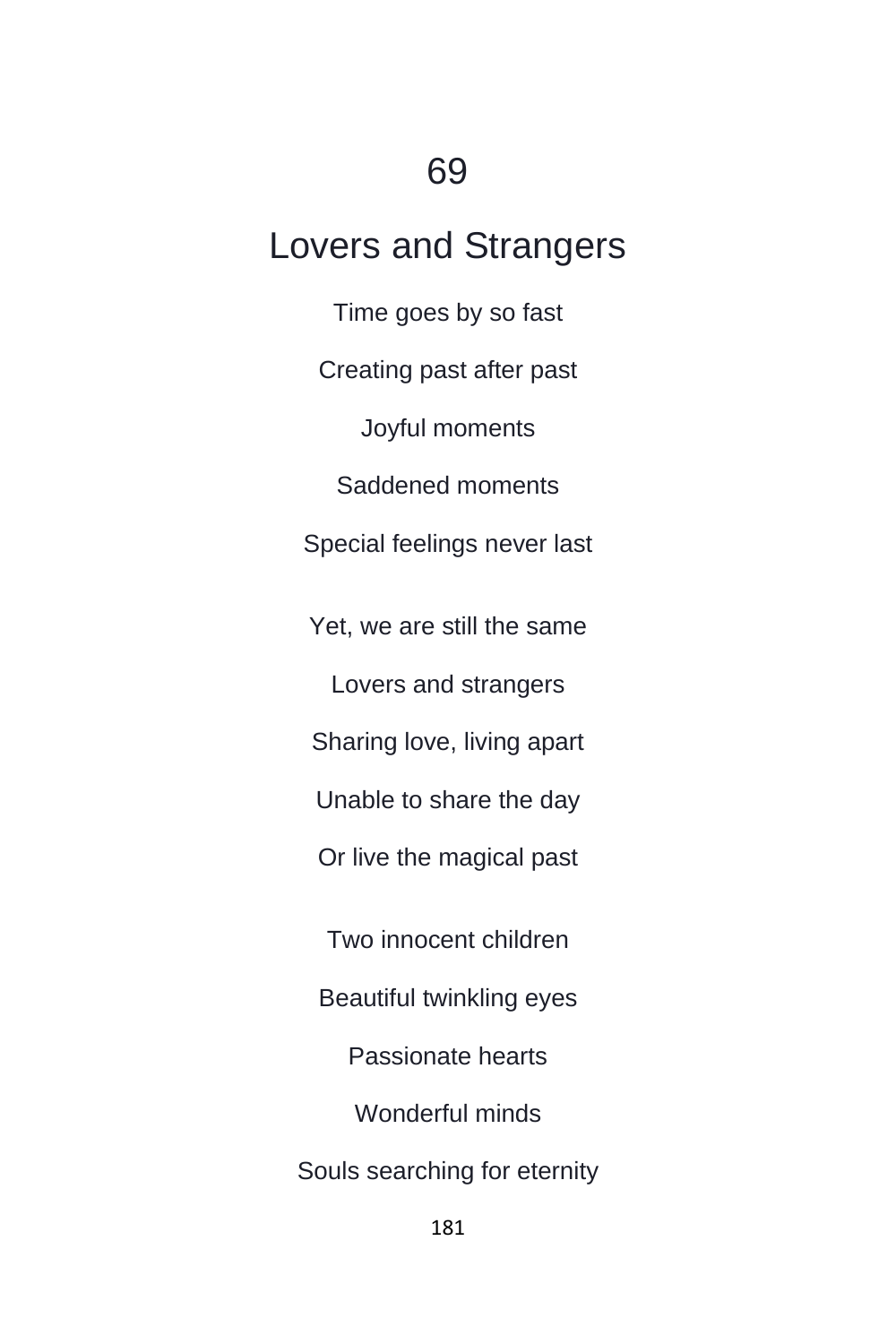Where love knows no bounds

A little inspiring story Like most historical records It challenges your mind But fails to make you wise A sea of tears and cries A monument of sights and lights

Let us share a glass of wine Under stars that wink and shine Secrets that excite the eye Feelings that cannot lie Dreams that never die

The time, darling is now And now is the only fact of life The future may never come So why should we wait Until now is gone And time has finally come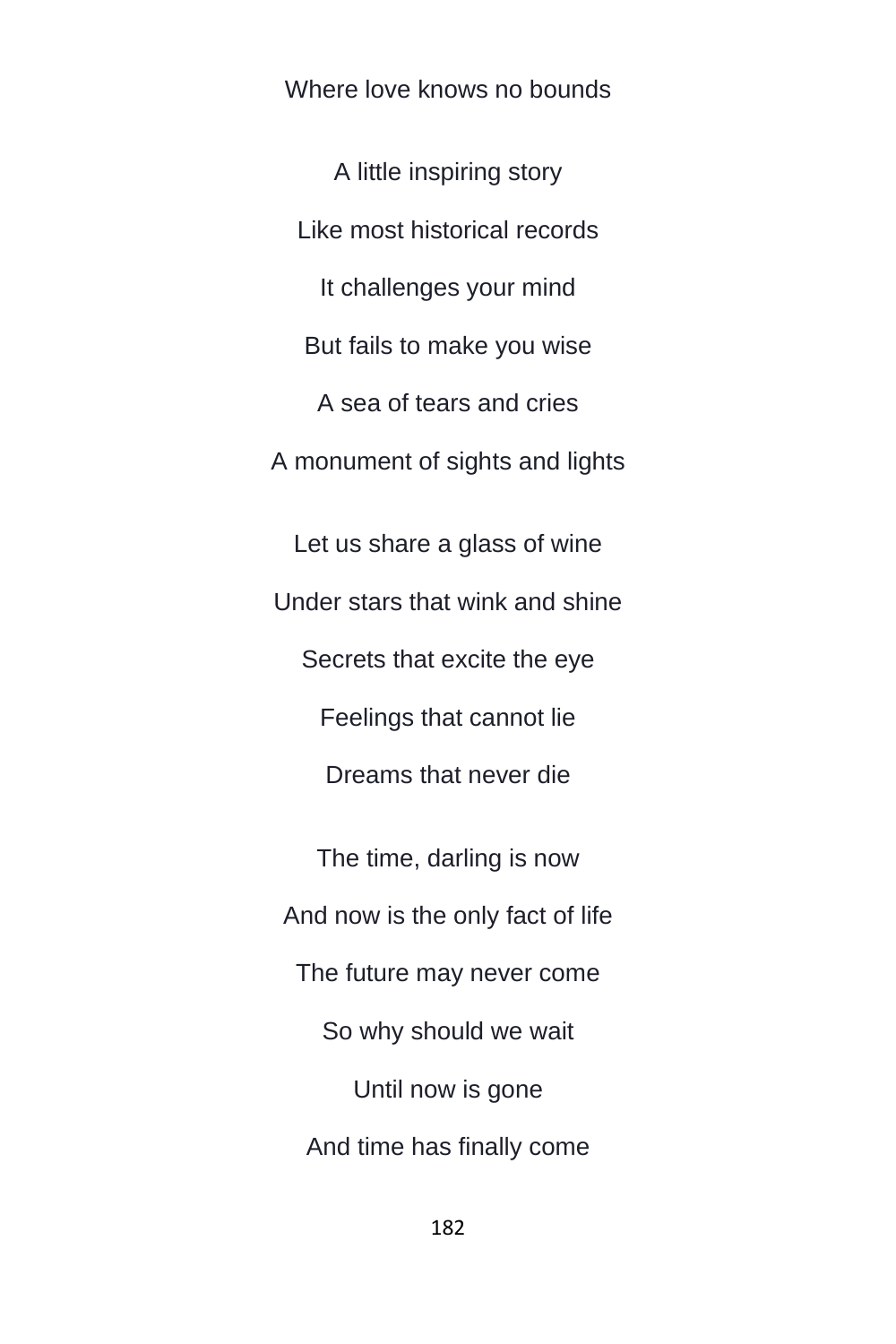To hug and say goodbye

Darling, days are migrant birdies They build nests everywhere But have no home anywhere They sing, dance, and then fly Leaving behind broken hearts Saddened souls and eyes Unable to sigh or cry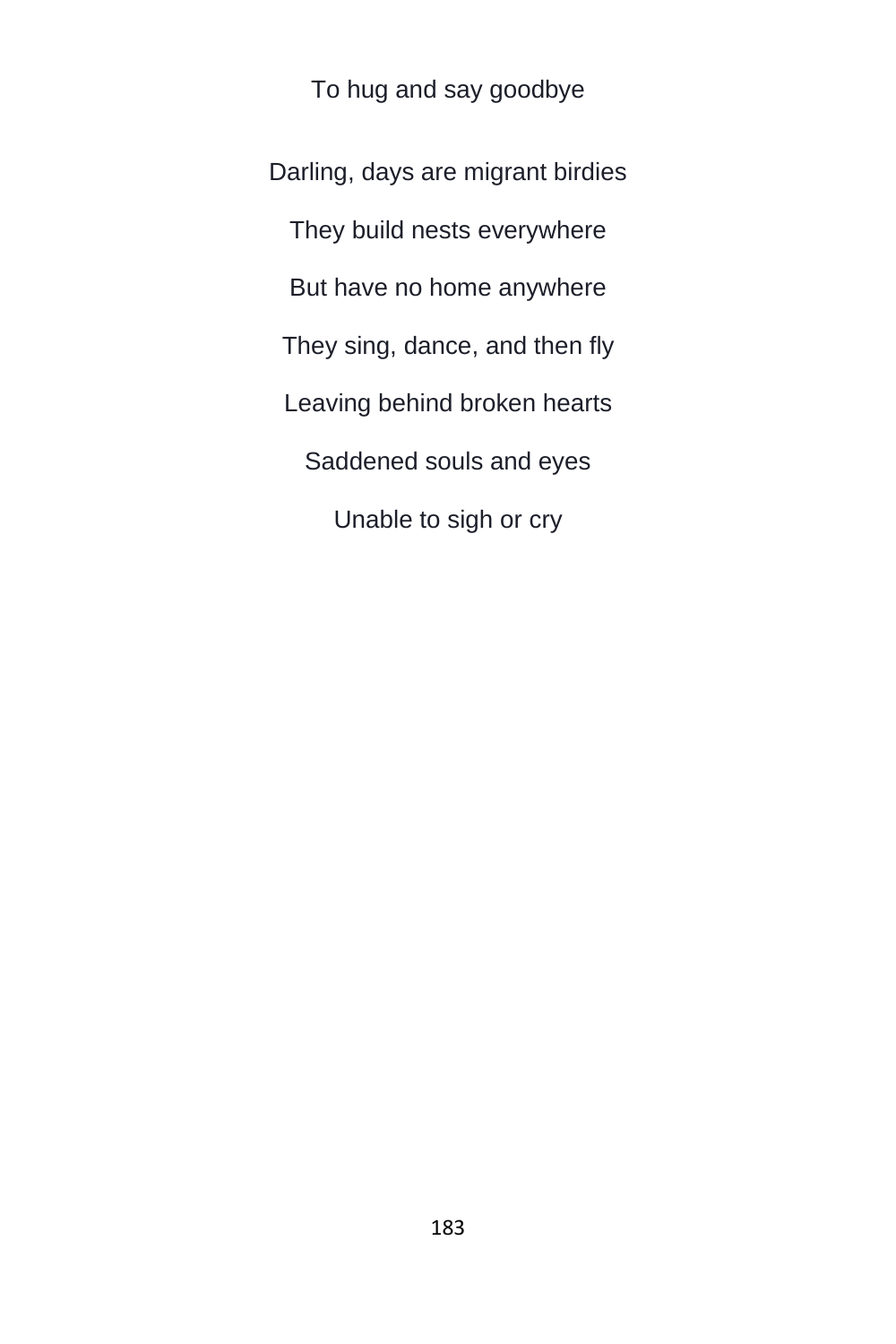# Wealth and Happiness

Most people tend to associate happiness or the feeling of being happy with money and wealth; how much money they have compared to what their neighbors and friends have. No doubt that getting more money gives people new opportunities to do things they cannot otherwise do; such as buying things they had wanted to buy for some time; helping friends or relatives or some people in need; or providing financial support for organizations serving good causes. Because of the role money plays in individual and social life, it has become a major target that everyone tends to pursue with diligence. While most people pursue money through legal and ethical means; some people resort to cheating and manipulation and even stealing to get more money and accumulate more wealth.

However, money does not always bring happiness or even satisfaction to its owners; it may even bring misery to people who have a lot of it but do not recognize the role it plays in public life. Most wealthy people tend to be greedy and stingy and sometimes have no friends; yes, they associate themselves with like-minded wealthy people, but they often have no close friends they love and can trust. Money makes most wealthy people feel that whoever seeks their friendship is seeking to get some of their money; so they tend to think that he is more interested in their money than in them. And because of this feeling, most wealthy people tend to isolate themselves from most other people and live lonely lives.

Rich people tend to work harder than the average person to make more money and accumulate wealth. Some wealthy people give a smaller portion of their wealth to good causes as they become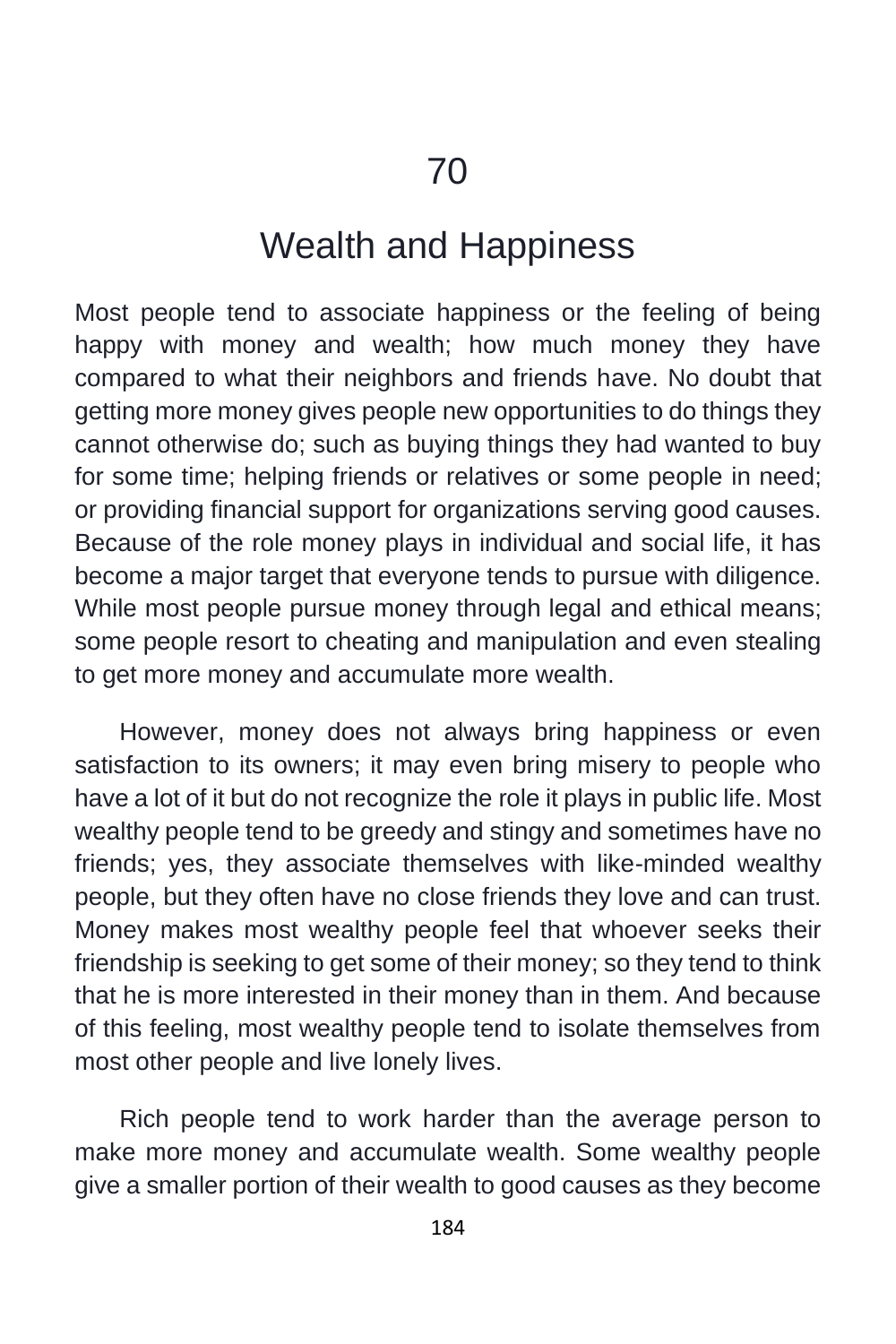wealthier; however, it is almost unthinkable for a wealthy person to retire and stop pursuing money because the making of money is his life mission. Van Doren says that "the rich are never rich enough; to have enough is simply to be content with what you have rather than have what you want. When wanting comes first, you can never have enough. If contentment is placed first, it does not matter how much you have." (Charles Van Doren: A History of Knowledge, 1991, 242) And this means that cultures and personal ambitions set the priorities and leave the burden of achieving them to people and economic activities. However, contentment no longer prevails except in traditional societies living in pre-industrial times, and among small communities of faith whose numbers are on the decline.

More money, therefore, could bring to its owner's worries and loneliness rather than joy and happiness. Meanwhile, most relatives and friends of wealthy people, realizing how much less money they have compared to their wealthy friends, tend often to feel less happy, or poorer than before, even if their incomes increase and their living standards improve. This means that the wide disparities in wealth distribution have become a curse rather than a blessing for most people living in this age, especially people who live in countries like the United States, Britain, China, and Saudi Arabia, where the extremes of wealth and poverty exist side by side.

People who keep their eyes on what their wealthy neighbors and relatives and friends have, and not on what they miss having and trying to have, cannot be happy. Thinking of what others have tends to make people jealous and envious, causing relationships with and between wealthy people to often lack warmth and sincerity. What people should be thinking of when considering what they have and miss having is not money only; knowledge and social status and friendship and health should be essential components of what they should seek to have because they are the major things that make people feel happy. Associating money with happiness is a mistake; it is a way to perpetuate dissatisfaction, spread jealousy, and envy,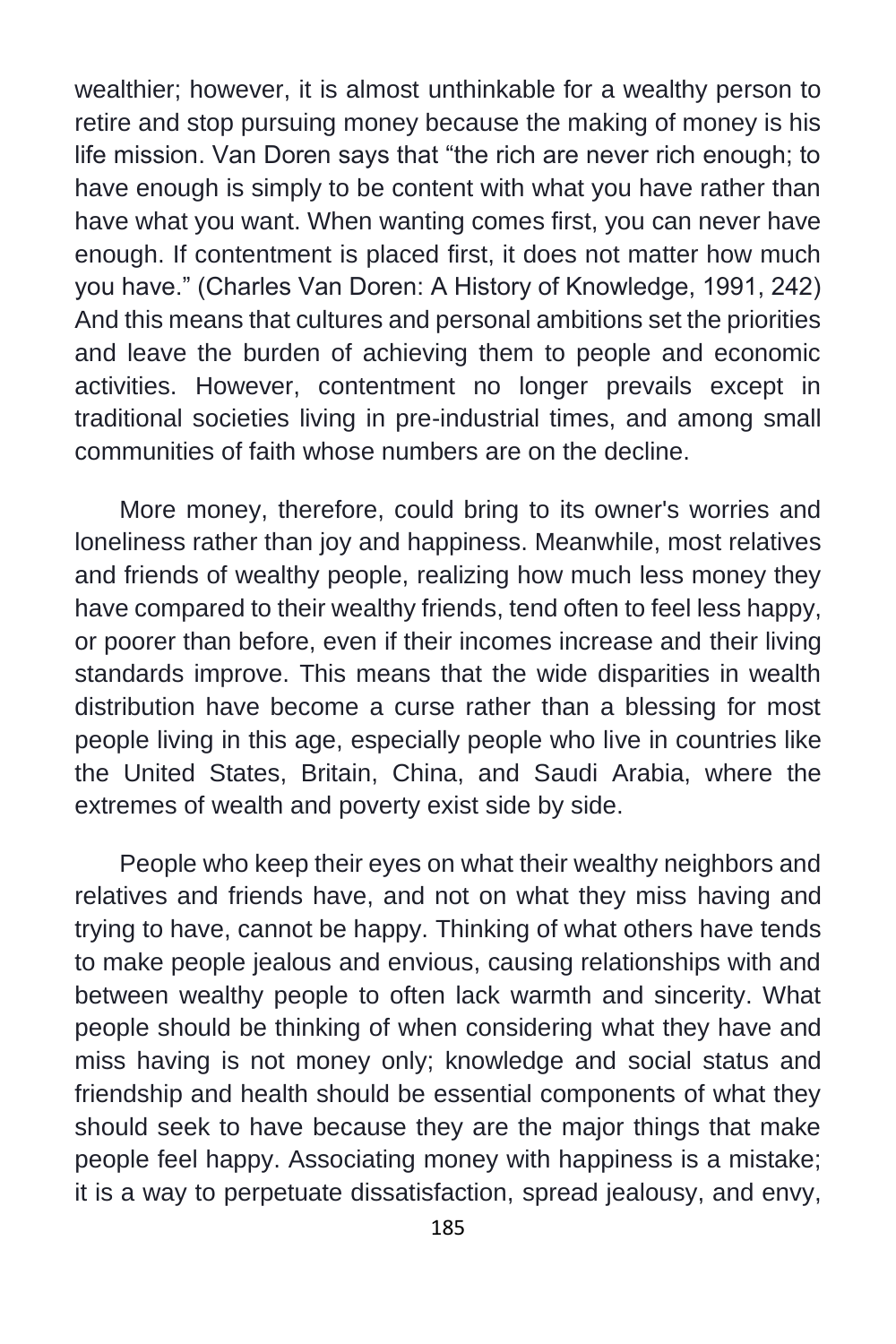and make neighbors and friends less able to enjoy their relationships and live in peace together.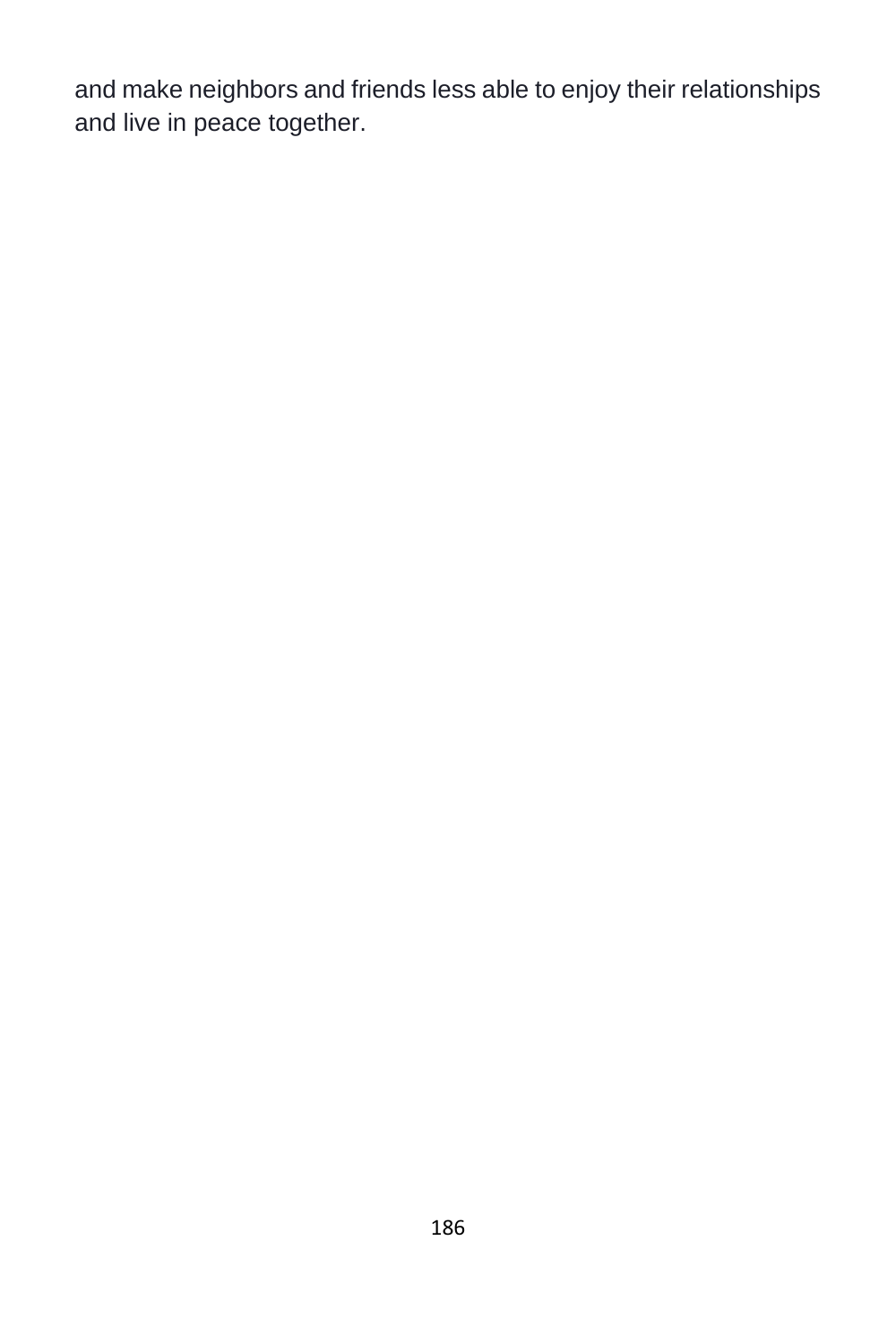### Knowledge and Freedom

The scientific truth sets responsible and thoughtful people free; nevertheless, no man or woman is fully responsible or thoughtful to think clearly and behave rationally. People have varied and often contradictory traditions, belief systems, worldviews, goals, and prejudices that are very hard to reconcile with the scientific truth. And since these are value-related, they are very difficult to change by logical arguments or even scientific facts. Diehard believers in claimed religious facts and miracles tend to reject, or at least, suspect scientific findings that contradict their deeply held convictions.

According to newly discovered scientific facts, the human brain is about 2% of the size of the body; nevertheless, it consumes about 9% of the energy produced by the body when it is in a state of relaxation. However, when the brain is under stress or highly activated, it consumes about 25% of the energy produced by the body; and that makes the body tired, and causes it sometimes to experience panic attacks. Since belief in religion relieves the brain from having to think deeply and worry about the complexity of life, religion helps the brain to relax, which leads religion in this case to play the role of an anxiety relaxer or pain killer. As a result, man's need for relaxation and desire to stay away from daily stress causes most people to believe in claimed religious facts and miracles. However, by so doing, diehard believers become less knowledgeable, less free, and more vulnerable to the influence of religious men, whose goal is to manipulate their followers and control them. And whoever is subject to manipulation by others, and less able to question religious claims cannot be free.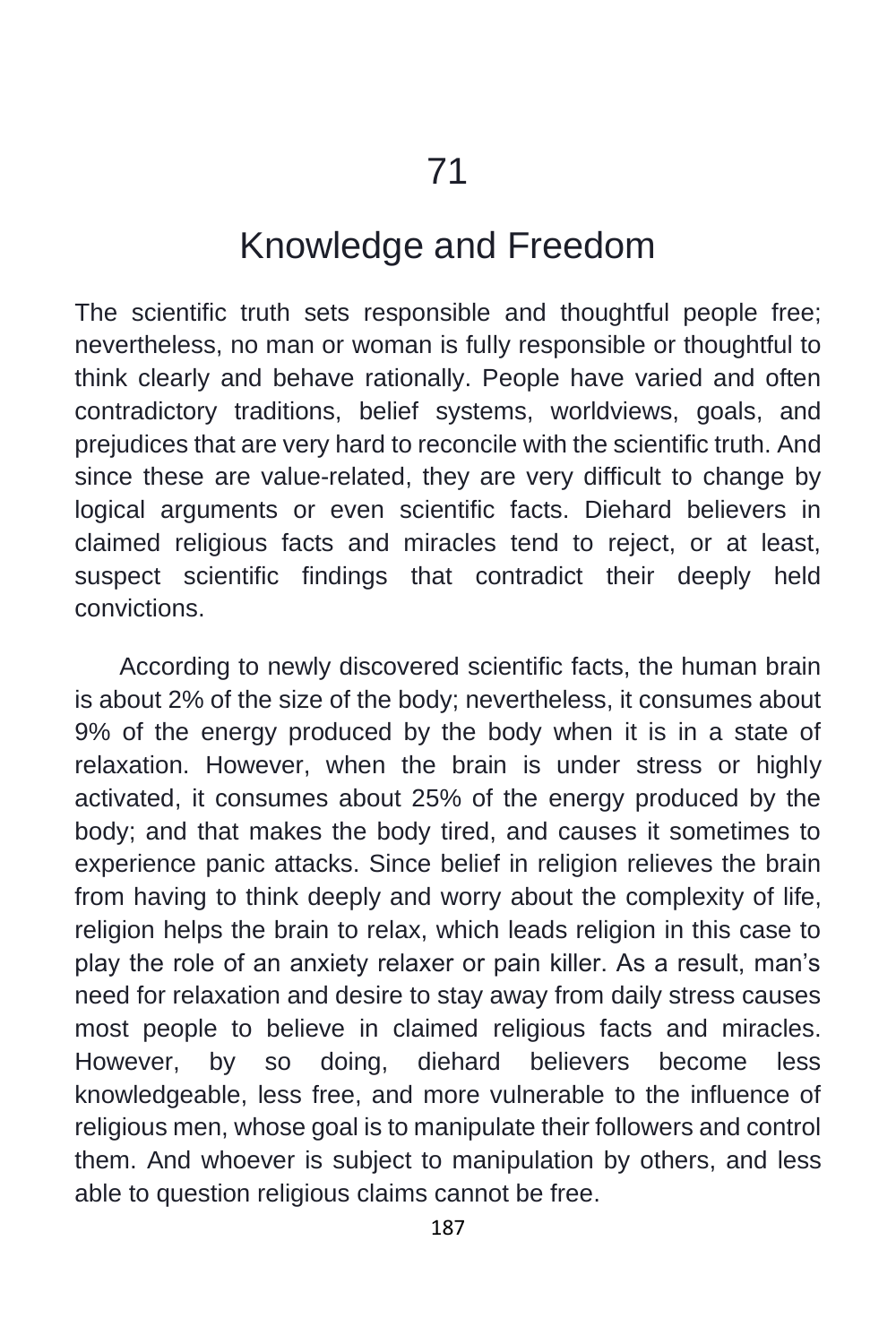This explains four major phenomena prevalent in religiously conservative communities in general. The first is the popularity of religions that drive followers to accept religious claims as facts beyond doubt, which reduces their need to use their brains to think and worry. Second, the tendency of believers to stay away from brain provoking ideas and complicated issues, which often leads them to accept dependency on others. Third, the tendency of most religious people to be lazy, which often leads many of them to prefer poverty over hard work. And fourth, the tendency of most believers to stay away from reading non-religious books and knowing more, which causes traditional and cultural illiteracy rates among them to be relatively high.

Specialization in science and most professions created a need to develop new and more complex systems to coordinate and integrate the functions of organizations that deal with similar issues and complementary ones. This development was dictated by the ever-growing numbers of organizations and institutions and associations in society, especially the ones that provide public services. Specialization makes teamwork, work ethics, and flexible working hours essential to performing certain tasks and facilitating the creation of more wealth and knowledge. Specialization makes success and failure a function of knowledge and attitudes while making new knowledge and changed attitudes preconditions for individual and societal success. Peter Drucker argued more than two decades ago that "With knowledge being universally accessible, there will be no excuses for nonperformance. There will be no poor countries. There will only be ignorant countries."

Indeed, the creation of more knowledge creates more economic and technical, and service-oriented opportunities, which in turn make it easier for more people to learn and work and succeed in life. On the other hand, the availability and accessibility of scientific knowledge make it easier for nations that hesitate to get the right knowledge and acquire the right attitudes to fall behind other nations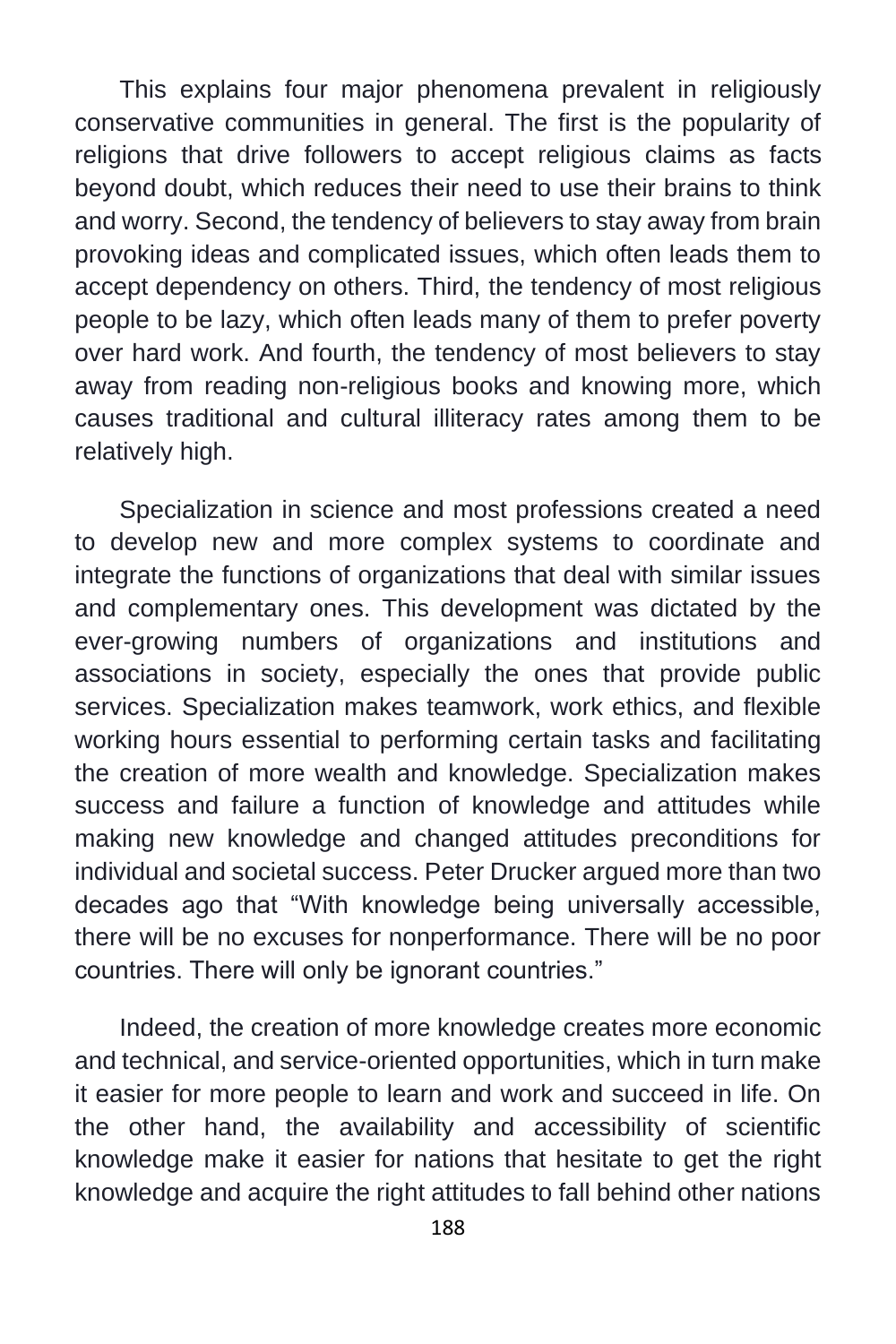rather quickly and stay there for a long time. People that fail to learn and acquire the right attitudes and fall behind others cannot be free. So knowledge needs freedom to develop, accumulate, and be more beneficial, while freedom nurtures knowledge that serves the needs and interests of everyone.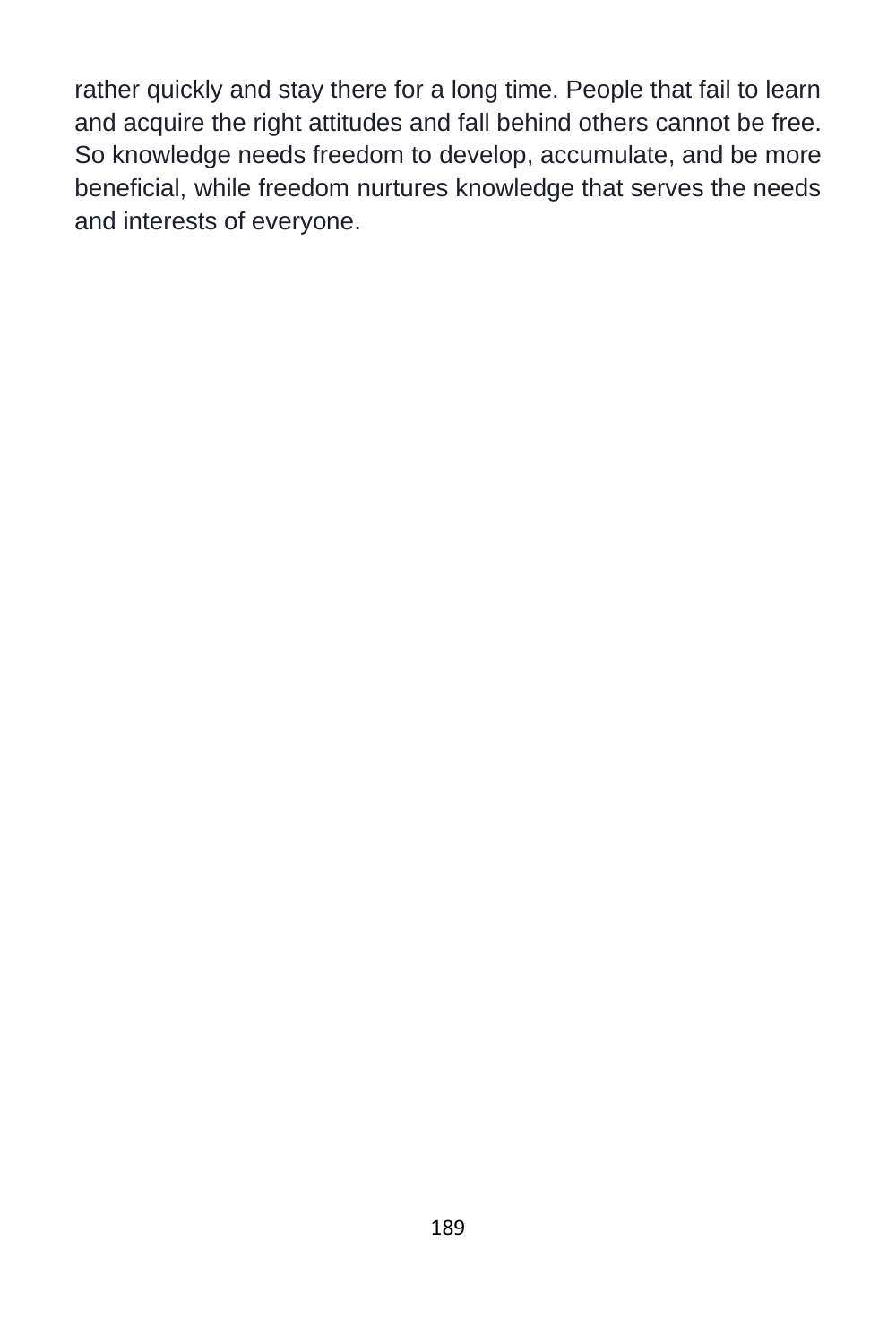## Man in History

#### The Tribal Man

The tribal man lived his entire life as a free man roaming the meadows and deserts and forests in older times; there were no political or social forces or borders or states at the time to restrain his ability to move freely. However, he was dependent on nature and its whims, which made him subject to chance. And due to this dependence, he was economically and personally insecure. And because he had no technology or scientific knowledge; and no conception of time, he was unable to make progress in any field; he, therefore, lived about forty thousand years without witnessing any meaningful social or cultural, or economic change in his life.

#### The Agricultural Man

The agricultural man lived his entire life semi-free because some people owned enough land and water resources to support themselves and be largely free; while the rest were owners of small farms, or farm laborers and slaves who worked and lived on estates owned by rich masters, and thus were not free. The agricultural society had two social classes; rich landlords, and poor farmers and farm laborers and slaves. Besides, the agricultural man had to struggle with nature to produce enough food to feed his family, feel secure, and make some progress. In the meantime, the state provided protection and order, while religion and traditions provided peace of mind and an ethical code of conduct to regulate relations in society. However, the agricultural age witnessed the birth of the progress idea in producing agricultural products and making primitive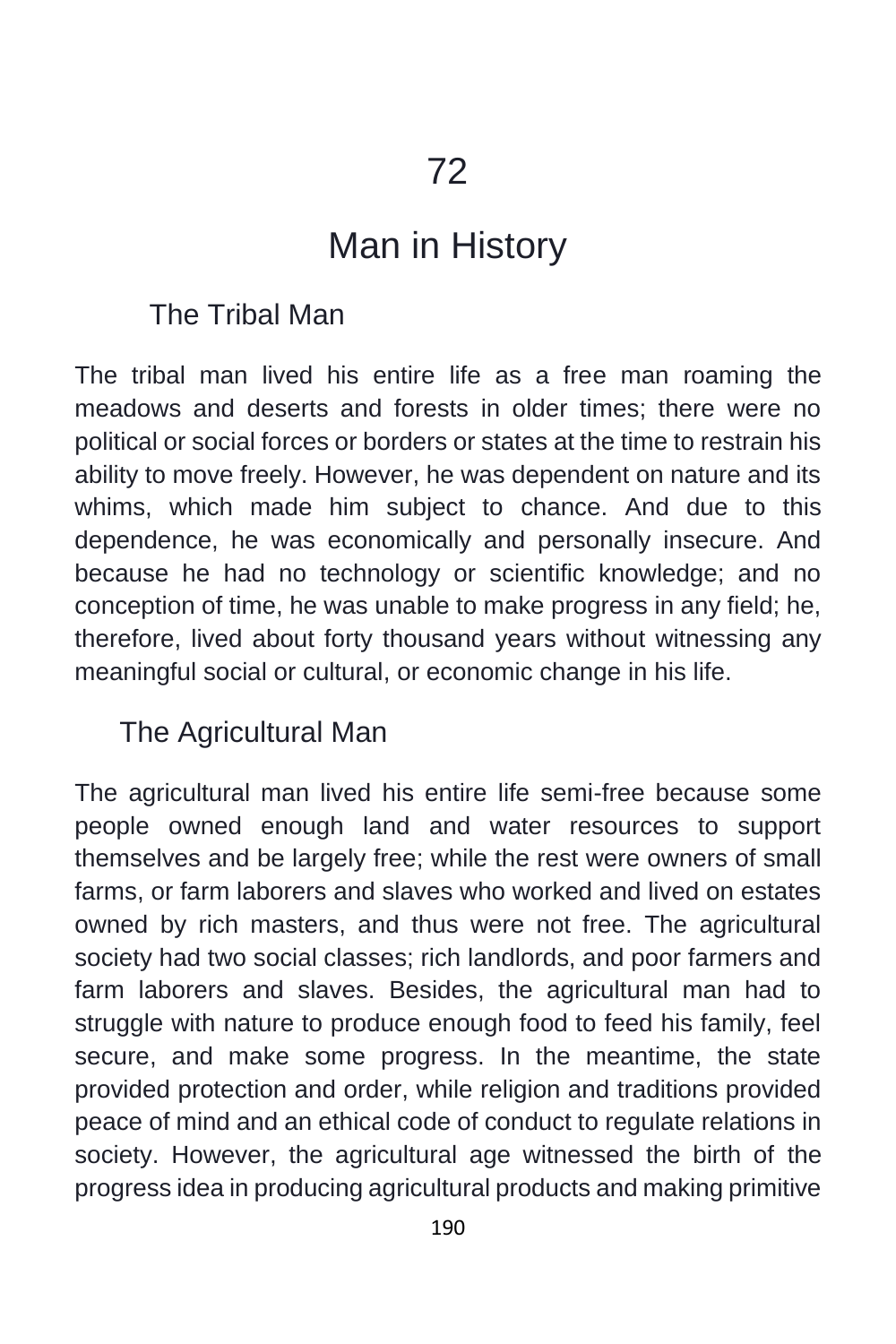tools, and inventing money as a medium of exchange that facilitated trade. But rigid traditions and religious beliefs, and suspicion of strangers made social transformation difficult to conceive and hard to implement. On the other hand, primitive technology and viewing time as a liability served as obstacles that hindered real change and caused the genuine sociocultural transformation to wait for the arrival of the industrial age.

#### The Industrial Man

The industrial man lived his entire life largely free of social and political binds, but being tied to machines industrial plants robbed him of a good deal of his economic freedom and humanity. The industrial society has three social classes; a rich class of owners of industrial plants and land and trading houses and banks; a middle class of professionals and middlemen, and a poor class of industrial workers and servants. As a result, most people in industrial societies have to work long hours to earn a decent living and get a chance to climb the social ladder.

In the meantime, winning battles over capital exploitation and ideology, particularly religion, nationalism, and Marxism, made the industrial man's life an unending struggle for survival and freedom. However, fast advancement in science and technology made progress easier to achieve, causing the pace of social and cultural transformation to accelerate. And that caused time to be transformed from being a liability to an asset to sell and make money. However, capital exploitation forced the industrial worker to sell most of his time to earn enough money to support a decent life; and this left little time for workers and even for the super-rich to enjoy life. While workers had to invest all their time to earn enough money to survive, the rich had to invest all their time to compete with other rich people and accumulate more wealth.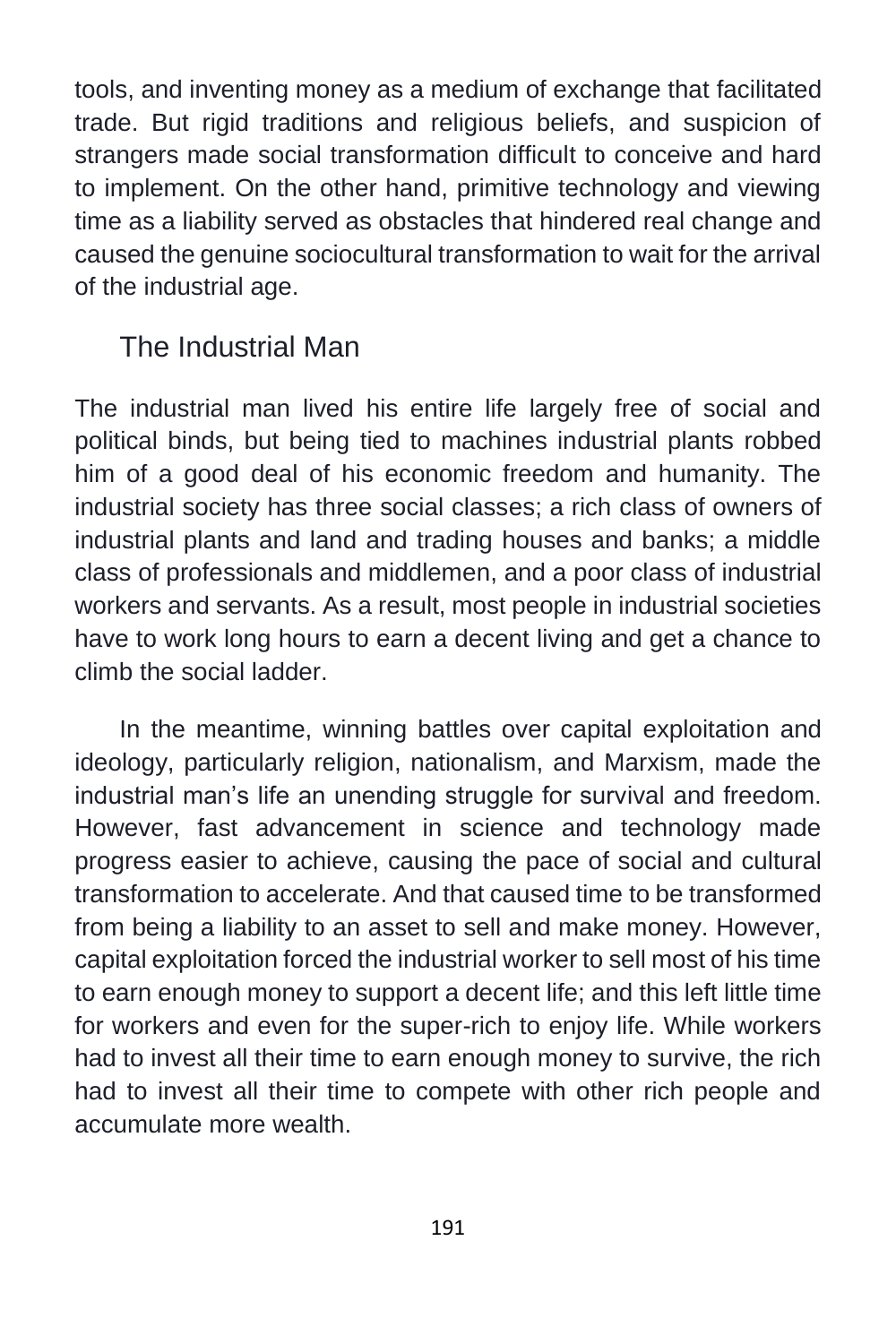#### The Knowledge Man

The knowledge age was supposed to free man from the bonds that tie him to machines and pave the way for the knowledgeable to enjoy life. But the fast pace of change in the fields of science and information technology on the one hand, and the commercialization of every piece of information on the other have made life more stressful and less free than before. In the meantime, the transition from the industrial age to the knowledge age caused the middle class to lose its social status and most of its power, causing its ability to influence change in its favor to be vastly reduced. In the meantime, the division of society into socioeconomic classes became less important, while the division of society into sociocultural groups more important. As a result, the knowledge society is no longer divided into three social classes; but into sociocultural groups that have little in common to tie them together. The interest ties that used to tie people together in the industrial age were weakened, and conflict that usually characterizes relationships between sociocultural groups was deepened. And the dismantling of the middle class upended the social balance that kept the old society united and enabled democracy and capitalism to function properly and flourish.

Today, neither the democratic system nor the capitalist system is functioning properly, and this creates a need to restructure or replace both systems. The balance that exists today is a function of the complexity and multiplicity of institutions and civil society organizations that have conflicting interests and deal with different issues. However, while the multiplicity of institutions and interests can maintain some balance and reduce the possibility of widespread conflict, they cannot guarantee social justice or liberty for all. As a result, the new society is witnessing the decline of ideology, the rise of individualism, the widespread of virtual communities, and the creation of cultural ghettos that deepen the sociocultural divides in society and cause conflict to become an aspect of everyday life.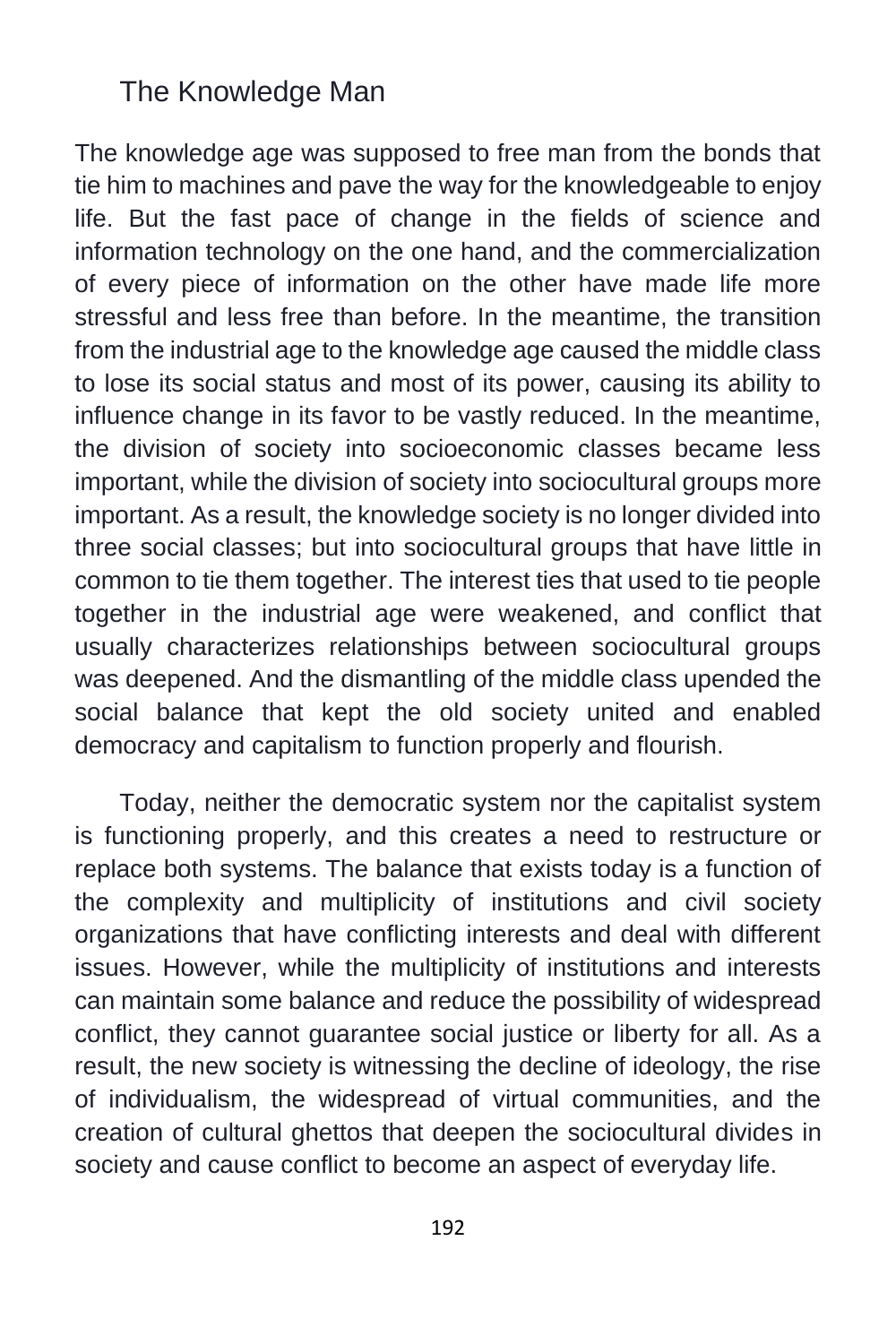## Maps of Life

Every person needs a map to guide him as he tries to navigate the ups and downs of life and deal with its increasing complexity and challenges. And since people are born without maps, argues Scott Peck, they have to make their maps or adopt a map made by others. If a person chooses to make his map, he must be willing to invest a lot of effort and time, and probably money thinking about making a special map for himself. Due to this fact, most people tend to borrow maps from others that seldom reflect their living conditions and meet their particular needs and ambitions; such maps cannot often reflect the views and situations of everyone; therefore they tend to be vague and too small or too large for others to adopt.

In most cases, however, people tend to inherent maps made by others that reflect life conditions long gone, causing such maps to be outdated and largely irrelevant and unhelpful, if not harmful. As a consequence, the adoption of inherited maps tends to make the world view of people who follow them narrow and distorted, and incompatible with the times. All ideologies regardless of their nature and claims tend to have their particular maps and to impose them on their followers either by persuasion or coercion. But since all ideologies are deterministic, no map based on ideological precepts is suitable to deal with a reality characterized by dynamic change and increasing complexity. This should explain why there is no religiously conservative community anywhere that lives in the times that surround its life and has achieved respectable scientific or cultural achievements or enjoys high standards of living.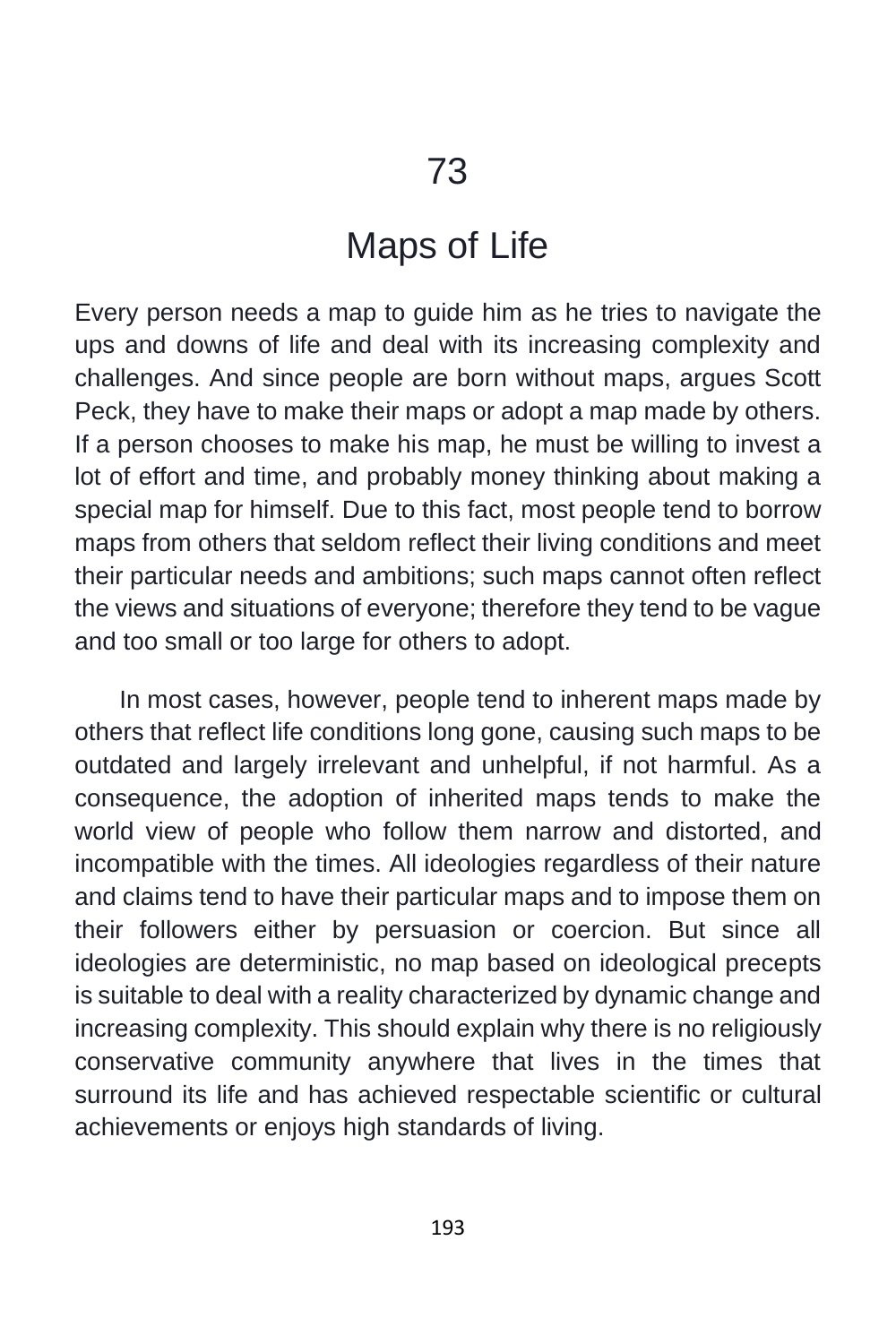People who develop their maps recognize that they need to modify those maps as life conditions change and situations become more diversified and complicated. In contrast, people who choose to use existing ideological maps developed in the distant past realize that they are not allowed to change any part of those maps, which makes life more difficult to manage and the future more obscure to see through. Religious maps that claim to know the entire truth represent formidable social and cultural obstacles that cannot be overcome except by overcoming the ideology that stands behind them, which could endanger the lives of those who dare to do so.

Since time never stops changing and life never stays the same, you need to examine the validity and utility of your map continuously. The easiest way to validate your map is to expose it to criticism by others, and allow it to be challenged by maps made by people who live in the same age and face similar life conditions and challenges. Nevertheless, all maps need to be continuously revised and updated and made more flexible to reflect an ever-changing reality.

Maps based on cultural or historical or religious facts and claims and traditions usually refuse to accept criticism by others or allow themselves to be challenged by other maps or map makers. This is why no ideological state has succeeded in building a developed economy or a free and just society. All life maps based on ideologies are rigid and narrow and therefore cannot adapt to changing times and life conditions fast enough to remain current and relevant. Nevertheless, we need to realize that revisions and adjustments, and changes of life maps are difficult tasks for most people to undertake, even when they admit that their maps are no longer relevant.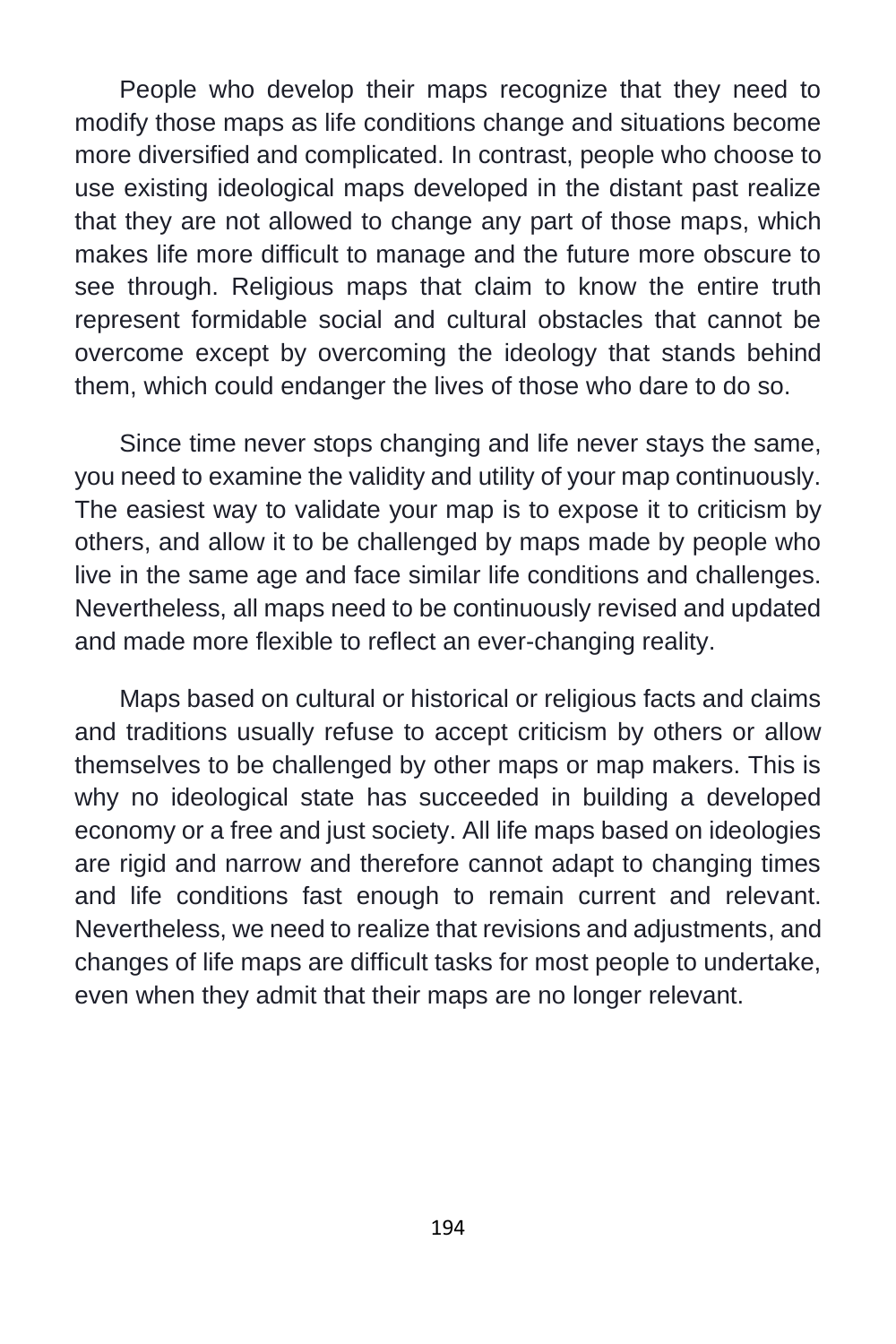### Marriage Relationship

Husband and wife, being together or apart often makes little difference; only mutual love and understanding make a big difference in marriage. When love or mutual respect is lost, husband and wife may talk, fight, make love, or even laugh together, but nothing of this lasts long, except the emptiness of the relationship. As a result, every day of staying together becomes a difficult task that needs efforts to manage; and caution to avoid anger and misery becomes a major daily concern. This causes the relationship to be transformed from an enchanting space housing free spirits and passionate love and into a prison where the air is progressively becoming more polluted and suffocating.

Seeking freedom from such a situation dictates ending an unhealthy relationship before it becomes poisonous and fatal. So before things get this bad, the husband and wife should try to rebuild the relationship according to a plan they make together whereby each one acknowledges the needs and positives and negatives of the other and agrees to respect them. If they fail to agree on a specific plan, they should end the relationship peacefully and amicably; otherwise, life will become like hell with no end in sight. Worrying about children is legitimate, but having children grow in a poisoned environment is worse than having them grow in a healthy environment where one of the parents is largely absent, but the other is present and caring and loving. However, children need to know the reason for separation and the arrangement to keep them together and cared for.

A woman that likes to keep her husband and lead a happy marriage needs to know what kind of man her husband is; what he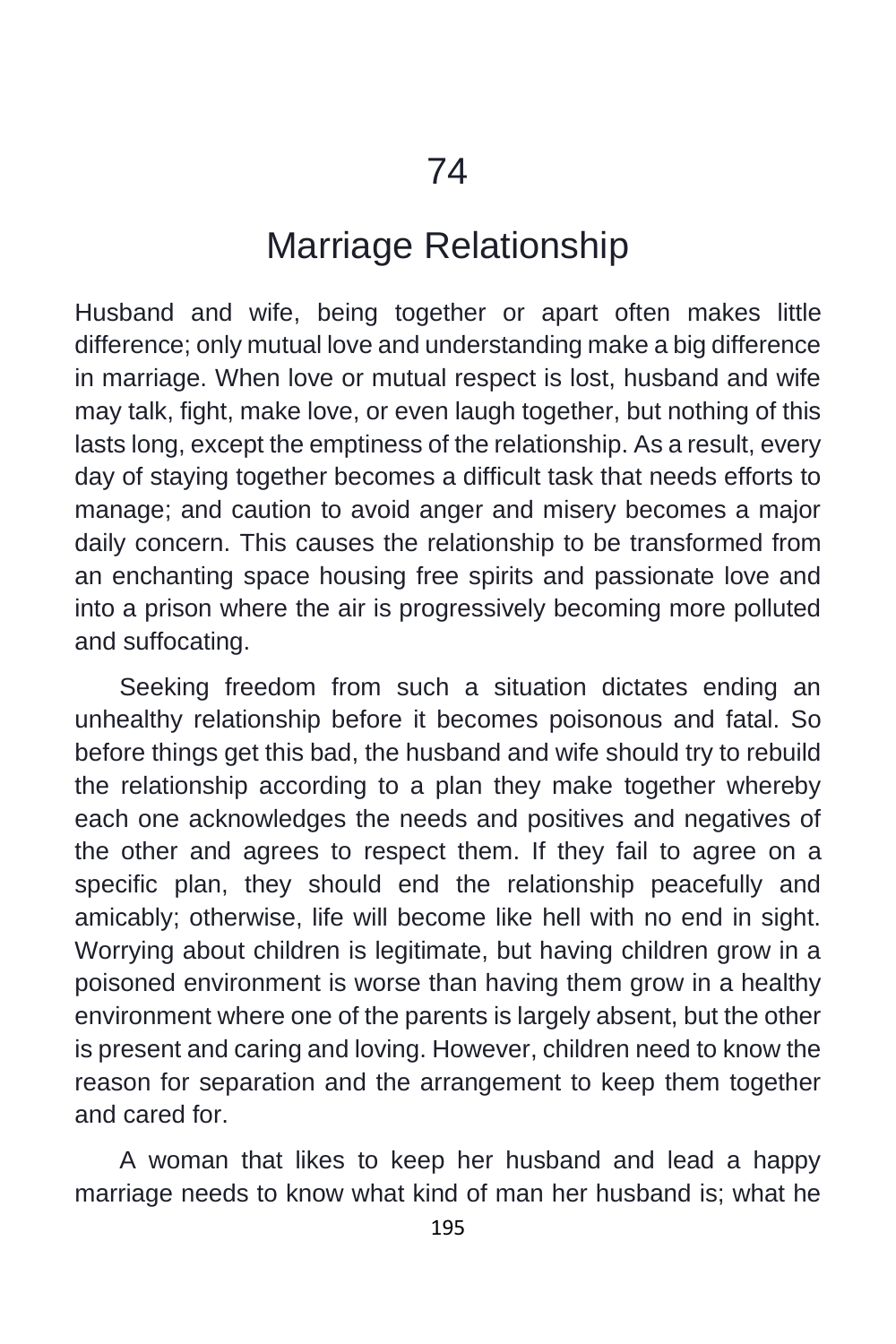likes and dislikes; what his hobbies are and what makes him happy, and what he prefers to do during his free time. The wife also needs to acknowledge her husband's positives and strengths and achievements; and what makes his eyes led with excitement and passion. A woman that concentrates on her husband's negatives and what she perceives as weaknesses are destined to lose him, and she deserves to lose him. A woman that knows, for example, that her husband does not like going to malls for shopping, should avoid dragging him to a mall; instead, she should encourage him to do what he likes in the meantime.

Likewise, a husband that likes to keep his wife and lead a happy and peaceful marriage needs to know what kind of woman his wife is; what she likes and dislikes, and what her hobbies and fantasies are; he should not try to pressure her to wear things she does not like or feels the occasion demands. He should also acknowledge her positives and strengths and sensitive feelings and achievements, particularly if she is a professional woman. A husband that considers his work more important than his wife's work or belittles her work makes marriage a difficult task to manage. And when marriage becomes only a task to be managed, no mutual love or admiration will be left there worth keeping the marriage.

If the husband or the wife ignores the other's achievements, such an action is likely to be seen by the other as an insult that defies love and respect. And that opens a little wound in the heart of the person whose achievements are ignored. But little wounds, if not attended to in time, usually grow slowly to become deep and incurable. And if the other partner reacts by doing the same, the life of each one becomes of no concern to the other; and that is a recipe for causing the marriage to become an empty box where two strangers are housed against their will, each waiting nervously for the box to crack open to escape, and reclaim his freedom.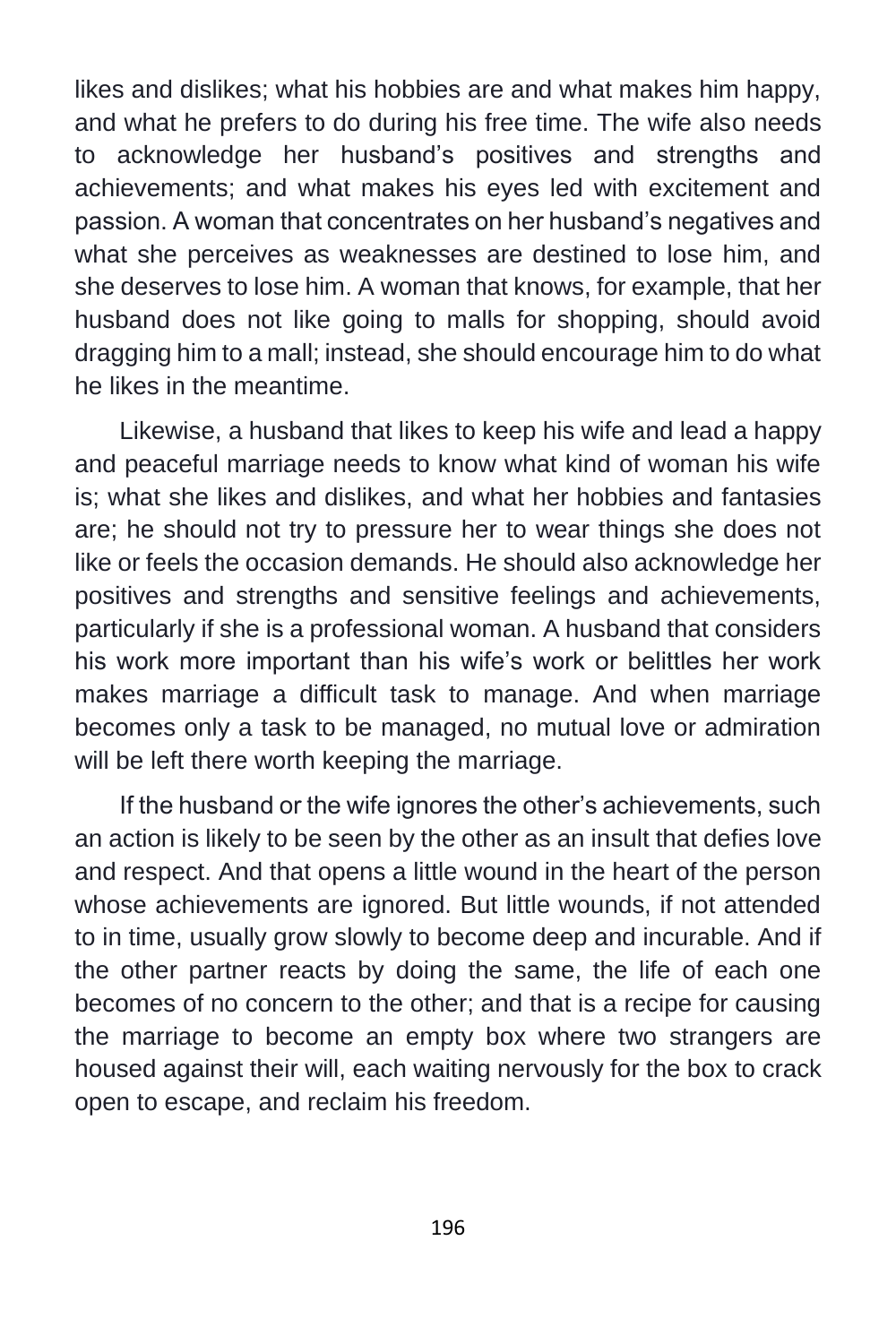## Conflict and Peace

The institution of private property appeared and gained social recognition in the early centuries of the agricultural age, and since then it has played an important role in the life of all societies. And though private property divided societies into socioeconomic classes separated by income and power; it encouraged people to utilize their talents to work hard and make money and accumulate wealth, and this caused wealth to become a major source of power and leisure. As a consequence, the rich people found enough time to think and engage in scientific research and technological development as a way to make new things that enrich their lives and enhance their incomes. In the meantime, continuous change and scientific and technological progress caused societies to be divided into sociocultural groups separated by education and culture, in addition to being divided into socioeconomic classes. And this caused competition in society to intensify and conflict to appear and persist.

For example, the tribal society, which preceded the agricultural society, did not know the institution of private property, and therefore it was a homogeneous classless society that knew no social conflict. In contrast, the agricultural age, which witnessed the full development of the private property institution, was divided into two social classes; a poor class made up of slaves and farm workers, and a rich class made up of landlords, meaning that the two classes were separated by land ownership. This enabled people who owned more land to gain more power and enslave and exploit others who did not own enough land to support a decent life. And as the rich used their land and slaves to produce more products, they were able to improve their standards of living and enhance their social status.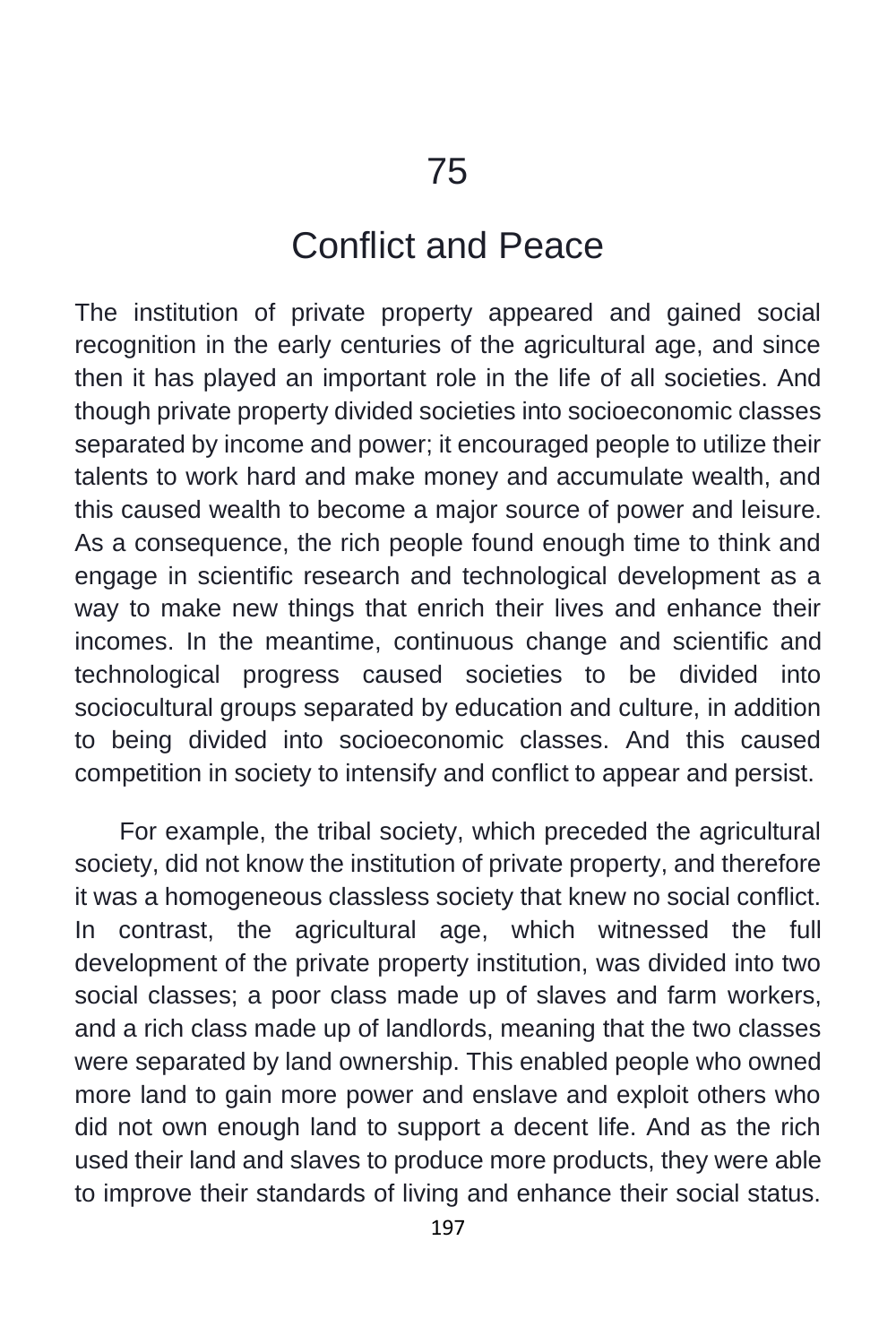But with wealth and power and social status being unevenly divided, awareness of the importance of freedom was born and conflict was activated. However, agricultural society experienced little progress during its long life due primarily to its rigid social structure and convictions and lack of education. Lack of education caused the accumulation of knowledge to lag behind the accumulation of wealth, which was concentrated within the domain of land ownership.

During the industrial age which followed the agricultural age, the pace of scientific discoveries and technological innovations accelerated, causing all aspects of the life of the industrial society to be transformed. Corporations engaged in industrial production and trade were the first to realize what science and technology could do to advance their interests. Consequently, scientific research and technology development was institutionalized, which facilitated the advancement and accumulation of knowledge. While industry employed the new technologies to raise productivity and enhance profitability, the state used industry to build armies equipped with guns, ships, cannons, and military planes to fight wars and colonize the poor and weak nations of the world. And as economic activities multiplied and diversified and trade expanded, banks and investment houses began to expand and grow to serve the fast-growing economies and investment ventures; and this caused the industrial society to be divided into three social classes; a rich class whose main components were the owners of industrial plants and bankers; a poor class whose main components were the industrial workers and the small farmers and household servants; and a middle class whose main components were the professionals and the middlemen.

While the rich and poor classes had existed for some ten thousand years without much change during the agricultural age, the middle class produced by the industrial economy caused society to experience unprecedented dynamism. Although the economic role of the middle class was initially limited, it nevertheless was able to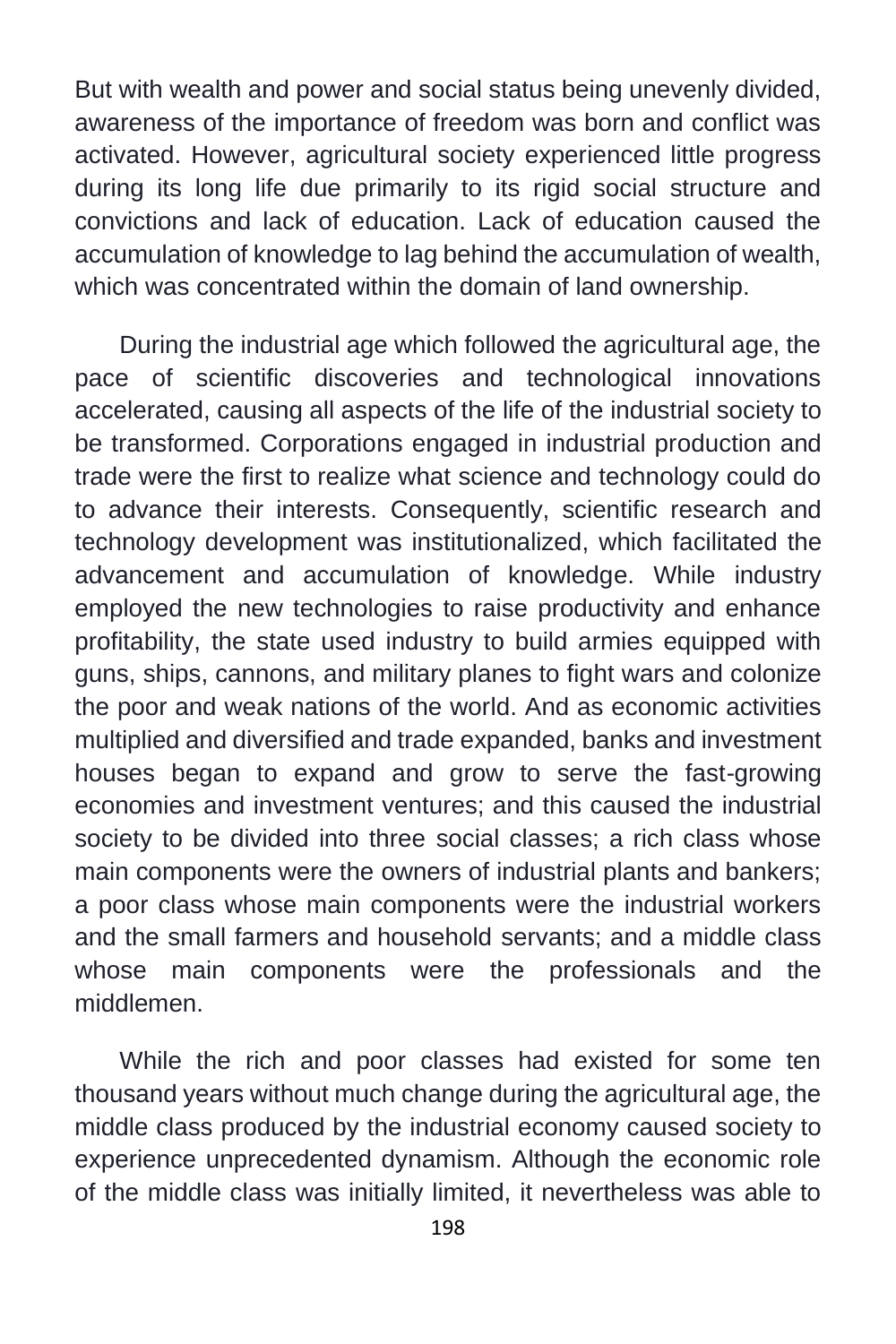distinguish itself by a high degree of awareness regarding its social role, place in society, and rights. Such awareness led the middle class to become an active force, promoting democracy and employing it to enhance its political power and protect its social and economic interests. However, the continued accumulation of wealth and knowledge, and the increasing cost of having the right education led to widening the socioeconomic gaps and deepening the sociocultural divides in industrial society.

Bus as the economy began in the 1980s to shift from manufacturing industrial products to creating and marketing services, the middle class began to lose its power and social awareness as well as its ability to influence the direction of change in society. Today, no middle class anywhere has enough awareness, power, or confidence to protect its interests and maintain its social position. The age of industry also witnessed the movement of the bulk of wealth and thus power from the domain of land ownership to the domain of industrial plants and banks and trading and investment companies.

As the knowledge age advanced, the information and telecommunications revolutions became the leaders of change, causing the traditional industrial society and its economy to change fundamentally and irreversibly. The knowledge economy made the production and marketing of services such as information and entertainment and telecommunications and healthcare the major economic activities. Since the middle class came as a result of industrial expansion and diversification, the movement toward an economy based on services has weakened the middle class tremendously. While the knowledge-based jobs are beyond its reach because it lacks the kind of education and skills needed to hold knowledge jobs, the low paying service jobs do not bring enough income to sustain it. I believe that the industrial society was the first and last society in history to produce a credible middle class able to bridge the gap between the rich and poor and bring balance to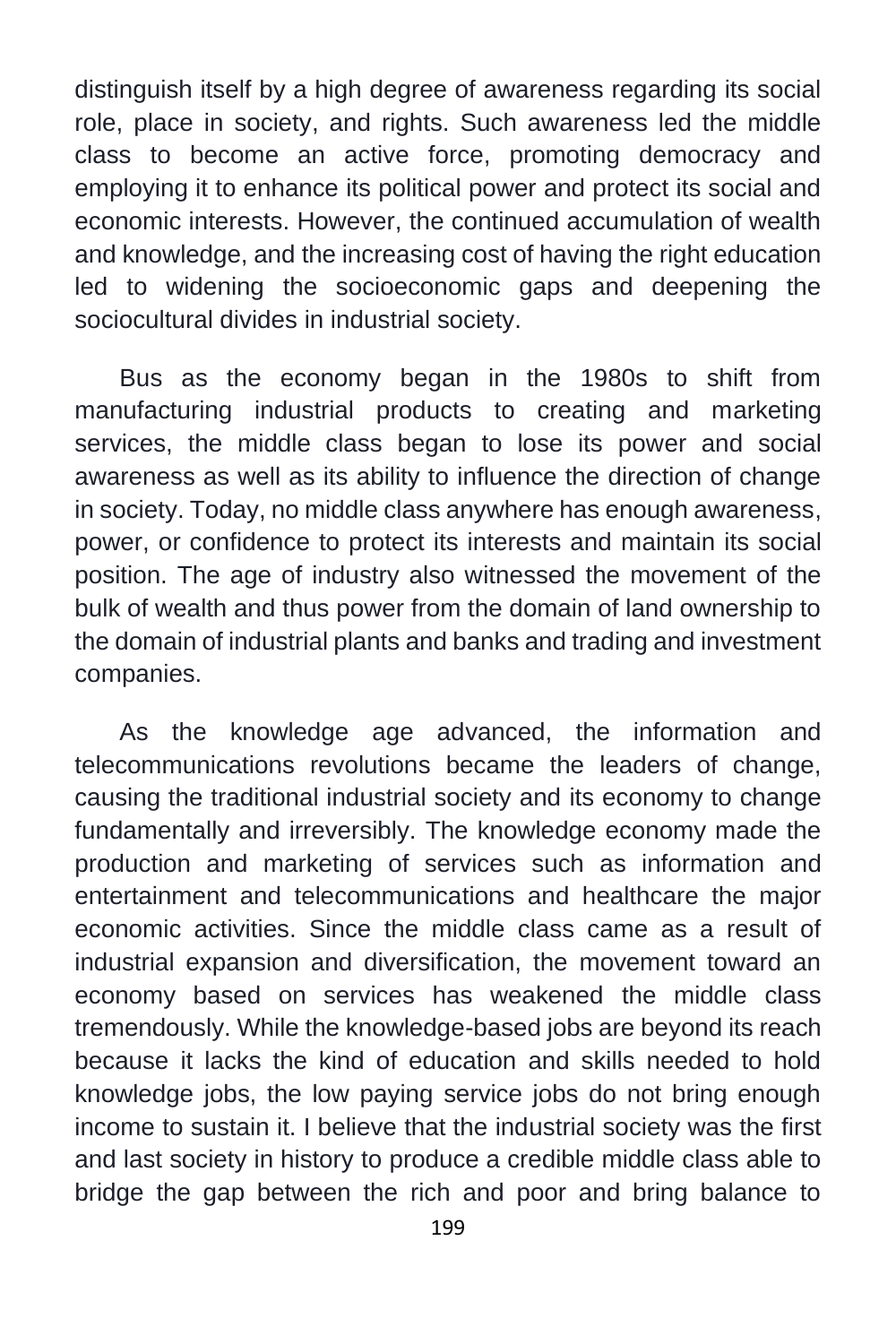society. Therefore, to restore societal balance in the knowledge age, we need to create a new middle class by inventing a new economic system based on social justice and business ethics.

Besides, the shift from the production of industrial goods to services has caused wealth to move from the domain of industrial plants to the domain of knowledge. As a consequence, the five largest knowledge-based companies have become the largest corporations in the world; they are Amazon, Apple, Google, Facebook, and Microsoft. And because the business of these companies is concentrated in the production and marketing of services; they made us and our desires and private lives commodities to sell and profit from, without much regard to the probable negative consequences of these acts on our lives and the future of our children.

On the other hand, we need to realize that no age of development was free of conflict or competition; people often fight each other and compete with one another over the same things, making competition and conflict more negative than positive. During the tribal times, tribes fought one another to steal the animals that the other had and to kill or kidnap their children and rape their women. Jared Diamond says in *Guns, Germs, and Steel*, that until 7500 years ago, people used to kill whoever they found in their way, suspicion rather than trust had characterized tribal relations and colored their interactions with one another. Nevertheless, stealing the property of others and hurting them did not change life in society, because the conflict in tribal times was a zero-sum game; it nevertheless made the defeated feel loss of dignity and honor, while making the victors feel good having destroyed the lives of others.

Because conflict in tribal times was a zero-sum game, people and societies were forced to move in place rather than in time; a movement in place causes no change in any major aspect of life, while a movement in time causes all aspects of life to change. During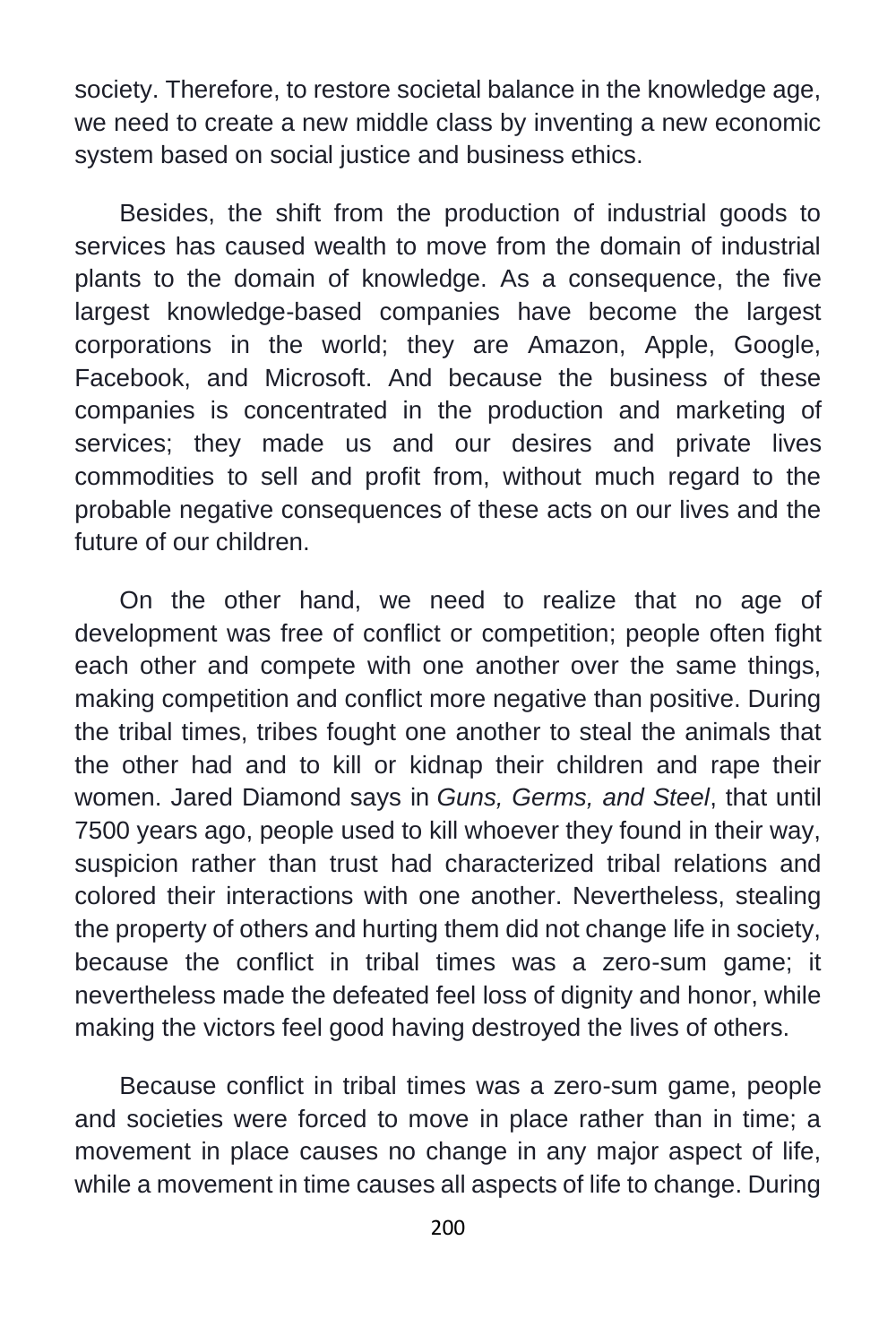the agricultural times, things began to move incrementally in time as the nature of competition and conflict changed slightly. Nevertheless, the movement of agricultural society remained largely in place rather than in time. In fact, neither the tribal nor the early agricultural peoples were able to develop a real conception of time; and without a practical conception of time that recognizes the value of time and the cost of neglecting time, people would not be able to know what change and progress mean, and what lagging behind the times entails.

During the industrial age workers and investors and corporations began to compete with each other to produce more and better industrial and agricultural products and services, causing competition to be more positive than negative. As a result, the industrial age witnessed more construction than destruction, more change than continuity, more dynamism than stability, and more scientific and economic, and political progress. Yet, the conflict did not stop; it continued to make the poor and weak victims of the whims of the greedy and powerful rich. And to enhance their wealth and social status, the rich began to corrupt politics and politicians and support the military and acquiesce to police brutality to protect them and secure their interests.

As for the knowledge age, it is expected to produce a society that lives its entire life in a state of transition, where the life of everyone moves in all directions without a sense of direction; and where conflict dominates the relationships between the poor themselves rather than between the poor and rich. Conflict in this age is expected to be fuelled and sustained by invoking discrimination against ethnic and cultural minorities; rich individuals and corporations are expected to finance whatever it takes to keep the poor busy, unable to pay attention to their economic, social, and political schemes. As a consequence, the poor and weak are expected to be forced to accept a relatively diminished lot in life and be submissive and content. Nevertheless, there is still hope that a new state of affairs